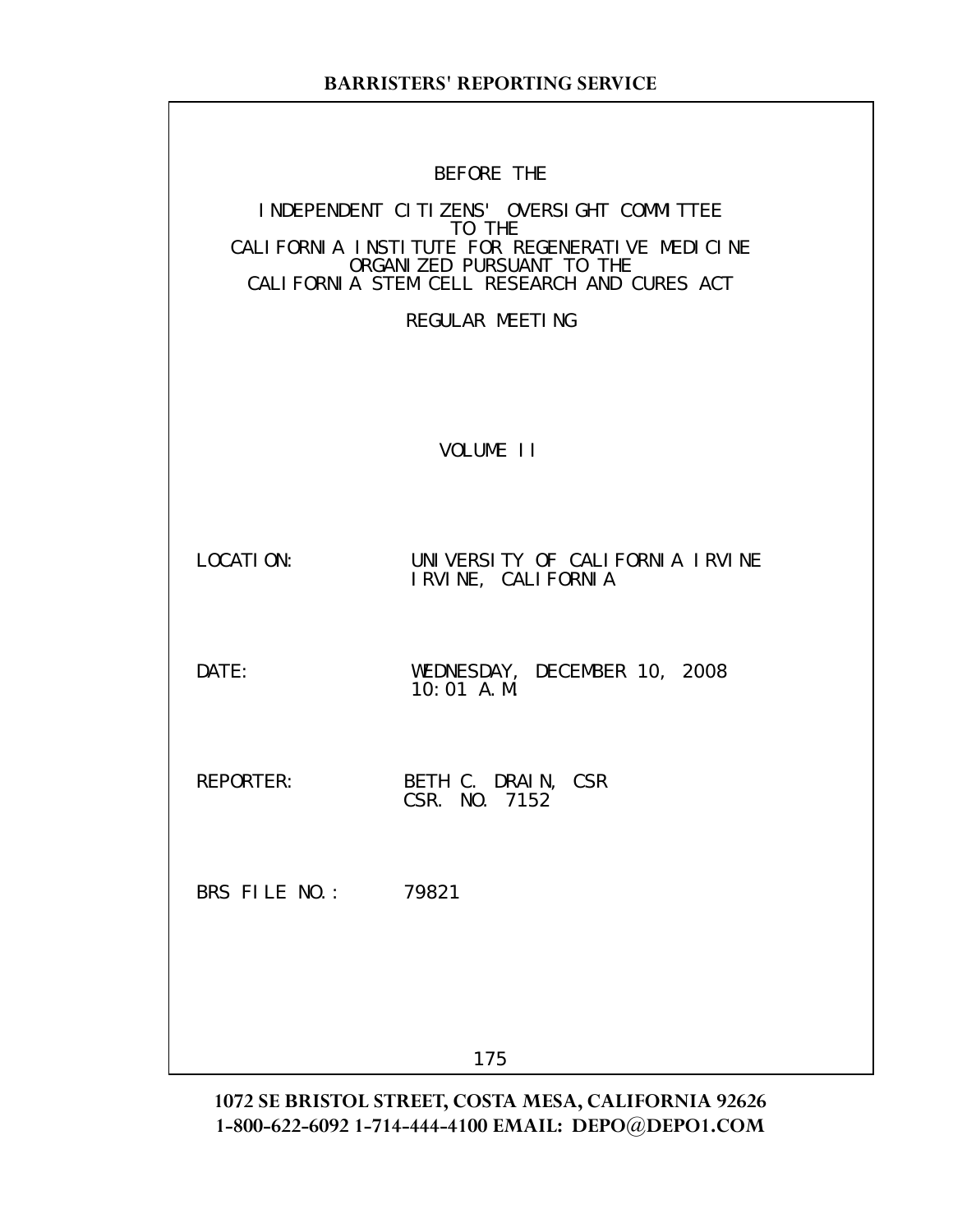| INDEX                                                                                                                    |          |
|--------------------------------------------------------------------------------------------------------------------------|----------|
| I TEM                                                                                                                    | PAGE NO. |
| <b>OPEN SESSION:</b>                                                                                                     |          |
| CALL TO ORDER.                                                                                                           | 4, 180   |
| PLEDGE OF ALLEGIANCE.                                                                                                    | 4, 180   |
| ROLL CALL.                                                                                                               | 4, 180   |
| <b>CONSENT I TEMS:</b>                                                                                                   |          |
| APPROVAL OF MINUTES FROM AUGUST 12-13<br>AND SEPTEMBER 25TH, 2008 ICOC MEETINGS.                                         | 47       |
| <b>REPORTS:</b>                                                                                                          |          |
| CHAI RMAN'S REPORT.                                                                                                      | 8        |
| PRESIDENT'S REPORT.                                                                                                      | 14       |
| INFORMATIONAL UPDATE ON STATUS OF THE<br>INTELLECTUAL PROPERTY POLICY CONSOLIDATION PROJECT.                             | 47       |
| ACTION ITEMS:                                                                                                            |          |
| CONSIDERATION OF RECOMMENDATIONS FROM<br>GRANTS WORKING GROUP ON TOOLS AND TECHNOLOGY<br>AWARD APPLICATIONS.             | 67       |
| CONSIDERATION OF RECOMMENDATION FROM GRANTS<br>WORKING GROUP ON NEW CELL LINES APPLICATION.                              | 198      |
| <b>CLOSED SESSION</b>                                                                                                    | 110      |
| ACTION ITEMS:                                                                                                            |          |
| CONSIDERATION OF CIRM STRATEGIC PLAN<br>REVISION, INCLUDING BUT NOT LIMITED TO<br>STAKEHOLDER AND PUBLIC COMMENT PROCESS | 229      |
| CONSIDERATION OF CONCEPT PLAN FOR DISEASE<br>TEAM RESEARCH AWARD RFA.                                                    | 341      |
|                                                                                                                          |          |
| 176                                                                                                                      |          |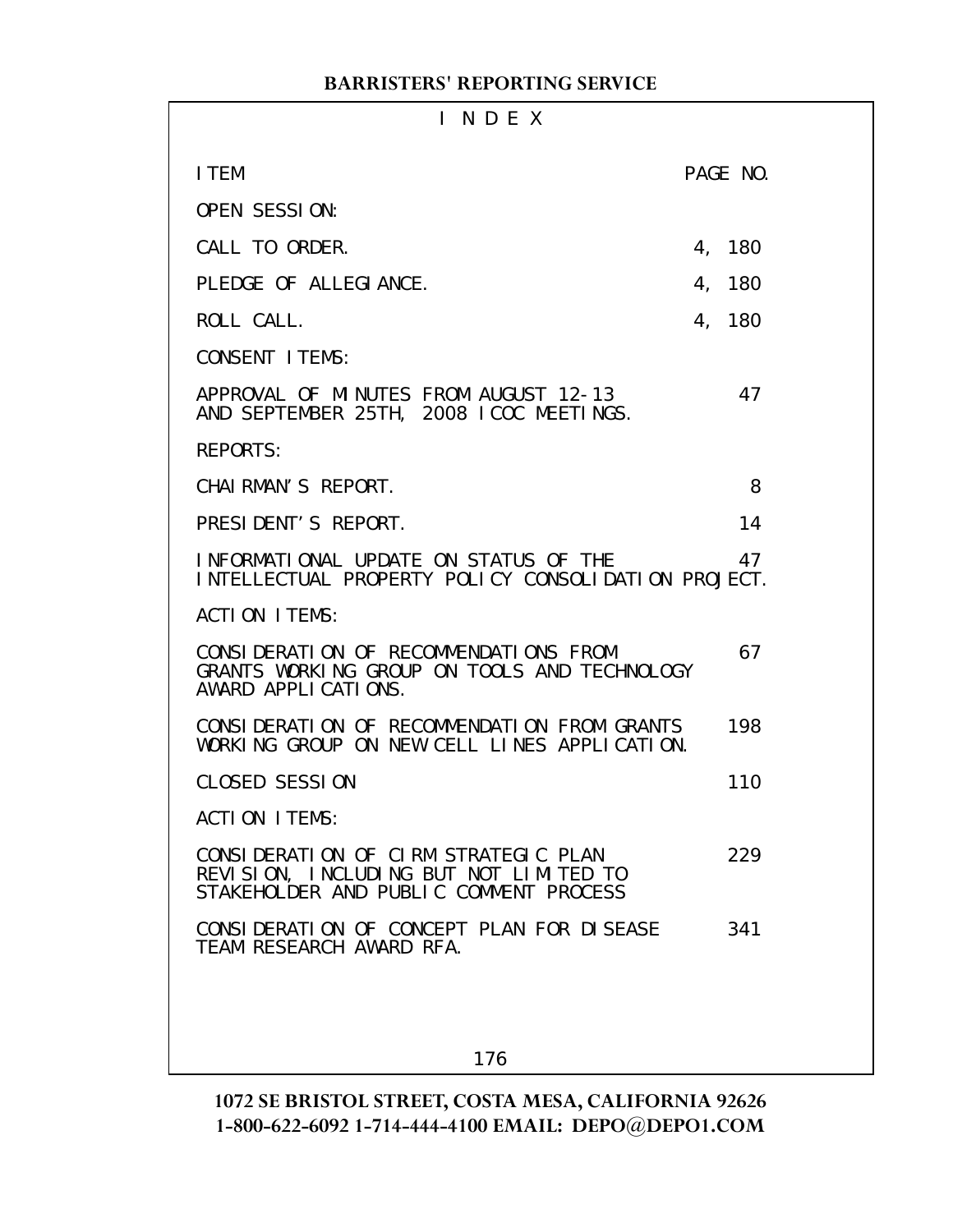| <b>CLOSED SESSION</b>                                                                                                                                                                                                                                                    | 272 |
|--------------------------------------------------------------------------------------------------------------------------------------------------------------------------------------------------------------------------------------------------------------------------|-----|
| CONSIDERATION OF COMPENSATION OF CHAIR<br>OF THE ICOC.                                                                                                                                                                                                                   | 308 |
| CONSIDERATION OF CONCEPT PLAN FOR BASIC<br>RESEARCH INITIATIVE                                                                                                                                                                                                           | 359 |
| CONSIDERATION OF APPROVAL FOR STAFF TO<br>FINALIZE REGULATIONS PROCESS FOR AMENDMENTS<br>TO THE GRANTS ADMINISTRATION POLICY FOR<br>ACADEMIC AND NON-PROFIT INSTITUTIONS AND<br>SUBMISSION OF AMENDMENTS TO THE OAL FOR FINAL<br>APPROVAL. REGULATION 100500 AMENDMENTS. | 368 |
| CONSIDERATION OF NAMES FOR CIRM FUNDED MAJOR<br>---FACI LI TI ES.                                                                                                                                                                                                        |     |
| CONSIDERATION OF PRE-APPLICATION REVIEW. 263, 315                                                                                                                                                                                                                        |     |
| CONSIDERATION OF CIRM CONFERENCE GRANT<br>APPLICATION FROM THE INTERNATIONAL SOCIETY<br>FOR STEM CELL RESEARCH.                                                                                                                                                          | 365 |
| CONSIDERATION OF APPOINTMENT OF NEW<br>SCIENTIFIC MEMBERS FOR GRANTS WORKING GROUP.                                                                                                                                                                                      | 365 |
| CONSIDERATION OF ACCELERATED FUNDING<br>PROGRAM FOR APPROVED GRANTS AND LOANS FOR<br>FOR-PROFITS.                                                                                                                                                                        | 371 |
| PUBLIC COMMENT.                                                                                                                                                                                                                                                          | 218 |
|                                                                                                                                                                                                                                                                          |     |
|                                                                                                                                                                                                                                                                          |     |
|                                                                                                                                                                                                                                                                          |     |
|                                                                                                                                                                                                                                                                          |     |
|                                                                                                                                                                                                                                                                          |     |
|                                                                                                                                                                                                                                                                          |     |
| 177                                                                                                                                                                                                                                                                      |     |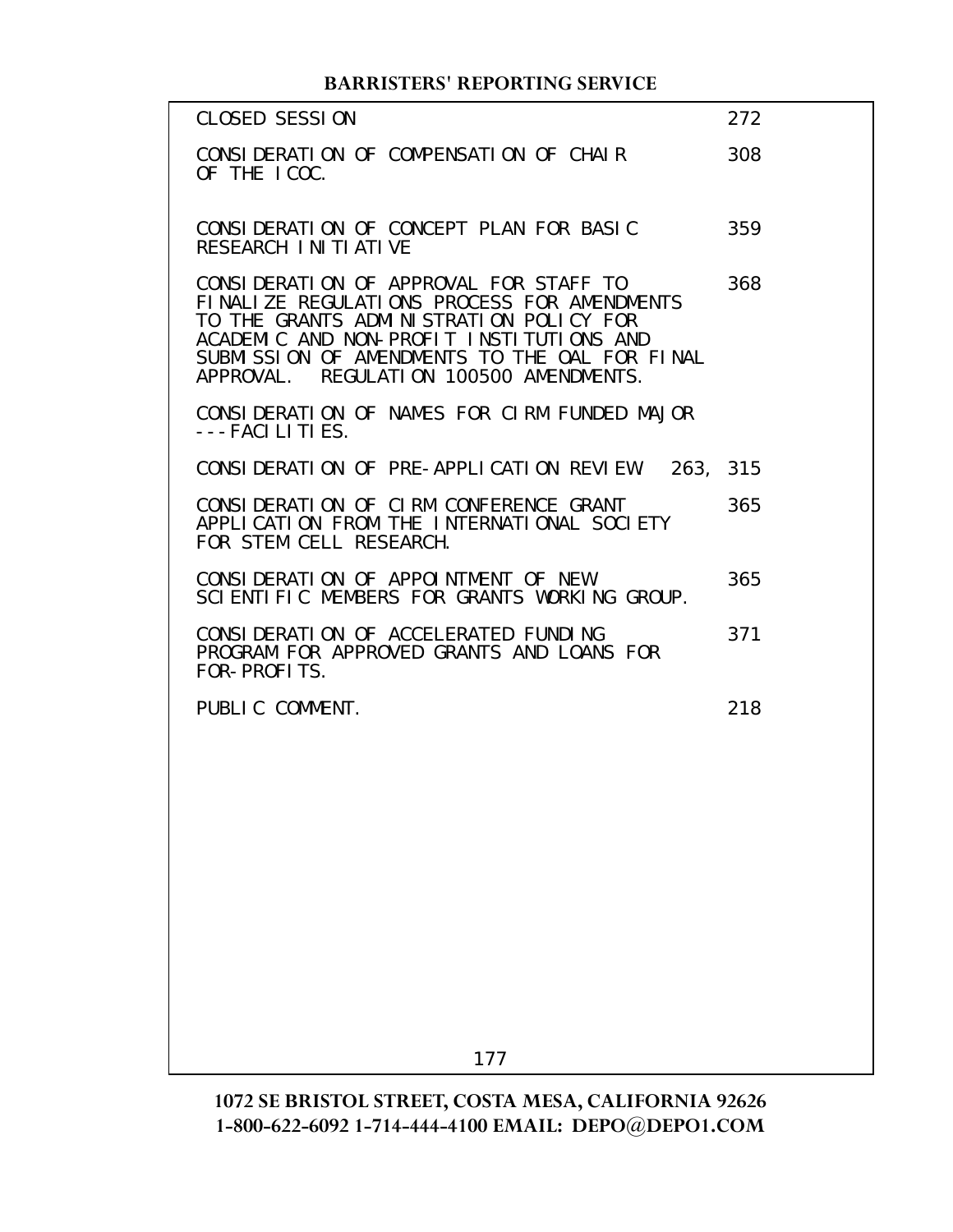|                | <b>BARRISTERS' REPORTING SERVICE</b>                 |
|----------------|------------------------------------------------------|
| 1              | IRVINE, CALIFORNIA; WEDNESDAY, DECEMBER 10, 2008     |
| $\overline{2}$ | $10:01$ A.M.                                         |
| 3              |                                                      |
| 4              | CHAIRMAN KLEIN: ALL RIGHT. THANK YOU                 |
| 5              | VERY MUCH. APPRECIATE EVERYONE BEING HERE. WE'RE     |
| 6              | CONVENING THIS MORNING. I WOULD LIKE TO AGAIN        |
| $\overline{7}$ | REEMPHASIZE HOW TREMENDOUS IT IS TO BE HERE AT UC    |
| 8              | IRVINE. CERTAINLY WE HAVE TO RECOGNIZE THAT THE      |
| 9              | HOST INSTITUTION ALWAYS PUTS A GREAT DEAL OF EFFORT  |
| 10             | INTO BRINGING US TOGETHER IN A PUBLIC FORUM. AND     |
| 11             | CERTAINLY THANKS TO DR. SUSAN BRYANT, A MEMBER OF    |
| 12             | THE BOARD, AND DR. OS STEWARD, A MEMBER OF THE       |
| 13             | BOARD, FOR HOSTING OUR INSTITUTION AT THEIR          |
| 14             | UNIVERSITY RESEARCH CAMPUS.                          |
| 15             | IT IS ALSO IMPORTANT FOR THOSE WHO WERE              |
| 16             | NOT HERE YESTERDAY TO REALIZE THAT WE HAVE A NEW     |
| 17             | BOARD MEMBER, SECOND TO MY RIGHT, DR. CARMEN         |
| 18             | PULIAFITO, THE DEAN OF MEDICINE AT USC. AND WE HAVE  |
| 19             | TO MY FAR LEFT DR. BRENNER'S NEW ALTERNATE, DR.      |
| 20             | GORDON GILL. HE IS THE FOURTH DOWN. VERY             |
| 21             | DI STI NGUI SHED GENTLEMAN WI TH GLASSES.            |
| 22             | I WOULD LIKE TO BEGIN THIS MEETING,                  |
| 23             | MELISSA, IF WE COULD HAVE A FLAG SALUTE. BUT BEFORE  |
| 24             | THAT, I WOULD LIKE TO SAY TO LEEZA GIBBONS AND THE   |
| 25             | SCIENTISTS, WHO MADE THE PRESENTATION TODAY WITH THE |
|                |                                                      |

178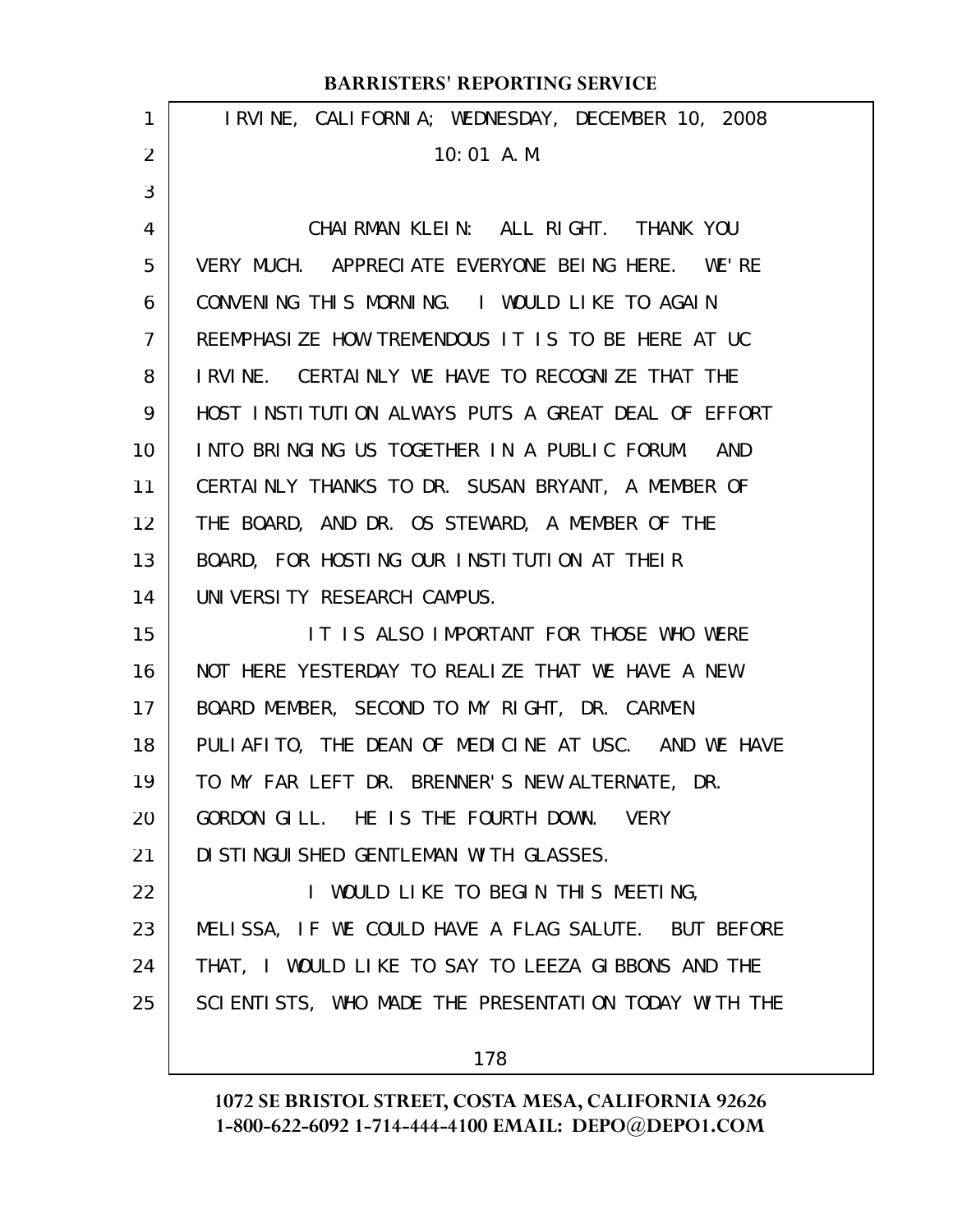| 1              | PATI ENT ADVOCATES, WONDERFUL, BEAUTI FUL PRESENTATI ON |
|----------------|---------------------------------------------------------|
| $\overline{2}$ | VERY INSIGHTFUL, AND THANK YOU VERY MUCH. I'D LIKE      |
| 3              | TO ALSO THANK LYNN HARWELL ON OUR STAFF WHO             |
| 4              | COORDINATED THIS AND PUT IT TOGETHER. TREMENDOUS        |
| 5              | EFFORT. THANK YOU VERY MUCH.                            |
| 6              | LIKE TO GO FORWARD, MELISSA, INTO THE                   |
| $\overline{7}$ | PLEDGE OF ALLEGIANCE FOLLOWED BY THE ROLL CALL.         |
| 8              | (THE PLEDGE OF ALLEGIANCE.)                             |
| 9              | MS. KING: RICARDO AZZIZ. ROBERT PRICE                   |
| 10             | FOR ROBERT BIRGENEAU.                                   |
| 11             | DR. PRICE: HERE.                                        |
| 12             | MS. KING: FLOYD BLOOM. GORDON GILL FOR                  |
| 13             | DAVID BRENNER.                                          |
| 14             | DR. GILL: HERE.                                         |
| 15             | MS. KING: SUSAN BRYANT.                                 |
| 16             | DR. BRYANT: HERE.                                       |
| 17             | MS. KING: KIM WITMER FOR MARSHA CHANDLER.               |
| 18             | DR. WITMER: HERE.                                       |
| 19             | MS. KING: MARCY FEIT.                                   |
| 20             | MS. FEIT:<br>HERE.                                      |
| 21             | KING: MICHAEL FRIEDMAN.<br>MS.                          |
| 22             | DR.<br>FRI EDMAN: HERE.                                 |
| 23             | MS.<br>KING: LEEZA GIBBONS.                             |
| 24             | GIBBONS: HERE.<br>MS.                                   |
| 25             | KING: MICHAEL GOLDBERG.<br>MS.                          |
|                | 179                                                     |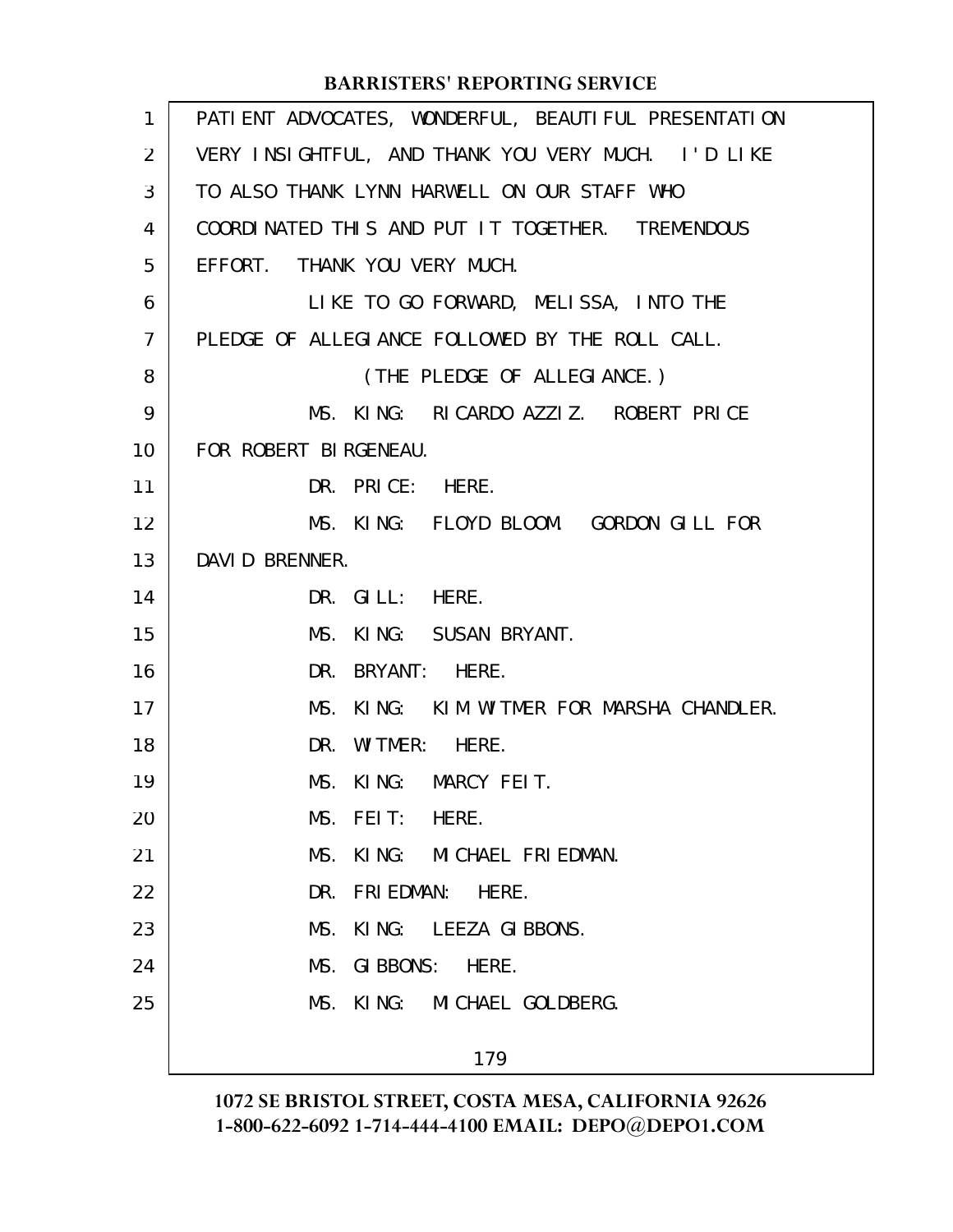| 1              | MR. GOLDBERG: HERE.                      |
|----------------|------------------------------------------|
| $\overline{2}$ | MS. KING: SAM HAWGOOD.                   |
| 3              | DR. HAWGOOD: HERE.                       |
| $\overline{4}$ | MS. KING: BOB KLEIN.                     |
| 5              | CHAIRMAN KLEIN: HERE.                    |
| 6              | MS. KING: SHERRY LANSING.                |
| $\overline{7}$ | MS. LANSING: HERE.                       |
| 8              | MS. KING: GERALD LEVEY.                  |
| 9              | DR. LEVEY: HERE.                         |
| 10             | MS. KING: TED LOVE. ED PENHOET.          |
| 11             | DR. PENHOET: HERE.                       |
| 12             | MS. KING: PHIL PIZZO.                    |
| 13             | DR. PIZZO: HERE.                         |
| 14             | MS. KING: CLAIRE POMEROY.                |
| 15             | DR. POMEROY: HERE.                       |
| 16             | MS. KING: FRANCISCO PRIETO.              |
| 17             | DR. PRIETO: HERE.                        |
| 18             | MS. KING: CARMEN PULIAFITO.              |
| 19             | DR. PULIAFITO: HERE.                     |
| 20             | MS. KING: ROBERT QUINT.                  |
| 21             | DR. QUINT: HERE.                         |
| 22             | MS. KING: JEANNIE FONTANA FOR JOHN REED. |
| 23             | DR. FONTANA:<br>HERE.                    |
| 24             | MS. KING: DUANE ROTH.                    |
| 25             | MR. ROTH: HERE.                          |
|                | 180                                      |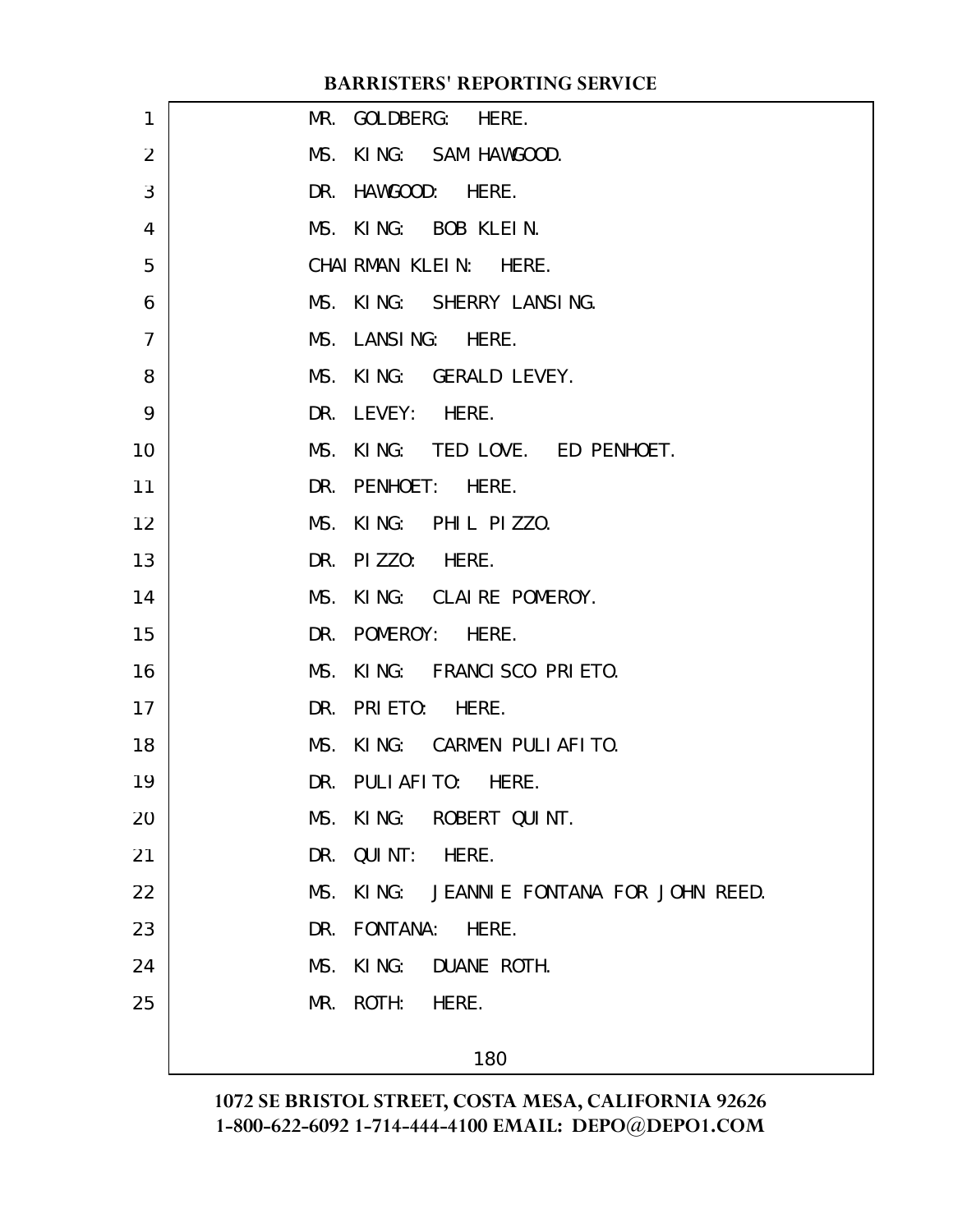| 1               | MS. KING: JOAN SAMUELSON.                            |
|-----------------|------------------------------------------------------|
| $\overline{2}$  | MS. SAMUELSON: HERE.                                 |
| 3               | MS. KING: DAVID SERRANO-SEWELL.                      |
| 4               | MR. SERRANO-SEWALL: HERE.                            |
| 5               | MS. KING: JEFF SHEEHY.                               |
| 6               | MR. SHEEHY: HERE.                                    |
| 7               | MS. KING: JONATHAN SHESTACK.                         |
| 8               | MR. SHESTACK: HERE.                                  |
| 9               | MS. KING: AND OSWALD STEWARD.                        |
| 10              | DR. STEWARD: HERE.                                   |
| 11              | MS. KING: AND FOR THE RECORD WE DO HAVE A            |
| 12              | QUORUM.                                              |
| 13              | CHAIRMAN KLEIN: THANK YOU VERY MUCH FOR              |
| 14              | THIS MORNING'S BEGINNING. WE ENDED THE EVENING LAST  |
| 15              | NIGHT HAVING DONE AN IN-DEPTH REVIEW OF THE TOOLS    |
| 16              | AND TECHNOLOGY PROPOSED APPLICATIONS WITH            |
| 17 <sub>1</sub> | RECOMMENDATIONS IN THREE DIFFERENT CATEGORIES FROM   |
| 18              | THE PEER REVIEW WORKING GROUP.                       |
| 19              | AT THE END OF THE EVENING, WE CAME TO A              |
| 20              | POINT OF RECOGNIZING THAT AS THE STATE BUDGET CRISIS |
| 21              | IS VERY MUCH AN ENVIRONMENT THAT WE MUST ALWAYS TAKE |
| 22              | INTO EFFECT, WE MUST PROPERLY HUSBAND OUR FUNDS AND  |
| 23              | RECOGNIZE THAT WE HAVE SET ASIDE FUNDS IN OUR BOND   |
| 24              | ACCOUNT THAT WILL TAKE US ALL THE WAY THROUGH TO     |
| 25              | JUNE AND LEAVE US A RESERVE. BUT THAT RESERVE NEEDS  |
|                 |                                                      |

181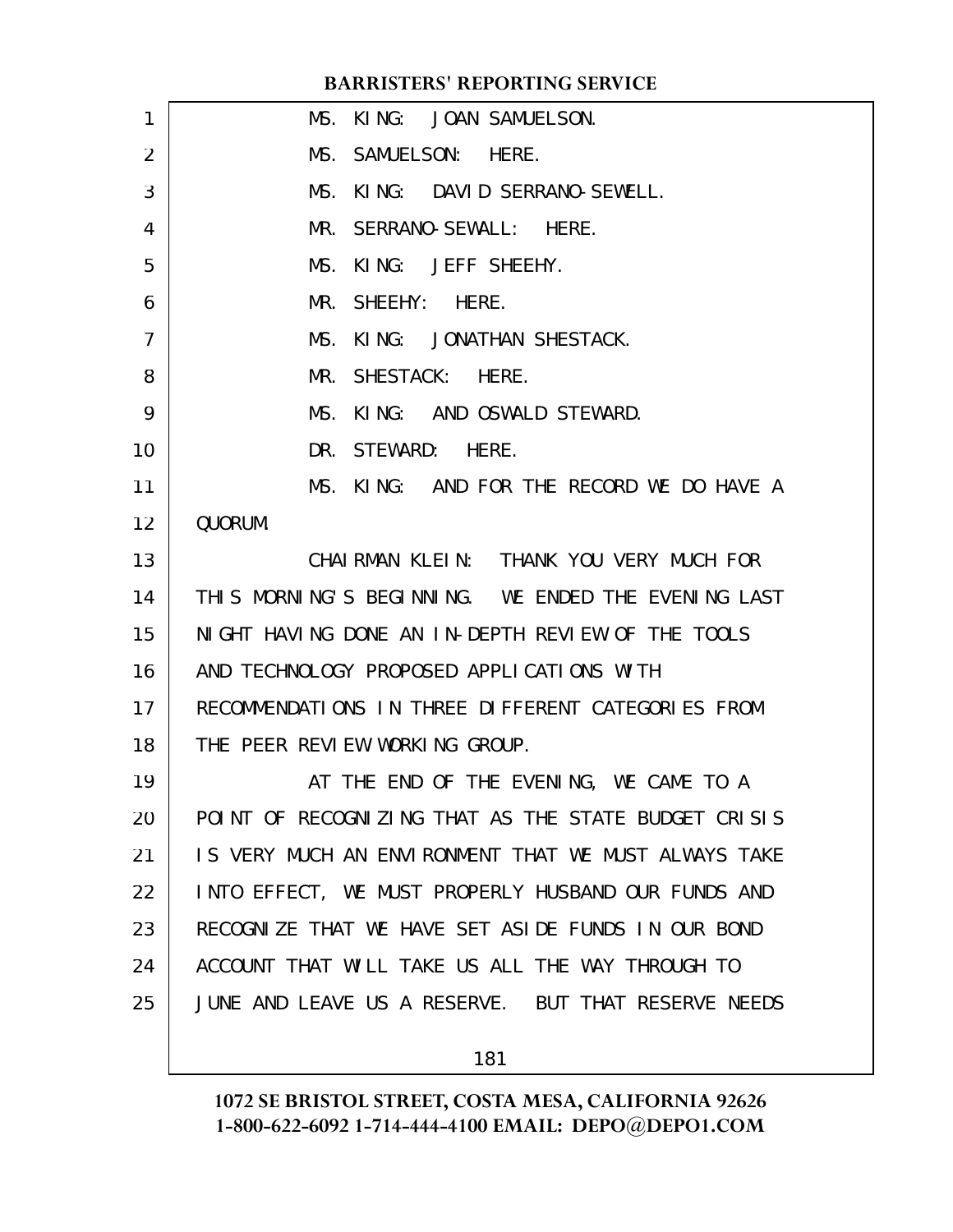| 1  | TO BE SIZED AND MAINTAINED BASED UPON REAL-TIME                   |
|----|-------------------------------------------------------------------|
| 2  | DEVELOPING INFORMATION THAT THE TREASURER AND THE                 |
| 3  | OTHER CONSTITUTIONAL OFFICERS, THE DIRECTOR OF THE                |
| 4  | DEPARTMENT OF FINANCE, AND THE GOVERNOR ARE TRYING                |
| 5  | TO DEAL WITH DAILY.                                               |
| 6  | IN THE END OF JANUARY, WHEN OUR BOARD                             |
| 7  | MEETING OCCURS, WE WILL HAVE MORE INFORMATION. AND                |
| 8  | THERE WAS A DISCUSSION AT THE END OF THE EVENING                  |
| 9  | LAST NIGHT THAT POTENTIALLY WE SHOULD LIMIT OUR                   |
| 10 | APPROVALS ON TOOLS AND TECHNOLOGIES IN THIS BOARD                 |
| 11 | MEETING TO ESSENTIALLY OUR BUDGETED AMOUNT,                       |
| 12 | THEREFORE, NOT INVADING OUR RESERVE AMOUNTS, AND                  |
| 13 | CARRYING OVER THE OTHER APPLICATIONS TO THE JANUARY               |
| 14 | MEETING, AT SUCH TIME WE'LL HAVE ADDITIONAL                       |
| 15 | I NFORMATION.                                                     |
| 16 | AS JEFF SHEEHY SAID, THERE'S A NUMBER OF                          |
| 17 | EXCELLENT, HIGH QUALITY, AND VERY PROMISING                       |
| 18 | TECHNOLOGIES THAT ARE COMING OUT OF THE TOOLS AND                 |
| 19 | TECHNOLOGY WORKING GROUP REVIEW AND THE APPLICANT                 |
| 20 | CYCLE, BUT THEY GO BEYOND OUR BUDGET. AND THE                     |
| 21 | DI SCUSSION FOCUSED ON CAPTURING THE BEST OF THOSE,               |
| 22 | IF POSSIBLE, IF WE HAD A BETTER HANDLE ON THE ACCESS              |
| 23 | TO AUTHORIZED FUNDS OF THIS AGENCY, BUT FUNDS THAT                |
| 24 | HAVE NOT BEEN REALIZED INTO BOND CASH ACCOUNTS.<br>S <sub>0</sub> |
| 25 | ON A CASH FLOW BASIS, THEY'RE NOT IMMEDIATELY                     |
|    |                                                                   |

182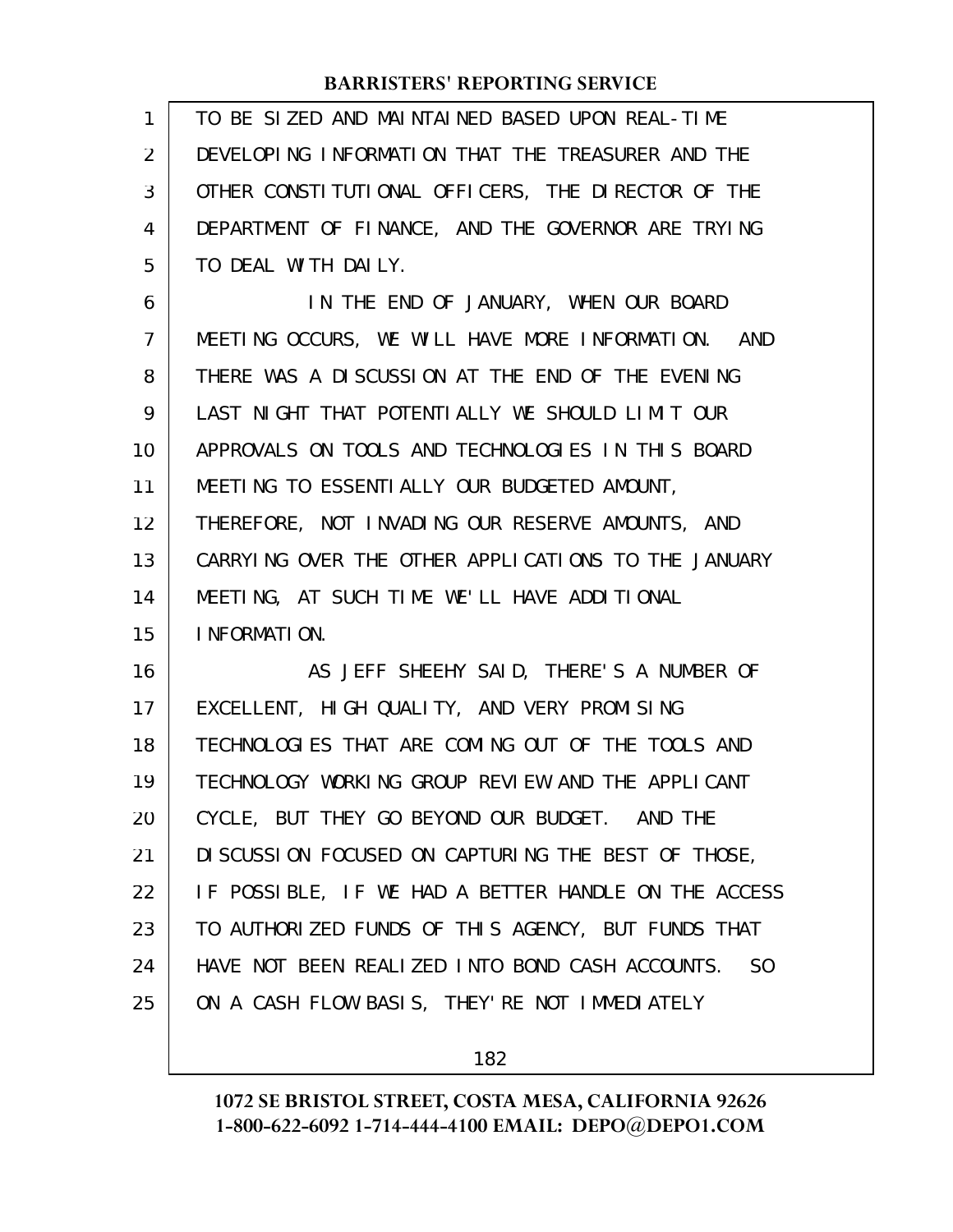AVAILABLE TO US.

1

NOW, THE ANNOUNCEMENT IN THE LAST COUPLE OF DAYS, THAT THE CONTROLLER IS FREEZING THE POOLED MONEY INVESTMENT ACCOUNTS, IS NOT SOMETHING THAT'S IMPACTING OUR ABILITY TO DEAL WITH THESE BUDGETING DECISIONS. OUR FUNDS ARE IN A SEGREGATED BOND ACCOUNT. SO THE POOLED MONEY INVESTMENT FUNDS THAT WE DREW DOWN LAST APRIL WE UTILIZED FOR FUNDING MAJOR FACILITIES, WHICH, AS YOU REMEMBER, WE HAD TO OBTAIN A DISCOUNT FOR FRONT-END FUNDING. AND THE FUNDS THAT ARE NOW AVAILABLE THAT TAKE US THROUGH TO JUNE ARE IN A SEGREGATED BOND ACCOUNT. 2 3 4 5 6 7 8 9 10 11 12

WITH THAT GENERAL SUMMARY OF WHAT OCCURRED YESTERDAY, WE ENDED THE EVENING WITH A PROPOSED MOTION. IF THE MOTION IS MADE AND SECONDED, THEN THERE COULD BE DISCUSSION BY THE BOARD AND PUBLIC COMMENT. SO I WOULD ASK, IN OPENING THIS SESSION, IS THERE ANYONE THAT WOULD LIKE TO MAKE A MOTION TO ADDRESS THE OUTCOME OF LAST NIGHT'S SESSION, AND WE'LL SEE IF WE CAN PROCEED FROM THERE. JAMES. MR. HARRISON: I JUST WANTED TO REMIND YOU THAT WHEN WE ADJOURNED LAST NIGHT, THERE WAS A MOTION PENDING TO NOT FUND THOSE APPLICATIONS IN TIER 3. THE MOTION WAS MADE BY MEMBER ROTH AND SECONDED BY MEMBER GIBBONS. 13 14 15 16 17 18 19 20 21 22 23 24 25

183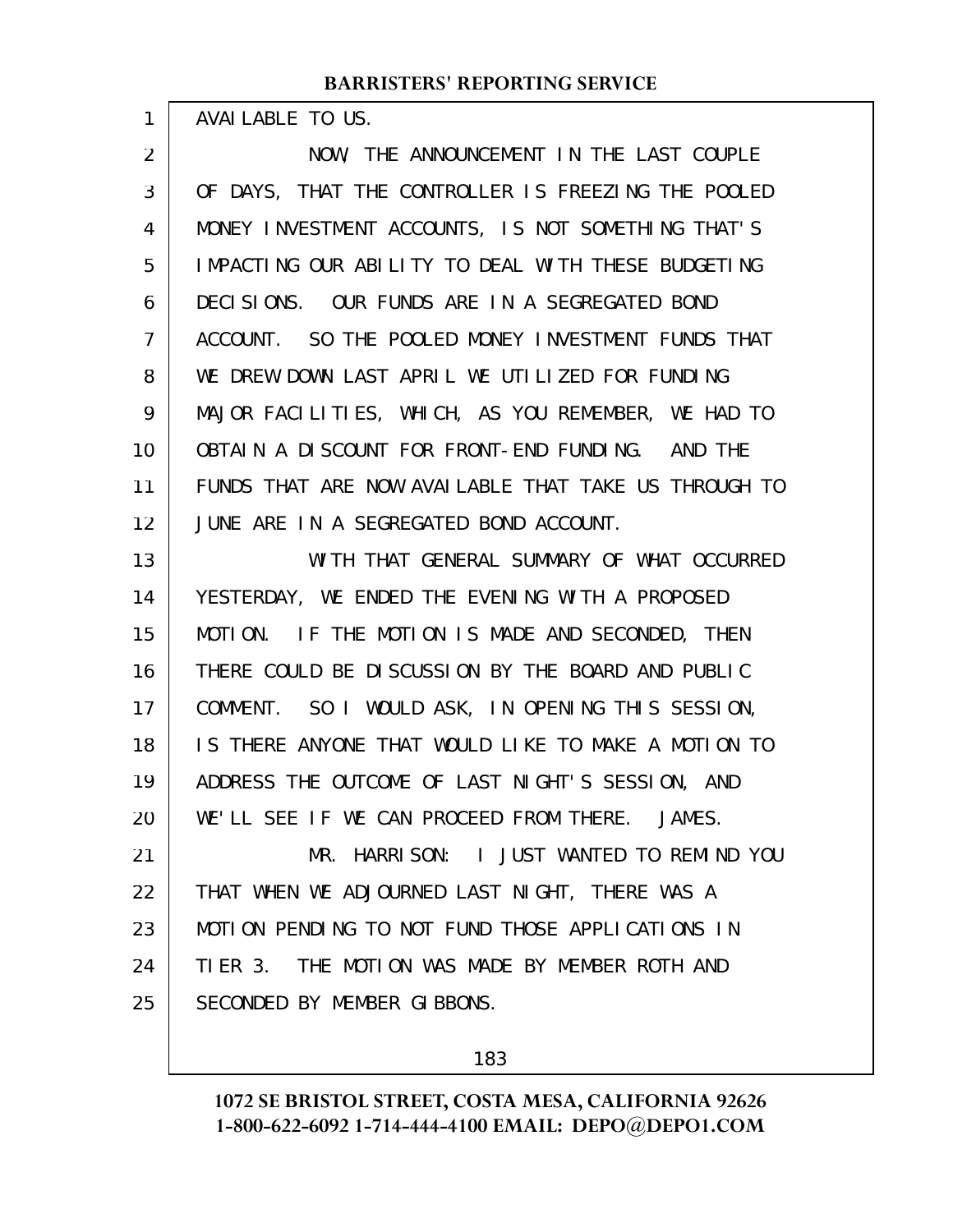| $\mathbf{1}$   | CHAIRMAN KLEIN: ALL RIGHT. SO, AGAIN,                |
|----------------|------------------------------------------------------|
| 2              | THAT MOTION WAS IN THE CONTEXT OF THE FUNDING WE     |
| 3              | HAVE AVAILABLE AND LIVING WITHIN OUR BUDGETARY       |
| 4              | CONSTRAINTS. SO WE HAVE A PENDING MOTION. IS THERE   |
| 5              | DISCUSSION ON THAT MOTION? SEEING NO DISCUSSION      |
| 6              | FROM THE BOARD ON THAT MOTION, IS THERE DISCUSSION   |
| $\overline{7}$ | FROM THE PUBLIC?                                     |
| 8              | SEEING NO DISCUSSION FROM THE PUBLIC,                |
| 9              | JAMES HARRISON, COULD YOU INSTRUCT THE MEMBERS,      |
| 10             | GIVEN THAT WE HAVE A COUPLE OF NEW MEMBERS ON THE    |
| 11             | BOARD, ON HOW THE VOTING ON THIS MOTION WILL BE      |
| 12             | CONDUCTED, PLEASE.                                   |
| 13             | MR. HARRISON: BECAUSE YOU WILL BE                    |
| 14             | CONSIDERING THE APPLICATIONS IN TIER 3 EN BLOC, WE   |
| 15             | WOULD ASK THAT YOU VOTE EITHER FOR OR AGAINST THE    |
| 16             | MOTION WITH THE EXCEPTION OF THOSE APPLICATIONS IN   |
| 17             | WHICH YOU HAVE A CONFLICT OF INTEREST.               |
| 18             | CHAIRMAN KLEIN: SO YOU'RE SPECIFICALLY               |
| 19             | REPEATING THAT PHRASEOLOGY. AND FOR THE PUBLIC TO    |
| 20             | UNDERSTAND, THE LAWYERS AND THE STAFF, IN TAKING THE |
| 21             | VOTE, WILL ONLY RECORD THE VOTE FOR EACH INDIVIDUAL  |
| 22             | AS TO THOSE INDIVIDUAL APPLICATIONS FOR WHICH THEY   |
| 23             | DO NOT HAVE A CONFLICT, RIGHT? SO COULD WE HAVE THE  |
| 24             | ROLL CALL, PLEASE.                                   |
| 25             | MS. KING: ROBERT PRICE.                              |
|                | 184                                                  |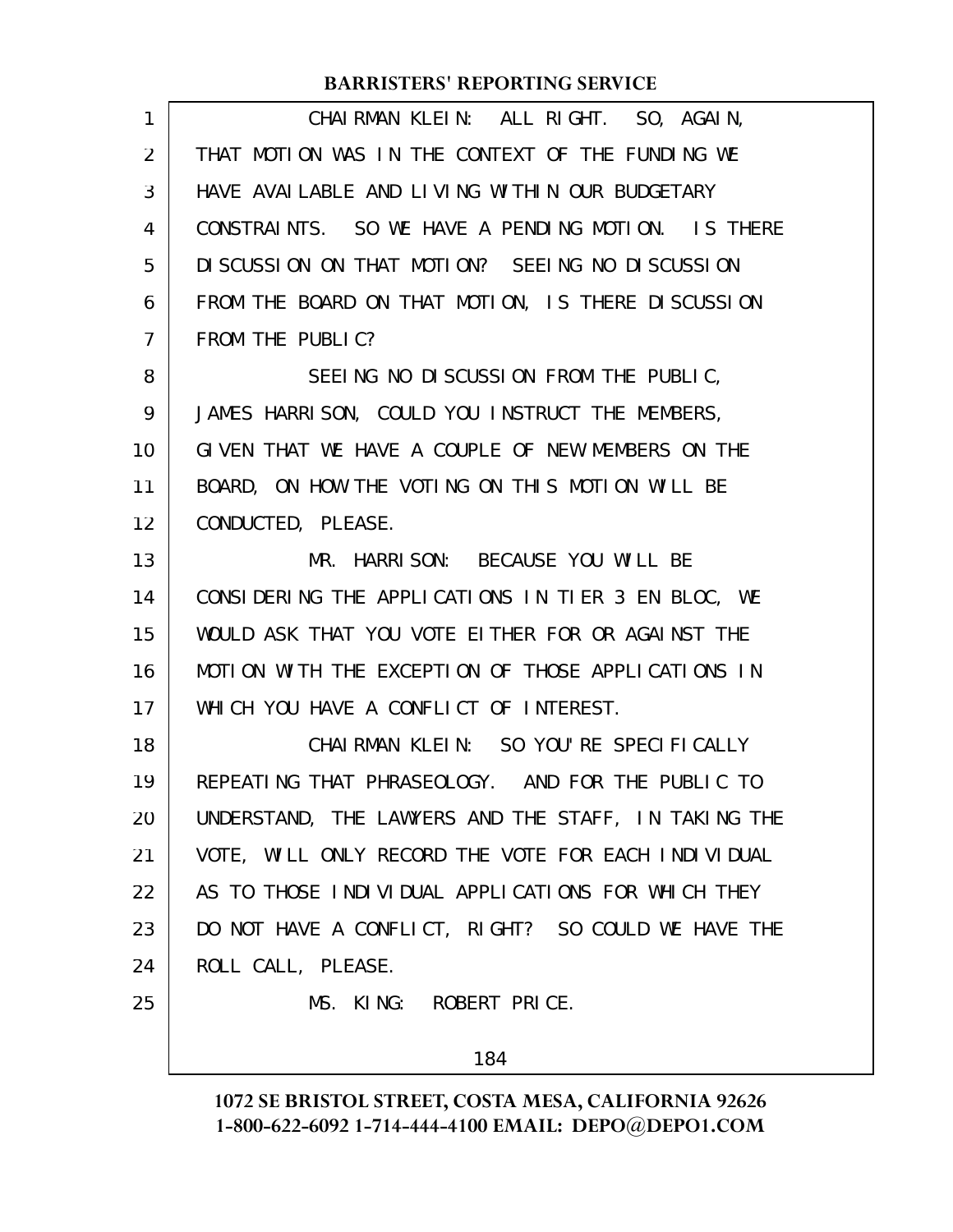|                | <b>BARRISTERS' REPORTING SERVICE</b>     |
|----------------|------------------------------------------|
| 1              | DR. PRICE: YES, EXCEPT FOR THOSE WITH    |
| 2              | WHICH I HAVE A CONFLICT.                 |
| 3              | MS. KING: GORDON GILL.                   |
| 4              | DR. GILL: YES, EXCEPT FOR THOSE WITH     |
| 5              | WHICH I HAVE A CONFLICT.                 |
| 6              | MS. KING: SUSAN BRYANT.                  |
| $\overline{7}$ | DR. BRYANT: YES, EXCEPT FOR THOSE WITH   |
| 8              | WHICH I HAVE A CONFLICT.                 |
| 9              | MS. KING: KIM WITMER.                    |
| 10             | DR. WITMER: YES, EXCEPT FOR THOSE WITH   |
| 11             | WHICH I HAVE A CONFLICT.                 |
| 12             | MS. KING: MARCY FEIT.                    |
| 13             | MS. FEIT: YES, EXCEPT FOR THOSE WITH     |
| 14             | WHICH I HAVE A CONFLICT.                 |
| 15             | MS. KING: MICHAEL FRIEDMAN.              |
| 16             | DR. FRIEDMAN: YES, EXCEPT FOR THOSE WITH |
| 17             | WHICH I HAVE A CONFLICT.                 |
| 18             | MS. KING: LEEZA GIBBONS.                 |
| 19             | MS. GIBBONS: YES.                        |
| 20             | MS. KING: MICHAEL GOLDBERG.              |
| 21             | MR. GOLDBERG: YES, EXCEPT FOR THOSE WITH |
| 22             | WHICH I HAVE A CONFLICT.                 |
| 23             | MS. KING: SAM HAWGOOD.                   |
| 24             | DR. HAWGOOD: YES, EXCEPT FOR THOSE WITH  |
| 25             | WHICH I HAVE A CONFLICT.                 |
|                |                                          |

185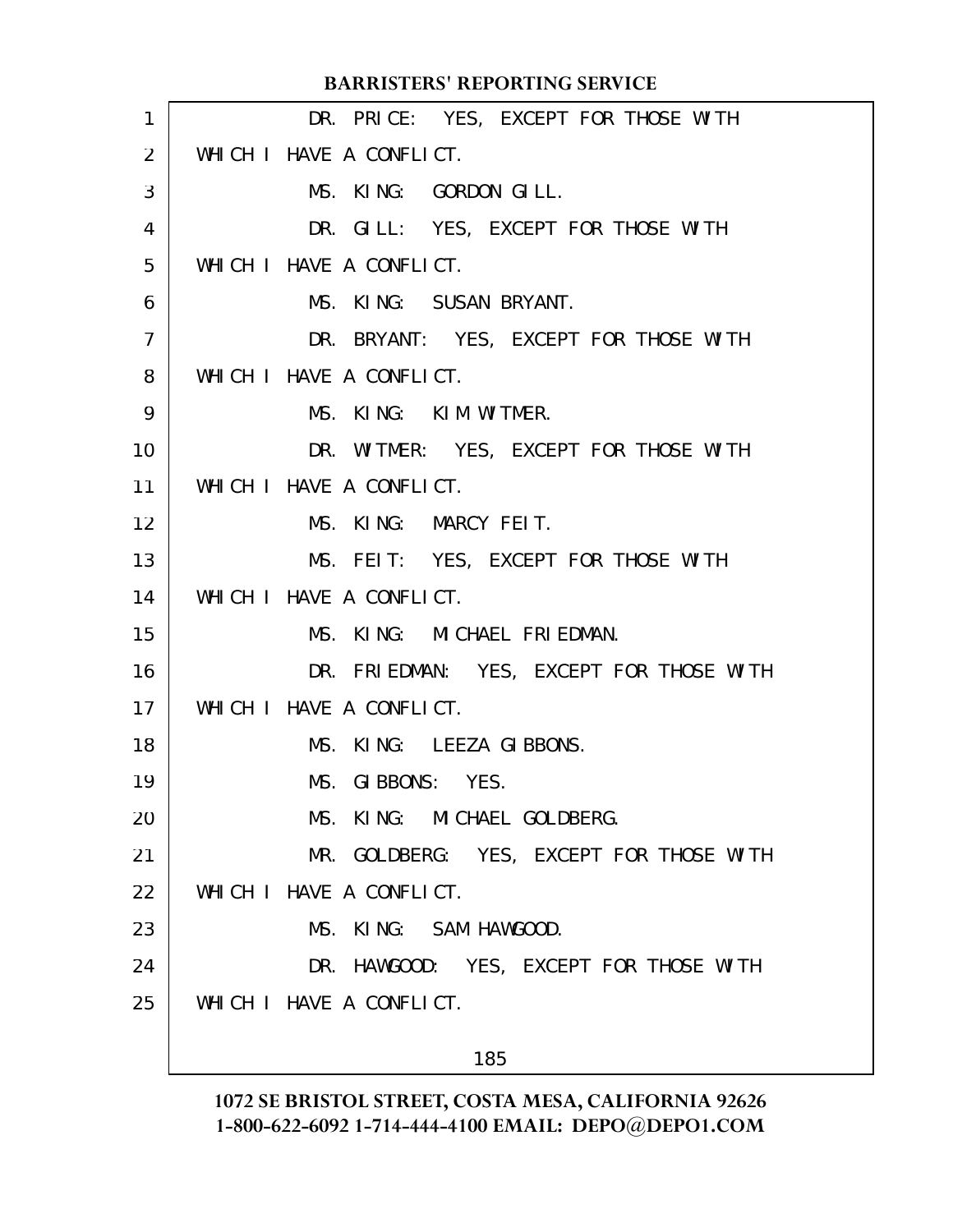|                | <b>BARRISTERS' REPORTING SERVICE</b>      |
|----------------|-------------------------------------------|
| 1              | MS. KING: BOB KLEIN.                      |
| 2              | CHAIRMAN KLEIN: YES.                      |
| 3              | MS. KING: SHERRY LANSING.                 |
| 4              | MS. LANSING: YES, EXCEPT FOR THOSE WITH   |
| 5              | WHICH I HAVE A CONFLICT.                  |
| 6              | MS. KING: GERALD LEVEY.                   |
| $\overline{7}$ | DR. LEVEY: YES, EXCEPT FOR THOSE WITH     |
| 8              | WHICH I HAVE A CONFLICT.                  |
| 9              | MS. KING: ED PENHOET.                     |
| 10             | DR. PENHOET: YES, EXCEPT FOR THOSE WITH   |
| 11             | WHICH I HAVE A CONFLICT.                  |
| 12             | MS. KING: PHIL PIZZO.                     |
| 13             | DR. PIZZO: YES, EXCEPT FOR THOSE WITH     |
| 14             | WHICH I HAVE A CONFLICT.                  |
| 15             | MS. KING: CLAIRE POMEROY.                 |
| 16             | DR. POMEROY: YES, EXCEPT FOR THOSE WITH   |
| 17             | WHICH I HAVE A CONFLICT.                  |
| 18             | MS. KING: FRANCISCO PRIETO.               |
| 19             | DR. PRIETO: YES, EXCEPT FOR THOSE WITH    |
| 20             | WHICH I HAVE A CONFLICT.                  |
| 21             | MS. KING: CARMEN PULIAFITO.               |
| 22             | DR. PULIAFITO: YES, EXCEPT FOR THOSE WITH |
| 23             | WHICH I HAVE A CONFLICT.                  |
| 24             | MS. KING: ROBERT QUINT.                   |
| 25             | DR. QUINT: YES, I HAVE NO CONFLICTS.      |
|                | 186                                       |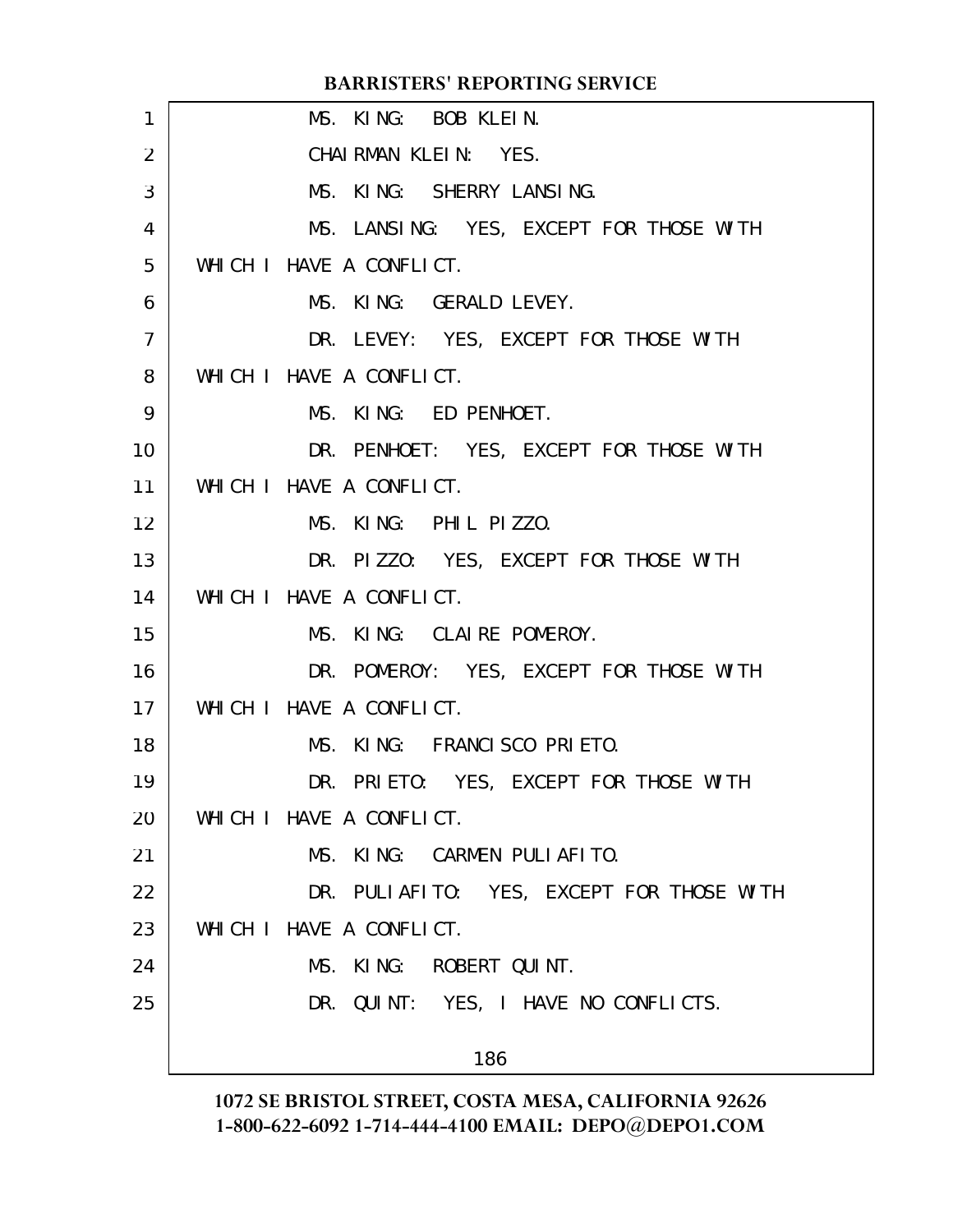|    | <b>BARRISTERS' REPORTING SERVICE</b>                |
|----|-----------------------------------------------------|
| 1  | MS. KING: JEANNIE FONTANA.                          |
| 2  | DR. FONTANA: YES, EXCEPT FOR THOSE WITH             |
| 3  | WHICH I HAVE A CONFLICT.                            |
| 4  | MS. KING: DUANE ROTH.                               |
| 5  | ROTH: YES.<br>MR.                                   |
| 6  | MS. KING: JOAN SAMUELSON.                           |
| 7  | MS. SAMUELSON: YES.                                 |
| 8  | MS. KING: DAVID SERRANO-SEWELL. JEFF                |
| 9  | SHEEHY.                                             |
| 10 | MR. SHEEHY: YES, EXCEPT FOR THOSE WITH              |
| 11 | WHICH I HAVE A CONFLICT.                            |
| 12 | MS. KING: JONATHAN SHESTACK.                        |
| 13 | MR. SHESTACK: YES.                                  |
| 14 | MS. KING: AND OSWALD STEWARD.                       |
| 15 | DR. STEWARD: YES, EXCEPT FOR THOSE WITH             |
| 16 | WHICH I HAVE A CONFLICT.                            |
| 17 | MS. KING: WE CAN SAFELY SAY THAT MOTION             |
| 18 | CARRIED.                                            |
| 19 | CHAI RMAN KLEIN:<br>OKAY. THANK YOU.<br>SO AT       |
| 20 | THIS POINT WOULD COUNSEL LIKE TO SUMMARIZE OR WOULD |
| 21 | GIL SAMBRANO LIKE TO SUMMARIZE THE OUTCOMES OF THE  |
| 22 | DI SCUSSIONS OF LAST EVENING TO INDICATE WHICH      |
| 23 | APPLICATIONS WERE TENTATIVELY BEFORE A VOTE MOVED   |
| 24 | OUT OF TIER 1 INTO TIER 2?                          |
| 25 | DR. SAMBRANO: THERE WERE TWO APPLICATIONS           |
|    | 187                                                 |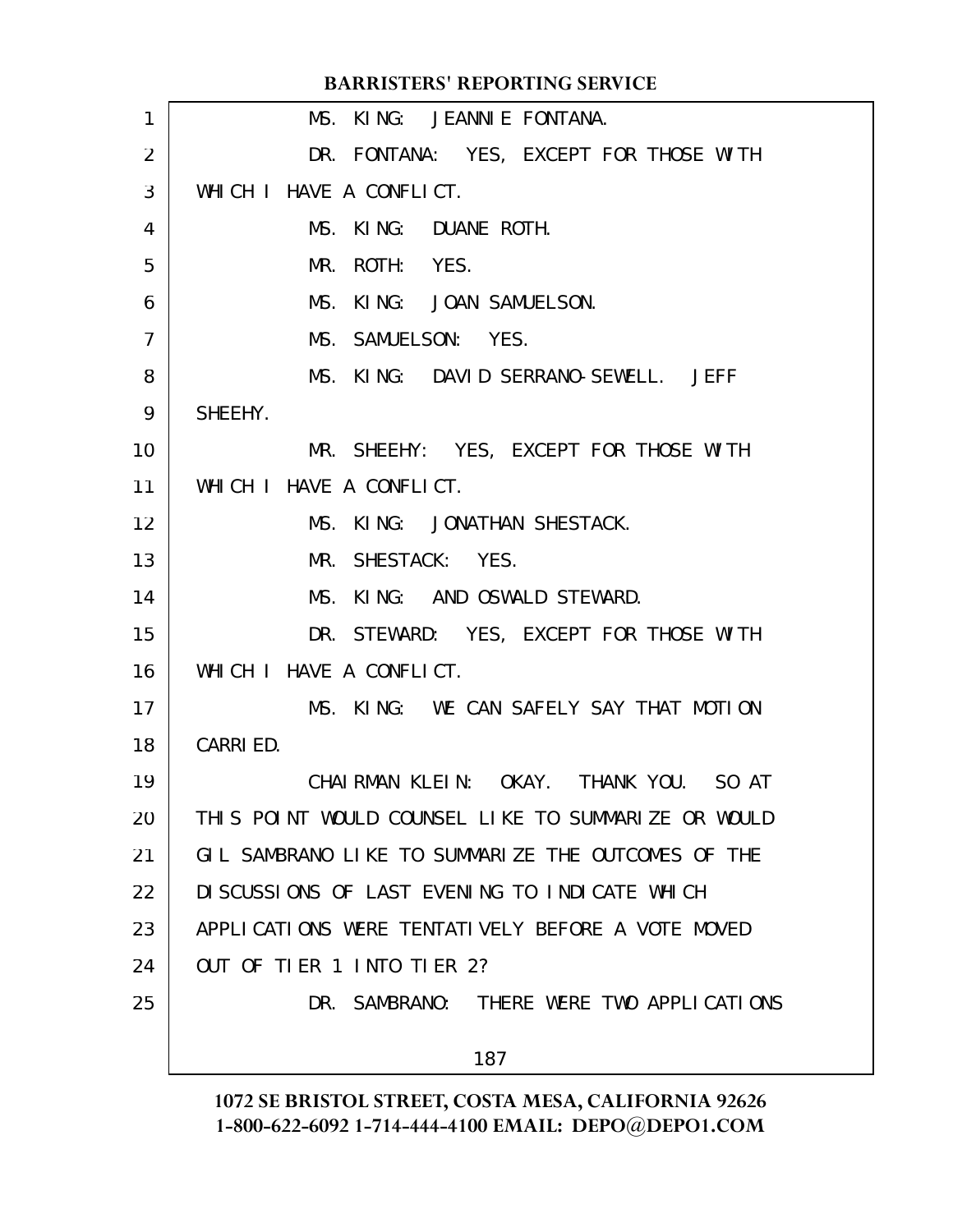| THAT WERE MOVED FROM TIER 1 INTO TIER 2. THESE       |
|------------------------------------------------------|
| REPRESENT APPLICATIONS 1062 AND 1050. THEY HAD       |
| SCORES OF 71 FOR 1050 AND 72 FOR 1062.               |
| CHAIRMAN KLEIN: THANK YOU. AND MY                    |
| UNDERSTANDING, JUST FOR THE BENEFIT OF EVERYONE      |
| HERE, IS THAT THERE WEREN'T ANY APPLICATIONS THEN    |
| MOVED FROM TIER 2 INTO TIER 1.                       |
| DR. SAMBRANO: THAT'S CORRECT.                        |
| CHAIRMAN KLEIN: THAT STATEMENT WAS THAT              |
| WAS CORRECT. DR. PRIETO.                             |
| DR. PRIETO: I GUESS I'M JUST CURIOUS,                |
| SINCE I FEEL THAT THERE'S SOME VERY MERITORIOUS      |
| APPLICATIONS IN TIER 2, WHAT OUR EXACT MECHANISM IS  |
| GOING TO BE TO KEEP THESE IN SUSPENSION OR TO BE     |
| ABLE TO BRING THEM BACK IN JANUARY.                  |
| CHAIRMAN KLEIN: SO THE PROPER MOTION, LET            |
| ME PULL COUNSEL INTO THIS DISCUSSION, THE PROPER     |
| MOTION WOULD BE TO MOVE THAT WE -- WE CAN DO IT AS   |
| ONE OR TWO MOTIONS -- THAT WE MOVE TO APPROVE THE    |
| APPLICATIONS IN TIER 1 AND THAT WE CARRY OVER FOR    |
| FURTHER CONSIDERATION AT OUR MEETING AT THE END OF   |
| JANUARY 2009 APPLICATIONS IN 2010 SUBJECT TO OUR     |
| ANALYSIS AT THAT TIME OF THE AVAILABILITY OF FUNDS   |
| TO REEXAMINE THE POTENTIAL TO AWARD ADDITIONAL FUNDS |
| FOR TIER 2.                                          |
|                                                      |

188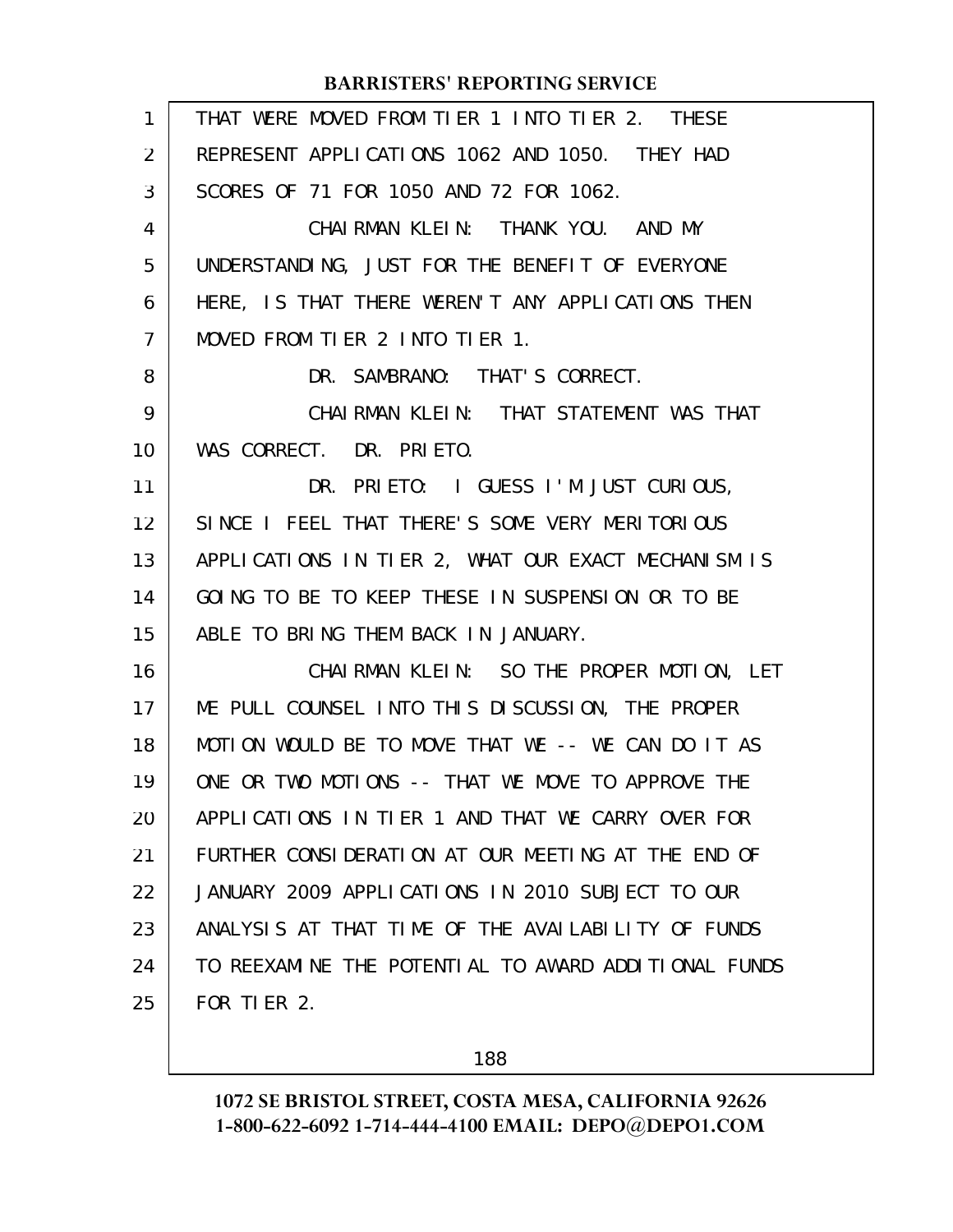|                | <b>BARRISTERS' REPORTING SERVICE</b>                 |
|----------------|------------------------------------------------------|
| 1              | DR. PRIETO: AND THAT MOTION NEEDS TO BE              |
| 2              | MADE BY SOMEONE WITHOUT A CONFLICT.                  |
| 3              | CHAIRMAN KLEIN: YES.                                 |
| 4              | DR. PIZZO: SHOULDN'T IT BE DONE AS TWO               |
| 5              | SEPARATE MOTIONS?                                    |
| 6              | CHAIRMAN KLEIN: WE CAN CERTAINLY DO IT AS            |
| $\overline{7}$ | TWO SEPARATE MOTIONS. SO WE'LL DO IT FIRST. IS       |
| 8              | THERE A MOTION TO APPROVE THE TIER 1 AS CURRENTLY    |
| 9              | MODIFIED FOR SESSION 1 AND SESSION 2?                |
| 10             | MR. ROTH: I'LL MAKE THE MOTION TO APPROVE            |
| 11             | $TIER$ 1.                                            |
| 12             | MR. SERRANO-SEWELL: SECOND.                          |
| 13             | CHAIRMAN KLEIN: MADE BY DUANE ROTH,                  |
| 14             | SECONDED BY DAVID SERRANO-SEWELL. IS THERE A         |
| 15             | DISCUSSION? IS THERE A PUBLIC DISCUSSION? SEEING     |
| 16             | NONE, WOULD YOU CALL THE ROLL? AND, AGAIN, THE NEW   |
| 17             | MEMBERS, THE SAME REGIMEN, APPROVED OR DENIED EXCEPT |
| 18             | FOR THOSE WITH WHICH YOU HAVE A CONFLICT.            |
| 19             | MS. KING: ROBERT PRICE.                              |
| 20             | DR. PRICE: YES, EXCEPT FOR THOSE WITH                |
| 21             | WHICH I HAVE A CONFLICT.                             |
| 22             | MS. KING: GORDON GILL.                               |
| 23             | DR. GILL: YES, EXCEPT FOR THOSE WITH                 |
| 24             | WHICH I HAVE A CONFLICT.                             |
| 25             | MS. KING: SUSAN BRYANT.                              |
|                |                                                      |
|                | 189                                                  |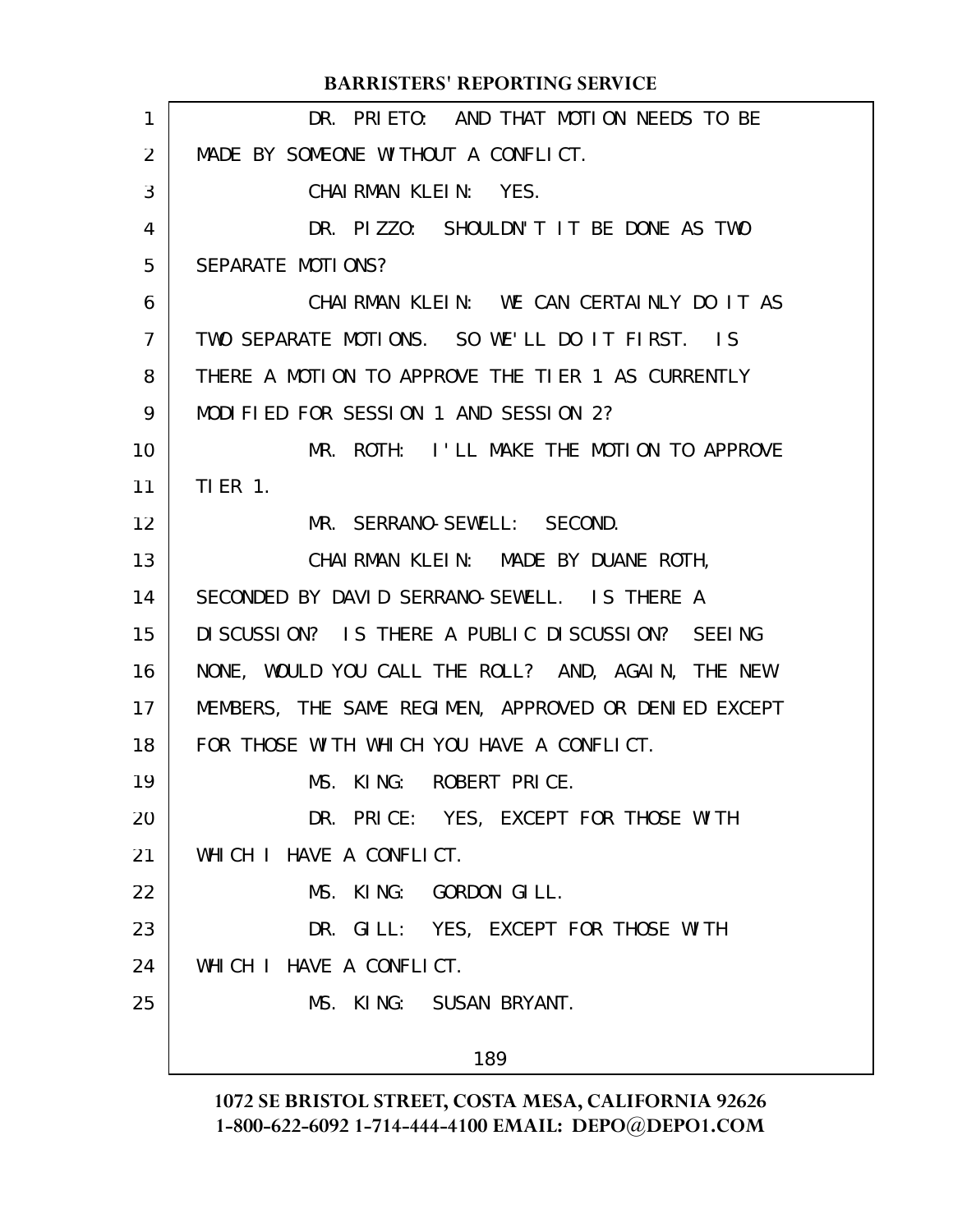|                 | <b>BARRISTERS' REPORTING SERVICE</b>     |
|-----------------|------------------------------------------|
| $\mathbf{1}$    | DR. BRYANT: YES, EXCEPT FOR THOSE WITH   |
| 2               | WHICH I HAVE A CONFLICT.                 |
| 3               | MS. KING: KIM WITMER.                    |
| 4               | DR. WITMER: YES, EXCEPT FOR THOSE WITH   |
| 5               | WHICH I HAVE A CONFLICT.                 |
| 6               | MS. KING: MARCY FEIT.                    |
| $\overline{7}$  | MS. FEIT: YES, EXCEPT FOR THOSE WITH     |
| 8               | WHICH I HAVE A CONFLICT.                 |
| 9               | MS. KING: MICHAEL FRIEDMAN.              |
| 10 <sup>°</sup> | DR. FRIEDMAN: YES, EXCEPT FOR THOSE WITH |
| 11              | WHICH I HAVE A CONFLICT.                 |
| 12 <sup>2</sup> | MS. KING: LEEZA GIBBONS.                 |
| 13              | MS. GIBBONS: YES.                        |
| 14              | MS. KING: MICHAEL GOLDBERG.              |
| 15              | MR. GOLDBERG: YES, EXCEPT FOR THOSE WITH |
| 16              | WHICH I HAVE A CONFLICT.                 |
| 17              | MS. KING: SAM HAWGOOD.                   |
| 18              | DR. HAWGOOD: YES, EXCEPT FOR THOSE WITH  |
| 19              | WHICH I HAVE A CONFLICT.                 |
| 20              | MS. KING: BOB KLEIN.                     |
| 21              | CHAIRMAN KLEIN: YES.                     |
| 22              | MS. KING: SHERRY LANSING.                |
| 23              | MS. LANSING: YES, EXCEPT FOR THOSE WITH  |
| 24              | WHICH I HAVE A CONFLICT.                 |
| 25              | MS. KING: GERALD LEVEY.                  |
|                 | 190                                      |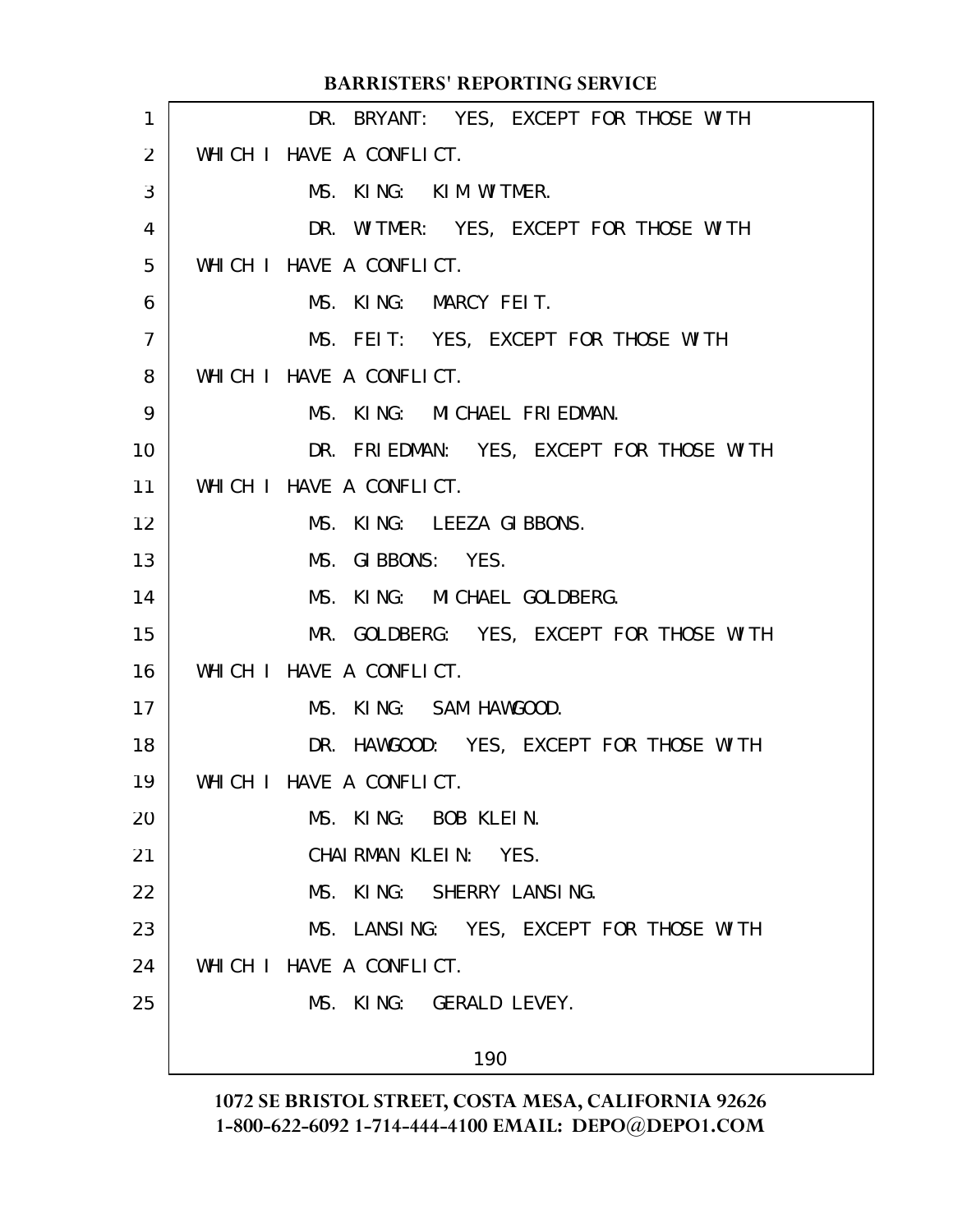|                | <b>BARRISTERS' REPORTING SERVICE</b>      |
|----------------|-------------------------------------------|
| 1              | DR. LEVEY: YES, EXCEPT FOR THOSE WITH     |
| 2              | WHICH I HAVE A CONFLICT.                  |
| 3              | MS. KING: ED PENHOET.                     |
| 4              | DR. PENHOET: YES, EXCEPT FOR THOSE WITH   |
| 5              | WHICH I HAVE A CONFLICT.                  |
| 6              | MS. KING: PHIL PIZZO.                     |
| $\overline{7}$ | DR. PIZZO: YES, EXCEPT FOR THOSE WITH     |
| 8              | WHICH I HAVE A CONFLICT.                  |
| 9              | MS. KING: CLAIRE POMEROY.                 |
| 10             | DR. POMEROY: YES, EXCEPT FOR THOSE WITH   |
| 11             | WHICH I HAVE A CONFLICT.                  |
| 12             | MS. KING: FRANCISCO PRIETO.               |
| 13             | DR. PRIETO: YES, EXCEPT FOR THOSE WITH    |
| 14             | WHICH I HAVE A CONFLICT.                  |
| 15             | MS. KING: CARMEN PULIAFITO.               |
| 16             | DR. PULIAFITO: YES, EXCEPT FOR THOSE WITH |
| 17             | WHICH I HAVE A CONFLICT.                  |
| 18             | MS. KING: ROBERT QUINT.                   |
| 19             | DR. QUINT: YES, I HAVE NO CONFLICTS.      |
| 20             | MS. KING: JEANNIE FONTANA.                |
| 21             | DR. FONTANA: YES, EXCEPT FOR THOSE WITH   |
| 22             | WHICH I HAVE A CONFLICT.                  |
| 23             | MS. KING: DUANE ROTH.                     |
| 24             | MR. ROTH: YES.                            |
| 25             | MS. KING: JOAN SAMUELSON.                 |
|                | 191                                       |
|                |                                           |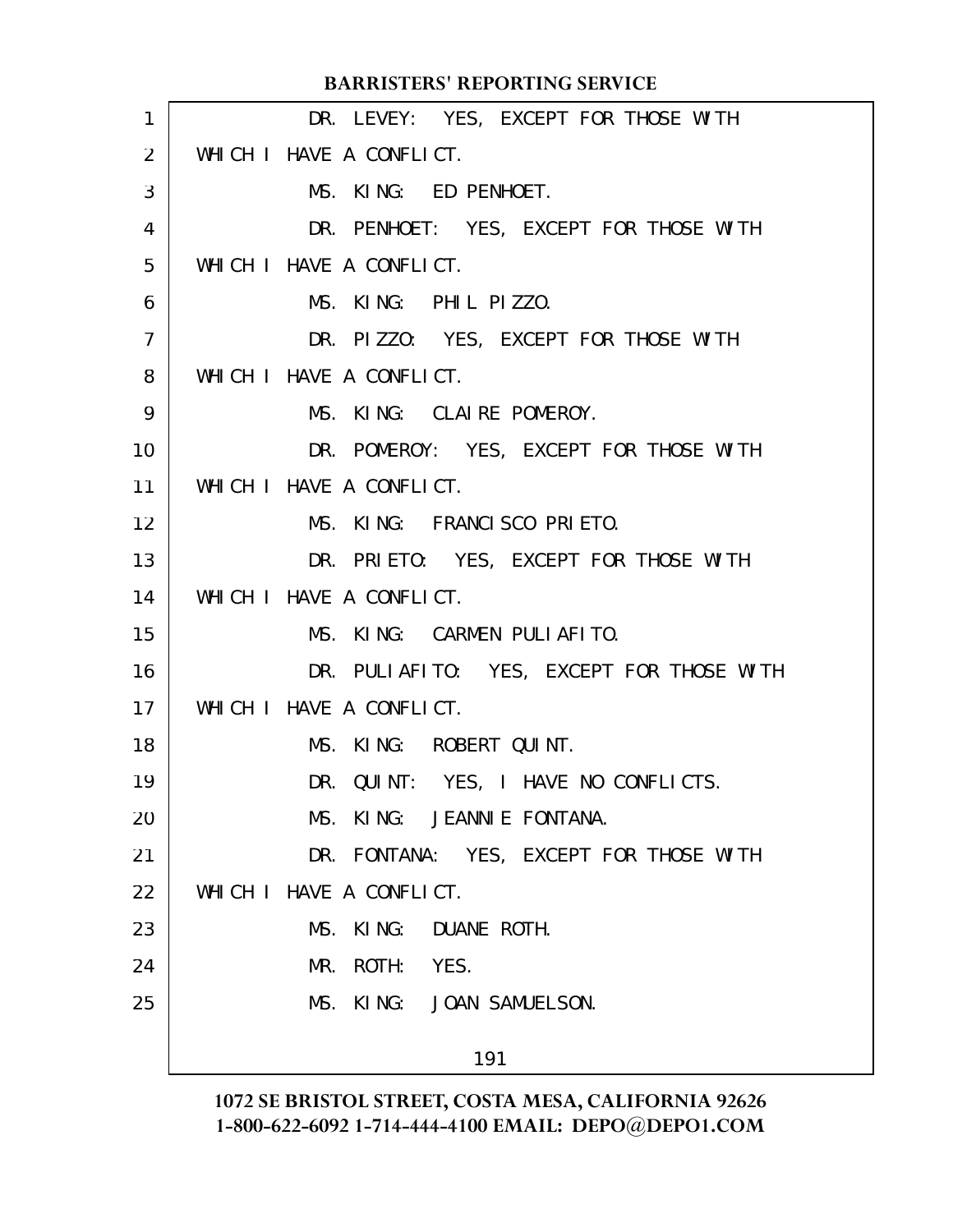|                | <b>BARRISTERS' REPORTING SERVICE</b>                 |
|----------------|------------------------------------------------------|
| 1              | MS. SAMUELSON: YES.                                  |
| $\overline{2}$ | MS. KING: DAVID SERRANO-SEWELL.                      |
| 3              | SERRANO-SEWELL: YES.<br>MR.                          |
| 4              | MS. KING: JEFF SHEEHY.                               |
| 5              | MR. SHEEHY: YES, EXCEPT FOR THOSE WITH               |
| 6              | WHICH I HAVE A CONFLICT.                             |
| $\overline{7}$ | MS. KING: JONATHAN SHESTACK.                         |
| 8              | MR. SHESTACK: YES.                                   |
| 9              | MS. KING: AND OSWALD STEWARD.                        |
| 10             | DR. STEWARD: YES, EXCEPT FOR THOSE WITH              |
| 11             | WHICH I HAVE A CONFLICT.                             |
| 12             | MS. KING: AND THAT MOTION CARRIES.                   |
| 13             | CHAIRMAN KLEIN: THANK YOU. SO WE NOW                 |
| 14             | HAVE IN ORDER A SUBSEQUENT MOTION IF ANYONE WOULD    |
| 15             | LIKE TO MOVE THAT WE CARRY OVER THE REMAINING GRANTS |
| 16             | IN CATEGORY 2 FOR SESSION 1 AND SESSION 2 TO THE     |
| 17             | JANUARY MEETING TO ANALYZE WHETHER WE HAVE ADEQUATE  |
| 18             | MONEY TO FUND ANY OF THE OUTSTANDING GRANT           |
| 19             | APPLICATIONS STILL REMAINING IN THOSE CATEGORIES.    |
| 20             | MS. GIBBONS: SO MOVED.                               |
| 21             | MR. ROTH: SECOND.                                    |
| 22             | CHAIRMAN KLEIN: MOVED BY LEEZA GIBBONS,              |
| 23             | SECONDED BY DUANE ROTH. IS THERE DISCUSSION ON THIS  |
| 24             | MOTION? SEEING NO DISCUSSION, IS THERE PUBLIC        |
| 25             | COMMENT ON THE MOTION?                               |
|                |                                                      |

192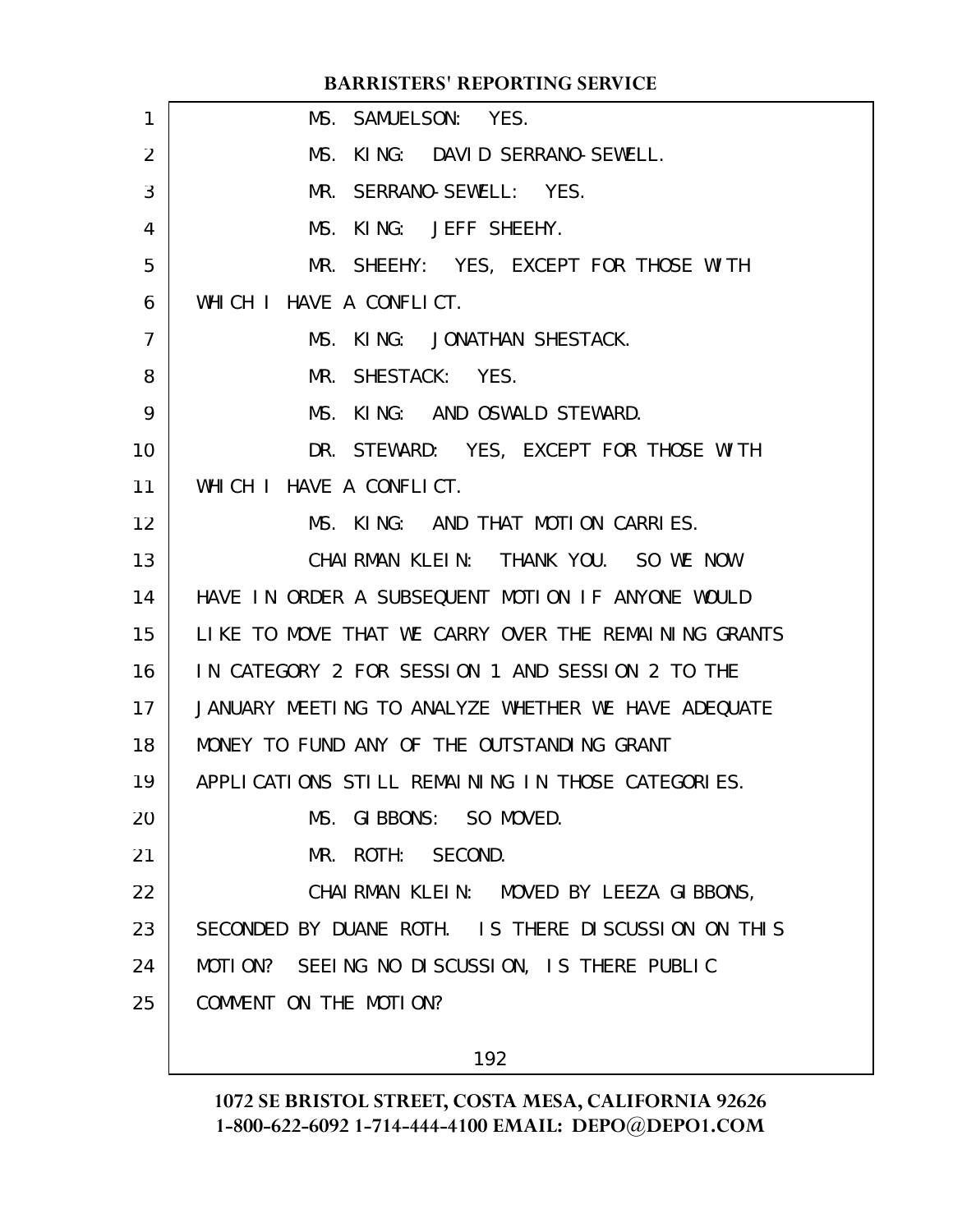| 1              | MR. SIMPSON: JOHN SIMPSON, CONSUMER                   |
|----------------|-------------------------------------------------------|
| $\overline{2}$ | WATCHDOG. JUST VERY QUICKLY I WANTED TO MAKE THE      |
| 3              | POINT THAT ONE OF THE THINGS LAST NIGHT THAT REALLY   |
| 4              | HANDI CAPPED YOUR ABILITY TO JUDGE THESE IN CONTEXT   |
| 5              | WAS THE LACK OF ADEQUATE FINANCIAL INFORMATION. AND   |
| 6              | I'M HOPING THAT WHEN THIS DOES GET CARRIED FORWARD    |
| 7              | AND BROUGHT UP, THAT SITUATION WILL BE RECTIFIED AND  |
| 8              | THAT WILL ALL BE AVAILABLE IN ADVANCE TO THE PUBLIC   |
| 9              | AND OBVIOUSLY TO THE BOARD MEMBERS. SO I WANTED TO    |
| 10             | GET THAT ON THE RECORD. THANK YOU.                    |
| 11             | CHAIRMAN KLEIN: ABSOLUTELY. MY LAST                   |
| 12             | DI SCUSSION WITH THE TREASURER WAS ABOUT 36 HOURS AGO |
| 13             | AT 9 P.M. OR MAYBE 9:30 P.M. AND IT IS AN EVOLVING    |
| 14             | TOPIC WHERE THE INFORMATION IS CHALLENGING, BUT WE    |
| 15             | ARE REALLY GOING TO TRY IN REAL-TIME TO MOVE WITH IT  |
| 16             | AND TO DISTRIBUTE IT TO THE PUBLIC AT THE EARLIEST    |
| 17             | POSSIBLE TIME.                                        |
| 18             | IF WE COULD CALL THE ROLL, PLEASE.                    |
| 19             | MS. KING: ROBERT PRICE.                               |
| 20             | DR. PRICE: YES, EXCEPT FOR THOSE WITH                 |
| 21             | WHICH I HAVE A CONFLICT.                              |
| 22             | MS. KING: GORDON GILL.                                |
| 23             | DR. GILL: YES, EXCEPT FOR THOSE WITH                  |
| 24             | WHICH I HAVE A CONFLICT.                              |
| 25             | MS. KING: SUSAN BRYANT.                               |
|                | 193                                                   |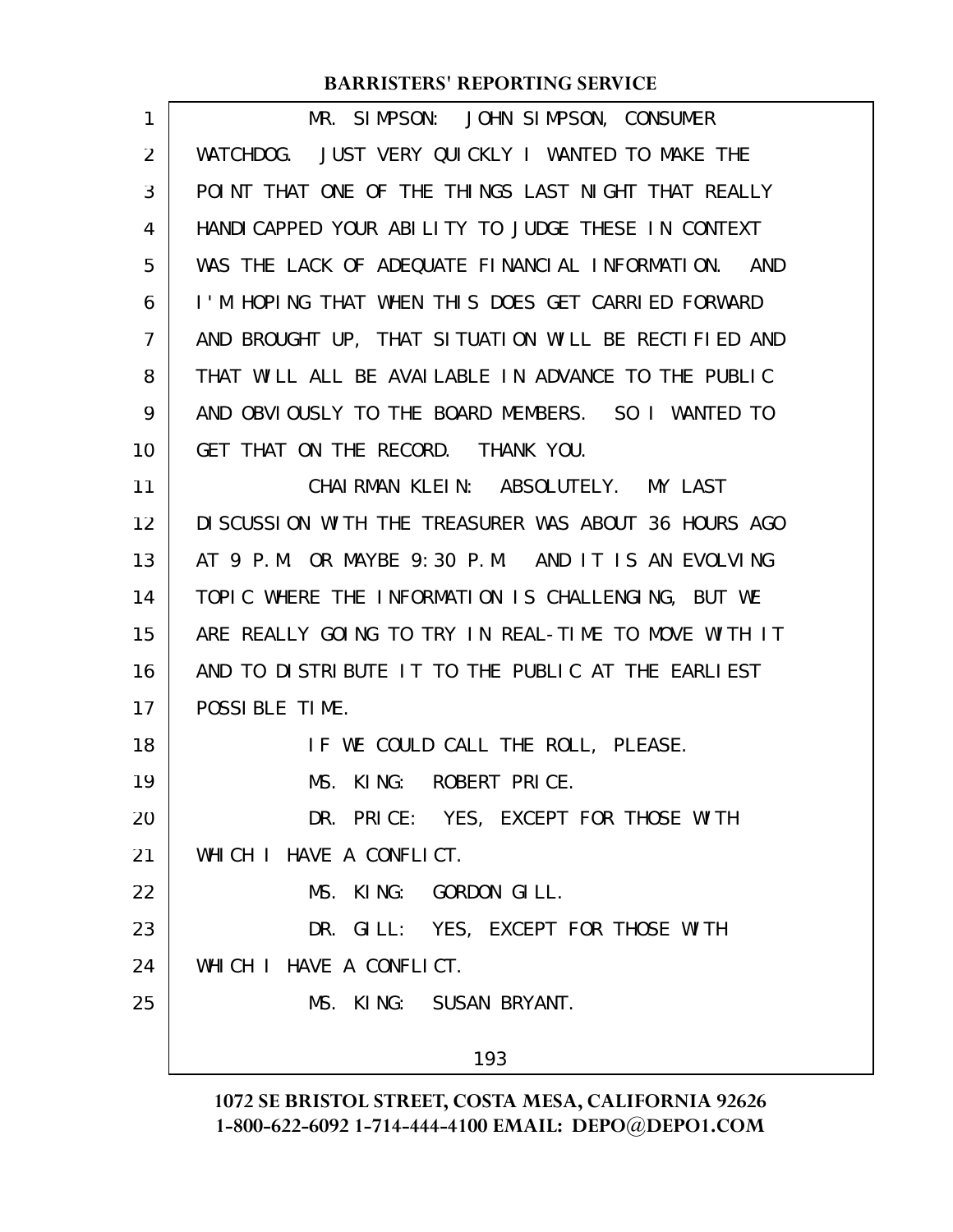|                 | <b>BARRISTERS' REPORTING SERVICE</b>     |
|-----------------|------------------------------------------|
| $\mathbf{1}$    | DR. BRYANT: YES, EXCEPT FOR THOSE WITH   |
| 2               | WHICH I HAVE A CONFLICT.                 |
| 3               | MS. KING: KIM WITMER.                    |
| 4               | DR. WITMER: YES, EXCEPT FOR THOSE WITH   |
| 5               | WHICH I HAVE A CONFLICT.                 |
| 6               | MS. KING: MARCY FEIT.                    |
| $\overline{7}$  | MS. FEIT: YES, EXCEPT FOR THOSE WITH     |
| 8               | WHICH I HAVE A CONFLICT.                 |
| 9               | MS. KING: MICHAEL FRIEDMAN.              |
| 10 <sup>°</sup> | DR. FRIEDMAN: YES, EXCEPT FOR THOSE WITH |
| 11              | WHICH I HAVE A CONFLICT.                 |
| 12 <sup>2</sup> | MS. KING: LEEZA GIBBONS.                 |
| 13              | MS. GIBBONS: YES.                        |
| 14              | MS. KING: MICHAEL GOLDBERG.              |
| 15              | MR. GOLDBERG: YES, EXCEPT FOR THOSE WITH |
| 16              | WHICH I HAVE A CONFLICT.                 |
| 17              | MS. KING: SAM HAWGOOD.                   |
| 18              | DR. HAWGOOD: YES, EXCEPT FOR THOSE WITH  |
| 19              | WHICH I HAVE A CONFLICT.                 |
| 20              | MS. KING: BOB KLEIN.                     |
| 21              | CHAIRMAN KLEIN: YES.                     |
| 22              | MS. KING: SHERRY LANSING.                |
| 23              | MS. LANSING: YES, EXCEPT FOR THOSE WITH  |
| 24              | WHICH I HAVE A CONFLICT.                 |
| 25              | MS. KING: GERALD LEVEY.                  |
|                 | 194                                      |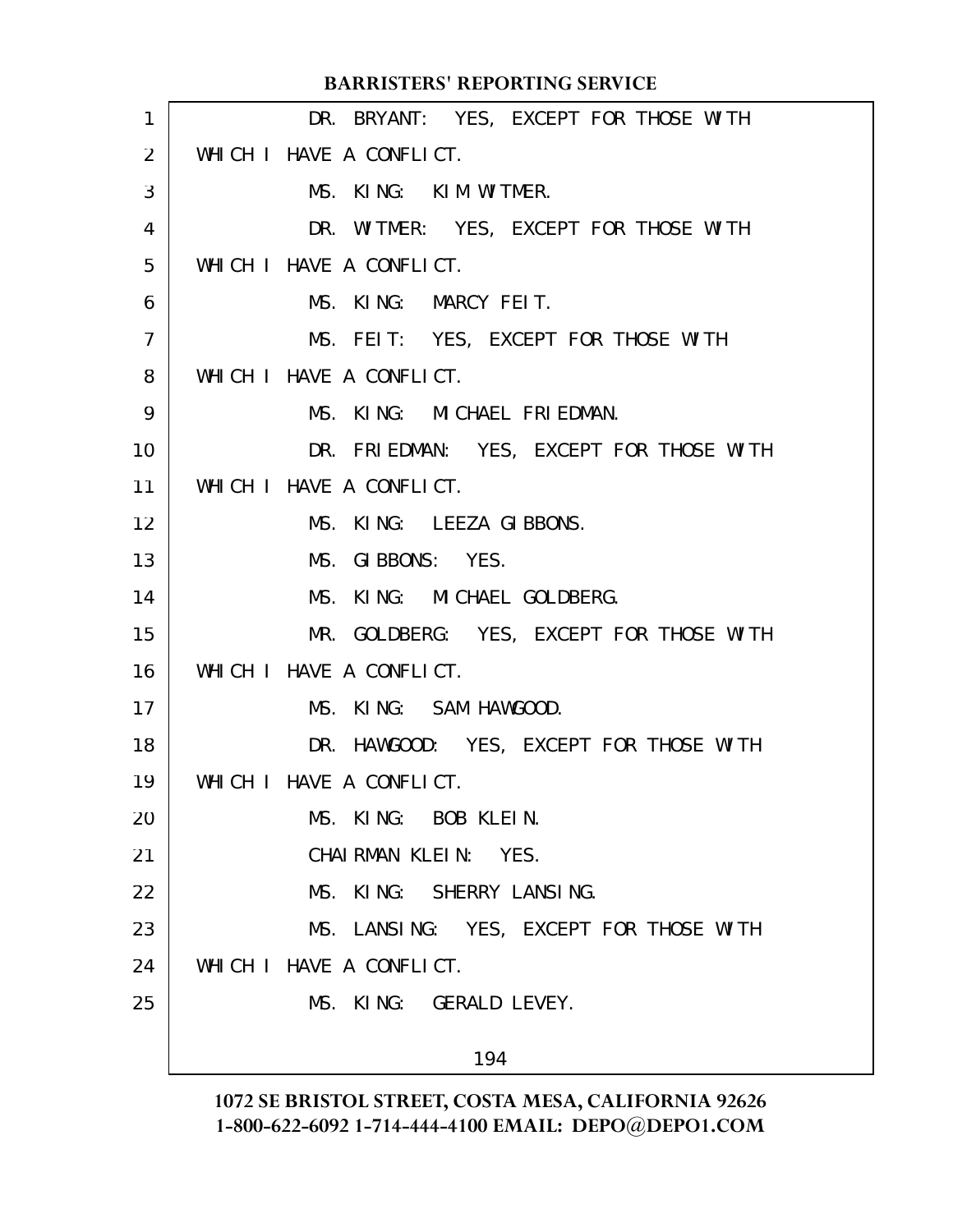|                | <b>BARRISTERS' REPORTING SERVICE</b>      |
|----------------|-------------------------------------------|
| 1              | DR. LEVEY: YES, EXCEPT FOR THOSE WITH     |
| 2              | WHICH I HAVE A CONFLICT.                  |
| 3              | MS. KING: ED PENHOET.                     |
| 4              | DR. PENHOET: YES, EXCEPT FOR THOSE WITH   |
| 5              | WHICH I HAVE A CONFLICT.                  |
| 6              | MS. KING: PHIL PIZZO.                     |
| $\overline{7}$ | DR. PIZZO: YES, EXCEPT FOR THOSE WITH     |
| 8              | WHICH I HAVE A CONFLICT.                  |
| 9              | MS. KING: CLAIRE POMEROY.                 |
| 10             | DR. POMEROY: YES, EXCEPT FOR THOSE WITH   |
| 11             | WHICH I HAVE A CONFLICT.                  |
| 12             | MS. KING: FRANCISCO PRIETO.               |
| 13             | DR. PRIETO: YES, EXCEPT FOR THOSE WITH    |
| 14             | WHICH I HAVE A CONFLICT.                  |
| 15             | MS. KING: CARMEN PULIAFITO.               |
| 16             | DR. PULIAFITO: YES, EXCEPT FOR THOSE WITH |
| 17             | WHICH I HAVE A CONFLICT.                  |
| 18             | MS. KING: ROBERT QUINT.                   |
| 19             | DR. QUINT: YES, I HAVE NO CONFLICTS.      |
| 20             | MS. KING: JEANNIE FONTANA.                |
| 21             | DR. FONTANA: YES, EXCEPT FOR THOSE WITH   |
| 22             | WHICH I HAVE A CONFLICT.                  |
| 23             | MS. KING: DUANE ROTH.                     |
| 24             | MR. ROTH: YES.                            |
| 25             | MS. KING: JOAN SAMUELSON.                 |
|                |                                           |
|                | 195                                       |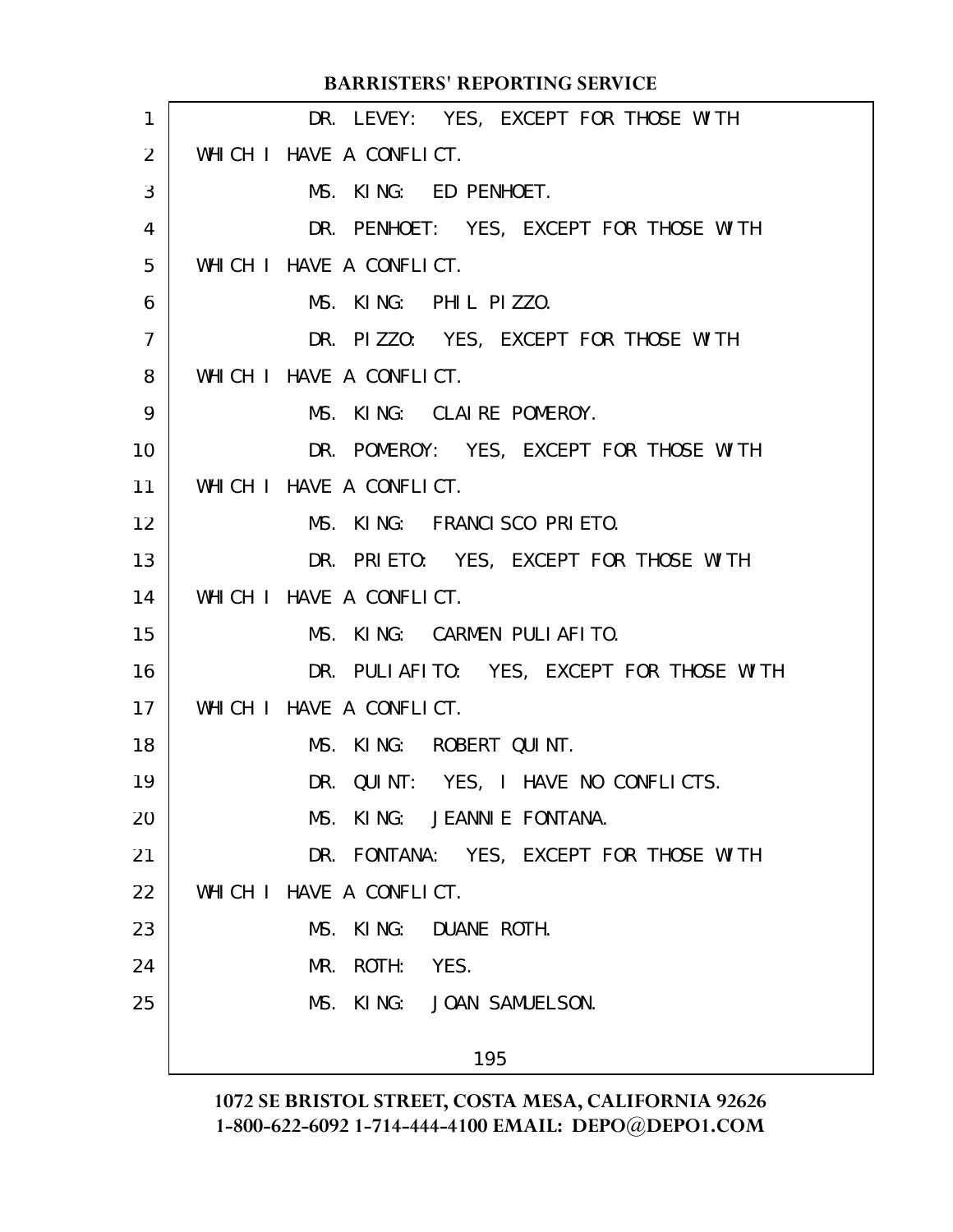|                | <b>BARRISTERS' REPORTING SERVICE</b>                 |
|----------------|------------------------------------------------------|
| 1              | MS. SAMUELSON: YES.                                  |
| $\overline{2}$ | MS. KING: DAVID SERRANO-SEWELL.                      |
| 3              | MR. SERRANO-SEWELL: YES.                             |
| 4              | MS. KING: JEFF SHEEHY.                               |
| 5              | MR. SHEEHY: YES, EXCEPT FOR THOSE WITH               |
| 6              | WHICH I HAVE A CONFLICT.                             |
| $\overline{7}$ | MS. KING: JONATHAN SHESTACK.                         |
| 8              | MR. SHESTACK: YES.                                   |
| 9              | MS. KING: AND OSWALD STEWARD.                        |
| 10             | DR. STEWARD: YES, EXCEPT FOR THOSE WITH              |
| 11             | WHICH I HAVE A CONFLICT.                             |
| 12             | MS. KING: AND THAT MOTION CARRIES.                   |
| 13             | CHAIRMAN KLEIN: THANK YOU. THANK YOU                 |
| 14             | VERY MUCH. AND FOR THOSE MEMBERS OF THE PUBLIC THAT  |
| 15             | WERE NOT HERE LAST NIGHT, WE HAD A VERY ROBUST       |
| 16             | DEBATE LEADING UP TO THESE MOTIONS, AND THAT WILL BE |
| 17             | FULLY AVAILABLE IN THE TRANSCRIPT, WHICH IS POSTED   |
| 18             | ON THE WEBSITE OF THE AGENCY.                        |
| 19             | MS. SAMUELSON: BOB, MAY I ASK A QUESTION?            |
| 20             | THE ACTION YOU MENTIONED WAS TAKEN BY THE TREASURER, |
| 21             | CAN YOU SUMMARIZE WHAT OF STEM CELL FUNDING MONEY IS |
| 22             | FROZEN BY THAT AND WHAT IS NOT? WHAT PART OF OUR     |
| 23             | AGENDA WAS STILL FUNDABLE?                           |
| 24             | CHAIRMAN KLEIN: ALL RIGHT. SO OUR FUNDS              |
| 25             | ARE SITTING IN A BOND ACCOUNT. A BOND ACCOUNT UNDER  |
|                |                                                      |
|                | 196                                                  |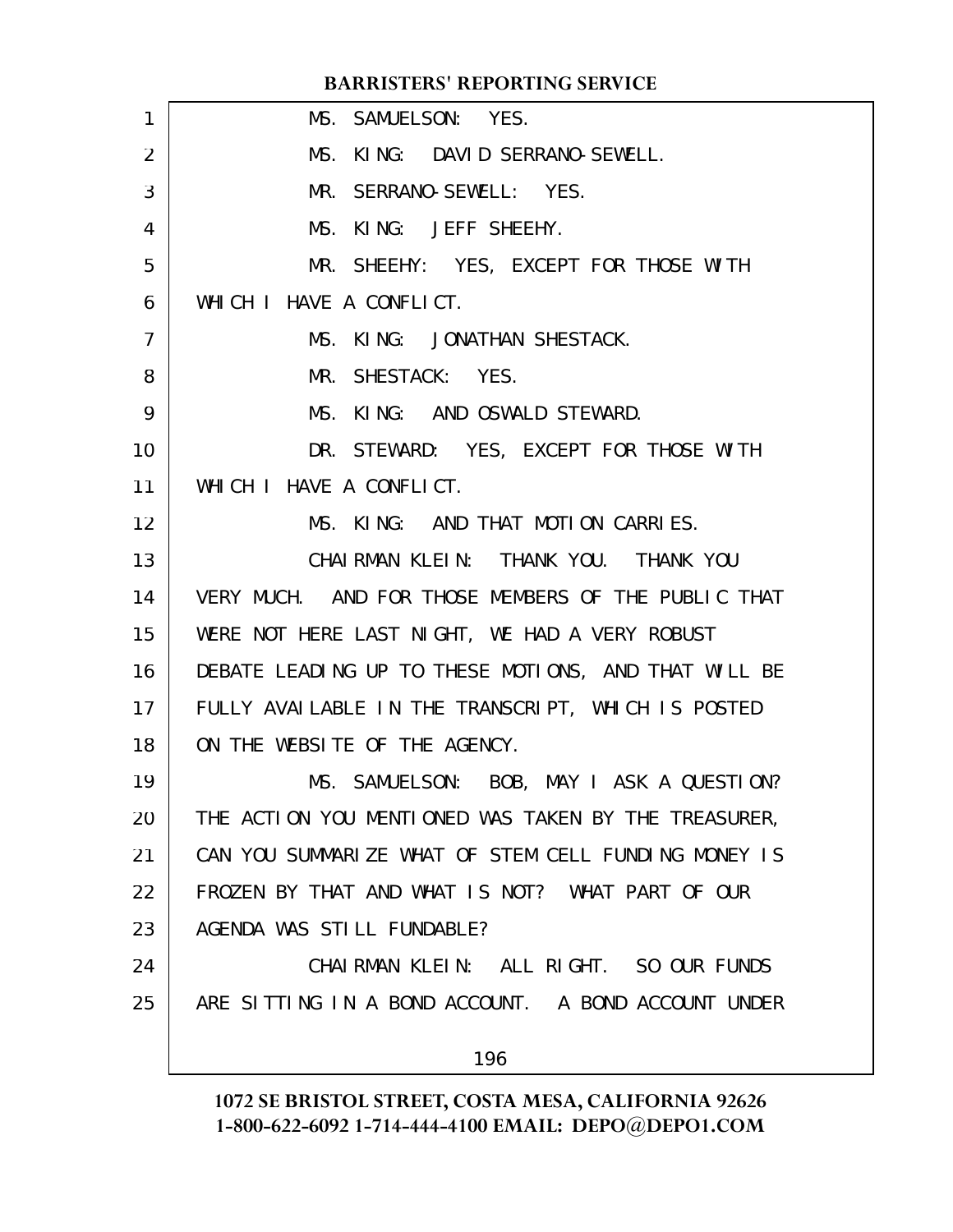| 1  | THE INITIATIVE, ONCE THE BONDS ARE ISSUED, IS A      |
|----|------------------------------------------------------|
| 2  | SEGREGATED ACCOUNT. SO OUR FUNDS ARE NOT IN THE      |
| 3  | POOLED MONEY INVESTMENT SHORT-TERM LOAN ACCOUNTS     |
| 4  | THAT HE IS FREEZING.                                 |
| 5  | MS. SAMUELSON: SO WE'RE FREE TO CONTINUE             |
| 6  | TO SPEND AT THE MOMENT.                              |
| 7  | CHAIRMAN KLEIN: THAT'S RIGHT.                        |
| 8  | MS. SAMUELSON: PRESUMABLY THERE ARE OTHER            |
| 9  | EVENTS THAT COULD IMPACT IN THE FUTURE, BUT NOTHING  |
| 10 | AT THE MOMENT.                                       |
| 11 | CHAIRMAN KLEIN: AT THIS TIME I CAN TELL              |
| 12 | YOU THAT UNDER THE INITIATIVE FUNDS RAISED BY OUR    |
| 13 | BONDS ARE IN A SEGREGATED ACCOUNT, AND THEY REMAIN   |
| 14 | DEDICATED BY THE VOTERS TO THE SPECIFIC USE OF WHICH |
| 15 | WE WERE COMMISSIONED TO CARRY OUT OUR MISSION        |
| 16 | <b>OBLI GATI ONS.</b>                                |
| 17 | SO I WOULD LIKE TO NOW GO TO ITEM 9. AND             |
| 18 | IMMEDIATELY FOLLOWING ITEM 9, I'M GOING TO TAKE A    |
| 19 | SPECIAL PUBLIC COMMENT OF THREE MINUTES BECAUSE I    |
| 20 | UNDERSTAND THAT THE INDIVIDUALS NEED TO LEAVE. AND   |
| 21 | WE'RE VERY INDEBTED FOR OUR PATIENT ADVOCATES AT ALL |
| 22 | TIMES BEING HERE.                                    |
| 23 | <b>ITEM 9 IS AN APPLICATION THAT HAS GONE</b>        |
| 24 | THROUGH OUR APPEALS PROCESS. AND IF I COULD HAVE     |
| 25 | DR. GIL SAMBRANO; IS THAT CORRECT? DR. SAMBRANO IS   |
|    | 197                                                  |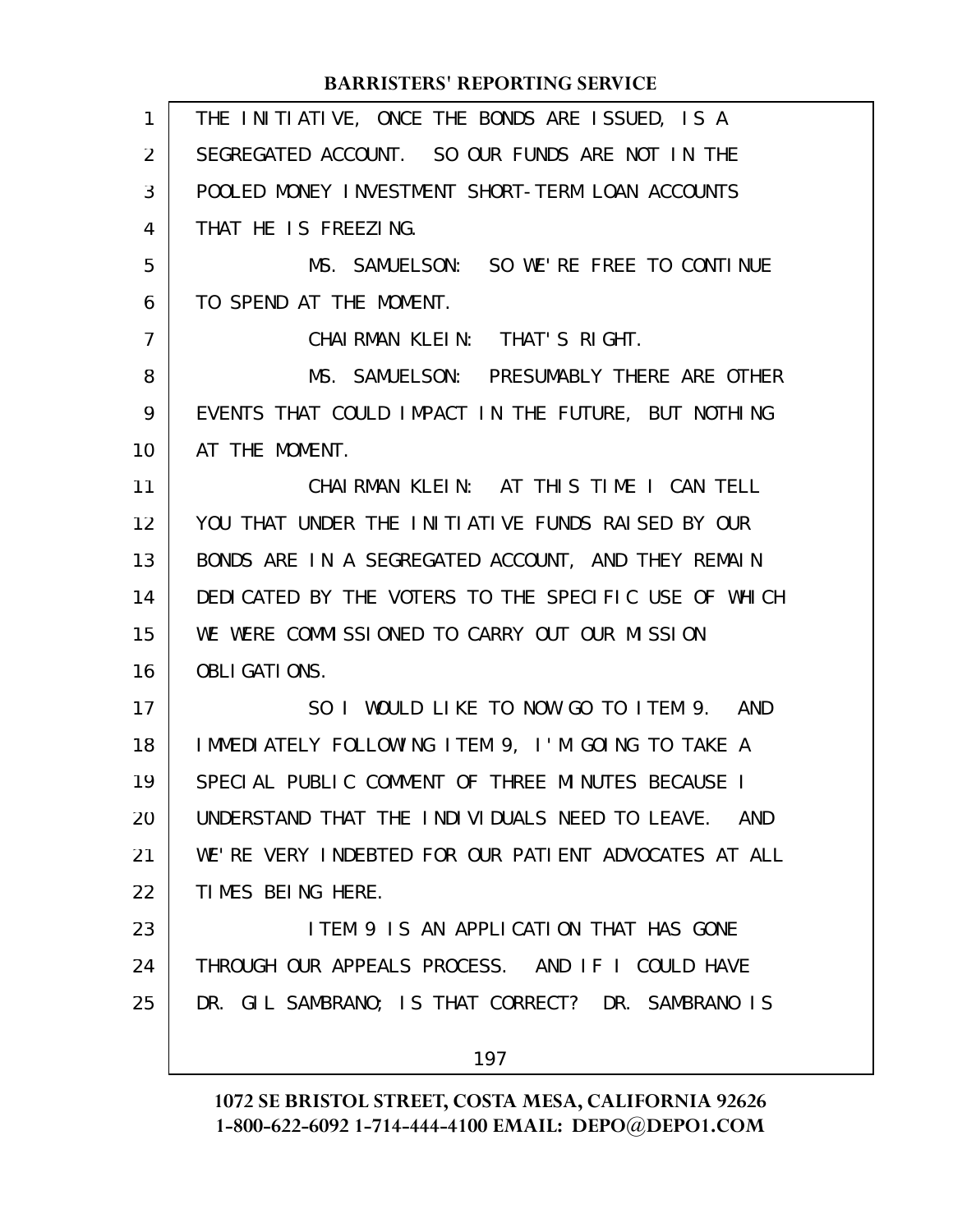| 1                 | GOING TO ADDRESS THIS ITEM OR IS DR. TROUNSON? DR.  |
|-------------------|-----------------------------------------------------|
| $\overline{2}$    | TROUNSON, WOULD YOU LIKE TO INTRODUCE THIS ITEM AND |
| 3                 | GIVE US THE CONTEXT FOR IT? THE NEW CELL LINE       |
| 4                 | APPLICATION THAT WAS REREVIEWED.                    |
| 5                 | DR. TROUNSON: THANKS, CHAIR. IN THE RFA             |
| 6                 | ON NEW CELL LINES, IN RESPONSE TO THE REVIEWERS'    |
| $\overline{7}$    | REPORTS AND THE SUMMARIES BY THE STAFF, A PI, ONE   |
| 8                 | PI, PROPOSED THAT THERE WAS A CONCERN, A MAJOR      |
| 9                 | CONCERN FOR HIMSELF ABOUT A POTENTIAL PERSONAL      |
| 10                | CONFLICT OF INTEREST.                               |
| 11                | I TOOK A LOOK THAT THIS PARTICULAR PROJECT          |
| $12 \overline{ }$ | AND THE DISCUSSIONS THAT HAD ENSUED DURING THE      |
| 13                | JUDGMENT OF THE PROJECT AND ALSO ON THE VOTING ON   |
| 14                | THE PROJECT. AND I FELT THAT, IN MY OWN VIEW, THERE |
| 15                | WAS GROUNDS FOR A CONCERN THAT THE PROJECT HAD BEEN |
| 16                | FAIRLY REVIEWED, PROPERLY AND FAIRLY REVIEWED.      |
| 17                | AND SO I APPROACHED THE CHAIRMAN OF THE             |
| 18                | GRANTS WORKING GROUP AND PUT TO HIM THAT IT WOULD   |
| 19                | BE -- IN MY INTEREST, IT WOULD BE BETTER IF WE'RE   |
| 20                | ABLE TO HAVE A REREVIEW OF THAT PARTICULAR PROJECT  |
| 21                | TO ENSURE THAT THE PROJECT RECEIVED A FAIR AND      |
| 22                | REASONABLE REVIEW.                                  |
| 23                | AND AS SUCH, THE CHAIRMAN OF THE GRANTS             |
| 24                | WORKING GROUP AGREED WITH ME, AND WE ENTERED A      |
| 25                | PROCESS THAT WAS ENJOINED BY THE PATIENT ADVOCATES  |
|                   | 198                                                 |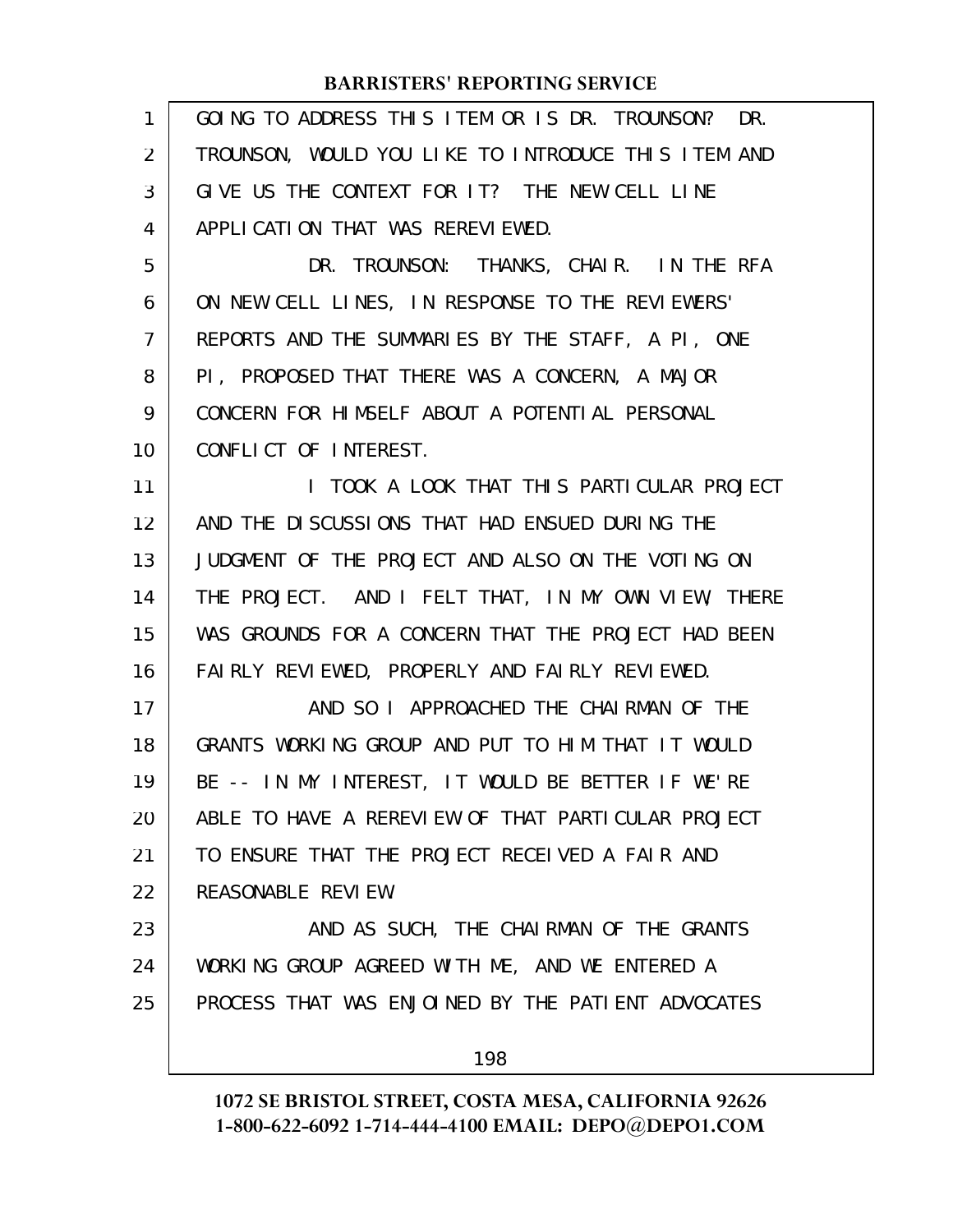|                | <b>BARRISTERS' REPORTING SERVICE</b>                 |
|----------------|------------------------------------------------------|
| 1              | TO REREVIEW THAT PARTICULAR PROJECT.                 |
| 2              | CHAIRMAN KLEIN: THAT'S RIGHT. SO WHO                 |
| 3              | WOULD YOU LIKE ON THE STAFF TO REPORT THE RESULTS    |
| 4              | AND SCORE FROM THE REREVIEW?                         |
| 5              | DR.<br>TROUNSON: I WONDER IF I COULD ASK             |
| 6              | DR. GRIESHAMMER TO PROVIDE THAT INFORMATION TO THE   |
| $\overline{7}$ | BOARD.                                               |
| 8              | CHAIRMAN KLEIN: THANK YOU VERY MUCH.                 |
| 9              | DR. GRIESHAMMER: SO THIS WAS THE REREVIEW            |
| 10             | OF APPLICATION RL-642. AND THE REVIEWERS ENDED UP    |
| 11             | WITH A UNANIMOUS SCORE OF 80 FOR THIS APPLICATION.   |
| 12             | AND THIS PARTICULAR INVESTIGATOR IS                  |
| 13             | INTERESTED IN THE POSSIBILITY OF DERIVING IMPROVED   |
| 14             | HUMAN EMBRYONIC STEM CELL LINES BASED ON THE IDEA    |
| 15             | THAT IT'S ACTUALLY WELL KNOWN IN THE FIELD THAT      |
| 16             | MOUSE AND HUMAN EMBRYONIC STEM CELL LINES DEPEND ON  |
| 17             | DIFFERENT FACTORS FOR THEIR SELF-RENEWAL. AND IT IS  |
| 18             | THE HOPE OF THIS INVESTIGATOR THAT BY APPLYING SMALL |
| 19             | MOLECULES EITHER, ONE, DURING THE DERIVATION PROCESS |
| 20             | OF HUMAN EMBRYONIC STEM CELLS FROM A BLASTOCYST, IF  |
| 21             | COMPOUNDS ALREADY KNOWN IN MOUSE SMALL MOLECULES TO  |
| 22             | SUPPORT SELF-RENEWAL, IF THESE COMPOUNDS WERE        |
| 23             | APPLIED DURING THE DERIVATION PROCESS WOULD LEAD TO  |
| 24             | HUMAN EMBRYONIC STEM CELL LINES THAT MORE RESEMBLE   |
| 25             | MOUSE EMBRYONIC STEM CELL LINES.                     |
|                |                                                      |

199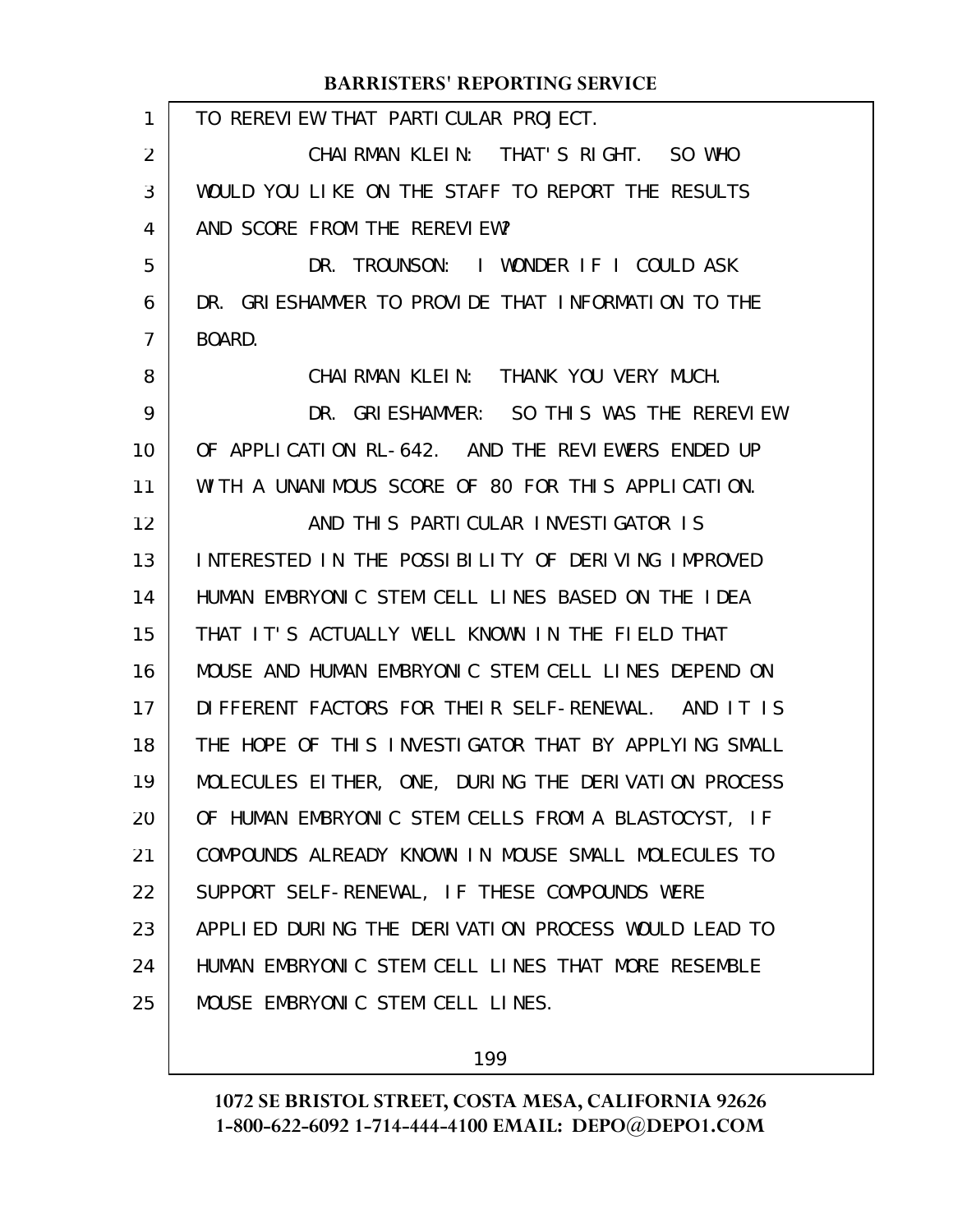| 1  | THE INVESTIGATOR IS ALSO PROPOSING TO USE            |
|----|------------------------------------------------------|
| 2  | EXISTING HUMAN EMBRYONIC STEM CELL LINES, APPLY THE  |
| 3  | MOLECULES THAT ARE KNOWN TO IMPROVE SELF-REMOVAL IN  |
| 4  | MOUSE TO THE EXISTING HUMAN EMBRYONIC STEM CELL      |
| 5  | LINES, AND HOPEFULLY TURN THEM INTO CELL LINES THAT  |
| 6  | MORE RESEMBLE MOUSE EMBRYONIC STEM CELL LINES.       |
| 7  | IN THE FINAL AIM, THE INVESTIGATOR                   |
| 8  | PROPOSES, THEN, TO CHARACTERIZE THESE NEW CELL LINES |
| 9  | FOR THEIR PLURIPOTENCY.                              |
| 10 | THE REVIEWERS BASICALLY IN PRINCIPLE                 |
| 11 | THOUGHT THAT WAS AN INTERESTING CONCEPT PROPOSED BY  |
| 12 | THE INVESTIGATOR TO DERIVE HUMAN EMBRYONIC STEM CELL |
| 13 | LINES MORE RESEMBLING THOSE FROM MOUSE, BUT DID      |
| 14 | WONDER WHETHER THERE WAS -- IF THOSE NEW CELL LINES  |
| 15 | WOULD REALLY PROVE SUPERIOR NECESSARILY OVER THE     |
| 16 | EXISTING HUMAN EMBRYONIC STEM CELL LINES.            |
| 17 | THEY DID MENTION ONE BENEFIT THAT COULD              |
| 18 | DERIVE FROM THIS IS THAT IF WE HAD HUMAN EMBRYONIC   |
| 19 | STEM CELL LINES MORE SIMILAR TO THE MOUSE ONES IN    |
| 20 | THE REQUIREMENTS, PERHAPS THE HUGE AMOUNT OF DATA    |
| 21 | THAT HAS ALREADY BEEN GENERATED ON MOUSE EMBRYONIC   |
| 22 | STEM CELL LINE SELF-RENEWAL COULD BE MORE EASILY     |
| 23 | TRANSFERRED TO THE HUMAN WORK AS A POTENTIAL         |
| 24 | ADVANTAGE. BUT LIKE I SAID, THEY WEREN'T SURE IF     |
| 25 | THE NEW CELL LINES WOULD INDEED BE SUPERIOR TO       |
|    |                                                      |

200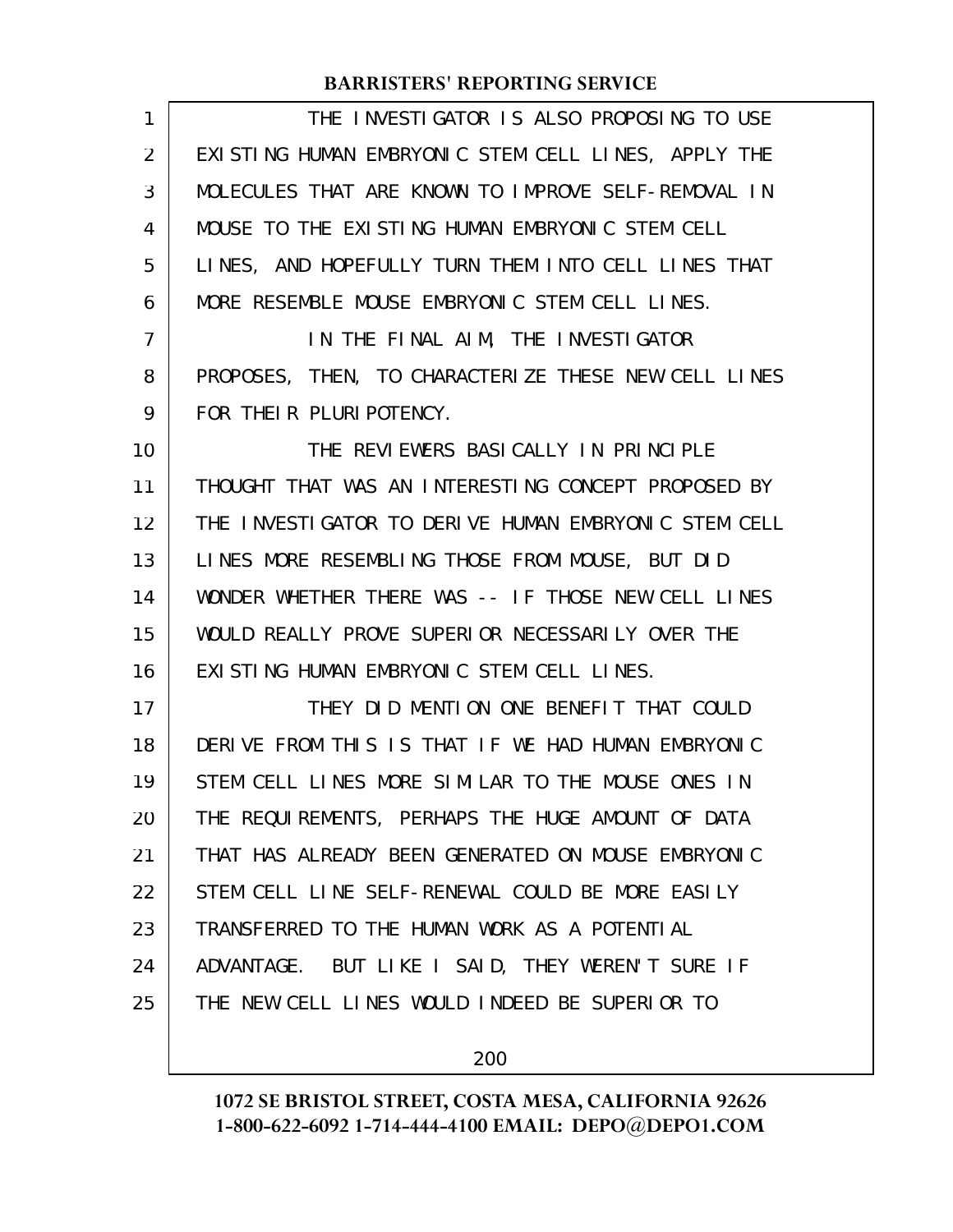EXISTING ONES.

1

THE REVIEWERS ALSO CRITICIZED THAT THE WHOLE APPROACH WAS NOT PARTICULARLY NOVEL OR INNOVATIVE, BUT FELT THAT THE COMBINATION OF CHEMISTRY, HIGH THROUGHPUT SCREENING, AND BIOLOGY WAS ACTUALLY QUITE MERITORIOUS IN THIS APPLICATION. AND THEN THE MAIN DISCUSSION REALLY OF THE RESEARCH DESIGN REVOLVED AROUND AIM 2 WHERE THE INVESTIGATOR WANTS TO TURN HUMAN EMBRYONIC STEM CELL LINES INTO MOUSE-LIKE, NOT INTO MOUSE LINES OBVIOUSLY, BUT INTO CELL LINES THAT RESEMBLE THE MOUSE LINES. THE REVIEWERS FELT THE OTHER TWO AIMS WERE QUITE SOLID AND STRAIGHTFORWARD AND FEASIBLE, BUT HAD VARIOUS POSITIVE AND NEGATIVE COMMENTS ABOUT THIS AIM 2. AND PERHAPS MOST IMPORTANTLY, ONE REVIEWER FELT THAT ACTUALLY AIM -- THIS AIM, AIM 2, LOOKING FOR NEW MOLECULES TO CHANGE EXISTING LINES SHOULD BE PRIORITIZED OVER AIM 1 WHERE THE INVESTIGATOR IS LOOKING FOR DERIVATION OF NEW CELL LINES. WHEREAS, ANOTHER REVIEWER FELT WHY EVEN DO AIM 2 UNTIL YOU KNOW WHETHER THE MOLECULES THAT ARE KNOWN TO WORK IN MOUSE ACTUALLY WORK IN HUMANS. SO OVERALL THEY FELT THAT AIM 2 WAS, INDEED, SOMEWHAT HIGH RISK, AND THEY HAD, LIKE I SAID, DIFFERENT OPINIONS ABOUT ITS PRIORITY. VERY 2 3 4 5 6 7 8 9 10 11 12 13 14 15 16 17 18 19 20 21 22 23 24 25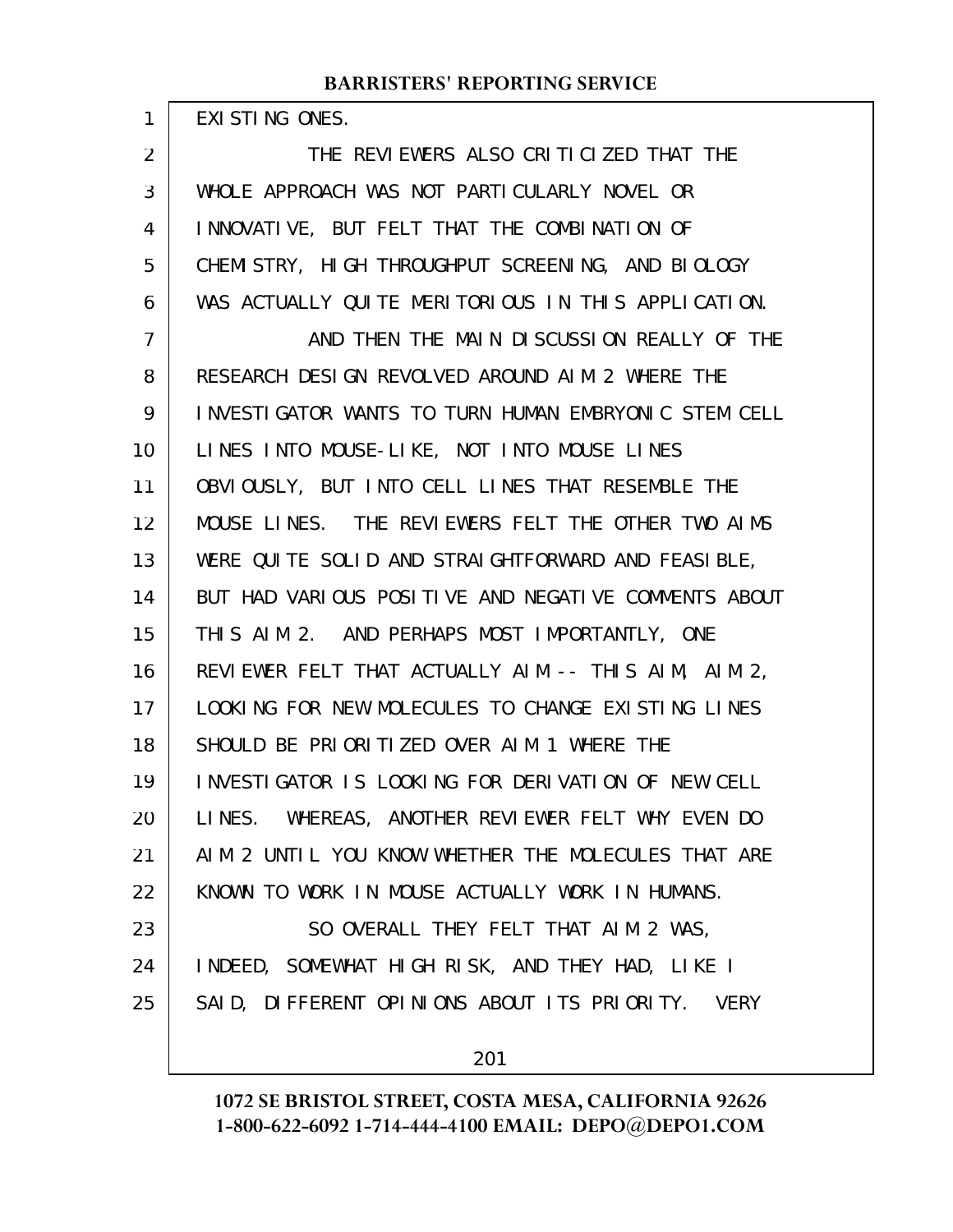| POSITIVE COMMENTS WERE MADE ABOUT THE INVESTIGATOR   |
|------------------------------------------------------|
| HIMSELF OR HERSELF. THIS PERSON IS A WELL-KNOWN      |
| CHEMICAL BIOLOGIST WITH A GOOD TRACK RECORD IN THE   |
| FIELD OF HIGH THROUGHPUT SCREENING IN STEM CELLS.    |
| AND THE REVIEWERS FELT THAT THERE WAS A HIGH CHANCE  |
| OF SUCCESS OF THIS PROJECT. AND I'LL LEAVE IT AT     |
| THAT.                                                |
| CHAIRMAN KLEIN: ALL RIGHT. THANK YOU.                |
| <b>QUESTIONS FROM THE BOARD?</b>                     |
| DR. PENHOET: WHERE WOULD THE SCORE OF 80             |
| PLACE THIS WITHIN THE GRANTS WE MADE WHEN THIS GROUP |
| OF GRANTS WAS APPROVED? WHERE WAS 80 RANKED?         |
| DR. GRIESHAMMER: IT PLACES IT SOLIDLY IN             |
| TIER 1. THE ORIGINAL CUTOFF FOR TIER 1 WAS 75.       |
| DR. TROUNSON: MR. CHAIRMAN, IT WOULD                 |
| ALTER THE PERSPECTIVE FROM BEING IN TIER 2 TO TIER   |
| $\mathbf{1}$ .                                       |
| CHAIRMAN KLEIN: OKAY. DUANE ROTH.                    |
| MR. ROTH: PROBABLY MISSED IT, BUT I JUST             |
| WANTED TO CLARIFY. THE GRANT WAS REREVIEWED WITHOUT  |
| ANY ALTERATION, RIGHT? THERE'S NO NEW DATA?          |
| DR. TROUNSON: THAT'S CORRECT.                        |
| CHAIRMAN KLEIN: ADDITIONAL DISCUSSION FOR            |
| THE BOARD?                                           |
| MR. HARRISON: I JUST WANTED TO REMIND THE            |
| 202                                                  |
|                                                      |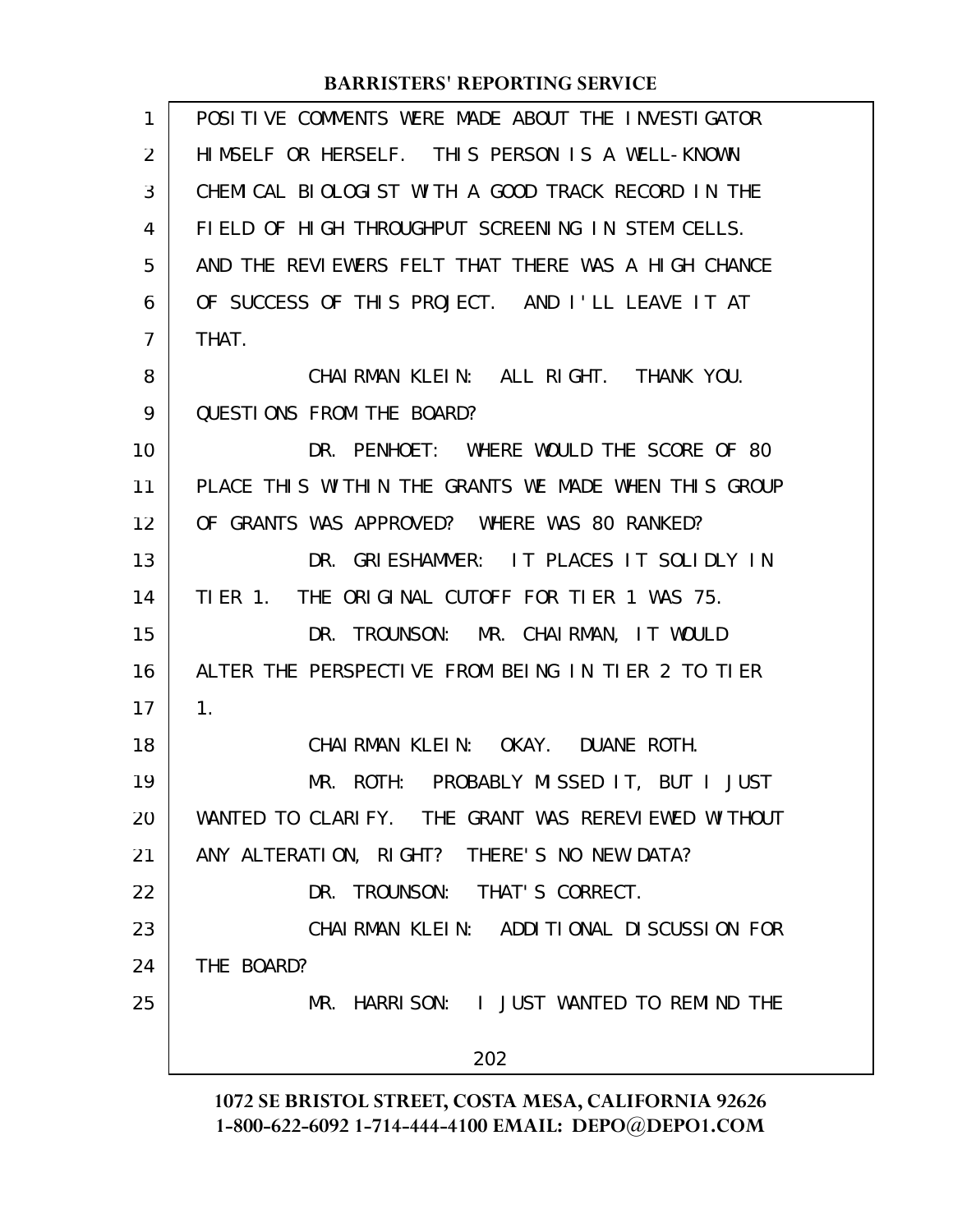| $\mathbf{1}$ | BOARD OF THOSE MEMBERS WHO CANNOT PARTICIPATE IN      |
|--------------|-------------------------------------------------------|
| 2            | THIS DISCUSSION.                                      |
| 3            | CHAIRMAN KLEIN: ALL RIGHT.                            |
| 4            | MR. HARRISON: THEY'RE MEMBERS PRICE,                  |
| 5            | WITMER, BLOOM, AND FONTANA.                           |
| 6            | CHAIRMAN KLEIN: THANK YOU.                            |
| 7            | DR. STEWARD: CAN YOU REMIND US WHAT THE               |
| 8            | BUDGET WAS FOR THIS RFP AND HOW MANY -- WHAT THE      |
| 9            | TOTAL AMOUNT IS THAT WE HAVE ALREADY APPROVED FOR     |
| 10           | <b>FUNDING?</b>                                       |
| 11           | DR. GRIESHAMMER: YES. SO MELISSA JUST                 |
| 12           | REMINDED ME TO TELL YOU THAT YOU CAN FIND THIS UNDER  |
| 13           | TAB 9 IN YOUR BINDERS, BUT NOT THIS PARTICULAR        |
| 14           | INFORMATION. SO THE INFORMATION YOU JUST ASKED FOR,   |
| 15           | ORIGINALLY THIS BOARD APPROVED TO FUND 16, UP TO 16   |
| 16           | APPLICATIONS, AND PROVIDED UP TO \$25 MILLION FOR     |
| 17           | THIS RFA. WE HAVE AWARDED 16 APPLICATIONS, BUT THEY   |
| 18           | ONLY AMOUNT TO \$23.1 OR . 2 MILLION. THIS PARTICULAR |
| 19           | APPLICATION HAS A REQUEST FOR A TOTAL OF A LITTLE     |
| 20           | MORE THAN 1.7 MILLION, WHICH IF IT WERE FUNDED,       |
| 21           | WOULD BRING THE TOTAL TO \$24.9 MILLION.              |
| 22           | CHAIRMAN KLEIN: AND I WOULD --                        |
| 23           | MS. LANSING: IT WOULD BE WITHIN THE                   |
| 24           | BUDGET?                                               |
| 25           | DR. GRIESHAMMER: YES.                                 |
|              | 203                                                   |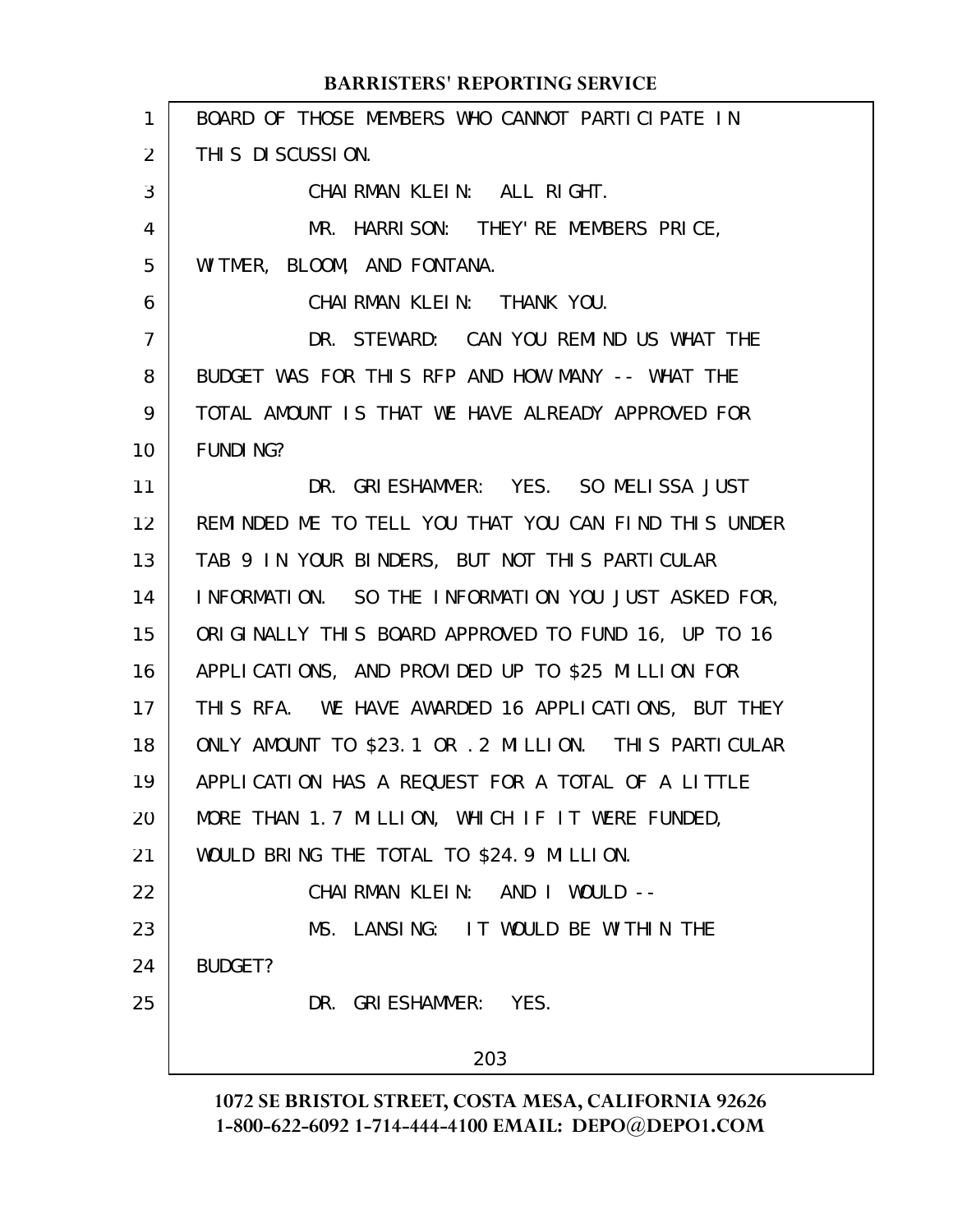| 1  | CHAIRMAN KLEIN: SO THIS WAS NOT SOME ACT            |
|----|-----------------------------------------------------|
| 2  | OF GENIUS BY THE SCIENTIFIC STAFF OR THE BOARD, BUT |
| 3  | IT IS INTERESTING THAT IT, IN FACT, LANDS US RIGHT  |
| 4  | IN THE BUDGET. THANK YOU VERY MUCH FOR THE          |
| 5  | EXCELLENT PRESENTATION, DOCTOR.                     |
| 6  | SO ADDITIONAL DISCUSSION ON THIS ITEM?              |
| 7  | ADDITIONAL PUBLIC DISCUSSION ON THIS ITEM?          |
| 8  | MR. SIMPSON: JOHN SIMPSON FROM CONSUMER             |
| 9  | WATCHDOG. I JUST WANT TO CLARIFY THIS WAS           |
| 10 | REREVIEWED UNDER THE PROVISIONS OF THE GAP THAT     |
| 11 | ALLOW FOR POTENTIAL CONFLICT OF INTEREST; IS THAT   |
| 12 | CORRECT?                                            |
| 13 | DR. TROUNSON: THAT IS CORRECT, JOHN. I              |
| 14 | BELIEVE THAT THERE WAS GROUNDS TO CONSIDER THAT     |
| 15 | THERE MAY HAVE BEEN A CONFLICT OF INTEREST.         |
| 16 | DIFFICULT TO PROVE AS A PERSONAL ISSUE, BUT I       |
| 17 | BELIEVE THERE WERE GROUNDS.                         |
| 18 | MR. SIMPSON: COULD WE BE ENLIGHTENED A              |
| 19 | LITTLE BIT MORE?                                    |
| 20 | CHAIRMAN KLEIN: THIS IS A PERSONAL                  |
| 21 | CONFLICT, ISSUE, NOT FINANCIAL CONFLICT.            |
| 22 | MR. SIMPSON: I UNDERSTAND THE                       |
| 23 | DISTINCTION. I'M JUST WONDERING IF WE COULD HAVE A  |
| 24 | LITTLE MORE EDIFICATION ABOUT WHAT MEASURES ARE IN  |
| 25 | PLACE SO THAT THESE THINGS GET CAUGHT. WE HOPE THIS |
|    | 204                                                 |
|    |                                                     |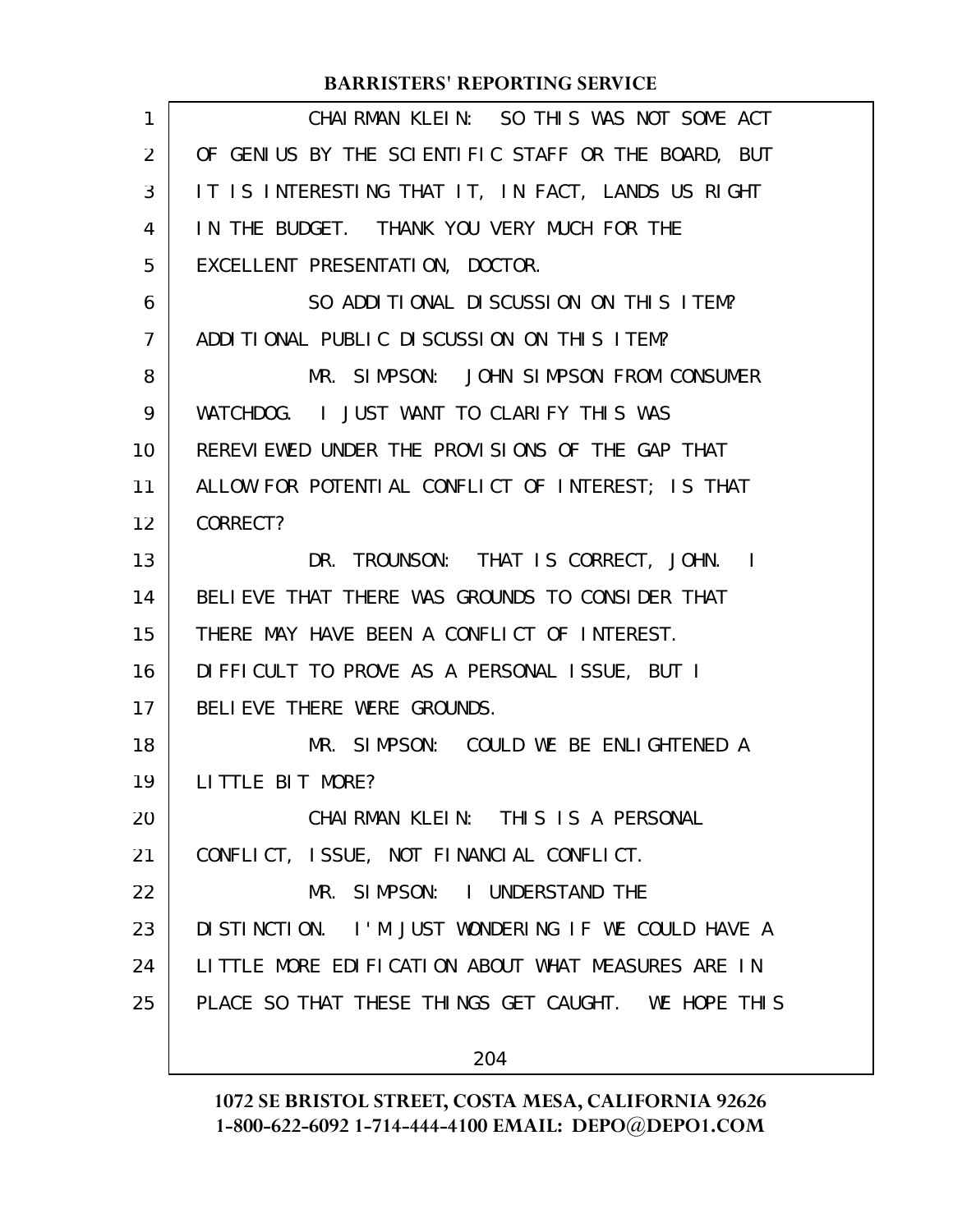IS AN UNUSUAL CIRCUMSTANCE, AND WE'RE GLAD THAT IT DID, BUT MAYBE WE COULD HAVE A LITTLE MORE ENLIGHTENMENT ABOUT THE MEASURES THAT ARE IN PLACE TO PREVENT PERSONAL, PROFESSIONAL, AND FINANCIAL CONFLICTS. 1 2 3 4 5

CHAIRMAN KLEIN: CERTAINLY. SO LET ME TRY AND SUMMARIZE WHERE WE ARE TODAY WITH OUR SYSTEM, AND PERHAPS DR. TROUNSON WOULD AUGMENT THAT. BUT CLEARLY THE FACT THAT THIS APPEAL IS COMING BEFORE US IS DOCUMENTATION THAT OUR APPEALS PROCESS WORKS. AS WE DISCUSSED LAST NIGHT, IT IS POSSIBLE TO GET A COPY OF THE ROSTER OF THE GRANTS WORKING GROUP REVIEW PANEL. SO IF SOMEONE IS AWARE THAT THERE IS A -- THEY HAVE A PERSONAL CONFLICT, THEY CAN CALL IT TO THE ATTENTION OF THE STAFF. THE STAFF, AS THEY DID HERE, WILL PROVIDE AN OBJECTIVE REVIEW. IF THEY FEEL IN THE OVER ABUNDANCE OF THE NEED FOR FAIRNESS THAT WE NEED TO HAVE A SUBSECTION REVIEW OR A NEW REVIEW OF THE GRANTS WORKING GROUP, THEY WILL TAKE IT THROUGH A NEW REVIEW JUST AS THEY DID HERE. SO WE HAVE A VERY EFFECTIVE SYSTEM HERE, 6 7 8 9 10 11 12 13 14 15 16 17 18 19 20 21

AND INDIVIDUALS ARE KNOWLEDGEABLE. IT DEPENDS ON THE INDIVIDUAL ASKING -- THE APPLICANT ASKING FOR A REREVIEW, BUT THEY CERTAINLY HAVE THE INFORMATION TO IDENTIFY WHETHER ANYONE ON THAT PANEL MIGHT BE 22 23 24 25

205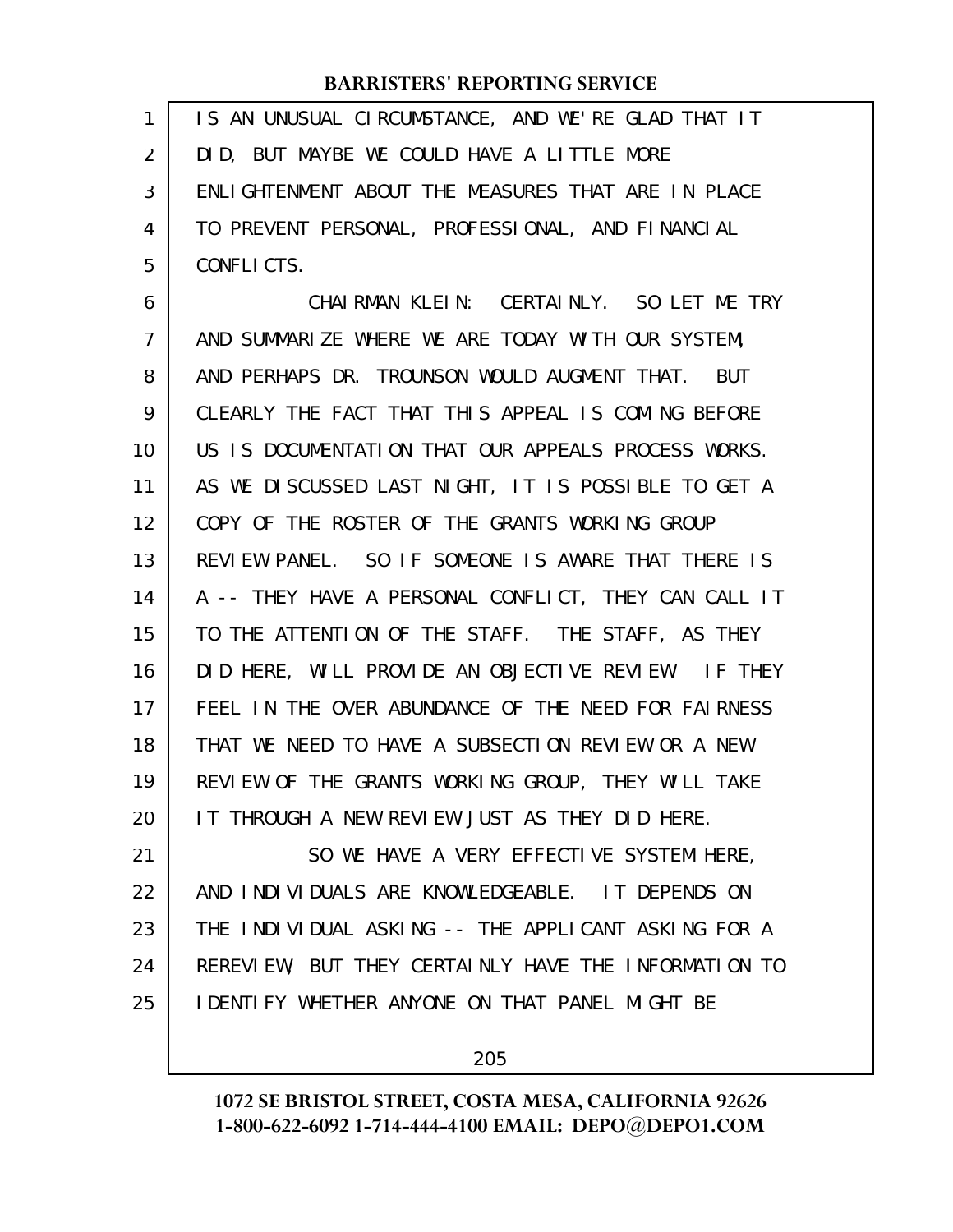| 1              | SOMEONE WITH WHOM THEY HAVE A SIGNIFICANT PERSONAL   |
|----------------|------------------------------------------------------|
| 2              | CONFLICT OFTEN OVER PASSIONATE DIFFERENCES ON THE    |
| 3              | SCIENTIFIC VIEWS OF HOW THEY APPROACH A SUBJECT.     |
| 4              | AND WHEN THAT PASSION GETS TO A CERTAIN LEVEL THAT   |
| 5              | IT MIGHT IMPACT THE OBJECTIVENESS OF THE REVIEW, OUR |
| 6              | STAFF CAN LOOK AT THAT AND DECIDE THAT, OUT OF       |
| $\overline{7}$ | FAIRNESS, WE SHOULD GO THROUGH THE PROCESS AS THEY   |
| 8              | HAVE WITH THIS APPLICATION.                          |
| 9              | DR. TROUNSON: THAT'S CORRECT, CHAIR. I               |
| 10             | THINK IN THE AREA OF PERSONAL CONFLICT OF INTEREST,  |
| 11             | IT CAN BE DIFFICULT BECAUSE IT MAY NOT BE RECOGNIZED |
| 12             | BY BOTH SIDES. AND IF IT'S NOT PUBLIC, IT'S NOT      |
| 13             | NECESSARILY EASY TO KNOW OR ABLE TO BE KNOWN. AND I  |
| 14             | THINK WHAT WE DO IN A DILIGENT PROCESS IS EXAMINE    |
| 15             | WHETHER THERE WAS ANY EVIDENCE OF AN UNBIASED        |
| 16             | APPROACH, AN UNBIASED MARKING. AND IF THERE WAS      |
| 17             | NONE, THEN WE CAN CONCLUDE THAT THE PROJECT WAS      |
| 18             | NOT -- IN OTHER PROJECTS THAT MIGHT HAVE BEEN        |
| 19             | CLAIMED AS CONFLICTS, THERE WAS NO CONFLICT EVIDENT  |
| 20             | IN THOSE CIRCUMSTANCES.                              |
| 21             | BUT WHERE THERE WAS STRONG DISCUSSION OR             |
| 22             | DISAGREEMENT AND IF THE MARK WAS PRIMARILY DIVERGENT |
| 23             | FROM THE MEAN, THAT WOULD CONCERN ME AND IT WOULD    |
| 24             | CONCERN STAFF.                                       |
| 25             | CHAIRMAN KLEIN: AND I WOULD POINT OUT                |
|                | 206                                                  |
|                |                                                      |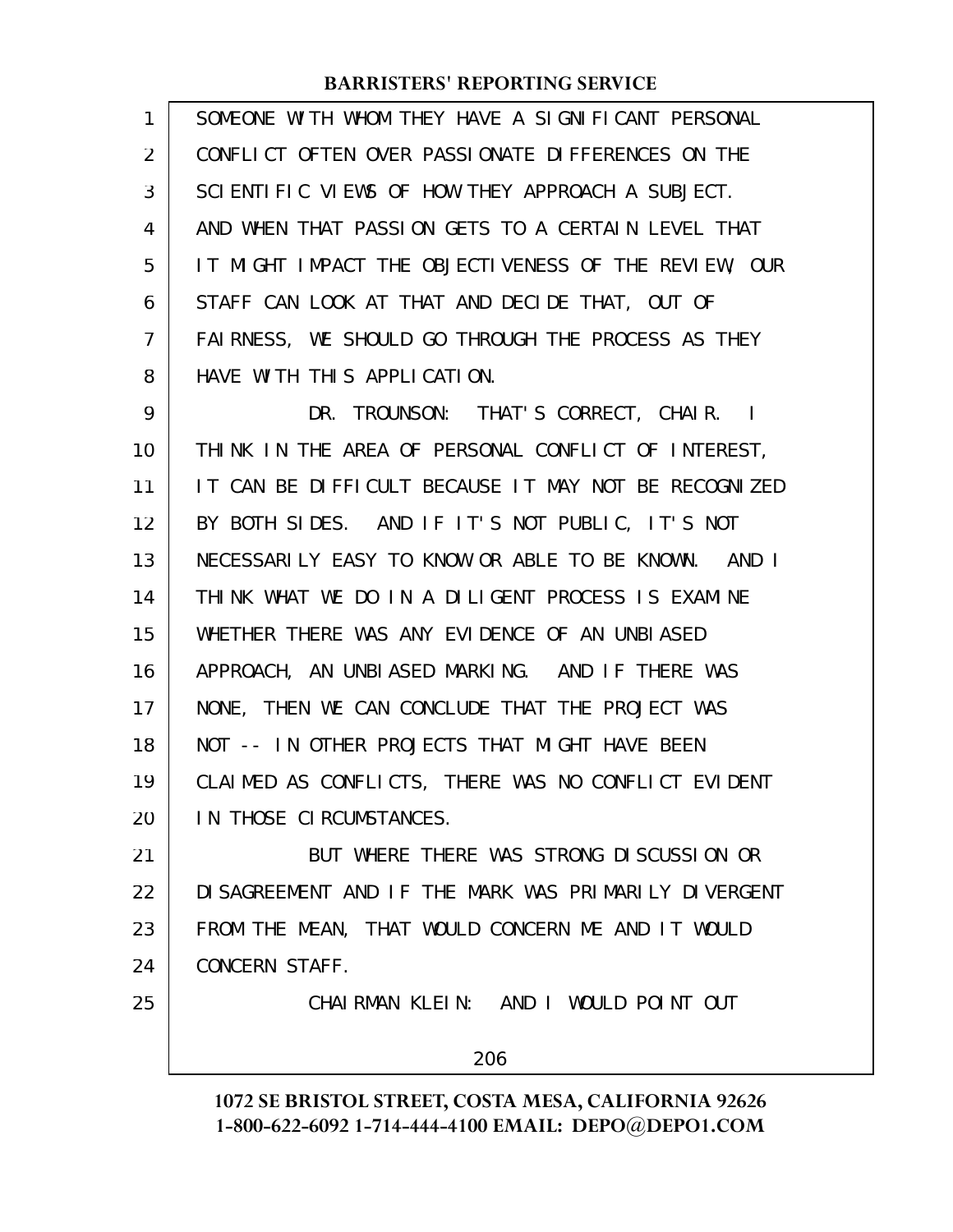| 1  | THAT PRIOR TO ANY WORKING SESSION, ALL THREE LEVELS   |
|----|-------------------------------------------------------|
| 2  | OF POTENTIAL CONFLICTS ARE SCREENED. THERE ARE A      |
| 3  | LIST SET UP. ANYONE WITH A PERSONAL OR FINANCIAL OR   |
| 4  | ANY TYPE OF A CONFLICT OR PERCEIVED CONFLICT IS       |
| 5  | ESCORTED FROM THE ROOM. THERE'S A LOGBOOK TAKEN OF    |
| 6  | THEY' RE ONLY ALLOWED BACK IN THE ROOM AFTER<br>THAT. |
| 7  | THAT APPLICATION IS DISCUSSED. SO WE HAVE BOTH AN     |
| 8  | INITIAL FIREWALL TO PROTECT THE SYSTEM, WE HAVE THE   |
| 9  | SECONDARY FALLBACK SYSTEM TO PROTECT THE SYSTEM,      |
| 10 | AND, AGAIN, THE FACT THAT THIS HAS BEEN BEFORE US IN  |
| 11 | THE COURSE OF OUR PROPER APPEALS PROCESS IS EVIDENCE  |
| 12 | THAT IT IS WORKING.                                   |
| 13 | ALL RIGHT.                                            |
| 14 | MR. ROTH: IF YOU COULD JUST TAKE THAT,                |
| 15 | BECAUSE THIS CAME UP LAST NIGHT, ONE OF THE COMMENTS  |
| 16 | IN THE PUBLIC WAS AROUND THIS CONFLICT OF INTEREST    |
| 17 | AND FINDING OUT WHO ACTUALLY REVIEWED THE PAPER.      |
| 18 | THOUGHT WE SAID THAT YOU COULDN'T FIND THAT<br>AND I  |
| 19 | YOU COULD ONLY KNOW THE GROUP, THE TOTAL, NOT<br>OUT. |
| 20 | THE INDIVIDUAL.                                       |
| 21 | CHAIRMAN KLEIN: SO IF YOU KNOW THE GROUP              |
| 22 | IN TOTAL, THEN YOU CAN WRITE A LETTER, IF YOU FEEL    |
| 23 | YOUR MARK IS DIVERGENT, TO THE STAFF, AND THEY CAN    |
| 24 | EXAMINE WHO REVIEWED THE PAPER AND WHAT THE EFFECT    |
| 25 | WAS OF EACH SCORE. AND IF THE SCORE, FOR EXAMPLE,     |
|    | 207                                                   |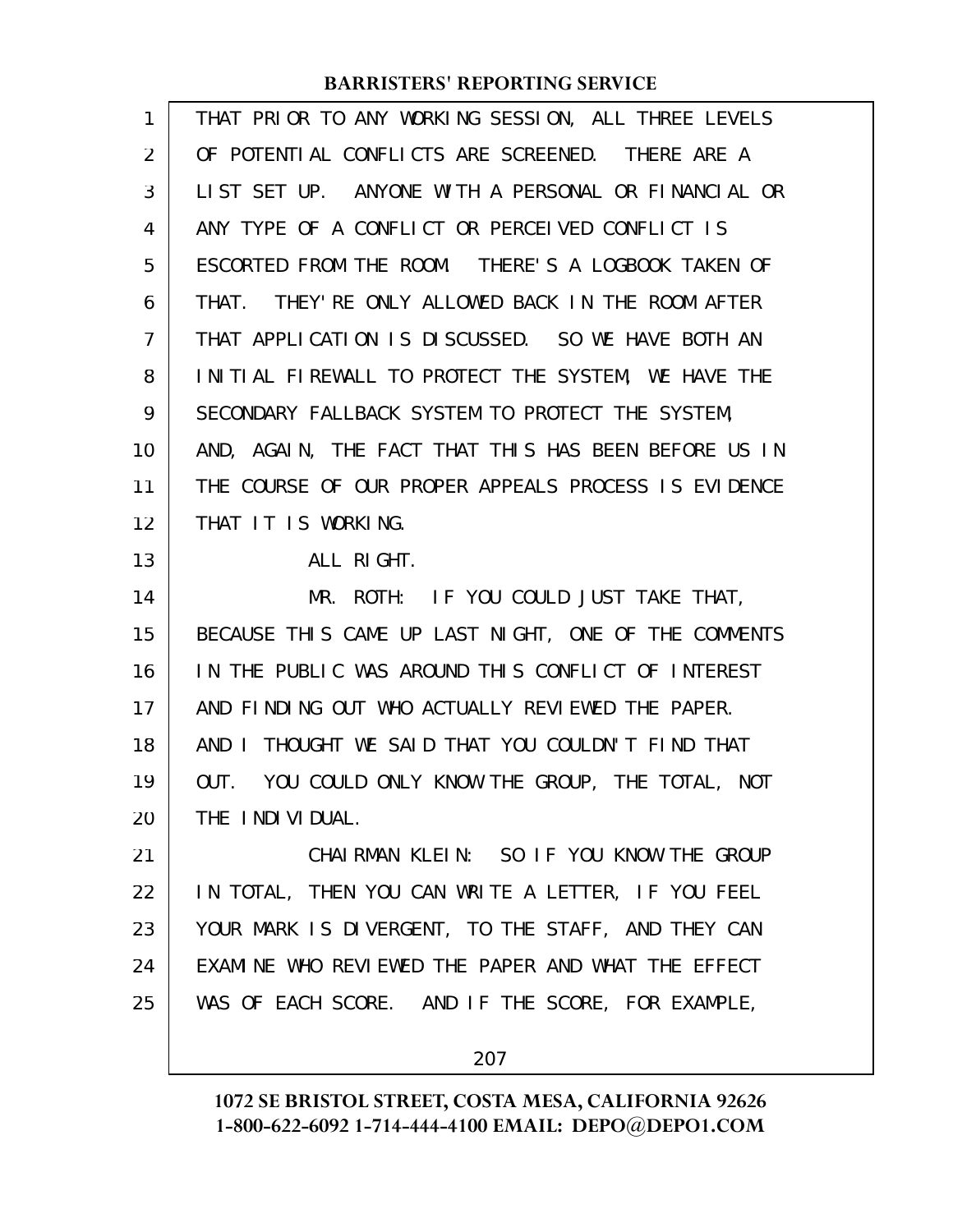| 1  | OF THAT PERSON ON WHICH YOU HAVE DOCUMENTED HISTORY  |
|----|------------------------------------------------------|
| 2  | OF PERSONAL CONFLICT IS DIVERGENT, IT RAISES THE     |
| 3  | ISSUE OF OBJECTIVITY, AND THE STAFF WILL WEIGH THAT. |
| 4  | MANY TIMES BECAUSE YOU HAVE 15 DIFFERENT             |
| 5  | PEOPLE PUTTING SCORES IN, IT WON'T CREATE A          |
| 6  | DIVERGENCE EFFECTIVELY IN THE SCORE TO MAKE A        |
| 7  | DIFFERENCE. BUT WHEN IT DOES, THE STAFF CAN          |
| 8  | CERTAINLY HAVE A REREVIEW, AS THEY DID HERE, TO      |
| 9  | PROTECT THE SYSTEM AND THE OBJECTIVITY AND MAKE SURE |
| 10 | WE GET THE BEST SCIENCE.                             |
| 11 | DR. BRYANT: I HAVE A QUESTION ABOUT THE              |
| 12 | APPLICATION SINCE I NEVER APPLIED FOR A CIRM GRANT.  |
| 13 | BUT IS IT POSSIBLE FOR SOMEONE APPLYING FOR A GRANT  |
| 14 | TO LIST PEOPLE THAT THEY WOULD PREFER NOT TO HAVE    |
| 15 | REVIEW IT? I KNOW THAT YOU CAN FOR NSF GRANTS AND    |
| 16 | OTHER KINDS OF GRANTS. WHEN YOU HAVE A KNOWN         |
| 17 | HISTORY OF THAT KIND OF THING.                       |
| 18 | DR. TROUNSON: I WANT TO MAKE SURE WE                 |
| 19 | COVER THAT OVER ALL THE YEARS, SUSAN, THAT YOU'RE    |
| 20 | ASKING.                                              |
| 21 | DR. SAMBRANO: SO THERE ISN'T A FORMAL                |
| 22 | PROCESS BY WHICH APPLICANTS DO THAT, BUT I DO OFTEN  |
| 23 | GET CALLS ABOUT PARTICULAR INDIVIDUALS WHO AN        |
| 24 | APPLICANT MIGHT FEEL THEY HAVE A CONFLICT. SO WE DO  |
| 25 | TAKE THOSE INTO CONSIDERATION DEPENDING ON THE       |
|    | 208                                                  |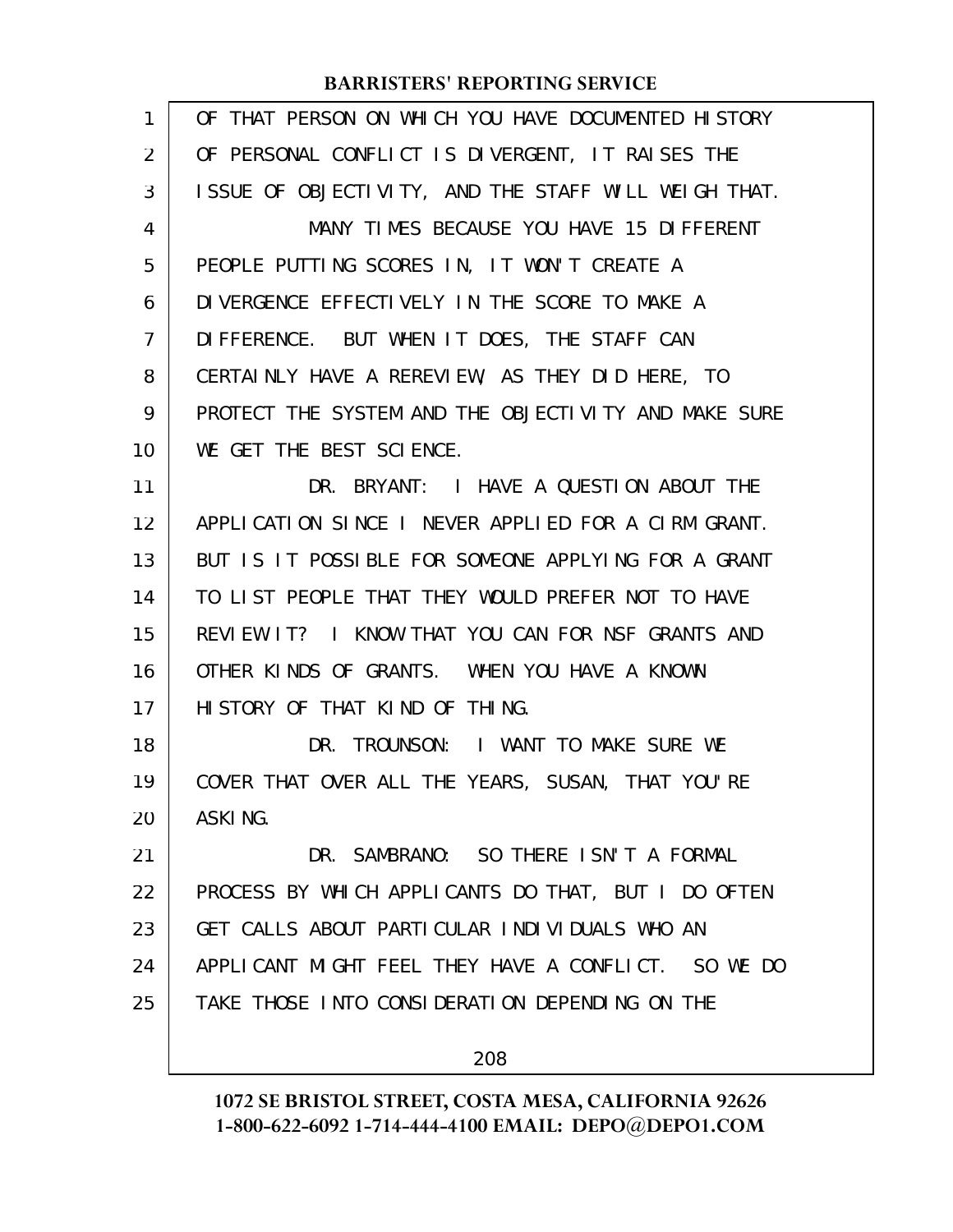| 1  | NATURE OF THE CONFLICT WHEN WE THEN MAKE SPECIFIC      |
|----|--------------------------------------------------------|
| 2  | ASSIGNMENTS. SO THAT IS NOTED. BASICALLY IF            |
| 3  | THERE'S A PROCESS, IT'S BASICALLY TO CONTACT ME.       |
| 4  | DR. BRYANT: SO IT MIGHT BE FAIRER IF WE                |
| 5  | MADE THAT JUST A GENERAL STATEMENT. I REALIZE THIS     |
| 6  | IS AN ADDITIONAL STEP; BUT I THINK, GIVEN THAT WE'VE   |
| 7  | HAD ONE OF THESE, I THINK IT WOULD BE -- MIGHT HELP    |
| 8  | TO REDUCE THE NUMBER OF POTENTIAL CONFLICTS.           |
| 9  | CHAIRMAN KLEIN: ALL RIGHT. DR. PIZZO.                  |
| 10 | DR. PIZZO: IS IT SAFE TO SAY, ALAN, THAT               |
| 11 | WE DON'T REALLY KNOW THAT A CONFLICT INFLUENCED THE    |
| 12 | OUTCOME OF THE SECOND REVIEW?                          |
| 13 | IN OTHER WORDS, BEFORE WE GO DOWN THE                  |
| 14 | PATHWAY OF TRYING TO DO SYSTEMIC FIXES FOR CONFLICT,   |
| 15 | DO WE KNOW THAT THAT WAS THE CASE? I REALIZE THAT      |
| 16 | THAT OPENS UP ANOTHER PANDORA'S BOX OF QUESTIONS,      |
| 17 | BUT I WONDER IF YOU COULD RESPOND TO THAT.             |
| 18 | DR. TROUNSON: PHIL, I THINK IN THIS                    |
| 19 | CI RCUMSTANCE THERE WAS CI RCUMSTANTIAL EVI DENCE THAT |
| 20 | WOULD SUGGEST THAT THE PROJECT MAY NOT HAVE BEEN       |
| 21 | FAIRLY REVIEWED. WHETHER IN A COURT OF LAW I COULD     |
| 22 | SUSTAIN THAT AS A GENUINE PERSONAL CONFLICT OF         |
| 23 | INTEREST, MY ADVICE FROM MY LAWYER COLLEAGUES WAS      |
| 24 | THAT WAS UNKNOWN, BUT THERE WAS SUFFICIENT --          |
| 25 | DR. PIZZO: I THINK IT'S AN IMPORTANT                   |
|    | 209                                                    |
|    |                                                        |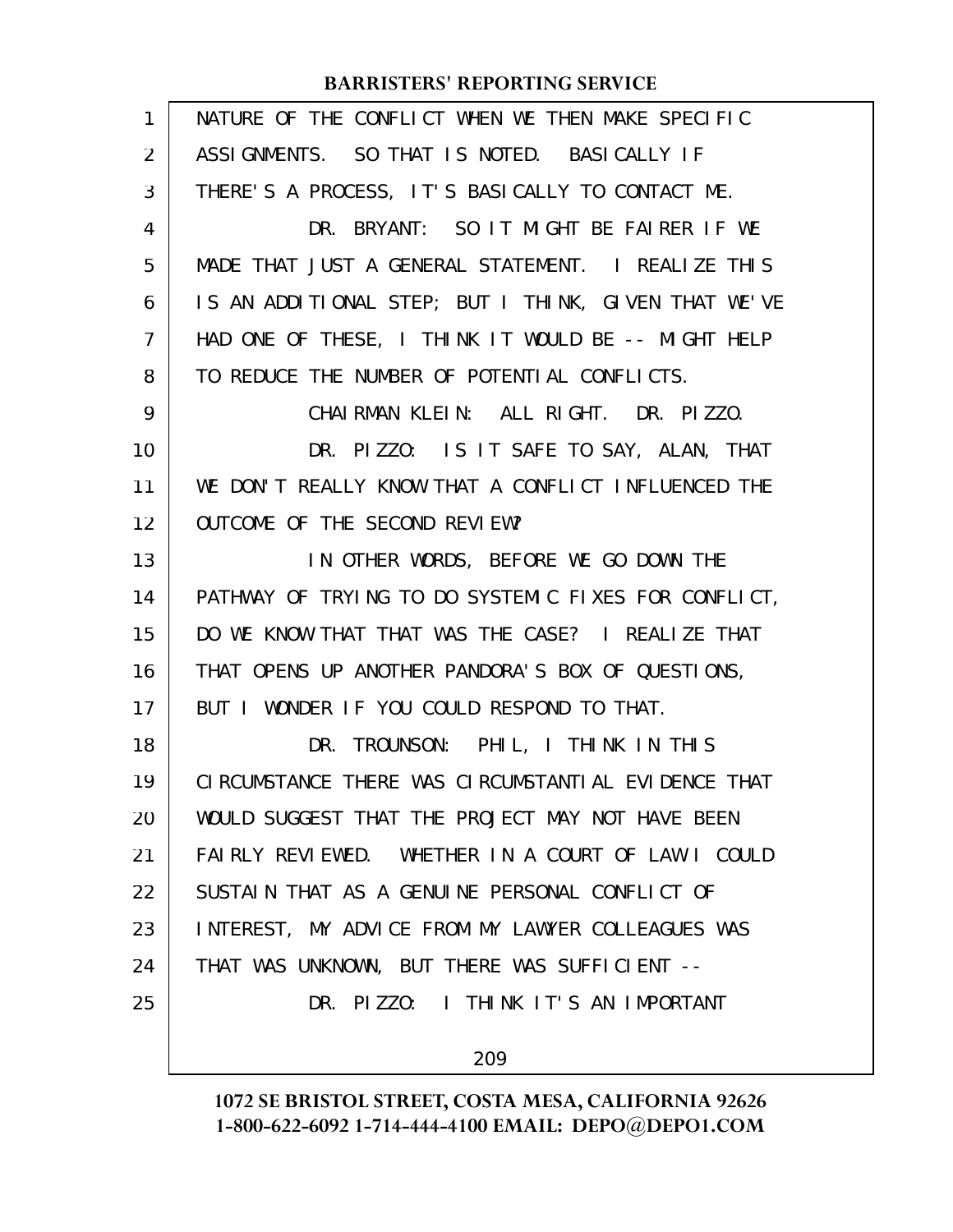| 1  | POINT BECAUSE IF IT IS THE CASE, THEN I THINK THAT   |
|----|------------------------------------------------------|
| 2  | MANY OF THE COMMENTS THAT WE'VE BEEN HEARING ABOUT   |
| 3  | WOULD COMPEL US TO LOOK CAREFULLY AT POTENTIAL       |
| 4  | CONFLICT. WERE IT NOT THE CASE, IT WOULD OPEN UP     |
| 5  | ANOTHER SET OF ISSUES ABOUT THE WHOLE PROCESS ITSELF |
| 6  | AND WHETHER FROM ONE GROUP TO ANOTHER THERE'S A SET  |
| 7  | OF VALIDATIONS THAT TAKE PLACE IN TERMS OF           |
| 8  | SEQUENTIAL PEER REVIEW. AND I THINK WHAT I HEAR YOU  |
| 9  | SAYING IS THAT IT WASN'T REALLY A FUNCTION OF THE    |
| 10 | PEER REVIEW, BUT MORE A FUNCTION OF POTENTIAL        |
| 11 | I NDI VI DUAL ADVERTENT OR I NADVERTENT BI AS.       |
| 12 | DR. TROUNSON: THAT'S CORRECT. I THINK IT             |
| 13 | WASN'T NECESSARILY RECOGNIZED ON BOTH SIDES THAT     |
| 14 | THERE MIGHT HAVE BEEN A CONFLICT. SO, YOU KNOW,      |
| 15 | UNDER THOSE CIRCUMSTANCES, IT'S VERY DIFFICULT.      |
| 16 | CHAIRMAN KLEIN: SO I WOULD ASK THE STAFF             |
| 17 | TO COME BACK AND BRING BACK TO THIS BOARD A PROPOSAL |
| 18 | RESPONSIVE TO DR. BRYANT'S SUGGESTION. AND WE WILL   |
| 19 | AT THIS POINT GO FORWARD. DR. PENHOET.               |
| 20 | DR. PENHOET: WELL, I WOULD JUST LIKE TO              |
| 21 | POINT OUT TO MEMBERS OF THE AUDIENCE WHO MAY NOT     |
| 22 | HAVE PARTICIPATED IN SUCH THINGS, THE APPEARANCE OF  |
| 23 | A PERSONAL CONFLICT OF INTEREST DOES NOT MEAN THAT   |
| 24 | THE INDIVIDUAL IN THE FIRST CASE ACTED WITH MALICE.  |
| 25 | THERE ARE HONEST SCIENTIFIC DISPUTES, AND SCIENTISTS |
|    |                                                      |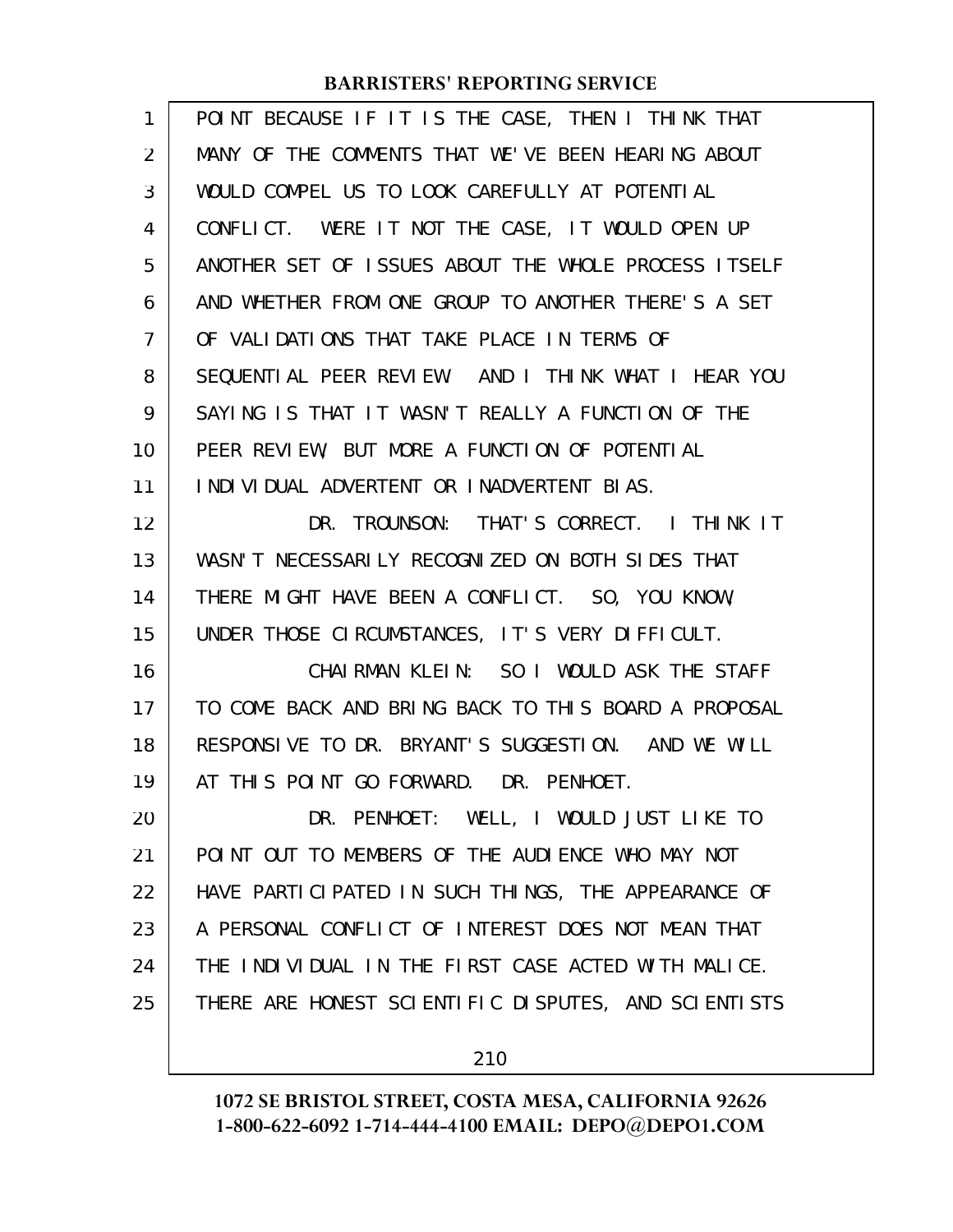| 1  | OFTEN FEEL VERY STRONGLY ABOUT THEIR POINT OF VIEW    |
|----|-------------------------------------------------------|
| 2  | VERSUS SOMEONE ELSE'S POINT OF VIEW. SO THIS DOES     |
| 3  | NOT MEAN THAT THE FIRST REVIEW WAS CONDUCTED IN BAD   |
| 4  | FAITH, BUT IT DOES INDICATE THAT THERE WAS A          |
| 5  | POTENTIAL FOR A STRONGLY DIFFERENT POINT OF VIEW      |
| 6  | TAKEN BY SOMEONE WHO MIGHT HAVE HAD SIGNIFICANT       |
| 7  | INTERACTION WITH THE APPLICANT AT SOME POINT IN THE   |
| 8  | PAST GENUINELY ARGUING OVER SCIENCE.                  |
| 9  | DR. PIZZO: I AGREE WITH THAT, OF COURSE.              |
| 10 | I THINK WE ALL DO, BUT I THINK IT MAY BE AS SIMPLE    |
| 11 | AS SIMPLY REMINDING THE SCIENTIFIC WORKING GROUPS     |
| 12 | WHEN THEY NEXT MEET ABOUT THIS EVENT AND JUST         |
| 13 | SAYING, REMINDING ALL OF US AGAIN THAT WE NEED TO     |
| 14 | APPROACH THESE GRANTS WITH TRYING TO REMOVE THAT      |
| 15 | CONFLICT. BUT DR. PENHOET'S COMMENT IS TRUE. IT'S     |
| 16 | VERY HARD FOR ANY OF US TO LOOK AT DATA WITHOUT SOME  |
| 17 | PRECONCEIVED CONSTRUCT ABOUT HOW WE INTERPRET IT.     |
| 18 | DR. TROUNSON: AND I WOULD BE LOATH TO                 |
| 19 | TAKE AWAY THAT ELEMENT OF ROBUST ARGUMENT AND         |
| 20 | DIFFERENCE OF OPINION. AND I THINK WE HAVE MINORITY   |
| 21 | REPORTS AND OTHER WAYS OF DEALING WITH THIS.<br>BUT I |
| 22 | THINK IT'S REALLY AN IMPORTANT PART OF THE PEER       |
| 23 | REVIEW PROCESS. AND I THINK OCCASIONALLY WE MIGHT     |
| 24 | BE A LITTLE CONCERNED THAT IT WAS -- SOME PROJECT     |
| 25 | MIGHT HAVE BEEN UNFAIRLY REVIEWED. I THINK IN THIS    |
|    |                                                       |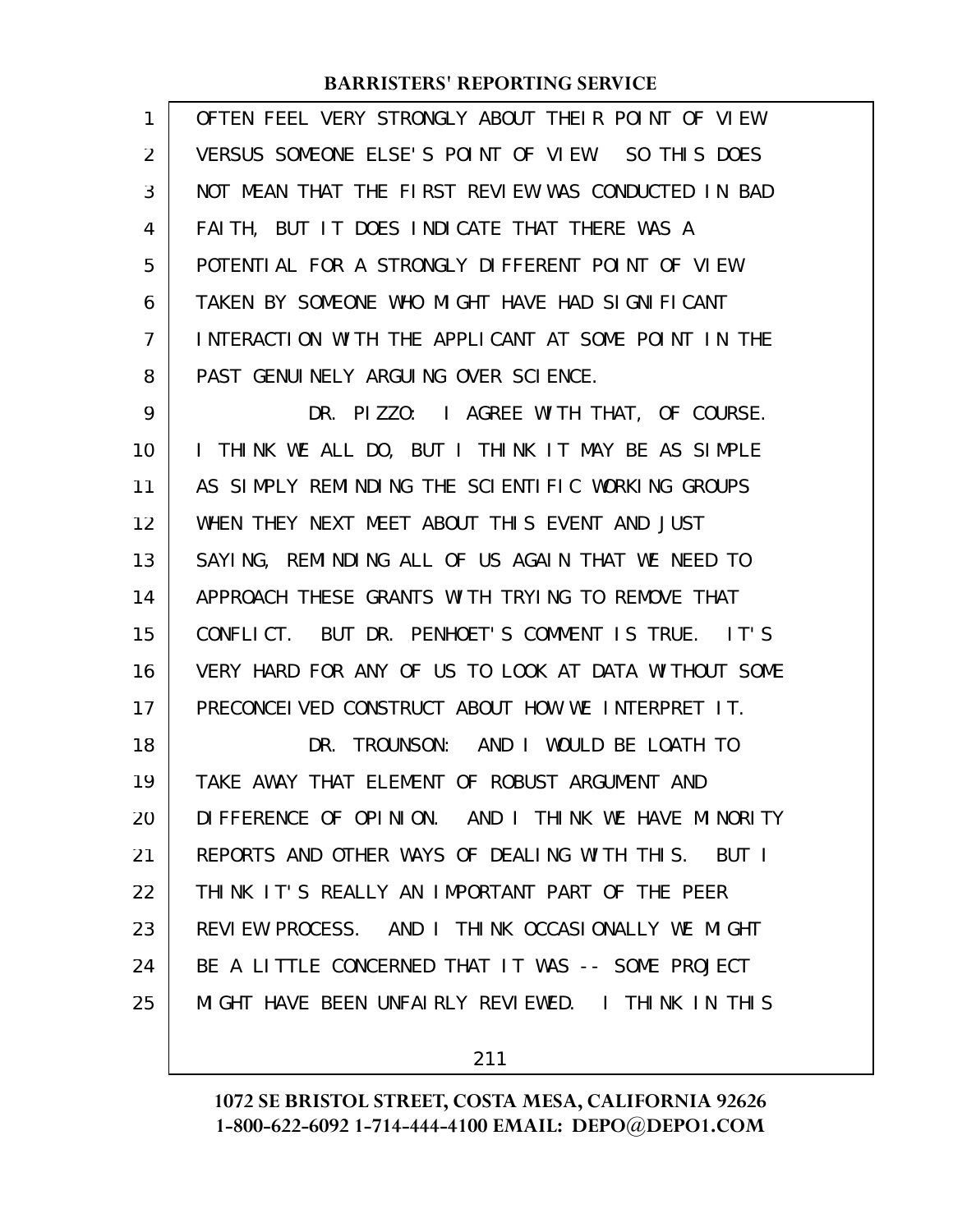| 1  | CASE THERE WAS EVIDENCE THAT IT CAME UP SUFFICIENT  |
|----|-----------------------------------------------------|
| 2  | POINTS TO APPEAR IN ANOTHER CATEGORY. AND THAT      |
| 3  | PERHAPS IS A FAIR OUTCOME.                          |
| 4  | CHAIRMAN KLEIN: I'D ALSO EMPHASIZE DR.              |
| 5  | TROUNSON'S POINT, THAT UNLIKE THE NIH, WE DO HAVE A |
| 6  | STRUCTURAL SYSTEM WITHIN THE PEER REVIEW WORKING    |
| 7  | GROUP WHEN A MINORITY IS SUPPORTIVE OF A NEW IDEA   |
| 8  | AND THERE'S ROBUST OR VERY PASSIONATE DISAGREEMENT  |
| 9  | SCIENTIFICALLY WITH THE MAJORITY. IF YOU HAVE 35    |
| 10 | PERCENT OF THE PEER REVIEW GROUP THAT VOTES FOR A   |
| 11 | MINORITY REPORT, THE MINORITY REPORT COMES TO THE   |
| 12 | BOARD, AS IT HAS PREVIOUSLY WITH THIS BOARD, AND IS |
| 13 | REPORTED WITH THE MAJORITY REPORT SO THAT THIS BODY |
| 14 | CAN MAKE THE FINAL DECISION ON THE APPROPRIATE      |
| 15 | DI RECTION. ANOTHER SAFEGUARD THAT GOES BEYOND THE  |
| 16 | NATIONAL INSTITUTES OF HEALTH SYSTEM.               |
| 17 | WITH THAT VERY GOOD DISCUSSION, IS THERE            |
| 18 | ADDITIONAL PUBLIC DISCUSSION?                       |
| 19 | MR. BASHAM: DARYL BASHAM, DNA-MICROARRAY.           |
| 20 | I JUST HAD A QUESTION ABOUT THE TIME LINES. WAS THE |
| 21 | APPEAL FILED WITHIN 30 DAYS OF RECEIPT OF THE       |
| 22 | REPORT -- REVIEW REPORT? AND HOW LONG DID THE       |
| 23 | REVIEW PROCESS TAKE?                                |
| 24 | DR. TROUNSON: IT WAS FILED WITHIN THE               |
| 25 | CONSTRAINTS OF THE TIMEFRAME. AND I'LL HAVE TO ASK  |
|    | 212                                                 |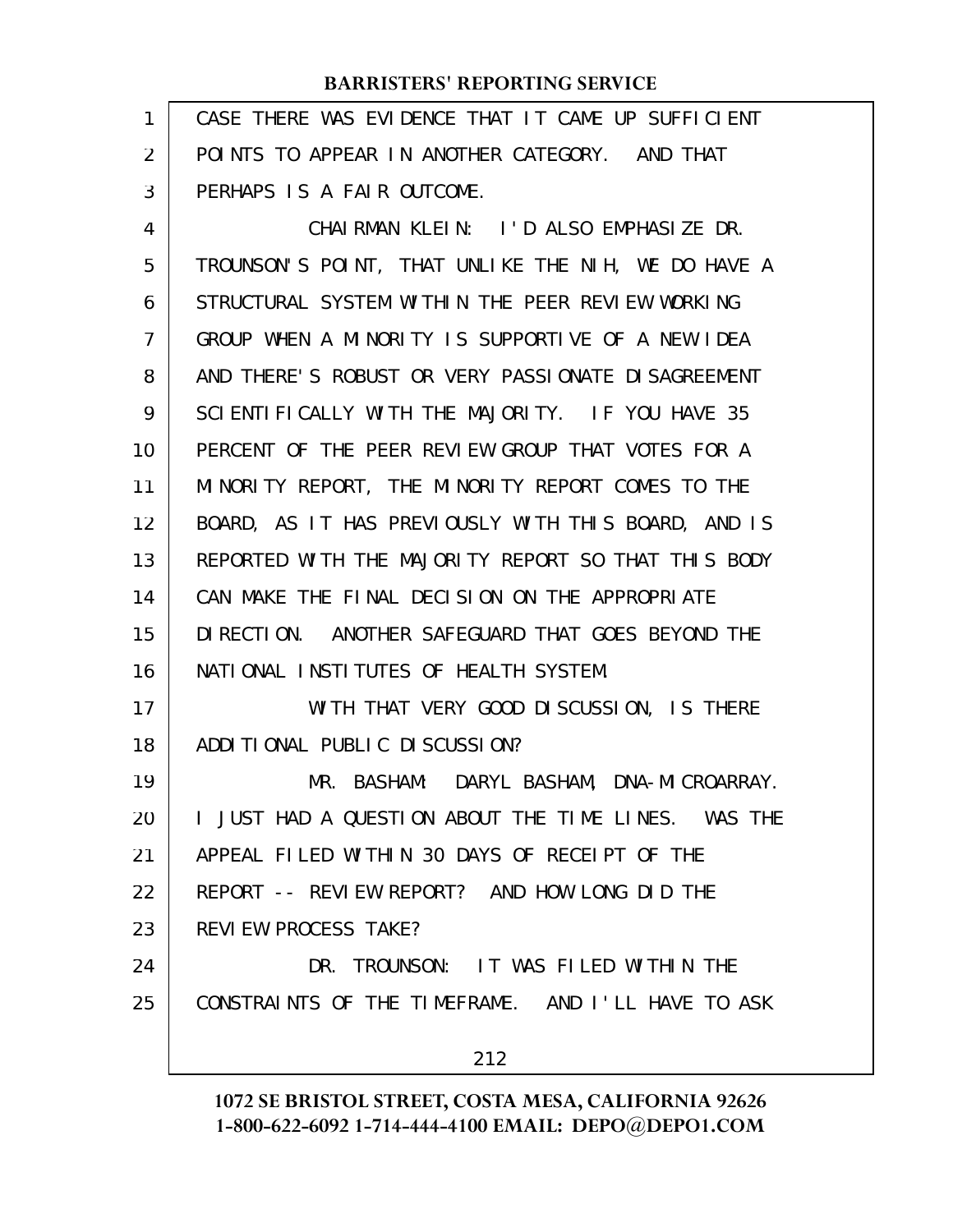| 1              | STAFF TO GIVE YOU THE EXACT TIMING OF THE REVIEW.    |
|----------------|------------------------------------------------------|
| $\overline{2}$ | BECAUSE IT WAS A NEW PROCESS THAT WE HADN'T BEEN     |
| 3              | THROUGH AND WE NEEDED INTERACTION WITH THE GRANTS    |
| 4              | WORKING GROUP AND WITH THE PATIENT ADVOCATES FOR     |
| 5              | EVERYONE TO FEEL RELATIVELY COMFORTABLE IN THIS      |
| 6              | PROCESS, IT PROBABLY TOOK A LITTLE LONGER THAN I     |
| $\overline{7}$ | WOULD HAVE PREFERRED.                                |
| 8              | CHAIRMAN KLEIN: RIGHT. SO IF WE COULD                |
| 9              | JUST ANSWER THAT IN THE MACRO VERSION. THE NEW CELL  |
| 10             | LINES THAT THIS WAS PART OF CAME TO THIS BOARD WHEN? |
| 11             | DR. SAMBRANO: SO THE APPEAL, IF I RECALL             |
| 12             | CORRECTLY, ARRIVED WITHIN A WEEK OF THE TIME THAT    |
| 13             | THE REVIEW SUMMARY WAS SENT TO THE APPLICANT.        |
| 14             | CHAIRMAN KLEIN: THE SECOND QUESTION IS IN            |
| 15             | TERMS OF HOW MUCH DID THIS REVIEW PROCESS DELAY THE  |
| 16             | FINAL RESULT? AND WHEN DID NEW CELL LINES COME TO    |
| 17             | THIS BOARD PREVIOUSLY?                               |
| 18             | DR. SAMBRANO: I THINK THAT'S RIGHT. I                |
| 19             | THINK IT WAS JUNE. AND SO THEN THIS APPEAL WAS       |
| 20             | REVIEWED ACTUALLY AT THE BEGINNING OF THIS MONTH.    |
| 21             | CHAIRMAN KLEIN: OKAY. SO AS DR. TROUNSON             |
| 22             | SAYS, NEW PROCESS. THIS IS ESSENTIALLY A 30-DAY      |
| 23             | PERIOD FOR THE FILING OF IT, AND IT TOOK US AN       |
| 24             | ADDITIONAL FIVE MONTHS. I'M SURE AS THE PROCESS IS   |
| 25             | UNDERSTOOD, HOPEFULLY WE'LL AVOID FUTURE ONES, BUT   |
|                |                                                      |
|                | 213                                                  |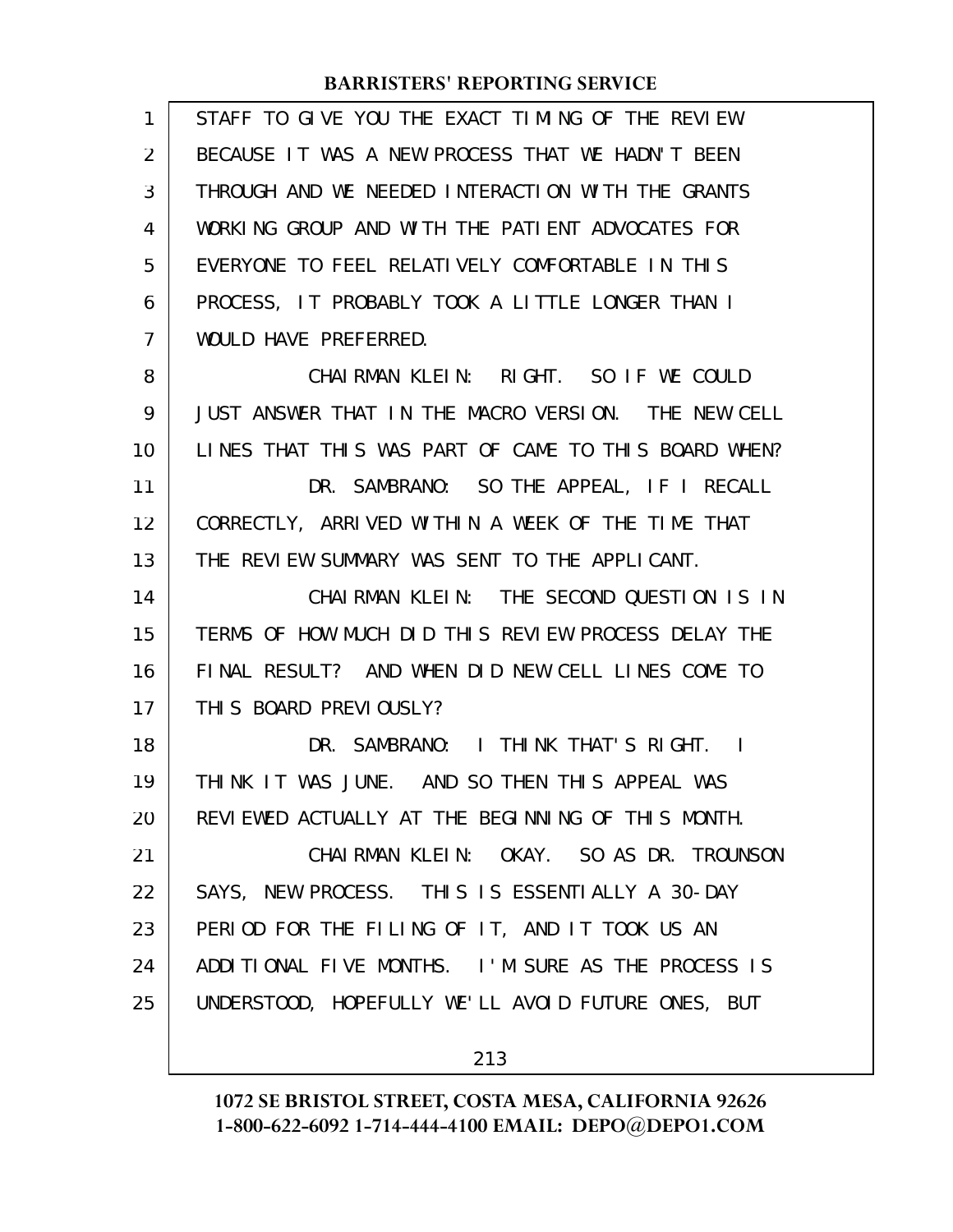| $\mathbf{1}$   | TO THE EXTENT THAT IT HAS BEEN GONE THROUGH ONCE, IT |
|----------------|------------------------------------------------------|
| $\overline{2}$ | WILL BE MORE TIME EFFICIENT THE NEXT TIME FOR        |
| 3              | EVERYONE. BUT THANK YOU VERY MUCH.                   |
| 4              | SO WITH THAT, I'D LIKE TO --                         |
| 5              | MS. GIBBONS: EXCUSE ME, MR. CHAIRMAN.                |
| 6              | QUICK CLARIFICATION. I BELIEVE IT WAS STATED HERE    |
| $\overline{7}$ | BEFORE, IF WE WERE TO VOTE THIS APPLICATION THROUGH  |
| 8              | WITH THE AMOUNT REQUESTED, WE WOULD STILL BE UNDER   |
| 9              | THE BUDGETED AMOUNT?                                 |
| 10             | CHAIRMAN KLEIN: THAT'S RIGHT. THAT IS                |
| 11             | ABSOLUTELY RIGHT. THANK YOU VERY MUCH. SO WE NEED    |
| 12             | A MOTION HERE IF THERE IS GOING TO BE ONE. WOULD     |
| 13             | ANYONE LIKE TO MOVE FOR APPROVAL OF THIS?            |
| 14             | DR. PENHOET: I MOVE APPROVAL OF THIS                 |
| 15             | GRANT.                                               |
| 16             | MR. ROTH: I'LL SECOND.                               |
| 17             | CHAIRMAN KLEIN: MOTION AND A SECOND.                 |
| 18             | ADDITIONAL DISCUSSION? COULD WE CALL THE ROLL,       |
| 19             | PLEASE?                                              |
| 20             | MS. KING: I'M ONLY CALLING PEOPLE THAT DO            |
| 21             | NOT HAVE A CONFLICT WITH THIS APPLICATION.           |
| 22             | MS. KING: GORDON GILL.                               |
| 23             | GILL: YES.<br>DR.                                    |
| 24             | KING: SUSAN BRYANT.<br>MS.                           |
| 25             | YES.<br>DR. BRYANT:                                  |
|                | 214                                                  |
|                |                                                      |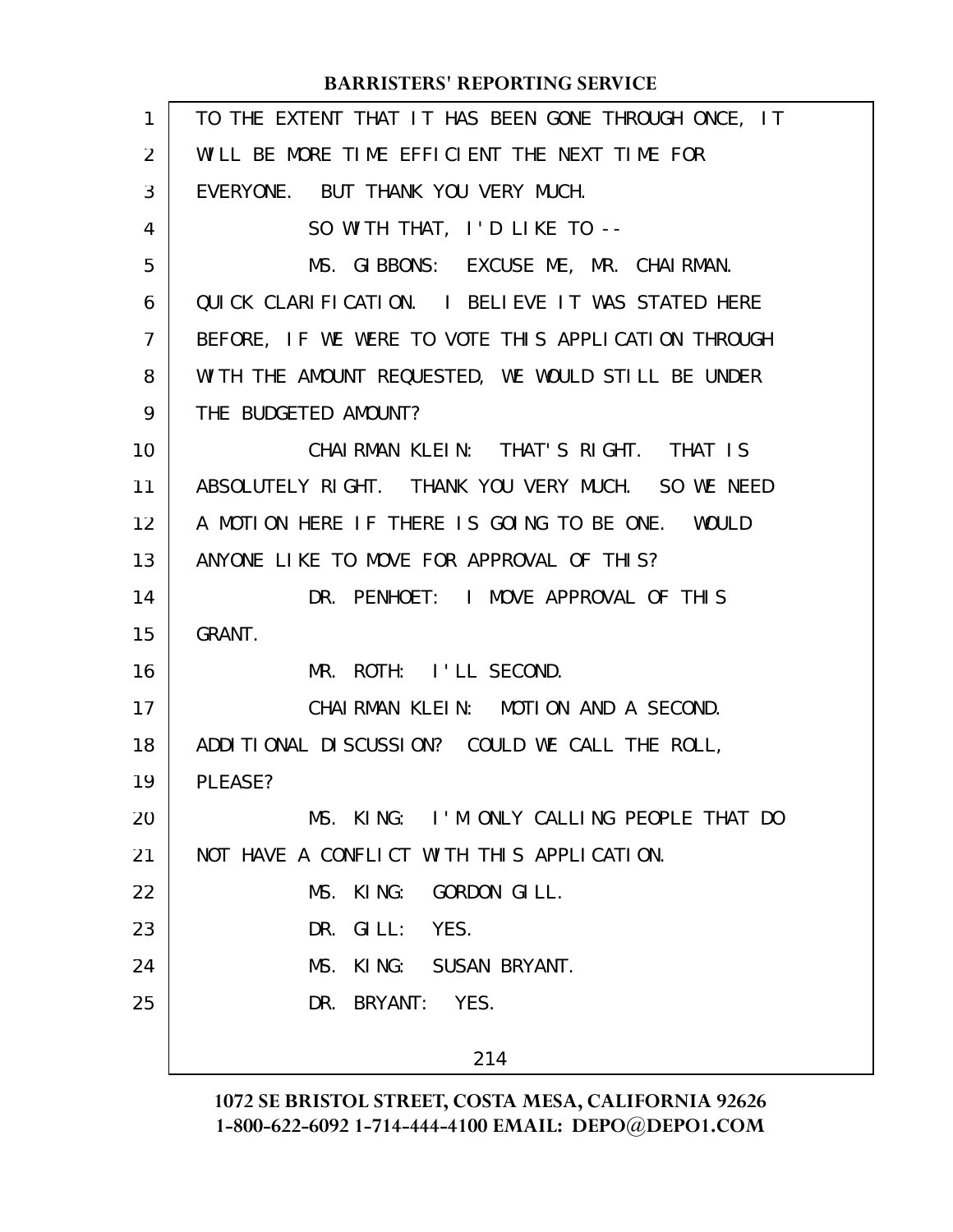| 1              | MS. KING: MARCY FEIT.          |  |
|----------------|--------------------------------|--|
| $\overline{2}$ | MS. FEIT: YES.                 |  |
| 3              | MS. KING: MICHAEL FRIEDMAN.    |  |
| $\overline{4}$ | DR. FRIEDMAN: YES.             |  |
| 5              | MS. KING: LEEZA GIBBONS.       |  |
| 6              | MS. GIBBONS: YES.              |  |
| $\overline{7}$ | MS. KING: MICHAEL GOLDBERG.    |  |
| 8              | MR. GOLDBERG: YES.             |  |
| 9              | MS. KING: SAM HAWGOOD.         |  |
| 10             | DR. HAWGOOD: YES.              |  |
| 11             | MS. KING: BOB KLEIN.           |  |
| 12             | CHAIRMAN KLEIN: YES.           |  |
| 13             | MS. KING: SHERRY LANSING.      |  |
| 14             | MS. LANSING: YES.              |  |
| 15             | MS. KING: GERALD LEVEY.        |  |
| 16             | DR. LEVEY: YES.                |  |
| 17             | MS. KING: ED PENHOET.          |  |
| 18             | DR. PENHOET: YES.              |  |
| 19             | MS. KING: PHIL PIZZO.          |  |
| 20             | DR. PIZZO: YES.                |  |
| 21             | MS. KING: CLAIRE POMEROY.      |  |
| 22             | DR. POMEROY: YES.              |  |
| 23             | MS.<br>KING: FRANCISCO PRIETO. |  |
| 24             | DR. PRIETO: YES.               |  |
| 25             | MS. KING: CARMEN PULIAFITO.    |  |
|                |                                |  |
|                | 215                            |  |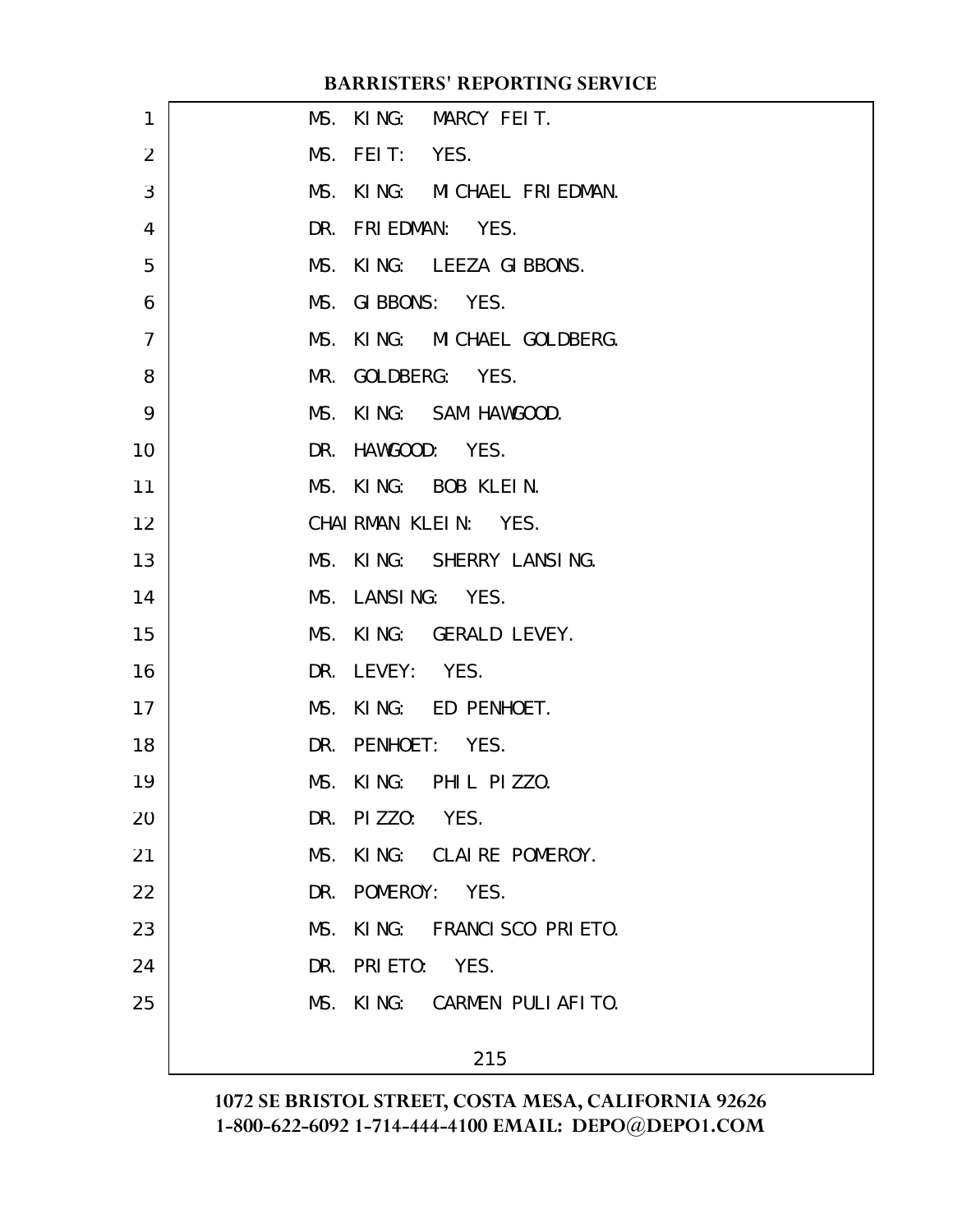| 1              | DR. PULIAFITO: YES.                                  |
|----------------|------------------------------------------------------|
| $\overline{2}$ | DR. QUINT: YES.                                      |
| 3              | MS. KING: DUANE ROTH.                                |
| $\overline{4}$ | MR. ROTH: YES.                                       |
| 5              | MS. KING: JOAN SAMUELSON.                            |
| 6              | MS. SAMUELSON: NO.                                   |
| $\overline{7}$ | MS. KING: DAVID SERRANO-SEWELL.                      |
| 8              | MR. SERRANO-SEWELL: YES.                             |
| 9              | MS. KING: JEFF SHEEHY.                               |
| 10             | MR. SHEEHY: YES.                                     |
| 11             | MS. KING: JONATHAN SHESTACK.                         |
| 12             | MR. SHESTACK: YES.                                   |
| 13             | MS. KING: AND OSWALD STEWARD.                        |
| 14             | DR. STEWARD: YES.                                    |
| 15             | MS. KING: MOTION CARRIES.                            |
| 16             | CHAIRMAN KLEIN: THANK YOU VERY MUCH.                 |
| 17             | WE'RE GOING TO HAVE A THREE-MINUTE PRESENTATION FROM |
| 18             | REPRESENTATIVES WHO HAVE COME HERE, MY UNDERSTANDING |
| 19             | IS, TO SPEAK WITH US SPECIFICALLY AND HAVE A TIME    |
| 20             | LIMIT ON THEIR ATTENDANCE. SO PLEASE APPROACH IT,    |
| 21             | AND WE ARE TREMENDOUSLY APPRECIATIVE OF YOUR         |
| 22             | PRESENCE. AND WE HAVE VERY SPECIFICALLY HEARD AND    |
| 23             | FOCUSED ON YOUR MESSAGE BEFORE, WHICH IS EXTREMELY   |
| 24             | PASSIONATE AND BEAUTIFULLY COMMUNICATED. BUT IF      |
| 25             | YOU'LL TRY AND KEEP IT TO THAT THREE MINUTES.        |
|                |                                                      |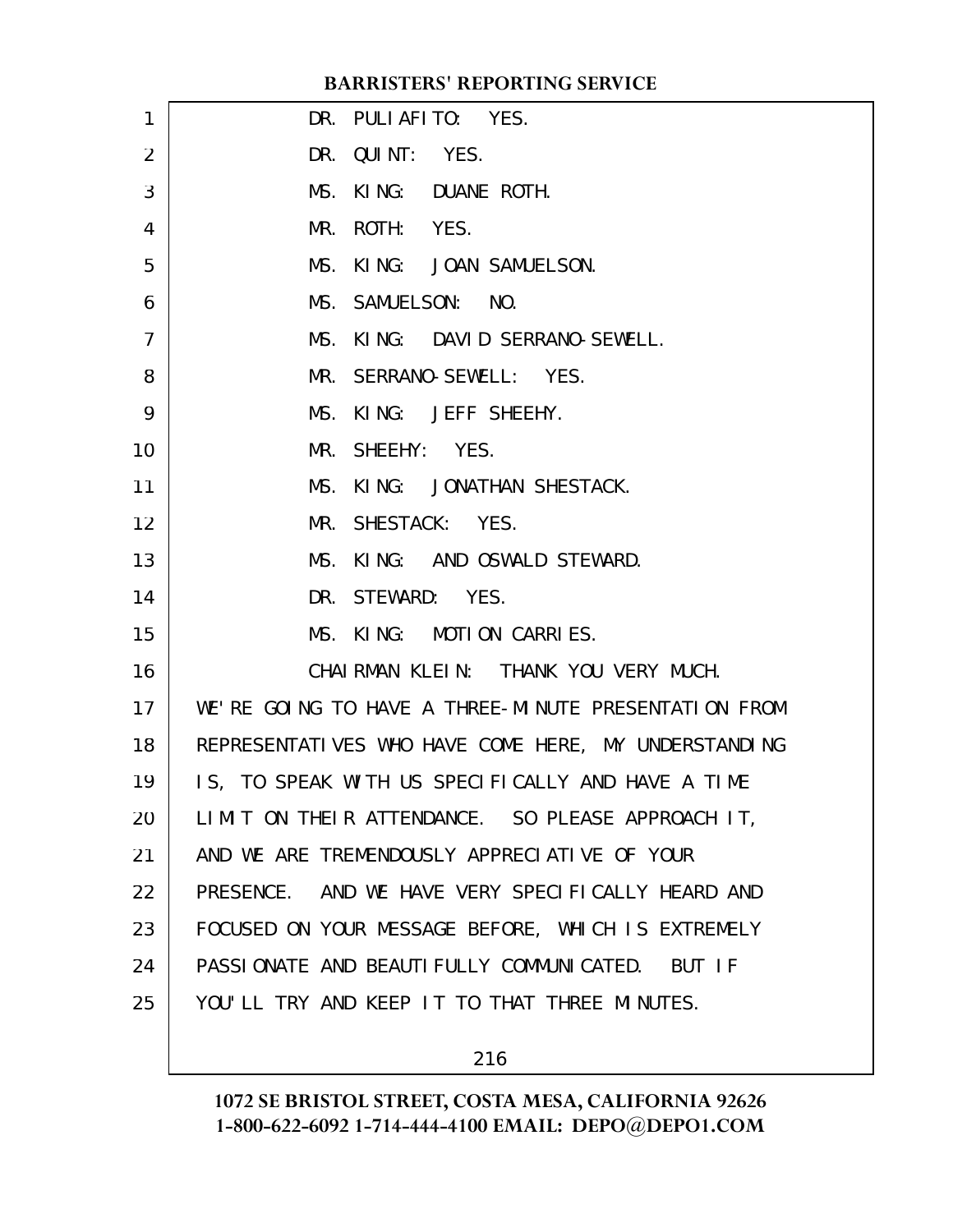| 1  | MS. SALDANA: WE'LL DO THAT, AND THANK YOU            |
|----|------------------------------------------------------|
| 2  | VERY MUCH FOR ALLOWING US A FEW MINUTES TO SPEAK.    |
| 3  | MY NAME IS FRANCES SALDANA, AND I'M WITH THE         |
| 4  | HUNTINGTON'S DISEASE SOCIETY OF AMERICA, ORANGE      |
| 5  | COUNTY AFFILIATE. AND THIS IS DR. KEN KAST, WHO IS   |
| 6  | ALSO A MEMBER OF OUR AFFILIATE. AND JUST WANTED TO   |
| 7  | TALK A LITTLE BIT ABOUT HUNTINGTON'S DISEASE AND OUR |
| 8  | MISSION TO BRING AWARENESS AND ONE DAY TO ERADICATE  |
| 9  | THI S DI SASTROUS DI SEASE.                          |
| 10 | I WANTED TO JUST KIND OF RESOUND SOME OF             |
| 11 | HANS KIERSTEAD'S COMMENTS FROM A PREVIOUS MEETING.   |
| 12 | OF COURSE, YOU ALL KNOW WHO HANS KIERSTEAD IS.       |
| 13 | CO-DIRECTOR OF THE SUE AND BILL GROSS STEM CELL      |
| 14 | <b>RESEARCH CENTER.</b>                              |
| 15 | HUNTINGTON'S DISEASE IS TRULY ONE OF THE             |
| 16 | FEW DISEASES THAT'S APPLICABLE IN THE SHORT TERM TO  |
| 17 | TWO KEY STEM CELL RESEARCH STRATEGIES, USING CELLS   |
| 18 | TO UNDERSTAND HOW THE DISEASE WORKS AND TO ACTUALLY  |
| 19 | TREAT PEOPLE. HUNTINGTON'S CHARACTER AS A DISEASE    |
| 20 | WITH A SINGLE DISCOVERED GENETIC CAUSE AND ITS       |
| 21 | IMPACT ON SPECIFIC AREAS OF THE BRAIN MAKE IT ONE OF |
| 22 | THOSE UNIQUE CANDIDATES FOR STEM CELL RESEARCH.      |
| 23 | WE NEED TO ERADICATE THIS DISEASE. I                 |
| 24 | HAVE -- I ESTIMATE THAT WE SPEND OR THE STATE OF     |
| 25 | CALIFORNIA SPENDS ABOUT \$11 MILLION A MONTH JUST TO |
|    | 217                                                  |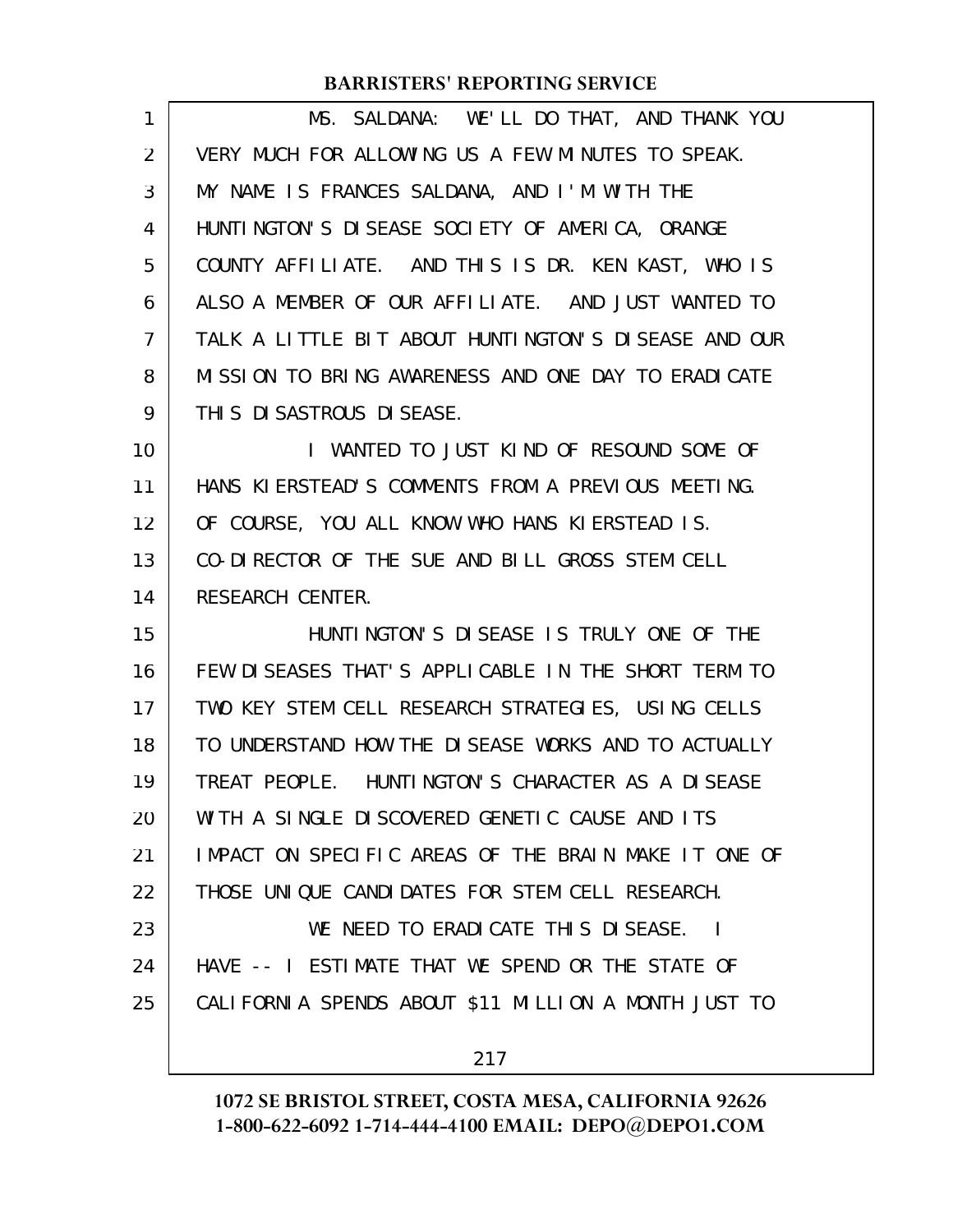| $\mathbf{1}$   | CARE FOR HUNTINGTON'S DISEASE PATIENTS AND CARE      |
|----------------|------------------------------------------------------|
| 2              | HOMES.                                               |
| 3              | THE FATHER OF MY CHILDREN, HECTOR                    |
| 4              | PORTILLO, HAD HUNTINGTON'S DISEASE, AND              |
| 5              | UNFORTUNATELY ALL THREE OF MY CHILDREN INHERITED THE |
| 6              | MUTANT GENE. ONE OF THEM, MARIE, STARTED BECOMING    |
| $\overline{7}$ | SYMPTOMATIC AT ABOUT 12, MICHAEL PROBABLY ABOUT 16,  |
| 8              | AND MARGIE AT ABOUT 18. HECTOR LOST TWO OF HIS       |
| 9              | BROTHERS TO HUNTINGTON'S DISEASE, AND ONE OF THE     |
| 10             | BROTHERS LOST HIS DAUGHTER AT THE AGE OF 16 TO       |
| 11             | HUNTI NGTON'S DI SEASE.                              |
| 12             | AS YOU CAN SEE, WITH EVERY GENERATION THAT           |
| 13             | IT'S BEING PASSED ONTO, THE ALLELES ARE GREATER AND  |
| 14             | THE ONSET FOR THE DISEASE IS YOUNGER.                |
| 15             | SO I'VE LOST MY MOTHER-IN-LAW, MY HUSBAND,           |
| 16             | MY TWO BROTHERS-IN-LAW, AND MY CHILDREN ARE NEXT.    |
| 17             | MY YOUNGEST DAUGHTER MARIE IS IN HOSPICE RIGHT NOW.  |
| 18             | SHE'S AT THE VERY LAST STAGES. THAT'S THE LITTLE     |
| 19             | ONE RIGHT THERE. AND MARGIE, LOOKING ON AT HER, IS   |
| 20             | PROBABLY IN STAGE FOUR OUT OF FIVE STAGES OF         |
| 21             | HUNTI NGTON'S DI SEASE.                              |
| 22             | THIS IS IN 1993. THEIR FATHER, THEY HAD              |
| 23             | ALREADY LOST THEIR FATHER, BUT THEY WERE STILL VERY  |
| 24             | HOPEFUL THAT THEY WOULD NOT HAVE THE DISEASE. NONE   |
| 25             | HAD BEEN TESTED FOR HUNTINGTON'S YET. HERE IN THIS   |
|                | 218                                                  |
|                |                                                      |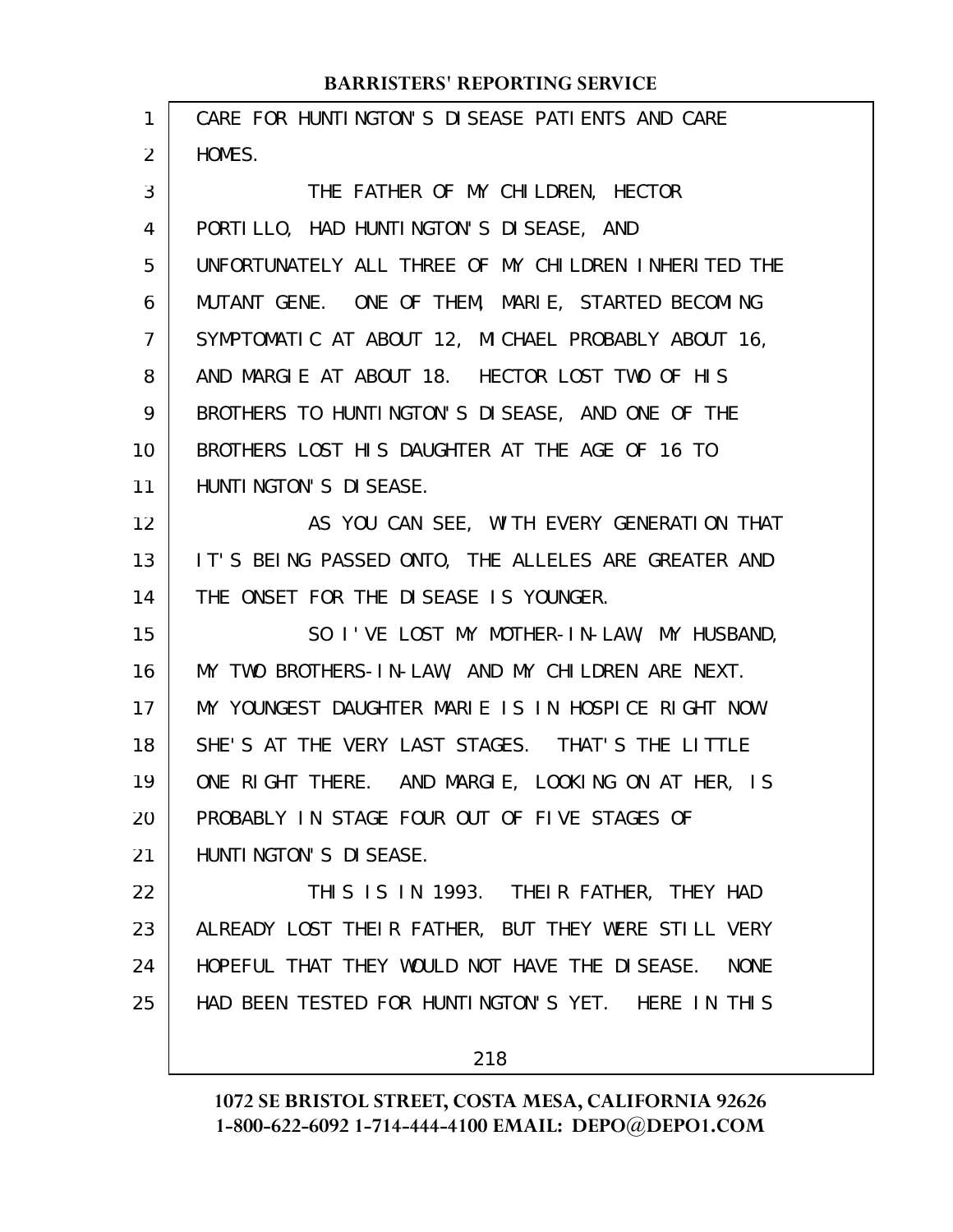| $\mathbf{1}$   | PHOTO MARGLE HAD ALREADY FOUND OUT SHE TESTED        |
|----------------|------------------------------------------------------|
| $\overline{2}$ | POSITIVE, AND MARIE AND MICHAEL WERE LOOKING FORWARD |
| 3              | TO A FULL LIFE LIKE THE REST OF US ARE.              |
| 4              | BY 2003 ALL THREE OF MY CHILDREN HAD                 |
| 5              | TESTED POSITIVE. AND RIGHT NOW MARGIE CAN HARDLY     |
| 6              | WALK. I THINK SOME OF YOU MET HER LAST YEAR AT THE   |
| $\overline{7}$ | MEETING. YOU JUST WOULDN'T RECOGNIZE HER. I WALK     |
| 8              | INTO HER HOUSE AND I JUST THINK, OH, MY GOD. THIS    |
| 9              | IS MY DAUGHTER. AND, YOU KNOW, IT'S LIKE WHAT HAS    |
| 10             | HAPPENED.                                            |
| 11             | MICHAEL IS IN A CARE HOME. MARIE, LIKE I             |
| 12             | SAID, IS IN HOSPICE. AND, YOU KNOW, WHEN THEIR       |
| 13             | FATHER BECAME SICK, I MEAN HE HAD THE MOVEMENT, HE   |
| 14             | HAD THE ADULT ONSET, BUT HE WAS HIT BY A CAR, AND    |
| 15             | THAT'S HOW HE DIED. SO HE NEVER SUFFERED THE         |
| 16             | SYMPTOMS THAT END-OF-LIFE HUNTINGTON'S DISEASE       |
| 17             | PATIENTS SUFFER. AND TO ME I COMPARE IT TO A         |
| 18             | HOLOCAUST, BUT IT'S A HOLOCAUST THAT DOESN'T END.    |
| 19             | IT JUST GOES ON GENERATION AFTER GENERATION. THE     |
| 20             | FAMILIES HIDE IT. THEY' RE AFRAID TO BE FOUND.       |
| 21             | THERE'S FEAR OF DEATH. THERE'S SUFFERING, ANGUISH,   |
| 22             | PAIN, AND ULTIMATELY DEATH.                          |
| 23             | MY DAUGHTER MARGLE PRETTY MUCH HIDES NOW.            |
| 24             | I WAS ABLE TO GET HER OUT TO MEET ALL OF YOU LAST    |
| 25             | YEAR, BUT YOU CAN'T GET HER OUT OF THE HOUSE RIGHT   |
|                | 219                                                  |
|                |                                                      |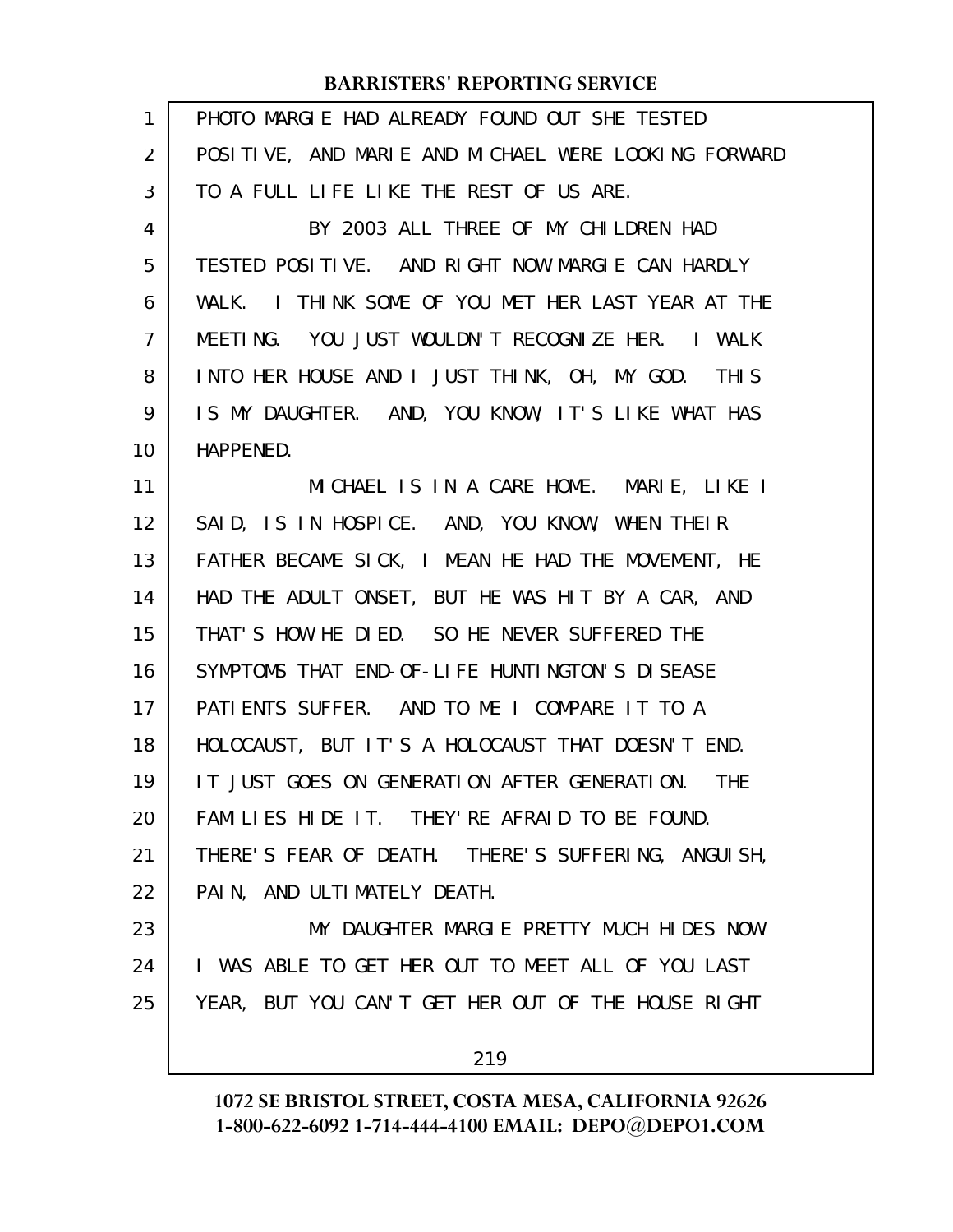| 1  | NOW UNLESS YOU PROMISE TO TAKE TO MACY'S AND BUY HER |
|----|------------------------------------------------------|
| 2  | A NEW DRESS. THEN SHE'LL GO.                         |
| 3  | MICHAEL, THAT'S MICHAEL. YOU KNOW, HE'S              |
| 4  | GOING REALLY FAST. AND I DON'T KNOW WHAT THE         |
| 5  | DIFFERENCE IS, BUT HE'S RIGHT BEHIND MARIE. AND      |
| 6  | MARGIE, SHE WANTS TO LIVE FOR HER CHILDREN. THAT'S   |
| 7  | HER DAUGHTER, THAT'S MY GRANDDAUGHTER RIGHT THERE.   |
| 8  | OF COURSE, SHE'S AT RISK NOW. BUT MARIE JUST HAD A   |
| 9  | FEEDING TUBE JUST SIX WEEKS AGO, AND NOW I WISH I    |
| 10 | HAD NOT DONE THAT BECAUSE THE QUALITY OF LIFE IS NOT |
| 11 | THERE FOR HER ANYMORE. I NEVER KNEW THAT AT END OF   |
| 12 | LIFE FOR A HUNTINGTON'S DISEASE PATIENT THEY WOULD   |
| 13 | GET PNEUMONIA, REQUIRE A FEEDING TUBE, NOT BEING     |
| 14 | ABLE TO SWALLOW, HAVE ASPIRATION, SEPSIS, GRAND MAL  |
| 15 | SEIZURES, MRSA, AND OTHER SKIN INFECTIONS,           |
| 16 | TACHYCARDIA, HIGH FEVERS, ACUTE AND PERSISTENT       |
| 17 | DI ARRHEA THAT HAS BROUGHT MARIE'S WEIGHT DOWN TO 90 |
| 18 | POUNDS, AND SHE'S 5 FOOT 9, AND NEAR DEATH TRIPS TO  |
| 19 | THE ER EVERY OTHER DAY TO WHERE I FINALLY JUST       |
| 20 | PLACED HER IN HOSPICE AND WANT ONLY COMFORT FOR HER. |
| 21 | THIS, OF COURSE, LEAVES THE FAMILY MEMBERS           |
| 22 | PHYSICALLY, EMOTIONALLY, AND MENTALLY EXHAUSTED.     |
| 23 | THIS IS E. J. GARNER, ONE OF OUR STRONGEST AFFILIATE |
| 24 | MEMBERS, WONDERFUL FUND-RAISER. THAT'S HER SON       |
| 25 | SCOTT AT THE BOTTOM, HE IS THE CARRIER, AND HIS      |
|    |                                                      |

220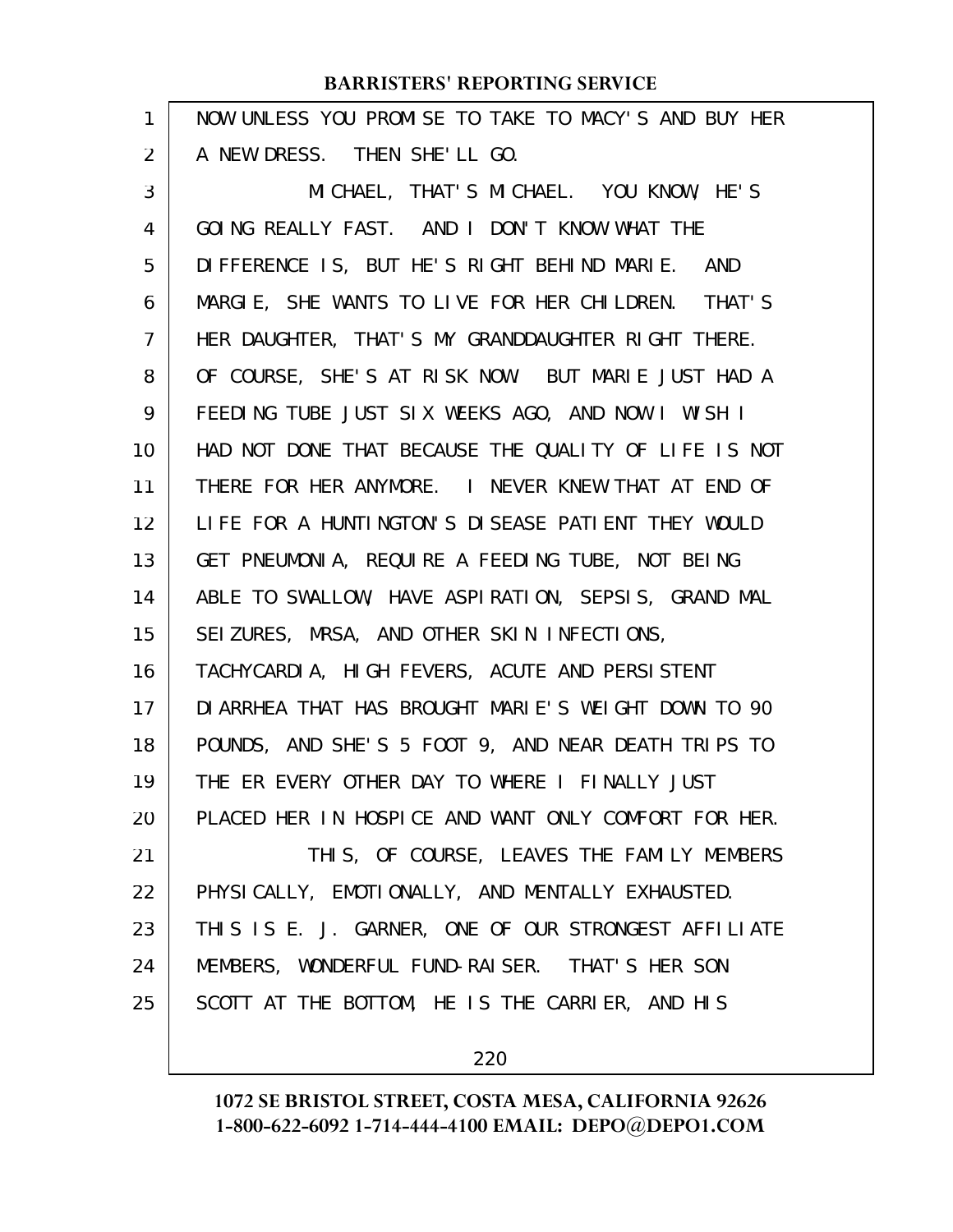| 1              | LITTLE BOY MATTHEW. WE JUST LOST MATTHEW IN MAY AT   |
|----------------|------------------------------------------------------|
| 2              | THE AGE OF SIX WITH 168 REPEATS, WHICH WAS           |
| 3              | SUPPOSEDLY THE HIGHEST REPORTED NUMBER OF REPEATS AT |
| 4              | THE UNIVERSITY OF WASHINGTON. I DON'T KNOW ABOUT     |
| 5              | THE TWINS. THEY' RE AT RISK NOW.                     |
| 6              | MS. SAMUELSON: CAN YOU TELL US WHAT                  |
| $\overline{7}$ | <b>REPEATS MEANS?</b>                                |
| 8              | MS. SALDANA: IN THE DNA CODE THERE ARE SO            |
| 9              | MANY REPEATS, AND IF YOU HAVE OVER 40 REPEATS OF     |
| 10             | THIS HUNTINGTON PROTEIN, YOU WILL GET HUNTINGTON'S   |
| 11             | DISEASE. IF YOU GET OVER 50 REPEATS, YOU PROBABLY    |
| 12             | WILL GET THE JUVENILE ONSET. MARIE HAS 63, MARGIE    |
| 13             | HAS 50, MICHAEL HAS NEVER BEEN TESTED, BUT I WOULD   |
| 14             | GUESS HE HAS ABOUT 60 BECAUSE HE'S LIKE RIGHT THERE  |
| 15             | RIGHT BEHIND MARIE.                                  |
| 16             | SO AND THIS IS MARY KAST, DR. KAST'S                 |
| 17             | BEAUTIFUL DAUGHTER. DO YOU WANT TO TALK A LITTLE     |
| 18             | BIT ABOUT HER?                                       |
| 19             | DR. KAST: I REALLY APPRECIATE THE TIME               |
| 20             | THAT YOU ARE GIVING US THIS MORNING. I THINK THAT    |
| 21             | THE IMAGE OF HD THAT THE PUBLIC, WHO ARE THE         |
| 22             | ULTIMATE BENEFACTORS OF ALL THE RESEARCH THAT YOU    |
| 23             | SPONSOR, I THINK THE PUBLIC DOESN'T HAVE A REALLY    |
| 24             | GOOD IDEA WHAT HUNTINGTON'S DISEASE IS. RIGHT NOW    |
| 25             | THERE'S A CHARACTER ON HOUSE WHO HAS HUNTINGTON'S    |
|                |                                                      |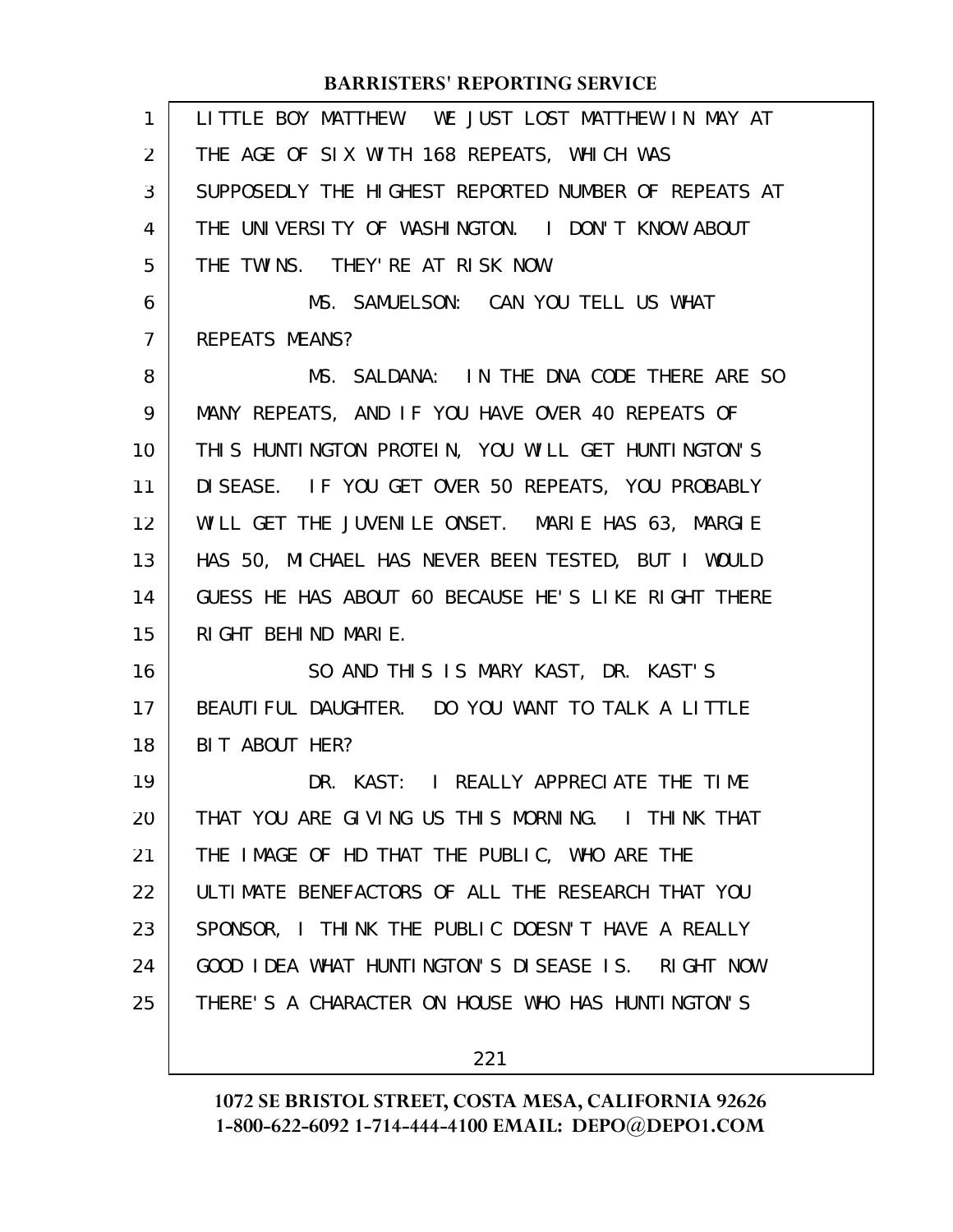| $\mathbf{1}$   | DISEASE. AND SOME PEOPLE THINK THAT'S A REAL         |
|----------------|------------------------------------------------------|
| 2              | BREAKTHROUGH. THEY' RE TALKING ABOUT HUNTINGTON'S    |
| 3              | DISEASE. THIS WOMAN IS PRESYMPTOMATIC. OKAY. HER     |
| 4              | PROBLEMS ARE PHILOSOPHICAL, NOT PHYSIOLOGICAL.       |
| 5              | PEOPLE LIKE FRANCES AND ME LIVE WITH THIS            |
| 6              | DISEASE. ON THE RIGHT IS MY WIFE WHEN SHE WAS A      |
| $\overline{7}$ | MOMMIE. ON THE LEFT IS HER IN THE CENTER NOW. AND    |
| 8              | THE DISEASE IS NOT JUST OF THE VICTIM. THE VICTIM    |
| 9              | IS THE FAMILY. AS FRANCES SAID, THE VICTIM IS NOT    |
| 10             | JUST THIS GENERATION. THE VICTIM IS THE NEXT         |
| 11             | GENERATION AND THE NEXT GENERATION.                  |
| 12             | MY DAUGHTER AND GRANDDAUGHTER WERE HERE              |
| 13             | FOR A WHILE, BUT THEY HAD TO LEAVE. AND SO THEY'RE   |
| 14             | PART OF THE VICTIMHOOD. AND WHEN YOU SEE SOMEBODY    |
| 15             | SO BEAUTIFUL, LIKE MY WIFE, SO LOVING, WHO BECOMES   |
| 16             | ALMOST LITERALLY A MONSTER, WHO THROWS HER HUSBAND'S |
| 17             | BELONGINGS OUT IN THE FRONT YARD, OR A WONDERFUL     |
| 18             | MOTHER WHO ENDS UP BEATING HER KIDS WITH A COAT      |
| 19             | HANGER BECAUSE SHE'S LOST CONTROL OF HER             |
| 20             | PERSONALI TY.                                        |
| 21             | SO I REALLY ENCOURAGE YOU BECAUSE I KNOW             |
| 22             | THAT WE LISTENED TO SOME PRESENTATIONS THIS MORNING. |
| 23             | THERE WERE A LOT OF STATISTICS ABOUT THE NUMBER OF   |
| 24             | PEOPLE WITH ALZHEIMER'S AND HOW MUCH IT'S GOING TO   |
| 25             | COST. SO SOMETIMES I THINK THAT STATISTICS KIND OF   |
|                | 222                                                  |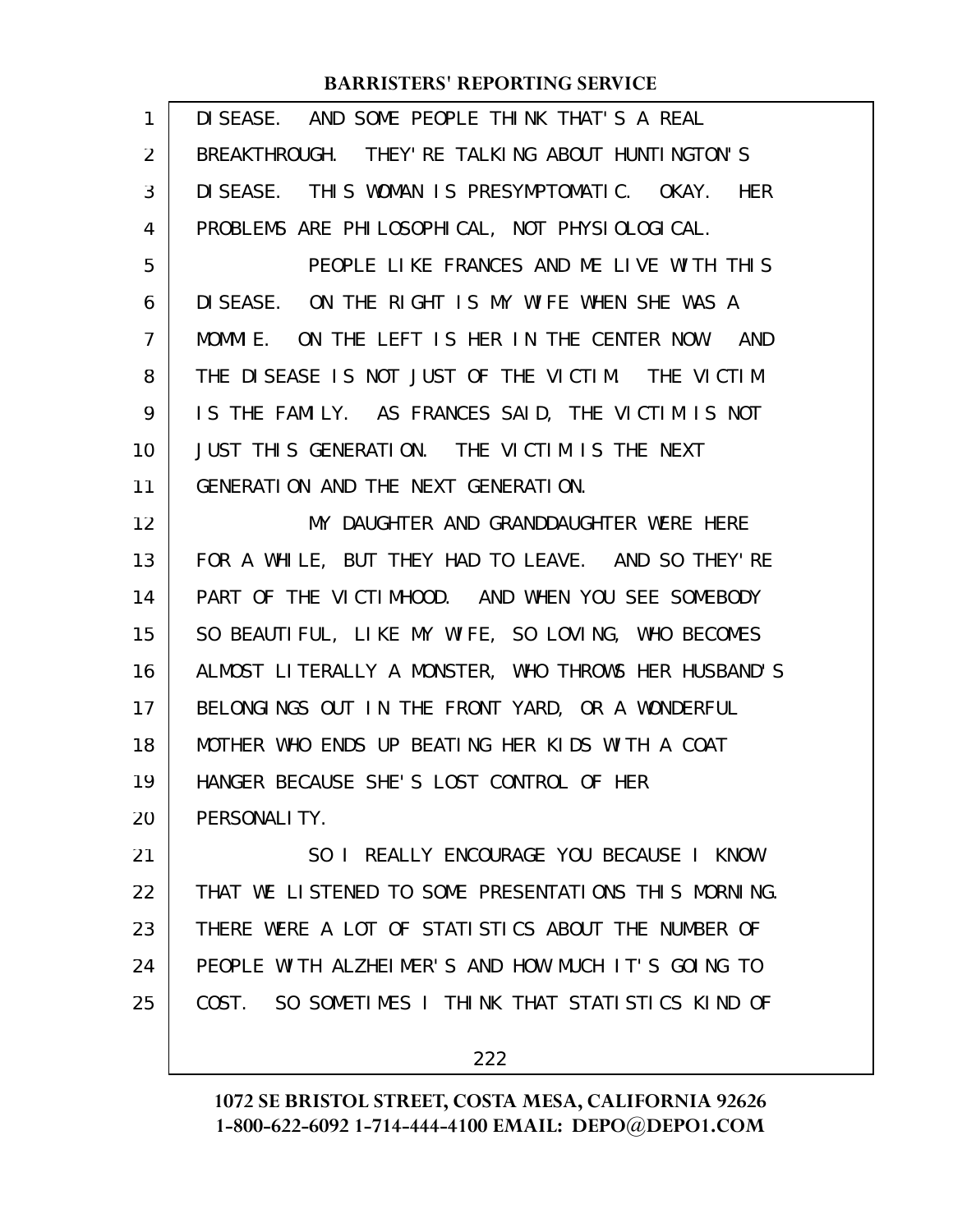| 1  | TRUMP A LOT OF OTHER THINGS. I THINK THAT YOU ALSO    |
|----|-------------------------------------------------------|
| 2  | THINK ABOUT THE DAMAGE THAT A DISEASE DOES, NOT JUST  |
| 3  | THE NUMBER OF PEOPLE WHO CARRY PLAQUE AND TWISTED     |
| 4  | CELLS IN THEIR HEAD BECAUSE THE DAMAGE TO THE FAMILY  |
| 5  | OF THIS DISEASE IS PROFOUND. IT'S A GENETIC           |
| 6  | PROFOUNDNESS AS WELL AS IT IS JUST A CARE GIVING      |
| 7  | PROFOUNDNESS.                                         |
| 8  | SO PLEASE AS YOU LOOK AT GRANTS, IF                   |
| 9  | THERE'S ANY GRANT THAT HAS A WAY TO DIRECTLY AFFECT   |
| 10 | HUNTINGTON'S DISEASE AND LOOKING FOR A CURE FOR IT,   |
| 11 | I REALLY ENCOURAGE YOU TO THINK ABOUT THE DAMAGE      |
| 12 | BENEFITS THAT COULD BE GAINED BY INVESTING IN THAT.   |
| 13 | THANK YOU.                                            |
| 14 | CHAIRMAN KLEIN: THANK YOU BOTH VERY MUCH,             |
| 15 | FRANCES, AND YOUR DAUGHTER MARGIE. ALL OF YOU ARE     |
| 16 | FABULOUS ADVOCATES FOR HUNTINGTON'S DISEASE. PLEASE   |
| 17 | REALIZE THAT WE KNOW THAT THE BREAKTHROUGHS FOR       |
| 18 | KNOWLEDGE MAY OCCUR ON A DISEASE WITH A VERY SMALL    |
| 19 | POPULATION BASE, BUT MAY HELP A BROAD ARRAY OF        |
| 20 | DI SEASE RESEARCH AND DI SCOVERY. SO WE'RE FOCUSED ON |
| 21 | THE BEST SCIENCE AND THE BEST PATH TO THERAPIES, AND  |
| 22 | WE DO UNDERSTAND IT MAY NOT BE THE LARGEST DISEASE    |
| 23 | WHERE WE GET THE BREAKTHROUGH THAT HELPS US ALL.      |
| 24 | MS. SALDANA: I JUST WANT TO MAKE ONE LAST             |
| 25 | COMMENT, THAT IF RESEARCHERS DEVELOP A PROTOCOL THAT  |
|    | 223                                                   |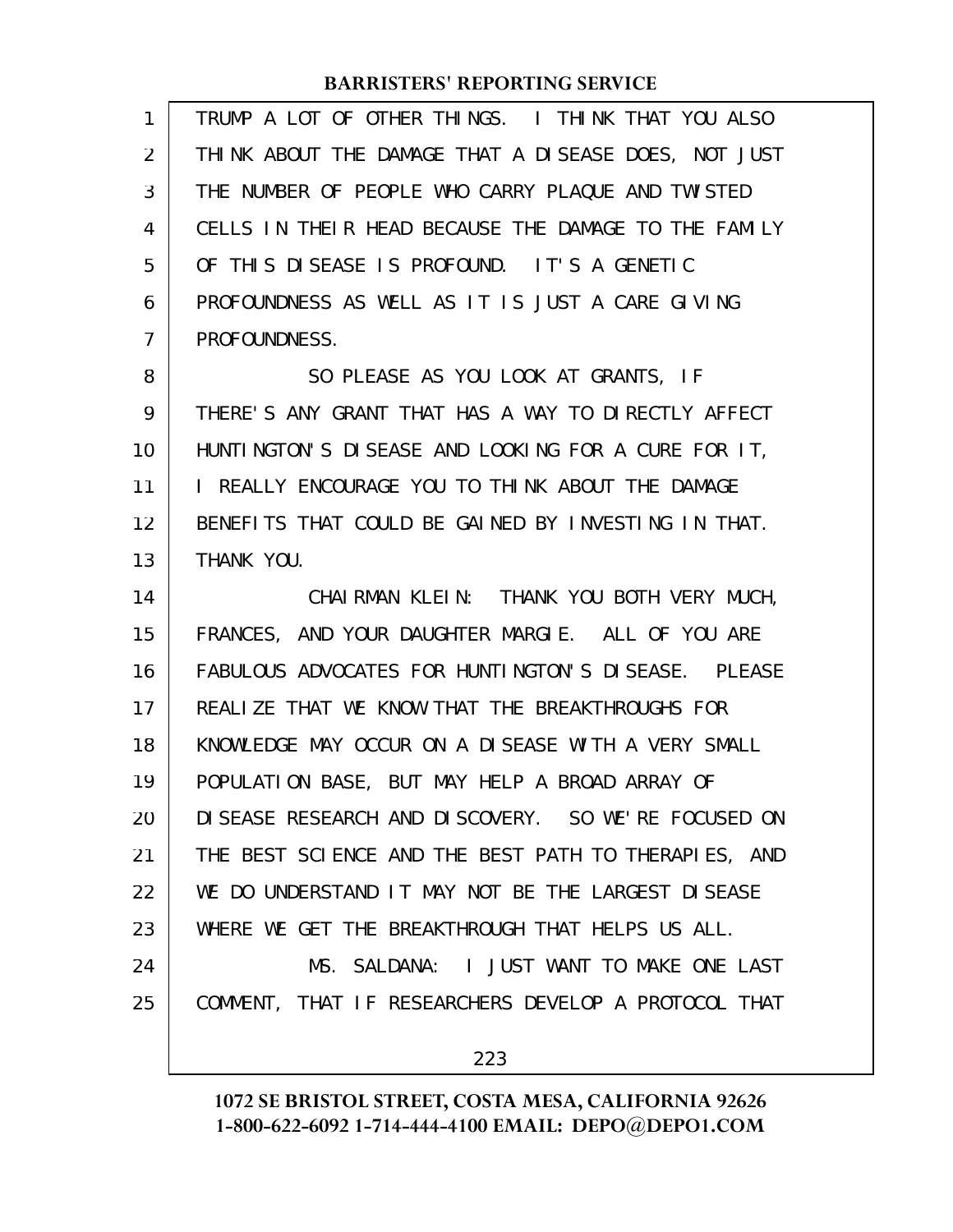| 1  | TAKES A STEM CELL AND TURNS IT INTO A NEURON, THEN   |
|----|------------------------------------------------------|
| 2  | WE'LL HAVE THAT MUCH MORE KNOWLEDGE OF WHAT GOES ON  |
| 3  | WITH AN HD NEURON, AND TO TRANSPLANT THE HEALTHY     |
| 4  | STEM CELLS INTO THE BRAIN OF THE HD PATIENT. HD      |
| 5  | RESEARCH AND PROTOCOL DEVELOPMENT WILL HELP OTHER    |
| 6  | NEUROLOGICAL DI SEASE RESEARCH SUCH AS ALZHEIMER'S.  |
| 7  | SO I'M, THEREFORE, ASKING YOU TO FUND HD STEM CELL   |
| 8  | RESEARCH, SPECIFICALLY THE GRANTS THAT HAVE RECENTLY |
| 9  | BEEN SUBMITTED. THANK YOU.                           |
| 10 | CHAIRMAN KLEIN: THANK YOU VERY MUCH.                 |
| 11 | (APPLAUSE.)                                          |
| 12 | MR. SHESTACK: I KNOW JOAN HAS SOMETHING              |
| 13 | TO SAY. BOB, I DON'T KNOW WHO COULD ANSWER IT, BUT   |
| 14 | THIS KIND OF REPORT BEGS THE QUESTION. WHAT IS THE   |
| 15 | LEVEL OF SUBMISSIONS THAT CIRM HAS GOTTEN THAT HAVE  |
| 16 | A DIRECT OR AT LEAST A MODERATELY DIRECT IMPACT ON   |
| 17 | HUNTINGTON'S DISEASE? AND IS THERE A WAY THAT WE     |
| 18 | CAN KNOW THAT?                                       |
| 19 | CHAIRMAN KLEIN: SO I DON'T THINK --                  |
| 20 | MR. SHESTACK: WHO WOULD BE ABLE TO?                  |
| 21 | CHAIRMAN KLEIN: SO DR. TROUNSON OR DR.               |
| 22 | CSETE, I DON'T THINK WE CAN -- I DOUBT THAT WE HAVE  |
| 23 | A SPONTANEOUSLY GENERATED LIST, BUT WE CAN CERTAINLY |
| 24 | BRING THAT REPORT BACK. AND WE HAVE PREVIOUSLY       |
| 25 | FUNDED SOME HUNTINGTON'S DISEASE GRANTS SPECIFICALLY |
|    |                                                      |
|    | 224                                                  |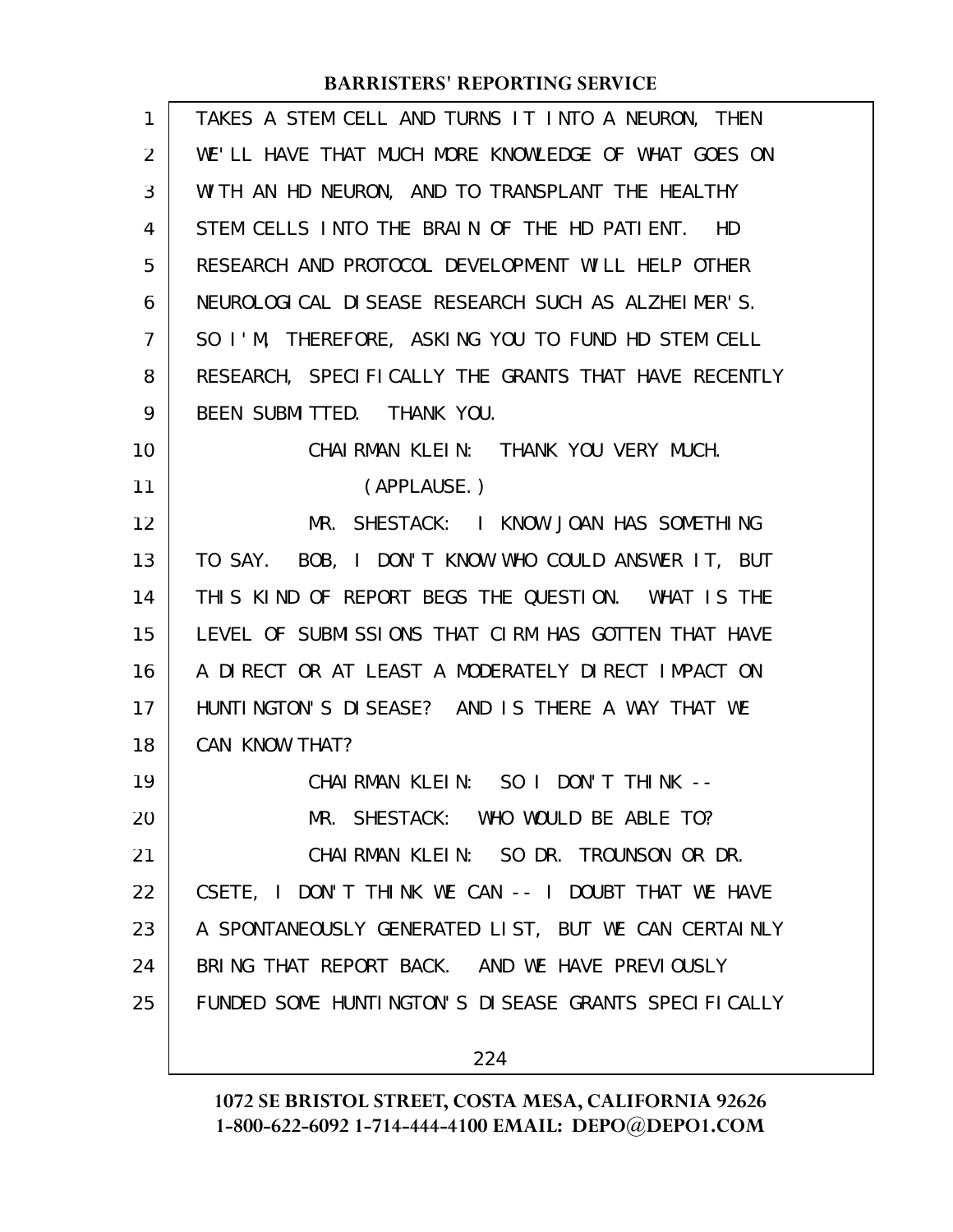| $\mathbf{1}$   | THAT WE'RE, I THINK, GENERALLY AWARE OF.             |
|----------------|------------------------------------------------------|
| $\overline{2}$ | MS. LANSING: I WANT TO THANK YOU ON                  |
| 3              | BEHALF OF ALL OF US. IT WAS AN EXTRAORDINARY         |
| 4              | REPORT, AND YOU'VE DRAWN ATTENTION. I HAVE BEEN      |
| 5              | AWARE OF THE DISEASE FOR A LONG TIME BECAUSE OF A    |
| 6              | PERSON SITUATION, BUT I JUST WANT TO THANK YOU ON    |
| $\overline{7}$ | BEHALF OF ALL OF US FOR ONCE AGAIN DRAWING ATTENTION |
| 8              | TO IT. AND ALSO TO SAY, I THINK ON BEHALF OF ALL OF  |
| 9              | US, THAT A GRANT ON ONE DISEASE, AND I KNOW YOU KNOW |
| 10             | THIS, CAN LEAD TO A BREAKTHROUGH IN HUNTINGTON'S AS  |
| 11             | WELL. DO YOU KNOW? SO IT'S REALLY THE BEST SCIENCE   |
| 12             | THAT CAN LEAD TO BREAKTHROUGHS FOR ALL DISEASES.     |
| 13             | SO I JUST WANT YOU TO KNOW THAT WE'RE                |
| 14             | MINDFUL OF THE DISEASE, AND THAT OFTEN HAPPENS.      |
| 15             | SOMEBODY IS WORKING ON SOMETHING FOR ALZHEIMER'S AND |
| 16             | IT MIGHT LEAD TO A BREAKTHROUGH IN CANCER.           |
| 17             | CHAI RMAN KLEIN: LEEZA GIBBONS AND THEN              |
| 18             | DR. POMEROY, AND JOAN IS WAITING. CAN WE GO JOAN     |
| 19             | AND THEN LEEZA AND THEN DR. POMEROY.                 |
| 20             | MS. SAMUELSON: WELL, EVERYONE IS SAYING              |
| 21             | WHAT I WOULD HAVE SAID AND FEEL TO THE DEPTHS OF MY  |
| 22             | HEART. THANK YOU SO MUCH. AND THANK YOU FOR BEING    |
| 23             | SO BRAVE AS TO BE SO BLUNT.                          |
| 24             | AND I WOULD JUST FINISH BY ASKING THE                |
| 25             | CHAIRMAN IF WE CAN DO WHATEVER WE CAN TO TRY TO HAVE |
|                | 225                                                  |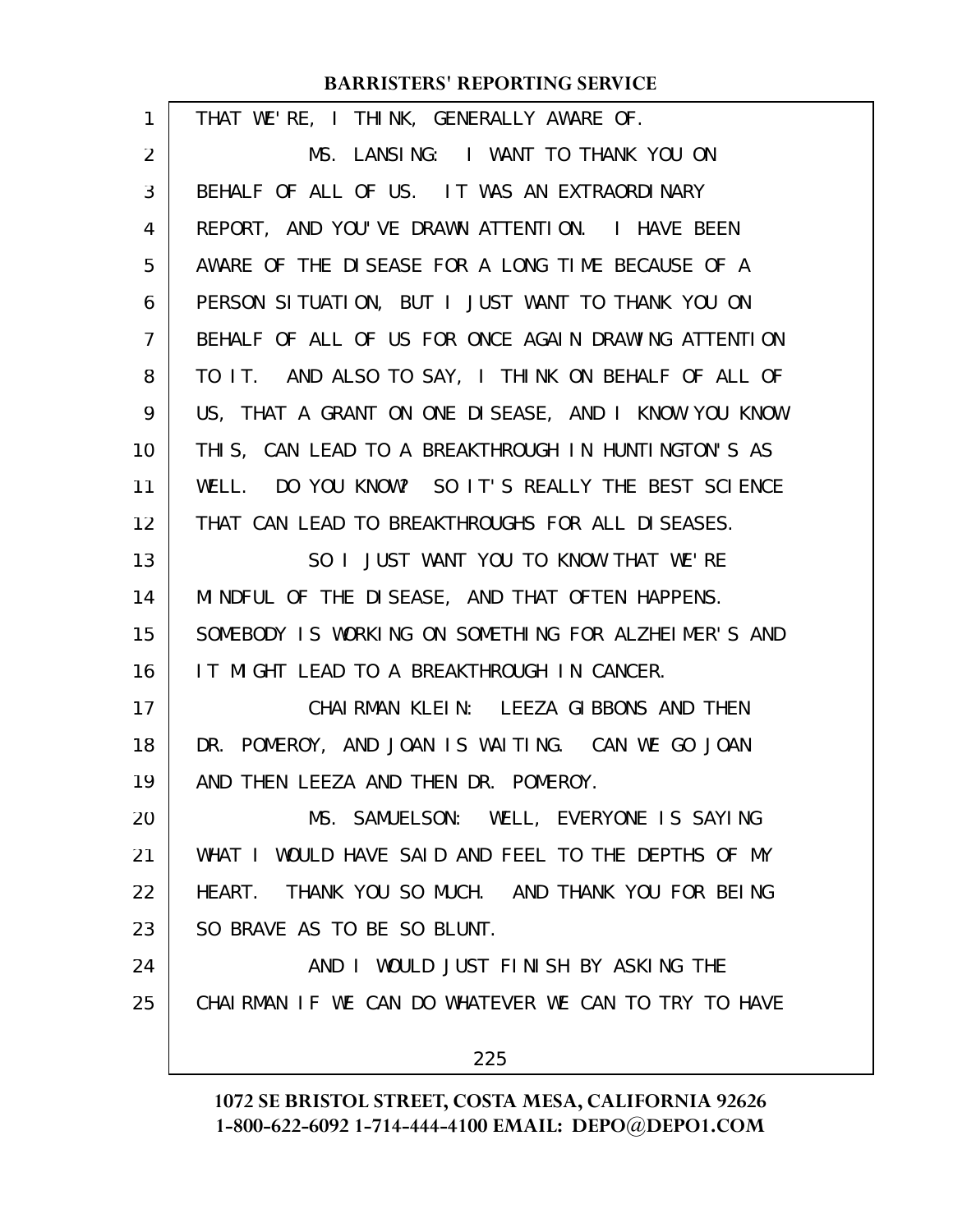| 1              | A BRIEF, BLUNT INTERRUPTION IN EACH OF OUR MEETINGS  |
|----------------|------------------------------------------------------|
| 2              | TO THIS EFFECT. I THINK IT WOULD SHARPEN OWN OUR     |
| 3              | FOCUS. THANK YOU SO MUCH.                            |
| 4              | MS. GIBBONS: I JUST HAD A QUICK QUESTION.            |
| 5              | I DO ADMIRE YOUR LEADERSHIP HERE AND YOUR            |
| 6              | COURAGEOUSNESS BECAUSE IT IS THE PERSONALIZATION OF  |
| $\overline{7}$ | THE STORIES THAT REMINDS US ALL OF WHAT WE'RE DOING. |
| 8              | YOUR DAUGHTER AND YOUR GRANDDAUGHTER THAT            |
| 9              | LEFT, DR. KAST, GENETICALLY ARE THEY LINKED?         |
| 10             | DR. KAST: WE ACTUALLY DECIDED AS A FAMILY            |
| 11             | NOT TO TALK ABOUT THE GENETIC PREDISPOSITION.        |
| 12             | MS. GIBBONS: I APOLOGIZE.                            |
| 13             | DR. KAST: THAT'S OKAY. IT'S JUST A                   |
| 14             | DECISION THAT, IT'S NOT THAT WE'RE HIDING, BUT IT'S  |
| 15             | JUST SOMETHING THAT CAN MAKE PEOPLE REACT            |
| 16             | DIFFERENTLY TO SOMEBODY. AND SO WE'D JUST AS SOON    |
| 17             | HAVE OUR CHILDREN AND GRANDCHILDREN, AS LONG AS WE   |
| 18             | HAVE TO LIVE WITH THE DISEASE, TO LET THEM CONTROL   |
| 19             | THE KNOWLEDGE ON THAT.                               |
| 20             | MS. GIBBONS: THANK YOU.                              |
| 21             | CHAIRMAN KLEIN: DR. POMEROY.                         |
| 22             | DR. POMEROY: I ALSO WANT TO THANK YOU                |
| 23             | VERY MUCH FOR COMING HERE AND SHARING YOUR STORIES.  |
| 24             | IT'S VERY IMPORTANT. IT'S VERY POWERFUL. INASMUCH    |
| 25             | AS PEOPLE ON THE ICOC GO AROUND TALKING ABOUT THE    |
|                | 226                                                  |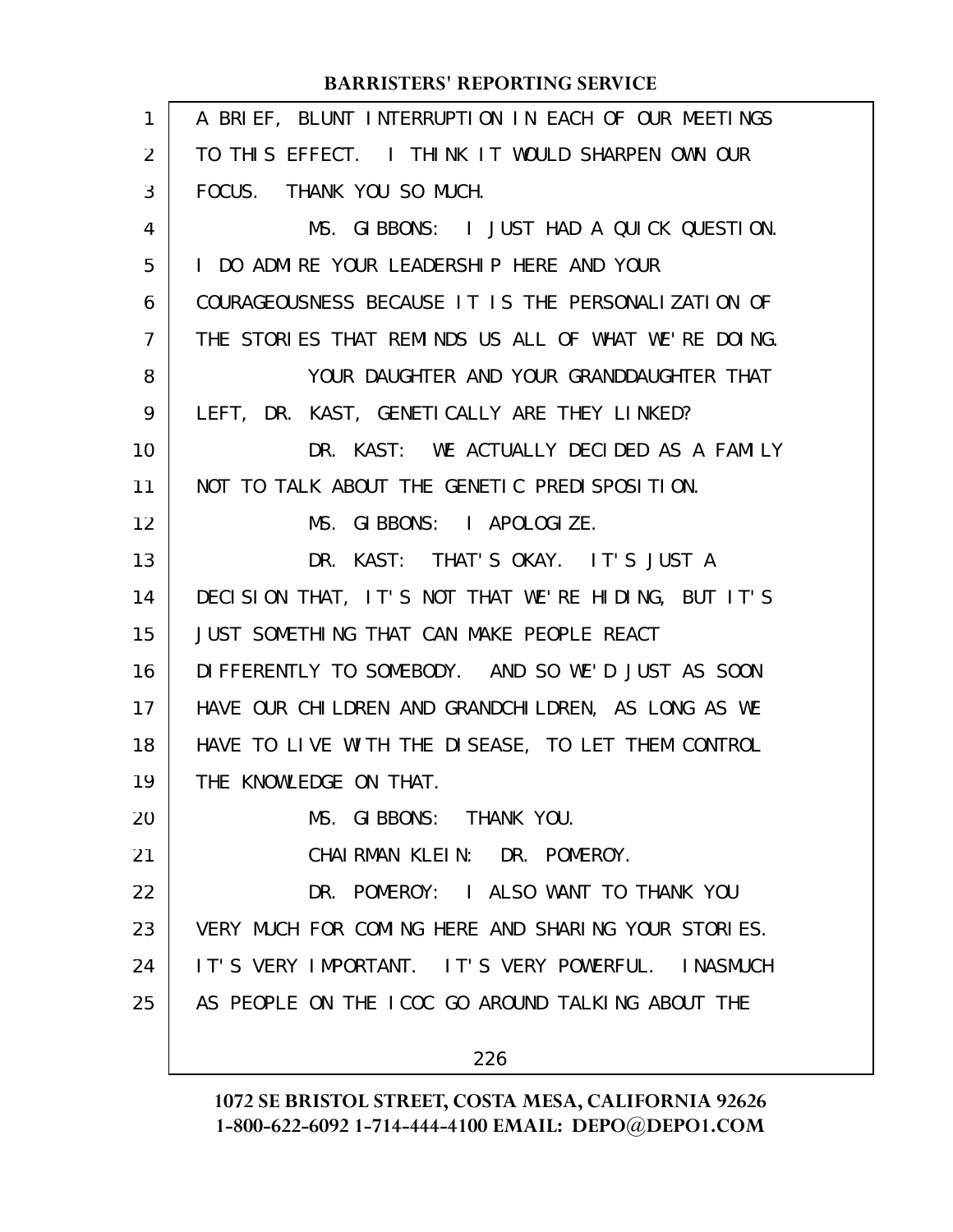| 1              | IMPORTANCE OF THE WORK THAT WE DO HERE, YOUR VOICES  |
|----------------|------------------------------------------------------|
| 2              | ARE MUCH MORE EFFECTIVE. SO I REALLY APPRECIATE YOU  |
| 3              | ADVOCATING FOR HUNTINGTON'S. I'M FROM UC DAVIS, AND  |
| 4              | WE CARE DEEPLY ABOUT THAT. AND I ALSO APPRECIATE     |
| 5              | YOU ADVOCATING FOR ALL OF THE WORK THAT'S BEING DONE |
| 6              | HERE FOR STEM CELL RESEARCH.                         |
| $\overline{7}$ | SO THE IMPORTANCE OF THE PATIENT ADVOCATES           |
| 8              | SPEAKING UP IS WHAT I WANTED TO HIGHLIGHT AND THANK  |
| 9              | YOU FOR ROLE MODELING.                               |
| 10             | MR. SERRANO-SEWELL: LET ME SAY VERY                  |
| 11             | BRIEFLY IT BRINGS INTO SHARP FOCUS, IT'S SO PAINFUL  |
| 12             | TO HEAR, IT KILLS YOU. BUT WHERE IT MATTERS IS       |
| 13             | THIS, AND THIS IS WHY IT'S IMPORTANT TO BE A SQUEAKY |
| 14             | WHEEL. WE'RE A GOVERNMENT AGENCY. PEOPLE HAVE        |
| 15             | EVERY RIGHT TO APPEAR BEFORE US, AND I'M GLAD YOU    |
| 16             | DID. I ENCOURAGE ANY GROUP TO DO THE SAME.           |
| 17             | IT AFFECTS DIRECTLY OUR CONVERSATIONS                |
| 18             | BECAUSE OFTEN WE'RE PRESENTED WITH REPORTS, THE BEST |
| 19             | SCIENCE, BRILLIANT WORKING GROUP MEMBERS. WE'RE      |
| 20             | DOING WONDERFUL WORK. AND THEY'LL COME, WE'LL GET    |
| 21             | OUR REPORTS. IT'S DRUDGERY TO HEAR IT SOMETIMES,     |
| 22             | BUT WE DO IT. AND THEY MIGHT BE LACKING IN ONE       |
| 23             | AREA, FEASIBILITY OR SOMETHING. AND I THINK IT'S AT  |
| 24             | THOSE INSTANCES WHERE WE NEED TO SAY, WAIT A SECOND. |
| 25             | REMEMBER THE HUNTINGTON FOLKS THAT CAME IN HERE?     |
|                |                                                      |

227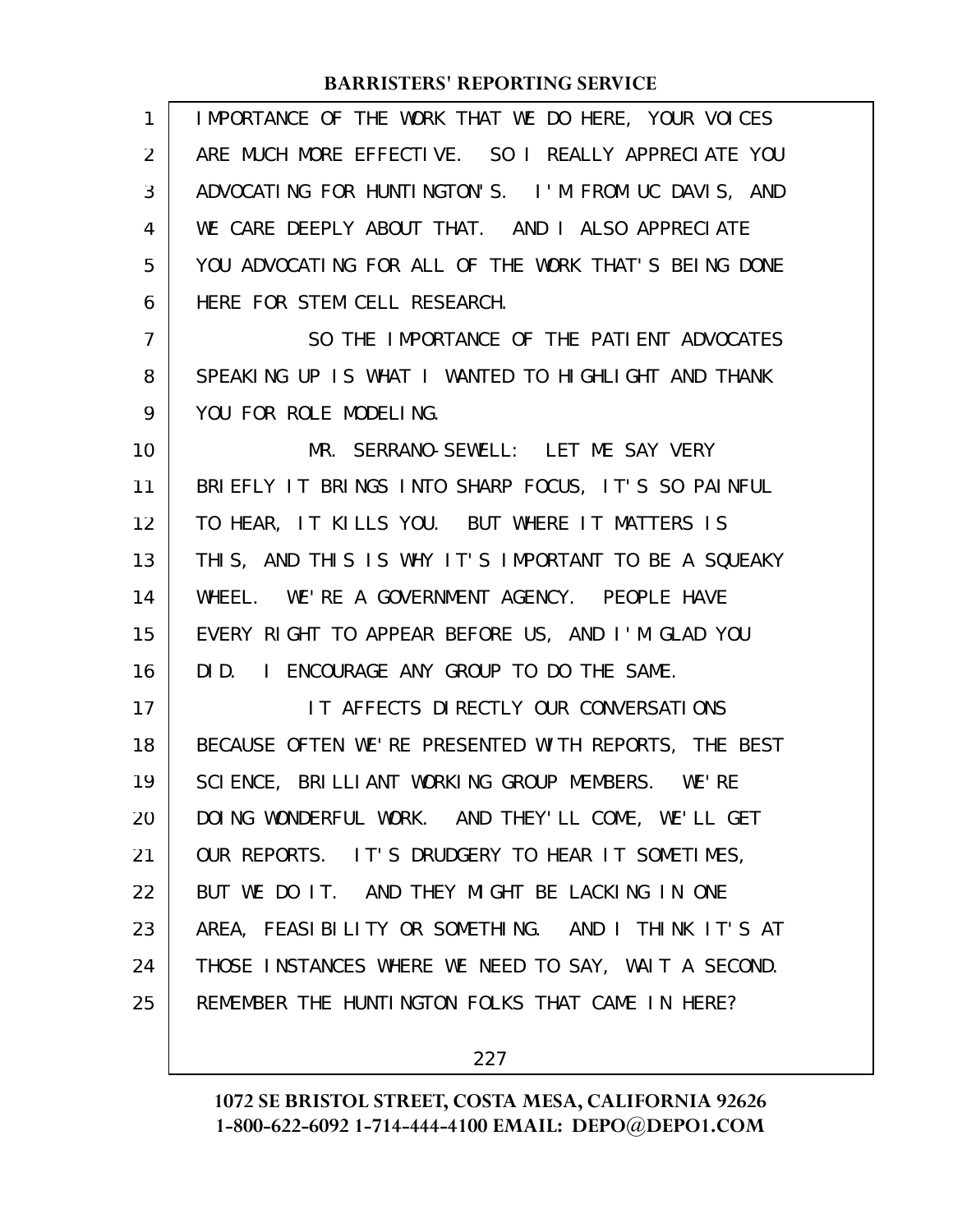| $\mathbf{1}$   | THEY' RE NOT SO CONCERNED ABOUT THE FEASIBILITY.         |
|----------------|----------------------------------------------------------|
| 2              | THEY WANT TO KNOW ARE YOU USING THE TAXPAYER MONEY       |
| 3              | TO FUND SOMETHING THAT I CARE ABOUT. AND FOR ME          |
| 4              | THAT'S WHY I APPRECIATE YOU BEING HERE. I THINK IT       |
| 5              | DOES AFFECT OUR DELIBERATIONS IN A VERY PERFECT WAY.     |
| 6              | CHAIRMAN KLEIN: THANK YOU. I WILL TELL                   |
| $\overline{7}$ | YOU THAT THERE ARE EXTREMELY EFFECTIVE ADVOCATES, A      |
| 8              | MODEL FOR OTHERS. WHEN WE WERE IN SAN DIEGO, ED AND      |
| 9              | I AND OTHERS ATTENDED A DINNER THAT THEY HAD WITH        |
| 10             | SOME OF THE LEADERS IN THE AREA. AND IT'S A              |
| 11             | CONTINUING EDUCATION PROCESS, AND HOPEFULLY YOU'LL       |
| 12             | REACH OUT TO FEDERAL OFFICIALS AND EDUCATE THEM AS       |
| 13             | YOU CONTINUE TO EDUCATE US. THANK YOU.                   |
| 14             | (APPLAUSE.)                                              |
| 15             | CHAIRMAN KLEIN: ALL RIGHT. WE'RE GOING                   |
| 16             |                                                          |
|                | TO MOVE ON TO 12 AT THIS TIME. AND, DR. TROUNSON,        |
| 17             | HOW WOULD YOU LIKE TO PROCEED IN THE DISCUSSION OF       |
| 18             | THE STRATEGIC PLAN?                                      |
| 19             | DR. TROUNSON: THANK YOU VERY MUCH, CHAIR.                |
| 20             | CAN I START WITH AN APOLOGY FROM OUR COLLEAGUE DON       |
| 21             | GIBBONS, WHO WOULD HAVE BEEN HERE MAKING THIS            |
| 22             | PRESENTATION BUT FOR THE VERY UNFORTUNATE DEATH OF       |
| 23             | HIS FATHER JUST A FEW DAYS AGO. SO I'M VERY SORRY        |
| 24             | TO HAVE TO REPORT THAT, AND I'M ALSO SORRY HE'S NOT      |
| 25             | HERE TO PROVIDE THE BOARD WITH THE REPORT.<br><b>AMY</b> |

228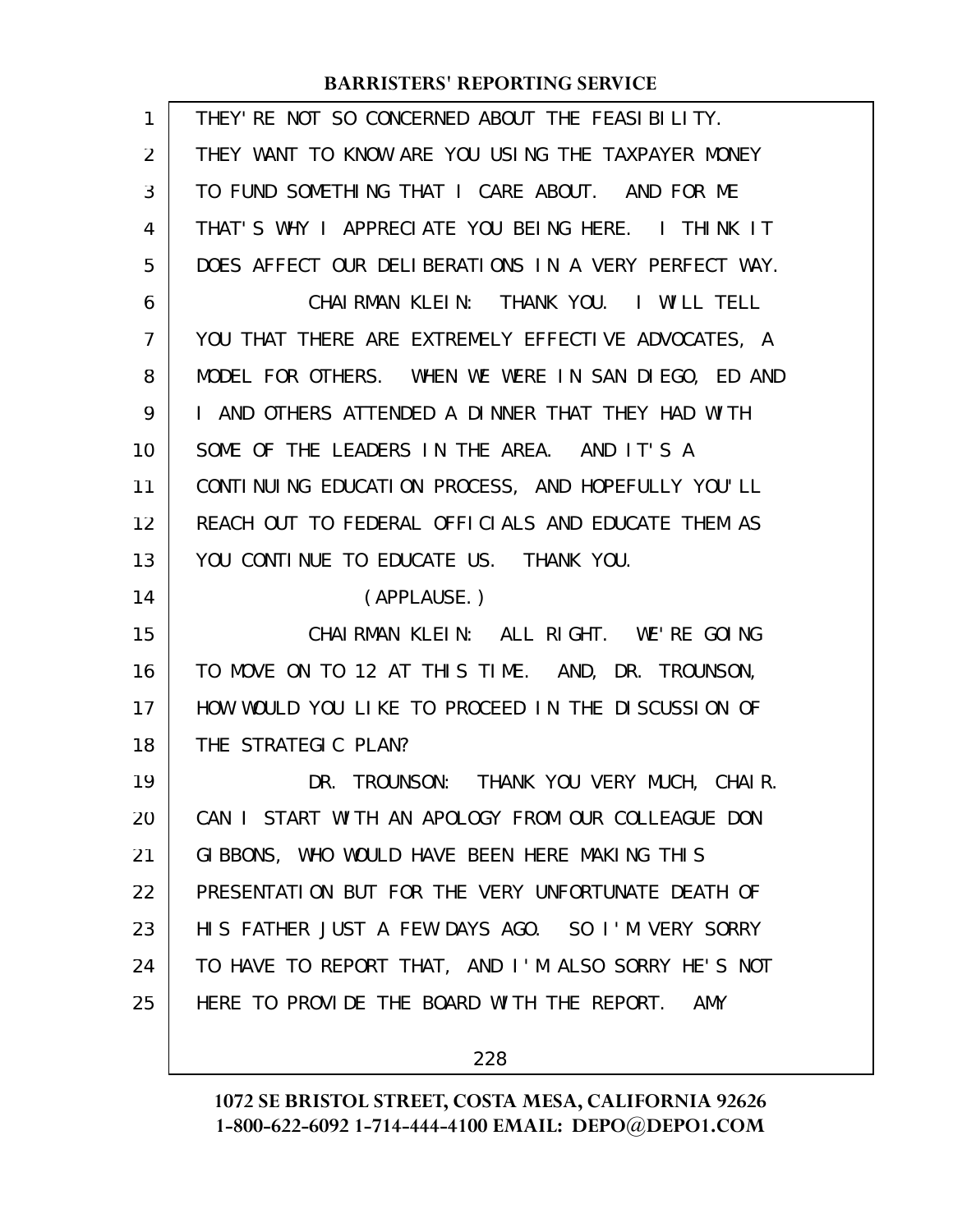ADAMS IS HERE FROM HIS STAFF.

1

AND WHAT WE WANTED TO DO, WE HAD BEEN WORKING ON THE STRATEGIC PLAN. I CHARGED ALL THE STAFF IN THE AGENCY WITH BEING INVOLVED WITH THE DEVELOPMENT OF A PLAN THAT WOULD TAKE A LITTLE FURTHER THE 2006 PLAN; THAT IS, BRING IT UP TO DATE WITH WHERE WE'RE GOING AND AT THE PACE WE'RE GOING BECAUSE WE ARE TRAVELING MORE QUICKLY THAN WE ANTICIPATED. WE'RE MAKING MORE PROGRESS THAN I THINK WAS BELIEVED WE WOULD. 2 3 4 5 6 7 8 9 10

AND AS YOU KNOW, WE'RE TAKING MUCH MORE TIME OUT OF ALL OF YOUR VERY BUSY SCHEDULES THAN WE EVER THOUGHT WAS GOING TO BE IN THE FIRST PLACE. SO WITH SOME APOLOGIES, BUT I GET THEN MUTED GIVEN THE LAST FEW MINUTES OF DISCUSSION. WE'RE GIVING OUR TIME, ALL OF US, TO TRY AND MAKE A DIFFERENCE TO ALL DISEASES, INCLUDING HUNTINGTON'S DISEASE. 11 12 13 14 15 16 17

SO WHAT WE'VE DONE IN THE PLAN IS TO ENGAGE ALL THE STAFF IN WRITING THIS PLAN. AND DON AND HIS STAFF HAVE REALLY HELPED THEM MAKE IT -- YOU KNOW, MAKE IT MORE OF AN UNDERSTANDABLE DOCUMENT BECAUSE THEY'VE INSERTED THEMSELVES AND TAKEN OUT A LOT OF THE SCIENTIFIC TERMINOLOGY THAT SOMETIMES MAKES IT DIFFICULT TO READ THESE DOCUMENTS. YOU HAVE THIS DOCUMENT. I THINK IT IS 44 18 19 20 21 22 23 24 25

229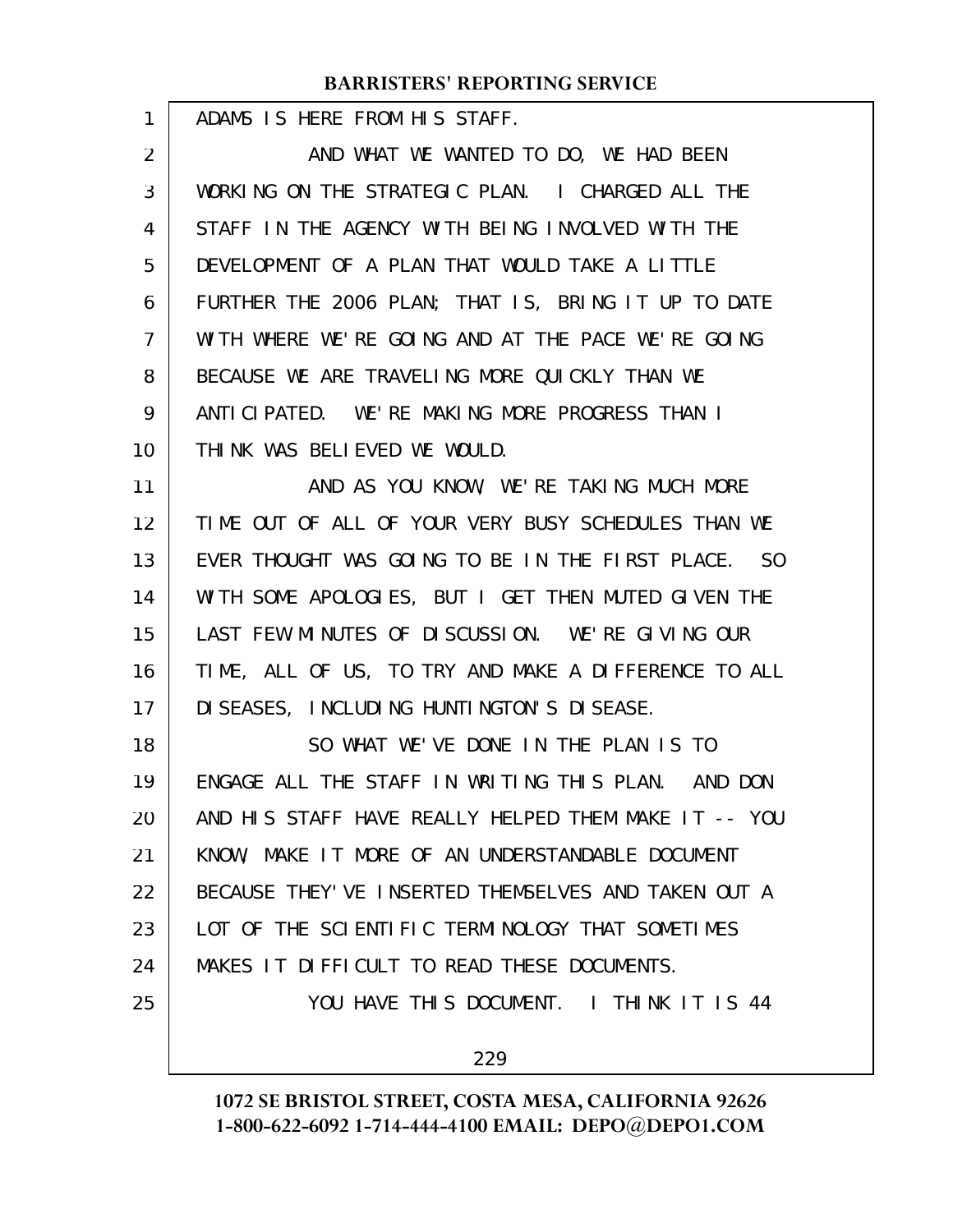| PAGES, AND WE WANTED TO KEEP IT AS BRIEF AS POSSIBLE |
|------------------------------------------------------|
| AND WHILE MAKING THE POINTS THAT WE'RE TRYING TO     |
| MAKE. I SUMMARIZED THE PRIMARY --                    |
| CHAIRMAN KLEIN: DR. TROUNSON, I THINK,               |
| FOR THOSE OF US HERE IN THIS ROW, WE'D HAVE A LOT    |
| GREATER FOCUS IF THE BABY POLAR BEARS STOPPED MOVING |
| UP THE SCREEN IN FRONT OF US. SO WE CAN ISOLATE      |
| THIS BRIEFLY.                                        |
| TROUNSON: TAKE AWAY THE POLAR BEARS<br>DR.           |
| FOR A MINUTE. IT'S A VERY BEAUTIFUL PICTURE.         |
| CHAIRMAN KLEIN: THE PROBLEM WITH OUR                 |
| SCREEN, IT WAS ROTATING CONSTANTLY.                  |
| DR. TROUNSON: I PRESENTED THE FOCUS                  |
| POINTS TO YOU IN A VERY BRIEF WAY IN A SLIDE IN      |
| DOING MY REPORT. WHAT I THINK WOULD BE IMPORTANT,    |
| RATHER THAN TRY AND DEBATE LOTS OF POINTS THAT ARE   |
| MADE AS YET BECAUSE YOU NEED TIME TO DIGEST THAT,    |
| AND WE NEED TIME FOR PUBLIC INPUT FOR ALL OF THAT,   |
| IS TO SUGGEST TO YOU THAT THE AGENCY SHOULD NOW BE   |
| VERY OPEN TO THE INPUTS THAT WILL COME IN FROM ALL   |
| OF THE COMMUNITY AND, OF COURSE, VERY IMPORTANTLY    |
| FROM THE ICOC, BUT ALL THE COMMUNITY AND ALL OF THE  |
| INTEREST GROUPS THAT ARE INTERESTED IN HOW WE'RE     |
| PROGRESSING.                                         |
| SO I COULD, IF YOU LIKE, ASK AMY TO TAKE             |
| 230                                                  |
|                                                      |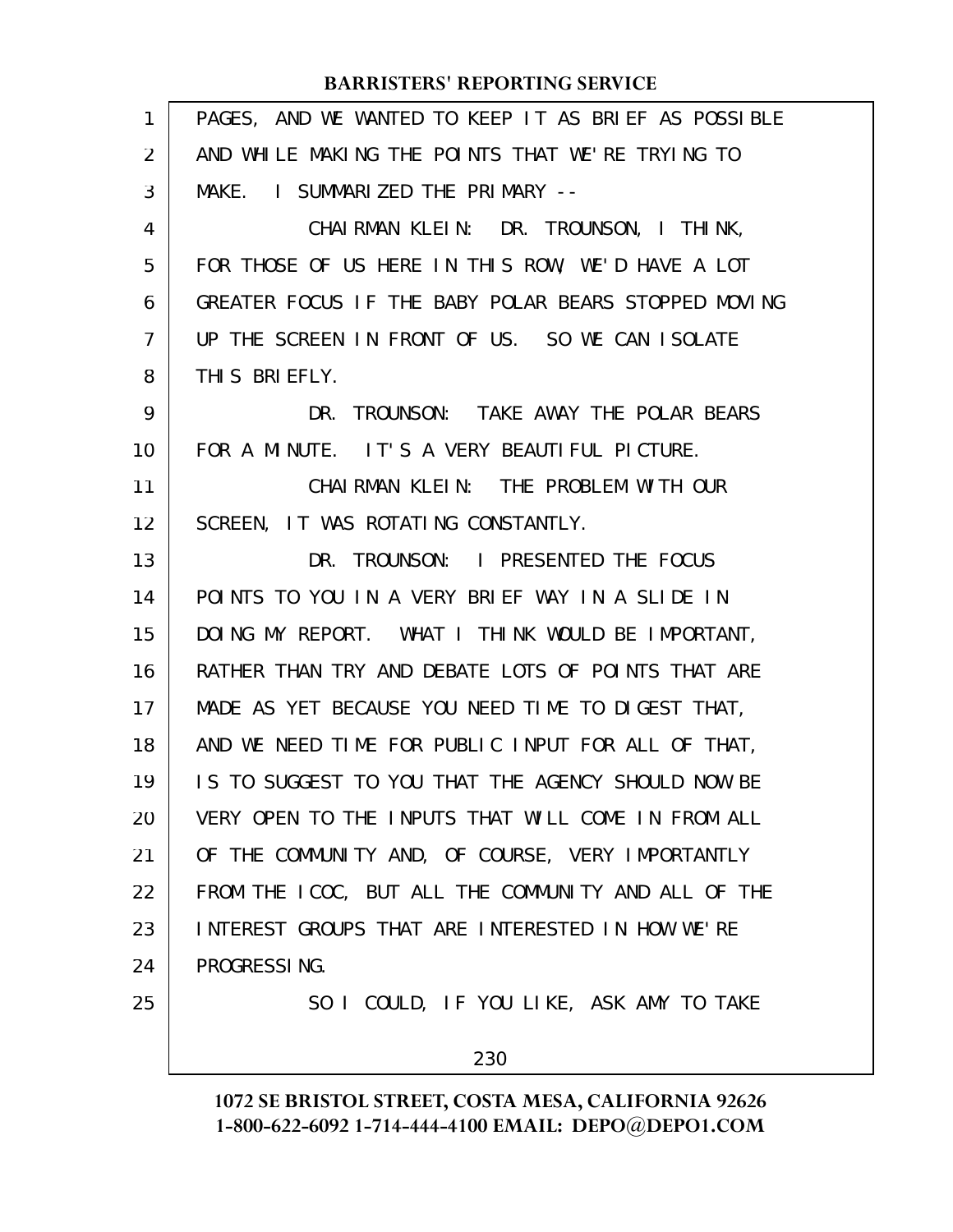| 1              | QUESTIONS ON THIS, ON THE PROCESS, OR YOU CAN ASK US |
|----------------|------------------------------------------------------|
| 2              | SPECIFIC QUESTIONS IF YOU WISH. I'LL LEAVE IT OPEN   |
| 3              | TO YOU RATHER THAN TO ME GIVING YOU A LECTURE ABOUT  |
| 4              | WHAT YOU MIGHT READ WITH A LITTLE BIT MORE TIME.     |
| 5              | CHAIRMAN KLEIN: OKAY. AND TO FRAME THE               |
| 6              | DI SCUSSION AGAIN, THIS IS AN INFORMATIONAL ITEM.    |
| $\overline{7}$ | THERE'S NOT INTENDED TO BE AN ACTION ITEM AT THIS    |
| 8              | TIME. WE'RE GOING TO GO THROUGH A PROCESS WHERE      |
| 9              | WE'RE GOING TO OBTAIN PUBLIC INPUT AND BRING IT BACK |
| 10             | FOR PUBLIC DISCUSSION.                               |
| 11             | BUT IS THE PLEASURE OF THE BOARD TO HAVE             |
| 12             | AMY FIRST HIT SOME OF THE HIGH POINTS, OR WOULD YOU  |
| 13             | LIKE TO GO TO DIRECTED QUESTIONS AT THIS POINT? HOW  |
| 14             | WOULD YOU LIKE TO PROCEED ON THIS ITEM? JOAN, I      |
| 15             | THINK, AND THEN JEFF.                                |
| 16             | MS. SAMUELSON: MY QUESTION IS PROCEDURAL,            |
| 17             | I THINK. WHAT IS OUR INTENTION ABOUT WHEN WE WILL    |
| 18             | ACTUALLY DISCUSS THE SUBSTANCE OF THIS AND VOTE?     |
| 19             | AND I SHOULD SAY THAT IT SEEMS TO ME THAT IT'S MOST  |
| 20             | PERTINENT WITH SOME OF THE OTHER AGENDA ITEMS WE     |
| 21             | HAVE PENDING FOR JANUARY, AND THAT WOULD BE MY       |
| 22             | PREFERENCE. AND THAT MAY SHAPE WHAT THE DISCUSSION   |
| 23             | OR THE PROCESS IS TODAY.                             |
| 24             | CHAIRMAN KLEIN: ALL RIGHT. AND JEFF.                 |
| 25             | MR. SHEEHY: I APOLOGIZE IN ADVANCE, BUT I            |
|                | 231                                                  |
|                |                                                      |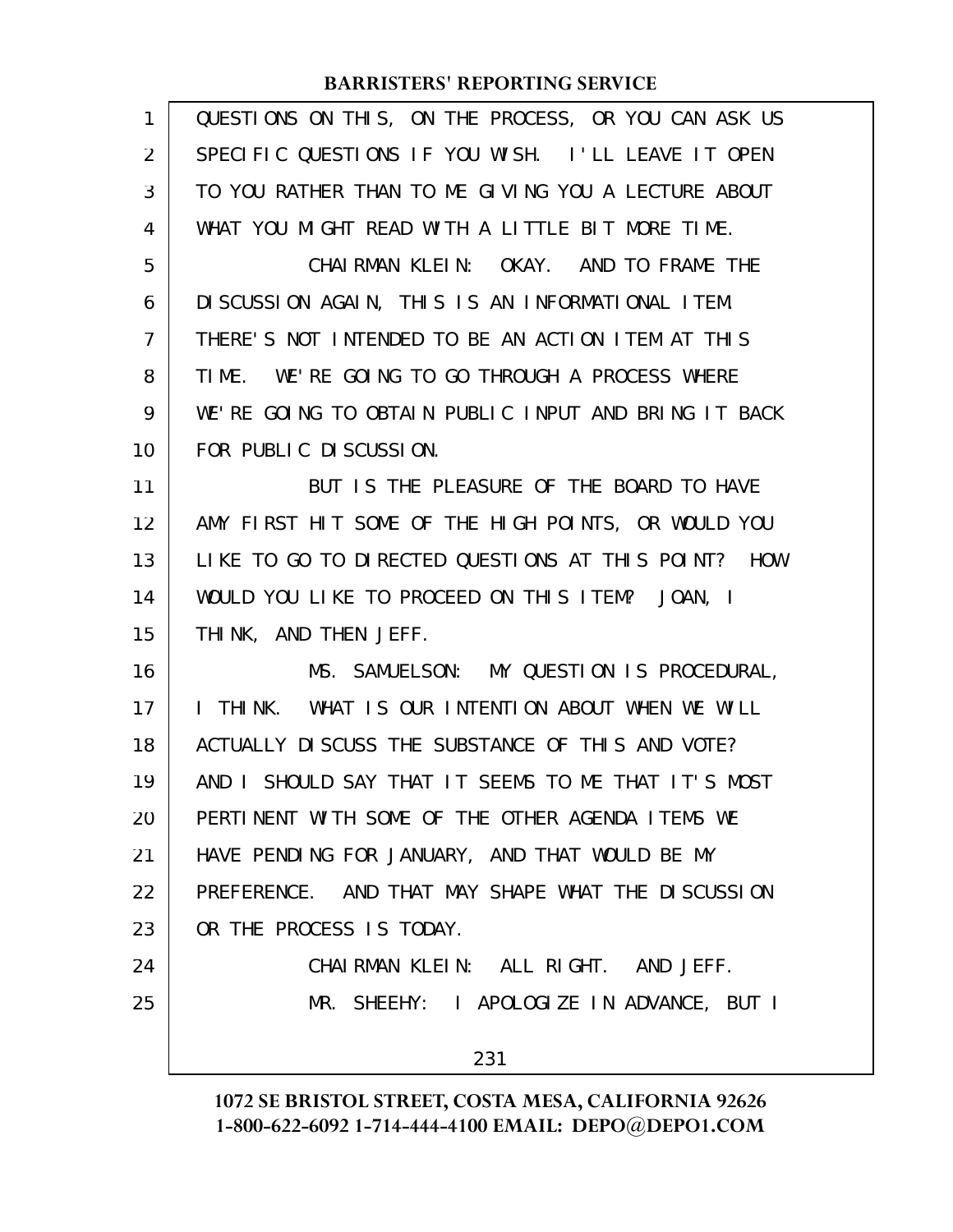| $\mathbf{1}$ | REALLY VIGOROUSLY OBJECT TO THIS ENTIRE PROCESS.      |
|--------------|-------------------------------------------------------|
| 2            | HAVING PARTICIPATED IN THE CREATION OF THE FIRST      |
| 3            | STRATEGIC PLAN THAT AT ITS GENESIS INVOLVED A         |
| 4            | DIALOGUE WITH STAKEHOLDERS AND HAD A SERIES OF        |
| 5            | PUBLIC MEETINGS TO DEVELOP IT. YOU KNOW, IT BREAKS    |
| 6            | MY HEART TO HEAR FROM THE PEOPLE WITH HUNTINGTON'S    |
| 7            | BECAUSE LIKE THE CSO OF THE HIGH Q, THE HUNTINGTON'S  |
| 8            | DISEASE RESEARCH FOUNDATION, WAS ONE OF THE -- WAS A  |
| 9            | VERY INFLUENTIAL AND VERY POWERFUL VOICE. AND ZACH    |
| 10           | HAD ARRANGED FOR HIM TO COME AND PRESENT.             |
| 11           | AND I JUST THINK THAT WE'VE KIND OF DONE              |
| 12           | THIS, AND NO CRITICISM OF STAFF NECESSARILY BECAUSE   |
| 13           | I DON'T KNOW THAT THEY WERE IN CHARGE OF DEVELOPING   |
| 14           | THE PROCESS. BUT THIS SHOULD HAVE BEEN AN ITERATIVE   |
| 15           | PROCESS. WE NEED TO SEE HOW WE'RE DOING. WE NEED      |
| 16           | TO HEAR FROM THE PEOPLE WITH HUNTINGTON'S, WE NEED    |
| 17           | TO HEAR FROM HIGH Q, WE NEED TO HEAR FROM             |
| 18           | PARKINSON'S ACTION NETWORK. WE NEED TO HEAR FROM      |
| 19           | THE BUSINESS COMMUNITY, YOU KNOW.                     |
| 20           | AND I THINK THAT WE HAVEN'T TAKEN AN OUNCE            |
| 21           | OF INPUT ON THIS, AND IT'S OUTRAGEOUS. AND IT IS SO   |
| 22           | CONTRARY TO THE ORIGINAL PROCESS, WHICH WAS A         |
| 23           | PHENOMENAL PRODUCT THAT WE WERE ALL PROUD OF. I'M     |
| 24           | REALLY EXTREMELY DI SAPPOINTED BY THIS AND INCREDIBLY |
| 25           | UNHAPPY ABOUT IT. I THINK WE'RE HAVING TO REACT TO    |
|              |                                                       |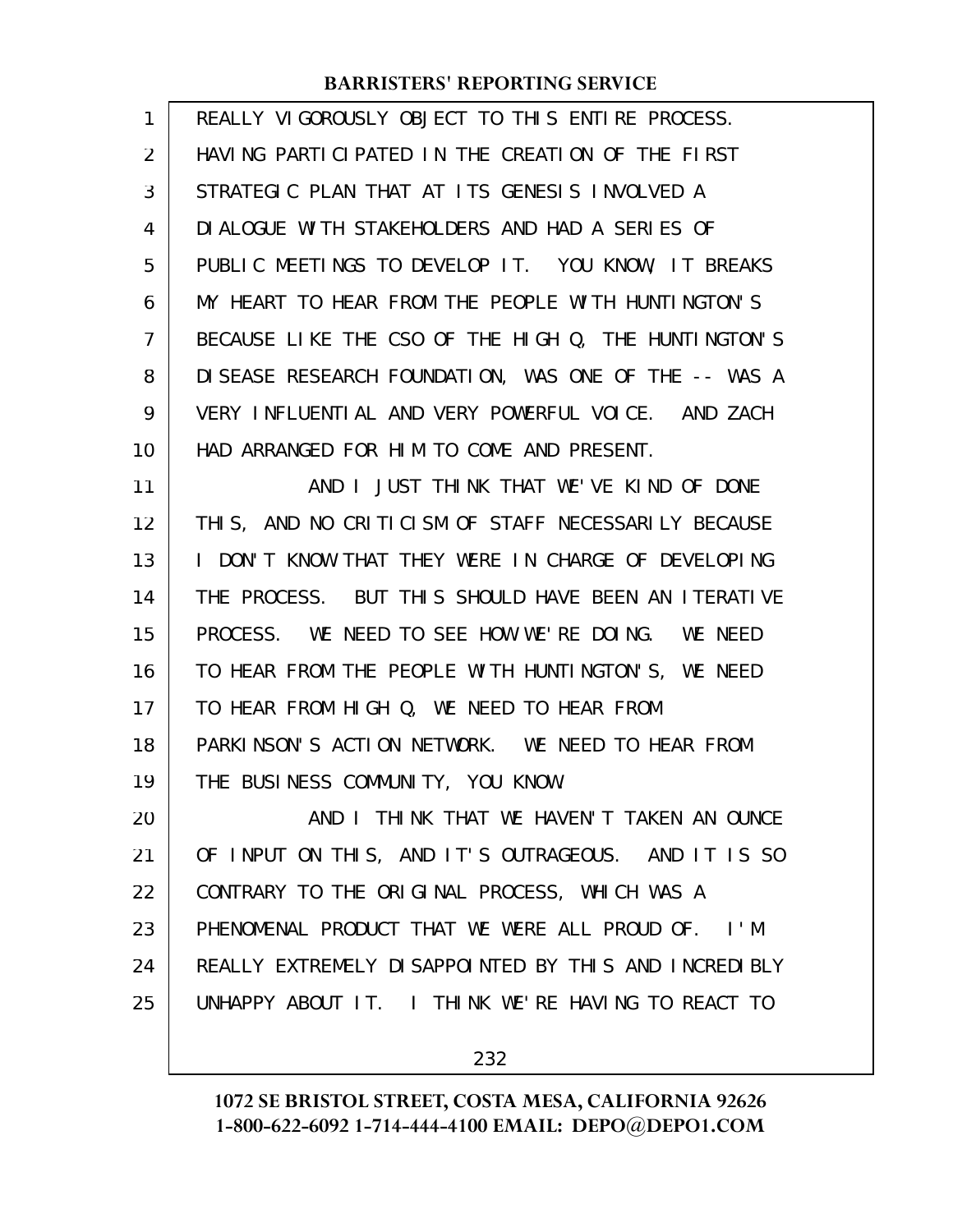| SOMETHING THAT SHOULD HAVE BEEN MORE ITERATIVE AND   |
|------------------------------------------------------|
| COME FROM THE GRASS ROOTS UP FROM THE COMMUNITY, THE |
| VERY STAKEHOLDER COMMUNITIES, MUCH AS THE FIRST      |
| PROJECT DID. WE'VE BEEN DOING THIS FOR A NUMBER OF   |
| YEARS. WE NEED TO FIGURE OUT WHERE WE ARE.           |
| AND THIS PIECE ON THE BUSINESS, THE                  |
| BUSINESS THING IN HERE IS JUST I DON'T GET IT. YOU   |
| KNOW, I DON'T GET ANY OF THIS. AND I DON'T KNOW HOW  |
| WE REALLY DEAL WITH THIS DOCUMENT, YOU KNOW, MYSELF. |
| I CAN'T.                                             |
| CHAIRMAN KLEIN: JEFF, THERE'S --                     |
| MR. SHEEHY: AND I ALSO DON'T KNOW WHY                |
| THIS IS A MEDIA PROJECT. YOU KNOW, I MEAN IT'S       |
| HEADED BY CCO AND THEN CCO STAFF IS DOING THIS.      |
| THIS IS NOT -- WE'RE A SCIENTIFIC ORGANIZATION, NOT  |
| A PR FIRM. THAT'S MY POINT OF VIEW.                  |
| CHAIRMAN KLEIN: ALL RIGHT. SO THE STAFF              |
| ASKED THAT, SINCE THIS WAS AN UPDATE OF THE          |
| STRATEGIC PLAN, THEY WANTED TO PRODUCE A DRAFT AND   |
| BRING IT HERE FOR DISCUSSION AND FOR THIS BOARD TO   |
| SET A PROCESS. AND YOU CAN EITHER -- SINCE WE HAD A  |
| BROAD FOUNDATION OF INPUT, AS YOU SUGGESTED, FOR THE |
| ORIGINAL STRATEGIC PLAN AND THIS IS AN UPDATE, THEY  |
| ASKED THAT WE CONSIDER IT IN THIS PROCESS.           |
| THIS BOARD CAN CREATE A BROAD OUTREACH TO            |
| 233                                                  |
|                                                      |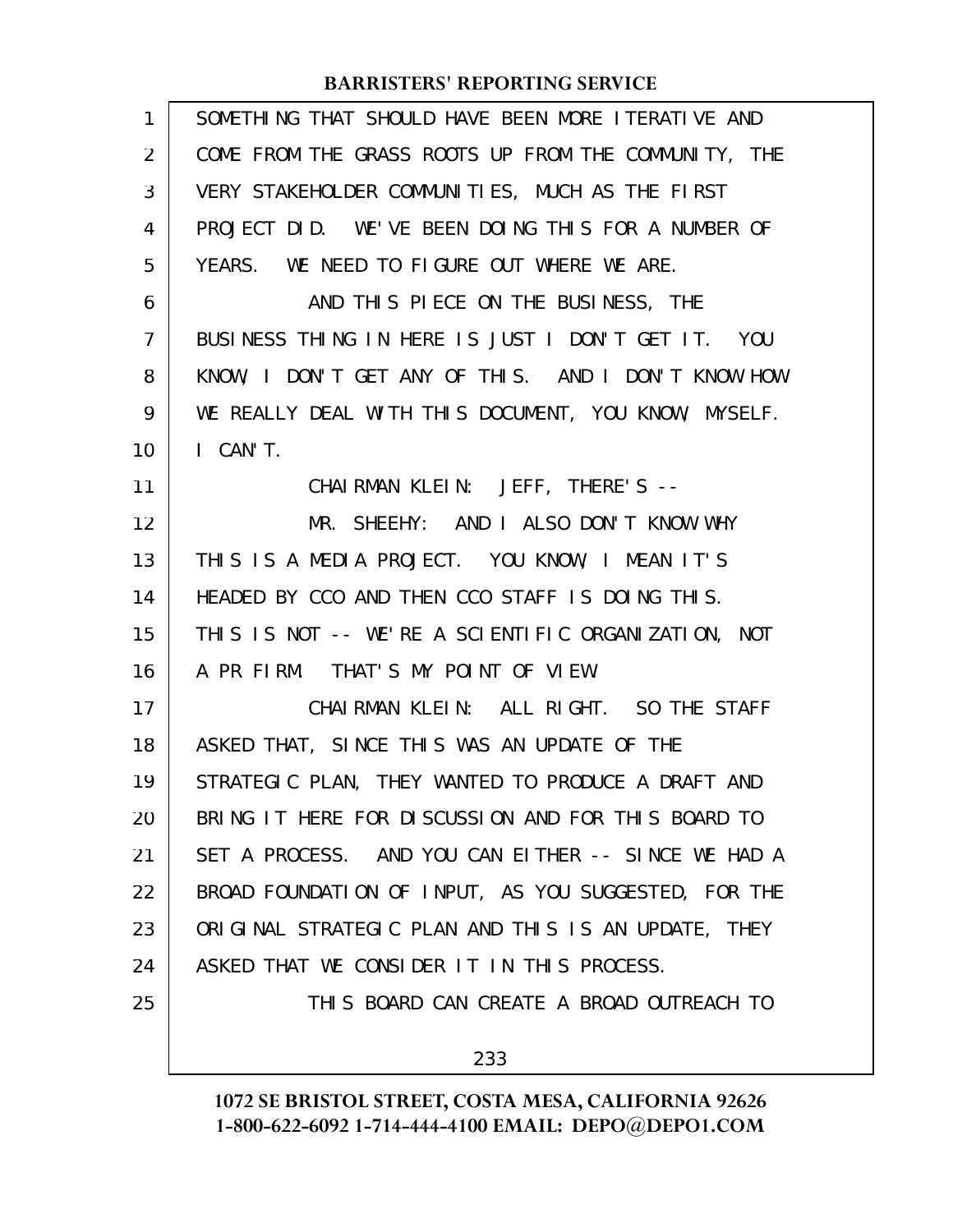| 1  | ALL THE STAKEHOLDER GROUPS. THE STAFF HAS MADE IT A  |
|----|------------------------------------------------------|
| 2  | COMPLETE OPEN REQUEST TO THIS BOARD TO DESIGN THE    |
| 3  | PROCESS. THEY HAVE PUT NO BIAS ON IT. THEY WANT      |
| 4  | INPUT FROM THIS BOARD ABOUT THE PROCESS THAT WE'D    |
| 5  | LIKE TO SEE AS A BOARD TO REVIEW ALL OF THIS         |
| 6  | I NFORMATION.                                        |
| 7  | OBVIOUSLY THERE ARE BENEFITS THAT CAN BE             |
| 8  | ARGUED FOR STARTING FROM SCRATCH, WHICH WAS THE      |
| 9  | FOUNDATION DOCUMENT. THERE ARE ARGUMENTS IN FAVOR    |
| 10 | OF GIVING SOMEONE SOMETHING TO REACT TO AND THEN     |
| 11 | CHANGING IT COMPLETELY, BROADENING IT, BUT THAT'S    |
| 12 | PART OF THE PROCESS. AND THANK YOU FOR YOUR INPUT    |
| 13 | BECAUSE IT'S THE WHOLE BOARD HERE THAT'S GOING TO    |
| 14 | GIVE US SOME DIRECTION.                              |
| 15 | DR. PRIETO: I THINK THAT I ACCEPT THIS --            |
| 16 | I WOULD ACCEPT THIS IN THAT SPIRIT AS THE BEGINNING  |
| 17 | OF A PROCESS. BUT AS A PUBLIC ENDEAVOR, THE NEXT     |
| 18 | STEP HAS TO BE AS WE DID WITH THE ORIGINAL STRATEGIC |
| 19 | PLAN, OPENING THIS UP NOW AND HAVING HEARINGS AND    |
| 20 | ALLOWING THE PUBLIC TO WEIGH IN ON WHAT OUR FUTURE   |
| 21 | DI RECTION IS GOING TO BE.                           |
| 22 | CHAI RMAN KLEIN: ADDITIONAL BOARD                    |
| 23 | COMMENTS?                                            |
| 24 | DR. POMEROY: I THINK ONE OF THE                      |
| 25 | CHALLENGING THINGS HERE IS TO SORT OUT WHAT THE REAL |
|    | 234                                                  |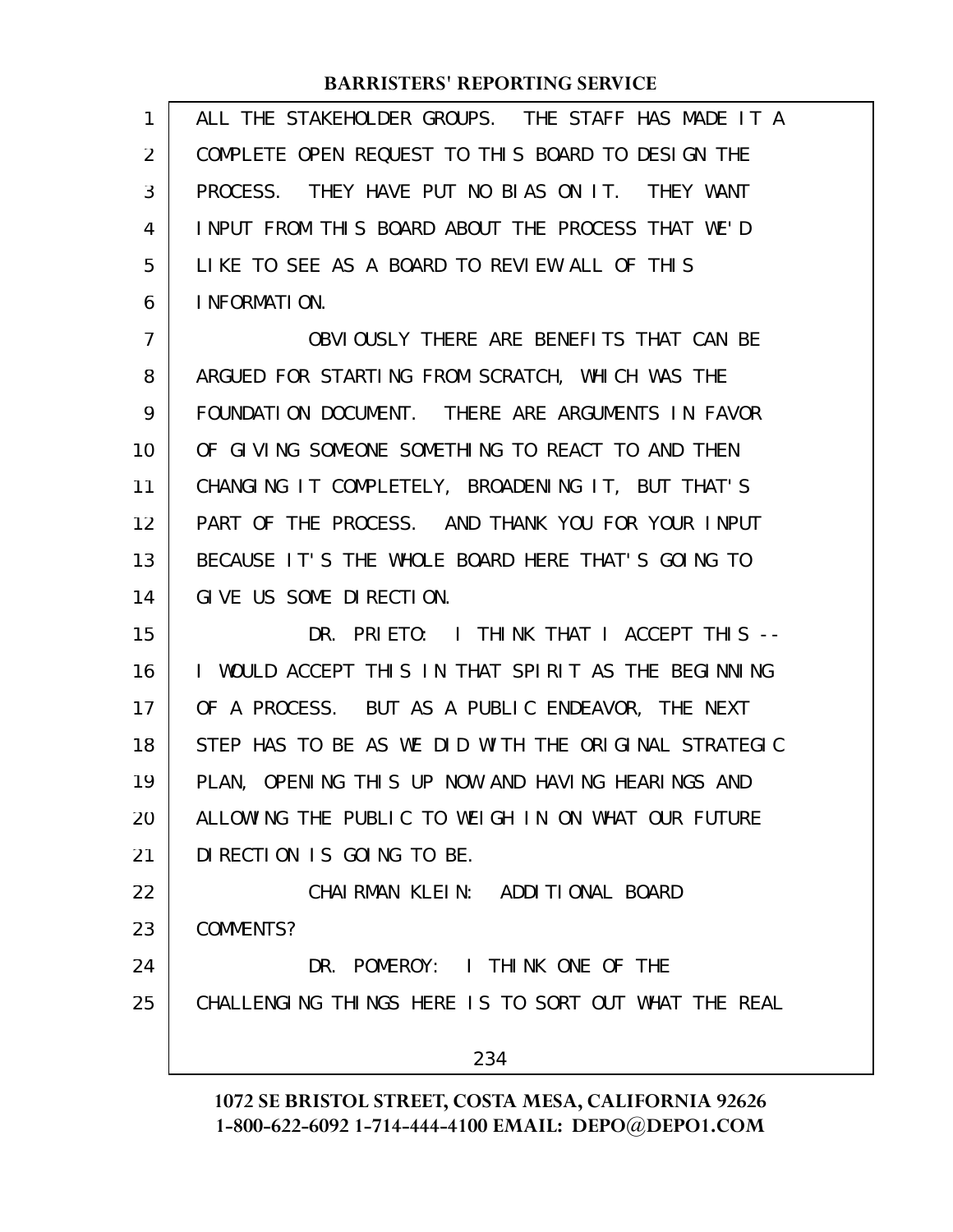| 1              | GOAL OF THIS EXERCISE WAS. AND FOR ME THERE ARE TWO  |
|----------------|------------------------------------------------------|
| $\overline{2}$ | SEPARATE PARTS. ONE IS DOING A PROGRESS REPORT ON    |
| 3              | HOW WELL WE HAVE MET THE GOALS THAT WERE OUTLINED IN |
| 4              | THE ORIGINAL STRATEGIC PLAN. SOME OF THAT IS IN      |
| 5              | HERE. THAT MIGHT APPROPRIATELY BE STARTED BY STAFF   |
| 6              | AS A KICKOFF POINT AS WELL AS GETTING OTHER INPUT.   |
| $\overline{7}$ | I WOULD DISTINGUISH THAT VERY MUCH FROM              |
| 8              | DEFINING THE FUTURE DIRECTION, WHICH IS MORE WHAT I  |
| 9              | THINK OF SOMETHING THAT YOU LABEL AS STRATEGIC PLAN  |
| 10             | AS OPPOSED TO A PROGRESS REPORT. AND FOR ME THE      |
| 11             | STRATEGIC PLAN WOULD VERY MUCH WANT TO GET FOCUS     |
| 12             | GROUP INPUT OR STAKEHOLDER INPUT BEFORE DEFINING THE |
| 13             | <b>FUTURE.</b>                                       |
| 14             | SO I THINK MAYBE THE CHALLENGE HERE IS               |
|                |                                                      |
| 15             | SORTING OUT WHAT THE REAL GOAL OF THIS EXERCISE IS.  |
| 16             | AND THERE MAY BE SOME PIECES IN HERE ABOUT THE       |
| 17             | PROGRESS TO DATE THAT WOULD BE AN APPROPRIATE STAFF  |
| 18             | PROGRESS REPORT, NOT A STRATEGIC PLAN. WHEREAS, THE  |
| 19             | STRATEGIC PLAN, WE MIGHT WANT TO GO BACK AND GET     |
| 20             | BROADER INPUT BEFORE WE COME TO DECISIONS. ONCE YOU  |
| 21             | PUT SOMETHING DOWN ON PAPER, IT'S MUCH MORE          |
| 22             | DIFFICULT TO GET TRUE, FREELY GIVEN INPUT. AND I     |
| 23             | THINK HAVING AN OPEN PROCESS FOR INPUT ON THE FUTURE |
| 24             | FIRST AND THEN PUTTING THAT INTO THE PLAN WOULD BE   |

235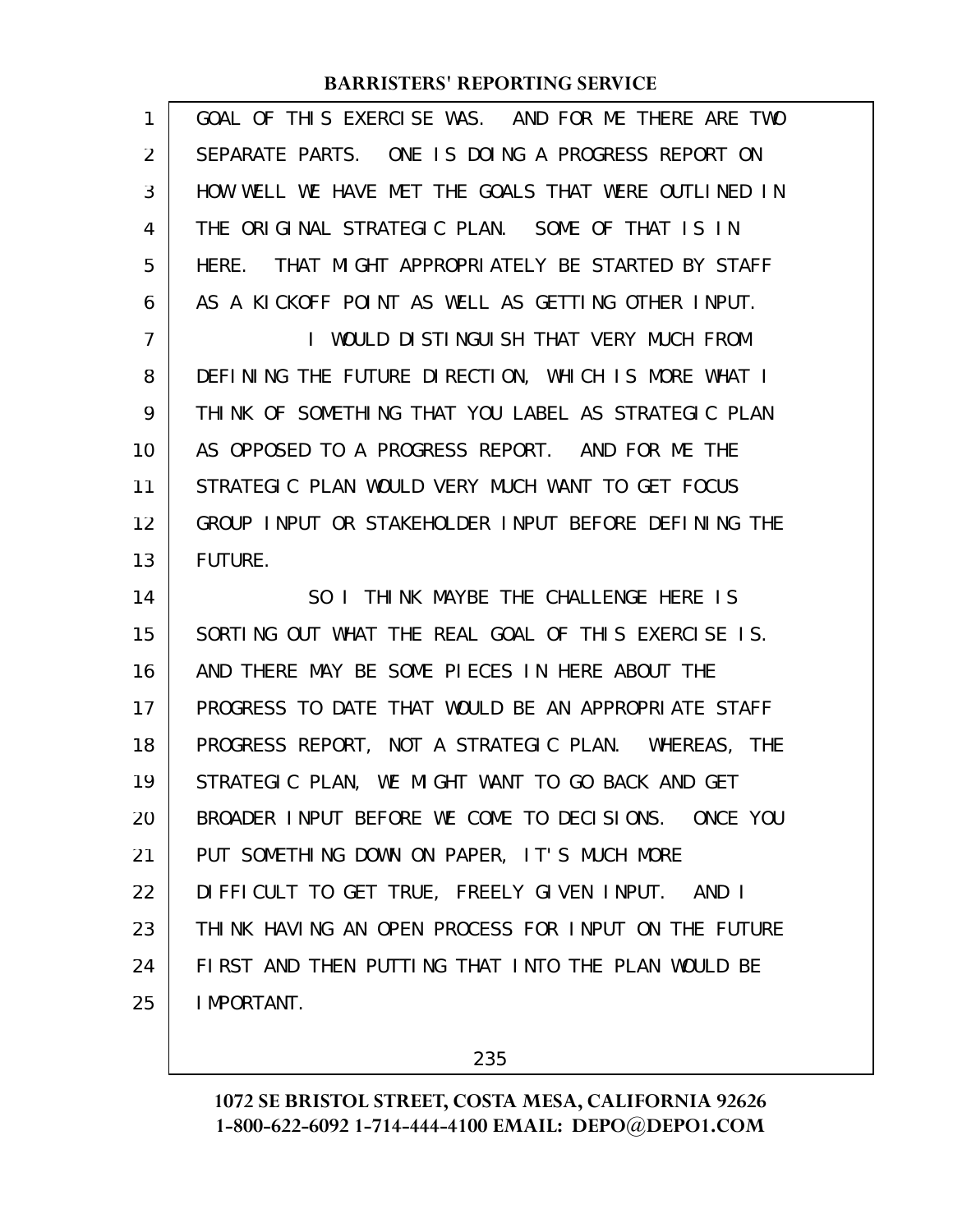| 1              | AND, FRANKLY, AS A BOARD MEMBER, I WOULD             |
|----------------|------------------------------------------------------|
| 2              | VERY MUCH NOT WANT TO REACT TOO MUCH TO A DOCUMENT   |
| 3              | THAT DOESN'T HAVE PUBLIC INPUT INTO IT. SO FOR ME    |
| 4              | IT WOULD BE HELPFUL ON THE FUTURE PART TO HAVE THAT  |
| 5              | PUBLIC INPUT BEFORE I GIVE A FINAL JUDGMENT OR       |
| 6              | ASSESSMENT.                                          |
| $\overline{7}$ | CHAIRMAN KLEIN: OKAY. DR. PIZZO.                     |
| 8              | DR. PIZZO: I THINK, OF COURSE, I THINK               |
| 9              | CLAIRE CAPTURED SOME IMPORTANT COMMENTS, AND JEFF I  |
| 10             | THINK DID AS WELL. I THINK THERE'S ALWAYS A          |
| 11             | STARTING POINT FOR ANY OF THESE EXERCISES, SO I      |
| 12             | APPRECIATE THE START. AND I THINK AS I LOOKED THIS   |
| 13             | OVER, IT IS AN AMALGAM OF BOTH PAST TENSE REPORT AND |
| 14             | SOME FUTURE GOALS AND ISSUES. AND I THINK THAT IT'S  |
| 15             | REALLY A MATTER OF DEFINING WHAT OUR OBJECTIVE IS.   |
| 16             | I DO HAVE A SUGGESTION WHICH ACTUALLY                |
| 17             | EMANATES FROM THIS MORNING'S DISCUSSION. SORT OF     |
| 18             | THINKING STRATEGICALLY, YOU KNOW, ONE OF THE THINGS  |
| 19             | THAT WE'VE HEARD FROM JOAN YESTERDAY AND THIS        |
| 20             | MORNING AND WE HEARD FROM A NUMBER OF FAMILIES ABOUT |
| 21             | THE PLIGHTS THAT THEY'RE FACING. AND ONE SORT OF     |
| 22             | STRATEGIC THING WE MIGHT THINK ABOUT -- I REALIZE    |
| 23             | I'M GETTING AHEAD OF THE SCHEDULE -- BUT IS TO TRY   |
| 24             | AND BE BOLD IN CALIFORNIA AND MAYBE BEGIN PUTTING    |
| 25             | TOGETHER SOME, IF YOU WILL, VIRTUAL WORK GROUPS IN   |
|                |                                                      |

236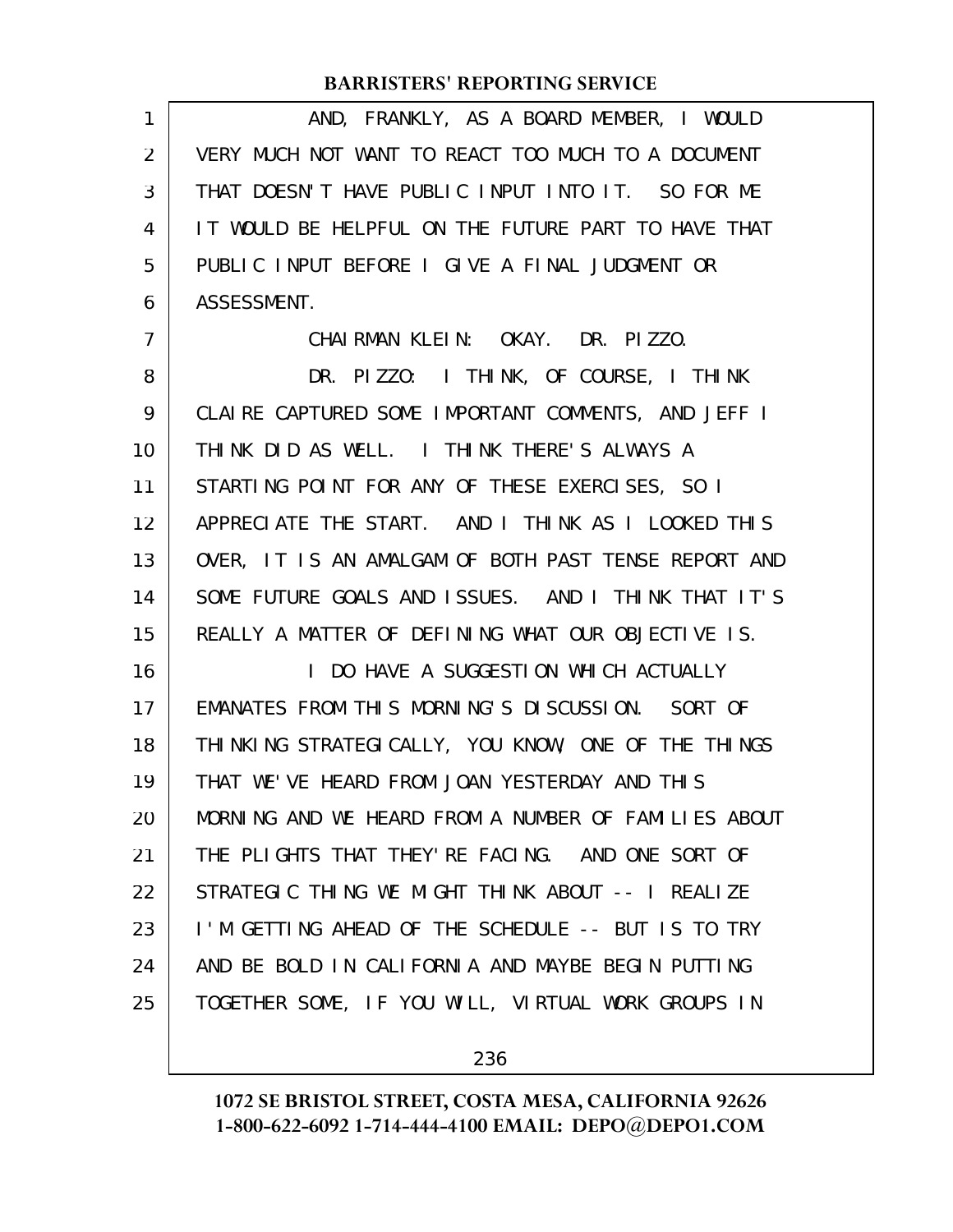DISEASE-SPECIFIC AREAS.

1

18

WE COME TO THESE FORA AND WE OFTEN HEAR PRESENTATIONS TAKE PLACE, BUT MAYBE WE COULD THROUGH CIRM BRING OUR INSTITUTIONS TOGETHER IN A VIRTUAL COLLECTIVE NETWORK SO THAT THERE WOULD BE, IF YOU WILL, A HUNTINGTON'S WORKING GROUP OR AN ALZHEIMER'S WORKING GROUP OF WHICH THERE WOULD BE AN OPPORTUNITY FOR EXCHANGE OF SCIENTIFIC INFORMATION THAT COULD ALL TAKE PLACE VIRTUALLY. WE COULD SET IT UP ON A WEBSITE TO START WITH, BUT COULD ALSO STIMULATE NEW IDEAS THAT MIGHT CREATE RFA'S THAT WOULD BECOME VEHICLES FOR SUPPORT AND FUNDING. AND I THINK IT'S TO ME, OBVIOUSLY I'M 2 3 4 5 6 7 8 9 10 11 12 13

BIASED BECAUSE I'M REFLECTING THIS POINT OF VIEW, BUT IT'S THAT KIND OF APPROACH THAT I THINK WOULD GET US INTO A DIFFERENT ORDER THAN PERHAPS WE ARE TODAY OR HAVE BEEN IN THE PAST. 14 15 16 17

CHAIRMAN KLEIN: THANK YOU.

DR. LEVEY: JUST TO FOLLOW UP A LITTLE BIT ON WHAT'S BEEN SAID, THE INITIAL STRATEGIC PLAN WAS A PHENOMENAL WORK EFFORT ON THE PART OF THIS BOARD. IT WAS AMAZING. WE SPENT, I THINK, THE BETTER PART OF A YEAR TRYING TO PUT THAT TOGETHER. WHEN I LOOKED AT THIS, IT SEEMS TO ME THAT THIS DOCUMENT THAT WE FIRST PUT TOGETHER THE FIRST YEAR IS, IN 19 20 21 22 23 24 25

237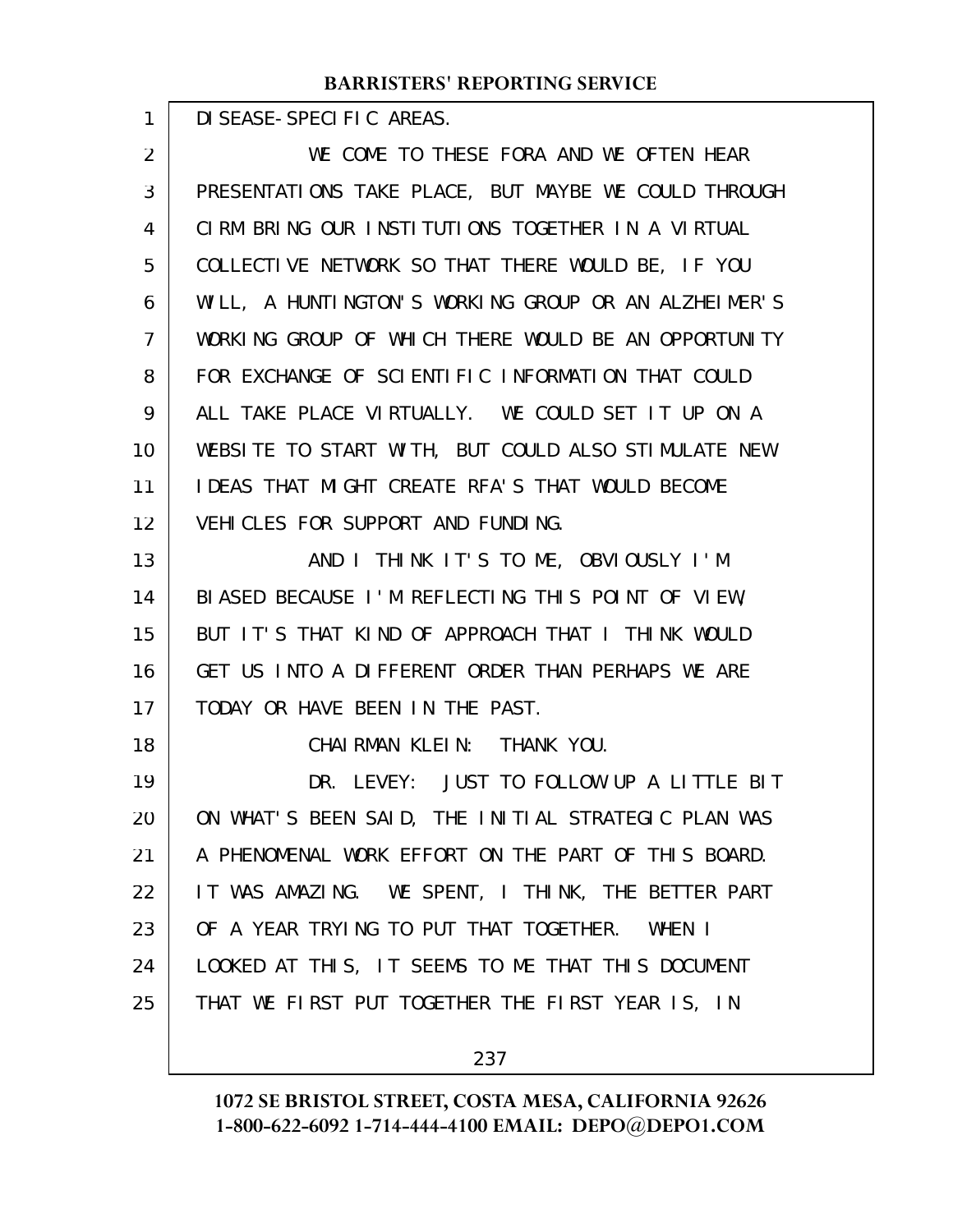| 1              | FACT, THE BLUEPRINT FOR CIRM FOR ITS LIFE. AND I     |
|----------------|------------------------------------------------------|
| $\overline{2}$ | THINK THAT WHAT WE NEED TO DO IS NOT WRITE ANOTHER   |
| 3              | STRATEGIC PLAN, BUT I THINK CLAIRE HIT IT RIGHT ON   |
| 4              | THE HEAD. THAT IS, AS WE DOCUMENT THINGS, WE MIGHT   |
| 5              | DOCUMENT THEM BY REFERENCE BACK TO THE INITIAL       |
| 6              | STRATEGIC PLAN.                                      |
| 7              | AND I FELT A LITTLE UNCOMFORTABLE READING            |
| 8              | THROUGH SOME OF THIS THAT WAS SO SPECIFIC, AGAIN,    |
| 9              | LIKE WE HAD IN THE FIRST GRANT, BUT YET WE DON'T     |
| 10             | PRESENT ANY DATA TO THAT. AND SO I THINK THAT I      |
| 11             | DON'T WANT TO GIVE THE IMPRESSION WE'RE DOING A      |
| 12             | SECOND STRATEGIC PLAN BECAUSE I DON'T THINK THAT'S   |
| 13             | INDICATED. BUT CERTAINLY WE'LL BE HELD TO THE GUN    |
| 14             | IN THE YEAR 2016, PROBABLY BEFORE THAT, BASED ON OUR |
| 15             | PROGRESS AT ACHIEVING SOME OF THOSE GOALS.           |
| 16             | SO I JUST DON'T THINK WE SHOULD BILL THIS            |
| 17             | AS A NEW STRATEGIC PLAN BECAUSE WE DO HAVE OUR ROAD  |
| 18             | MAP ALREADY, AND WE KNOW WHAT IT IS. AND I THINK     |
| 19             | THAT'S THE GUIDELINES FOR YOU JUST LIKE IT WAS FOR   |
| 20             | ZACH HALL AND WILL BE FOR ALL OF US AS WE GO ALONG.  |
| 21             | DR. TROUNSON: JUST IN SOME DEFENSE OF                |
| 22             | WHAT'S THERE, THERE HAVE BEEN VERY MAJOR             |
| 23             | DEVELOPMENTS IN THIS AREA. AND WE NEED TO BE         |
| 24             | RESPONSIVE TO THOSE MAJOR DEVELOPMENTS, AND I DON'T  |
| 25             | THINK THAT THEY ARE INCORPORATED IN THE FIRST PLAN,  |
|                |                                                      |

238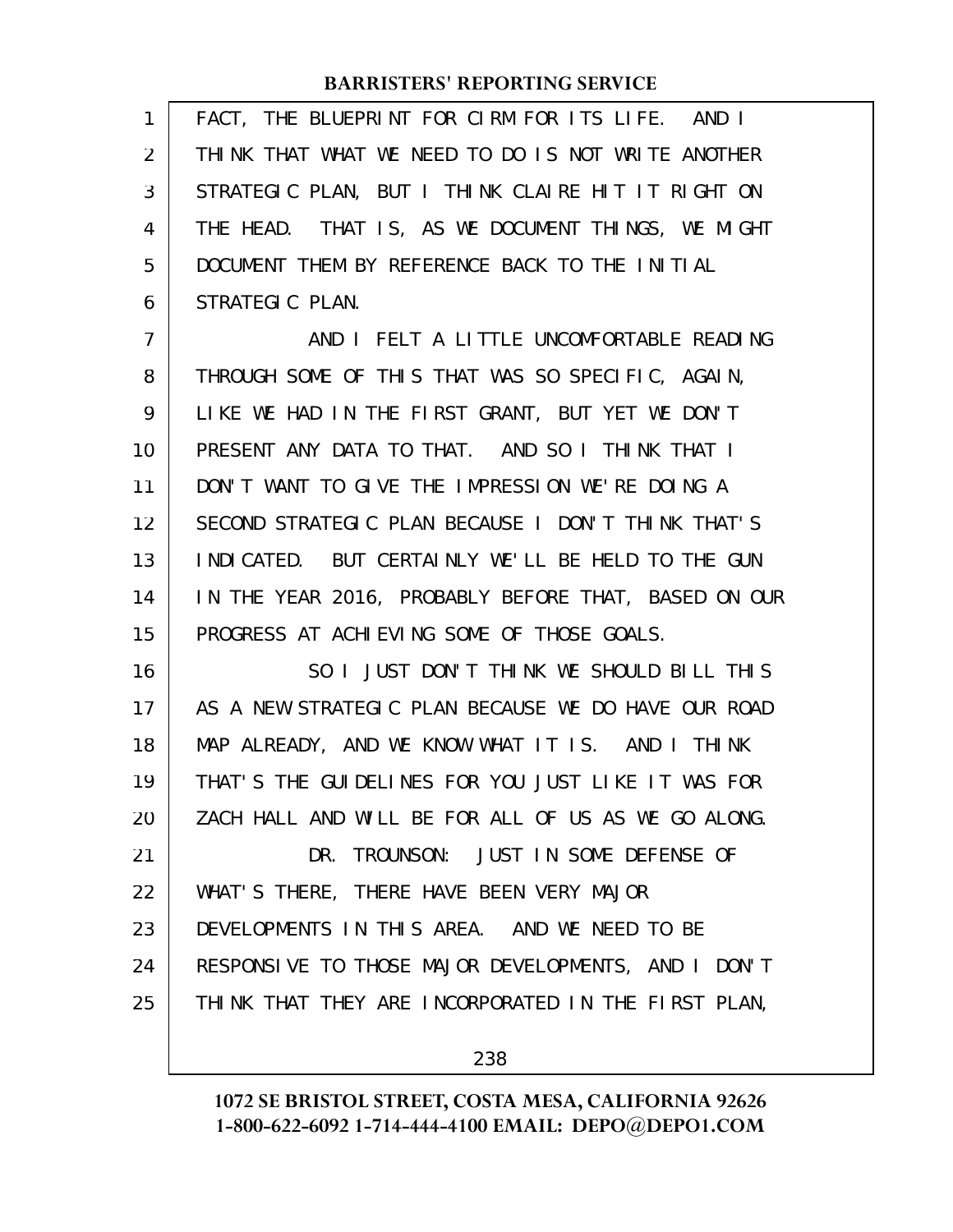| 1  | NOR IS THE EMPHASIS TO GET US SO QUICKLY TO         |
|----|-----------------------------------------------------|
| 2  | TRANSLATION AND TO THE DISEASE TEAMS, WHICH I THINK |
| 3  | ARE VERY IMPORTANT FOR US TO DO.                    |
| 4  | SO WHAT WE'RE TRYING TO DO IS BE                    |
| 5  | RESPONSIVE TO THE INCREDIBLE CHANGES THAT ARE GOING |
| 6  | ON AROUND US IN SCIENCE AND I THINK IN COMMUNITY    |
| 7  | ATTITUDES. AND I THINK THE BLENDING OF OUR          |
| 8  | CAPABILITY WITH THE NATIONAL ENDEAVOR IN THIS AREA  |
| 9  | IS NOT REFLECTED IN THE ORIGINAL PLAN, NOR IS THE   |
| 10 | GLOBAL ATTACK ON THESE TERRIBLE DISEASES. AND I     |
| 11 | THINK WE HAVE AN OPPORTUNITY HERE TO DO THAT.       |
| 12 | SO I THINK THERE ARE ELEMENTS IN THERE              |
| 13 | THAT WE'RE BRINGING TO YOU BECAUSE WE THINK THAT    |
| 14 | THINGS HAVE CHANGED. AND WE'RE NOT TRYING TO        |
| 15 | REWRITE THE PLAN, BUT WE'RE BASICALLY TRYING TO     |
| 16 | UPDATE IT AND GIVE YOU SOME VIEW THAT THINGS MIGHT  |
| 17 | NEED TO BE MODIFIED IN ORDER FOR US TO MORE         |
| 18 | EFFECTIVELY GARNER OUR MISSION IN HERE.             |
| 19 | CHAIRMAN KLEIN: IF ONE READS THE                    |
| 20 | TRANSCRIPT FROM OUR ORIGINAL HEARINGS IN WHICH WE   |
| 21 | APPROVED THE PLAN, FOR EXAMPLE, DR. POMEROY, YOU    |
| 22 | COMMENTED IN THOSE TRANSCRIPTS ON THE NEED IN THE   |
| 23 | FUTURE TO ADDRESS IMMUNOLOGY AND TOLERANCE. WE ALSO |
| 24 | IN THOSE DISCUSSIONS TALKED ABOUT IN THE FUTURE     |
| 25 | LOOKING AT THIS PLAN AS ORGANIC AND INCORPORATING   |
|    |                                                     |

239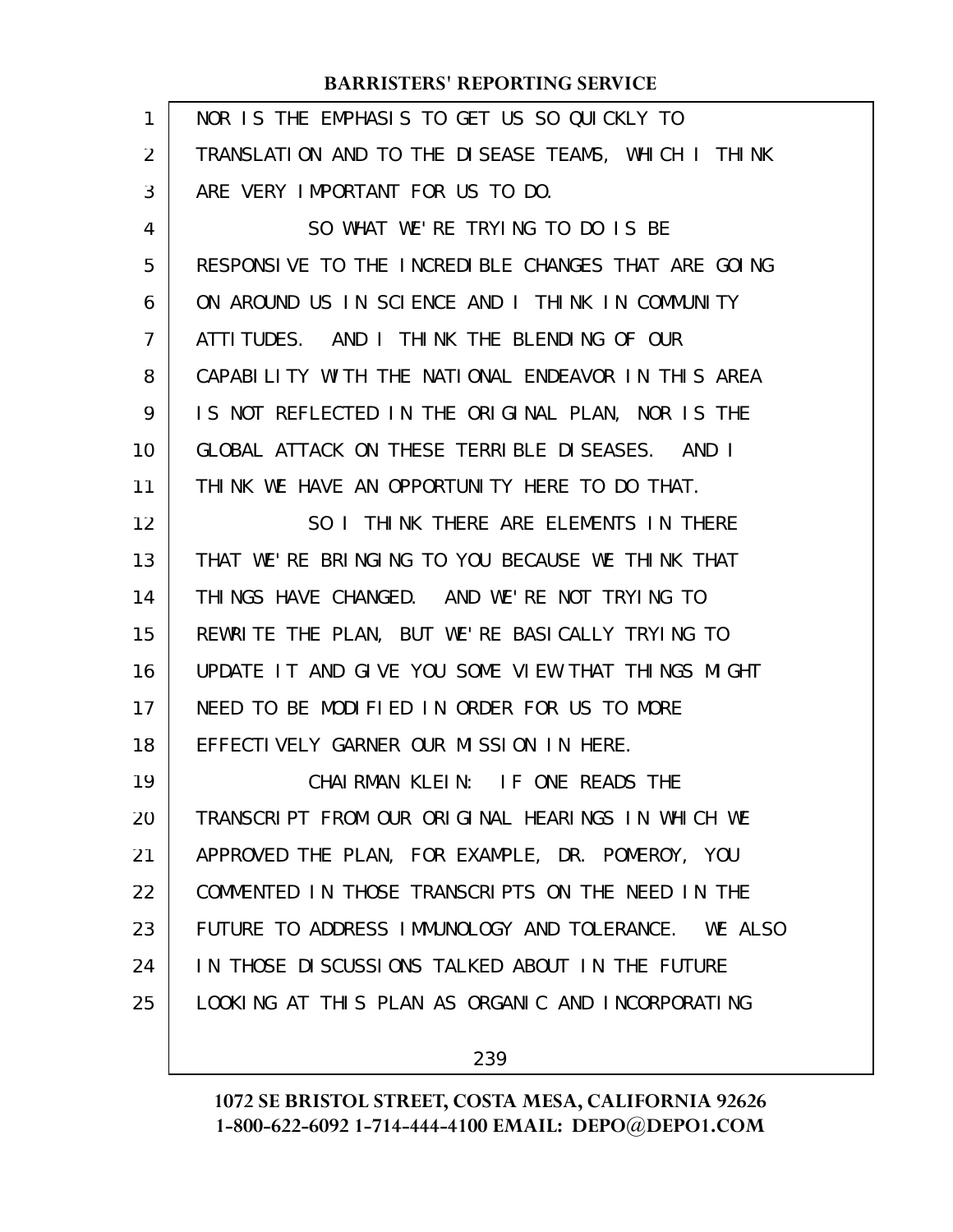| 1                 | MORE CLINICAL OR TRANSLATIONAL FOCUS IN THE PLAN.    |
|-------------------|------------------------------------------------------|
| 2                 | SO IF ONE LOOKS AT THE TRANSCRIPT RECORDS            |
| 3                 | AND LISTENS TO WHAT THE BOARD SAID AT THIS TIME, I   |
| 4                 | THINK IT'S PERFECTLY REASONABLE THAT THE STAFF       |
| 5                 | BELIEVE THAT THEY WERE TO UPDATE THAT PLAN BASED     |
| 6                 | UPON THAT. NOW, THE PROCESS IS COMPLETELY OPEN IN    |
| 7                 | THAT DISCUSSION. DR. BRYANT.                         |
| 8                 | DR. BRYANT: YES. WHAT I WAS GOING TO                 |
| 9                 | SAY, I THINK ONE OF THE ISSUES THAT I FELT WHEN I    |
| 10                | LOOKED AT THIS IS IT'S REALLY HARD TO KNOW EXACTLY   |
| 11                | HOW TO FIT IT, OVERLAP IT. SO ONE WAY TO REVISE THE  |
| $12 \overline{ }$ | STRATEGIC PLAN WOULD BE TO START WITH THE ORIGINAL   |
| 13                | PLAN AND TO MAKE SUGGESTIONS FOR PLACES TO INSERT,   |
| 14                | DELETE, CHANGE IN A WAY THAT THE BOARD COULD FOLLOW  |
| 15                | IT AND HAVE DISCUSSIONS ABOUT IT RATHER THAN BEING   |
| 16                | PRESENTED WITH THE FINAL PRODUCT WHICH IS HARD TO    |
| 17                | KIND OF LIKE OVERLAY.                                |
| 18                | CHAIRMAN KLEIN: WHAT I ALSO HEAR IS,                 |
| 19                | THOUGH, THAT WE WANT SOME PUBLIC HEARINGS WITH BASIC |
| 20                | INPUT SO THAT THEN WE CAN EVALUATE WHAT OUR STARTING |
| 21                | POINT SHOULD BE IN THIS PROCESS.                     |
| 22                | DR. FRIEDMAN AND THEN I THINK I HAVE A               |
| 23                | COUPLE OF OTHER COMMENTS HERE.                       |
| 24                | DR. FRIEDMAN: ALAN, WHILE I AGREE WITH               |
| 25                | YOUR POINT, THAT THIS IS AN OPPORTUNITY TO REFRESH   |
|                   | 240                                                  |
|                   |                                                      |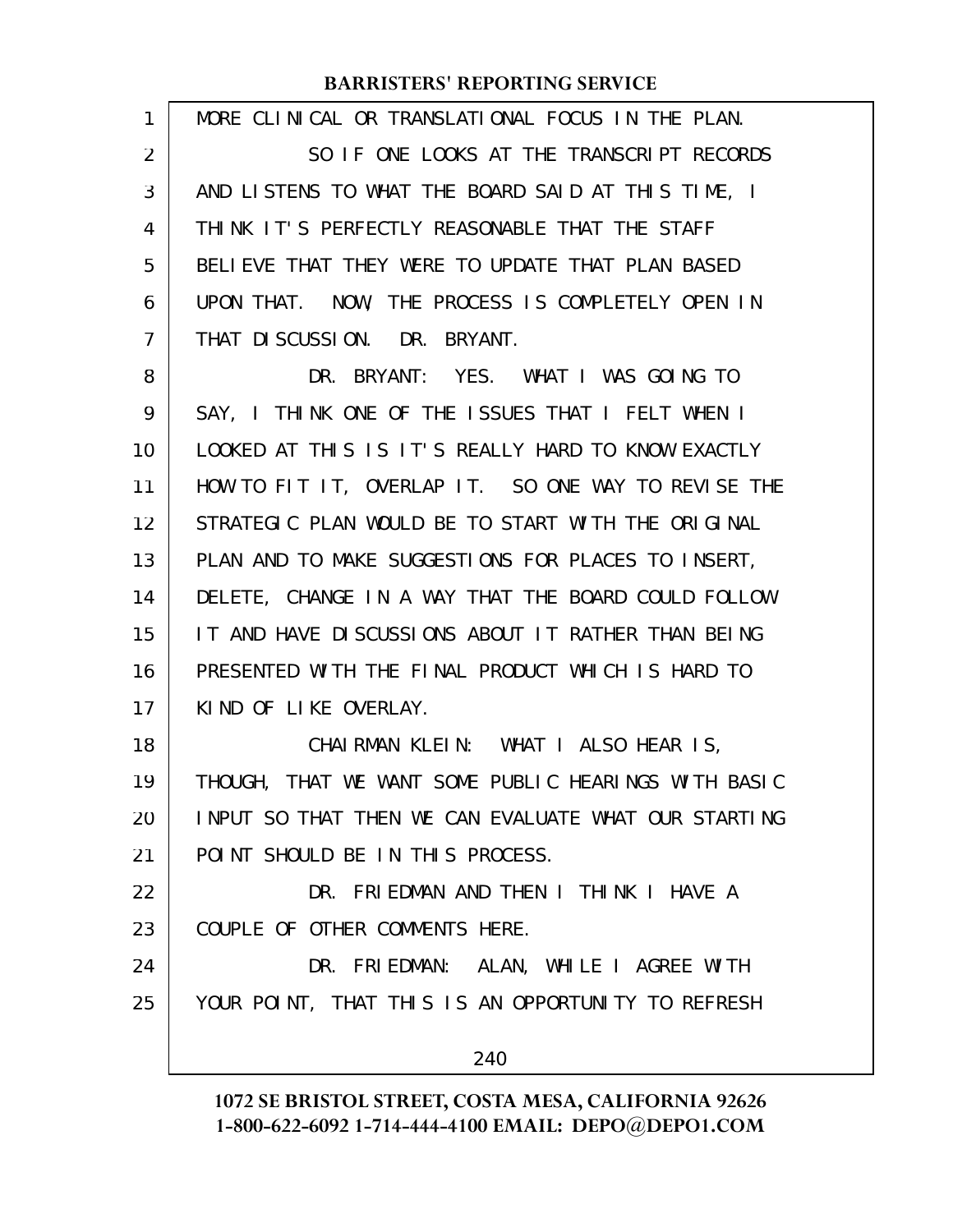| 1              | IT, AND A GOOD STRATEGIC PLAN SHOULD BE ROUTINELY    |
|----------------|------------------------------------------------------|
| 2              | REFRESHED, I WOULD LIKE TO ECHO SOME OF THE OTHER    |
| 3              | COMMENTS. I THINK WHAT I LIKED LESS ABOUT THE FIRST  |
| 4              | PLAN AND STILL FIND CRITICISMS HERE, I THINK IT      |
| 5              | NEEDS TO BE MORE QUANTITATIVE WITH MORE CLEAR        |
| 6              | SPECIFIC GOALS SO THAT ONE, TWO, AND FIVE YEARS      |
| $\overline{7}$ | LATER WE'RE ABLE TO SAY WE DID MEET THIS OR WE       |
| 8              | DIDN'T MEET IT.                                      |
| 9              | SOME OF THESE ARE SPECIFIC, BUT SOME ARE             |
| 10             | RATHER MORE ASPIRATIONAL. WHILE I'M NOT SAYING GET   |
| 11             | RID OF THE ASPIRATIONAL ONES, I THINK HAVING A MORE  |
| 12             | SPECIFIC WAY IN WHICH WE CAN ASSESS OUR PERFORMANCE  |
| 13             | IS WHAT WE SHOULD EXPECT OF OURSELVES.               |
| 14             | I THINK THE THING TO DO, RATHER THAN                 |
| 15             | REWRITING THIS DRAFT, IS TO TAKE THE SUGGESTION      |
| 16             | THAT'S BEEN MADE, GO BACK TO THE ORIGINAL STRATEGIC  |
| 17             | PLAN, AND ASK SOME VERY SPECIFIC QUESTIONS. WHAT     |
| 18             | WASN'T ENVISIONED THEN THAT SHOULD BE ENVISIONED     |
| 19             | NOW? WHAT NEW OPPORTUNITIES EXIST? WHAT DID WE       |
| 20             | THINK WERE IMPORTANT LEADS THEN THAT HAVE TURNED OUT |
| 21             | TO BE CUL-DE-SACS AND WE DON'T WANT TO PURSUE? WHAT  |
| 22             | HAVE WE LEARNED FROM THE WAY IN WHICH WE'VE          |
| 23             | CONDUCTED BUSINESS OVER THE PAST SEVERAL YEARS?      |
| 24             | WHAT IMPROVEMENTS DO WE SEE THAT WE CAN MAKE?        |
| 25             | AND SO YOU BEGIN WITH AN ANALYTIC                    |
|                |                                                      |

241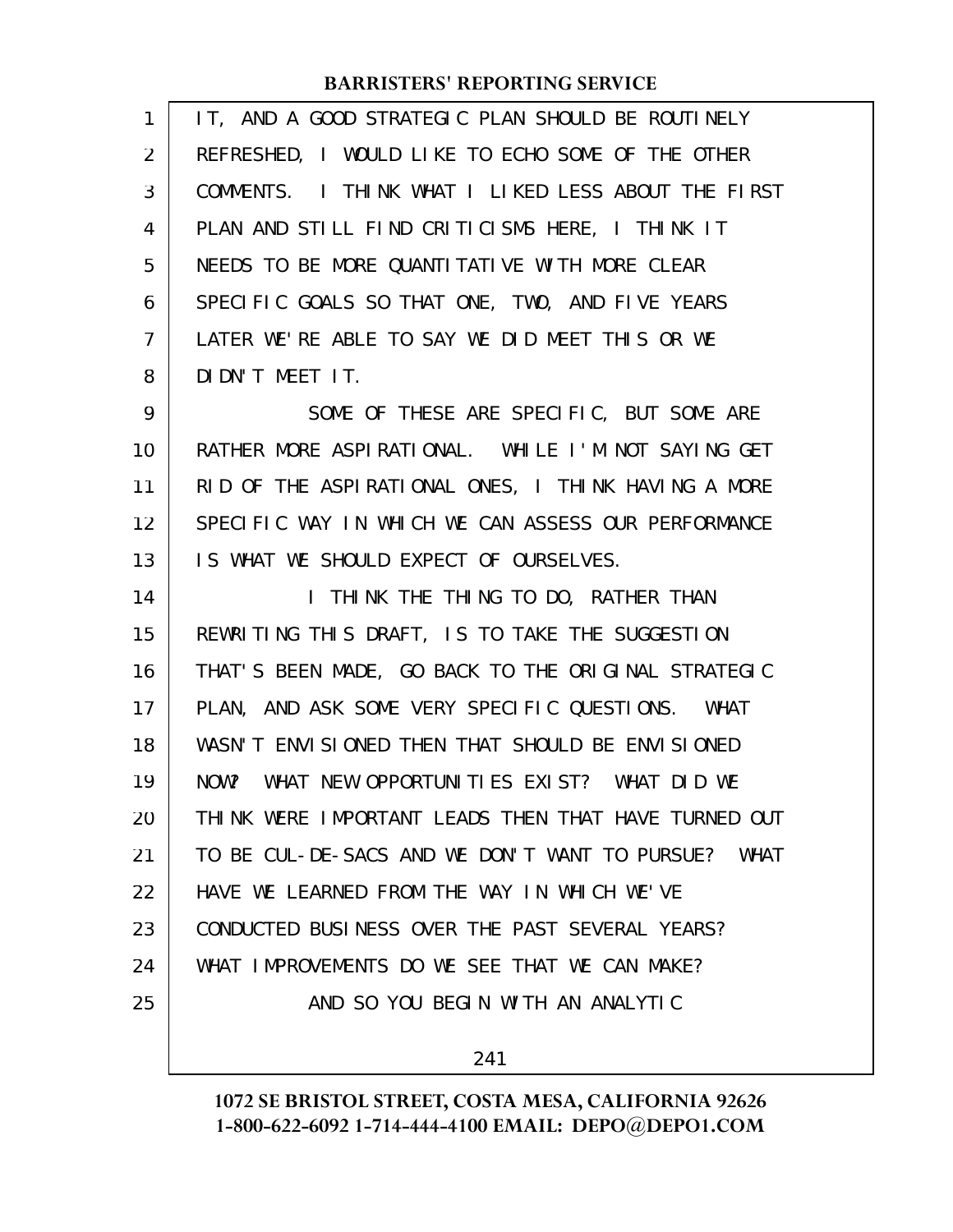| 1  | DISCUSSION OF WHAT WORKS AND WHAT DOESN'T WORK. AND  |
|----|------------------------------------------------------|
| 2  | THEN LAY OUT PRETTY CAREFULLY WHERE YOU WANT TO TRY  |
| 3  | AND GET TO BETWEEN NOW AND, PICK YOUR HORIZON, TWO   |
| 4  | YEARS, THREE YEARS, FIVE YEARS, WHATEVER YOU THINK   |
| 5  | THE RIGHT SCIENTIFIC HORIZON IS. I THINK IT'S        |
| 6  | REALLY GOOD TO REFRESH THE STRATEGIC PLAN, BUT I     |
| 7  | THINK WE NEED TO BE VERY SELF-CRITICAL AND ASK       |
| 8  | OURSELVES WHAT HAVE WE LEARNED FROM OUR PREVIOUS     |
| 9  | EXPERIENCE? EVERYBODY HAS WORKED HARD. THAT'S NOT    |
| 10 | THE ISSUE. GOOD IDEAS OUT THERE. THAT'S NOT THE      |
| 11 | ISSUE. THE THING IS ARE WE SUCCESSFULLY CAPTURING    |
| 12 | THEM? THANK YOU.                                     |
| 13 | CHAIRMAN KLEIN: I BELIEVE WE HAVE MARCY              |
| 14 | FEIT, AND THEN I'M GOING TO GO TO THE RIGHT AND GO   |
| 15 | TO SHERRY LANSING.                                   |
| 16 | MS. SAMUELSON: I HAD A QUESTION.                     |
| 17 | MS. FEIT: I JUST WANT TO COMMENT THAT I              |
| 18 | UNDERSTAND THAT WE'RE JUST NOW GETTING REPORTS BACK, |
| 19 | A FIRST ROUND OF REPORTS FROM OUR GRANTEES IN THE    |
| 20 | BEGINNING. AND, YOU KNOW, AS A BOARD WE NEED TO      |
| 21 | ASSIMILATE THAT AND APPRECIATE SOME PROGRESS THERE.  |
| 22 | AND THEN, YOU KNOW, TAKE THE ORIGINAL STRATEGIC PLAN |
| 23 | AND START TO LOOK AT IT PIECE BY PIECE AND SAY, YOU  |
| 24 | KNOW, HOW DOES THIS REVIEW AND THIS ANALYSIS OF      |
| 25 | WHERE WE'VE BEEN? WE'VE COMMITTED A LOT OF THE       |
|    |                                                      |

242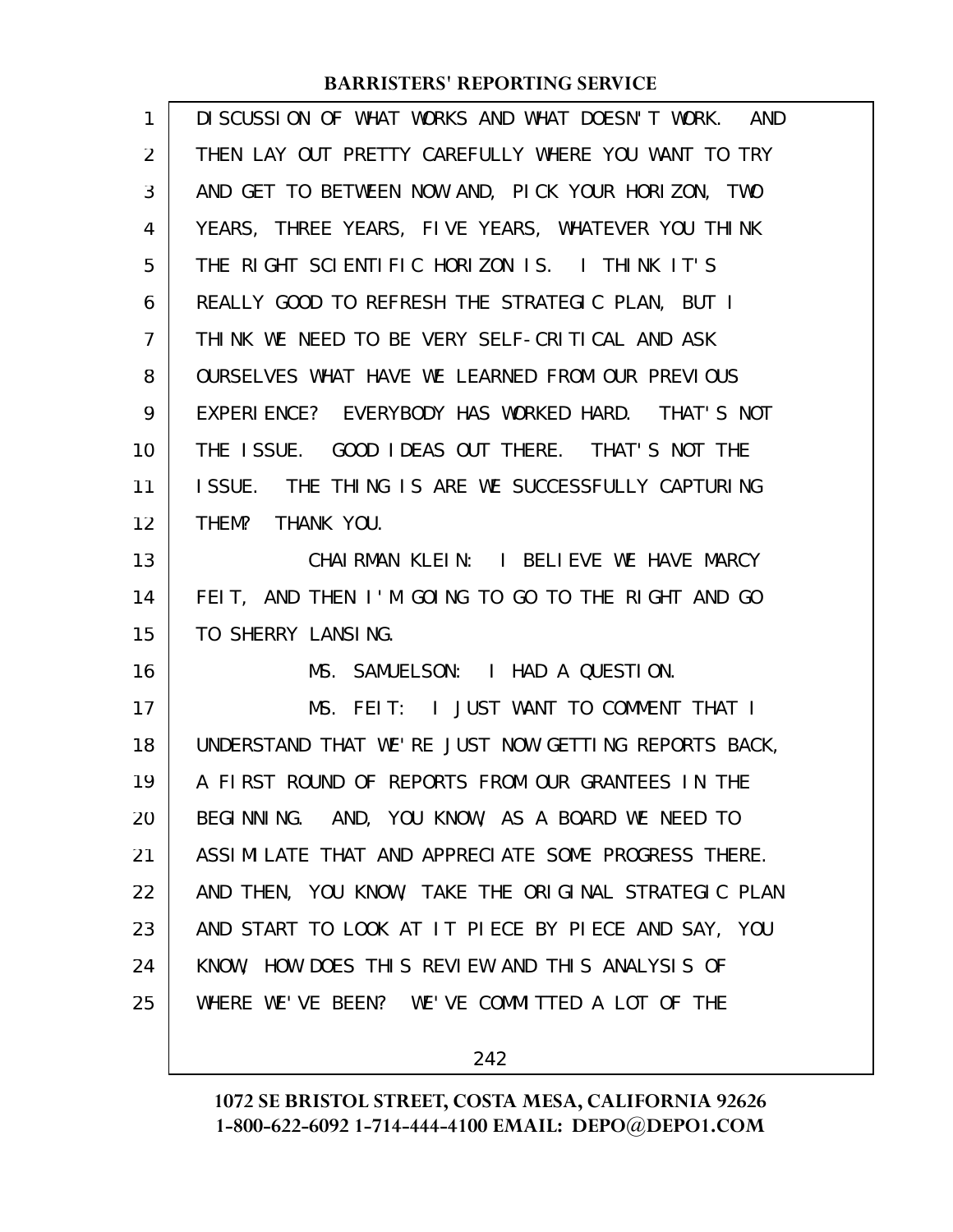| 1              | MONEY, AND THOSE FIRST ROUND OF REPORTS ARE GOING TO |
|----------------|------------------------------------------------------|
| $\overline{2}$ | BE VERY HELPFUL TO US TO UNDERSTAND DID WE           |
| 3              | ACCOMPLISH WHAT WE HAD SET OUT TO DO IN THE          |
| 4              | BEGINNING, AND DID THE STRATEGIC PLAN GUIDE US IN    |
| 5              | THAT WAY?                                            |
| 6              | SO I THINK THERE'S A LOT OF EVALUATION               |
| $\overline{7}$ | INTERNALLY TOO THAT HAS TO TAKE PLACE BEFORE WE CAN  |
| 8              | GO FORWARD. I WOULD CERTAINLY ADVOCATE FOR PUBLIC    |
| 9              | INPUT. I ALWAYS HAVE. I THINK THAT THAT'S CRITICAL   |
| 10             | IN ANY OF THIS PROCESS.                              |
| 11             | CHAIRMAN KLEIN: SO WE HAVE SHERRY AND                |
| 12             | THEN JOAN.                                           |
| 13             | MS. LANSING: I JUST WANT TO SAY I DON'T              |
| 14             | DISAGREE WITH ANYTHING, BUT I WANT TO JUST PUT IT IN |
| 15             | CONTEXT. I HAVE NO PROBLEM WITH LOOKING BACK AT      |
| 16             | WHAT OUR INITIAL GOALS WERE, NO PROBLEM WITH         |
| 17             | EVALUATING IT, AND CERTAINLY AGREE THAT WE NEED      |
| 18             | PUBLIC INPUT. BUT I DON'T THINK WE'RE A USUAL        |
| 19             | BUSINESS THAT DOES A BUSINESS PLAN. AND THE REASON   |
| 20             | IS IT'S SUCH A NEW FIELD, AND SCIENCE IS MOVING --   |
| 21             | AND I AGREE WITH YOU, ALAN, AND WHAT YOU ARE         |
| 22             | SAYING -- SO FAST, THAT IT'S DEFYING ANY BUSINESS    |
| 23             | PLAN THAT ANYONE EVER DID BEFORE. DO YOU KNOW?       |
| 24             | AND SO WHAT I LIKE AND I WANT TO COMMEND             |
| 25             | YOU ON THIS IS THAT WE HAVE TO -- IT'S ALMOST LIKE   |
|                | 243                                                  |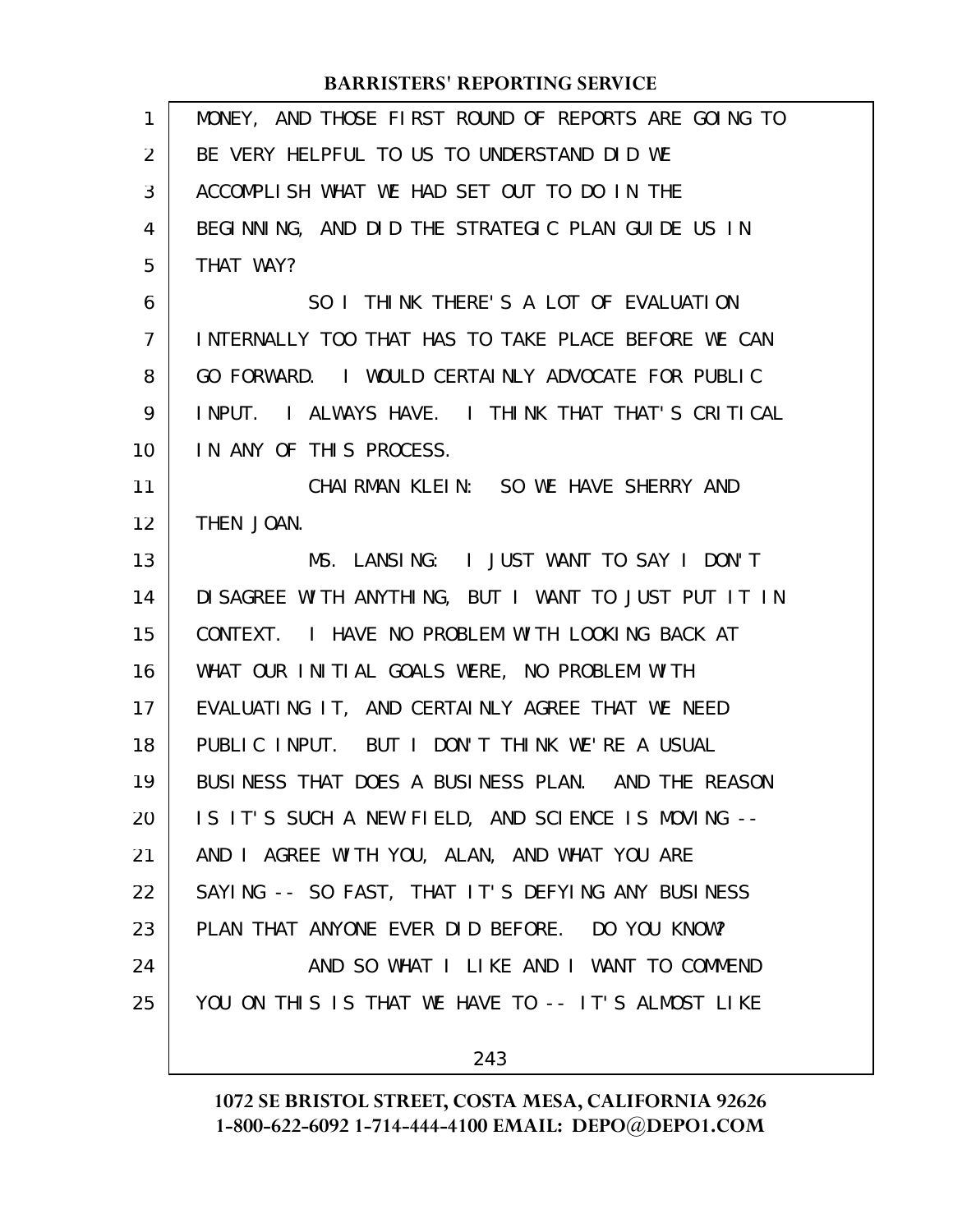| 1              | OUR STANDARDS GROUP. WE'RE CONSTANTLY CHANGING.      |
|----------------|------------------------------------------------------|
| $\overline{2}$ | WE'RE ALWAYS SAYING IT'S A WORK IN PROGRESS, AND I   |
| 3              | FEEL VERY STRONGLY ABOUT THIS, THAT WHAT WE SAID A   |
| 4              | YEAR AGO, SIX MONTHS AGO, AND CERTAINLY FOUR YEARS   |
| 5              | AGO DOESN'T NECESSARILY HOLD TRUE.                   |
| 6              | SO I LOVE THE NEW SUGGESTIONS THAT YOU               |
| $\overline{7}$ | HAVE AS TO MOVING FORWARD. AND I THINK THAT'S WHAT   |
| 8              | A TRUE LEADER DOES. SO I REALLY WANT TO THANK YOU    |
| 9              | ON THAT. AND I THINK IT JUST HAS TO BE SUPPORTED     |
| 10             | WITH A LITTLE MORE DATA SO THAT WE UNDERSTAND HOW    |
| 11             | YOU REACHED THOSE CONCLUSIONS. BUT I DON'T WANT,     |
| 12             | AGAIN, WITH ALL DUE RESPECT, I WANT TO DO ALL THE    |
| 13             | STEPS, BUT I DON'T WANT TO GET BOGGED DOWN IN THOSE  |
| 14             | STEPS BECAUSE WHAT I REALLY WANT TO DO IS MOVE       |
| 15             | FORWARD. AND IT'S MOVING FORWARD SO FAST, THAT AS    |
| 16             | WE'RE SITTING HERE, SOMETHING CAN HAPPEN THAT CAN    |
| 17             | CHANGE ONE OF THE THINGS THAT YOU SUGGESTED.         |
| 18             | AND SO I LIKE THE FACT THAT YOU'RE TRYING            |
| 19             | TO GO AHEAD OF IT, AND I COMPLIMENT YOU ON THAT.     |
| 20             | JUST PERHAPS GIVE US A LITTLE MORE INFORMATION AS TO |
| 21             | HOW YOU MADE THOSE CONCLUSIONS.                      |
| 22             | CHAIRMAN KLEIN: ALL RIGHT. WE HAVE JOAN,             |
| 23             | AND THEN I'M GOING TO GO TO JEFF. AND I'D LIKE TO    |
| 24             | ALSO ASK THE BOARD FOR COMMENTS. LISTENING TO THE    |
| 25             | BOARD TALK OVER TIME AND TRYING TO REACH FOR MORE    |
|                | 244                                                  |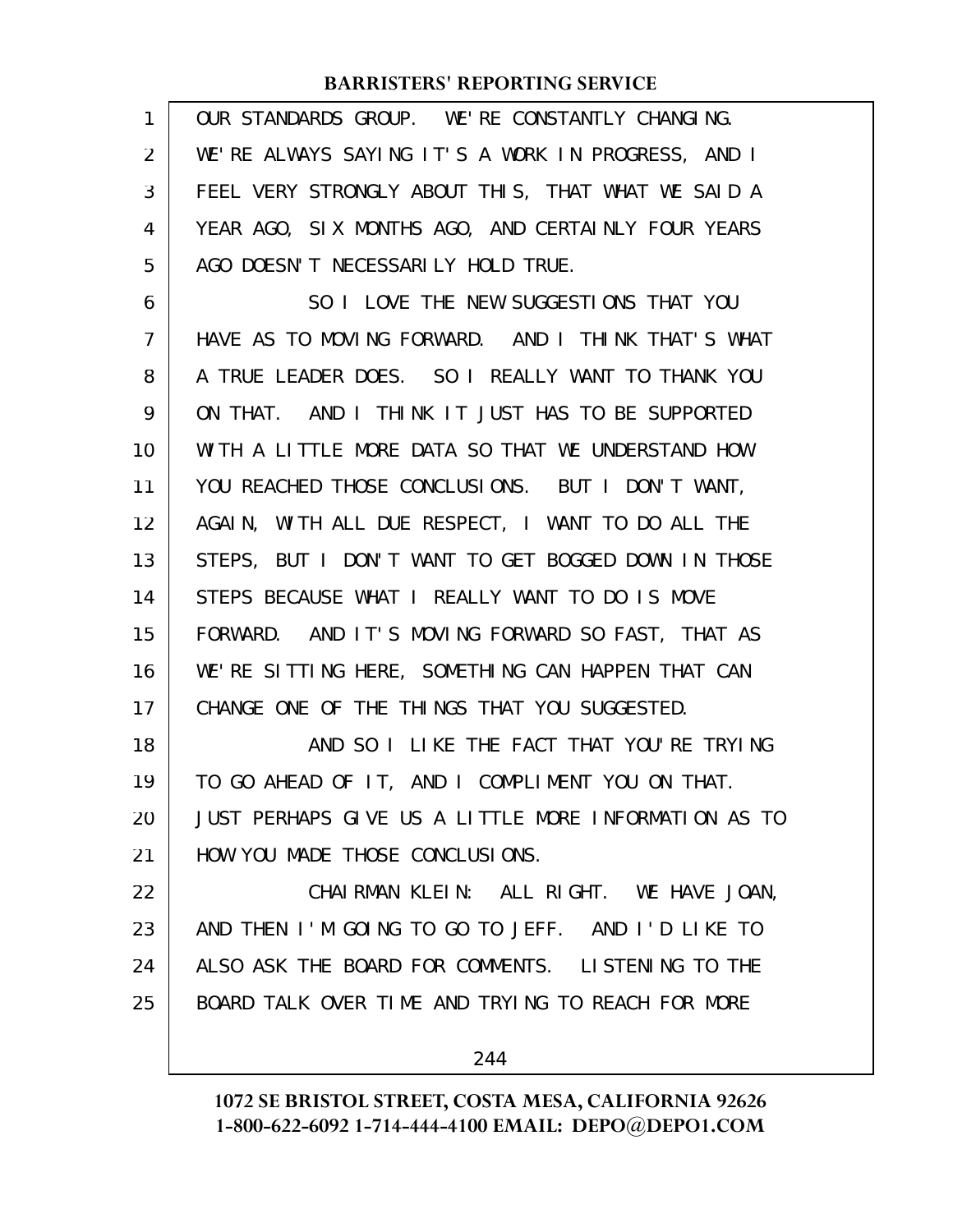| 1              | TRANSPARENCY AND MORE INFORMATION FOR THE PUBLIC,    |
|----------------|------------------------------------------------------|
| $\overline{2}$ | DON GIBBONS WHO COULDN'T BE HERE, WROTE A SECTION ON |
| 3              | COMMUNICATIONS WITH THE PUBLIC. SHOULD THIS BE IN    |
| 4              | THIS DOCUMENT? IS IT A SEPARATE DOCUMENT? BUT I      |
| 5              | DEFINITELY WOULD LIKE TO EMPHASIZE THE FACT THAT     |
| 6              | THERE'S A HIGH VALUE WITH COMMUNICATING WITH THE     |
| 7              | PUBLIC AND TRANSPARENCY AND HOW WOULD WE LIKE THAT   |
| 8              | ADDRESSED? I'D JUST LIKE TO GET SOME INPUT FOR THE   |
| 9              | STAFF BECAUSE THEY WORKED VERY HARD ON TRYING TO     |
| 10             | ANTICIPATE HOW TO RESPOND TO THE BOARD'S CONTINUOUS  |
| 11             | CALLS FOR THAT REACH OUT TO THE PUBLIC WITH          |
| 12             | COMMUNICATIONS.                                      |
| 13             | MS. SAMUELSON: I DO THINK -- I AGREE WITH            |
| 14             | YOU, BOB. I THINK THAT'S VERY IMPORTANT. I DON'T     |
| 15             | HAVE AN OPINION RIGHT THIS SECOND HOW IT SHOULD BE   |
| 16             | ADDRESSED.                                           |
| 17             | I THINK THIS IS THE MOST IMPORTANT THING             |
| 18             | WE'RE DOING, BOTH GETTING THE PROGRESS REPORT AND    |
| 19             | RESHARPENING THE STRATEGIC PLAN. I THINK IF IT       |
| 20             | TAKES SOME TIME AND MONEY, SO BE IT. IT'S THE MOST   |
| 21             | IMPORTANT THING WE'RE DOING RIGHT NOW.               |
| 22             | AND I ALSO THINK THAT IN ASSESSING WHERE             |
| 23             | WE ARE, WE SHOULD BE GETTING THE BEST MINDS IN THE   |
| 24             | WORLD. USE THESE INTERNATIONAL COLLABORATIONS THAT   |
| 25             | WE HAVE NOW BECAUSE WE SHOULDN'T BE THE ONLY ONES    |
|                | 245                                                  |
|                |                                                      |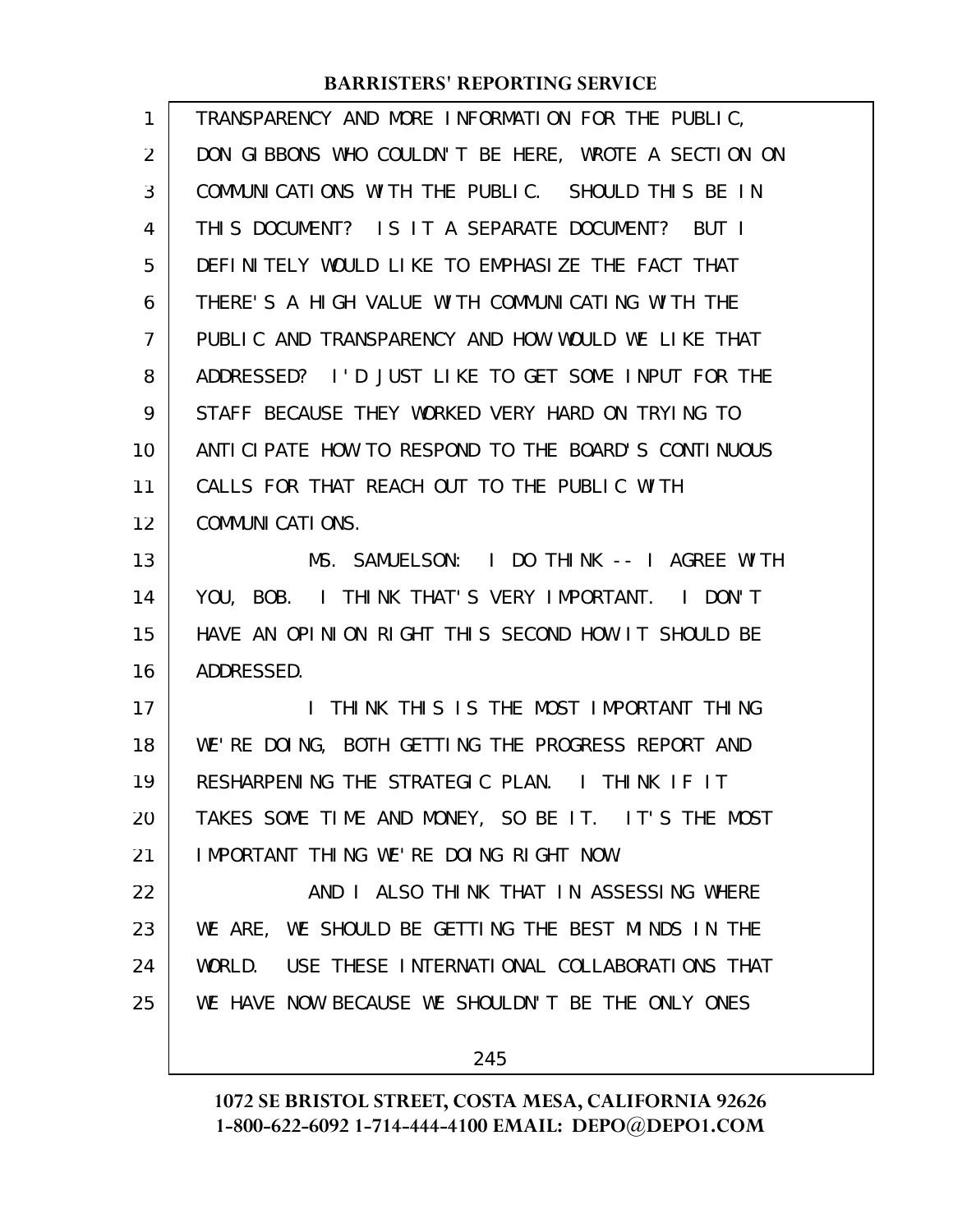| $\mathbf{1}$   | JUDGING OUR OWN WORK PRODUCT, IT SEEMS TO ME. AS     |
|----------------|------------------------------------------------------|
| 2              | WELL AS BRINGING IN THE COMMUNITY, WE SHOULD BE      |
| 3              | BRINGING IN THE SCIENTIFIC COMMUNITY AND ASKING THEM |
| 4              | WHAT COULD WE BE DOING BETTER? WHAT COULD WE BE      |
| 5              | DOING FASTER, MORE URGENTLY?                         |
| 6              | CHAIRMAN KLEIN: OKAY. AND THEN JEFF AND              |
| $\overline{7}$ | THEN GO TO DUANE AND THEN TO CLAIRE.                 |
| 8              | MR. SHEEHY: WELL, I WOULD LIKE TO SUGGEST            |
| 9              | A VERY SPECIFIC PROCESS, THAT WE START AS A BOARD AS |
| 10             | PART OF THIS STRATEGIC PLAN. WE TALK ABOUT THE       |
| 11             | SCIENCE IS MOVING FASTER. WE'RE GETTING TO THE       |
| 12             | CLINIC. THAT MEANS INDUSTRY. AND I DON'T KNOW HOW    |
| 13             | MANY BOARD MEMBERS HAVE GONE THROUGH THE EXPERIENCE  |
| 14             | THAT I'VE GONE THROUGH WHERE -- AND WE'VE HEARD FROM |
| 15             | PEOPLE AT PUBLIC MEETINGS. WE'RE HEARING A LOT OF    |
| 16             | FEEDBACK FROM INDUSTRY THAT, FOR WHATEVER REASON,    |
| 17             | OUR PROCESSES AREN'T NECESSARILY MESHING. AND I      |
| 18             | THINK WE SHOULD SPECIFICALLY SET UP A TASK FORCE AS  |
| 19             | PART OF THIS STRATEGIC PLAN REVISIT TO ACTUALLY DEAL |
| 20             | WITH INDUSTRY, COLLECT ALL THE DIFFERENT ISSUES, AND |
| 21             | COME TO SOME CONCLUSION.                             |
| 22             | I KNOW THE ISSUE OF PI KEEPS COMING UP,              |
| 23             | KEEPS COMING UP, KEEPS COMING UP. I DON'T THINK      |
| 24             | IT'S FAIR TO PUT STAFF IN THAT ROLE OF HAVING TO     |
| 25             | MAKE THESE POLICY DECISIONS. AND I THINK AS A        |
|                |                                                      |

246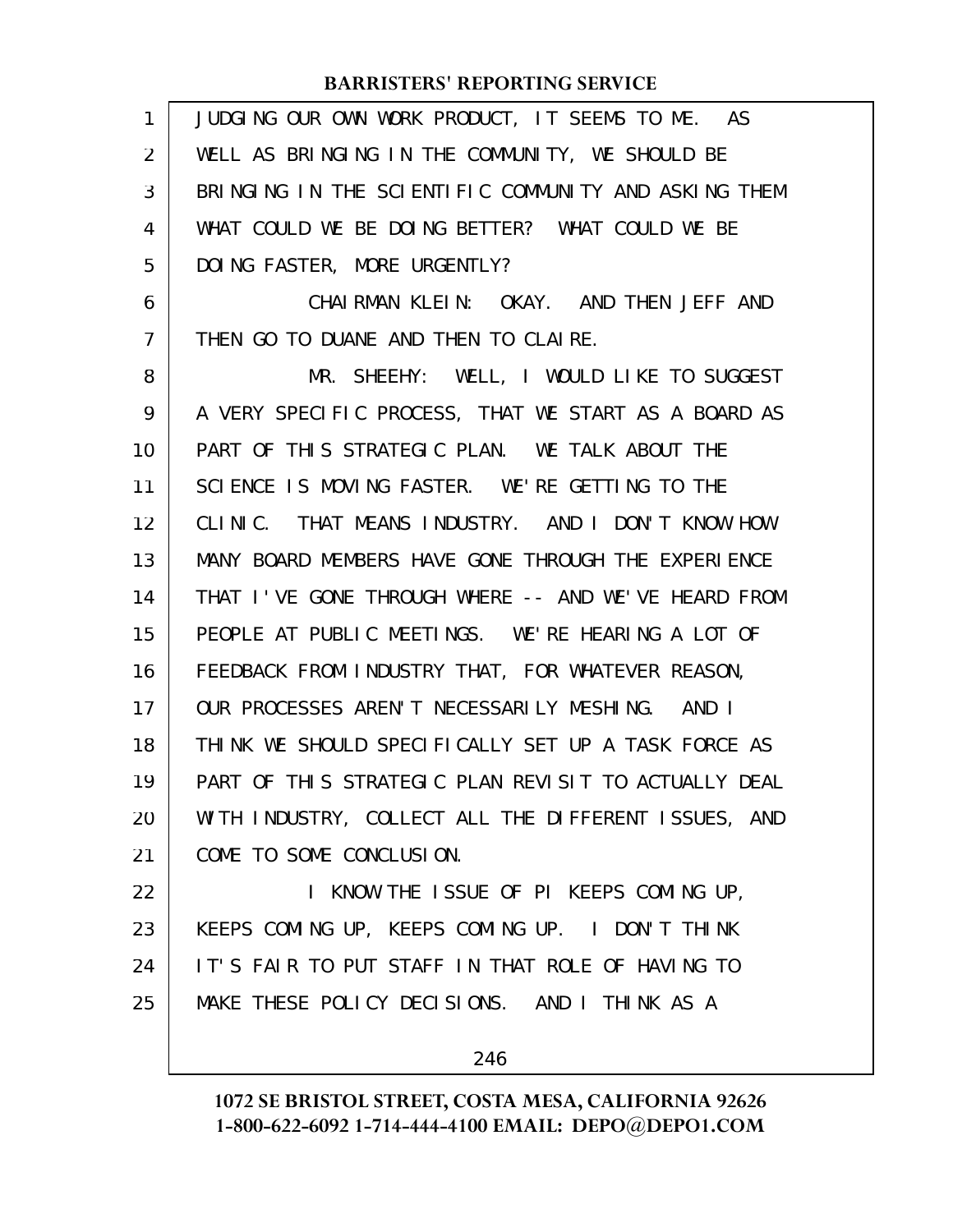| 1  | BOARD, IF WE'RE SERIOUS ABOUT GETTING INTO THE       |
|----|------------------------------------------------------|
| 2  | CLINIC, WE HAVE TO GET INDUSTRY INTO THIS SPACE.     |
| 3  | AND WE HAVE THE LOAN PROGRAM, BUT I'M WONDERING IF   |
| 4  | THERE ARE OTHER ISSUES THAT PEOPLE SAY EVEN WITHIN   |
| 5  | THE GRANT PROCESS AND NOT GETTING GRANTS. AND I      |
| 6  | DON'T KNOW IF THERE'S SOME WILLINGNESS -- I WOULD BE |
| 7  | HAPPY TO PARTICIPATE IN THAT PROCESS. BUT I WOULD    |
| 8  | LIKE TO REALLY GET TO THE HEART OF THE OBSTACLES     |
| 9  | THAT COMPANIES ARE FACING WHEN THEY INTERACT WITH US |
| 10 | BECAUSE WE'RE -- AM I THE ONLY ONE -- AND REALLY     |
| 11 | JUST COME TO SOME CONCLUSION ON THIS. IDENTIFY THE   |
| 12 | PROBLEMS, AND MAYBE WE AGREE WITH THEM, MAYBE WE     |
| 13 | DON'T, BUT AT LEAST WE'VE GIVEN EVERYBODY A CHANCE   |
| 14 | TO PUT THE ISSUES OUT THERE AND TO MAKE PROPOSALS    |
| 15 | AND MOVE FORWARD SO THAT THIS STOPS BEING THIS       |
| 16 | CONSTANT BURR UNDER OUR SADDLE.                      |
| 17 | DR. TROUNSON: ONE OF THE RECOMMENDATIONS,            |
| 18 | JEFF, IN THERE IS TO DO THIS, MAYBE NOT IN EXACTLY   |
| 19 | THE SAME WAY YOU SAID, BUT ESSENTIALLY TO SET UP AN  |
| 20 | ADVISORY GROUP TO HELP US IN THIS REGARD. I THINK    |
| 21 | WE'VE GOT TO MAKE CONTACT AND CONNECTIONS NOT ONLY   |
| 22 | WITH BIOTECHNOLOGY, BUT WITH THE PHARMACEUTICAL      |
| 23 | INDUSTRY. AND SO THESE ARE BIG ITEMS, AND THEY'RE    |
| 24 | NECESSARY THAT WE INDULGE IN A LOT MORE DISCUSSION   |
| 25 | IN THAT AREA.                                        |

247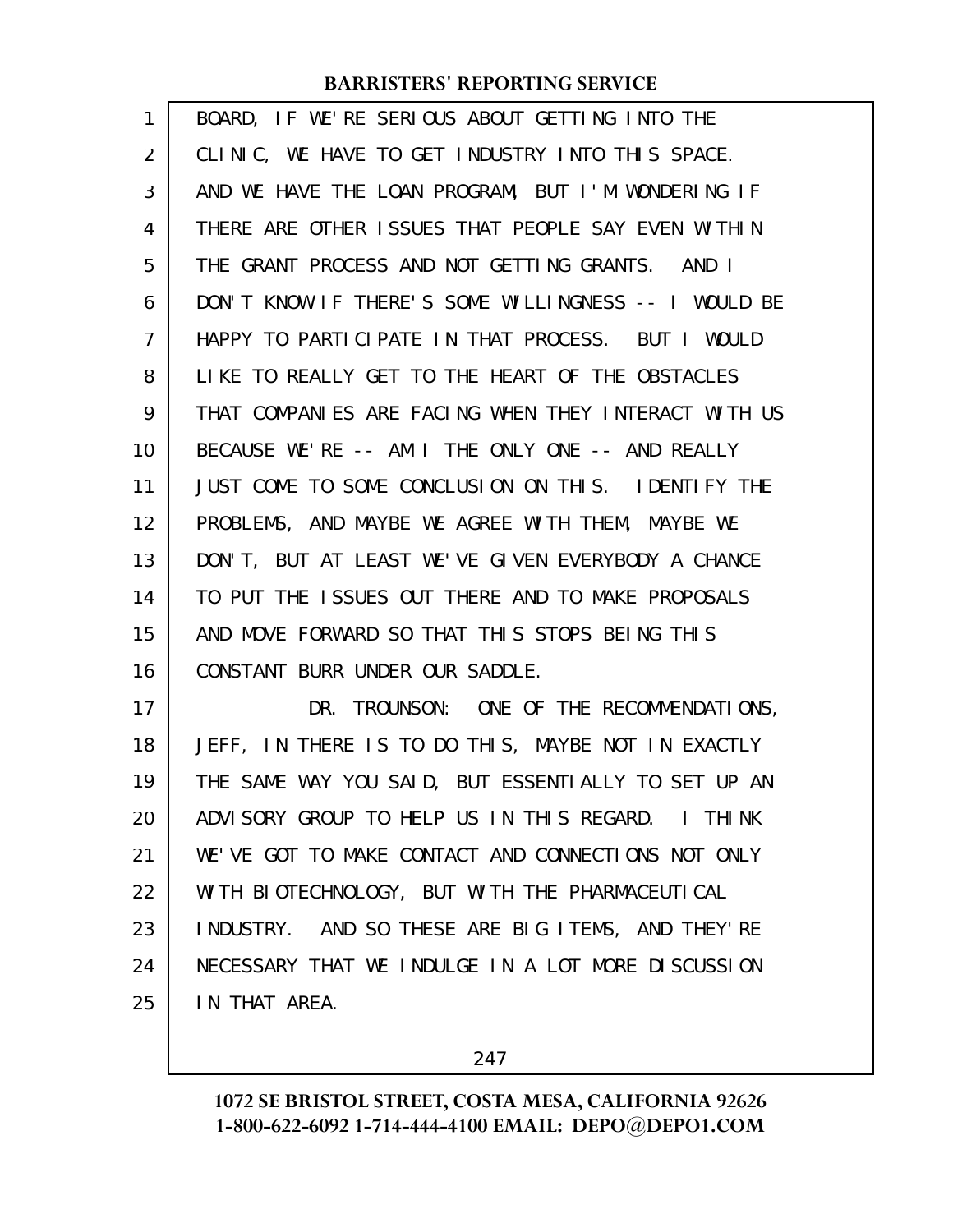| 1  | MR. SHEEHY: BUT THEN WHAT YOU DO IS YOU              |
|----|------------------------------------------------------|
| 2  | PRIVILEGE THOSE WHO SIT ON THE COUNCIL AT THE        |
| 3  | EXPENSE OF OTHER PEOPLE WHO AREN'T ON THAT COUNCIL,  |
| 4  | AND THAT PROMULGATES A PERCEIVED, IF NOT A REAL,     |
| 5  | CONFLICT OF INTEREST. IT'S MUCH BETTER TO HAVE A     |
| 6  | PUBLIC PROCESS WHERE ANY INDUSTRY STAKEHOLDER CAN    |
| 7  | PARTICIPATE AND HAVE A VOICE. TO HAVE A SELECT FEW,  |
| 8  | I THINK, WOULD ACTUALLY OPEN US UP TO A MUCH LARGER  |
| 9  | SET OF PROBLEMS.                                     |
| 10 | MEETING EX CAMERA WITH YOU, I THINK, IS              |
| 11 | ONE OF THE MOST PROBLEMATIC ASPECTS OF THIS ENTIRE   |
| 12 | PLAN. AND WE HAVE INDUSTRY MEMBERS ON THE BOARD,     |
| 13 | AND IT KIND OF DEVALUES THEIR ROLE, WHICH I ALSO     |
| 14 | THINK IS PROBLEMATIC BECAUSE THEY'RE SPECIFICALLY    |
| 15 | PUT ON HERE AS PART OF THE VISION OF PROP 71 TO MAKE |
| 16 | SURE THAT THE VOICE OF INDUSTRY IS HEARD. SO I       |
| 17 | ACTUALLY SEE THAT AS A PROBLEMATIC -- ONE OF THE     |
| 18 | MORE TROUBLING ASPECTS OF THIS PLAN.                 |
| 19 | CHAI RMAN KLEIN: DUANE.                              |
| 20 | MR. ROTH: I THINK ONE OF THE THINGS THAT             |
| 21 | MADE THE FIRST STRATEGIC PLAN SO POWERFUL IS IT      |
| 22 | STARTED WITH A LOT OF LISTENING AND TALKING WITH     |
| 23 | PEOPLE, AND THEN THERE WAS DRAFTING, AND THEN THERE  |
| 24 | WAS REFINEMENT OF THAT DRAFT INTO A FINAL PROGRAM.   |
| 25 | ONE OF THE PROBLEMS WITH PUTTING A DRAFT             |
|    | 248                                                  |
|    |                                                      |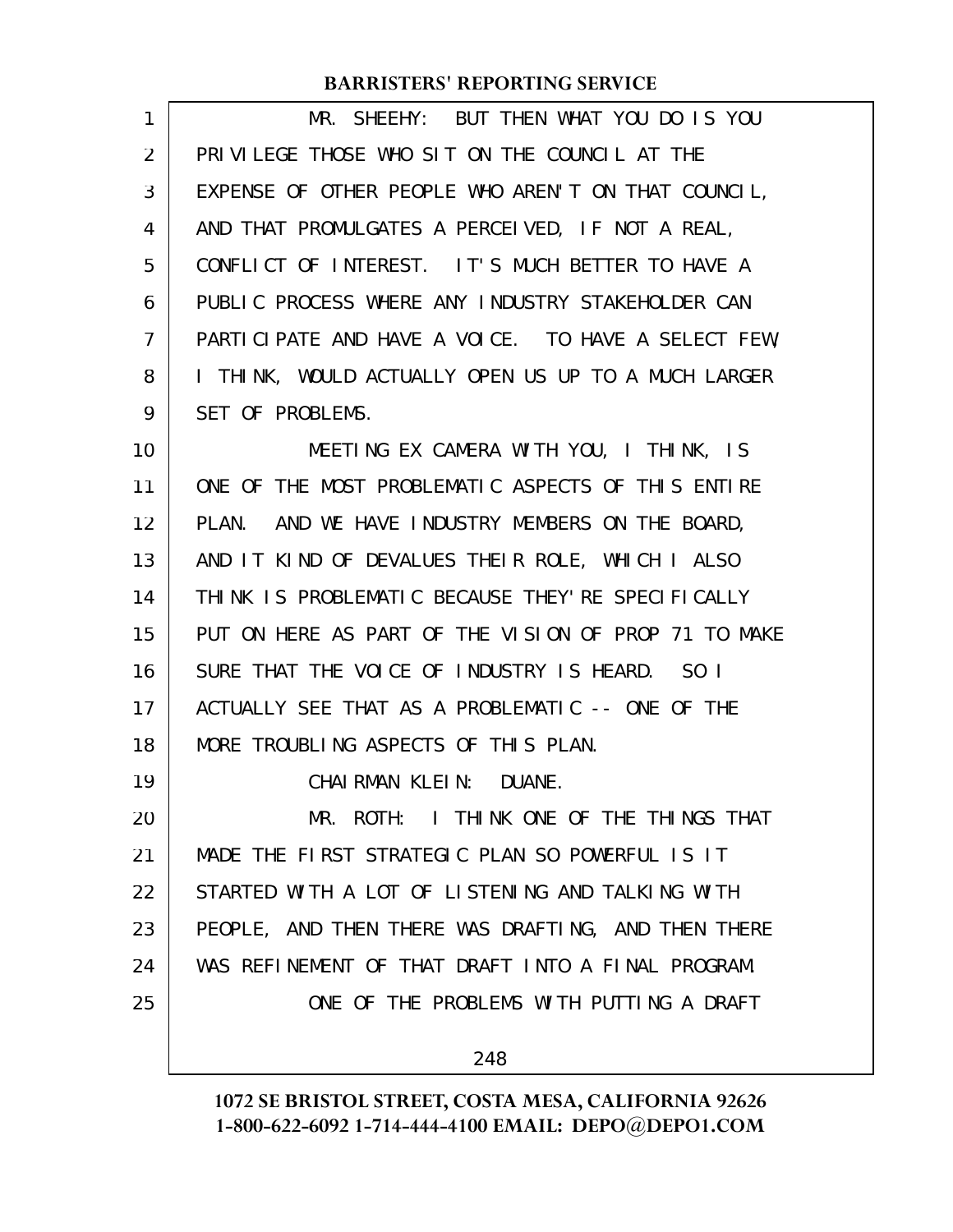| 1              | OUT INITIALLY IS EVERYBODY SORT OF REACTS TO WHAT    |
|----------------|------------------------------------------------------|
| 2              | THEY DON'T LIKE OR DO LIKE ABOUT WHAT'S IN THAT      |
| 3              | DRAFT, AND YOU REALLY DON'T GET THE KIND OF INPUT    |
| 4              | THAT YOU MIGHT THEN GO AND PICK UP THE STRATEGIC     |
| 5              | PLAN AND SAY DID WHAT WE HEAR CORRESPOND TO WHAT WE  |
| 6              | HAVE IN THE DRAFT? SO THAT'S JUST ONE SUGGESTION.    |
| $\overline{7}$ | BUT THINGS LIKE REALLY BIG PICTURE THINGS,           |
| 8              | WHAT CONCERNS ME THE MOST SITTING HERE IS HOW FAST   |
| 9              | THIS SCIENCE HAS MOVED. AND WHEN YOU SEE THINGS      |
| 10             | LIKE THIS MORNING --                                 |
| 11             | CHAIRMAN KLEIN: IT CONCERNS YOU OR                   |
| 12             | PLEASES YOU?                                         |
| 13             | MR. ROTH: CONCERNS ME BECAUSE THE                    |
| 14             | REGULATORY AND BUSINESS CASES ARE NOT IN SYNC WITH   |
| 15             | THAT. AND WE'RE GOING TO STUMBLE INTO THIS AND       |
| 16             | SUDDENLY HAVE LOTS OF DELAYS AND PROBLEMS AND LACK   |
| 17             | OF INVESTMENT FROM THE INDUSTRY TO PULL THIS THING   |
| 18             | TO ACTUAL PRODUCTS.                                  |
| 19             | I JUST THINK THERE'S SOMETHING IMPORTANT             |
| 20             | IN THE STRATEGIC PLAN THAT SHOULD TRY TO HELP        |
| 21             | ADDRESS THAT.                                        |
| 22             | CHAIRMAN KLEIN: SO ONE OF THE THINGS THAT            |
| 23             | I ADDRESSED YESTERDAY MORNING WAS THE ISSUE WITH     |
| 24             | STRUCTURAL DEFICIENCIES THAT ARE LACK OF CAPACITY AT |
| 25             | THE FDA. AND ONE POTENTIAL OUTCOME OF THAT PUBLIC    |
|                | 249                                                  |
|                |                                                      |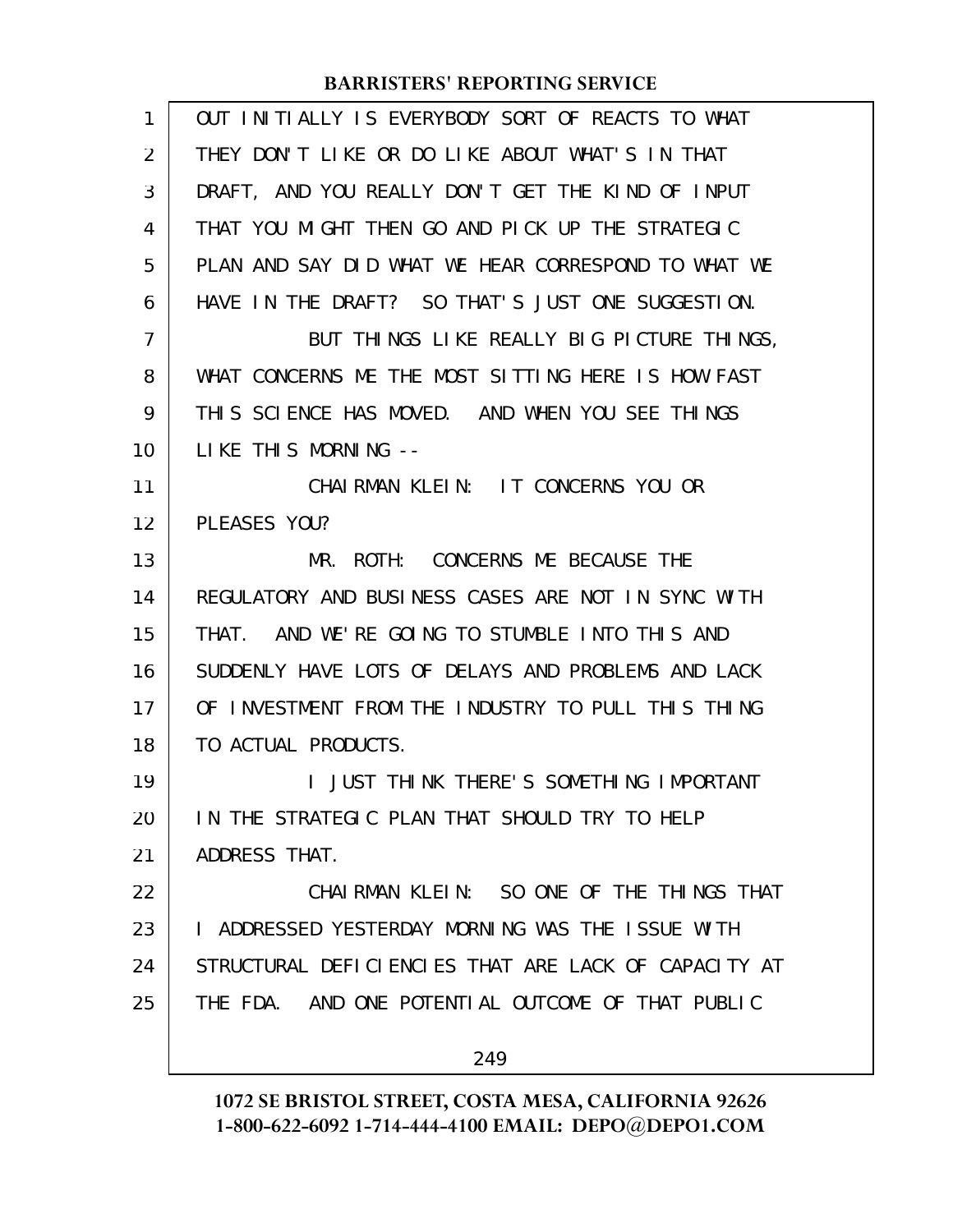| 1              | DISCUSSION ABOUT OUR ROLE IN TERMS OF INCREASING FDA    |
|----------------|---------------------------------------------------------|
| 2              | FUNDING IS, IN FACT, TO FIGURE OUT SOME PROCESS OF      |
| 3              | LOOKING AT SOME PUBLIC PROCESS OF LOOKING AT THE        |
| 4              | REGULATORY PROCESS, HOW WE RELATE TO IT, AND HOW WE     |
| 5              | CAN ENHANCE OUR ABILITY TO MOVE THROUGH IT.             |
| 6              | MR. ROTH: JUST LET ME RESPOND QUICKLY.                  |
| $\overline{7}$ | ON THE REGULATORY AND BUSINESS FRONT, WHERE WE HAVE     |
| 8              | A UNIQUE CAPABILITY AS THE PATIENT ADVOCATES THAT       |
| 9              | WORK WITH US, THAT THIS IS HIGHLY UNUSUAL. BUT          |
| 10             | WOULDN'T IT BE WONDERFUL IF THE PEOPLE THAT STAND AT    |
| 11             | THE PODIUM COULD DESCRIBE THE VALUE OF A CURE AND       |
| 12             | TELL US HOW MUCH THAT'S WORTH AND TELL US HOW MUCH      |
| 13             | REGULATORY RISK THEY' RE WILLING TO TAKE AND DEFINE     |
| 14             | THAT AND TELL IT TO THE FDA. INSTEAD OF WAITING FOR     |
| 15             | INDUSTRY, WHO WILL THROW OUT A PLAN AND EVERYBODY       |
| 16             | WILL JUMP UP AND DOWN AND SAY YOU CAN'T DO THAT,        |
| 17             | THAT'S RIDICULOUS. OR INDUSTRY, YOU GREEDY PEOPLE,      |
| 18             | HOW COULD YOU POSSIBLY THINK A CURE IS WORTH A          |
| 19             | MILLION DOLLARS?                                        |
| 20             | AND IF WE COULD JUST GET OUR DISEASE                    |
| 21             | ADVOCATES TO DEFINE THAT IN ADVANCE AND TALK TO         |
| 22             | THEIR CONGRESSMEN AND TALK TO THE FDA AND TALK TO       |
| 23             | CMS, I THINK MAGICAL THINGS WOULD HAPPEN.<br><b>AND</b> |
| 24             | INDUSTRY WOULD GO, WOW, THEY'RE PROPOSING \$2 MILLION   |
| 25             | FOR A CURE FOR TYPE 1 DIABETES. THERE WOULD BE          |
|                |                                                         |

250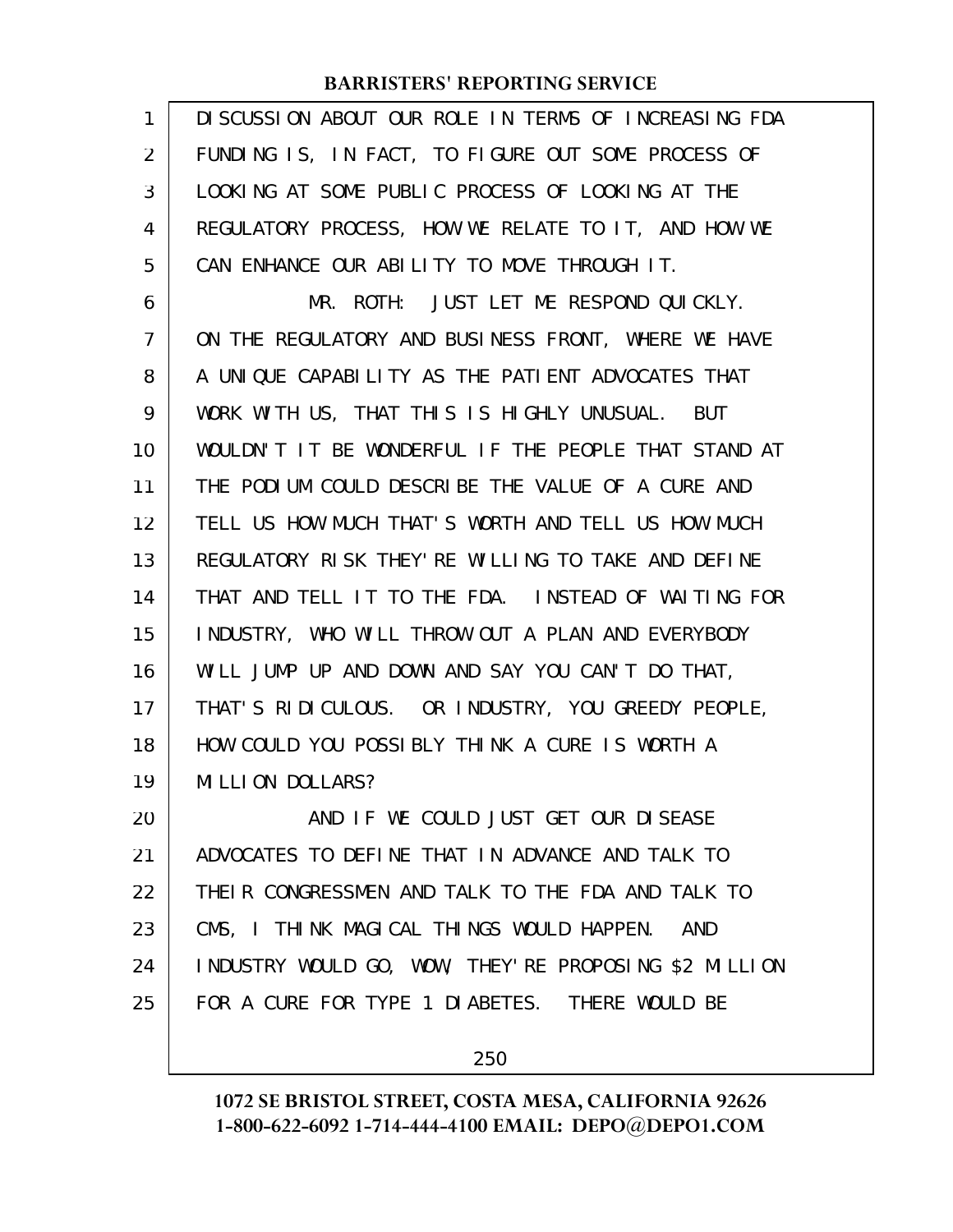|                 | <b>BARRISTERS' REPORTING SERVICE</b>                 |
|-----------------|------------------------------------------------------|
| $\mathbf{1}$    | DI FFERENCES.                                        |
| $\overline{2}$  | CHAIRMAN KLEIN: I'M GOING TO GO TO DR.               |
| 3               | POMEROY, AND THEN I'M GOING TO COME BACK, GORDON, TO |
| 4               | YOU, AND THEN I'M GOING TO GO TO THIS SIDE.          |
| 5               | DR. POMEROY: I WOULD JUST LIKE TO SUGGEST            |
| 6               | AN APPROACH, WHICH IS THAT I THINK THAT OUR MISSION  |
| $\overline{7}$  | AND OUR VISION HAVE NOT CHANGED FROM THE ORIGINAL    |
| 8               | STRATEGIC PLAN. AND I THINK THE STARTING POINT FOR   |
| 9               | THIS KIND OF DOCUMENT IS AN ENDORSEMENT OF THAT      |
| 10              | UNCHANGED MISSION AND VISION.                        |
| 11              | AND THEN EACH OF THE STRATEGIES THAT WE --           |
| 12 <sup>2</sup> | STRATEGIES, AS OPPOSED TO TACTICS, THAT WE INITIALLY |
| 13              | ENDORSED SHOULD PROBABLY BE ASSESSED. MOST OF THOSE  |
| 14              | STRATEGIES WILL PROBABLY REMAIN UNCHANGED. THERE     |
| 15              | MAY BE ONE OR TWO NEW STRATEGIES THAT ARE            |
| 16              | APPROPRIATE GIVEN THE CHANGING STATE OF THE FIELD.   |
| 17              | WHAT WILL MOSTLY CHANGE, I ANTICIPATE, IS            |
| 18              | THE TACTICS. AND IN THIS DOCUMENT I HAD DIFFICULTY   |
| 19              | SORTING OUT THE DISCUSSION OF STRATEGIES VERSUS THE  |
| 20              | DISCUSSION OF TACTICS. AND YOU HAVE SOME BIG         |
| 21              | CONCEPTS MIXED RIGHT IN IMMEDIATELY DRILLING DOWN TO |
| 22              | VERY SPECIFIC TACTICS.                               |
| 23              | AND I THINK DIFFERENTIATING THOSE LEVELS             |
| 24              | OF THINKING IN THIS DOCUMENT, AS I THINK WAS PRETTY  |
| 25              | MUCH DONE IN THE FIRST DOCUMENT, WOULD BE VERY       |
|                 |                                                      |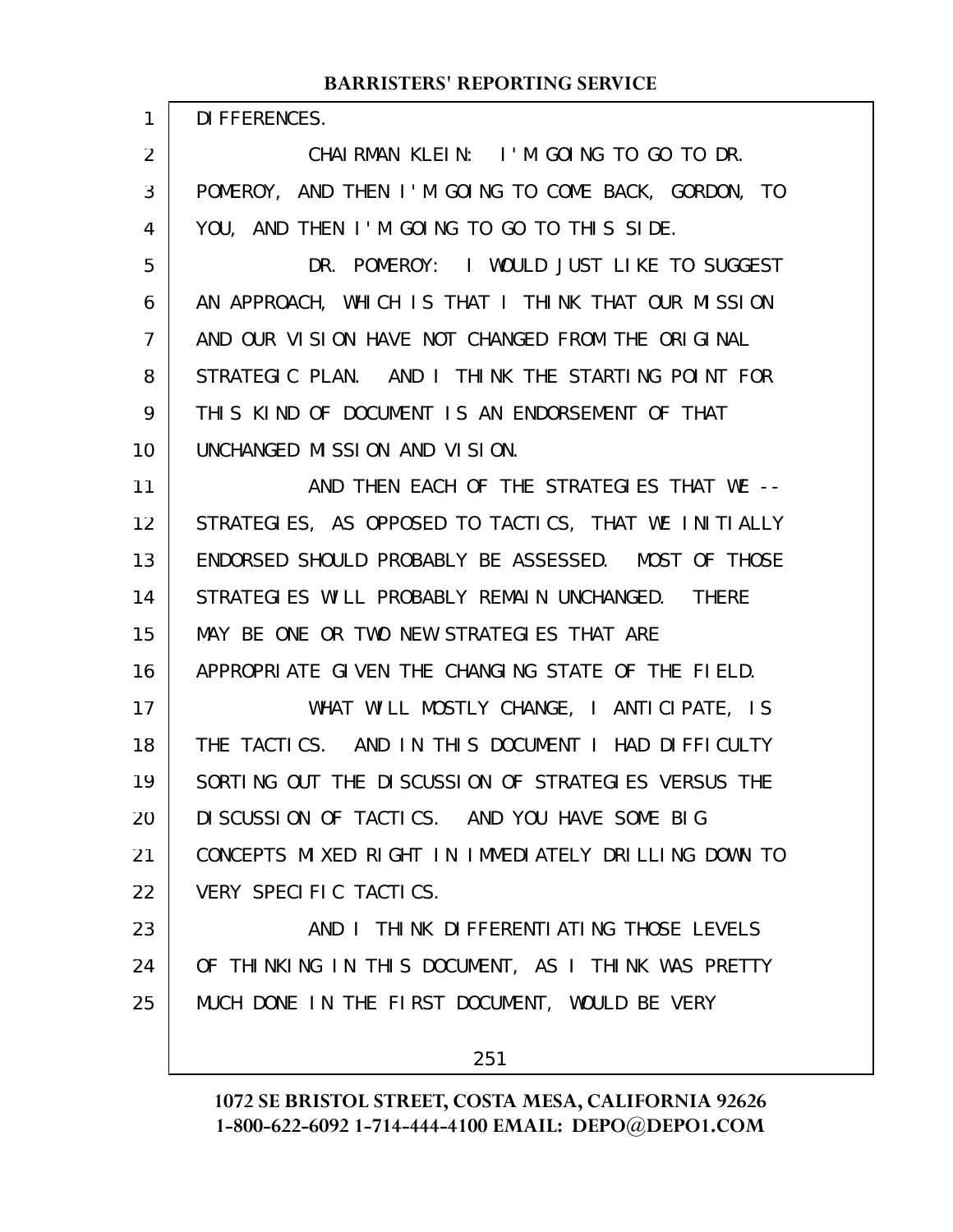| 1              | HELPFUL TO ME IN ASSESSING OUR PROGRESS AND THE      |
|----------------|------------------------------------------------------|
| 2              | PARTS THAT WE WANT TO MAINTAIN VERSUS THE PARTS THAT |
| 3              | WE NEED TO UPDATE.                                   |
| 4              | CHAIRMAN KLEIN: OKAY. IF I CAN GO TO                 |
| 5              | THIS SIDE, I'M GOING TO GO TO DR. FONTANA AND THEN   |
| 6              | DR. PIZZO.                                           |
| $\overline{7}$ | DR. FONTANA: I JUST WANTED TO COMMENT                |
| 8              | PERHAPS ON THE PROCESS. AND I WANTED TO APPLAUD      |
| 9              | ALAN FOR HIS FORESIGHT IN UNDERSTANDING THAT INDEED  |
| 10             | THIS IS A FAST-CHANGING FIELD, AND WE HOPEFULLY AS   |
| 11             | AN AGENCY CAN RESPOND TO THIS FAST-CHANGING FIELD.   |
| 12             | AND ONE OF THE OR SEVERAL OF THE PROCESSES           |
| 13             | WHICH WE USED IN THE PAST, WHICH I FOUND VERY        |
| 14             | EFFECTIVE AND I THINK WOULD HELP SOLVE A LOT OF      |
| 15             | ISSUES THAT ARE COMING UP HERE, IS ACTUALLY HAVING A |
| 16             | PUBLIC FORUM BY WHICH WE DISCUSS EACH OF THESE       |
| 17             | THINGS. HAVE THE PUBLIC COME AND CRITIQUE US, LOOK   |
| 18             | AT WHAT WE'VE SET UP, AND GIVE SUGGESTIONS. HAVE     |
| 19             | THE DISEASE TEAM ADVOCATES COME IN AND SAY, WELL, WE |
| 20             | SEE THAT YOU'VE GIVEN THIS MANY GRANTS IN THIS KIND  |
| 21             | OF FIELD. PERHAPS YOU SHOULD CONSIDER THIS. OR WE    |
| 22             | NEED INDUSTRY AND LET INDUSTRY COME UP AND GIVE US   |
| 23             | SOME SUGGESTIONS. TAKE THOSE SUGGESTIONS IN LIKE WE  |
| 24             | DID WHEN WE WERE FORMULATING THE STRATEGIC PLAN AND  |
| 25             | ADDRESS THOSE.                                       |
|                |                                                      |

252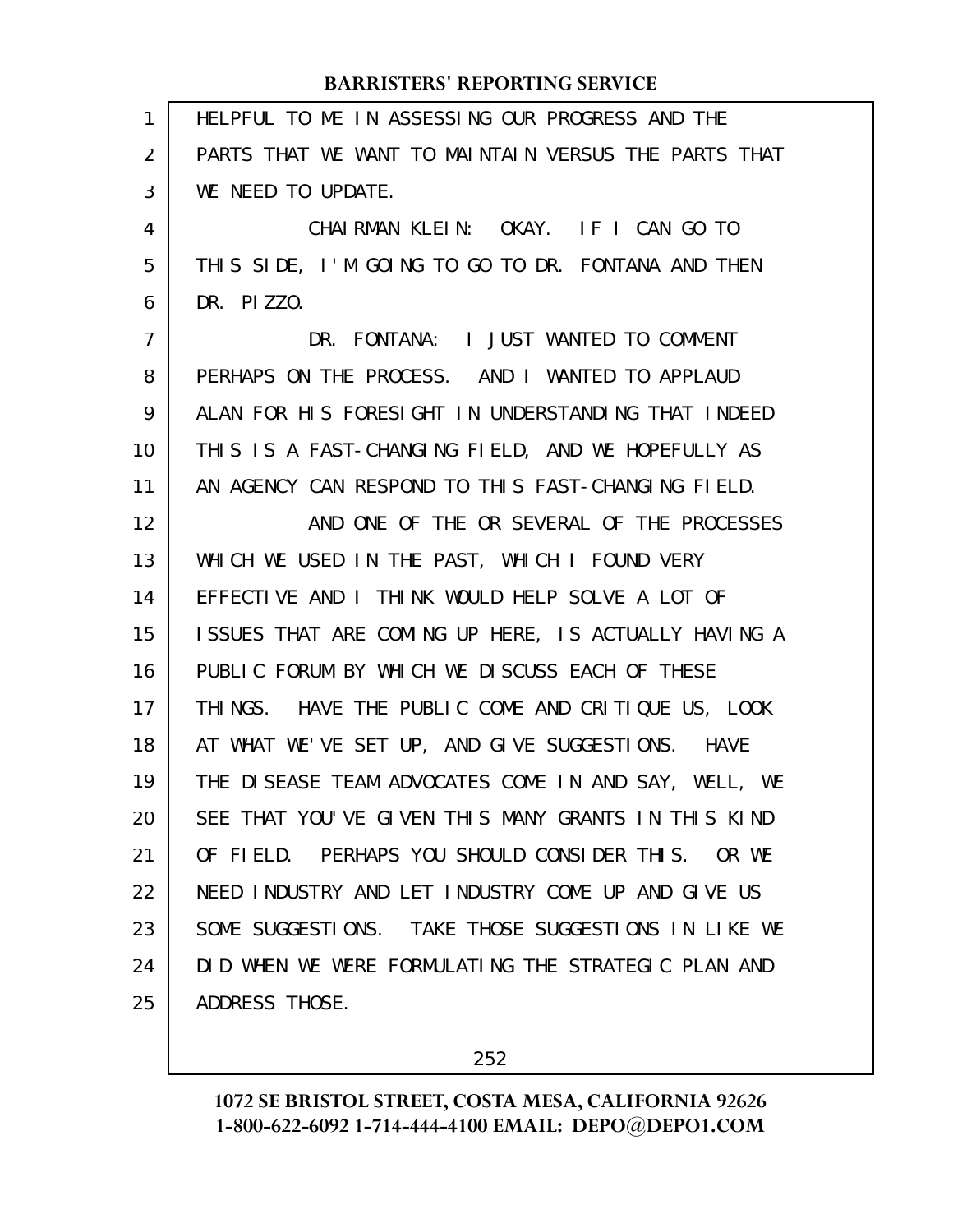| 1  | IT TAKES A LITTLE BIT OF TIME, BUT I THINK                   |
|----|--------------------------------------------------------------|
| 2  | IT WOULD SERVE US WELL IN THAT ALL VOICES ARE HEARD.         |
| 3  | AND WE ARE BEING REVIEWED, NOT JUST INTERNALLY, BUT          |
| 4  | BY THE PUBLIC AND EXPERTS. I THINK WE'RE SO CLOSE.           |
| 5  | I THINK WE ALL WANT THE SAME THING. IT'S ONE MORE            |
| 6  | MEETING, BUT I THINK THAT MEETING WOULD BE A VERY            |
| 7  | POSITIVE AND BENEFICIAL ONE THAT WE ALL PERHAPS              |
| 8  | WOULD LIKE TO GO TO.                                         |
| 9  | CHAIRMAN KLEIN: OKAY. DR. PIZZO.                             |
| 10 | DR. PIZZO: THIS IS AT SLIGHT VARIANCE                        |
| 11 | FROM JUST STRATEGIC PLANNING PER SE, BUT IT FOLLOWS          |
| 12 | TO DUANE'S COMMENT AND IN A SENSE DOES REQUIRE SOME          |
| 13 | STRATEGIC THINKING. YESTERDAY I THINK, BOB, YOU              |
| 14 | MENTIONED OR THE DISCUSSION CAME UP ABOUT BATTEN'S           |
| 15 | DI SEASE AND THE NEUROSTEM CELL APPROACH THAT WAS            |
| 16 | TAKEN, WHICH RAN INTO HUGE REGULATORY PROBLEMS               |
| 17 | THROUGH IRB'S, INCLUDING AT MY OWN INSTITUTION, AND          |
| 18 | REALLY AT RISK.                                              |
| 19 | SO, DUANE, TO YOUR POINT IS THAT, YOU                        |
| 20 | KNOW, WE HEARD THIS MORNING ABOUT CHILDREN WITH              |
| 21 | HUNTINGTON'S WHO MIGHT BENEFIT FROM SOME YET TO BE           |
| 22 | DEFINED THERAPEUTIC INTERVENTION. BUT THE                    |
| 23 | GUIDELINES THAT DEFINE PEDIATRIC RESEARCH WILL NOT           |
| 24 | ALLOW A RISK ABOVE THAT OF A HEALTHY CHILD.<br><sub>SO</sub> |
| 25 | REALLY THE DEBATE IS, YOU KNOW, IF A FAMILY MIGHT            |
|    |                                                              |

253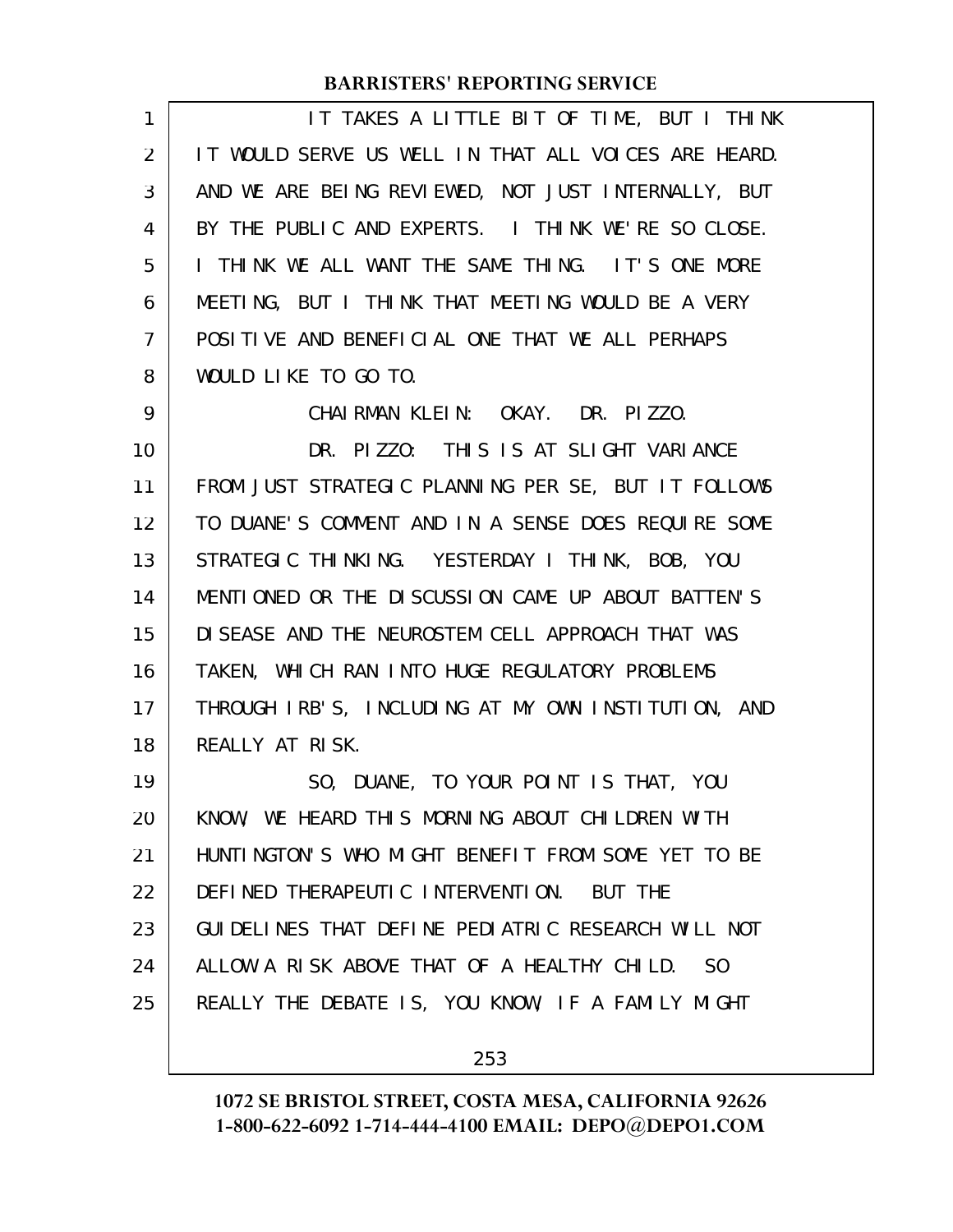| 1              | SAY, GEE, I'M WILLING TO TAKE THIS RISK BECAUSE MY   |
|----------------|------------------------------------------------------|
| $\overline{2}$ | CHILD HAS A LIFE-THREATENING DISEASE, THE CURRENT    |
| 3              | REGULATIONS, INCLUDING FROM ADVISORY BODIES LIKE     |
| 4              | INSTITUTE OF MEDICINE, CHALLENGE THE ABILITY OF A    |
| 5              | PARENT TO MAKE THAT DECISION OR EVEN FOR             |
| 6              | INSTITUTIONS TO MAKE THAT DECISION.                  |
| $\overline{7}$ | SO I SAY THAT ONLY AS AN EXAMPLE BECAUSE             |
| 8              | IT FOLLOWS CLOSELY ON WHAT YOU WERE SAYING AND HAS A |
| 9              | PERSONAL TOUCH BECAUSE IT RELATES TO THE FAMILIES    |
| 10             | THAT WE SAW TODAY, BUT IT IS A STRATEGY IN A SENSE   |
| 11             | IN THAT WE CAN ANTICIPATE WHETHER IT'S A YEAR FROM   |
| 12             | NOW OR TWO YEARS FROM NOW THAT THERE WILL BE         |
| 13             | HOPEFULLY AN INTERVENTION WHICH MAY HAVE THE         |
| 14             | POTENTIAL FOR BENEFITING A CHILD WITH A              |
| 15             | LIFE-THREATENING DISEASE. AND WE'RE GOING TO RUN UP  |
| 16             | AGAINST THESE REAL IMPEDIMENTS. SO I THINK           |
| 17             | ANTI CI PATI NG THOSE THI NGS ARE REALLY I MPORTANT  |
| 18             | THINGS FOR US TO DO AS WELL.                         |
| 19             | DR. GILL: I DON'T HAVE A COMMENT ON HOW              |
| 20             | ONE SHOULD DEVELOP THE NEW STRATEGIC PLAN, BUT, YOU  |
| 21             | KNOW, I THINK WITH SOCRATES THE UNEXAMINED LIFE IS   |
| 22             | NOT WORTH LIVING. AND IT'S NECESSARY TO CONSTANTLY   |
| 23             | UPDATE ANY PLAN, PARTICULARLY IN AN AREA LIKE STEM   |
| 24             | CELL BIOLOGY WHERE A COUPLE OF YEARS AGO, I SAY A    |
| 25             | COUPLE, A FEW YEARS AGO ONE WOULD HAVE HAD NO        |
|                |                                                      |

254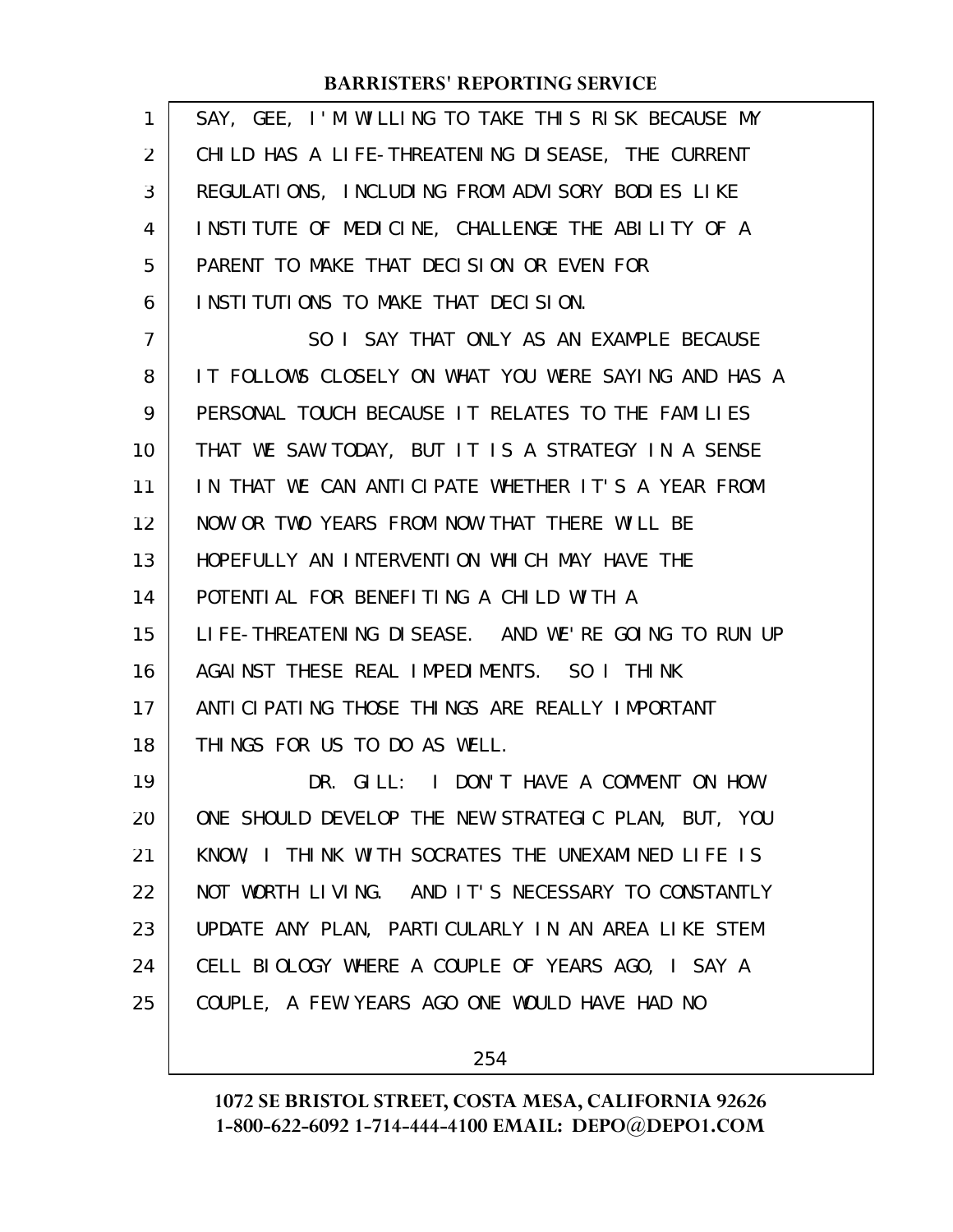KNOWLEDGE OF INDUCED PLURIPOTENT CELLS WHICH CHANGES THE LANDSCAPE. ONE HAD VERY LITTLE KNOWLEDGE OF MICRORNA'S, SIRNA'S WHICH AGAIN CHANGE THE WAY THAT ONE DOES BIOLOGY. 1 2 3 4

SO ONE OF THE THINGS THAT YOU'VE ACCOMPLISHED, AND YOU CAN COUNT IT UP, I THINK, IS YOU BROUGHT PEOPLE INTO THE STEM CELL RESEARCH FIELD. YOU'VE CREATED A CADRE, SOME OF THEM ARE STILL IN TRAINING, BUT YOU'VE CREATED A CADRE OF SCIENTISTS WHO ARE GOING TO USE ALL OF THESE NEW TECHNOLOGIES. WHATEVER YOU DO WITH YOUR STRATEGIC PLAN, I THINK THAT UNDERPINNING IS ABSOLUTELY NECESSARY FOR YOU TO MAINTAIN. YOU LIST HOW MANY SCIENTISTS AND TRAINEES THERE ARE, BUT THAT'S THE FUTURE. YOU MAY NOT MAKE THE GOAL OF THE TEN YEARS, I HOPE WE DO, BUT YOU'VE PUT THE INFRASTRUCTURE FOR PEOPLE TO DEVOTE THEIR LIVES IN INTO THIS AREA OF RESEARCH, WHICH WILL SURELY BEAR FRUIT AT SOME POINT. SO I WOULD ENCOURAGE YOU TO NOT JUST DO A 5 6 7 8 9 10 11 12 13 14 15 16 17 18 19 20

STRATEGIC PLAN NOW, BUT DO ANOTHER ONE, YOU KNOW, THAT REFLECTS THE RAPIDLY CHANGING LANDSCAPE. 21 22

CHAIRMAN KLEIN: ALL RIGHT. I'D LIKE TO EMPHASIZE HERE THAT THE STAFF IS ALWAYS TRYING TO PUT OUT THE VERY BEST EFFORTS, AND IT'S DIFFICULT 23 24 25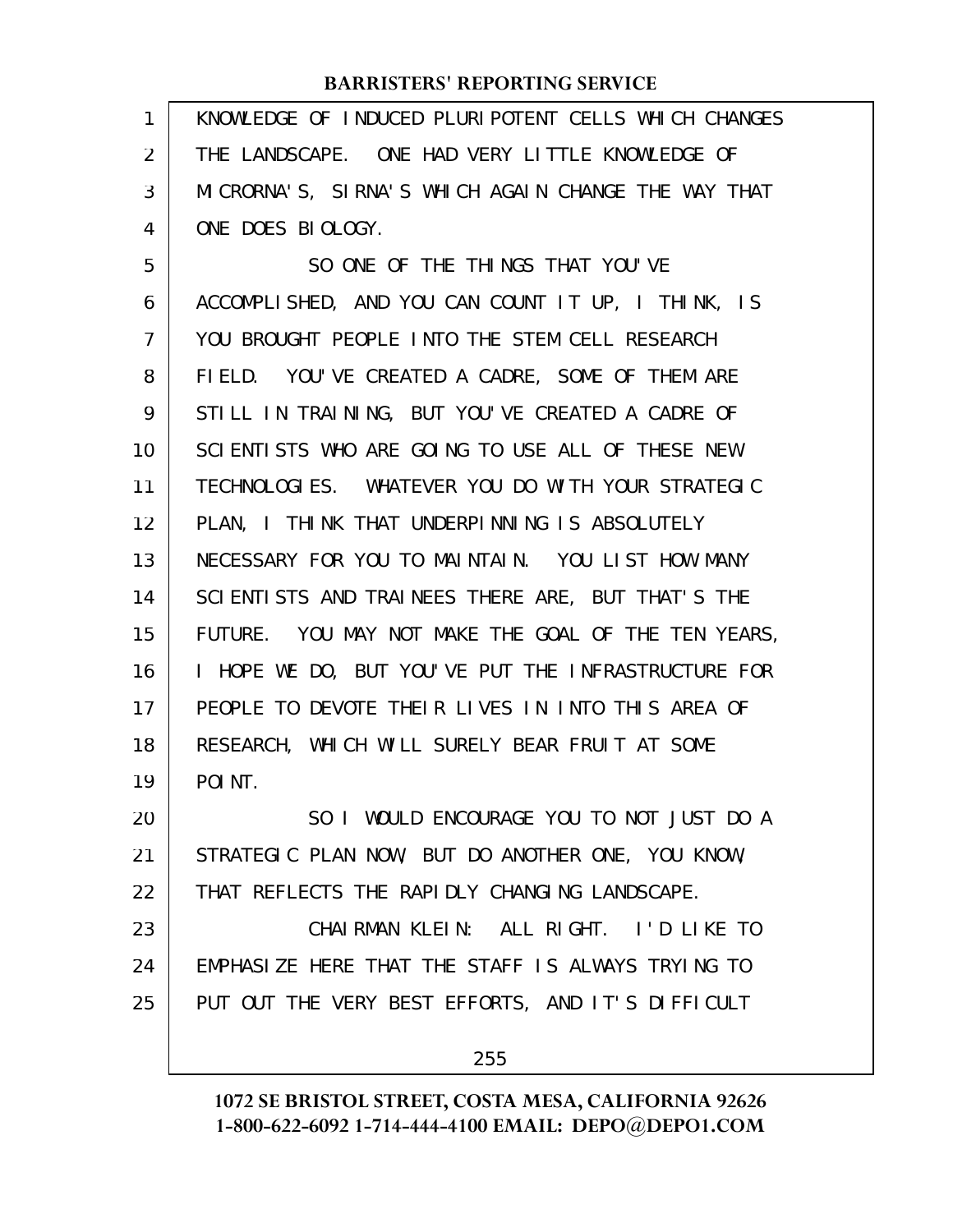| 1  | SOMETIME TO ESTIMATE THE STARTING POINT. MANY OF US  |
|----|------------------------------------------------------|
| 2  | HAVE BEEN TOGETHER FOR OVER FOUR YEARS NOW. SO EVEN  |
| 3  | WITHIN OUR OWN ORGANIZATION, THERE ARE OBVIOUSLY     |
| 4  | COMPETING THEORIES AND PASSIONATELY HELD THEORIES.   |
| 5  | BUT WE ALWAYS SHOULD RECOGNIZE THAT ALL OF THESE     |
| 6  | STAFF EFFORTS ARE DEDICATED, PASSIONATE, AND TRYING  |
| 7  | TO BE RESPONSIVE TO WHAT THEY READ AND HEAR IN OUR   |
| 8  | MEETINGS.                                            |
| 9  | BUT I THINK WE'VE HAD A LOT OF GOOD INPUT            |
| 10 | HERE. WOULD SOMEONE LIKE TO COME UP WITH A MOTION    |
| 11 | ABOUT A PROCESS TO SCULPT THE LARGE-SCALE OUTLINE OF |
| 12 | IT AND ASK THE STAFF TO THEN COME BACK WITH          |
| 13 | SOMETHING THAT'S RESPONSIVE TO THAT, OR WOULD YOU    |
| 14 | LIKE THE STAFF, HAVING HEARD THIS DISCUSSION, TO     |
| 15 | COME BACK WITH A PLAN? IT SOUNDS LIKE I DON'T NEED   |
| 16 | A VOTE ON THAT ISSUE. BUT I THINK IT'S A VERY        |
| 17 | HEALTHY DISCUSSION. I THINK WE ALL LEARNED           |
| 18 | SOMETHING BY HAVING THESE VERY ROBUST, OPEN          |
| 19 | DI SCUSSIONS, AND A LOT OF GREAT DIFFERENT           |
| 20 | PERSPECTIVES ARE GENERATED IN THAT PROCESS.          |
| 21 | SO, DR. TROUNSON, YOU HAVE ENOUGH                    |
| 22 | INFORMATION TO COME BACK AND PROPOSE AT THE NEXT     |
| 23 | MEETING A PROCESS FOR THE STRATEGIC PLAN.            |
| 24 | DR. TROUNSON: THANK YOU, CHAIR. AND                  |
| 25 | THANK THE BOARD FOR THEIR INPUTS. YOU KNOW, I THINK  |
|    |                                                      |

256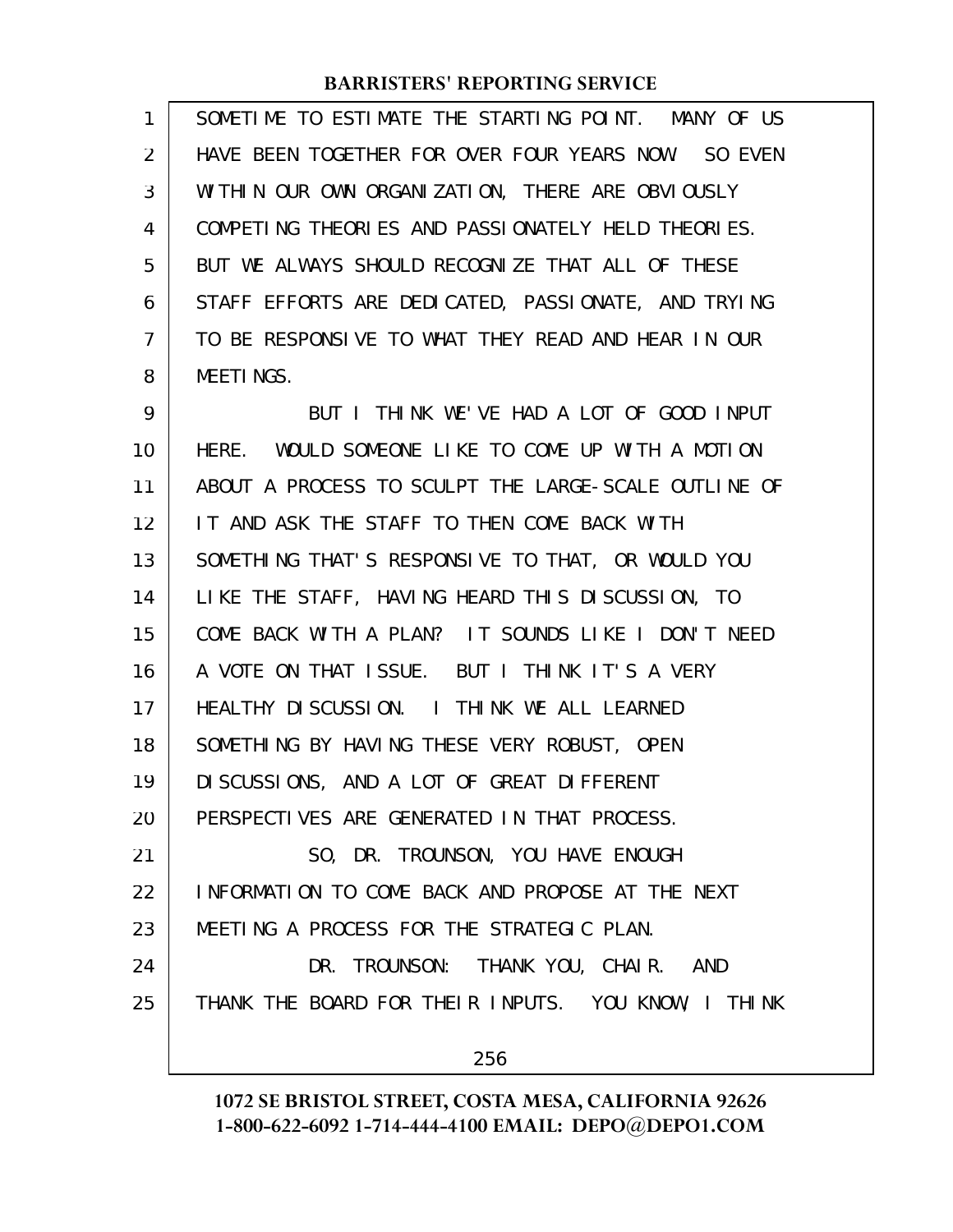| 1  | IT REALLY IS IMPORTANT TO HAVE THESE KIND OF         |
|----|------------------------------------------------------|
| 2  | DISCUSSIONS AND FIND WAYS TO MOVE OURSELVES FORWARD  |
| 3  | BECAUSE THE MISSION SAYS THAT WE'VE GOT A BIG JOB TO |
| 4  | DO, AND I REMAIN CONCERNED THAT TO DO THAT JOB, WE   |
| 5  | REALLY HAVE TO BE OURSELVES CREATIVE AND INNOVATIVE  |
| 6  | AND MOVE WITH AS MUCH SPEED AS POSSIBLE BECAUSE      |
| 7  | WE'RE NOT GOING TO GET THERE, I THINK, IF WE JUST,   |
| 8  | YOU KNOW, LOOK AT THE SHADOWS OF WHERE WE'VE BEEN.   |
| 9  | BUT I THINK WE HAVE TO TRY AND CREATE A              |
| 10 | WAY FORWARD, WHICH WITH A VERY FAST-CHANGING         |
| 11 | LANDSCAPE THAT WE CAN TAKE ADVANTAGE OF THIS         |
| 12 | PARTICULAR AGENCY, AND MAYBE AN NIH OR SOME OTHER    |
| 13 | BODY WOULDN'T BE QUITE AS FLEXIBLE AND AS QUICK      |
| 14 | MOVING.                                              |
| 15 | MR. SHESTACK: WHEN ARE WE ASKING FOR THAT            |
| 16 | PROPOSAL BACK FROM STAFF?                            |
| 17 | CHAI RMAN KLEIN: MY UNDERSTANDING WOULD BE           |
| 18 | THE NEXT MEETING OF THE BOARD.                       |
| 19 | DR. PENHOET: JUST ONE PERHAPS CAUTIONARY             |
| 20 | NOTE. I THINK, FOLLOWING ON DR. GILL'S COMMENT, THE  |
| 21 | FIELD IS MOVING VERY RAPIDLY, AND I FULLY APPRECIATE |
| 22 | THE URGENCY TO HAVE DIALOGUE, ETC. WE HAVE TO BE     |
| 23 | CAREFUL NOT TO PUT SUCH A CUMBERSOME PROCESS IN      |
| 24 | PLACE THAT WE NEVER GET IT DONE AND, THEREFORE, THE  |
| 25 | PROCESS JUST CONTINUES AND CONTINUES. BECAUSE THE    |
|    |                                                      |

257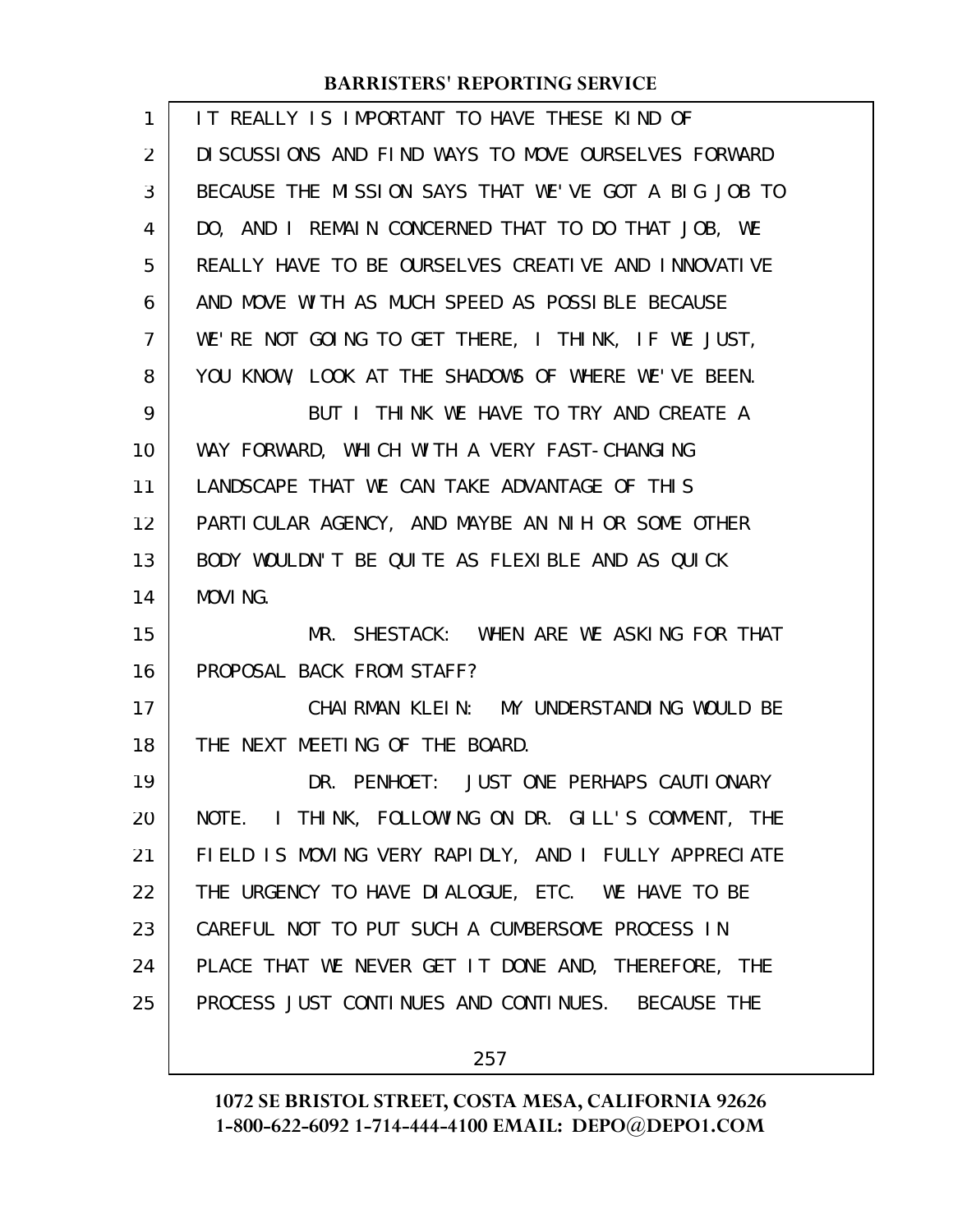| 1              | OPERATIONAL ROLE OF THE STRATEGIC PLAN IS TO DEFINE  |
|----------------|------------------------------------------------------|
| 2              | THE RFA'S THAT WE'RE GOING TO PUT OUT. THAT'S WHERE  |
| 3              | THE RUBBER MEETS THE ROAD.                           |
| 4              | I THINK IN THIS DISCUSSION, CLAIRE'S FIRST           |
| 5              | POINT, ALAN, ABOUT SEPARATING THE REVIEW OF WHAT'S   |
| 6              | HAPPENED FROM THE GO FORWARD IS A SIMPLIFIED         |
| $\overline{7}$ | CONSTRUCT.                                           |
| 8              | MR. SHESTACK: IT'S MORE LIKE THE                     |
| 9              | ENCYCLOPEDIA AND YEARBOOK APPROACH, WHICH IS WE HAVE |
| 10             | A STRAT PLAN, AND THEN THINGS HAVE CHANGED, NEW      |
| 11             | ADMINISTRATION, NEW FUNDS OUT THERE. TAKE THEM INTO  |
| 12             | ACCOUNT, MODIFY IT, PUT IT IN A DOCUMENT WE CAN ALL  |
| 13             | SEE QUICKLY AND SORT OF TRACK THE CHANGES.           |
| 14             | CHAIRMAN KLEIN: SO, DAVID, DID YOU HAVE A            |
| 15             | COMMENT?                                             |
| 16             | MR. SERRANO-SEWELL: I THINK IT'S TIME FOR            |
| 17             | LUNCH.                                               |
| 18             | CHAIRMAN KLEIN: WE'VE GOT A CALENDAR                 |
| 19             | HERE. WE'VE GOT A CALENDAR WHERE WE GOT A LITTLE     |
| 20             | BIT BEHIND. LET'S DO -- BEFORE WE GET TO LUNCH, I'D  |
| 21             | LIKE TO DEAL WITH ITEM 7 -- 20 IS VERY IMPORTANT TO  |
| 22             | DO ITEM 13. AND COUNSEL SPECIFICALLY WOULD LIKE ME   |
| 23             | TO COVER ITEM 24.                                    |
| 24             | (SIMULTANEOUS DI SCUSSION.)                          |
| 25             | MS. LANDING: I WOULD LIKE TO RECOMMEND               |
|                | 258                                                  |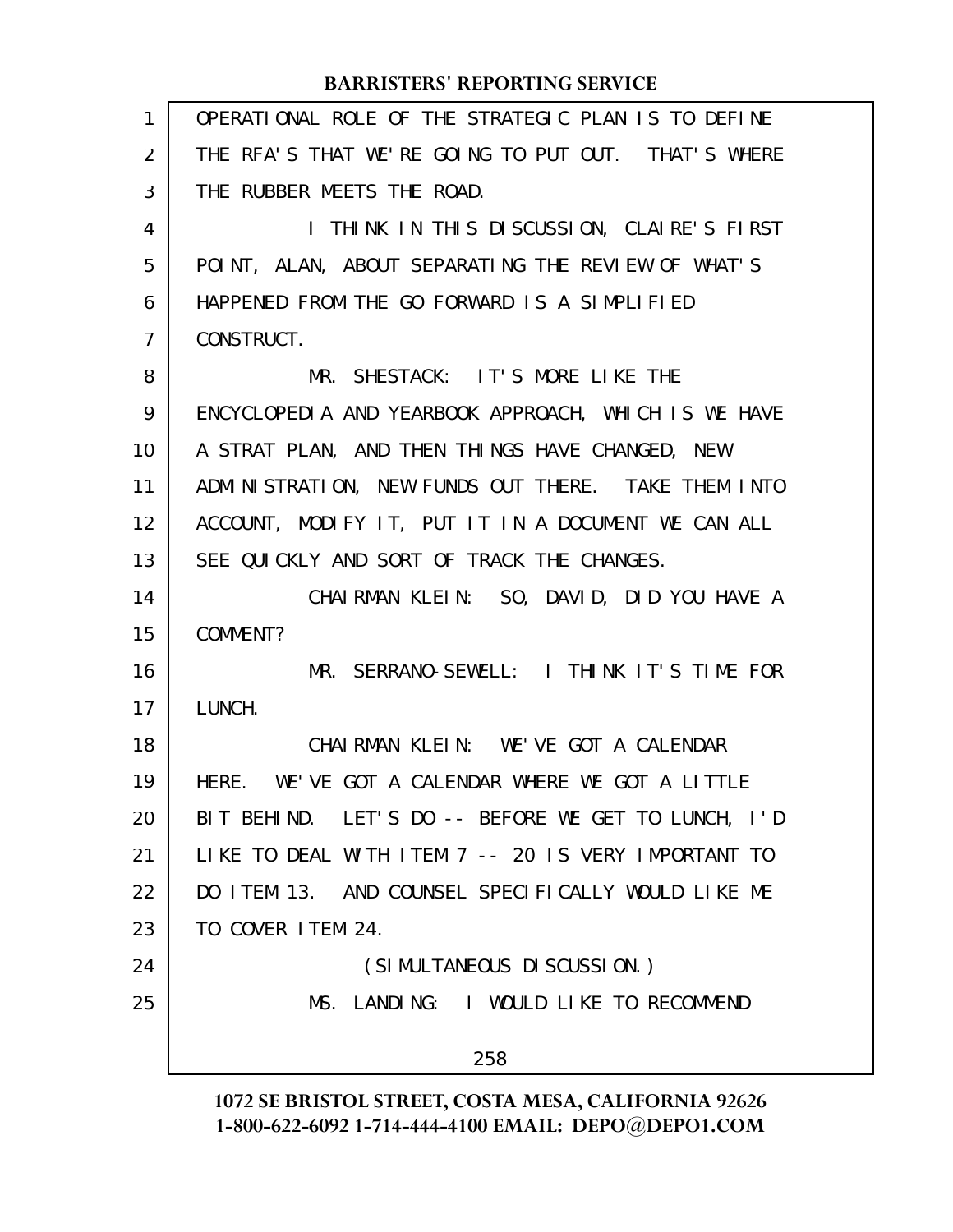#### THAT WE DO THIS AFTER LUNCH. MS. SAMUELSON: SECOND. CHAIRMAN KLEIN: WHEN BLOOD SUGARS ARE BETTER IS THE PROPOSAL. MS. KING: TWO THINGS. ONE, LUNCH HAS BEEN SCHEDULED FOR 12:30 BECAUSE WE KNEW WE THOUGHT THAT THE GRANT PROCESS WOULD TAKE LONGER, SO THE FOOD ISN'T READY YET. AND TWO, THIS ITEM IS URGENT TO COMPLETE BEFORE WE GET TO SOME OF THE OTHER ITEMS ON THE AGENDA. CHAIRMAN KLEIN: THE FIRST ISSUE IS MORE DISPOSITIVE. DR. PIZZO: WE'LL DO IT IF YOU MAKE THE ROOM WARMER. CHAIRMAN KLEIN: CAN WE MAKE THE ROOM WARMER? WE'RE GOING TO HAVE A FIVE-MINUTE BREAK AND THEN FOR PEOPLE TO WARM UP AND TAKE A BREAK AND COME BACK. (A RECESS WAS TAKEN.) DR. PENHOET: CONVENING THE MEETING IN BOB'S ABSENCE, CAN WE HAVE CONSIDERATION OF ITEM 20, PLEASE, WHICH IS THE CONSIDERATION OF A PREAPPLICATION REVIEW. MS. KING: THANK YOU SO MUCH, DR. PENHOET. BEFORE WE DO THAT, IF WE COULD JUST HAVE, I KNOW 259 **BARRISTERS' REPORTING SERVICE** 1 2 3 4 5 6 7 8 9 10 11 12 13 14 15 16 17 18 19 20 21 22 23 24 25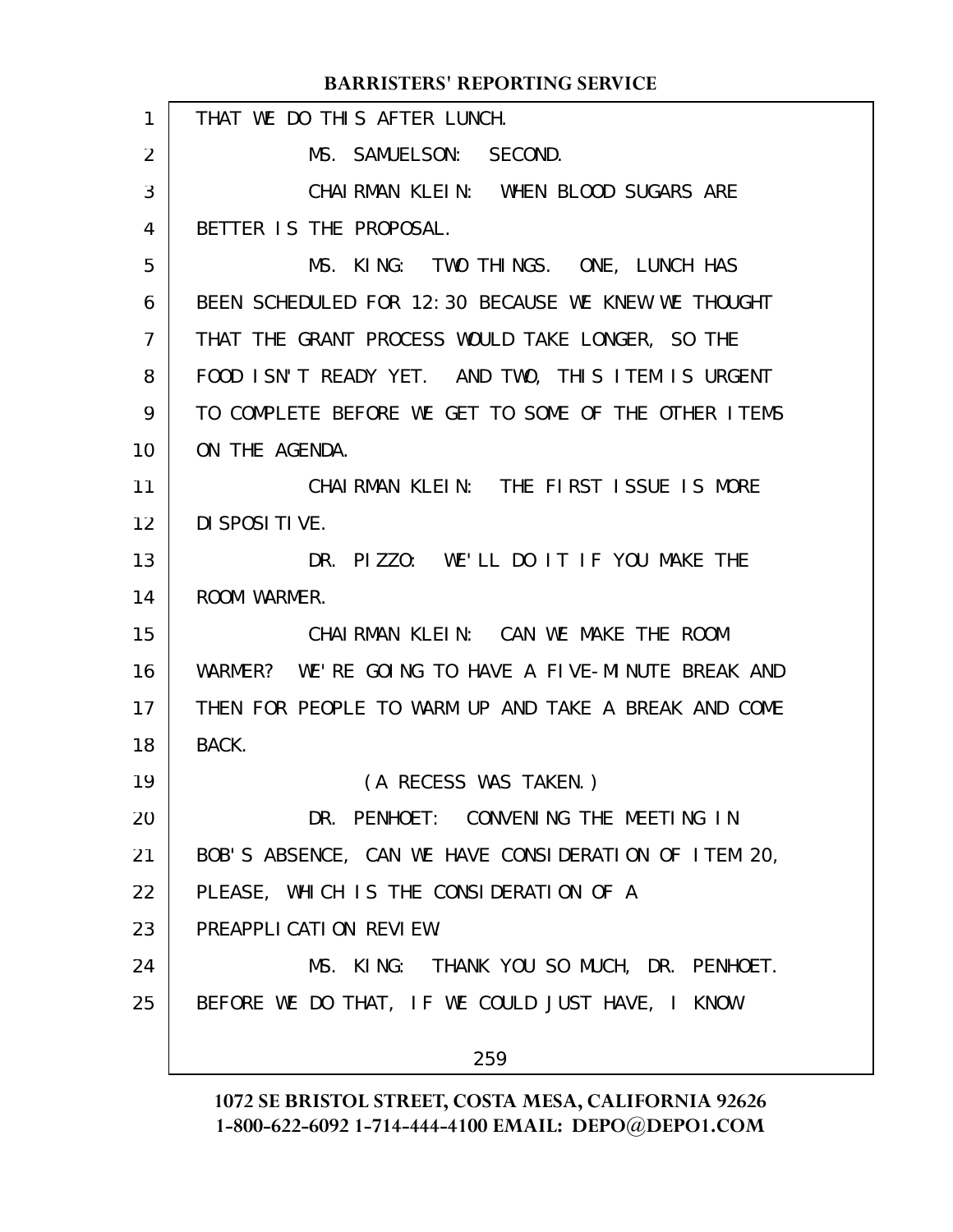| 1              | THERE'S AT LEAST ONE PUBLIC COMMENT FROM THE PRIOR    |
|----------------|-------------------------------------------------------|
| 2              | I TEM THAT WE SAID WE WOULD DO RIGHT AFTER THE BREAK. |
| 3              | SO IF I CAN INVITE MR. SIMPSON UP TO THE MICROPHONE,  |
| 4              | PLEASE.                                               |
| 5              | MR. SIMPSON: THANK YOU VERY MUCH. JOHN                |
| 6              | SIMPSON, CONSUMER WATCHDOG. JUST ON THE PREVIOUS      |
| $\overline{7}$ | ITEM, I SENSE THE CONSENSUS FROM THE BOARD, MOST OF   |
| 8              | WHICH I AGREED WITH, WHICH MAYBE YOU FIND SHOCKING,   |
| 9              | I DID INDEED. THE CONSENSUS SEEMED TO BE THAT THERE   |
| 10             | NEEDED TO BE PUBLIC INPUT. AND IF YOU WANTED TO       |
| 11             | HURRY THE PROCESS ALONG, I WAS GOING TO SUGGEST THAT  |
| 12             | PERHAPS IT WOULD BE PRUDENT TO SET A PUBLIC HEARING   |
| 13             | TENTATIVELY, SAY, EARLY IN JANUARY ON SOME OF THE     |
| 14             | ISSUES THAT YOU'RE HAVING. THAT WAS MY ONLY           |
| 15             | THOUGHT. THANK YOU.                                   |
| 16             | CHAIRMAN KLEIN: OKAY. IS THERE                        |
| 17             | ADDITIONAL PUBLIC COMMENT?                            |
| 18             | MR. BASHAM: DARYL BASHAM, DNA-MICROARRAY.             |
| 19             | JUST LIKE TO CONCUR WITH MR. SHEEHY THAT WE THINK     |
| 20             | THAT A TASK FORCE OF SOME TYPE OF -- SOME MEANS OF    |
| 21             | PUBLIC INPUT FROM INDUSTRY WOULD BE VERY IMPORTANT    |
| 22             | AT THIS TIME. THANK YOU.                              |
| 23             | CHAIRMAN KLEIN: THANK YOU.                            |
| 24             | MR. REED: DON REED, CALIFORNIANS FOR                  |
| 25             | CURES. JUST IN AGREEMENT, THAT WE NEED TO HAVE AS     |
|                | 260                                                   |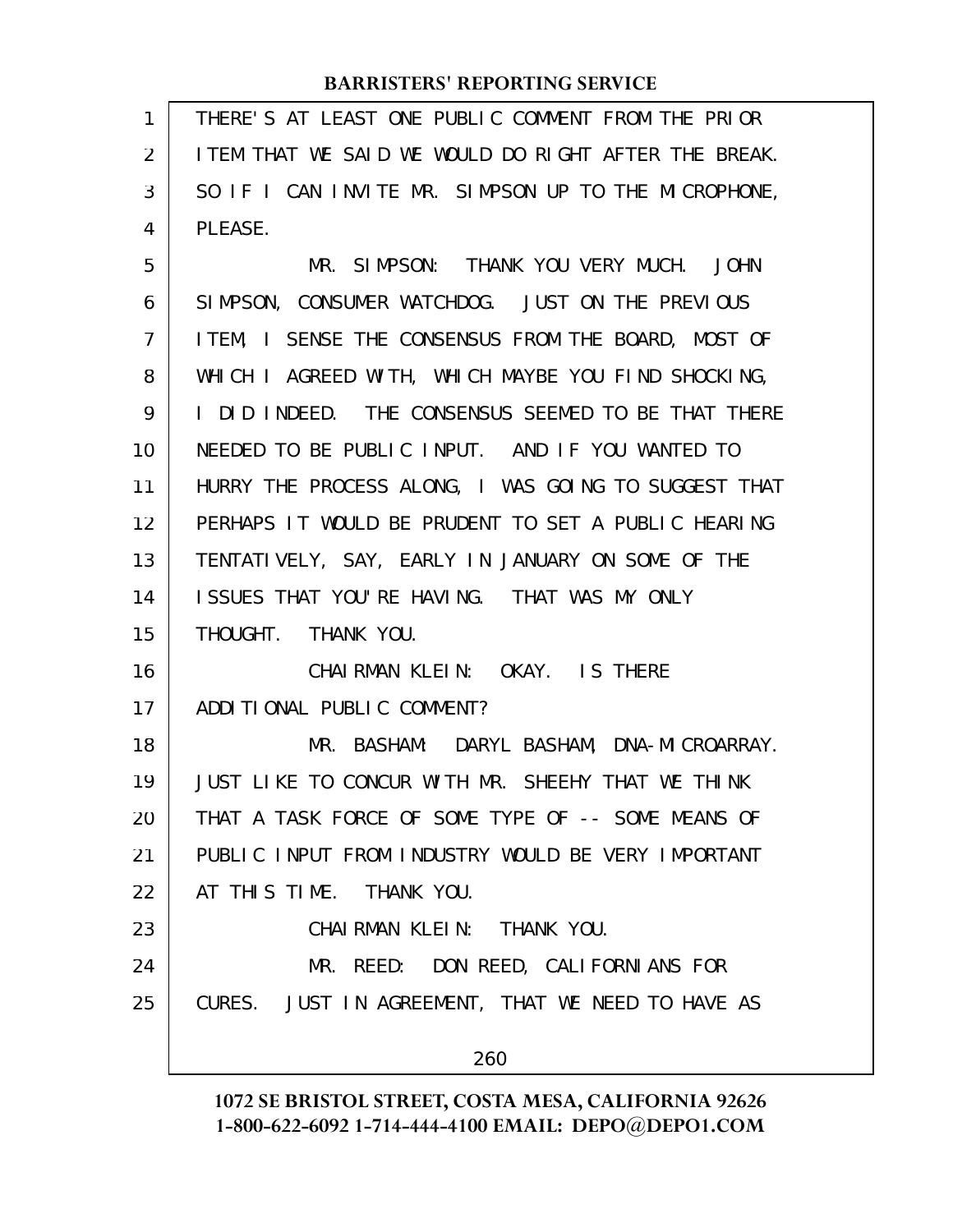| $\mathbf{1}$ | MUCH PUBLIC INPUT AS POSSIBLE. THE STRENGTH OF THE  |
|--------------|-----------------------------------------------------|
| 2            | I COC HAS BEEN ITS INCLUSION, AND THAT POLICY IS A  |
| 3            | STRONG ONE AND SHOULD BE MAINTAINED.                |
| 4            | CHAI RMAN KLEIN: THANK YOU.                         |
| 5            | MR. ADAMS: BILL ADAMS, INTERNATIONAL STEM           |
| 6            | CELL. I'M VERY ENCOURAGED TO HEAR THE BOARD TAKE A  |
| 7            | LOOK AT THE PROCESS UP TO DATE. THIS WHOLE PI THING |
| 8            | FOR US INDUSTRY PEOPLE HAS BEEN LIMITED. WE HAVE    |
| 9            | NOT BEEN ABLE TO BRING FORTH TO THE COMMITTEE OR TO |
| 10           | THE CIRM THE BEST POSSIBLE APPLICATIONS. AND I      |
| 11           | THINK IT'S HURT US, AND I CERTAINLY THINK IT'S HURT |
| 12           | THE PROCESS. AND ALSO I THINK THE APPEAL PROCESS    |
| 13           | NEEDS TO BE STREAMLINED AND MADE DIFFERENT.         |
| 14           | AS FAR AS THE COMMITTEE IS CONCERNED, I'D           |
| 15           | BE HAPPY TO PARTICIPATE WITH WHATEVER YOU FOLKS ARE |
| 16           | GOING TO DO. THANK YOU.                             |
| 17           | CHAIRMAN KLEIN: THANK YOU VERY MUCH.                |
| 18           | WITH THAT, I'D LIKE TO TRY AND SEE IF WE CAN MOVE   |
| 19           | VERY EFFICIENTLY, BUT WITHOUT PREDISPOSING THE      |
| 20           | FACT -- WITHOUT DETERMINING WHETHER OR NOT WE'RE    |
| 21           | GOING TO FINISH THIS ITEM, WE WILL BREAK FOR LUNCH. |
| 22           | AND WE MAY BREAK A FEW MINUTES BEFORE 12:30, HOPING |
| 23           | THAT THEY' RE EARLY, THEY' RE A LITTLE BIT EARLY IN |
| 24           | THE PREPARATION. BUT MY UNDERSTANDING IS THAT       |
| 25           | PEOPLE GOT WARMED UP. THE STAFF HAS BEEN            |
|              |                                                     |

261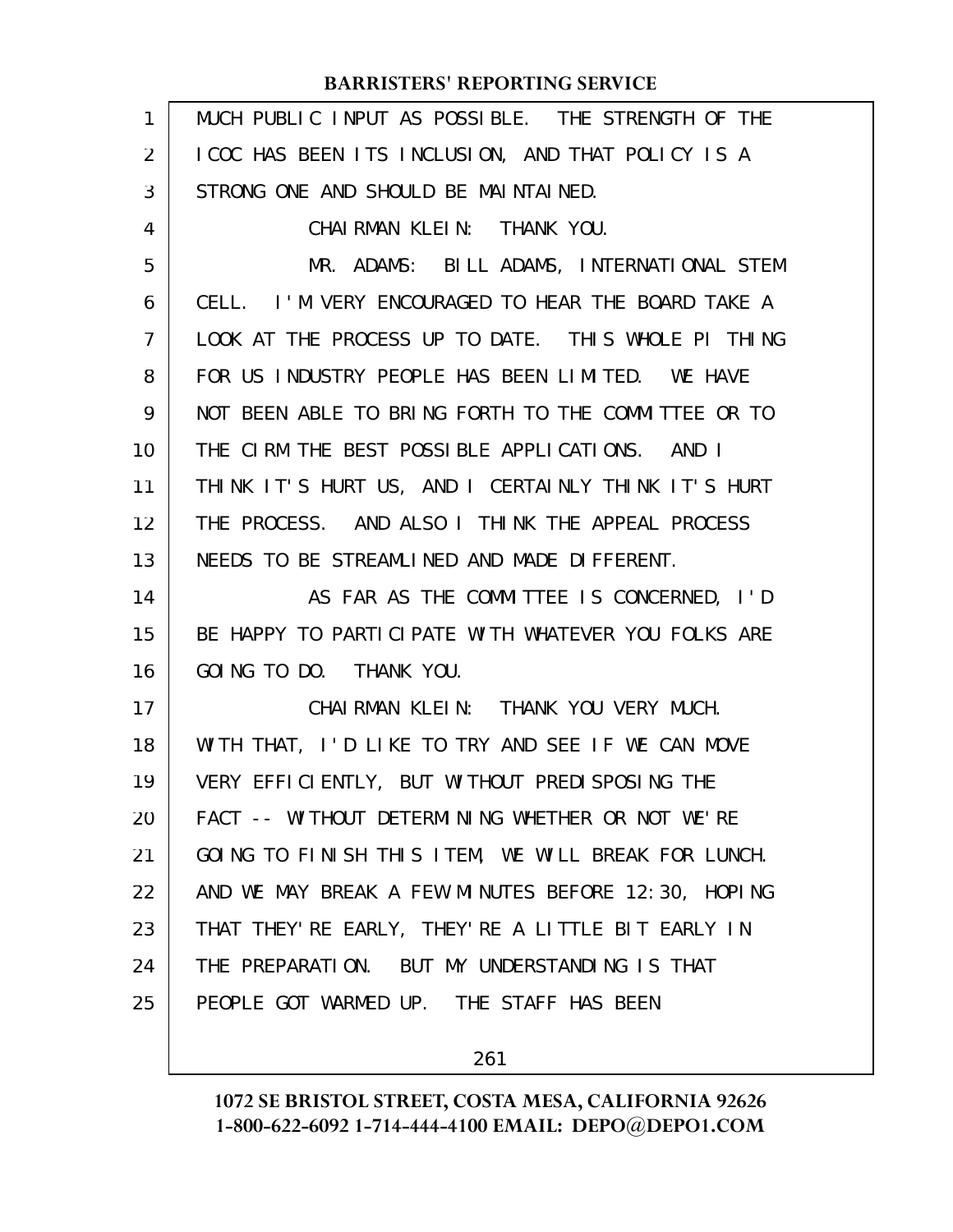| 1  | ENCOURAGING THEM TO MOVE FASTER.                     |
|----|------------------------------------------------------|
| 2  | I TEM 20, CONSIDERATION OF PREAPPLICATION            |
| 3  | <b>REVIEW.</b>                                       |
| 4  | DR. CSETE: JAMES AND I ARE GOING TO DO A             |
| 5  | DUET SINCE WE SORT OF WORKED ON THIS TOGETHER AS     |
| 6  | WELL. BUT I WANTED TO MAKE ONE COMMENT ABOUT         |
| 7  | PROGRESS REPORTS BECAUSE, MARCY, I JUST THINK THE    |
| 8  | BOARD NEEDS TO KNOW. WE ARE NOW INDEED SEEING OUR    |
| 9  | FIRST PROGRESS REPORTS FROM THE EXPERIENCED          |
| 10 | INVESTIGATORS AS WELL AS THE SEED GRANTS.            |
| 11 | AND THE AMOUNT OF TIME THAT WE TAKE ON               |
| 12 | THESE REPORTS IS AN IMPORTANT THING FOR THE BOARD TO |
| 13 | KNOW ABOUT. UNLIKE NONCOMPETING RENEWALS AT THE NIH  |
| 14 | LEVEL, WE TAKE THESE REALLY SERIOUSLY. WE GO BACK    |
| 15 | AND WE INTERACT WITH THE APPLICANTS. WE MAKE SURE    |
| 16 | PEOPLE ARE ON TRACK. WE MAKE SURE THAT IF THEY       |
| 17 | AREN'T ON TRACK, THAT WE KNOW ABOUT IT AND THAT THEY |
| 18 | KNOW THAT WE KNOW ABOUT IT AND THAT WE DO EVERYTHING |
| 19 | WE CAN TO GET THEM BACK ON TRACK AND USE THE MONEY   |
| 20 | VERY WELL.                                           |
| 21 | THESE PROGRESS REPORTS ARE ENORMOUSLY                |
| 22 | VALUABLE FOR PLANNING OUR FUTURE RFA'S, AND IT'S     |
| 23 | REALLY REQUIRED A CULTURE CHANGE ON THE PART OF OUR  |
| 24 | INVESTIGATORS TO BE WILLING TO RECEIVE THESE CALLS   |
| 25 | AND TO REALIZE THAT WE'RE TAKING AN ACTIVE INTEREST  |
|    |                                                      |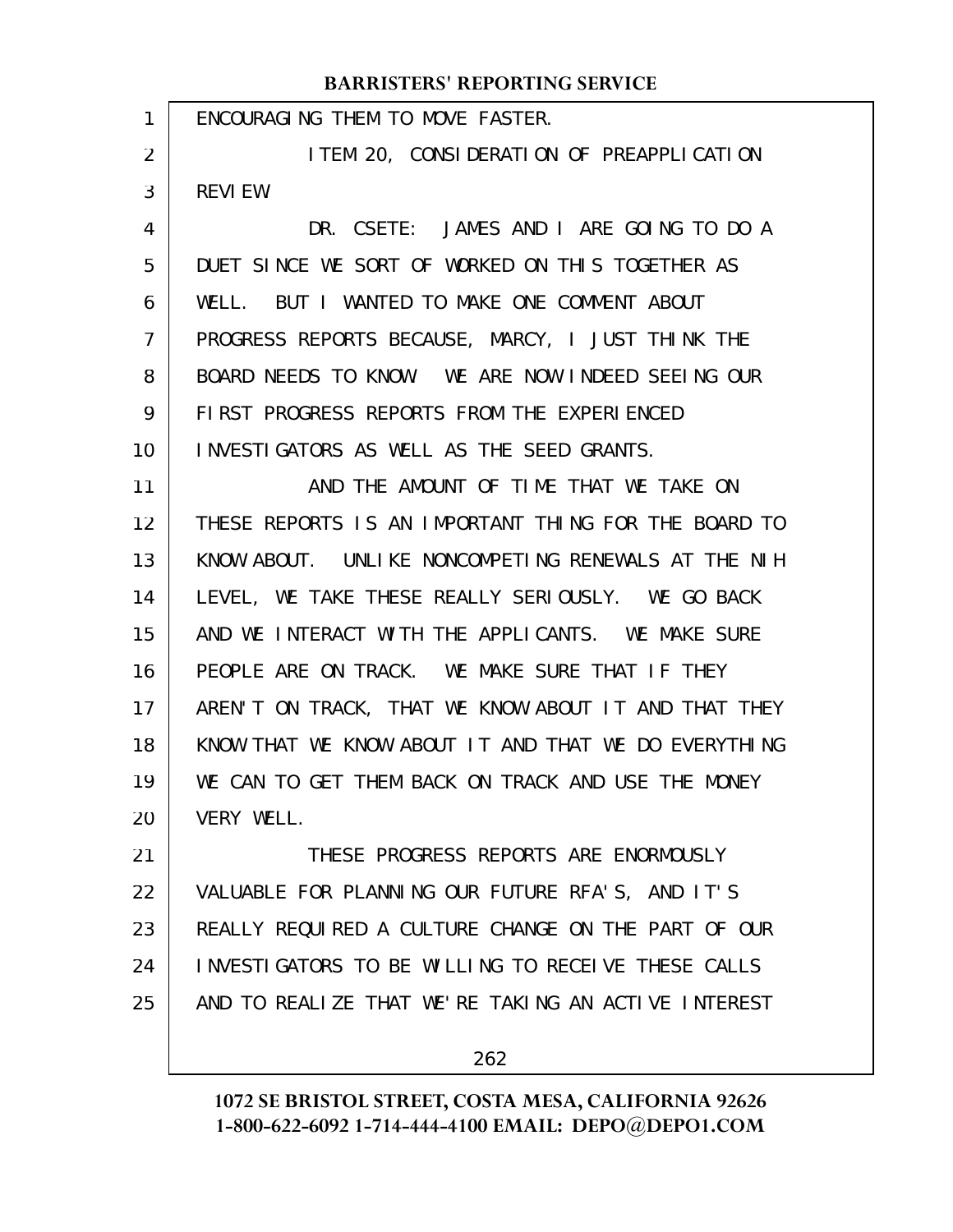| 1              | IN EVERY SINGLE ONE OF THE PROGRAMS WE FUND. IT'S    |
|----------------|------------------------------------------------------|
| 2              | AN ENORMOUS AMOUNT OF WORK FOR THESE INCREDIBLY      |
| 3              | TALENTED SCIENTISTS BEHIND ME TO GO THROUGH THESE IN |
| 4              | DETAIL, BUT WE'RE DOING IT. AND I'LL BE HAPPY TO     |
| 5              | UPDATE YOU ON THAT SOON.                             |
| 6              | MR. HARRISON: SO AS A REMINDER, AT THE               |
| $\overline{7}$ | LAST MEETING WE DISCUSSED WITH YOU THE CONCEPT OF A  |
| 8              | PREAPPLICATION REVIEW. TO SET THE CONTEXT FOR THIS,  |
| 9              | AS YOU KNOW, UNDER PROP 71 THE AGENCY HAS TO RELY ON |
| 10             | A GROUP OF NO MORE 15 SCIENTIFIC MEMBERS OF THE      |
| 11             | GRANTS WORKING GROUP TO ENGAGE AT ANY ONE TIME IN    |
| 12             | THE PEER REVIEW OF APPLICATIONS.                     |
| 13             | INCREASINGLY, AND THE TOOLS AND TECHNOLOGY           |
| 14             | APPLICATIONS ARE AN APT EXAMPLE, THIS HAS PLACED A   |
| 15             | VERY HEAVY BURDEN ON THE GRANTS WORKING GROUP        |
| 16             | MEMBERS. AND OUR RESPONSE HAS BEEN TO IMPOSE LIMITS  |
| 17             | ON THE NUMBER OF APPLICATIONS SUBMITTED PER          |
| 18             | INSTITUTION. AND THAT'S A SITUATION THAT WE BELIEVE  |
| 19             | IS BECOMING UNTENABLE.                               |
| 20             | AT THE LAST MEETING WE, THEREFORE, ASKED             |
| 21             | YOU IF YOU WOULD BE WILLING TO CONSIDER A PROPOSAL   |
| 22             | TO ADDRESS THESE ISSUES. AND YOU AGREED WITH THAT.   |
| 23             | MARIE CSETE AND HER STAFF HAVE WORKED DILIGENTLY ON  |
| 24             | REVIEWING EXISTING PREAPPLICATION REVIEW PROCEDURES  |
| 25             | AT OTHER INSTITUTIONS AND ARE NOW PREPARED TO        |
|                |                                                      |

263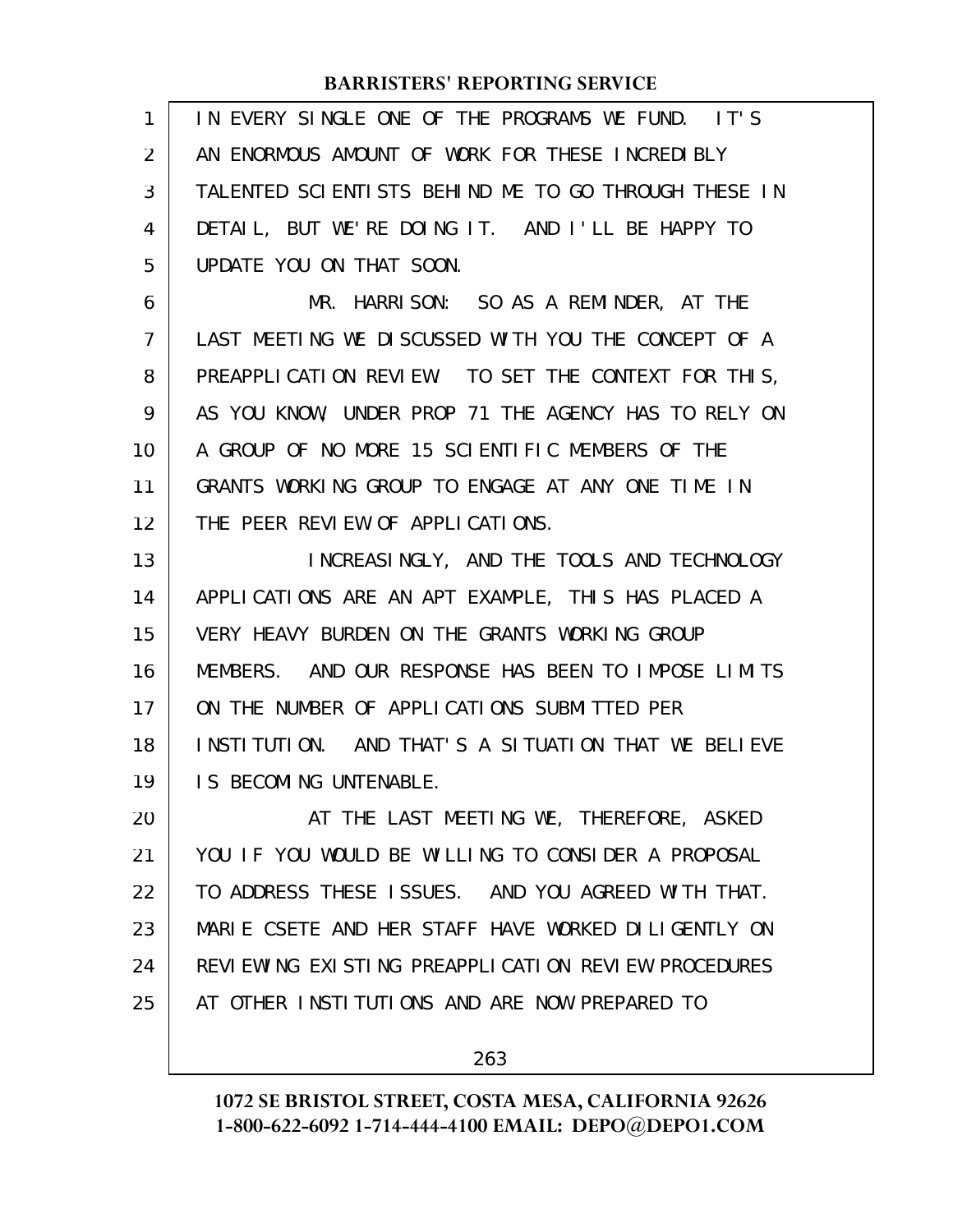PRESENT A PROPOSAL TO YOU.

1

DR. CSETE: SO THE REASON WHY WE'RE HERE IS THAT THE PILOT PROJECT THAT YOU APPROVED THE LAST TIME WAS FOR DISEASE TEAMS; BUT, IN FACT, WE'VE SCURRIED IN PLACE TO GET, I HOPE, A BASIC SCIENCE INITIATIVE GOING FIRST. WE'D LIKE THE FIRST OF THESE PILOT PRESCREENING PROGRAMS TO START WITH THE BASIC SCIENCE INITIATIVE. 2 3 4 5 6 7 8

THE MAJOR RATIONALE FOR THIS IS OUR CONCERN IN THE OFFICE THAT AS WE GO AROUND AND TALK TO VARIOUS INSTITUTIONS AND COMPANIES, THAT WE'RE NOT SEEING THE FULL RANGE OF SCIENCE OUT THERE, THE VARIETY THAT CALIFORNIA OFFERS. AND WE'RE HEARING THIS PARTICULARLY FROM NEW PEOPLE IN THE FIELD AND FROM YOUNG INVESTIGATORS. AND CERTAINLY MEMBERS OF THE PUBLIC HAVE EXPRESSED CONCERN THAT BECAUSE OF THESE LIMITS, WE'RE NOT SEEING THE WIDE VARIETY OF THINGS THAT WE SHOULD BE CHOOSING FROM. SO THE MAIN DRIVING FORCE BEHIND THIS IS THE SCIENCE. 9 10 11 12 13 14 15 16 17 18 19

AND, IN FACT, THE OTHER FORCE THAT CAME INTO PLAY AS WE WERE DESIGNING OUR BASIC SCIENCE CORE GRANT FOR THE FIRST TIME WAS RECOGNIZING THAT OUR VERY IMPORTANT SYNERGISMS THAT WE'RE ESTABLISHING NOW WITH OTHER COUNTRIES AND OTHER FOUNDATIONS ARE CUT OFF AT THE KNEES, IN FACT, BY 20 21 22 23 24 25

264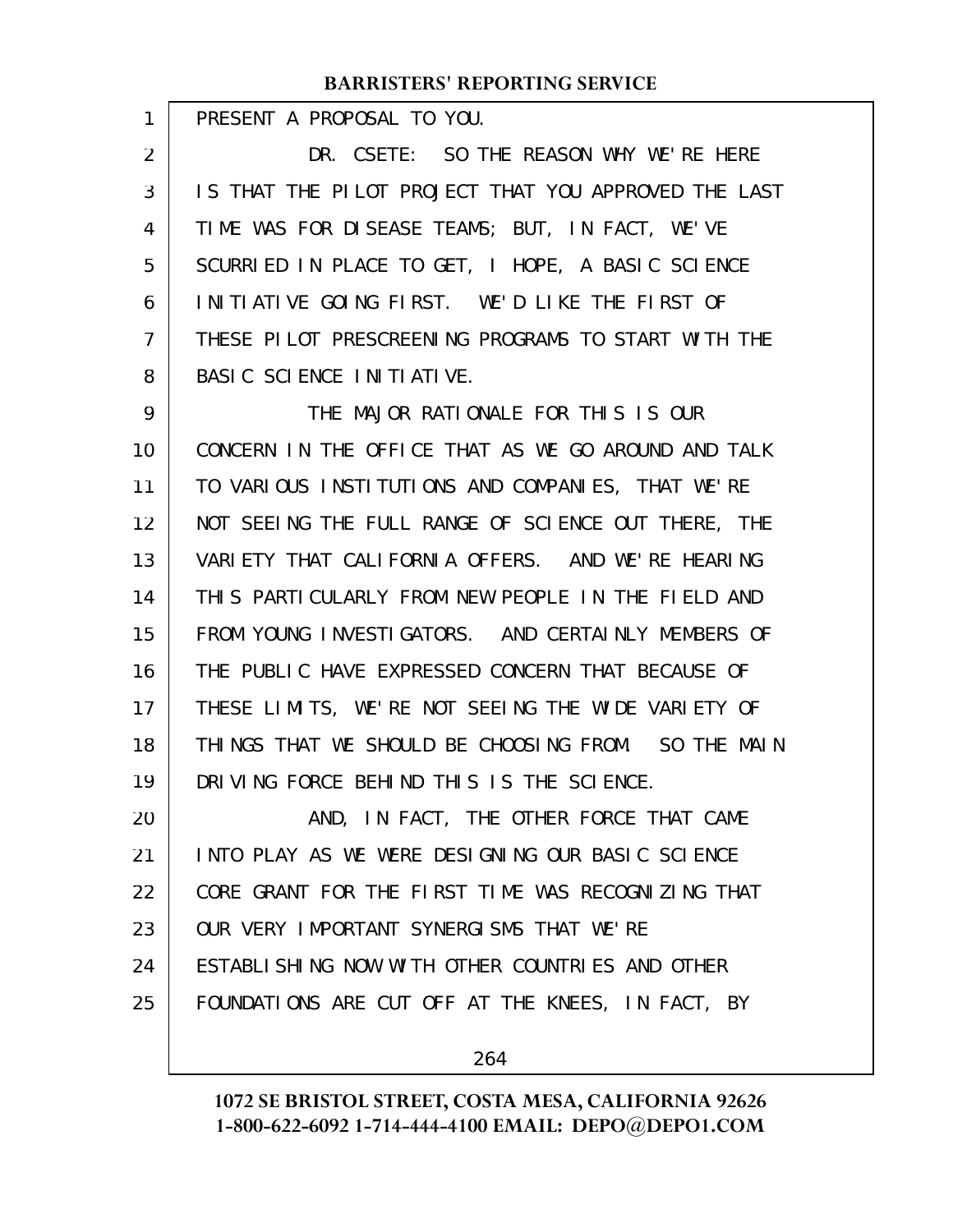| 1  | THE INSTITUTIONAL LIMITS BECAUSE LONG-STANDING      |
|----|-----------------------------------------------------|
| 2  | COLLABORATIONS IN THE UNITED STATES ARE PEOPLE WHO  |
| 3  | MAY NOT MAKE IT OUT OF THEIR OWN INSTITUTIONAL      |
| 4  | GATEKEEPERS TO PUT IN A CIRM GRANT.                 |
| 5  | SO WE HAVE COME UP WITH A SOLUTION THAT I           |
| 6  | THINK IS BASED ON A LOT OF OTHER AGENCY'S WORK. I   |
| 7  | UNDERLINE THE MICHAEL J. FOX FOUNDATION BECAUSE IF, |
| 8  | IN FACT, YOU LOOK AT THEIR STAFF'S PREAPPLICATION   |
| 9  | SCREENING PROCEDURE, THIS IS THE ONE THAT'S MOST    |
| 10 | SIMILAR TO WHAT I'M PROPOSING HERE. AND THE         |
| 11 | PREAPPLICATION REVIEW WILL BE DONE BY A COMBINATION |
| 12 | OF GRANTS WORKING GROUP SPECIALISTS AND SCIENCE     |
| 13 | STAFF AT THE CIRM OFFICE.                           |
|    |                                                     |
| 14 | NOW, ONE OF THE THINGS THAT WE HAVE TO              |
| 15 | KEEP IN MIND IS THAT WE ARE INCREASING THE STRAIN   |
| 16 | AND THE BURDEN ON THE GRANTS WORKING GROUP. AND SO  |
| 17 | PART OF THE RATIONALE ALSO IS TO MAKE SURE THAT THE |
| 18 | TIME THEY SPEND IS SPENT REVIEWING THE BEST OF THE  |
| 19 | SCIENCE. AND THAT'S THE REASON FOR PRESCREENING.    |
| 20 | SO WE PROPOSE TO LIFT THE SUBMISSION LIMITS ON      |
| 21 | CERTAIN REQUESTS FOR APPLICATIONS. THIS IS NOT FOR  |
| 22 | EVERY ONE, BUT ONLY WHEN IT'S SCIENTIFICALLY        |
| 23 | APPROPRIATE. AND WE WILL ALSO DO THIS PRESCREENING  |
| 24 | BASED NOT ON THE FULL APPLICATION, BUT ON SOME      |
| 25 | APPROPRIATE LENGTH SMALLER APPLICATION SO THAT MANY |

265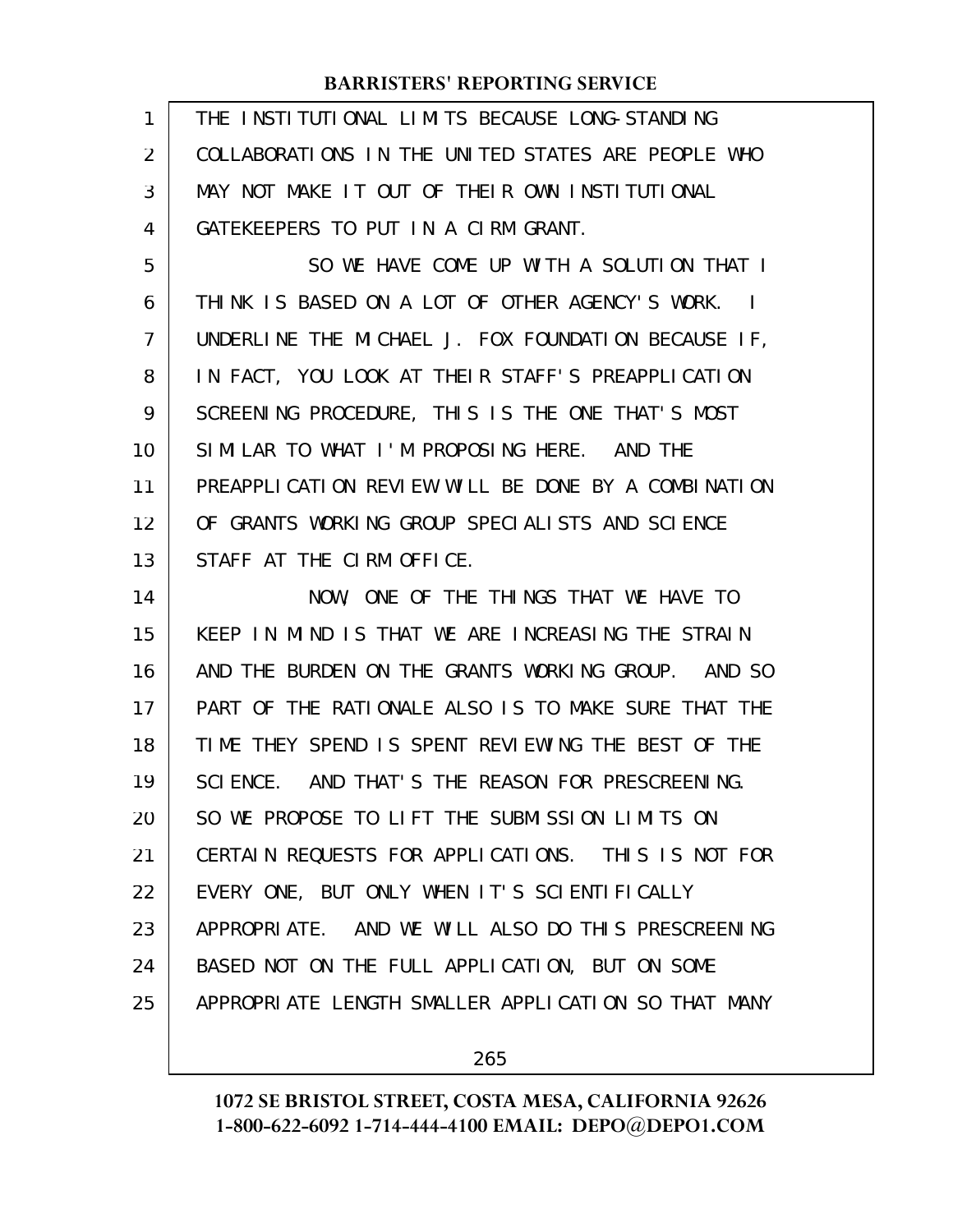| $\mathbf{1}$ | OF OUR APPLICANTS DON'T HAVE TO GO THROUGH THE       |
|--------------|------------------------------------------------------|
| 2            | PROCESS OF PREPARING A GIGANTIC APPLICATION THAT IS  |
| 3            | NOT AT THIS TIME GOING TO BE COMPETITIVE.            |
| 4            | SO I THINK THAT WE ARE IDEALLY SUITED,               |
| 5            | ESPECIALLY NOW AS WE'RE SEEING THE PROGRESS COME     |
| 6            | ACROSS OUR DESKS, TO HAVE THE 30,000 DEGREE          |
| 7            | SCIENTIFIC AND PROGRAMMATIC PICTURE THAT ALLOWS      |
| 8            | PRESCREENING TO BE A TIMELY PROGRAM AT THIS TIME.    |
| 9            | SO ONE OF THE CONSTRAINTS, OF COURSE, IS             |
| 10           | THAT WE DON'T WANT TO SLOW OUR PROCESS DOWN. AND SO  |
| 11           | WHAT WE'RE PROPOSING IS THAT WE RECEIVE              |
| 12           | APPLICATIONS, AND WE WILL VERY HARD TRY IN A WEEK TO |
| 13           | TURN THEM AROUND AND ASSIGN THEM TO THE SPECIALISTS. |
| 14           | AND, OF COURSE, WE WILL GO THROUGH THE USUAL         |
| 15           | CONFLICT OF INTEREST, WHICH TAKES AN ENORMOUS AMOUNT |
| 16           | OF TIME, AND WE WILL ALSO ASSIGN THE APPLICATIONS    |
| 17           | BASED ON EXPERTISE.                                  |
| 18           | AND THEN WE WILL GIVE OUR SPECIALISTS                |
| 19           | THREE WEEKS TO REVIEW THESE SMALL PREAPPLICATIONS.   |
| 20           | THEY WILL IDENTIFY THE TOP APPLICATIONS FOR US. AND  |
| 21           | THEN THOSE TOP APPLICATIONS, AND I'M TALKING ABOUT A |
| 22           | RANGE THAT'S APPROXIMATELY TWICE THE NUMBER THAT THE |
| 23           | GRANTS WORKING GROUP COULD REASONABLY HANDLE IN A    |
| 24           | NORMAL REVIEW SESSION, THAT NUMBER OF APPLICATIONS   |
| 25           | COMES BACK TO US, AND WE WILL HAVE THREE INDEPENDENT |
|              |                                                      |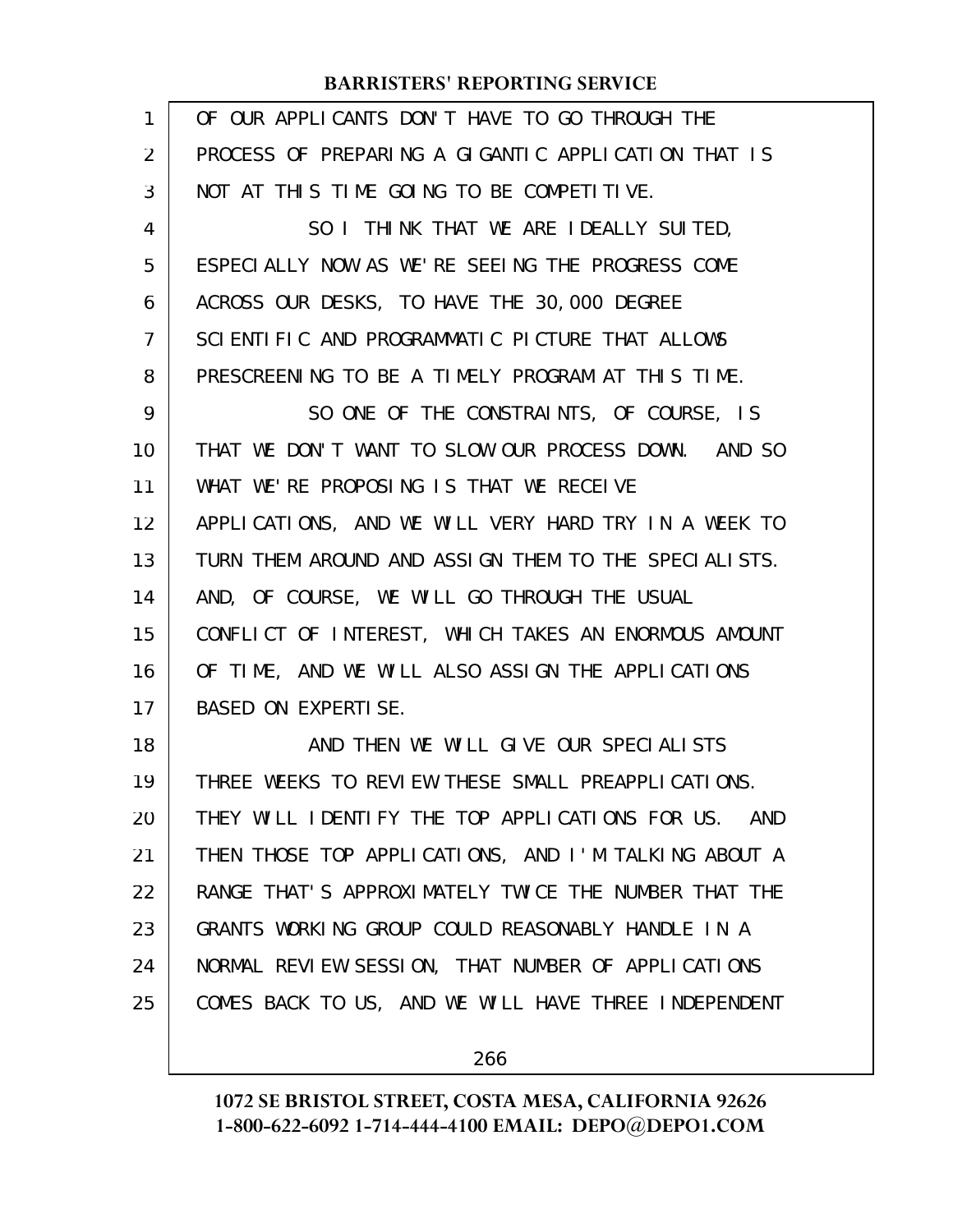| 1  | SCIENCE OFFICER REVIEWS WITH INTERNAL DISCUSSION, OF |
|----|------------------------------------------------------|
| 2  | COURSE, IN THE ENTIRE OFFICE TO GET THAT NUMBER DOWN |
| 3  | TO A NUMBER THAT IS TRACTABLE FOR THE GRANTS WORKING |
| 4  | GROUP.                                               |
| 5  | SO THE MOST PROMISING APPLICATIONS WILL BE           |
| 6  | FORWARDED ON TO THE GRANTS WORKING GROUP FOR THE     |
| 7  | NORMAL PROCESS, AND THAT'S UNCHANGED, OR WE WILL     |
| 8  | DEFER THE APPLICATIONS. SO WHAT'S IMPORTANT TO       |
| 9  | RECOGNIZE IS THAT THESE PREAPPLICATION SCREENING     |
| 10 | PROCEDURES ARE DESIGNED TO BE PART OF OUR CORE GRANT |
| 11 | APPLICATION MECHANISMS WHERE WE WILL HAVE REPEATING  |
| 12 | BASIC SCIENCE, EARLY TRANSLATION, AND DISEASE TEAM   |
| 13 | GRANTS, SO THAT THE APPLICATIONS THAT ARE DEFERRED,  |
| 14 | WE WILL CERTAINLY INVITE THE APPLICANTS TO WORK WITH |
| 15 | THE SCIENCE OFFICE SO THAT THEY CAN COME BACK IN     |
| 16 | FUTURE WITH A MORE COMPETITIVE APPLICATION.          |
| 17 | QUESTIONS?                                           |
| 18 | CHAIRMAN KLEIN: OKAY. SO THAT IS THE                 |
| 19 | BASIC OUTLINE. DR. PIZZO.                            |
| 20 | DR. PIZZO: I'M VERY PLEASED BY THIS                  |
| 21 | RECOMMENDATION. I THINK YOU WILL RECALL IN PRIOR     |
| 22 | TIMES WHEN RICARDO AZZIZ AND WE LOOKED AT THE ISSUE. |
| 23 | WE WERE VERY CONCERNED ABOUT LIMITATIONS. I THINK    |
| 24 | IT HAS A VERY NEGATIVE IMPACT ON INSTITUTIONS,       |
| 25 | PRECLUDES SOMETIMES THE VERY BEST SCIENCE FROM       |
|    |                                                      |

267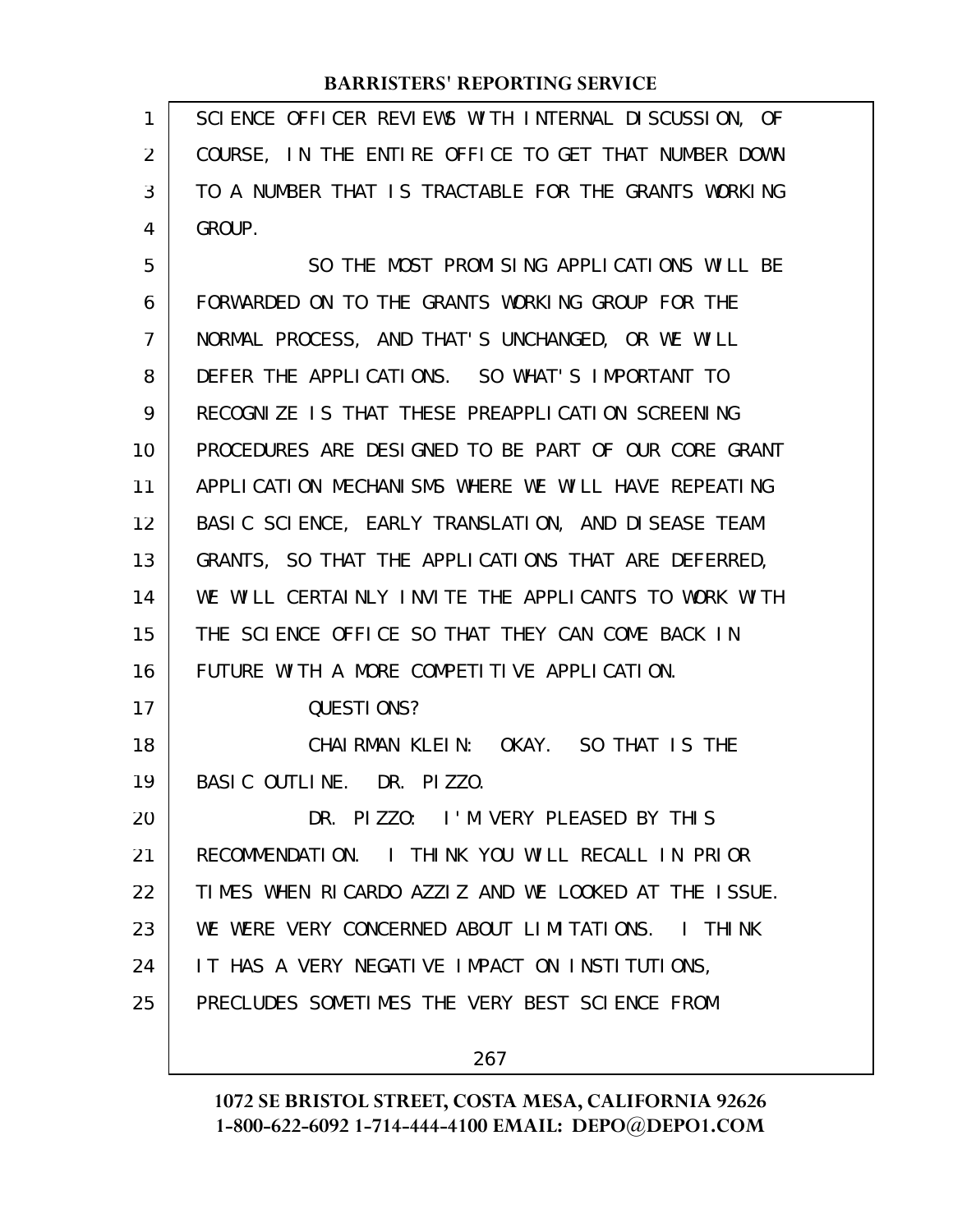| 1              | COMING FORWARD. AND I THINK YOUR PROPOSAL FOR        |
|----------------|------------------------------------------------------|
| $\overline{2}$ | BROADENING THE INFLOW AND THEN REGULATING THE        |
| 3              | PROCESS SO IT DOESN'T OVERWHELM THE SCIENTIFIC       |
| 4              | REVIEW GROUP, EVEN THOUGH IT IS A BIGGER IMPOSITION  |
| 5              | ON THE CIRM STAFF, WHICH WE'RE VERY SENSITIVE TO AND |
| 6              | APPRECIATIVE OF, IS, I THINK, A HUGE STEP IN THE     |
| 7              | RIGHT DIRECTION.                                     |
| 8              | SO I'M VERY PLEASED WITH THIS. THE ONLY              |
| 9              | CAVEAT I WOULD OFFER IS THAT IT MAY BE THAT FOR MORE |
| 10             | COMPLEX GRANTS, SUCH AS WHEN WE GET TO BIG GRANTS    |
| 11             | LIKE THE DISEASE PLANNING GRANTS, DISEASE GRANTS,    |
| 12             | THAT IT MAY REQUIRE MORE NUMBERS OF INDIVIDUALS TO   |
| 13             | DO THE REVIEW JUST TO BE SURE THAT WE'VE GOT THE     |
| 14             | BEST CONCEPTUAL OVERSIGHT OVER THEM. BUT ASIDE FROM  |
| 15             | THAT CAVEAT, I THINK THIS IS BIG STEP FORWARD.       |
| 16             | THANK YOU.                                           |
| 17             | DR. CSETE: I KEPT DETAILS OUT IN                     |
| 18             | PARTI CULAR BECAUSE THE DETAILS WILL DEPEND ON THE   |
| 19             | SCALE OF THE PARTICULAR RFA. AND THE OTHER ISSUE     |
| 20             | THAT IS REALLY IMPORTANT FOR ME TO SAY IS THAT THIS  |
| 21             | IS A PILOT PROJECT, AND OUR MAIN GOAL IS TO SEE IF   |
| 22             | WE'RE GETTING GREATER DIVERSITY OF APPLICATIONS AT   |
| 23             | THE COST, OF COURSE, OF MORE IN-HOUSE WORK FOR US.   |
| 24             | AND WE WILL LOOK AT THAT AS A FEEDBACK PROCESS AND   |
| 25             | MAKE AN EVALUATION OF HOW IT WORKS.                  |
|                |                                                      |

268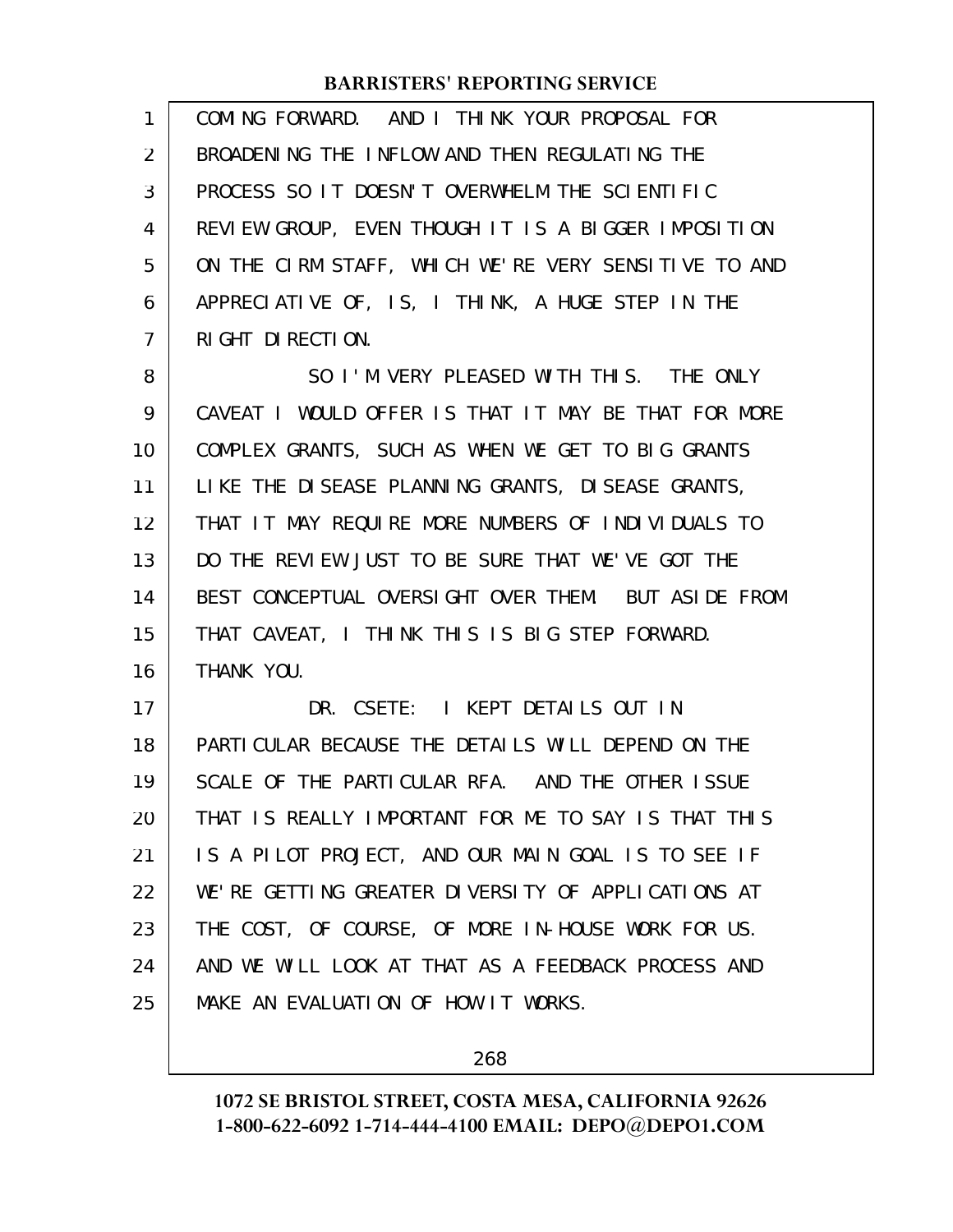| 1  | CHAIRMAN KLEIN: THANK YOU. DR. BRYANT.               |
|----|------------------------------------------------------|
| 2  | DR. BRYANT: I HAVE CONCERNS ABOUT THIS               |
| 3  | PROCESS BECAUSE IT IS TAKING STEPS BEFORE THE FULL   |
| 4  | REVIEW TO ELIMINATE PROPOSALS IN A NON-PEER REVIEWED |
| 5  | WAY BECAUSE THERE ISN'T AN OPPORTUNITY FOR THE --    |
| 6  | YOU KNOW, WORKING GROUP SPECIALISTS HAVE THEIR       |
| 7  | INPUT, BUT THEN THE STAFF ARE GOING TO RANK FOR      |
| 8  | INTERNAL DI SCUSSION.                                |
| 9  | SO I'M ACTUALLY CONCERNED ABOUT THAT                 |
| 10 | BECAUSE I THINK THAT ONE OF THE THINGS THAT WE'VE    |
| 11 | HUNG OUR HAT ON HERE IS PEER REVIEW. I UNDERSTAND    |
| 12 | THE PROBLEM OF THE LIMIT PER INSTITUTION, BUT I      |
| 13 | THINK THAT SOME COMBINATION OF INCREASING THAT LIMIT |
| 14 | AND HAVING A PREREVIEW MAYBE BY THE FULL WORKING     |
| 15 | GROUP OR BY MORE MAIL-IN CANDIDATES WOULD -- MORE    |
| 16 | MAIL-IN MEMBERS OF THE GRANTS WORKING GROUP WOULD BE |
| 17 | MORE SATISFACTORY TO ME BECAUSE I THINK RELYING ON   |
| 18 | TWO REVIEWS TO ELIMINATE SOMEBODY FROM A             |
| 19 | COMPETITION, I THINK IT WILL OPEN US TO PROBLEMS IN  |
| 20 | THE FUTURE.                                          |
| 21 | DR. CSETE: LET ME RESPOND TO THIS, SINCE             |
| 22 | SUE AND I HAD A CONVERSATION ABOUT THIS ALREADY.     |
| 23 | FIRST OF ALL, I DO CONSIDER WHAT WE'RE DOING PEER    |
| 24 | REVIEW. I THINK WE HAVE AN INCREDIBLY TALENTED       |
| 25 | SCIENCE OFFICE HAND IN HAND, OF COURSE, WITH THE     |
|    |                                                      |

269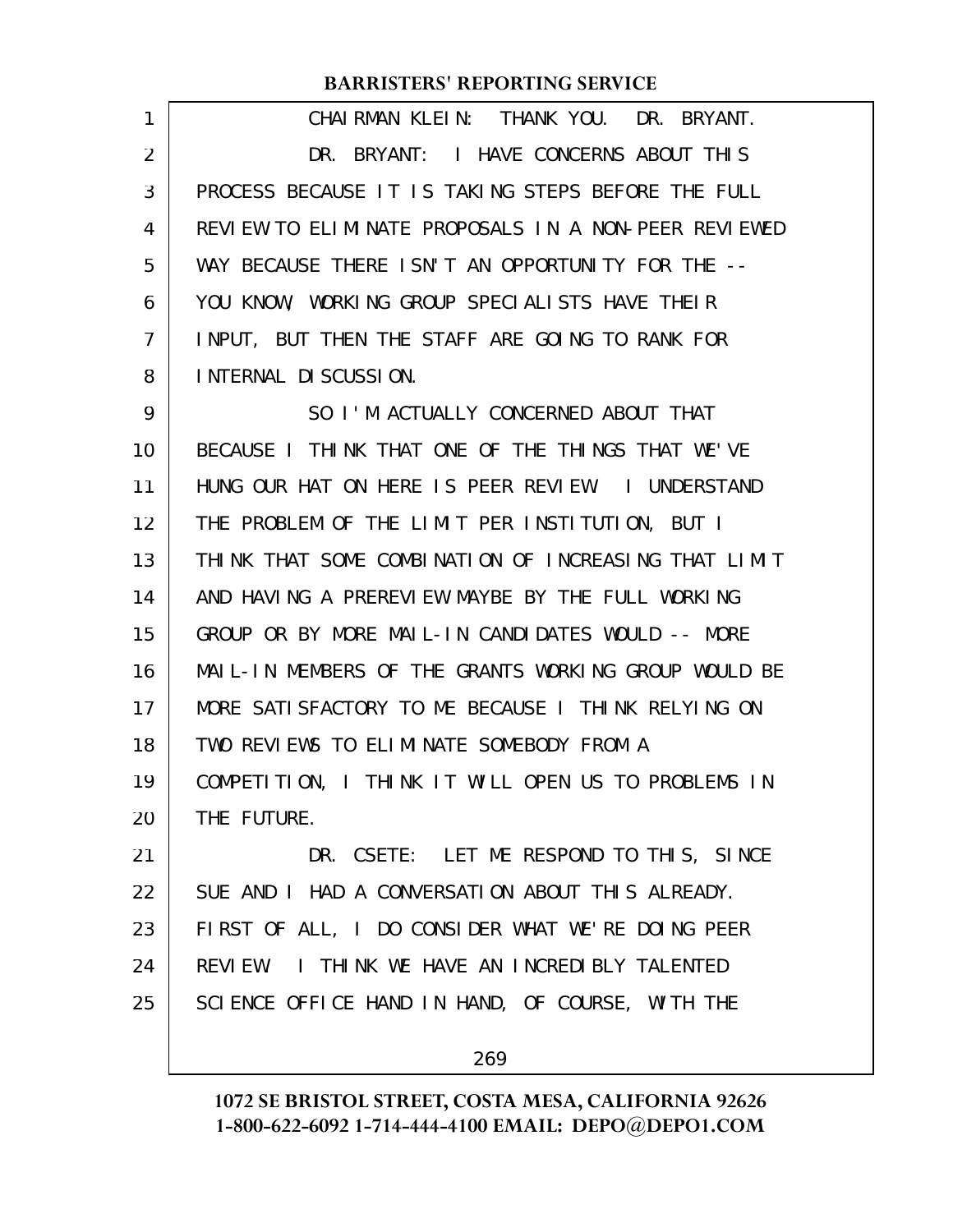| 1              | SPECIALISTS THAT WILL BE WORKING WITH US IN THIS     |
|----------------|------------------------------------------------------|
| $\overline{2}$ | PROCESS.                                             |
| 3              | THE PROBLEM IS IF WE TAKE THE CURRENT                |
| 4              | LIMITATIONS, FOR EXAMPLE, THE ONES THAT WERE IMPOSED |
| 5              | ON EARLY TRANSLATION, AND JUST DOUBLE THEM, AS YOU   |
| 6              | SUGGESTED MIGHT BE A TRACTABLE NUMBER, RIGHT THEN    |
| $\overline{7}$ | AND THERE WE HAVE THE NEED FOR FOUR GRANTS WORKING   |
| 8              | GROUPS SESSIONS. IT QUADRUPLES THE NUMBERS THAT WE   |
| 9              | WOULD HAVE COMING INTO THE GRANTS WORKING GROUP.     |
| 10             | AND I JUST THINK THAT WE HAVE THIS GRANTS WORKING    |
| 11             | GROUP MANPOWER TO DO THAT.                           |
| 12             | SO IF WE DOUBLED THE APPLICATIONS, THERE             |
| 13             | WOULD STILL -- IT'S NOT TRACTABLE. AND THAT'S PART   |
| 14             | OF THE -- THAT WAS PART OF THE CALCULATION THAT WENT |
| 15             | INTO THIS.                                           |
| 16             | CHAIRMAN KLEIN: SO DR. PULIAFITO, DID YOU            |
| 17             | HAVE A COMMENT?                                      |
| 18             | DR. PULIAFITO: I SHARE DR. BRYANT'S                  |
| 19             | CONCERN ABOUT THIS. I GUESS I DON'T KNOW ENOUGH      |
| 20             | ABOUT WHO THE SCIENTIFIC OFFICERS ARE, AND I         |
| 21             | WOULDN'T SAY THAT IT IS PEER REVIEW BECAUSE PEER     |
| 22             | REVIEW IS OTHER GRANTEES REVIEWING THEIR WORK, NOT   |
| 23             | STAFF PEOPLE. AND I THINK THAT WE'RE GETTING BACK    |
| 24             | TO AN NIH MODEL WHERE A LOT OF GRANTS ARE TRIAGED    |
| 25             | AND NEVER SEEN, SO THE INVESTIGATORS ARE FRUSTRATED  |
|                |                                                      |

270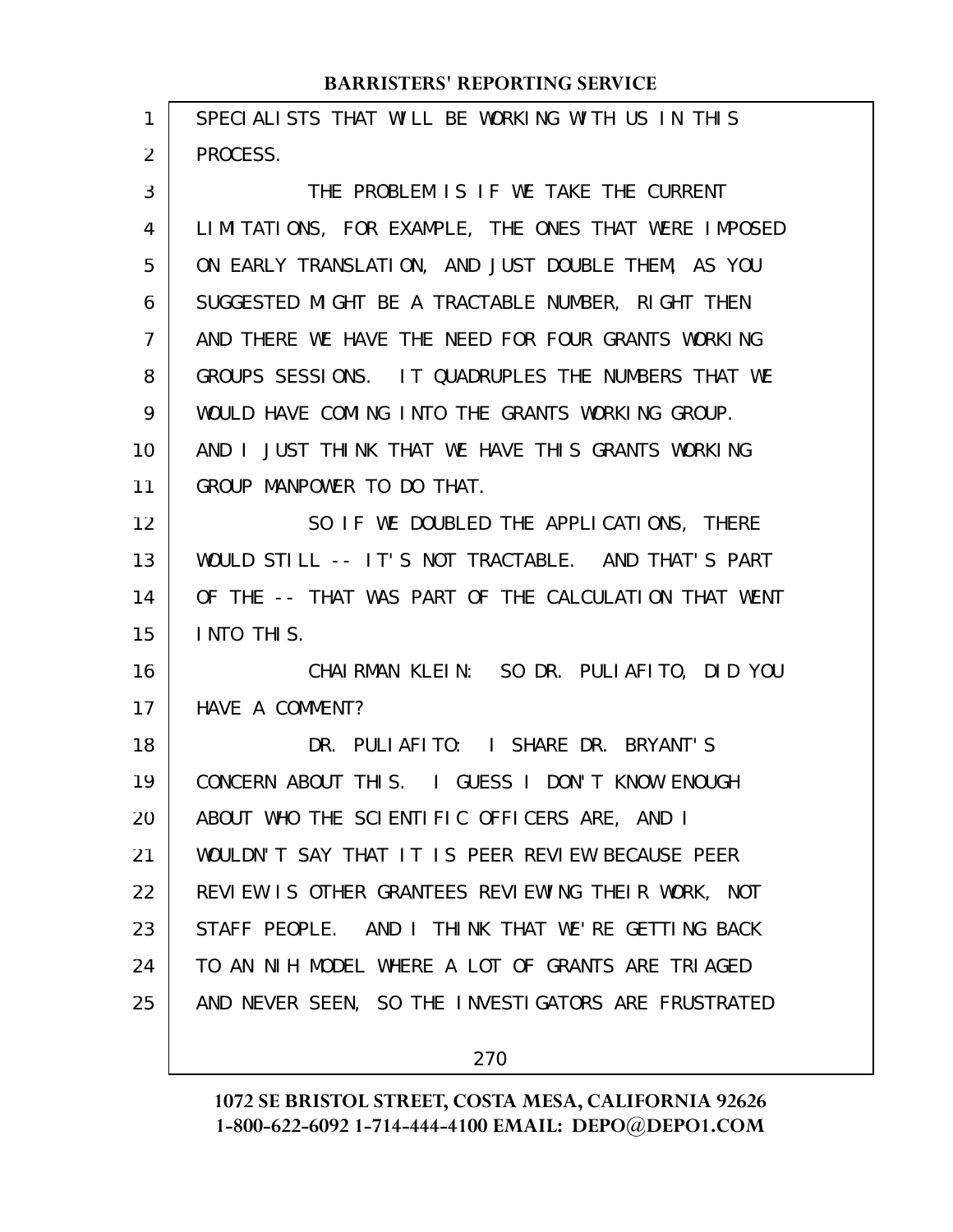BY THAT.

1

THE OTHER THING IS FROM THE ICOC'S POINT OF VIEW, WE'RE NOT GOING TO SEE WHAT WAS REJECTED. AND I WOULD BE WILLING TO CONSIDER THIS AS A TRIAL FOR A SMALL NUMBER OF GRANTS AND THEN -- BUT THE ICOC WOULD THEN HAVE TO SEE WHAT CAME IN, WHAT WAS SCREENED OUT. DR. CSETE: RIGHT. SO I DON'T LOOK AT 2 3 4 5 6 7 8

THIS AS A REJECTION PROCESS. WITH THE CORE GRANTS, I REALLY DO LOOK AT IT AS A DEFERRAL PROCESS AND HOPE THAT THE APPLICANTS WHO REALLY FEEL STRONGLY ABOUT THEIR SCIENCE OR THINGS THAT WE SEE POTENTIALLY SO THAT WE CAN CONTACT INVESTIGATORS ARE THINGS THAT CAN BE WORKED ON TO BE BROUGHT INTO THE NEXT ROUND OF THE SAME CORE GRANT APPLICATIONS. CHAIRMAN KLEIN: OKAY. I'M GOING TO GO TO 9 10 11 12 13 14 15 16

DR. PRICE. WHAT I'M GOING TO DO, IF WE CAN GET A FEW MORE COMMENTS ON THE TABLE, THEN I'M GOING TO ADJOURN FOR LUNCH. 17 18 19

MS. LANSING: THIS IS A REALLY IMPORTANT DISCUSSION THAT I FEEL EVERYBODY HAS A LOT OF STRONG FEELINGS ABOUT, SO IT'S GOING TO TAKE EASILY AN HOUR. 20 21 22 23

CHAIRMAN KLEIN: AND WITH BLOOD SUGARS HIGHER, IT MAY BE BETTER. DR. PRICE, AND THEN I'M 24 25

271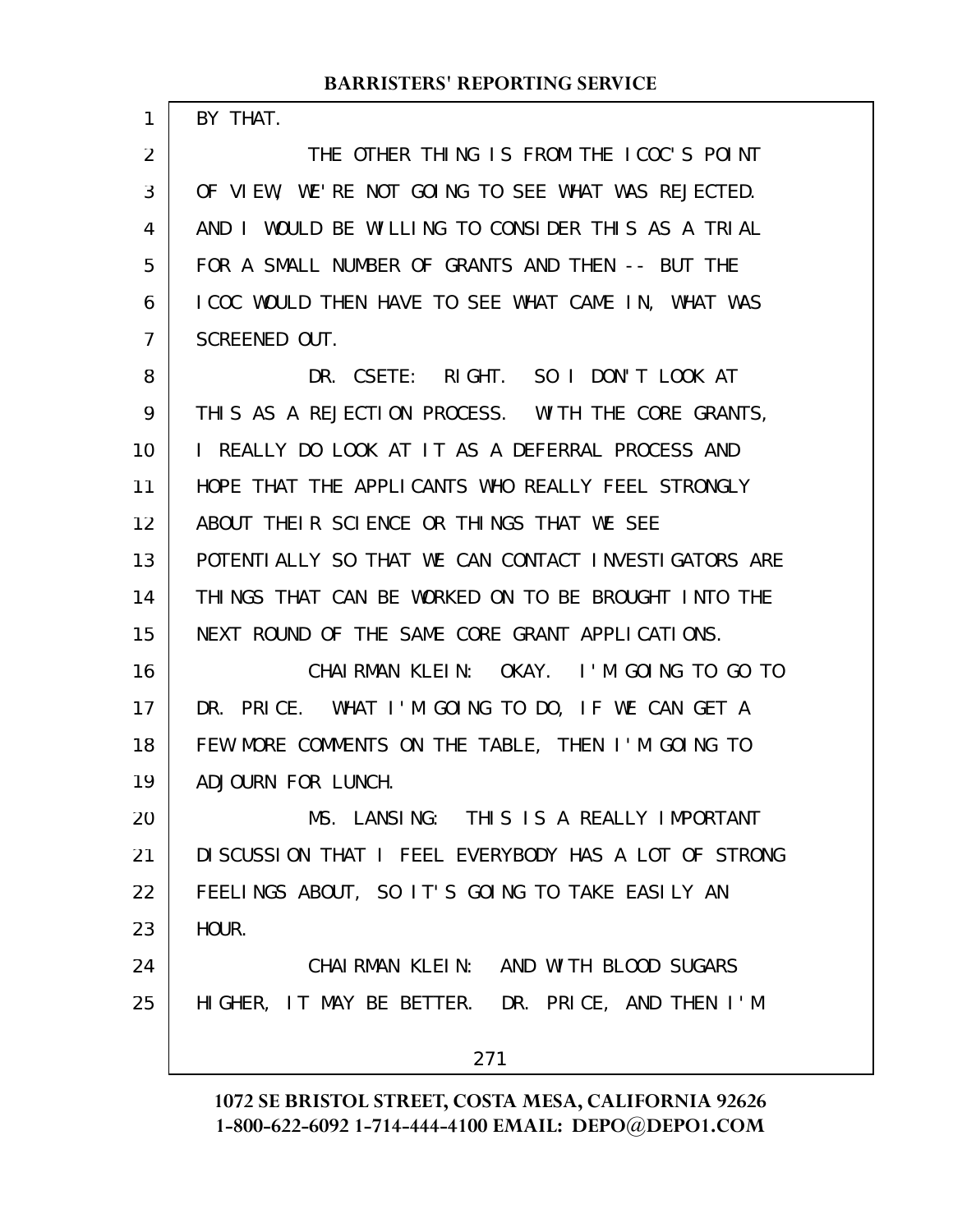| $\mathbf{1}$   | GOING TO COME AROUND, DR. FONTANA, DR. PIZZO, IF WE       |
|----------------|-----------------------------------------------------------|
| $\overline{2}$ | COULD TAKE YOUR COMMENT IN THE SECOND HALF.               |
| 3              | DR. PRICE: DO YOU WANT TO ALL WAIT TILL                   |
| 4              | AFTER LUNCH?                                              |
| 5              | CHAIRMAN KLEIN: IT SOUNDS LIKE WE HAVE A                  |
| 6              | GOOD CONSENSUS HERE. HUNGER IS WHAT DRIVES US             |
| $\overline{7}$ | FORWARD. SO WE WILL BREAK THIS DISCUSSION AT THIS         |
| 8              | AND WE WILL TAKE THE DIRECTION OF WHERE THE<br>TIME.      |
| 9              | LUNCH IS FROM MELISSA.                                    |
| 10             | $MS.$ KING: SO THE $--$                                   |
| 11             | MR. HARRISON: I ALSO JUST WANTED TO                       |
| 12             | MENTION FOR THE PUBLIC THAT OVER THE LUNCH HOUR, WE       |
| 13             | WILL BE CONVENING IN CLOSED SESSION FOR A DISCUSSION      |
| 14             | OF PERSONNEL PURSUANT TO GOVERNMENT CODE SECTION          |
| 15             | 11126 AND HEALTH AND SAFETY CODE SECTION                  |
| 16             | 125290.30(D)(3)(D).                                       |
| 17             | MS. KING: TWO THINGS. THE LUNCHROOM IS                    |
| 18             | THE SAME ROOM WHERE YOU HAD BREAKFAST THIS MORNING,       |
| 19             | SO JUST DOWN THE HALL TO THE RIGHT OUTSIDE THE            |
| 20             | DOORS.                                                    |
| 21             | AND THE SECOND THING IS IF BOARD MEMBERS                  |
| 22             | COULD PLEASE TAKE THE THIN BINDER WITH YOU, THE ONE       |
| 23             | YOU'VE BEEN REFERRING TO IN THIS SESSION.<br><b>THANK</b> |
| 24             | YOU.                                                      |
| 25             | (A RECESS WAS TAKEN.)                                     |
|                | 272                                                       |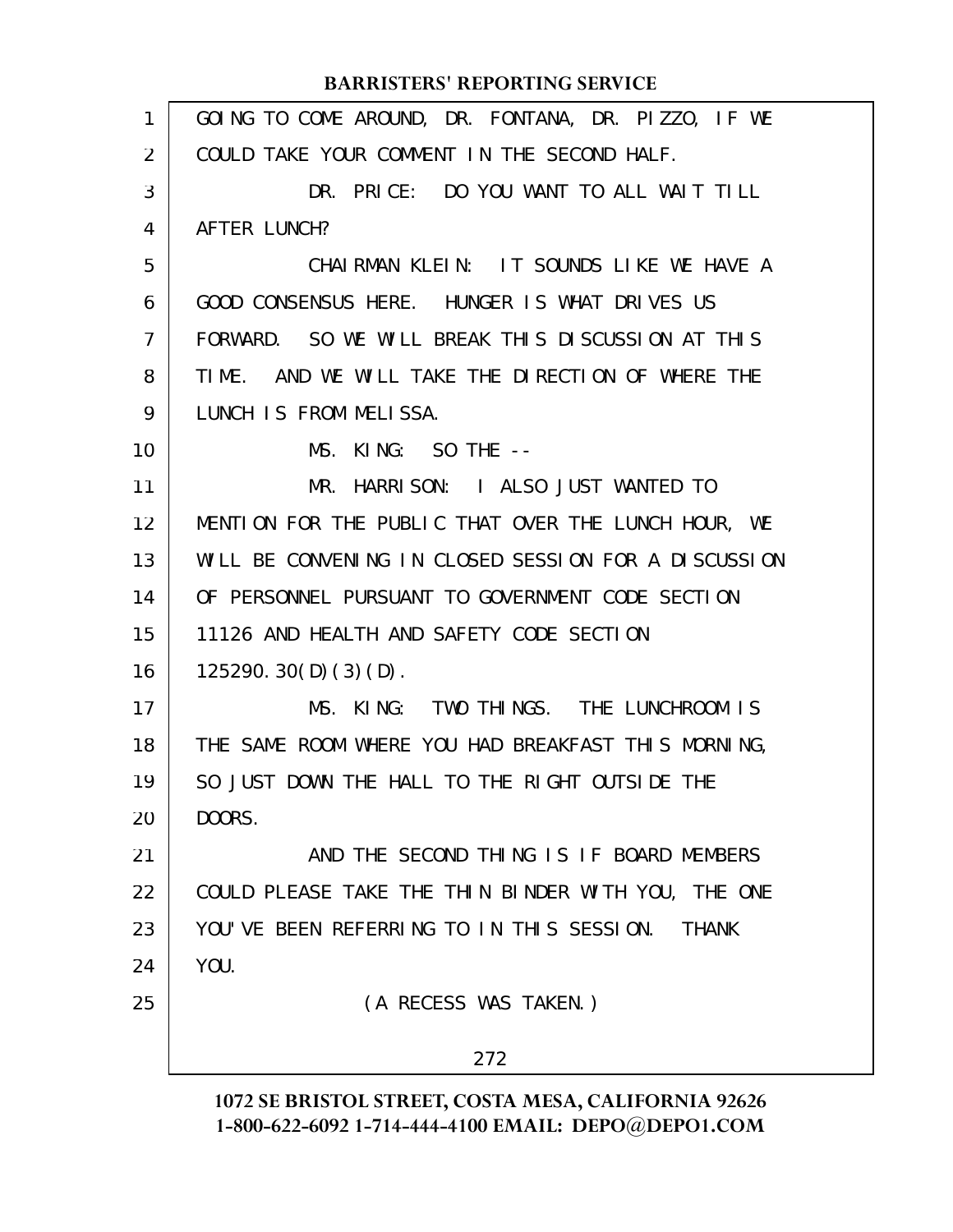| 1  | MS. KING: ALL THE BOARD MEMBERS IN THE               |
|----|------------------------------------------------------|
| 2  | ROOM IN YOUR SEATS. DR. PENHOET IS GOING TO CHAIR    |
| 3  | THIS NEXT PORTION OF THE MEETING. WE'RE GOING TO     |
| 4  | RECONVENE AND GO BACK TO AGENDA ITEM NO. 20. SO,     |
| 5  | DR. CSETE, YOU MAY WANT TO RETURN TO THE PODIUM, IF  |
| 6  | YOU WOULD, PLEASE. AND I BELIEVE THERE WERE A        |
| 7  | NUMBER OF PUBLIC COMMENTS THAT WERE LINED UP. BUT    |
| 8  | IF EVERYBODY COULD JUST LET DR. PENHOET KNOW IF      |
| 9  | YOU'D LIKE TO MAKE A COMMENT. WE'LL JUST START THAT  |
| 10 | KIST AGAIN SINCE THE ROOM IS A LITTLE DIFFERENT.     |
| 11 | DR. PENHOET: I'M NOT SURE AT THIS POINT              |
| 12 | THAT WE HAVE COMPLETED THE ROUND OF BOARD COMMENTS.  |
| 13 | MARIE, YES.                                          |
| 14 | DR. CSETE: I JUST WANTED TO CLARIFY IN               |
| 15 | THE -- OF COURSE, WE HAD A BREAK HERE, SO SOME       |
| 16 | MI SUNDERSTANDINGS. SO FIRST OF ALL, I MISSPOKE IN   |
| 17 | THAT WE TALKED ABOUT PEER REVIEW, AND WE DO NOT HAVE |
| 18 | PEER REVIEW. WE HAVE EXPERT REVIEW. AND WHAT I       |
| 19 | DIDN'T SAY, BECAUSE I WAS TRYING TO KEEP UP WITH --  |
| 20 | JUST HAVE THE BARE BONES PROCESS FOR YOU AND NOT GO  |
| 21 | INTO DETAIL --                                       |
| 22 | DR. PENHOET: JUST FOR CLARIFICATION, WHEN            |
| 23 | YOU SAY WE HAVE EXPERT REVIEW, IT'S FOR ALL OF OUR   |
| 24 | GRANTS WE HAVE EXPERT REVIEW. YOU'RE NOT REFERRING   |
| 25 | NOW TO THE PREAPPLICATION PROCESS?                   |
|    |                                                      |

273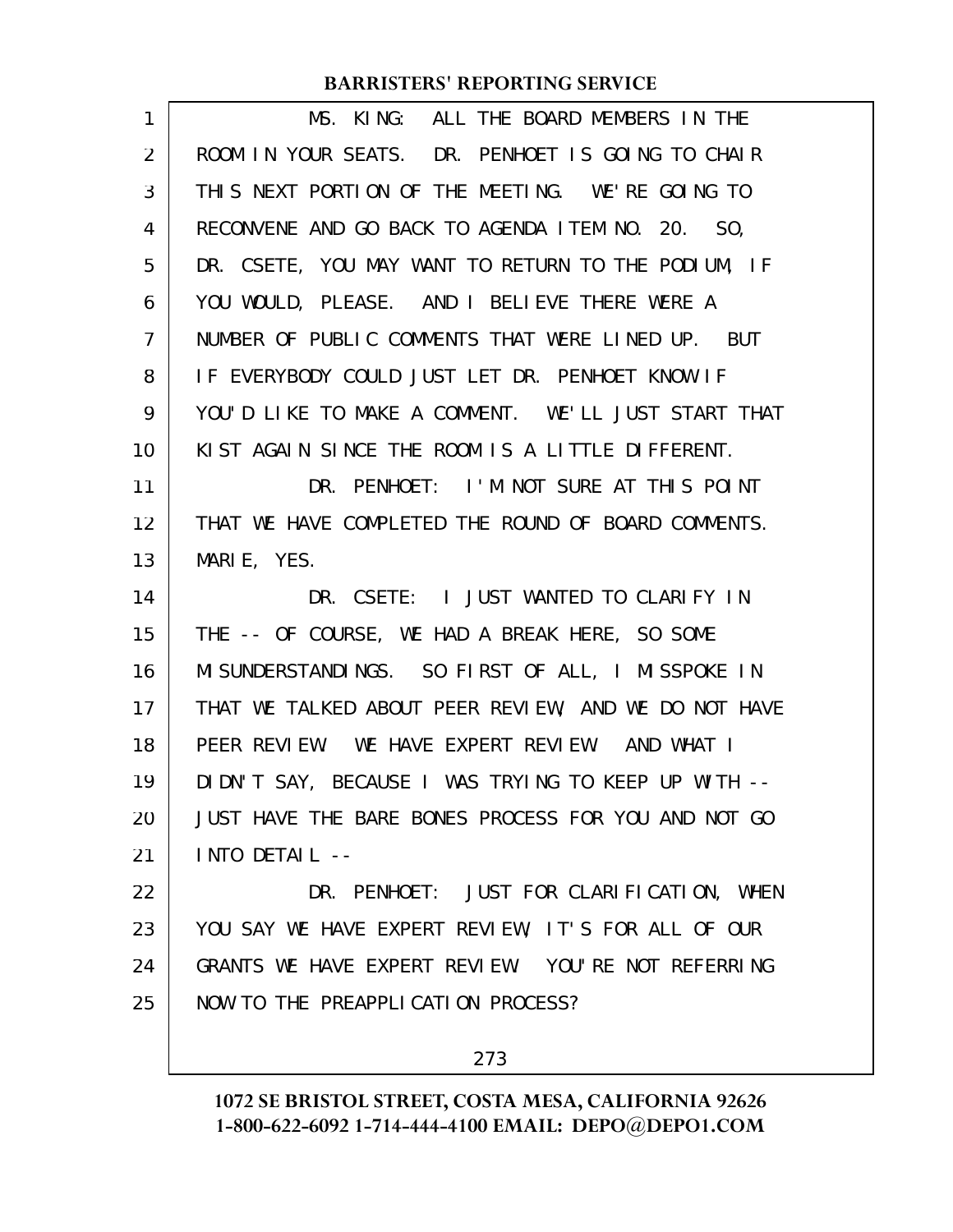| 1  | DR. CSETE: AS PART OF WORKING TOWARDS A              |
|----|------------------------------------------------------|
| 2  | SYSTEM THAT WAS USABLE FOR THE PRESCREENING PROCESS, |
| 3  | WE WENT BACK TO ALL OF OUR GRANTS WORKING GROUP      |
| 4  | MEMBERS, ALL OF THE EXPERTS WE HAVE USED OVER TIME,  |
| 5  | PREPARED A HUGE LIST, AND UPDATED THE BULLETS WITH   |
| 6  | THEIR EXPERTISE SO THAT THE GRANTS WILL BE ASSIGNED  |
| 7  | TO THE APPROPRIATE EXPERTS IN THE PREAPPLICATION     |
| 8  | SCREENING PROCESS.                                   |
| 9  | AND THE SLIDE ALSO SEEMED TO CONFUSE SOME            |
| 10 | PEOPLE TO SUGGEST THAT ONLY TWO EXPERTS WOULD BE     |
| 11 | USED. WE'LL HAVE A PANEL OF 20 TO 40 BEING ASSIGNED  |
| 12 | THE GRANTS IN THEIR AREA DEPENDING ON HOW MANY       |
| 13 | APPLICATIONS WE RECEIVE.                             |
| 14 | THE OTHER MISUNDERSTANDING I WANTED TO               |
| 15 | ADDRESS WAS THIS IDEA OF THE BOARD NOT SEEING THE    |
| 16 | GRANTS THAT ARE DEFERRED. WELL, IN FACT, THAT        |
| 17 | HAPPENS NOW. THE BOARD DOES NOT SEE THE GRANTS THAT  |
| 18 | DO NOT MAKE IT THROUGH THE LOCAL GATEKEEPER'S        |
| 19 | PROCESS AT THE INSTITUTION.                          |
| 20 | DR. PENHOET: AND THEN BECAUSE THE                    |
| 21 | PRIMARY -- ONE OF THE PRIMARY DRIVERS, IF NOT THE    |
| 22 | PRIMARY DRIVER OF THIS CURRENT PROPOSAL THAT YOU'VE  |
| 23 | MADE, MARIE, IS THE WORKLOAD OF THE GRANTS WORKING   |
| 24 | GROUP MEMBERS. SO CAN YOU GIVE US A LITTLE FURTHER   |
| 25 | BACKGROUND ON WHERE YOU THINK THE LIMITS ARE IN      |
|    | 274                                                  |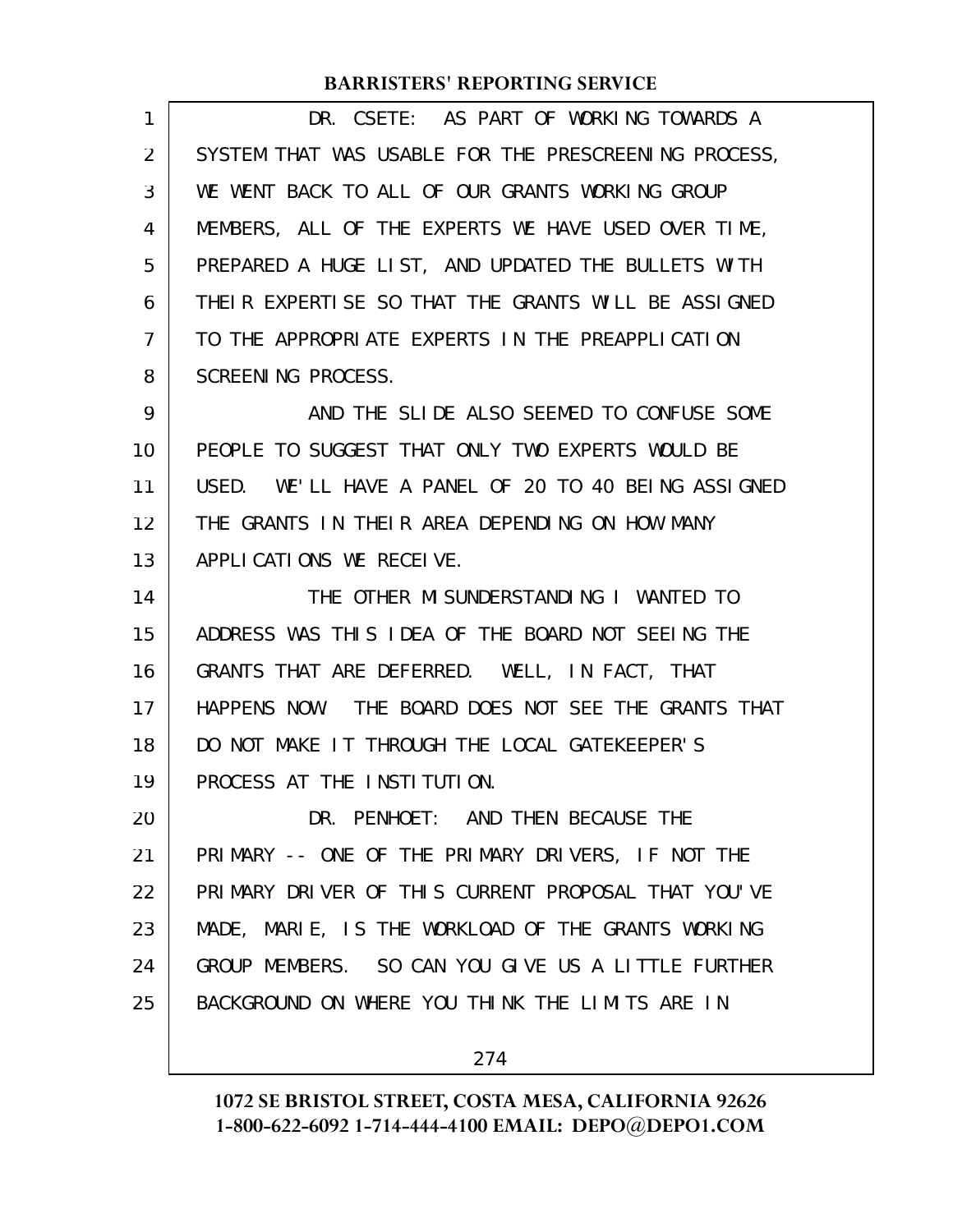| 1              | TERMS OF WHAT WE CAN REASONABLY ASK THEM TO DO      |
|----------------|-----------------------------------------------------|
| $\overline{2}$ | BEFORE WE START LOSING PEOPLE, ETC. ? WHAT'S YOUR   |
| 3              | PERSPECTIVE ON THE ISSUE OF THE WORKLOAD THAT WE'RE |
| 4              | NOW ASKING OUR GRANTS WORKING GROUP MEMBERS TO      |
| 5              | UNDERTAKE FOR US?                                   |
| 6              | DR. CSETE: WELL, MOST OF THE PEOPLE THAT            |
| 7              | WE ASK TO COME ARE VERY BUSY AS REVIEWERS FOR       |
| 8              | MULTIPLE AGENCIES, MULTIPLE JOURNALS, ETC. AND IF   |
| 9              | WE ASK THEM TO DO THEIR JOBS CORRECTLY FOR JUST ONE |
| 10             | SESSION, WE'RE REALLY TAKING AWAY A GOOD WEEK OF    |
| 11             | THEIR TIME EACH TIME WE DO. SO FOR THAT REASON, WE  |
| 12             | ASK OUR PERMANENT MEMBERS OF THE GRANTS WORKING     |
| 13             | GROUP TO COME AT LEAST ONCE A YEAR. SOME OF THEM    |
| 14             | COME MORE, FORTUNATELY FOR US. BUT THAT'S A HUGE    |
| 15             | BURDEN TO PLACE ON PEOPLE. AND THAT'S IF THE NUMBER |
| 16             | OF APPLICATIONS IS REASONABLE FOR EACH SESSION.     |
| 17             | WHEN WE HAVE TO START ADDING DAYS TO THE SESSIONS,  |
| 18             | IT BECOMES REALLY DIFFICULT.                        |
| 19             | DR. PENHOET: I BELIEVE WHEN WE LEFT OFF,            |
| 20             | DR. PRICE WAS BEGINNING TO MAKE A COMMENT OR ASK A  |
| 21             | QUESTION. SO WE'LL RETURN TO YOU.                   |
| 22             | DR. PRICE: I MISSED THE PART OF THIS                |
| 23             | DISCUSSION WHEN I CAME IN A BIT LATE, SO YOU MAY    |
| 24             | HAVE TALKED ABOUT IT ALREADY. LET ME VOICE          |
| 25             | SOMETHING I ACTUALLY TALKED TO STAFF A LITTLE BIT   |
|                | 275                                                 |
|                |                                                     |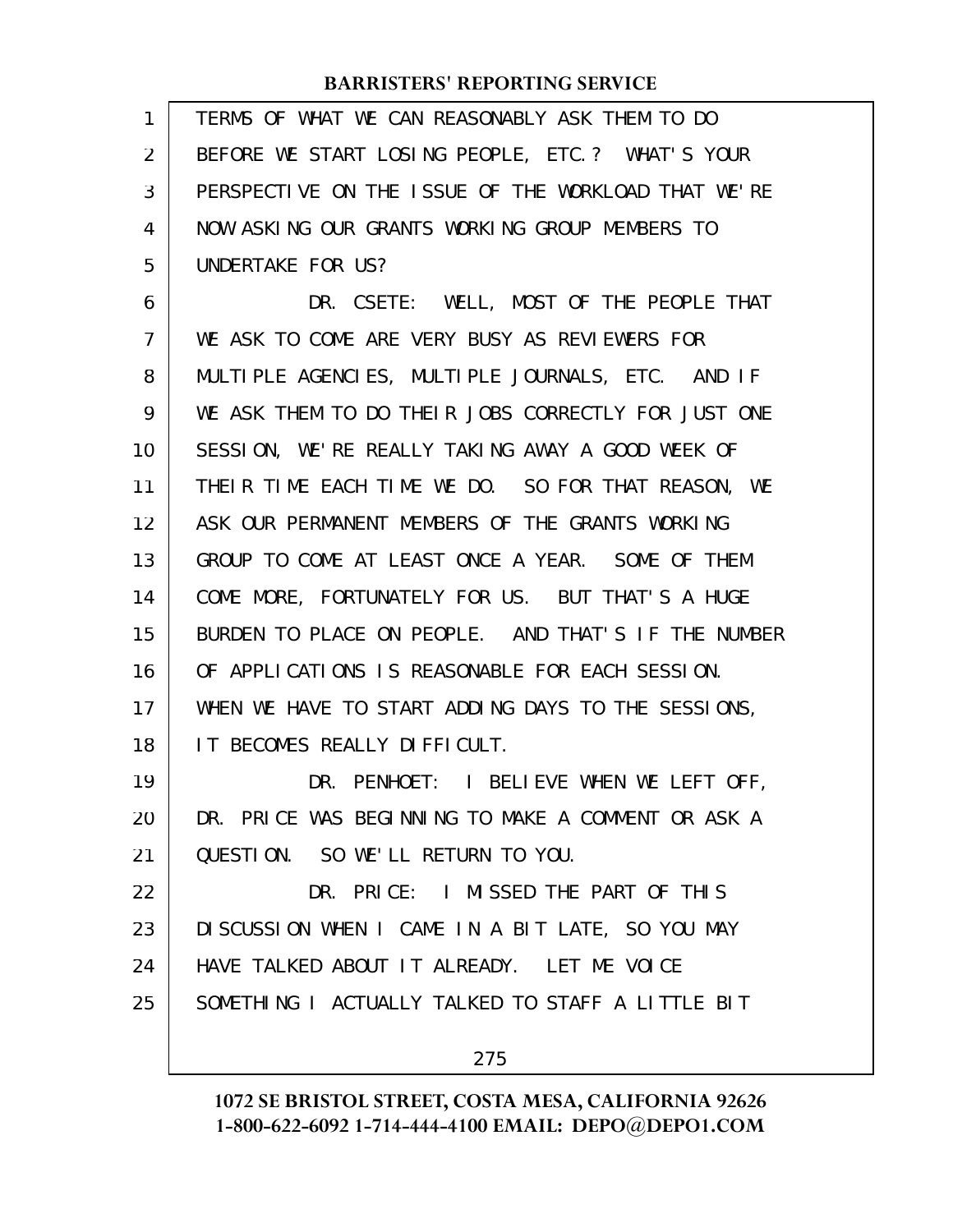| 1  | AFTER OUR MEETING. MY MAIN CONCERN ABOUT THIS        |
|----|------------------------------------------------------|
| 2  | PROPOSAL IS THAT I THINK IT PLACES OUR STAFF AND     |
| 3  | THROUGH THAT CIRM IN A SOMEWHAT VULNERABLE POSITION  |
| 4  | BECAUSE THEY'RE INVOLVED IN MAKING DECISIONS ABOUT   |
| 5  | ELIMINATING APPLICATIONS FROM THE PROCESS. THEY ARE  |
| 6  | NO LONGER INSULATED FROM THE QUALITY DECISIONS AS    |
| 7  | THEY HAVE BEEN IN THE PAST.                          |
| 8  | PEOPLE HAVE FROM TIME TO TIME COMPLAINED             |
| 9  | THAT OUR STAFF IS BLASING AND CIRM IS BLASING THE    |
| 10 | OUTCOMES OF THESE COMPETITIONS, AND OUR RESPONSE     |
| 11 | APPROPRIATELY HAS BEEN, NO, THE STAFF PROVIDES       |
| 12 | ESSENTIALLY, I'LL USE THE WORD, DATA, BUT IT'S THE   |
| 13 | PEER REVIEWERS WHO ARE INDEPENDENT AND OUTSIDE OF    |
| 14 | CIRM WHO ARE MAKING THOSE DECISIONS. AND I THINK     |
| 15 | THAT PROVIDES A KIND OF INSULATION OF THE            |
| 16 | ORGANIZATION FROM THE CHARGES OF FAVORITISM.         |
| 17 | AND I'M AFRAID -- I WORRY THAT INTRODUCING           |
| 18 | THE STAFF INTO THESE DECISIONS OF WHO'S IN AND WHO'S |
| 19 | OUT MAY BREAK DOWN THAT KIND OF FIREWALL THAT WE'VE, |
| 20 | I THINK, CREATED AND I THINK HAS BEEN USEFUL.        |
| 21 | DR. TROUNSON: MR. ACTING CHAIR, I WANT TO            |
| 22 | MAKE A COMMENT ON THAT. THERE IS CRITICISM OUT       |
| 23 | THERE THAT IS RELAYED TO US THAT SOME PEOPLE CAN'T   |
| 24 | GET THROUGH THE PRESENT PROCEDURES IN INSTITUTIONS   |
| 25 | AND COMPANIES TO GET WHAT THEY BELIEVE ARE VERY GOOD |
|    |                                                      |

276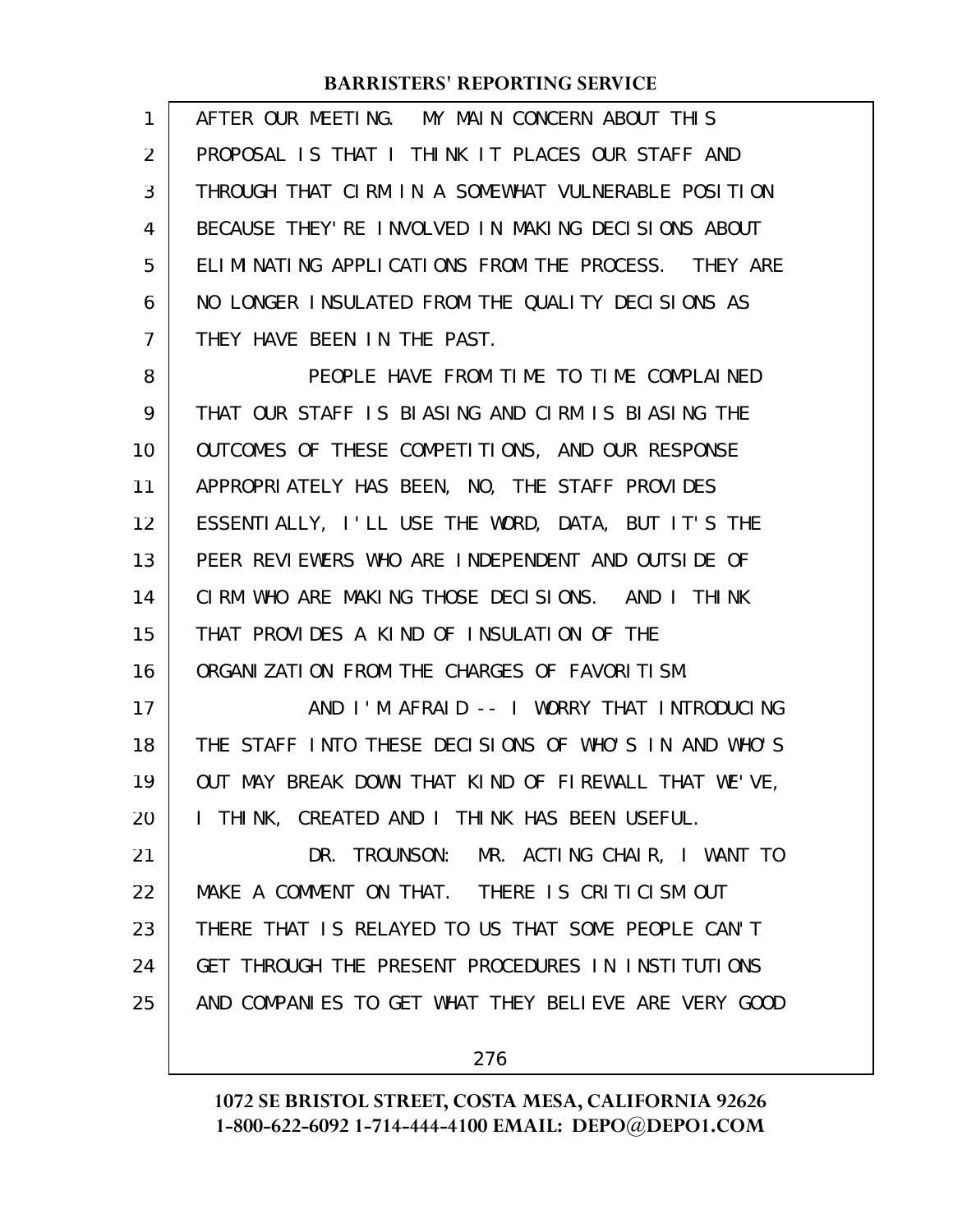| 1  | GRANTS TO US.                                        |
|----|------------------------------------------------------|
| 2  | I THINK IN THE SENSE THAT WE'RE GOING FOR            |
| 3  | THESE NOW AWARDS, MAJOR AWARDS THAT ARE GOING TO     |
| 4  | ACCELERATE US TOWARDS THE CLINIC, WE'RE FINDING A    |
| 5  | FEW VERY, VERY GOOD GRANTS. AND I THINK WE NEED TO   |
| 6  | SEE THE VERY BEST THAT IS IN CALIFORNIA. AND IF IT   |
| 7  | HAPPENED TO BE THAT THEY WERE FROM THREE             |
| 8  | INSTITUTIONS THAT LED TO SOME PRIMARY CURES, I THINK |
| 9  | WE'VE GOT TO GET OVER THAT. I THINK IN A SENSE THAT  |
| 10 | AT THIS POINT WE'VE REALLY GOT TO GET THE BEST       |
| 11 | APPLICATIONS ON THE DESK.                            |
| 12 | SO THE SENSE THAT WE WOULD LOOK AT A                 |
| 13 | PRELIMINARY TRIAGE WITH SPECIALISTS, WE'RE ASKING TO |
| 14 | DO IT WITH A GROUP OF SPECIALISTS. IT'S NOT JUST     |
| 15 | US. WE'RE GOING TO HELP THOSE SPECIALISTS. WE'LL     |
| 16 | GET THOSE SPECIALISTS TO GIVE US ADVICE ON A YES, NO |
| 17 | IN ORDER TO CUT IT DOWN SO THAT THE PRIMARY REVIEW   |
| 18 | IS A SUFFICIENTLY SMALLER ENOUGH NUMBER FOR THE      |
| 19 | PRIMARY REVIEWERS TO REALLY GET THEIR TEETH INTO IT. |
| 20 | AND THEY MAY IN THIS PROCEDURE BE ABLE TO GET THE    |
| 21 | VERY BEST THAT'S AVAILABLE IN CALIFORNIA.            |
| 22 | DR. PRICE: I DO APPRECIATE THAT. I GUESS             |
| 23 | MY QUESTION IS WHY THE SPECIALISTS ARE NOT DOING THE |
| 24 | ENTIRE PROCESS. WHY DO YOU NEED A SECOND CUT AT      |
| 25 | THAT APPLE?                                          |
|    |                                                      |

277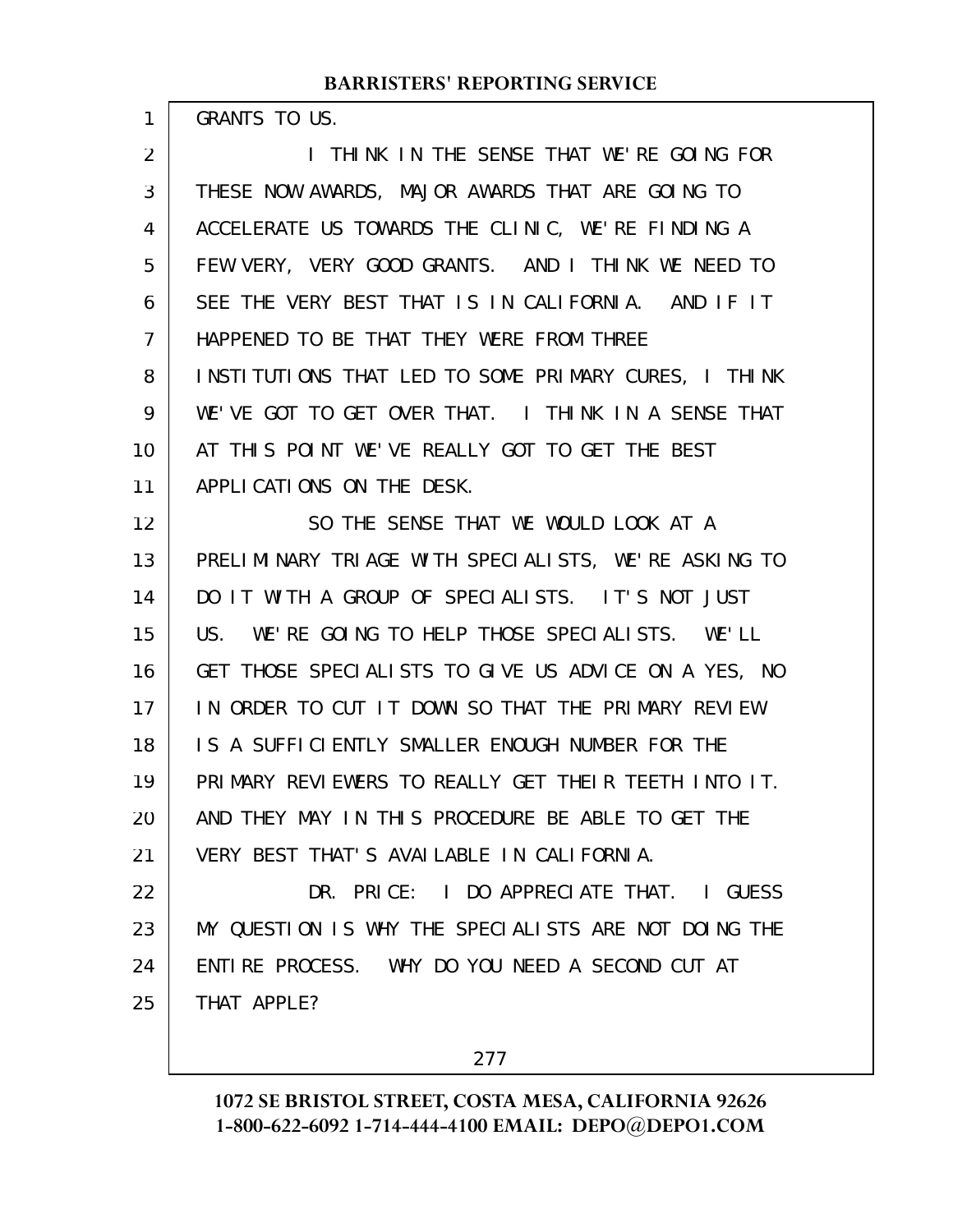| 1  | DR. CSETE: I THINK THAT WE ARE IN THE                |
|----|------------------------------------------------------|
| 2  | BEST POSITION TO KNOW THE TOTALITY OF WHAT IT IS     |
| 3  | THAT WE NEED TO ACCOMPLISH OUR MISSION, AND AS PART  |
| 4  | OF THIS MIX, ADVISING WITH THE SPECIALISTS. AND I    |
| 5  | AGREE WITH YOU. WE DISCUSSED THIS. THIS IS A         |
| 6  | POTENTIAL DOWNSIDE OF THE PROCESS. AND EVERY TIME    |
| 7  | WE MAKE A CHANGE IN THE WAY GRANTS ARE REVIEWED,     |
| 8  | THERE'S GOING TO BE UPS AND DOWNS TO IT, AND WE HAVE |
| 9  | TO DECIDE -- BY THE WAY, THE STAFF WILL ALSO HAVE    |
| 10 | THE SAME CONFLICT OF INTEREST PROCESS AS ANY OTHER   |
| 11 | REVIEWER. WE'LL HAVE TO DECIDE WHETHER OUR MAIN      |
| 12 | GOALS, WHICH I'VE TALKED ABOUT ENOUGH ALREADY, ARE   |
| 13 | MET BY THIS CHANGE AND BALANCE OUT THESE POTENTIAL   |
| 14 | DOWNSIDES.                                           |
| 15 | DR. PENHOET: I JUST WOULD POINT OUT AS A             |
| 16 | MATTER OF FACT THAT THE CURRENT SITUATION, WHEN WE   |
| 17 | LIMIT THE NUMBER OF GRANTS PER INSTITUTION, THERE IS |
| 18 | A PREAPPLICATION REVIEW. IT OCCURS IN THE APPLYING   |
| 19 | INSTITUTIONS, NOT AT CIRM EITHER WAY. JON SHESTACK   |
| 20 | WAS NEXT.                                            |
| 21 | MR. SHESTACK: I JUST WANT TO -- THIS IS              |
| 22 | CONSIDERED AS A SORT OF TRIAL TO SEE IF IT WORKS.    |
| 23 | IT SEEMS EMINENTLY REASONABLE TO ME, AND THE         |
| 24 |                                                      |
|    | APPLICANTS AND THE COMMUNITY WILL REPORT BACK. I     |
| 25 | WILL JUST GIVE AS AN EXAMPLE, AND IT'S PERHAPS       |

278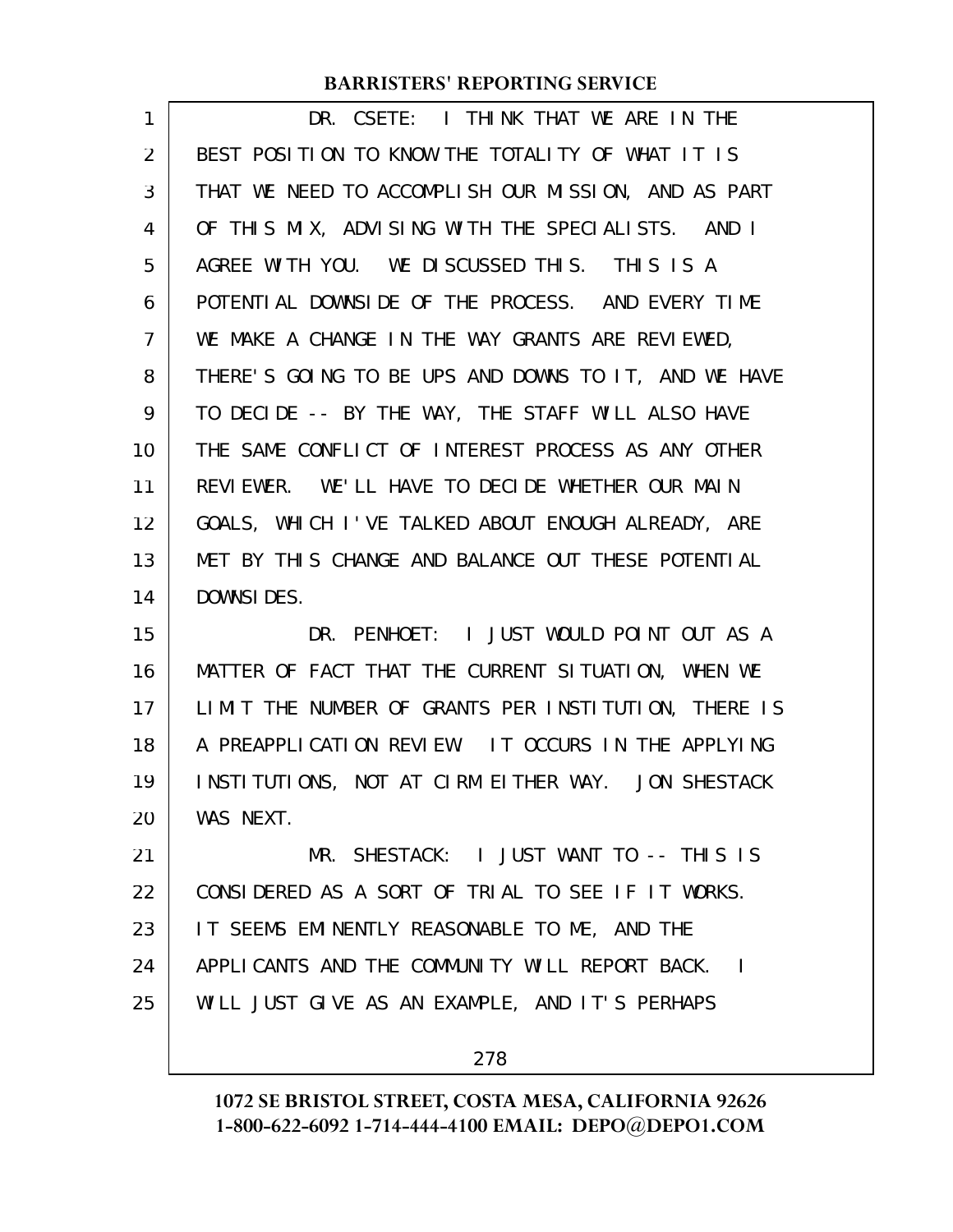| 1  | HEARSAY, BUT AN INVESTIGATOR I RAN INTO SAID, OH, I  |
|----|------------------------------------------------------|
| 2  | HAD AN AUTISM GRANT, A STEM CELL AUTISM GRANT, BUT   |
| 3  | THERE WAS A LIMIT AT THE INSTITUTION AS TO HOW MANY  |
| 4  | APPLICATIONS COULD GO OUT. THERE WERE BIGGER,        |
| 5  | OLDER, OTHER PLAYERS, AND I DIDN'T ACTUALLY GET TO   |
| 6  | APPLY. NOT A COMPLAINT THAT I DIDN'T GET THE GRANT,  |
| 7  | BUT THAT I WASN'T GIVEN THE OPPORTUNITY TO APPLY.    |
| 8  | SO IF THAT TAKES AWAY THAT ONUS AND SERVES           |
| 9  | TO POTENTIALLY BROADEN OUR PORTFOLIO, AND THE SECOND |
| 10 | STAGE OF REVIEW SERVES AS SOME PORTFOLIO MANAGEMENT, |
| 11 | I WOULD CERTAINLY SAY THIS IS AN EXPERIMENT WE CAN   |
| 12 | TRY FOR ONE AWARD AND SEE IF IT'S HELPFUL. IT        |
| 13 | CERTAINLY SEEMS WORTH IT, AND YOU MIGHT GET BETTER,  |
| 14 | YOU MIGHT GET NOT ONLY QUALITY, BUT A BROADER        |
| 15 | PORTFOLIO.                                           |
|    |                                                      |
| 16 | DR. FRIEDMAN: JUST A COUPLE OF POINTS,               |
| 17 | PLEASE. I ALSO APPRECIATE THE QUALITY AND THE        |
| 18 | COMMITMENT AND SERVICE OF THE STAFF. SO THIS IS NOT  |
| 19 | A DISCUSSION ABOUT THE STAFF REVIEW PER SE. I HAVE   |
| 20 | ONLY THE HIGHEST COMPLIMENTS.                        |
| 21 | I ALSO RECOGNIZE THAT YOU'RE FACING A                |
| 22 | POTENTI ALLY CRUSHING LOAD OF APPLICATIONS, AND THAT |
| 23 | THE PROBLEM IS THAT TOO MANY OF THESE APPLICATIONS   |
| 24 | ARE REALLY GOOD. SO IT MAKES YOUR JOB VERY, VERY     |
| 25 | DIFFICULT. AND THE CONCERN THAT YOU RAISE, THAT      |

279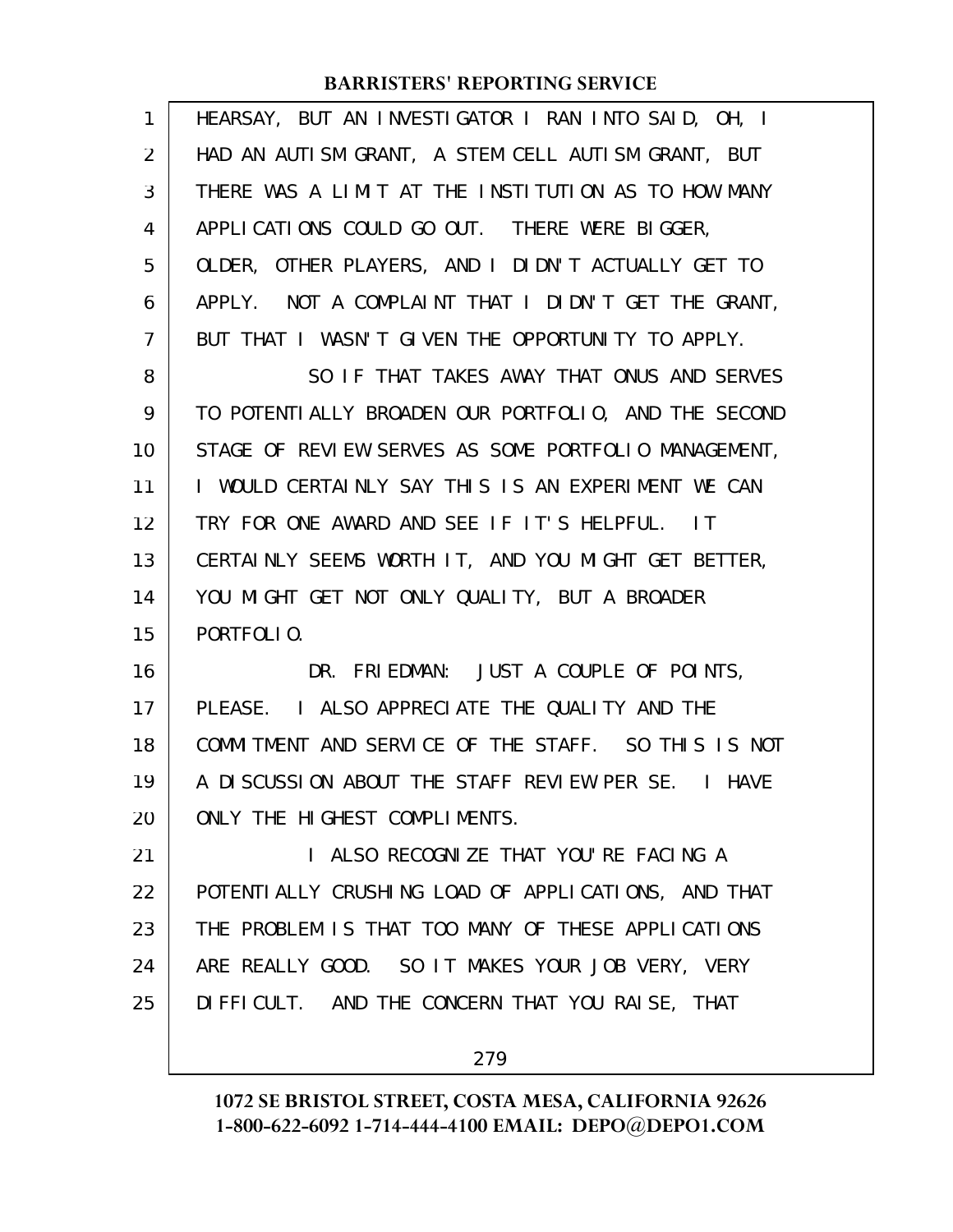| 1              | PEOPLE AREN'T GOING TO HAVE THEIR GRANTS REVIEWED,              |
|----------------|-----------------------------------------------------------------|
| 2              | IS, IN FACT, TRUE IN THE OLD SYSTEM AND IT WILL BE              |
| 3              | TRUE IN THE NEW SYSTEM. IT JUST IS A QUESTION OF                |
| 4              | WHERE THE CUT IS MADE TO LIMIT. EVERYONE SAYS, YES,             |
| 5              | WE MUST LIMIT THE NUMBER OF GRANTS REVIEWED. AND                |
| 6              | THE QUESTION REALLY IS HOW BEST TO DO THAT.                     |
| $\overline{7}$ | I CAN -- I HAVE SERIOUS CONCERNS ABOUT THE                      |
| 8              | PROPOSAL, BUT AS AN EXPERIMENT, I THINK IT'S                    |
| 9              | CERTAINLY CONCEIVABLE TO DO IT. BUT I NEED TO                   |
| 10             | UNDERSTAND THE TERMS OF THE EXPERIMENT AND WHAT'S               |
| 11             | GOING TO BE CONSIDERED A SUCCESS. I AM VERY                     |
| 12             | TROUBLED WITH THE IDEA THAT YOU WILL GET THE BEST               |
| 13             | SCIENCE. I DON'T KNOW WHAT THE BEST SCIENCE IS.                 |
| 14             | AND I PUT IT TO YOU THAT AS YOU'RE TEN TIMES SMARTER            |
| 15             | THAN ME, THAT YOU DON'T KNOW WHAT THE BEST SCIENCE              |
| 16             | HOW DO YOU DEFINE BEST? AND SO WE NEED TO BE<br>$\mathsf{IS}$ . |
| 17             | MUCH MORE QUANTITATIVE ABOUT WHAT IT IS WE'RE GOING             |
| 18             | TO CALL A SUCCESSFUL EXPERIMENT AND WHAT WON'T BE.              |
| 19             | IF WE DO THIS, IF WE HAVE A PRESCREEN, I                        |
| 20             | THINK IT'S INCUMBENT UPON US AS A BOARD AND YOU AS              |
| 21             | THE CREATIVE STAFF TO DECIDE WHAT ARE GOING TO BE               |
| 22             | THE HIGHEST RANKING CRITERIA FOR A PARTICULAR RFA.              |
| 23             | IS IT GOING TO BE INNOVATION? IS IT GOING TO BE                 |
| 24             | FEASIBILITY? IS IT GOING TO BE BALANCING THE                    |
| 25             | PORTFOLIO THAT YOU SAY WE WANT TO HAVE THREE                    |
|                |                                                                 |

280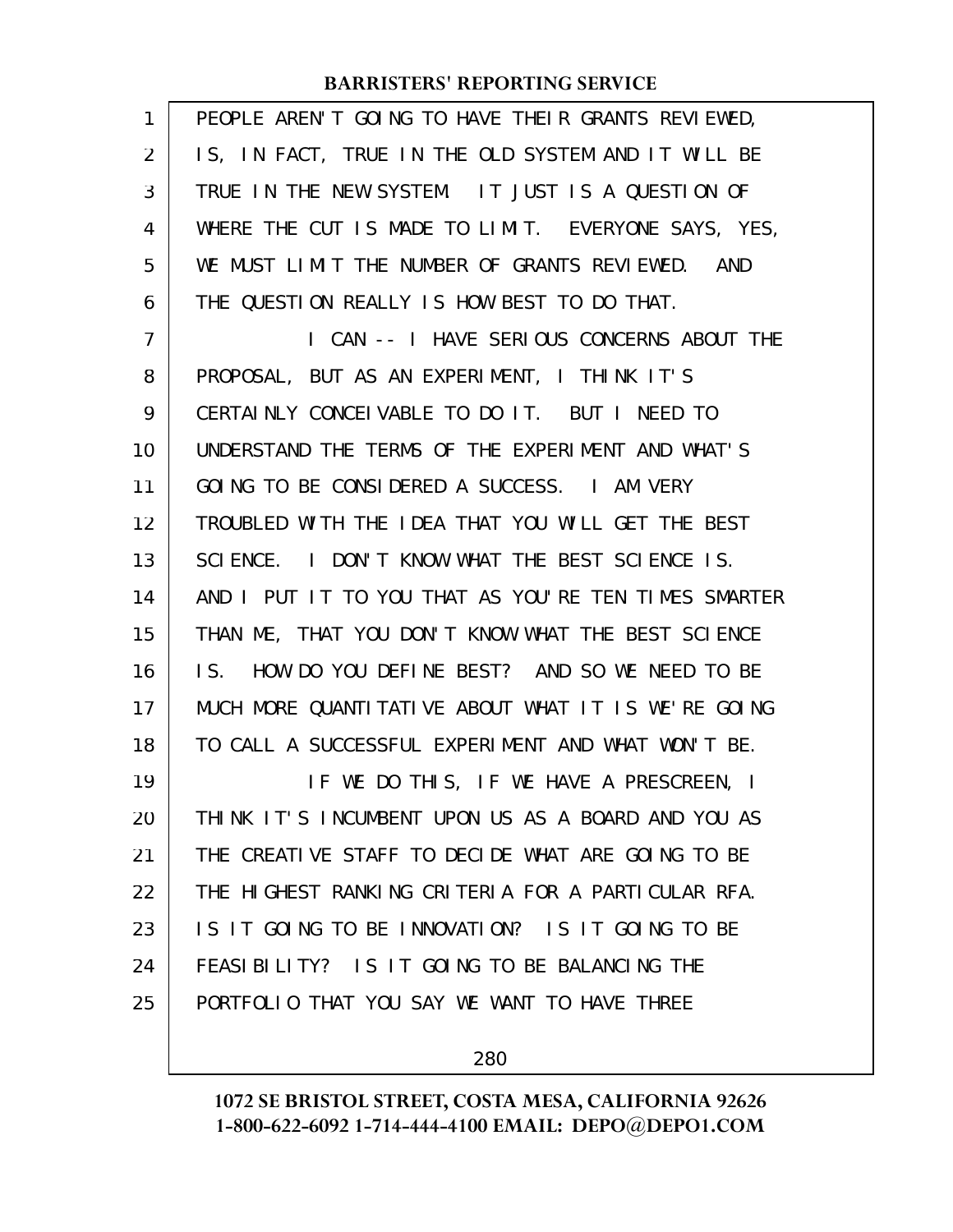| 1              | NEUROLOGIC ONES AND THREE ENDOCRINOLOGIC, AND THREE  |
|----------------|------------------------------------------------------|
| 2              | THIS? THAT'S FINE, BUT WE HAVEN'T DONE THAT IN THE   |
| 3              | PAST. AND IF YOU'RE PREPARED TO DO SOMETHING AS      |
| 4              | STRINGENT AND CAREFUL AS THAT, THEN I'M PREPARED TO  |
| 5              | HAVE THE STAFF TELL US WITHIN THOSE PARAMETERS       |
| 6              | HERE'S WHAT WE CAN PUT TOGETHER. OTHERWISE I REALLY  |
| $\overline{7}$ | THINK THIS BECOMES A BEAUTY CONTEST.                 |
| 8              | IS IT A BEAUTY CONTEST AT THE INSTITUTION?           |
| 9              | WELL, I'M SYMPATHETIC WITH WHAT PHIL SAYS, BUT I     |
| 10             | KNOW STANFORD REVIEWS THEIR INSTITUTIONAL GRANTS     |
| 11             | REALLY, REALLY CAREFULLY, AND OTHER COLLEAGUES       |
| 12             | AROUND HERE AS WELL. SO IT'S A HARD PROBLEM, AND     |
| 13             | I'M NOT GIVING YOU A GOOD SOLUTION. I'M JUST         |
| 14             | RAI SING THE CONCERNS.                               |
| 15             | DR. CSETE: DR. FRIEDMAN, AS PART OF THIS             |
|                |                                                      |
| 16             | PROCESS, WE'VE BEEN DRAFTING THE REVIEW CRITERIA FOR |
| 17             | THE BASIC SCIENCE GRANT AND FOR THE DISEASE TEAM     |
| 18             | GRANT. THAT'S NOT A NORMAL PART OF THE CONCEPT       |
| 19             | PROPOSAL, BUT WE HAVE DEVELOPED VERY CAREFULLY       |
| 20             | CRAFTED REVIEW CRITERIA FOR THESE GRANTS. IT'S       |
| 21             | CERTAINLY PART OF THE PROCESS.                       |
| 22             | DR. FRIEDMAN: IT WOULD NOT BE THE REVIEW             |
| 23             | CRITERIA. IT WOULD BE THE PRIORITIES THAT YOU'RE --  |
| 24             | WE HAVEN'T SEEN THOSE. I'M GLAD YOU'RE DOING IT.     |
| 25             | I'M JUST SAYING THAT FOR ME THAT WOULD BE AN         |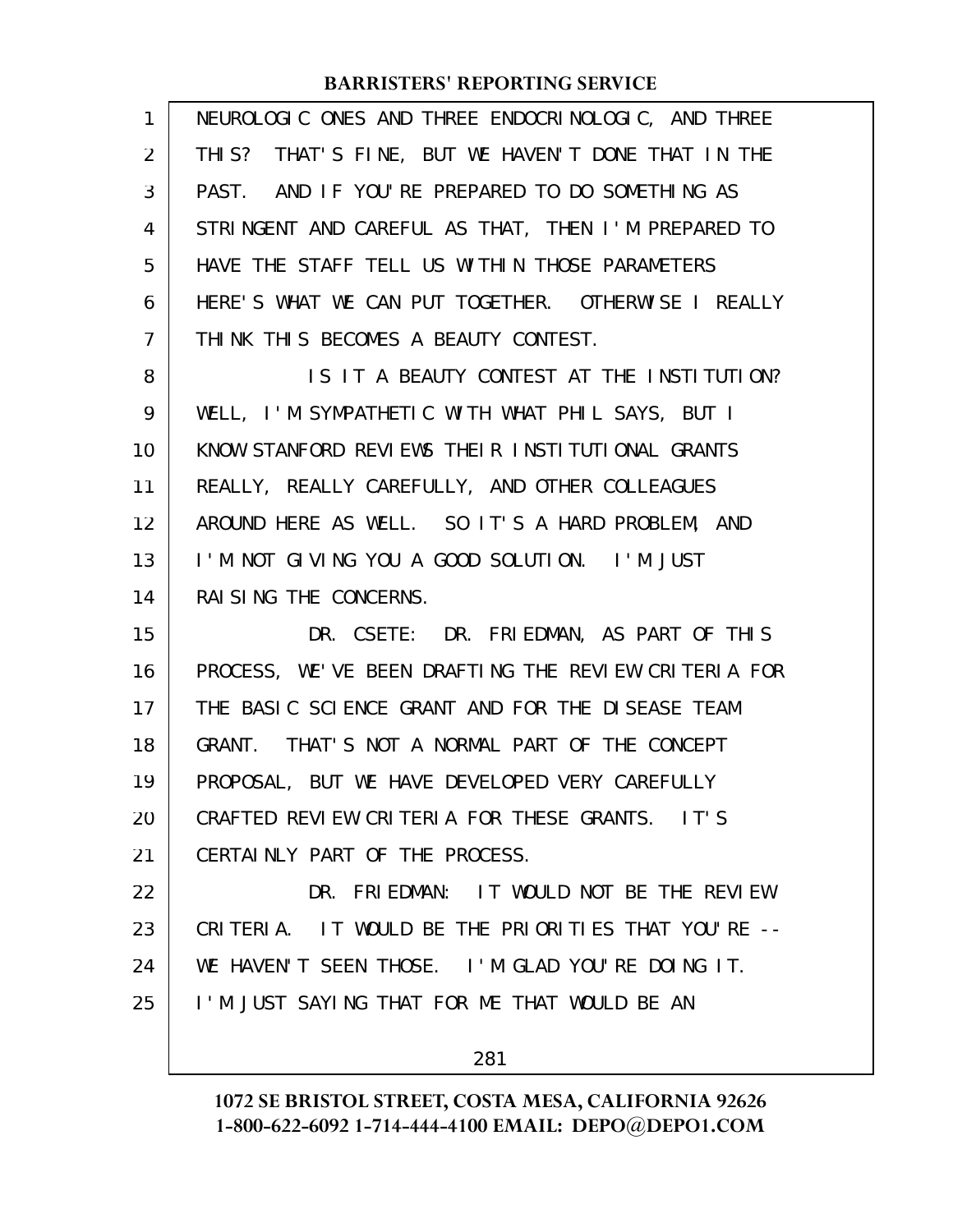|                | <b>BARRISTERS' REPORTING SERVICE</b>                 |
|----------------|------------------------------------------------------|
| 1              | ABSOLUTE ESSENTIAL ELEMENT, AND THEN TO SEE WHETHER  |
| $\overline{2}$ | WE'RE ABLE TO FIT THAT OR NOT.                       |
| 3              | DR. CSETE: THOSE ARE ALWAYS, BY THE WAY,             |
| 4              | PART OF THE WAY THE FINAL RFA LOOKS.                 |
| 5              | DR. FRIEDMAN: I'M TALKING ABOUT A WHOLE              |
| 6              | ORDER OF MAGNITUDE MORE DETAIL THAN WHAT THE USUAL   |
| $\overline{7}$ | RFA LOOKS LIKE. THAT'S JUST ME.                      |
| 8              | DR. TROUNSON: WELL, I THINK YOU'RE MAKING            |
| 9              | SOME GOOD POINTS. I THINK THE -- YOU NEED TO         |
| 10             | RECOGNIZE THAT EVEN IN SOME OF THESE TOP-LINE        |
| 11             | UNIVERSITIES, WE'RE HAVING COMPLAINTS FROM STAFF     |
| 12             | WITHIN THEM THAT THEY'RE NOT GETTING ACCESS. AND WE  |
| 13             | DO GET -- IT'S OBVIOUS THAT WE'RE GETTING THE SAME   |
| 14             | PEOPLE COMING QUITE OFTEN. I HAVE NO IDEA BECAUSE    |
| 15             | I'M NOT PART OF THAT PREREVIEW.                      |
| 16             | BUT WHAT WE WANT IN THIS CASE, THIS IS A             |
| 17             | ABOUT GETTING DISCOVERIES THROUGH TO THE CLINIC. WE  |
| 18             | WANT THE BEST ONES TO COME FORWARD NOW. AND IF IT    |
| 19             | HAPPENS TO BE THREE OUT OF ONE INSTITUTION, LET IT   |
| 20             | THESE ARE A SMALL NUMBER OF GRANTS THAT ARE<br>BE.   |
| 21             | GOING TO MAKE A DIFFERENCE.                          |
| 22             | DR. FRIEDMAN: I ACCEPT THAT EXCEPT I                 |
| 23             | DON'T KNOW WHAT THE BEST IS, AND I DON'T KNOW WHAT'S |
| 24             | GOING TO -- YOU NEED TO DEFINE THAT MORE CAREFULLY.  |
| 25             | THAT'S ALL.                                          |
|                |                                                      |

282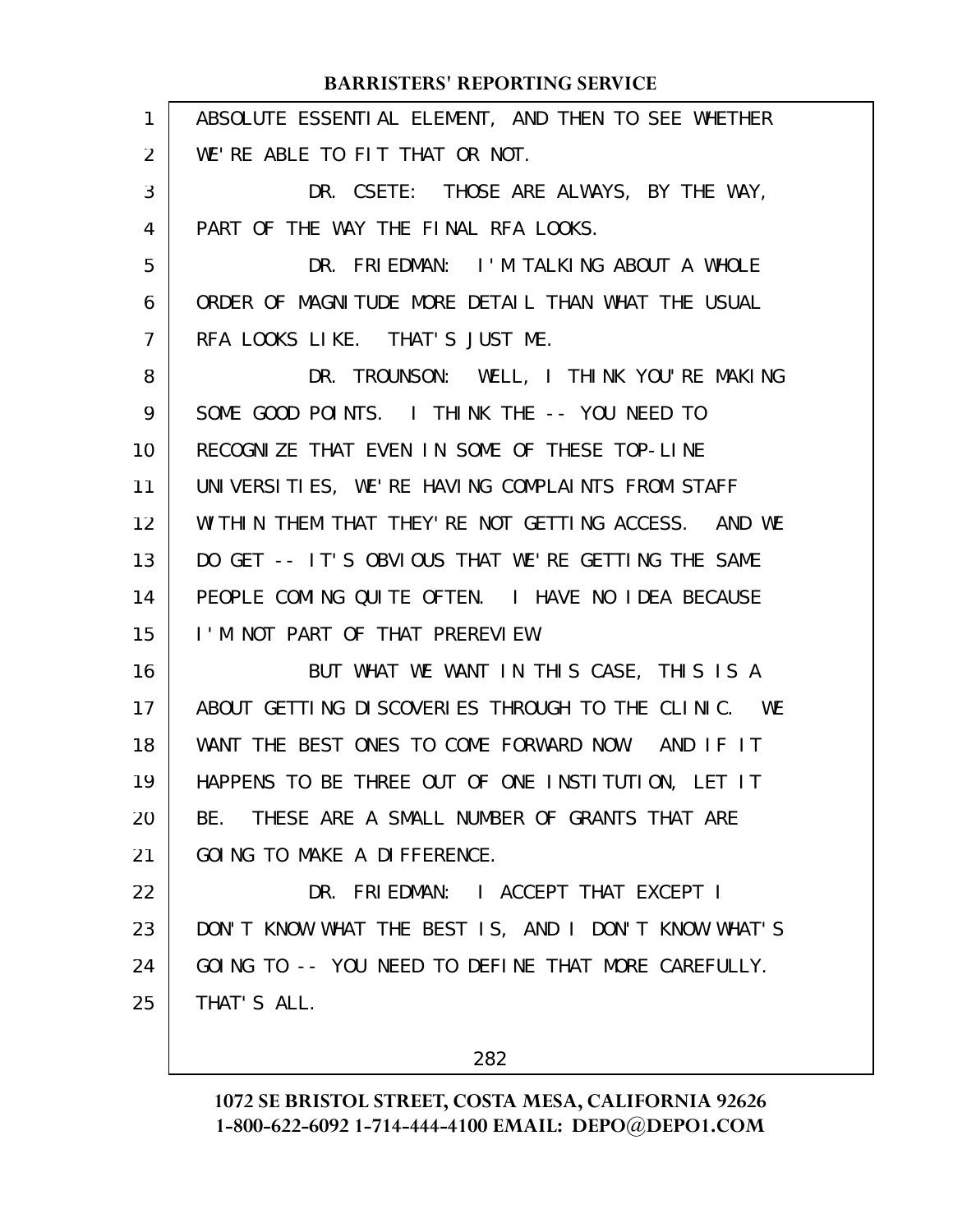| 1  | DR. PENHOET: GOING IN THIS DIRECTION, OS             |
|----|------------------------------------------------------|
| 2  | STEWARD IS NEXT.                                     |
| 3  | DR. STEWARD: SO I WANT TO ECHO TWO                   |
| 4  | ASPECTS OF THIS. ONE IS THE SENSE OF THE BOARD. I    |
| 5  | KNOW OF GREAT CONFIDENCE IN THE SCIENTIFIC STAFF.    |
| 6  | YOU GUYS WORK TERRIBLE HOURS AND VERY HARD. BUT I    |
| 7  | ALSO WANT TO ECHO THE CONCERNS THAT ARE EXPRESSED    |
| 8  | ABOUT THIS AND REALLY AT SEVERAL LEVELS.             |
| 9  | I, FIRST OF ALL, THINK IT'S VERY HARD TO             |
| 10 | AT THE END OF THE DAY AVOID THE CONCLUSION THAT IT   |
| 11 | IS THE SCIENTIFIC STAFF THAT DO THE TRIAGE, IF YOU   |
| 12 | LOOK AT THAT CHART THAT WAS SHOWN. AS SUCH, THAT     |
| 13 | MEANS THAT YOU GUYS BECOME THE ENEMY. THAT, I        |
| 14 | THINK, IS THE LAST THING THAT WE NEED. NIH DOES IT   |
| 15 | IN AN INTERESTING WAY, AS WE ALL KNOW. THEY HAVE A   |
| 16 | REVIEW BRANCH THAT WE ALL HATE, AND THEN THE PROGRAM |
| 17 | BRANCH THAT HELPS THE INVESTIGATOR. AND I THINK      |
| 18 | THAT STRUCTURE MAKES IT A PLAUSIBLE WAY TO SORT OF   |
| 19 | WORK THROUGH SOME OF THESE ISSUES THAT INVESTIGATORS |
| 20 | FACE WHEN THEY' RE DEALING WITH THE FACT THAT THEIR  |
| 21 | GRANTS ARE NOT FUNDED.                               |
| 22 | SO I DON'T THINK THAT DOING IT THE WAY               |
| 23 | THAT YOU PROPOSE IS GOING TO PRESERVE THAT KIND OF   |
| 24 | AN ORGANIZATIONAL STRUCTURE AND, IF YOU WANT, PUT A  |
| 25 | BARRICADE IN FRONT OF YOU GUYS. THERE IS JUST NO     |
|    |                                                      |

283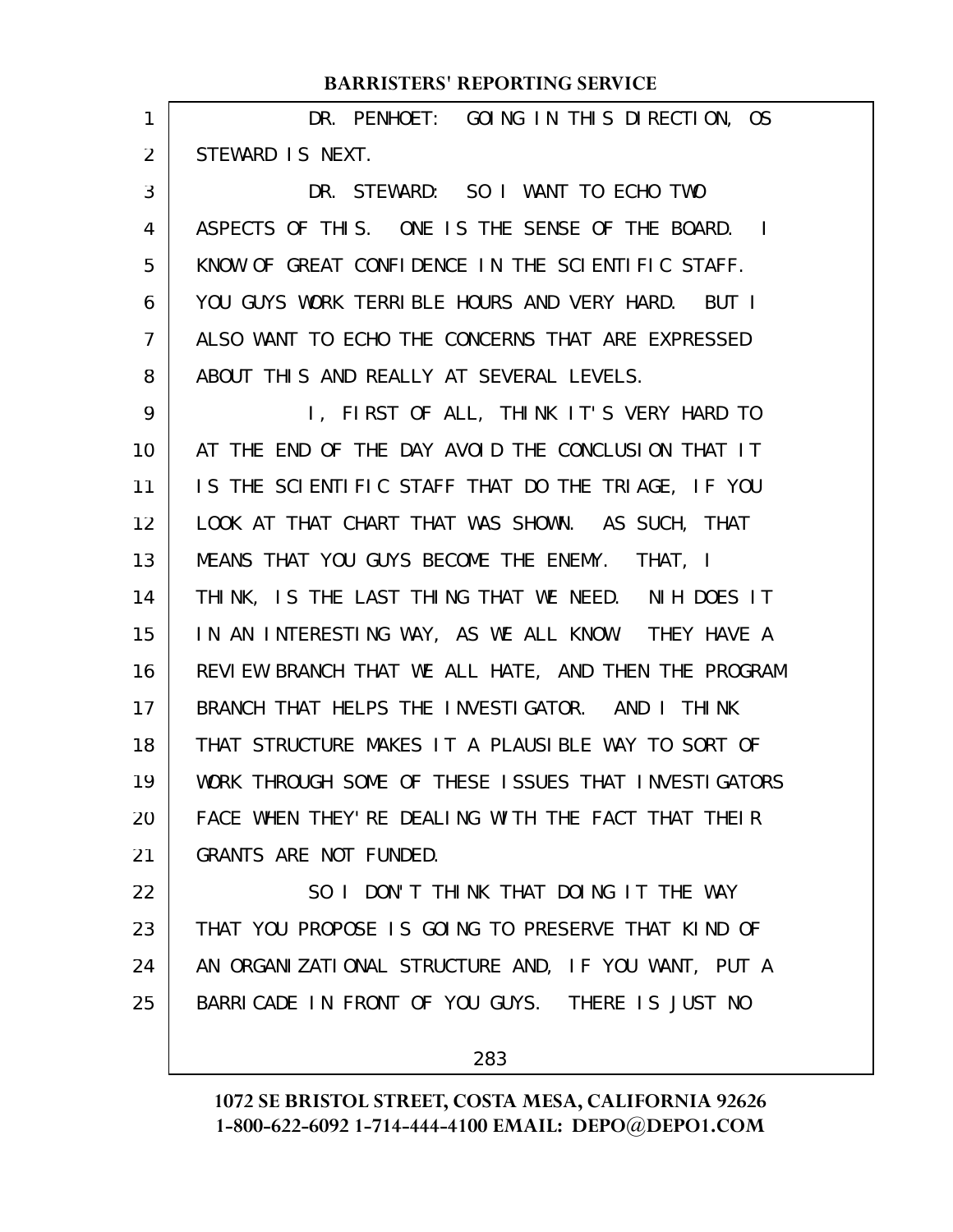| 1              | WAY THAT A SCIENTIST WHOSE GRANT IS, QUOTE, TRIAGED  |
|----------------|------------------------------------------------------|
| 2              | DOESN'T REACT EMOTIONALLY AND SAY, YOU KNOW, IT      |
| 3              | DIDN'T GET A FAIR REVIEW BY MY SCIENTIFIC PEERS.     |
| 4              | WHETHER YOU WANT TO CALL IT A PEER REVIEW OR EXPERT  |
| 5              | REVIEW DOESN'T MATTER. THE POINT IS IT DIDN'T GET    |
| 6              | THE FULL CONSIDERATION.                              |
| $\overline{7}$ | HAVING SAID THAT, I RECOGNIZE THAT THERE'S           |
| 8              | A TREMENDOUS PROBLEM HERE. I JUST DON'T THINK THAT   |
| 9              | THIS IS THE RIGHT SOLUTION TO IT.                    |
| 10             | DR. BRYANT: THE PROBLEM IS TOO MANY                  |
| 11             | GRANTS. AND BECAUSE -- AND MAYBE ONE THING TO LOOK   |
| 12             | AT IS A VARIABLE INSTITUTIONAL ALLOTMENT DEPENDING   |
| 13             | ON THE WORKFORCE AT THAT INSTITUTION RATHER THAN --  |
| 14             | BECAUSE RIGHT NOW SMALL INSTITUTIONS AND BIG         |
| 15             | INSTITUTIONS HAVE THE SAME LIMIT. SO IT MEANS SOME   |
| 16             | OF THE LARGER INSTITUTIONS ARE UNFAIRLY RESTRICTED   |
| 17             | AT THE APPLICATION LEVEL. WHEREAS, IF WE COULD       |
| 18             | FIGURE OUT SOME VARIABLE WAY TO HAVE LIMITS THAT WAS |
| 19             | BASED ON SOME NUMBER THAT WOULD HAVE TO BE AGREED    |
| 20             | UPON, BUT IT WOULD STILL ALLOW FOR PEER REVIEW       |
| 21             | BECAUSE IT WOULD --                                  |
| 22             | DR. TROUNSON: THERE'S A DIFFERENT VIEW TO            |
| 23             | WHAT OS STEWARD WAS TALKING ABOUT BECAUSE YOU'RE     |
| 24             | STILL NOT DOING PEER REVIEW. YOU DON'T HAVE PEER     |
| 25             | REVIEW IN THE CURRENT SYSTEM. YOU HAVE               |
|                |                                                      |

284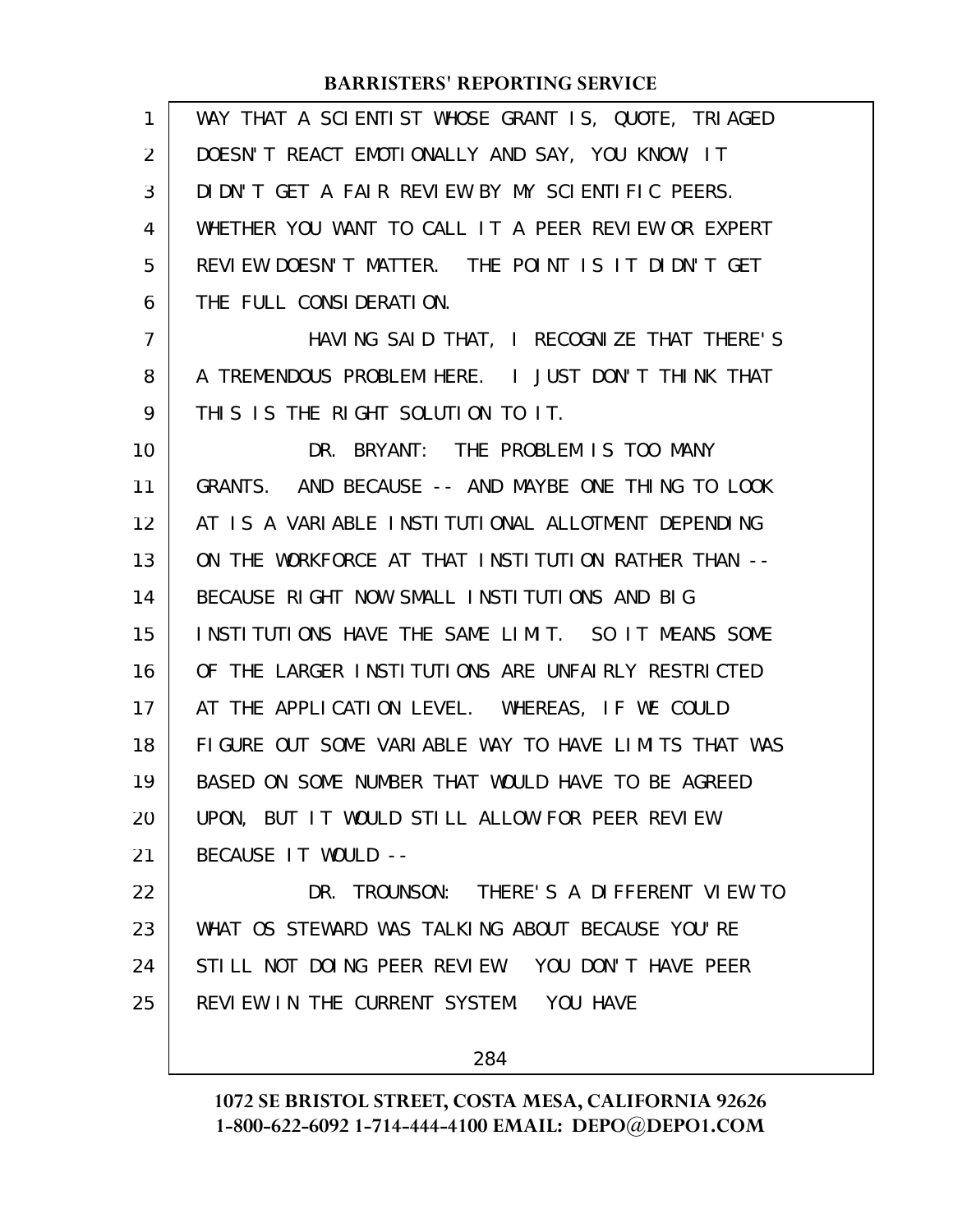INSTITUTIONAL REVIEW. DR. BRYANT: WE DO PEER REVIEW. DR. STEWARD: THE DIFFERENCE IS, ALAN, THAT AS AN INVESTIGATOR WHOSE GRANT IS NOT MOVED FORWARD, THEY'RE MAD AT THE PEOPLE IN THEIR OWN INSTITUTION, NOT AT YOU. DR. TROUNSON: BUT THEY ALSO COMPLAIN TO US. DR. PIZZO: I THINK THERE IS UNFORTUNATELY NO PERFECT SOLUTION TO THIS, AND WE'RE ALL GRAPPLING WITH HOW TO ACHIEVE THE GOAL OF HAVING THE VERY BEST SCIENCE COME FORWARD IN THE MOST UNFETTERED MANNER POSSIBLE. THE IDEAL WHICH WE'VE PROPOSED PREVIOUSLY WOULD BE TO NOT HAVE THE LIMITATION INTERNALLY ON OUR SCIENTIFIC REVIEW GROUPS. WE'VE TALKED ABOUT THAT, AND WE'VE BEEN TOLD THAT THEY JUST CAN'T ACCOMMODATE ANY MORE THAN IS ALREADY COMING. SO THAT'S WHERE THE LIMITS GOT SET, AND THE CHALLENGE AND THE DEBATE THAT WE'VE HAD, AND I'VE HAD THIS DEBATE WITH ALAN IN SOME DETAIL, IS THAT IT COMES BACK TO OUR INSTITUTIONS TO SET SOME LIMITS. AND I THINK THAT'S A VERY DISPIRITING VIEW AS WELL, AND IT IMPACTS ON THE QUALITY OF THE PROPOSALS. THERE ARE WHIMS THAT GO ON IN THESE REVIEW GROUPS. AND I DON'T KNOW THAT IT BRINGS 1 2 3 4 5 6 7 8 9 10 11 12 13 14 15 16 17 18 19 20 21 22 23 24 25

285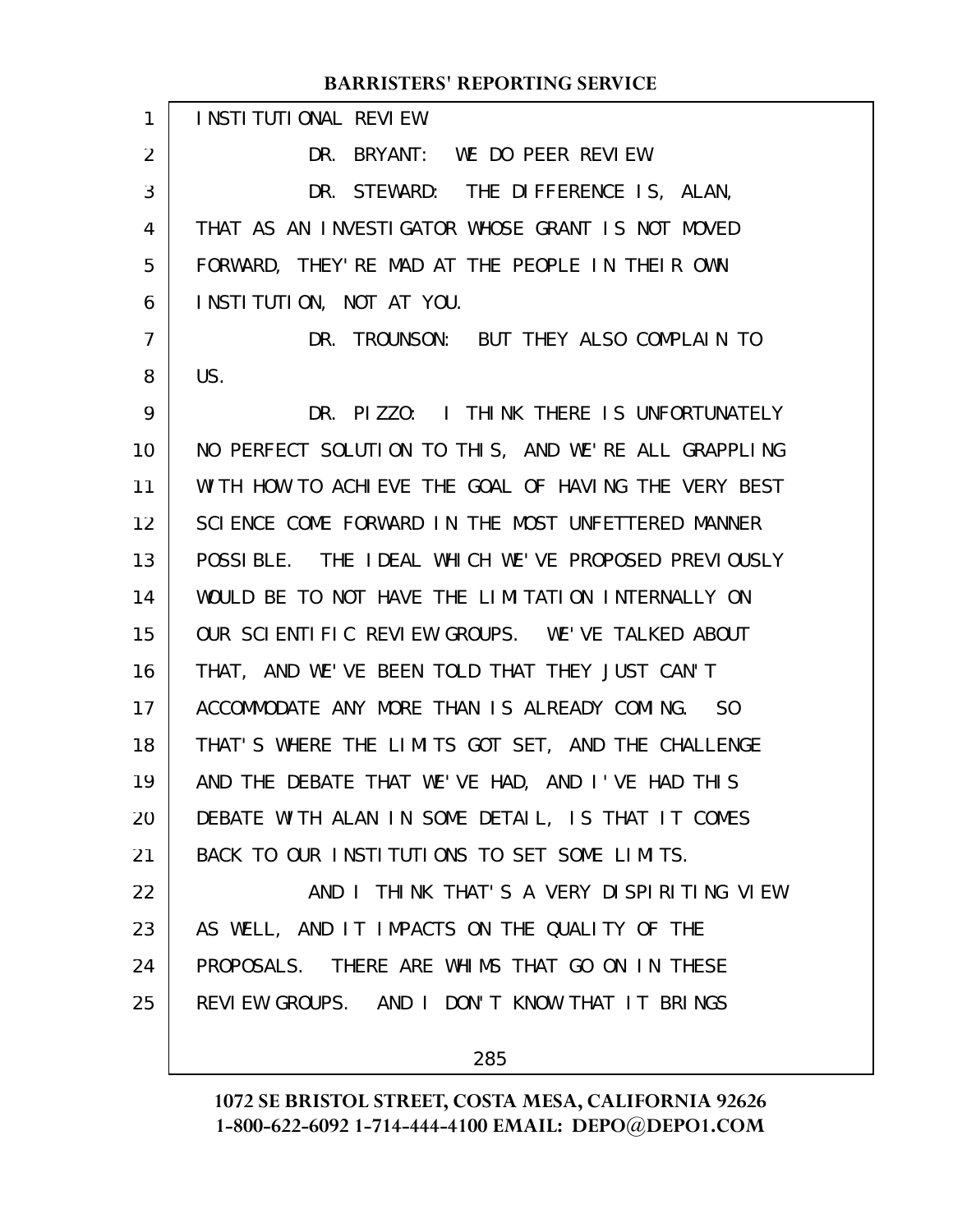| 1  | FORWARD ALWAYS -- WE'D LIKE TO THINK IT BRINGS      |
|----|-----------------------------------------------------|
| 2  | FORWARD THE BEST, BUT, AGAIN, PEOPLE DON'T ALWAYS   |
| 3  | FEEL THAT.                                          |
| 4  | I THINK THAT THE OTHER PLACE WHERE I WORRY          |
| 5  | THE MOST OR A LOT ABOUT IS AS WE GET INTO MORE      |
| 6  | COLLABORATIVE PROPOSALS, THERE'S A LIMITATION ON    |
| 7  | WHAT PEOPLE ARE GOING TO BE WILLING TO WRITE IN     |
| 8  | TERMS OF PUTTING FORWARD A WHOLE GRANT WHERE IT MAY |
| 9  | NEVER EVEN GET OUT OF THEIR INSTITUTION AS COMPARED |
| 10 | TO DOING A CONCEPT REVIEW THAT AT LEAST GIVES THEM  |
| 11 | SOME CONFIDENCE THAT GOING FORWARD MAY HAVE AN      |
| 12 | OPPORTUNITY FOR SUCCESS.                            |
| 13 | SO I WOULD JUST ARGUE THAT IN AT LEAST A            |
| 14 | TRIAL BASIS, WE'VE DONE IT ONE WAY, WE'VE SEEN A    |
| 15 | LITTLE BIT ABOUT THAT, I THINK ON A TRIAL BASIS,    |
| 16 | LET'S NOT MAKE THE PERFECT THE ENEMY OF THE GOOD.   |
| 17 | LET'S TRY AND FIND A WAY TO SEE WHETHER WE CAN      |
| 18 | STIMULATE MORE PROPOSALS COMING FORWARD WITH LESS   |
| 19 | <b>IMPAIRMENTS.</b>                                 |
| 20 | DR. PENHOET: IF I MIGHT, I MIGHT MAKE TWO           |
| 21 | COMMENTS. FIRST OF ALL, I DO THINK THAT             |
| 22 | INSTITUTIONAL PRIORITIES MAY DIFFER FROM CIRM       |
| 23 | PRIORITIES. SO THAT MAY BE A FACT. THERE MIGHT BE   |
| 24 | A HYBRID SOLUTION THAT I'D LIKE TO TRY ON YOU, DR.  |
| 25 | TROUNSON. WHAT IF WE KEPT THE LIMITATIONS IN PLACE  |
|    | 286                                                 |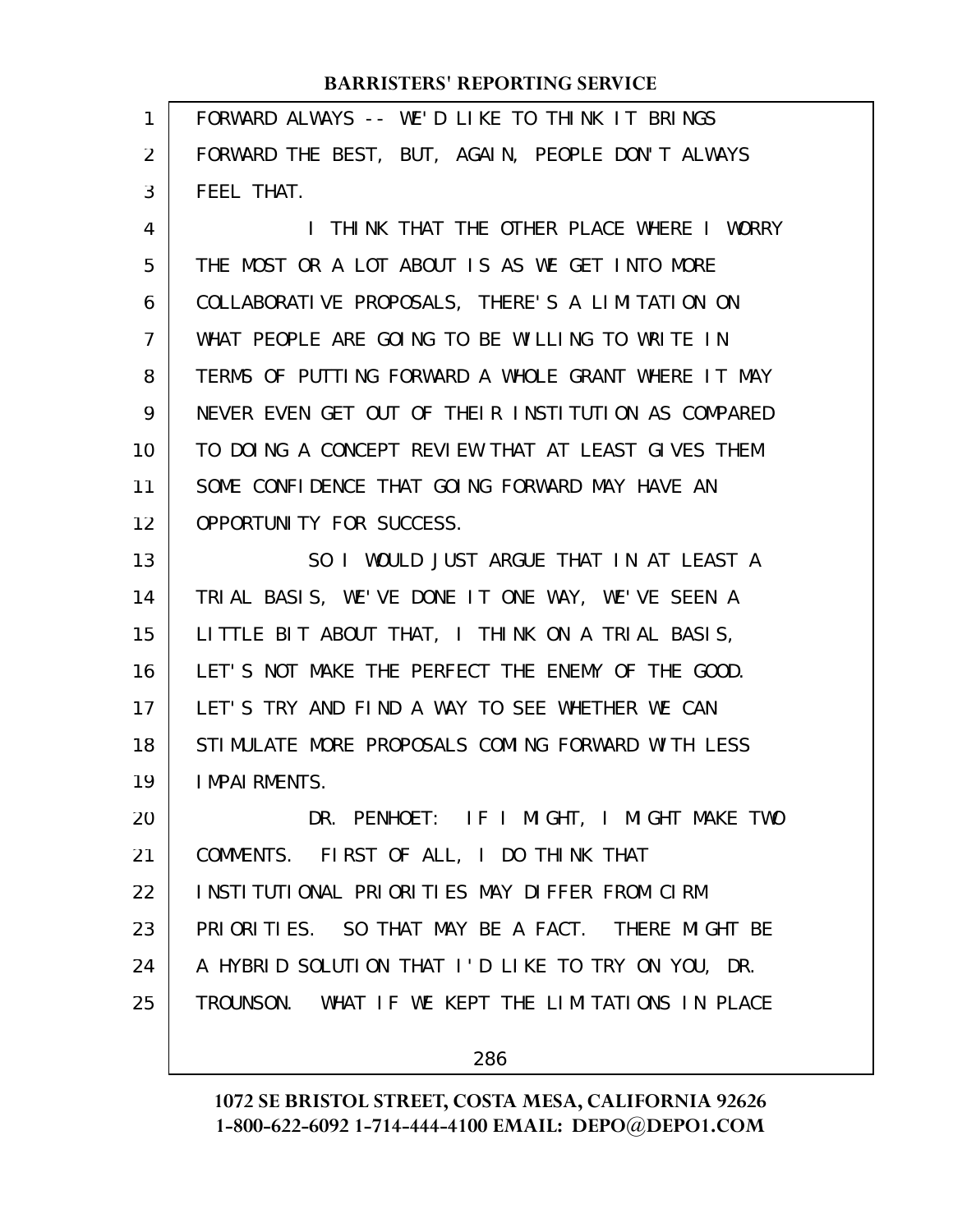| $\mathbf{1}$ | FOR THE NORMAL PROCESS, AND THEN ANY OTHERS WOULD BE |
|--------------|------------------------------------------------------|
| 2            | ALLOWED TO APPLY THAT WOULD GO THROUGH THIS PROCESS, |
| 3            | AND YOU WOULD GO THROUGH THOSE WHICH, WERE IT NOT    |
| 4            | FOR THIS PROCESS, WOULDN'T HAVE BEEN SENT TO YOU TO  |
| 5            | LOOK FOR UNUSUAL OPPORTUNITIES TO ENHANCE OUR        |
| 6            | MISSION; I.E., THERE ARE TWO BITES AT THE APPLE.     |
| 7            | YOU COULD GET ONE GROUP PART OF THE NORMAL           |
| 8            | GROUP, THEN YOU GET THIS LARGER GROUP THAT YOU TAKE  |
| 9            | THROUGH A PROCESS LIKE THIS ONE, AND FROM THOSE      |
| 10           | CHOOSE SOME PARTICULARLY MERITORIOUS APPLICATIONS    |
| 11           | THAT EITHER MEET THE CRITERIA, ETC. THAT WOULD       |
| 12           | ALLOW CIRM TO SORT OF PENETRATE INTO THE BROADER     |
| 13           | GROUP OF POTENTIAL GRANTEES THAT WOULD ALLOW YOU TO  |
| 14           | STILL LIMIT THE TOTAL NUMBER THAT GET REVIEWED, AND  |
| 15           | IT WOULD PROVIDE FOR THE FRUSTRATED INVESTIGATORS,   |
| 16           | LIKE JON SHESTACK MENTIONED, A SECOND BITE AT THE    |
| 17           | APPLE IN A SENSE. THEY CAN SEND THEIR PROPOSAL TO    |
| 18           | CIRM DIRECTLY.                                       |
| 19           | DR. TROUNSON: I DON'T THINK THAT'S                   |
| 20           | NECESSARILY GOING TO WORK VERY WELL, CHAIR. SOME OF  |
| 21           | THE PROBLEMS THERE IS THAT WE WOULD HAVE TO LIMIT    |
| 22           | THE INSTITUTIONS TO ONLY TWO GRANTS AND THE          |
| 23           | COMPANIES TO ONE. WE'D HAVE ALMOST A FULL PORTFOLIO  |
| 24           | JUST BY THAT. AND THEN WE'RE GOING TO HAVE THEN      |
| 25           | ANOTHER PROCESS WHERE WE'RE LOOKING AT A MUCH MORE   |
|              |                                                      |

287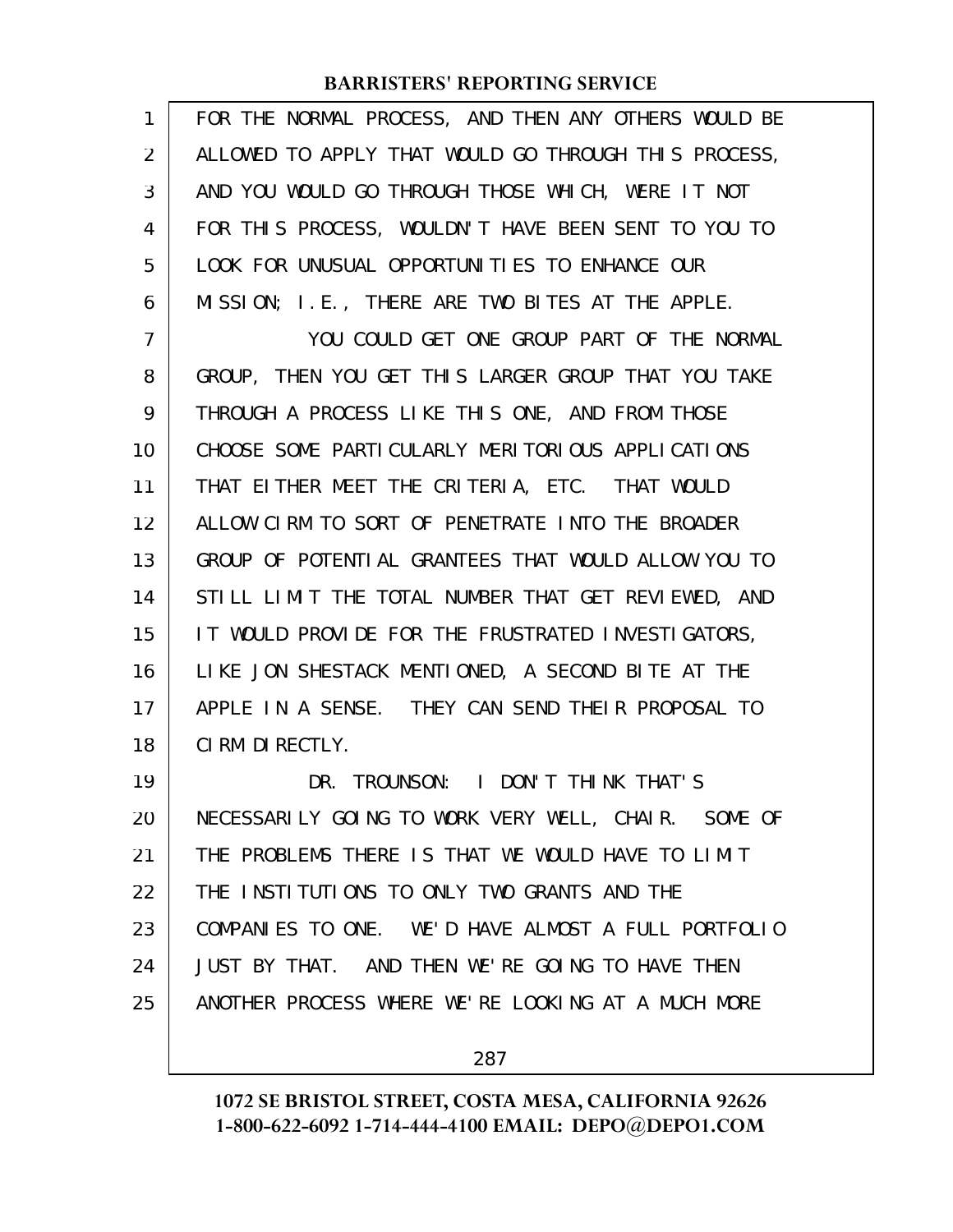| ABBREVIATED THREE-PAGE APPLICATION, WHICH PROBABLY  |
|-----------------------------------------------------|
| WON'T BE EQUIVALENT TO THE OTHER INSTITUTIONAL ONE. |
| I THINK MIXING IT UP IS GOING TO BE MUCH            |
| MORE DIFFICULT AND MUCH HARDER FOR US TO BE ABLE TO |
| GET CONSISTENCY AND UNDERSTANDING FROM THE RESEARCH |
| COMMUNITY. IF YOU LIMIT IT TO TWO AND TO ONE, OKAY, |
| WE'LL GO WITH THAT, BUT THEN YOU'VE APPLIED THE     |
| LIMITS. AND I THINK THAT'S AN UNREASONABLE LIMIT TO |
| APPLY TO THE DISEASE TEAMS. THAT'S WHAT YOU ARE     |
| GOING TO HAVE TO DO. AND I DON'T KNOW THAT THE      |
| ADDITIONAL PART REALLY HELPS.                       |
| I THINK THIS IS WORTH AN EXPERIMENT,                |
| CHAIR, AT THIS PARTICULAR OCCASION BECAUSE THE      |
| LIMITATION TO GET THE BEST GRANTS IS TOO BIG A      |
| LIMITATION ON OUR PRIMARY INSTITUTES OR OUR PRIMARY |
| COMPANIES. THERE ARE A NUMBER OF VERY PRIMARY MAJOR |
| INSTITUTES AND COMPANIES THAT HAVE GOT GREAT        |
| PROPOSALS. I THINK WE WANT TO SEE ALL OF THEM IN    |
| THE INTEREST OF GETTING THE BEST THROUGH TO THE     |
| CLINIC.                                             |
| HAWGOOD: THE ISSUE IS WORKLOAD ON THE<br>DR.        |
| REVIEW TEAMS. WE'VE TENDED TO STICK WITH A MODEL    |
| WHERE WE GIVE THE APPLICANTS BACK A FAIRLY DETAILED |
| REVIEW AND ASSIST FOR REAPPLICATION. BUT UNLIKE THE |
| NIH, THERE'S USUALLY NOT AN IMMEDIATE SECOND CYCLE. |
| 288                                                 |
|                                                     |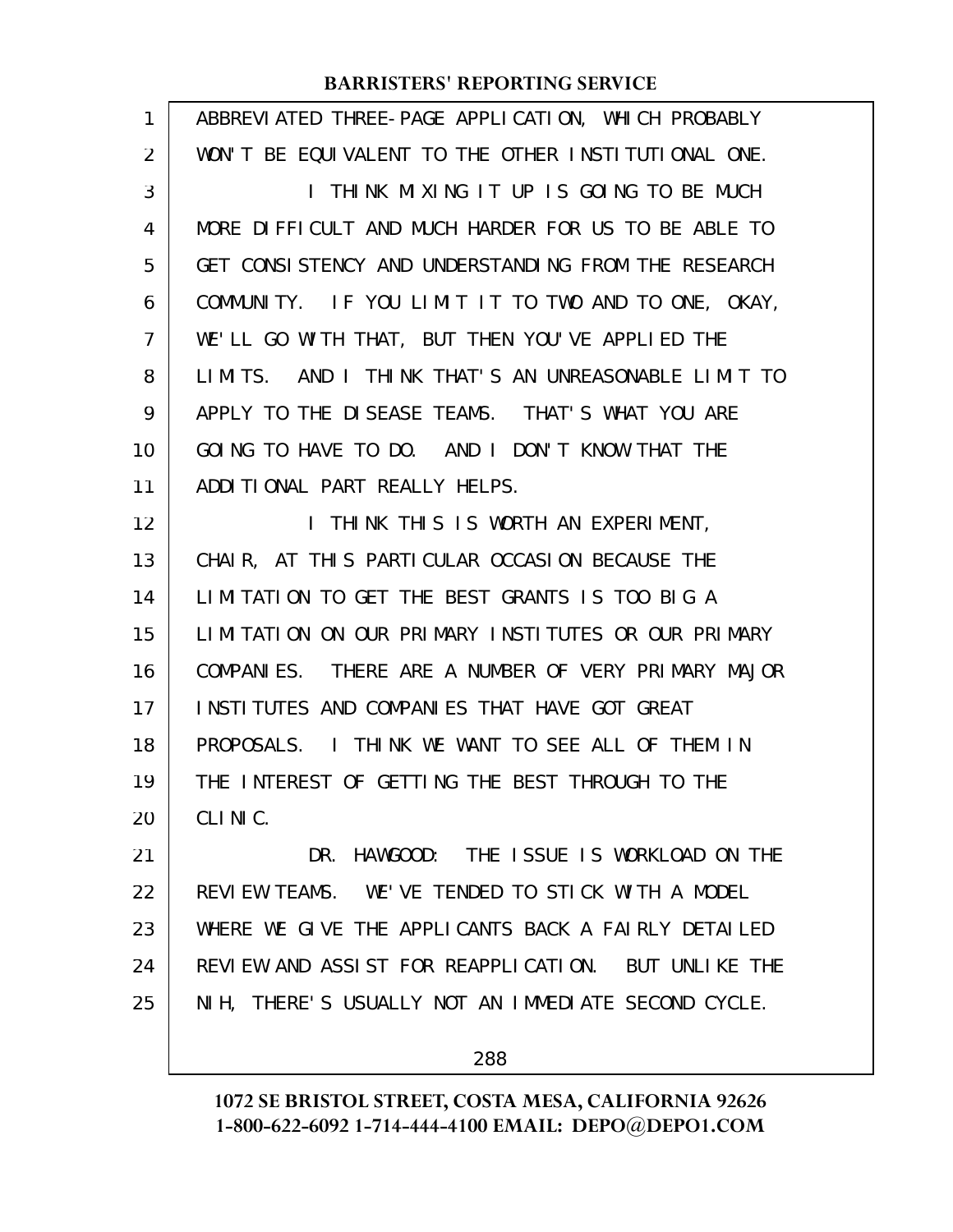| $\mathbf{1}$   | I DON'T KNOW HOW MANY -- WHETHER WE NEED TO DO THAT. |
|----------------|------------------------------------------------------|
| $\overline{2}$ | IN OTHER WORDS, COULD YOU DOWNLOAD THE WORK OFF THE  |
| 3              | REVIEW TEAMS BY A MUCH MORE STREAMLINED REVIEW? LET  |
| 4              | THEM SEE EVERYTHING, LET THEM TRIAGE HALF OF THEM    |
| 5              | WITHOUT ANY REVIEW BACK, ANY COMMENTS BACK BECAUSE   |
| 6              | THIS IS NOT LIKE THE NIH WHERE YOU JUST GO BACK IN   |
| $\overline{7}$ | THREE MONTHS' TIME AND USING THOSE COMMENTS AS HELP  |
| 8              | BECAUSE, WITH FEW EXCEPTIONS, THE RFA'S ARE FAIRLY   |
| 9              | SPREAD OUT, AND YOU'RE LIKELY TO COME BACK WITH      |
| 10             | BRAND-NEW SCIENCE.                                   |
| 11             | DR. CSETE: SO WE'RE PROPOSING THIS FOR               |
| 12             | THE CORE GRANTS, SO WE ANTICIPATE THAT IT'S NOT      |
| 13             | I MMEDI ATE REDEPOSIT, BUT EACH YEAR.                |
| 14             | DR. TROUNSON: I THINK WHAT WE'RE SAYING              |
| 15             | TO THEM, SAM, IS THAT YOU HAVEN'T BEEN CONVINCING IN |
| 16             | THOSE TWO OR THREE PAGES THAT YOU'RE GOING TO HAVE,  |
| 17             | IN THIS CASE, AN IND INSIDE THE FOUR-YEAR PERIOD.    |
| 18             | AND, YOU KNOW, IT MIGHT BE THAT YOU WOULD, BUT WE    |
| 19             | KNOW THAT THERE'S GOING TO BE 40 APPLICATIONS THAT   |
| 20             | ARE PROBABLY GOING TO MEET THOSE CRITERIA PRETTY     |
| 21             | EASILY, AND THEY'RE THE ONES THAT THE REVIEWERS NEED |
| 22             | TO REALLY GET THEIR TEETH INTO AND SPEND THE TIME ON |
| 23             | IT.                                                  |
| 24             | THE PROBLEM HERE IS THAT WE UNDERSTAND               |
| 25             | THAT THERE WILL BE 100 PLUS GRANTS MAYBE IN THIS     |
|                | 289                                                  |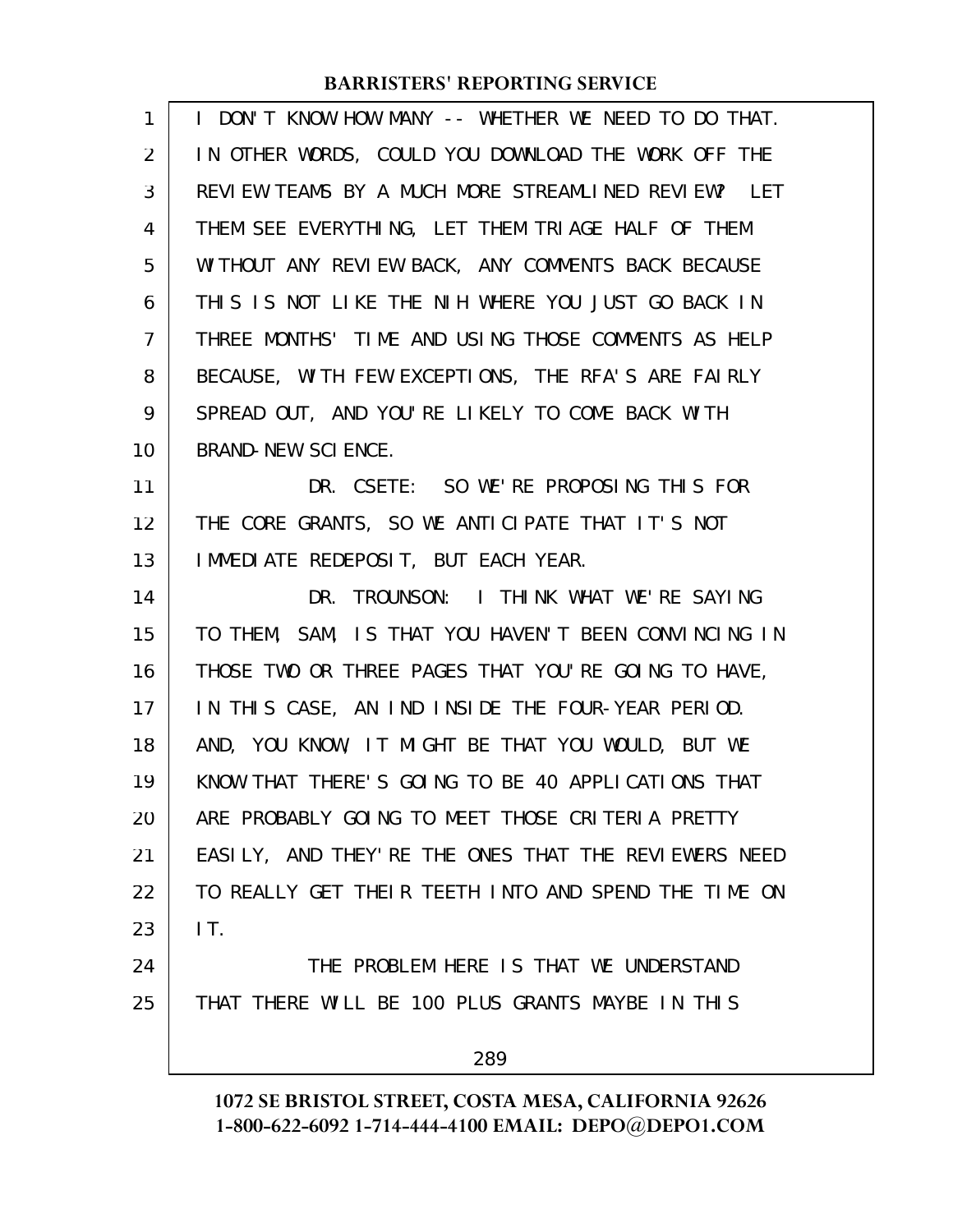| $\mathbf{1}$   | PARTICULAR FRAMEWORK. I DON'T BELIEVE THAT 50 OF     |
|----------------|------------------------------------------------------|
| 2              | THEM WILL MAKE THEIR IND IN FOURS YEARS. IF THEY     |
| 3              | DO, I'LL BE ASTONISHED. MAYBE IT IS LIKE THAT, BUT   |
| 4              | I'LL BE ASTONISHED. BUT THERE WILL BE 40 WITH        |
| 5              | REALLY GOOD CASES, I WOULD HAVE THOUGHT, FROM WHAT   |
| 6              | WE UNDERSTAND FOR WHICH WE NEED TO SELECT TEN OR     |
| $\overline{7}$ | TWELVE. I THINK THAT'S A CRITICAL PART. WE NEED TO   |
| 8              | PUT THE REAL EFFORT INTO, YOU KNOW, A DETAILED       |
| 9              | ANALYSIS OF THOSE 40 BEST APPLICATIONS RATHER THAN   |
| 10             | TRY AND PUT IT ACROSS THE SPECTRUM OF A HUNDRED PLUS |
| 11             | AND TRYING TO DO THE SAME THING.                     |
| 12             | DR. CSETE: BY OUR CURRENT GRANT POLICIES,            |
| 13             | AS GIL HAS ABLY REMINDED ME, EVERY FULL APPLICATION  |
| 14             | HAS TO HAVE A SUMMARY TO GO BACK TO YOU. SO IF       |
| 15             | THEY -- THERE'S JUST NO WAY AROUND THAT.             |
| 16             | DR. PENHOET: I THINK WE'LL TAKE TWO MORE             |
| 17             | COMMENTS ON THIS ISSUE, AND THEN WE HAVE TO MOVE ON. |
| 18             | WE STILL HAVE NUMEROUS AGENDA ITEMS AHEAD OF US AND  |
| 19             | IT'S 3 O'CLOCK. JOAN SAMUELSON.                      |
| 20             | MS. SAMUELSON: I THINK IT'S A GREAT                  |
| 21             | PROPOSAL. I HADN'T REALIZED THAT WE WEREN'T FUNDING  |
| 22             | ALL OF THE BEST. AND THIS WOULD DO THAT. AND I       |
| 23             | THINK IT'S ESSENTIAL, AND SO I SUPPORT IT.           |
| 24             | I WOULD PREFER THAT IT BE TWEAKED, PER               |
| 25             | DR. PRICE'S RECOMMENDATION, SO THAT THE SPECIALISTS  |
|                | 290                                                  |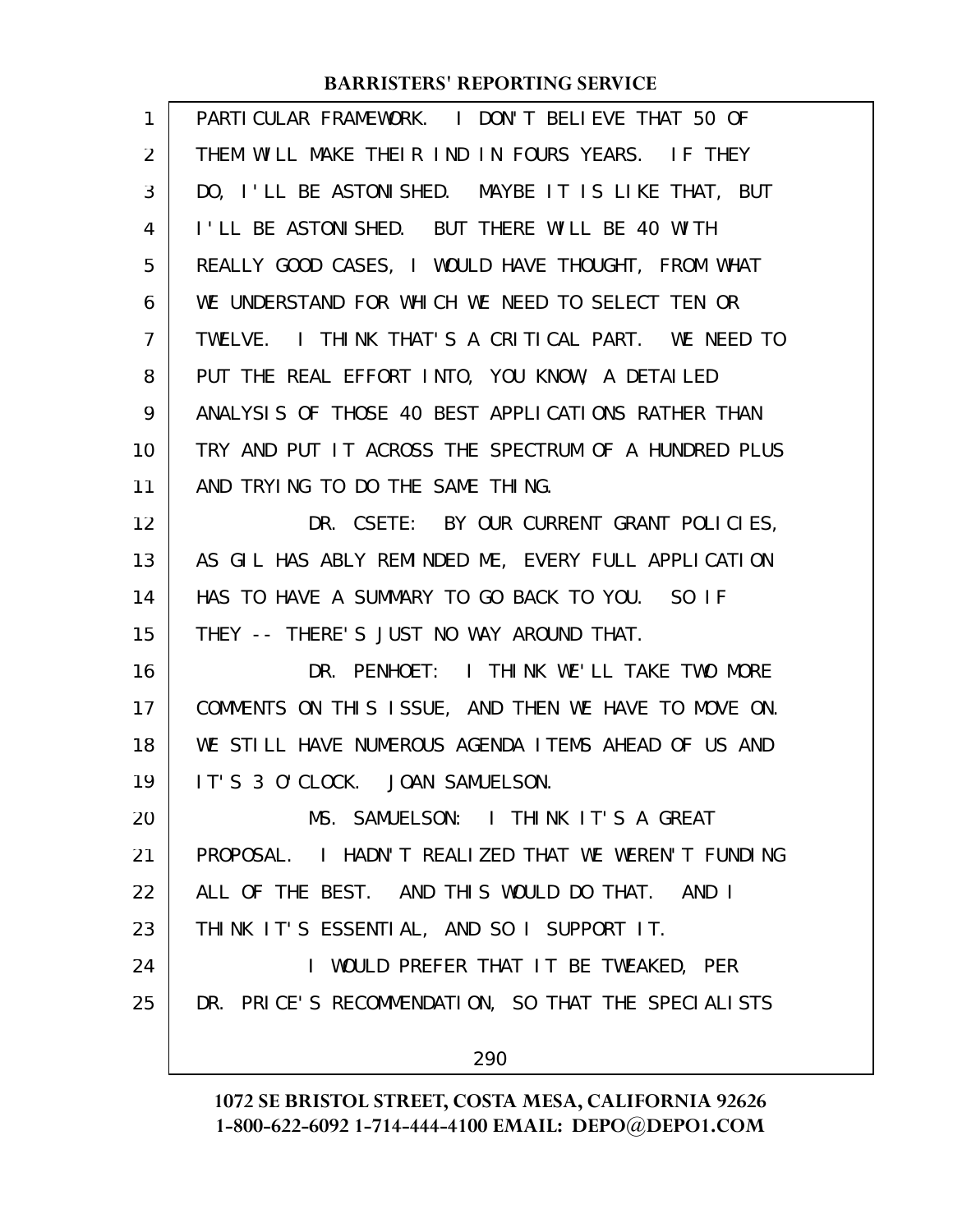| 1  | ARE REALLY DOING THE REVIEW, WHATEVER KIND OF REVIEW |
|----|------------------------------------------------------|
| 2  | IT IS, AND THE TALENT OF OUR STAFF IS USED FOR ALL   |
| 3  | OTHER COMPONENTS OF THE VARIOUS PIECES OF IT FROM    |
| 4  | DRAFTING THE RFA AND THE CRITERIA AND SO ON THROUGH  |
| 5  | APPLYING THE SPECIALIST'S ANALYSES AND SO ON. I      |
| 6  | WOULD MAKE THAT A PROPOSAL, I GUESS.                 |
| 7  | DR. PENHOET: ONE FINAL QUICK COMMENT.                |
| 8  | DR. STEWARD: I JUST HAVE TO SAY I NEED TO            |
| 9  | GO BACK TO DR. FRIEDMAN'S COMMENT. I DON'T THINK I   |
| 10 | CAN VOTE FOR THIS UNLESS WE HAVE A CLEAR             |
| 11 | UNDERSTANDING OF WHAT THE TRIAGE CRITERIA ARE GOING  |
| 12 | TO BE. AND THEY MAY DIFFER. AND I MEAN THAT IN A     |
| 13 | WAY THAT IS MUCH MORE DETAILED THAN IS IN THE RFA.   |
| 14 | OTHERWISE THERE'S JUST TOO MUCH ROOM FOR UNCERTAINTY |
| 15 | ON THE PART OF THE INVESTIGATORS, CONCERN OF         |
| 16 | POTENTIAL BIAS ON THE PART OF CIRM SCIENTIFIC STAFF, |
| 17 | WHATEVER. I THINK THAT WE JUST NEED TO HAVE, IF      |
| 18 | IT'S GOING TO HAPPEN, A VERY, VERY CLEAR SET OF      |
| 19 | EXPECTATIONS THAT WE THE BOARD HAVE A CHANCE TO SEE  |
| 20 | IN ADVANCE.                                          |
| 21 | DR. CSETE: RIGHT. THE REVIEW CRITERIA                |
| 22 | FOR THE PREAPPLICATION SCREENING PROCESS WILL BE NO  |
| 23 | DIFFERENT THAN THE REVIEW CRITERIA FOR THE FINAL     |
| 24 | PROCESS. SO YOU CAN WAIT FOR EACH RFA AT THE         |
| 25 | CONCEPT PROPOSAL FOR US TO PRESENT THE REVIEW        |
|    |                                                      |

291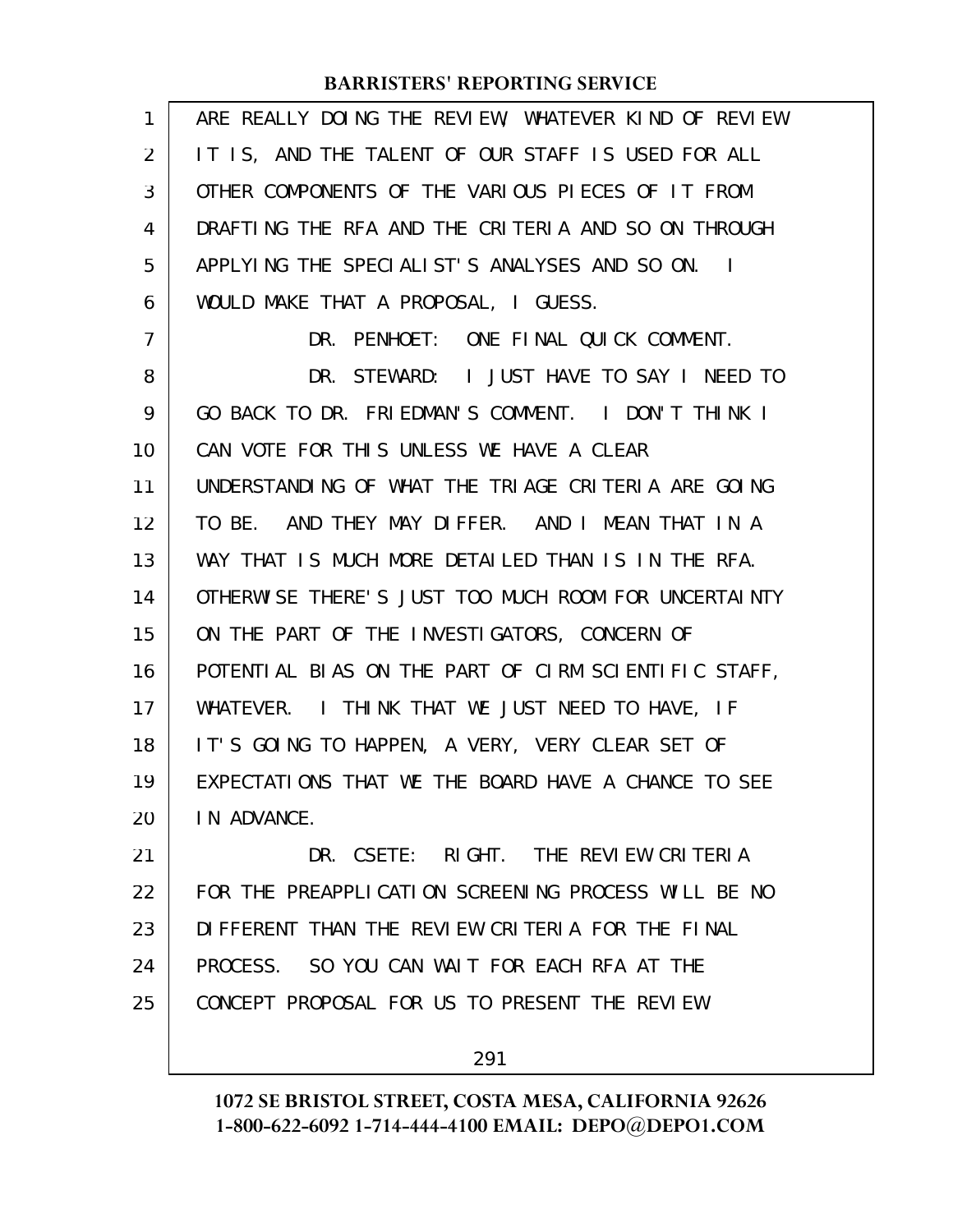| 1              | CRITERIA, BUT WE'RE GOING -- BUT WE NEED TO MAKE A   |
|----------------|------------------------------------------------------|
| $\overline{2}$ | DECISION ABOUT WHETHER THIS PROCESS IS IN PLACE OR   |
| 3              | NOT.                                                 |
| 4              | DR. PENHOET: SO I BELIEVE AT THIS POINT              |
| 5              | WE NEED A MOTION. THE MOTION THAT STAFF DESIRES IS   |
| 6              | THAT WE ADOPT THIS EXPERIMENT FOR THE PURPOSES OF    |
| $\overline{7}$ | THE RFA CONCEPT PLAN THAT WE WILL ADOPT SUBSEQUENT   |
| 8              | TO THIS UNDER ITEM 13; IS THAT CORRECT? IT'S A       |
| 9              | ONE-TIME EXPERIMENT.                                 |
| 10             | DR. CSETE: NO. NO. FOR THE BASIC                     |
| 11             | $SCI$ ENCE $--$                                      |
| 12             | DR. PENHOET: WE NEEDED A MOTION BEFORE WE            |
| 13             | HAVE PUBLIC COMMENT.                                 |
| 14             | DR. CSETE: SO WE SPECIFICALLY PUT THIS IN            |
| 15             | FRONT OF BOTH OF THE CONCEPT PROPOSALS BECAUSE IT    |
| 16             | WAS APPLICABLE IN OUR MINDS TO BOTH CONCEPT          |
| 17             | PROPOSALS. AND AS YOU MIGHT RECALL FROM THE LAST     |
| 18             | BOARD MEETING, ALTHOUGH THERE WASN'T A QUORUM AT THE |
| 19             | TIME, IS THAT CORRECT, MR. KLEIN, THAT THERE WAS A   |
| 20             | CONSENSUS THAT FOR DISEASE TEAMS, THIS WAS AN        |
| 21             | ESSENTI AL PROCESS.                                  |
| 22             | DR. PIZZO: I AGREE WITH THAT.                        |
| 23             | DR. PENHOET: SO IT'S FOR BOTH CONCEPT                |
| 24             | PROPOSALS.                                           |
| 25             | DR. HAWGOOD: SO MOVED.                               |
|                | 292                                                  |
|                |                                                      |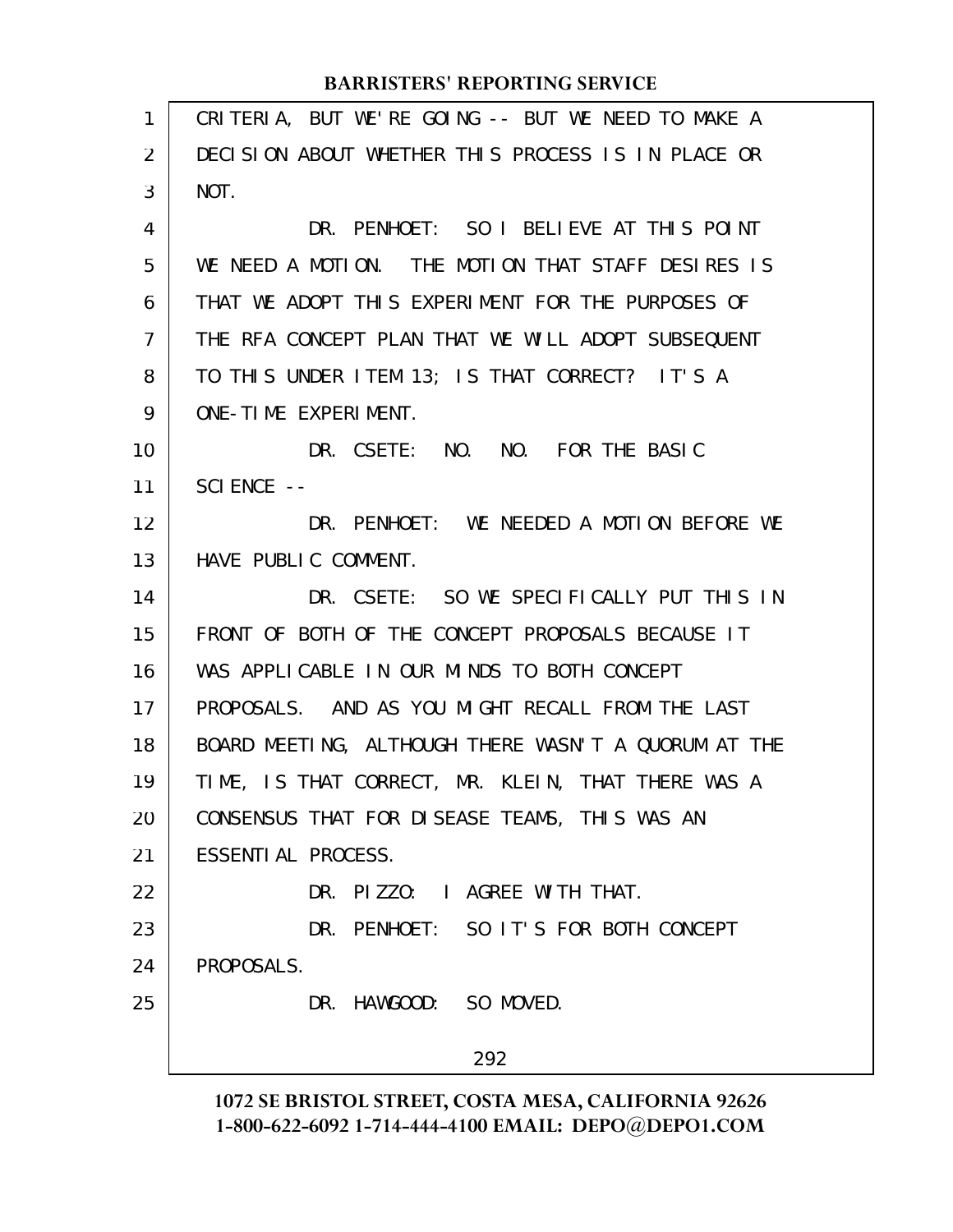| 1              | DR. PENHOET: WE HAVE A MOTION FROM DR.               |
|----------------|------------------------------------------------------|
| 2              | HAWGOOD. IS THERE A SECOND?                          |
| 3              | MS. SHESTACK: SECOND.                                |
| 4              | MS. SAMUELSON: THE STAFF PROPOSAL                    |
| 5              | INCLUDES REVIEW THAT IS BY BOTH STAFF AND            |
| 6              | SPECIALISTS AT THIS POINT.                           |
| $\overline{7}$ | DR. CSETE: CORRECT.                                  |
| 8              | DR. PENHOET: SO THE MOTION IS THAT THE               |
| 9              | ALGORITHM PRESENTED ON THE SLIDE THAT WAS UP HERE    |
| 10             | WILL BE APPLIED TO THE CONCEPT PROPOSALS FOR THE     |
| 11             | DI SEASE TEAM RESEARCH AWARDS AND FOR THE BASIC      |
| 12             | RESEARCH INITIATIVE. THAT'S THE EXPERIMENT. OKAY.    |
| 13             | IT'S BEEN MOVED AND SECONDED. DO WE HAVE PUBLIC      |
| 14             | COMMENT?                                             |
| 15             | MR. BASHAM: DARYL BASHAM, DNA-MICROARRAY.            |
| 16             | WE JUST HAD A QUESTION ABOUT THIS PARTICULAR         |
| 17             | PROPOSAL IN VIEW OF HEALTH AND SAFETY CODE SECTION   |
| 18             | 125290.60(C), WHERE THEY TALK ABOUT WHAT THE SCORING |
| 19             | SHOULD BE BASED ON. BASICALLY IT SAYS THAT ONLY THE  |
| 20             | SCIENTIFIC MEMBERS, THE 15 SCIENTIFIC MEMBERS, CAN   |
| 21             | LOOK AT A GRANT OR LOAN APPLICATION FOR SCIENTIFIC   |
| 22             | MERIT. AND SO WE'RE WONDERING IF THAT WOULD          |
| 23             | PRECLUDE THE SCIENTIFIC BOARD FROM BEING ABLE TO DO  |
| 24             | THAT TYPE OF REVIEW.                                 |
| 25             | CHAIRMAN KLEIN: WHAT'S IMPORTANT HERE IS             |
|                | 293                                                  |
|                |                                                      |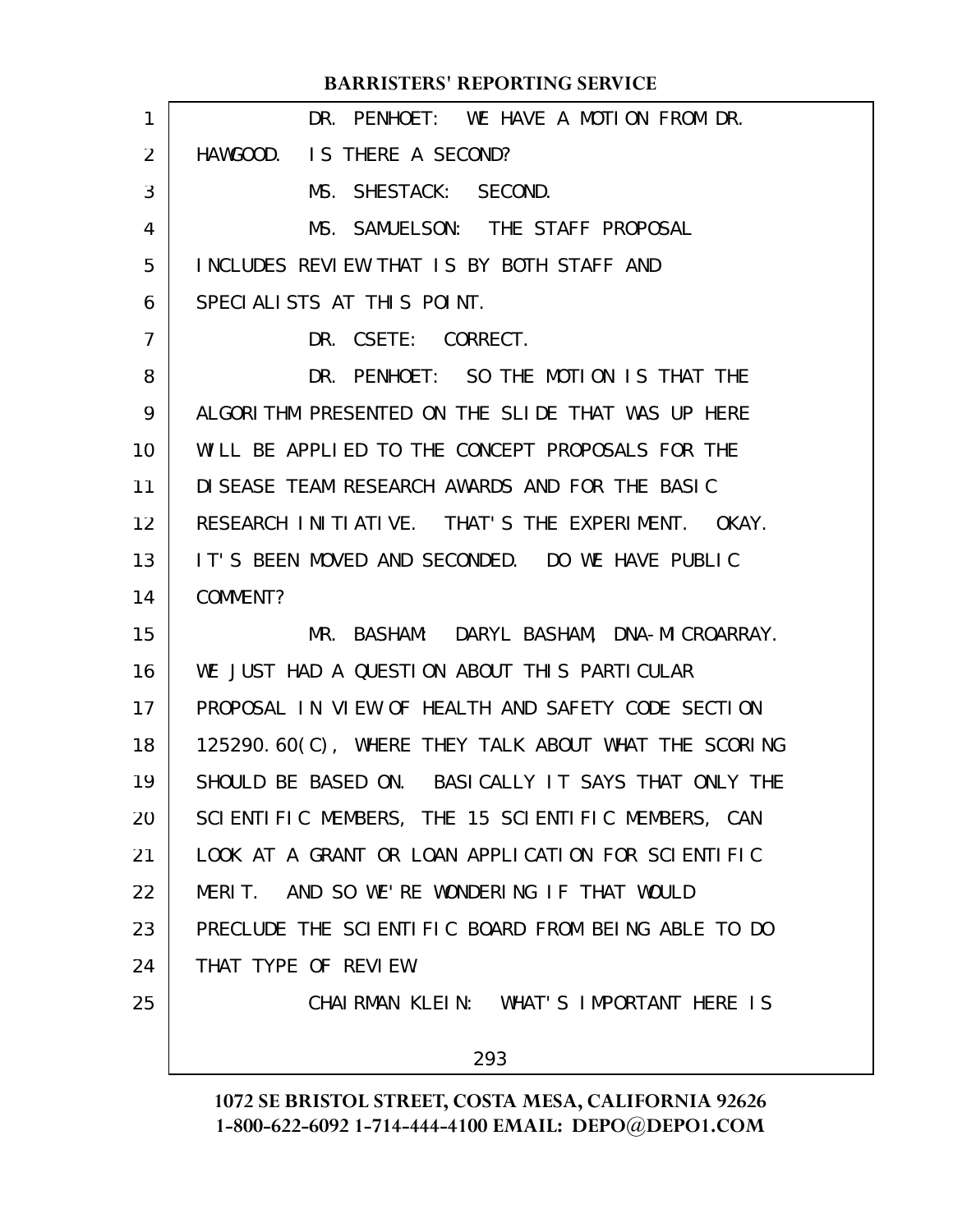| 1  | THAT THIS IS -- WHEN THEY GO THROUGH THIS PROCESS,   |
|----|------------------------------------------------------|
| 2  | WHICH IS JUST A PRIORITIZATION WITH A PORTION OF     |
| 3  | THEM DEFERRED AND A PORTION OF THEM GOING FORWARD,   |
| 4  | THERE ARE NO SCORES. SO WHEN IT GOES THROUGH PEER    |
| 5  | REVIEW, IT'S CLEAN. THAT'S ONLY GOING TO BE SCORED   |
| 6  | IN THE PEER REVIEW PROCESS. SO THIS IS MERELY A      |
| 7  | PRIORITIZATION AND A QUESTION OF WHICH ONES ARE MORE |
| 8  | MATURE TO GO THROUGH AT THIS POINT AS VERSUS A LATER |
| 9  | ROUND.                                               |
| 10 | MS. SAMUELSON: I'D STILL LIKE TO HEAR                |
| 11 | FROM LEGAL COUNSEL.                                  |
| 12 | MR. HARRISON: BOB ACTUALLY SUMMARIZED IT             |
| 13 | CORRECTLY. THIS IS A PREAPPLICATION REVIEW           |
| 14 | SCREENING PROCESS. THIS IS NOT THE PEER REVIEW THAT  |
| 15 | THE GRANTS WORKING GROUP WILL ULTIMATELY CONDUCT ON  |
| 16 | THE APPLICATIONS THEMSELVES.                         |
| 17 | MR. SIMPSON: JOHN SIMPSON FROM CONSUMER              |
| 18 | WATCHDOG. MANY LAWYERS HAVE DIFFERENT OPINIONS, AND  |
| 19 | IT SEEMS TO ME THAT THERE MIGHT, ALTHOUGH I'M NOT A  |
| 20 | LAWYER, BE A DIFFERENT VIEW OF THIS, AND THAT THIS   |
| 21 | WOULD FLY IN THE FACE OF THAT POSITION. BUT ASIDE    |
| 22 | FROM THAT, I DO THINK THAT FOR REASONS OF PROTECTING |
| 23 | THE INTEGRITY OF THE STAFF, IF YOU DO SOME SORT OF A |
| 24 | PREREVIEW, YOU'VE GOT TO HAVE IT DONE ENTIRELY BY    |
| 25 | <b>OUTSIDE EXPERTS.</b>                              |
|    |                                                      |

294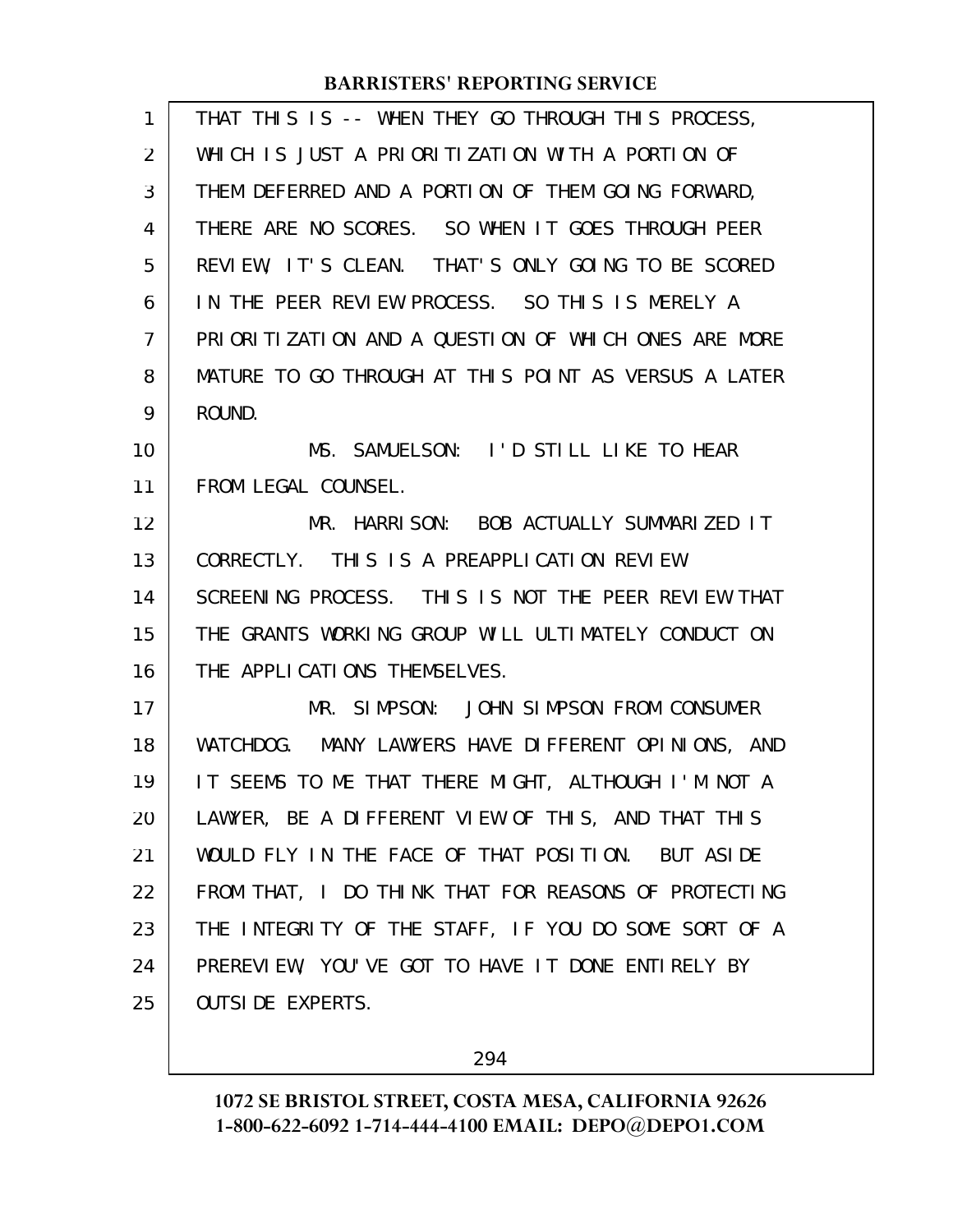| 1              | THE OTHER THING THAT I JUST WOULD THROW              |
|----------------|------------------------------------------------------|
| $\overline{2}$ | INTO THE MIX THAT STRUCK ME AS SOMETHING THAT MIGHT  |
| 3              | BE APPROPRIATE TO CONSIDER AT SOME POINT IF YOU'RE   |
| 4              | TRYING TO GET DOWN THE NUMBER OF REVIEWS IS THAT YOU |
| 5              | CHARGE AN APPLICATION FEE. ACADEMIC INSTITUTIONS     |
| 6              | ARE FAMILIAR WITH THAT NOTION, AND IT MIGHT          |
| 7              | ACTUALLY, IF SOMEONE WERE REALLY COMMITTED TO THEIR  |
| 8              | PARTICULAR PROJECT, THEY MIGHT PUT A LITTLE MONEY ON |
| 9              | THE TABLE TO APPLY. I DON'T KNOW.                    |
| 10             | MS. LANSING: I'M SORRY. I WAS OUT OF THE             |
| 11             | ROOM FOR MOST OF THE DISCUSSION, SO I JUST WANT TO   |
| 12             | AT LEAST EXPLAIN WHY I'M NOT GOING TO VOTE IN FAVOR  |
| 13             | OF THIS. WHAT I WAS CONCERNED WITH IS THAT WE        |
| 14             | COMPROMISED THE INTEGRITY OF THE WHOLE PROCESS.      |
| 15             | WHAT I WAS GOING TO THROW OUT, WHICH I GUESS IT'S    |
| 16             | TOO LATE TO DO, WAS THAT THE OUTSIDE GRANT REVIEW    |
| 17             | GROUP GET THE TWO PAGES, AND THEY DO THE PREREVIEWS, |
| 18             | AND THEN YOU GO BACK IN FULL SO THAT THE STAFF WAS   |
| 19             | NOT IN WAYS COMPROMISED WITH POSSIBLE CONFLICTS OF   |
| 20             | INTEREST OR POLITICIZED IN ANY WAY. BUT IT'S TOO     |
| 21             | LATE TO DO THAT.                                     |
| 22             | CHAIRMAN KLEIN: I WANT TO ASSURE YOU MY              |
| 23             | UNDERSTANDING IS THAT THE STAFF IS ABSOLUTELY        |
| 24             | MONITORED ON CONFLICT OF INTEREST. THEY'RE EXCLUDED  |
| 25             | FROM ANY REVIEW IN ANY OF THESE SCREENING PROCESSES  |

295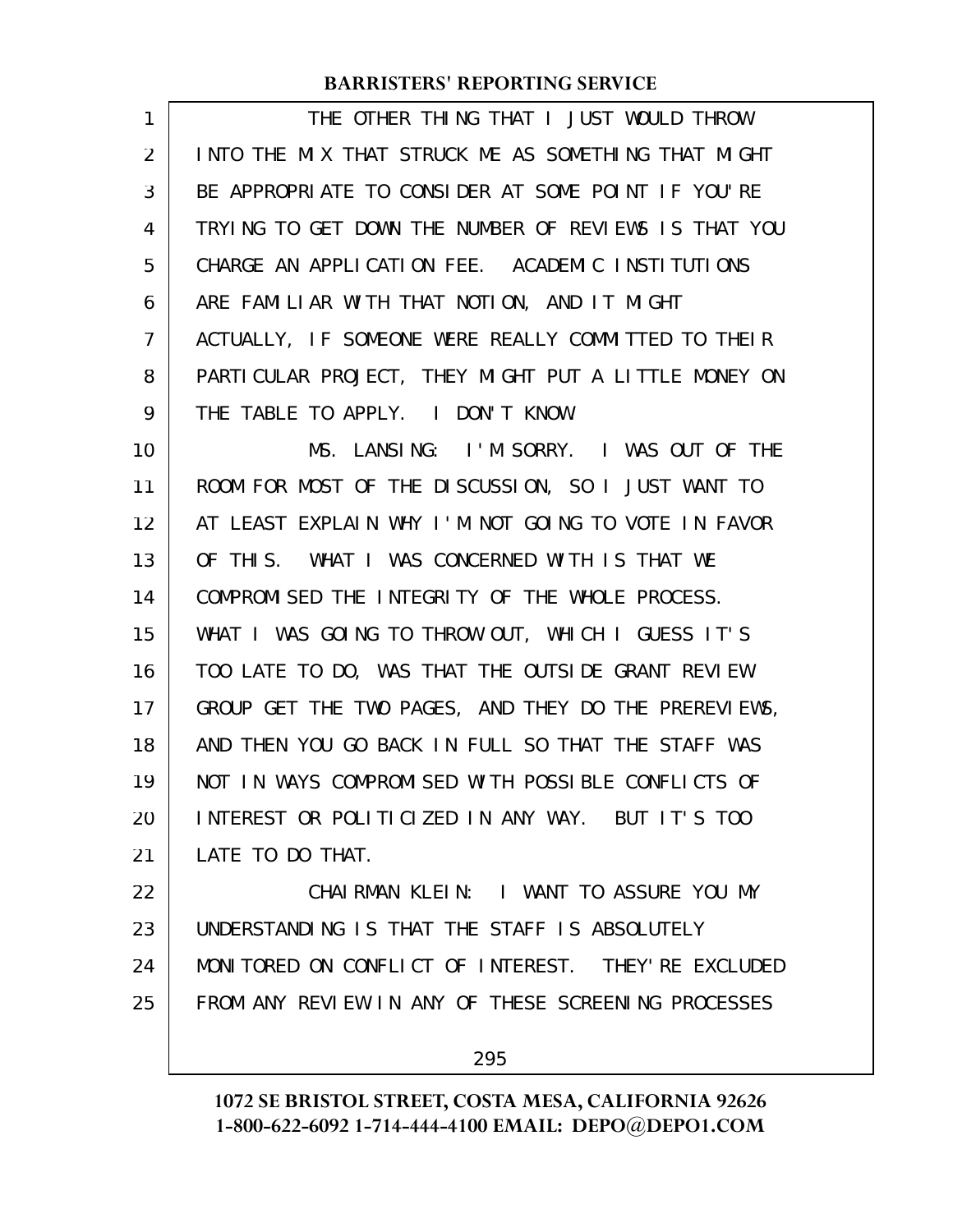| 1  | WHERE THEY HAVE ANY CONFLICTS. THAT'S MONITORED.     |
|----|------------------------------------------------------|
| 2  | IT'S LOGGED. IT'S RECORDED.                          |
| 3  | MS. LANSING: AGAIN, I FEEL BAD BECAUSE WE            |
| 4  | WERE HANDLING ANOTHER MATTER OUTSIDE. I DON'T WANT   |
| 5  | TO -- I KNOW THERE'S A -- WE NEED A QUORUM FOR THIS. |
| 6  | BUT WHAT I GUESS I'M TRYING TO SAY IS WHEN YOU HAVE  |
| 7  | THIS -- IT WAS SO PURE THIS OUTSIDE GROUP, AND       |
| 8  | THEY'RE NOT FROM CALIFORNIA. IT WAS SO PURE. AND I   |
| 9  | UNDERSTAND THAT THEY' RE OVERLOADED AND IT'S HARD IT |
| 10 | DO IT. SO IF YOU ASK FOR THE INITIAL THING TO BE     |
| 11 | THE TWO PAGES, THEY DID THE PREREVIEW, AND THEN WENT |
| 12 | BACK, I JUST THOUGHT IT WOULD KEEP US PURE. AND      |
| 13 | THAT WAS MY PROBLEM.                                 |
| 14 | DR. TROUNSON: THEY WOULDN'T DO IT,                   |
| 15 | SHERRY. WE PUT IT TO THEM. SOME OF THEM WOULD, BUT   |
| 16 | ESSENTIALLY THEY WANTED TO PUT THEIR EFFORTS INTO    |
| 17 | THE DETAIL OF IT TO BE REALLY SUBMERGED IN THE       |
| 18 | PROCEDURES THAT THEY DO. AND THEY WOULD RATHER       |
| 19 | ATTACK THOSE, THE BULK OF WHAT THEY NEED TO DO IN    |
| 20 | THAT WAY.                                            |
| 21 | CHAI RMAN KLEIN: ADDITIONAL PUBLIC                   |
| 22 | COMMENT, PLEASE.                                     |
| 23 | DR. NOLTA: JUST A QUICK ONE. I JUST                  |
| 24 | WONDERED OF YOU HAD REALLY THOUGHT THROUGH HOW MANY  |
| 25 | YOU'RE GOING TO GET. IT WILL PROBABLY BE THOUSANDS   |
|    | 296                                                  |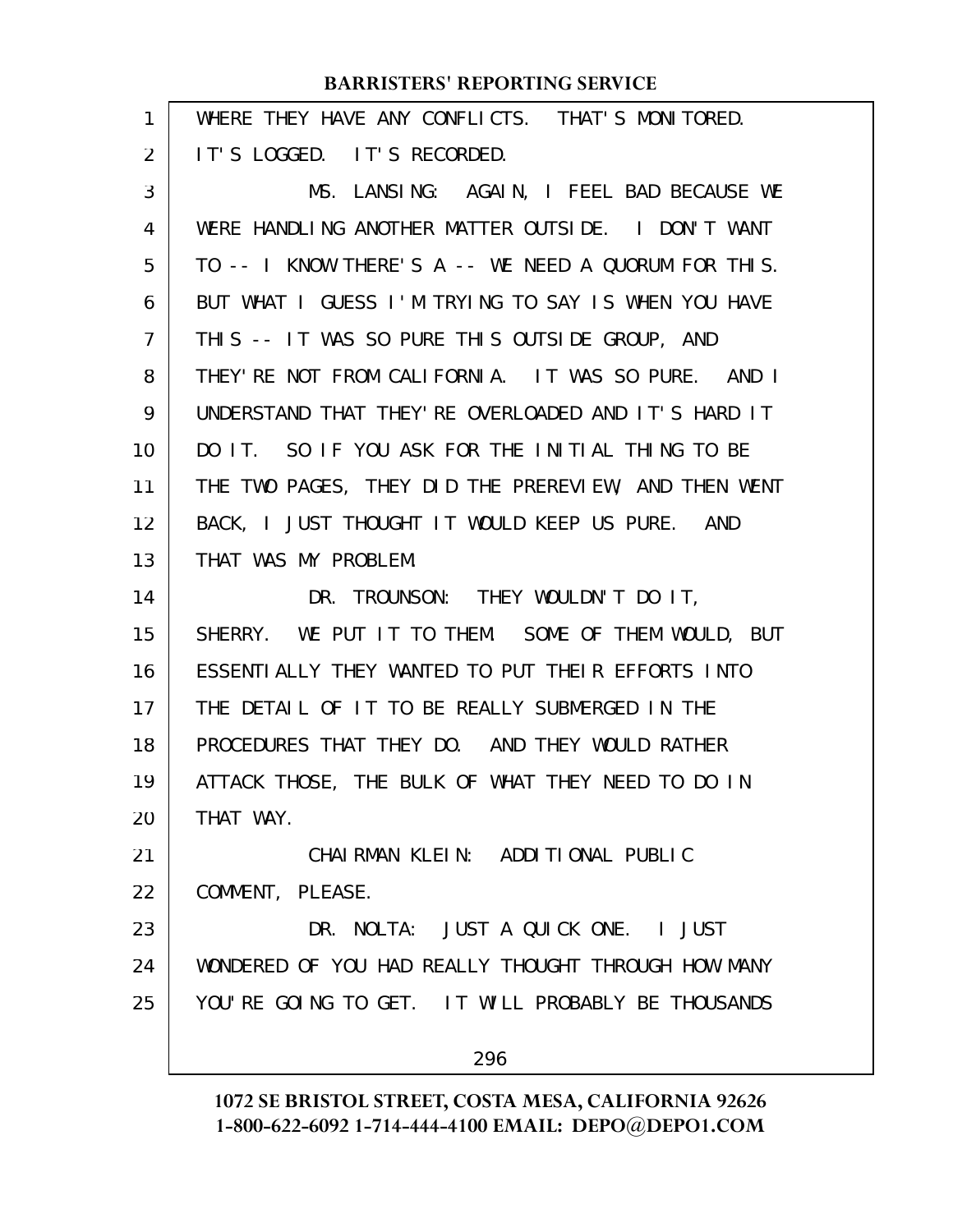| 1  | FROM THE STATE. I'M JAN NOLTA. I DIRECT THE STEM     |
|----|------------------------------------------------------|
| 2  | CELL PROGRAM AT UC DAVIS. WE HAVE 126 FACULTY        |
| 3  | MEMBERS. THEY WOULD ALL LOVE TO PUT IN THEIR BASIC   |
| 4  | OR DISEASE TEAM GRANT. SO YOU'RE NOT JUST GOING TO   |
| 5  | DOUBLE THEM. IT'S REALLY GOING TO BE A LOT. WE       |
| 6  | PERFORM A VERY RIGOROUS INTERNAL REVIEW TO SELECT    |
| 7  | OUR BEST CANDIDATES. ARE YOU REALLY WILLING TO DO    |
| 8  | THAT TO YOUR REVIEWERS AND STAFF? IT'S JUST A POINT  |
| 9  | TO THINK ABOUT. WE'D LOVE TO DO IT, BUT IT'S REALLY  |
| 10 | GOING TO OVERBURDEN YOU.                             |
| 11 | CHAIRMAN KLEIN: SO THERE'S A MOTION ON               |
| 12 | THE FLOOR, AND THERE'S A SECOND ON THE FLOOR, THE    |
| 13 | DISCUSSION FROM THE MEMBERS AND THE PUBLIC. I THINK  |
| 14 | WE NEED TO GO THROUGH A ROLL CALL MOTION ON THIS.    |
| 15 | ROLL CALL VOTE, PLEASE. JAMES, COULD YOU REPEAT THE  |
| 16 | MOTION, PLEASE?                                      |
| 17 | MR. HARRISON: YES. THE MOTION IS TO                  |
| 18 | APPROVE THE PREAPPLICATION REVIEW PROCEDURE THAT WAS |
| 19 | PUT BEFORE YOU TODAY FOR THE PURPOSES OF THE DISEASE |
| 20 | TEAM AWARDS AND THE BASIC RESEARCH AWARDS, THE       |
| 21 | CONCEPT APPROVAL FOR THE RFA'S WHICH YOU'LL DISCUSS  |
| 22 | LATER THIS AFTERNOON.                                |
| 23 | MS. KING:<br>ROBERT PRICE.                           |
| 24 | DR. PRICE: I'LL ABSTAIN ON THIS ONE.                 |
| 25 | MS. KING: GORDON GILL.                               |
|    | 297                                                  |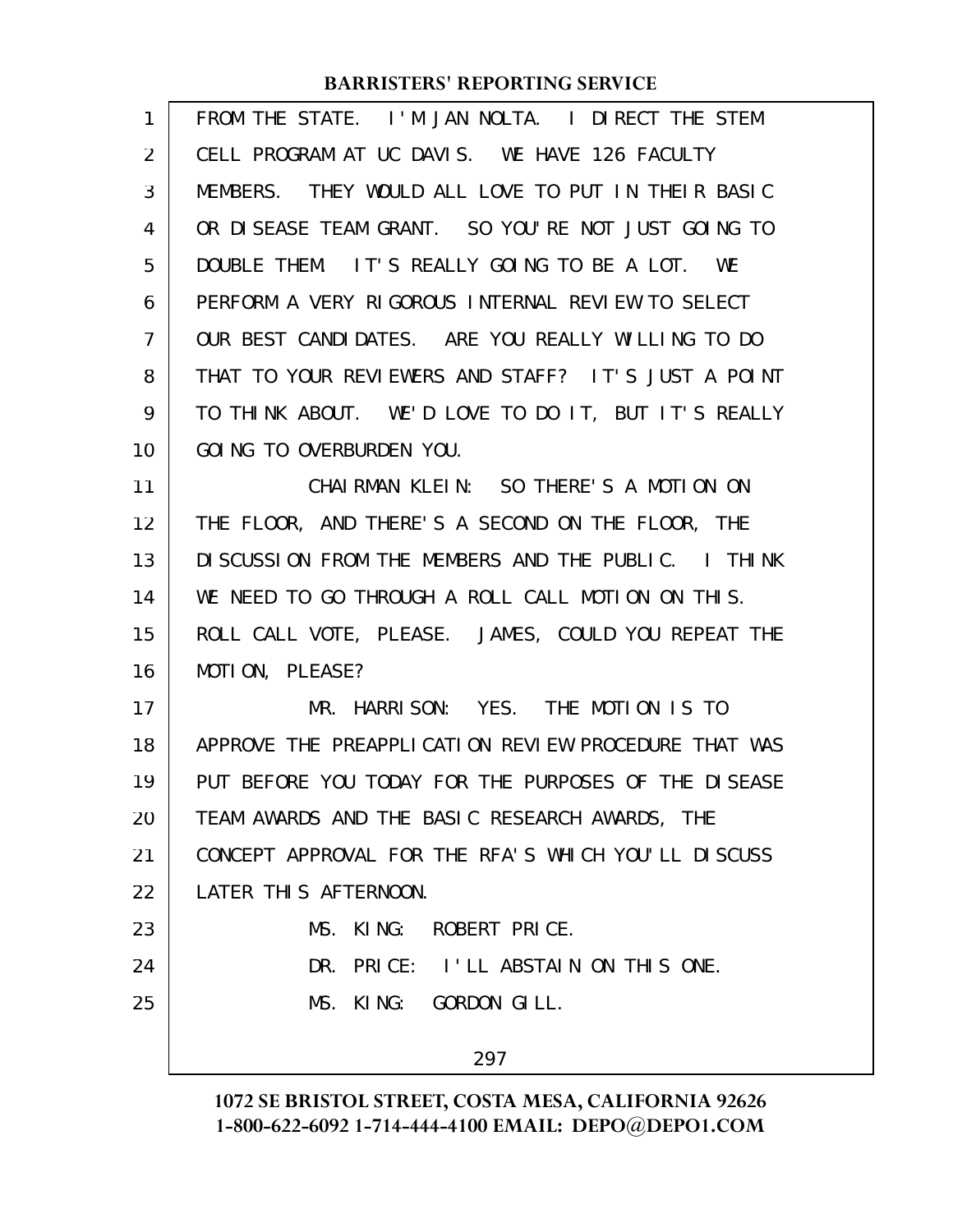| 1              | DR. GILL: FOR.              |  |
|----------------|-----------------------------|--|
| 2              | MS. KING: SUSAN BRYANT.     |  |
| 3              | DR. BRYANT: NO.             |  |
| 4              | MS. KING: KIM WITMER.       |  |
| 5              | DR. WITMER: NO.             |  |
| 6              | MS. KING: MARCY FEIT.       |  |
| $\overline{7}$ | MS. FEIT: NO.               |  |
| 8              | MS. KING: MICHAEL FRIEDMAN. |  |
| 9              | DR. FRIEDMAN: NO.           |  |
| 10             | MS. KING: LEEZA GIBBONS.    |  |
| 11             | MS. GIBBONS: YES.           |  |
| 12             | MS. KING: MICHAEL GOLDBERG. |  |
| 13             | MR. GOLDBERG: YES.          |  |
| 14             | MS. KING: SAM HAWGOOD.      |  |
| 15             | DR. HAWGOOD: YES.           |  |
| 16             | MS. KING: BOB KLEIN.        |  |
| 17             | CHAIRMAN KLEIN: YES.        |  |
| 18             | MS. KING: SHERRY LANSING.   |  |
| 19             | MS. LANSING: NO.            |  |
| 20             | MS. KING: GERALD LEVEY.     |  |
| 21             | DR. LEVEY: NO.              |  |
| 22             | MS.<br>KING: ED PENHOET.    |  |
| 23             | DR. PENHOET: YES.           |  |
| 24             | MS. KING: PHIL PIZZO.       |  |
| 25             | DR. PIZZO: YES.             |  |
|                | 298                         |  |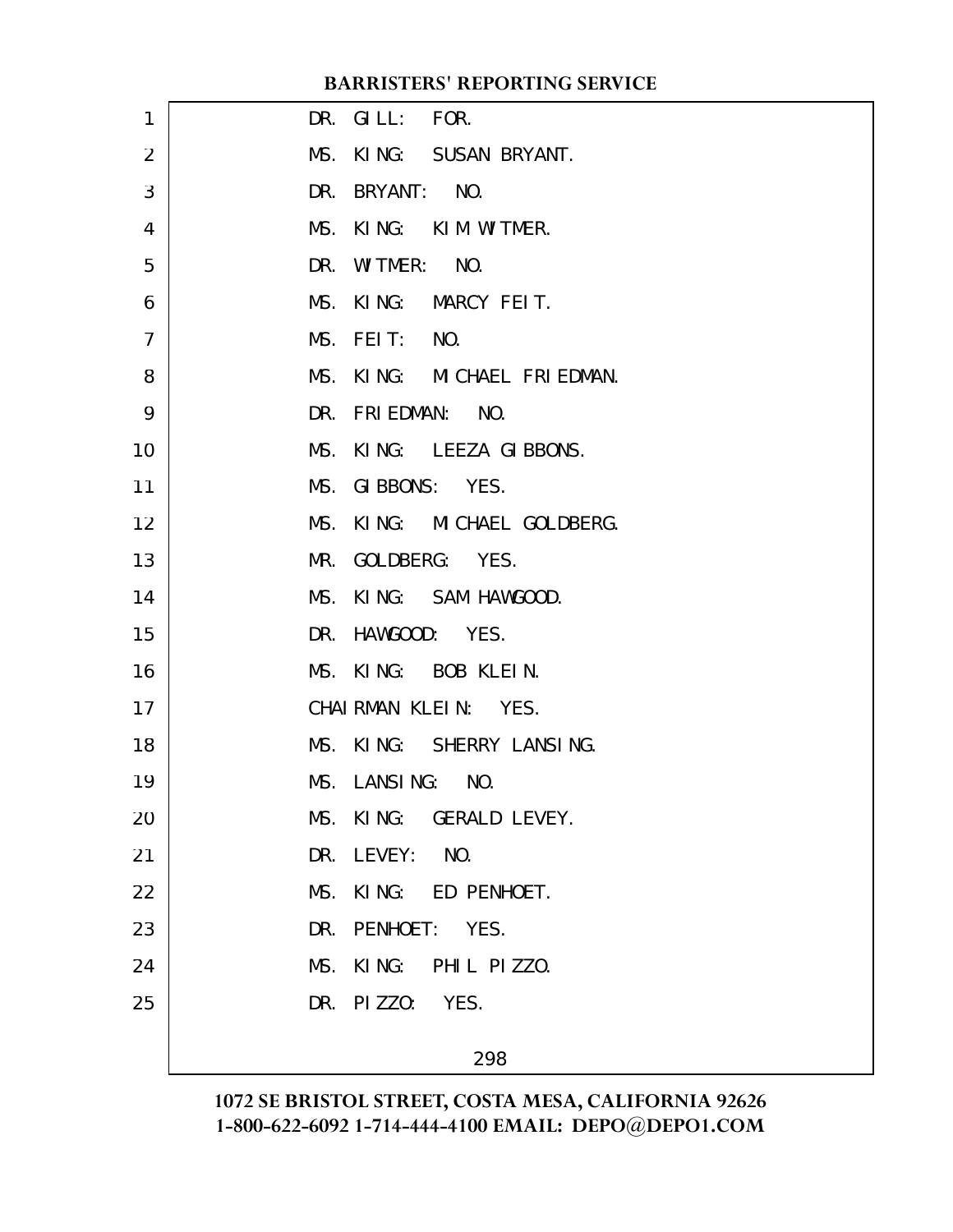| 1              |  | MS. KING: CLAIRE POMEROY.                         |
|----------------|--|---------------------------------------------------|
| $\overline{2}$ |  | DR. POMEROY: YES.                                 |
| 3              |  | MS. KING: FRANCISCO PRIETO.                       |
| 4              |  | DR. PRIETO: YES.                                  |
| 5              |  | MS. KING: CARMEN PULIAFITO.                       |
| 6              |  | DR. PULIAFITO: NO.                                |
| $\overline{7}$ |  | MS. KING: ROBERT QUINT.                           |
| 8              |  | DR. QUINT: NO.                                    |
| 9              |  | MS. KING: JEANNIE FONTANA.                        |
| 10             |  | DR. FONTANA: NO.                                  |
| 11             |  | MS. KING: DUANE ROTH.                             |
| 12             |  | MR. ROTH: ABSTAIN.                                |
| 13             |  | MS. KING: JOAN SAMUELSON.                         |
| 14             |  | MS. SAMUELSON: NO.                                |
| 15             |  | MS. KING: DAVID SERRANO-SEWELL.                   |
| 16             |  | MR. SERRANO-SEWALL: NO.                           |
| 17             |  | MS. KING: JEFF SHEEHY.                            |
| 18             |  | MR. SHEEHY: YES.                                  |
| 19             |  | MS. KING: JON SHESTACK.                           |
| 20             |  | MR. SHESTACK: YES.                                |
| 21             |  | MS. KING: AND OSWALD STEWARD.                     |
| 22             |  | DR. STEWARD: NO.                                  |
| 23             |  | CHAIRMAN KLEIN: WELL, WE WOULDN'T WANT            |
| 24             |  | THE CROWD TO LACK HIGH DRAMA. WE'RE GOING TO NEED |
| 25             |  | TO SEE IF THERE'S ANOTHER MOTION BEFORE WE LEAVE  |
|                |  |                                                   |

299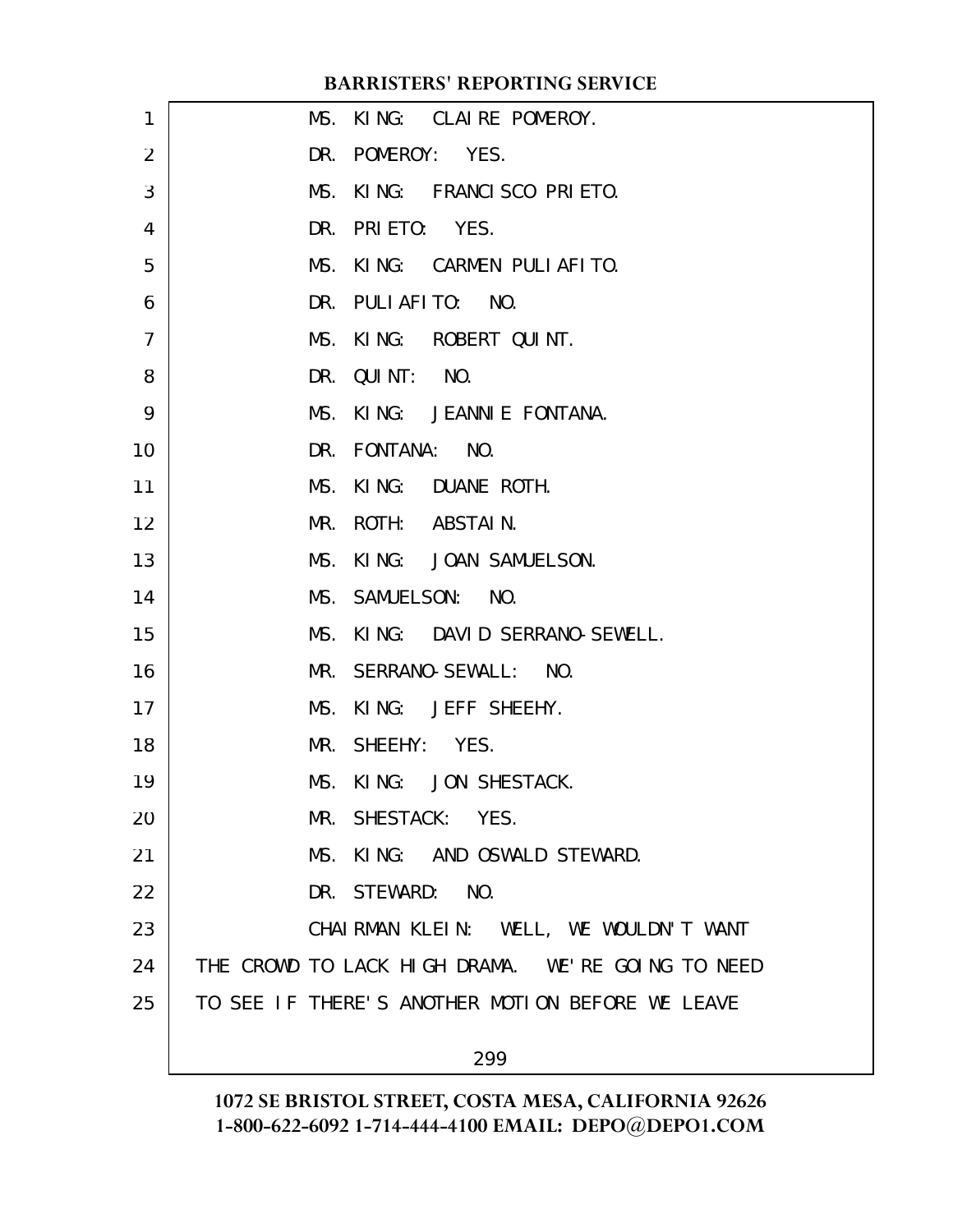| 1              | THIS ITEM.                                           |
|----------------|------------------------------------------------------|
| $\overline{2}$ | MR. HARRISON: THE MOTION FAILS, A VOTE OF            |
| 3              | 11 YES AND 12 NO.                                    |
| 4              | CHAIRMAN KLEIN: QUESTION FOR YOU. GIVEN              |
| 5              | THE STAFF'S TRYING TO MOVE FORWARD HERE, IS THERE    |
| 6              | ANY SUGGESTION OF AN ALTERNATIVE MOTION?             |
| $\overline{7}$ | DR. PIZZO: CAN I ASK FOR A CLARIFICATION?            |
| 8              | JUST A CLARIFICATION. WHEN WE DISCUSSED THE ISSUE    |
| 9              | TWO MEETINGS AGO REGARDING VARIOUS CRITERIA FOR      |
| 10             | REVIEW, WE TALKED SPECIFICALLY ABOUT THE DISEASE     |
| 11             | GRANTS NOT HAVING INSTITUTIONAL LIMITS ASSOCIATED    |
| 12             | WITH THEM BECAUSE OF THEIR COMPLEXITY. I WANT TO BE  |
| 13             | SURE THAT TODAY'S VOTE DOESN'T CHANGE THAT IF THAT'S |
| 14             | THE CASE BECAUSE I THINK THAT'S A REAL MISTAKE IF    |
| 15             | THAT WERE THE CASE. AM I CLEAR IN MY UNDERSTANDING   |
| 16             | ABOUT THAT?                                          |
| 17             | CHAIRMAN KLEIN: THE PROBLEM, DR. PIZZO,              |
| 18             | I'D LIKE COUNSEL TO VALIDATE THIS, JAMES, IS THAT MY |
| 19             | RECOLLECTION IS EXACTLY YOURS, THAT WE HAD A         |
| 20             | DI SCUSSION AND DEBATE. AND WITH THOSE THEN PRESENT, |
| 21             | THERE WAS A DECISION, BUT IT WAS A SENSE OF THE      |
| 22             | COMMITTEE. I DON'T THINK WE HAD A QUORUM; IS THAT    |
| 23             | CORRECT OR INCORRECT?                                |
| 24             | MR. HARRISON: I BELIEVE THAT'S CORRECT,              |
| 25             | BUT WHAT I'D LIKE TO DO IS GO BACK TO THE            |
|                | 200                                                  |

300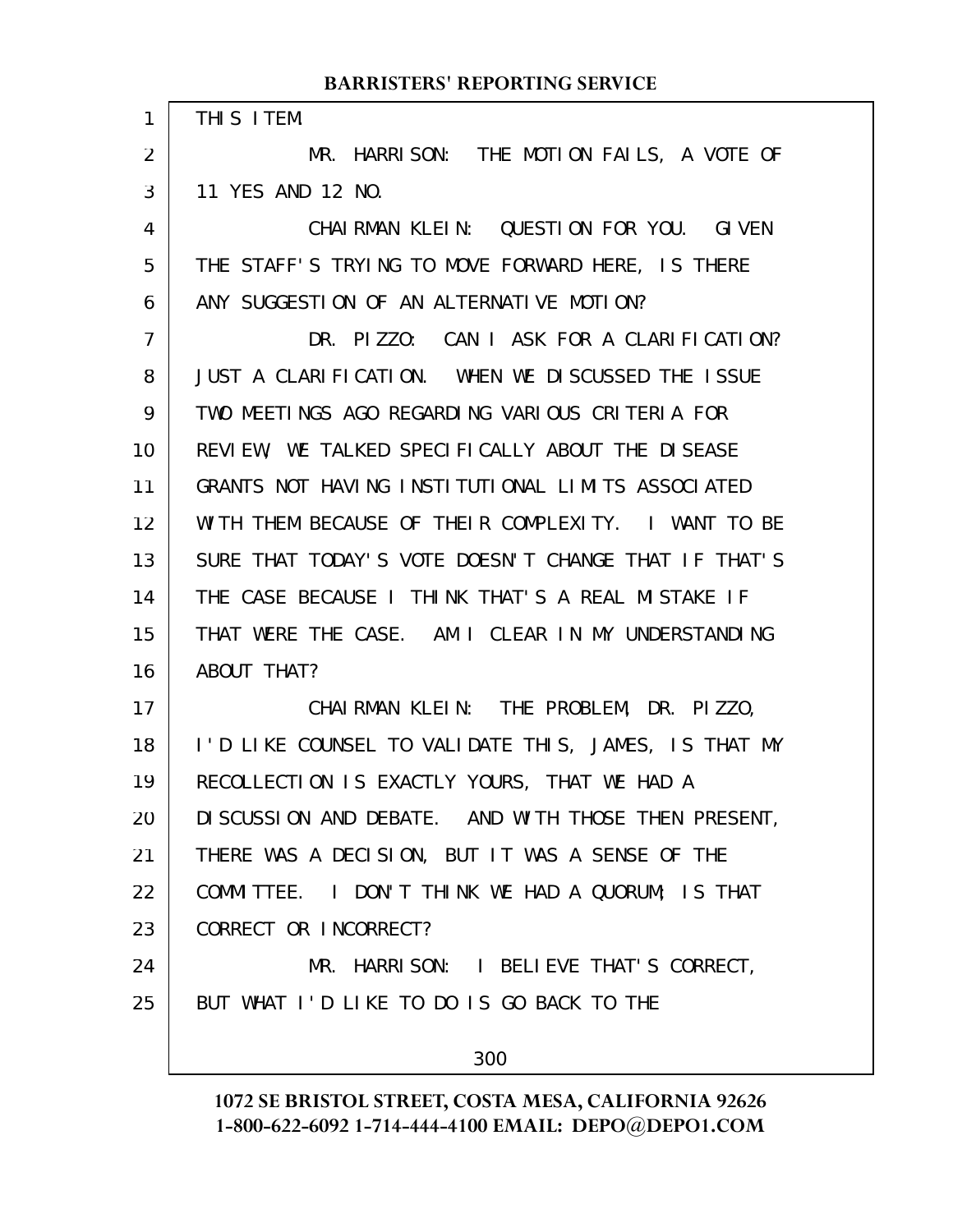| 1              | TRANSCRIPT, WHICH WE CAN DO NOW, AND VERIFY THAT AND |
|----------------|------------------------------------------------------|
| $\overline{2}$ | THEN CONFIRM.                                        |
| 3              | DR. PIZZO: TO OPERATIONALIZE THE OBVIOUS,            |
| 4              | IF WE'RE TALKING ABOUT TEAMS OF INVESTIGATORS        |
| 5              | SOMETIMES FROM DIFFERENT INSTITUTIONS COMING FORWARD |
| 6              | WITH POTENTIALLY MONTHS OF WORK WITH PROPOSALS THAT  |
| $\overline{7}$ | ARE GOING TO BE SCREENED WITHIN THEIR INSTITUTION, I |
| 8              | THINK IT'S GOING TO HAVE A NEGATIVE IMPACT ON THE    |
| 9              | WILLINGNESS OF PEOPLE TO FORGE THOSE COLLABORATIONS. |
| 10             | I THINK THIS IS WORKING AGAINST BRINGING FORWARD THE |
| 11             | BEST SCIENCE.                                        |
| 12             | DR. STEWARD: I ACTUALLY RECALL THIS                  |
| 13             | DI SCUSSION AS WELL, AND PERHAPS RATHER THAN GOING   |
| 14             | BACK AND TRYING TO FIND THE TEXT, WE MIGHT SOLVE THE |
| 15             | PROBLEM BY A NEW MOTION. AND I WOULD BE PREPARED TO  |
| 16             | MAKE THE MOTION THAT FOR THE DISEASE TEAM GRANTS, WE |
| 17             | DO NOT HAVE A LIMIT IN TERMS OF THE NUMBER BEING     |
| 18             | SUBMITTED BY AN INDIVIDUAL INSTITUTION, RECOGNIZING  |
| 19             | THE PROBLEM THAT EXISTS, AND THAT WE ASK STAFF TO    |
| 20             | COME BACK WITH SOME SOLUTIONS THAT WE COULD CONSIDER |
| 21             | AT THE NEXT BOARD MEETING ON HOW TO DEAL WITH THE    |
| 22             | NUMBERS QUESTION. IN THE MEANTIME GO FORWARD WITH    |
| 23             | NO LIMIT.                                            |
| 24             | DR. PULIAFITO: SECOND.                               |
| 25             | CHAIRMAN KLEIN: SO, OS, WOULD YOU RESTATE            |
|                | 301                                                  |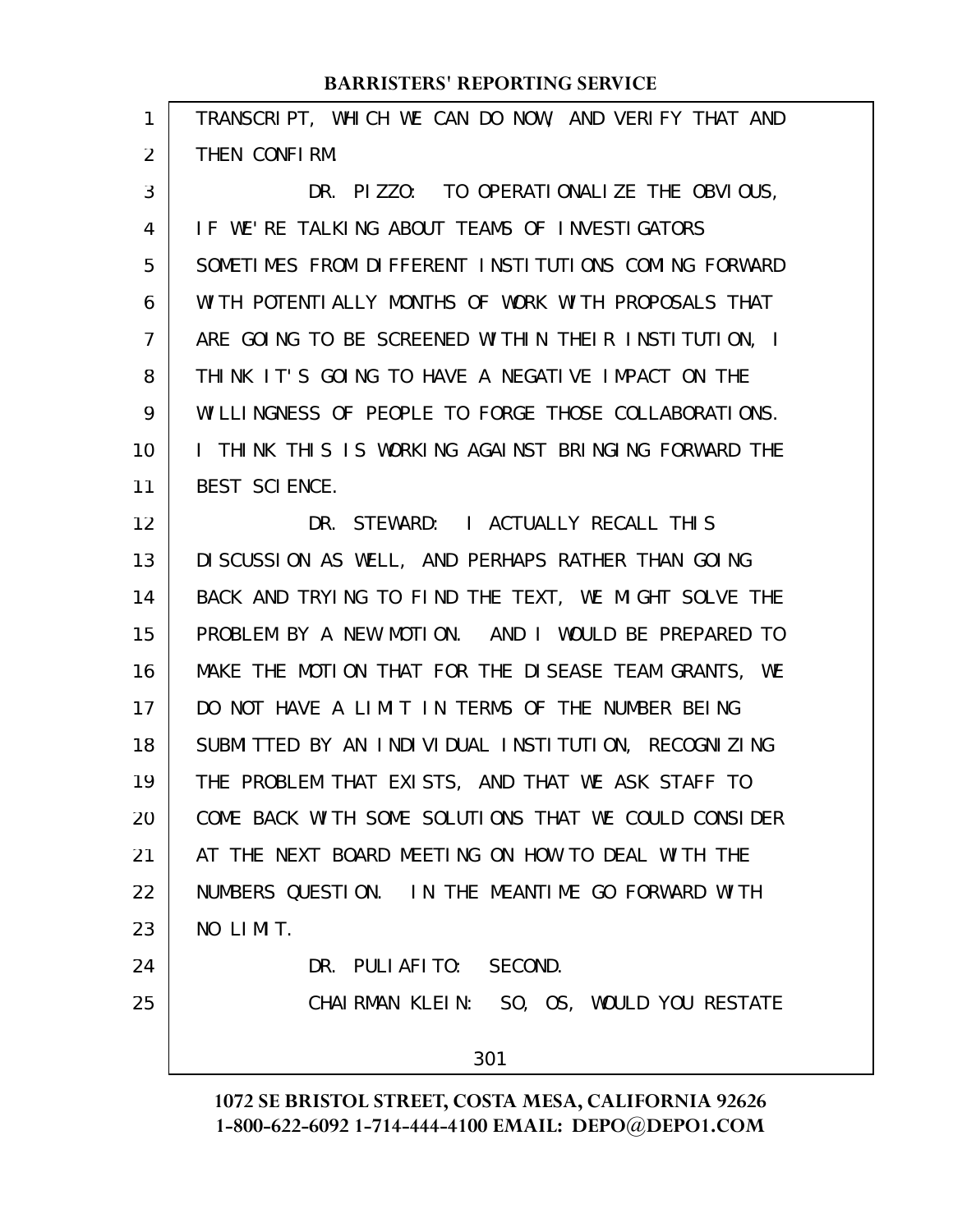|                | <b>BARRISTERS' REPORTING SERVICE</b>                 |
|----------------|------------------------------------------------------|
| $\mathbf{1}$   | YOUR MOTION, PLEASE?                                 |
| $\overline{2}$ | DR. STEWARD: YES, WITHOUT THE EXTRA.                 |
| 3              | THAT THERE BE NO LIMIT ON THE NUMBER OF DISEASE TEAM |
| 4              | APPLICATIONS PER INSTITUTION.                        |
| 5              | CHAIRMAN KLEIN: AND THAT YOU'RE ASKING               |
| 6              | THE STAFF TO COME BACK WITH A PROCESS.               |
| $\overline{7}$ | DR. STEWARD: YES. THAT'S A REQUEST, NOT              |
| 8              | PART OF THE MOTION NECESSARILY.                      |
| 9              | DR. TROUNSON: MR. CHAIR, I REALLY OBJECT             |
| 10             | TO THAT. I'M SORRY. I THINK YOU'RE TAKING AN         |
| 11             | INCREDIBLY EASY WAY OUT. OF COURSE, IT'S A PROBLEM   |
| 12             | IF YOU ARE GOING TO LIMIT THE INSTITUTIONS TO TWO    |
| 13             | GRANTS AND THE COMPANIES TO ONE GRANT. IT'S GOING    |
| 14             | TO BE A HUGE PROBLEM. BUT YOU CAN'T JUST UNLIMIT IT  |
| 15             | AND NOT ALLOW US TO PUT FORWARD A PROCESS, A PROCESS |
| 16             | THAT WE'VE SPENT A LOT OF TIME ON TRYING TO SOLVE    |
| 17             | IT. IT'S JUST NOT REASONABLE.                        |
| 18             | I'LL PUT IT TO YOU, MR. CHAIR, THAT THIS             |
| 19             | IS -- THE BOARD IS NOT ACTUALLY HELPING US OUT IN    |
| 20             | THIS MATTER. IF YOU WANT AN EXPERIMENT BY            |
| 21             | UNLIMITING THE GRANTS, LET US DO IT. BUT IF YOU      |
| 22             | DON'T ACCEPT THE LIMITATION OF TWO PER INSTITUTION   |
| 23             | AND ONE PER COMPANY AND LET US GET ON BECAUSE THESE  |
| 24             | ARE BIG GRANTS. WE'RE NOT GOING TO TAKE MORE THAN    |
| 25             | 40 IN FRONT OF OUR REVIEW TEAM BECAUSE WE WON'T HAVE |
|                |                                                      |

302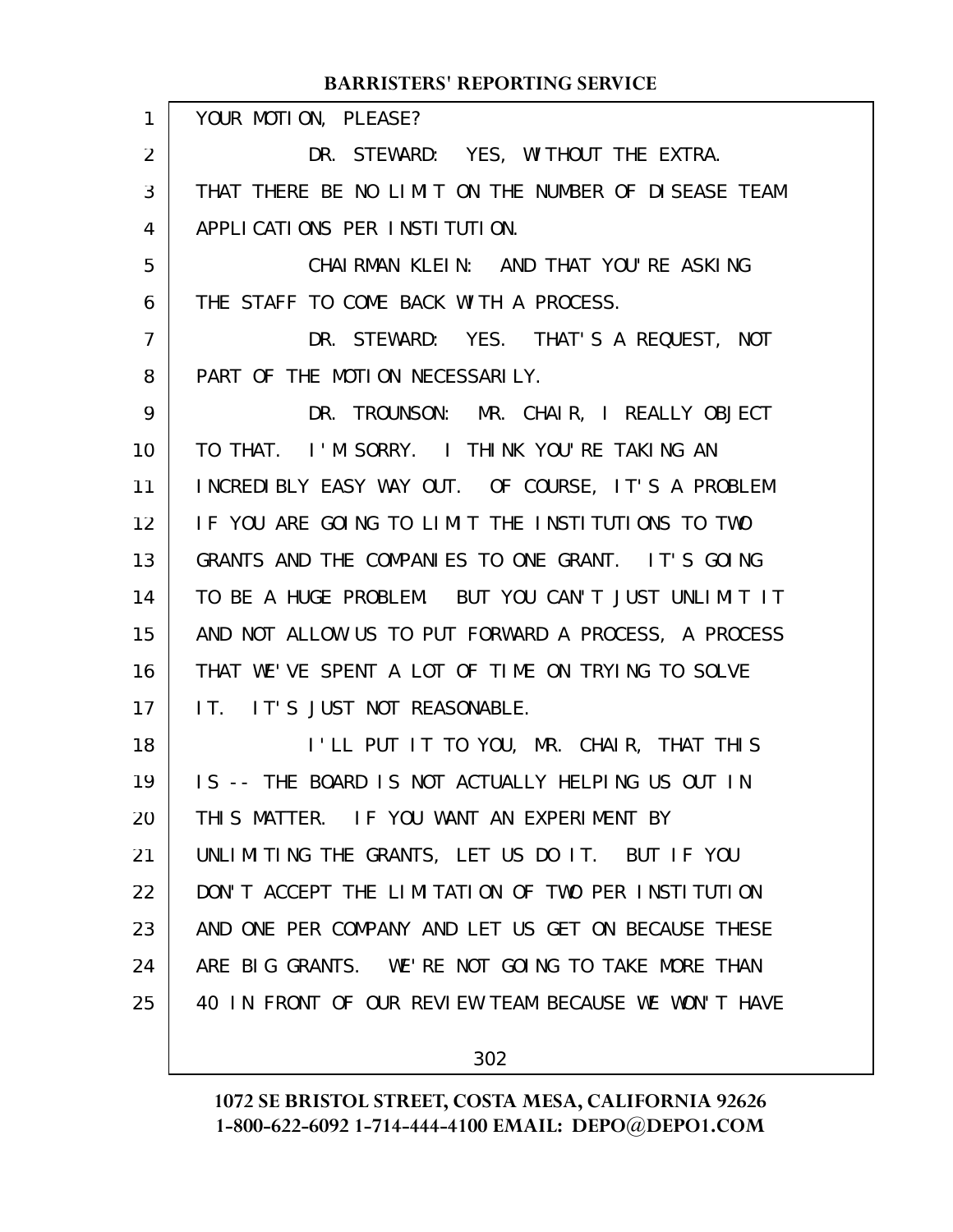| 1  | REVIEWERS AFTER THAT IF WE DO. SO IT'S GOING TO BE   |
|----|------------------------------------------------------|
| 2  | LIMITED TO TWO AND ONE, AND SO BE IT. THE BOARD      |
| 3  | THEN NEEDS TO RECOGNIZE THAT'S A DECISION. WE CAN'T  |
| 4  | COME BACK WITH SOMETHING WHICH IS UNFITTED TO WHAT   |
| 5  | WE PROPOSE TO YOU. IT'S JUST NOT REASONABLE.         |
| 6  | CHAIRMAN KLEIN: I THINK IT IS VERY                   |
| 7  | IMPORTANT WE LISTEN HERE TO STAFF. THEY'RE REALLY    |
| 8  | WORKING NIGHT AND DAY. IT'S A SMALL STAFF. THESE     |
| 9  | ARE VERY LARGE, VERY COMPLICATED APPLICATIONS. THEY  |
| 10 | PUT SERIOUS STUDY INTO THIS. THEY'RE ASKING FOR AN   |
| 11 | EXPERIMENT TO SEE HOW IT WORKS. SO I DO BELIEVE WE   |
| 12 | HAVE A RESPONSIBILITY TO FACE UP WITH THIS AND       |
| 13 | LISTEN CAREFULLY BECAUSE WE'LL LOSE OUR STAFF ALONG  |
| 14 | WITH OUR REVIEWERS UNLESS WE'RE REALISTIC. WE CAN'T  |
| 15 | PUT THEM INTO AN UNREALISTIC SITUATION.              |
| 16 | SO DR. POMEROY HAD A POINT, THEN DR.                 |
| 17 | HAWGOOD, THEN DR. PRIETO.                            |
| 18 | DR. POMEROY: I WOULD JUST LIKE TO SUPPORT            |
| 19 | ALAN ACTUALLY. THAT WAS THE POINT THAT I WAS GOING   |
| 20 | TO MAKE, WHICH I DON'T THINK IT'S OUR ROLE AS THE    |
| 21 | BOARD TO DEFINE ALL OF THE OPERATIONAL APPROACHES TO |
| 22 | HOW GRANTS ARE REVIEWED. AND SO I THINK OUR JOB IS,  |
| 23 | IN FACT, TO EMPOWER OUR STAFF. AND THEY AREN'T       |
| 24 | ASKING US TO CHANGE EVERYTHING. THEY'RE ASKING US    |
| 25 | TO DO AN EXPERIMENT AND DETERMINE WHAT THE IMPACT OF |
|    |                                                      |

303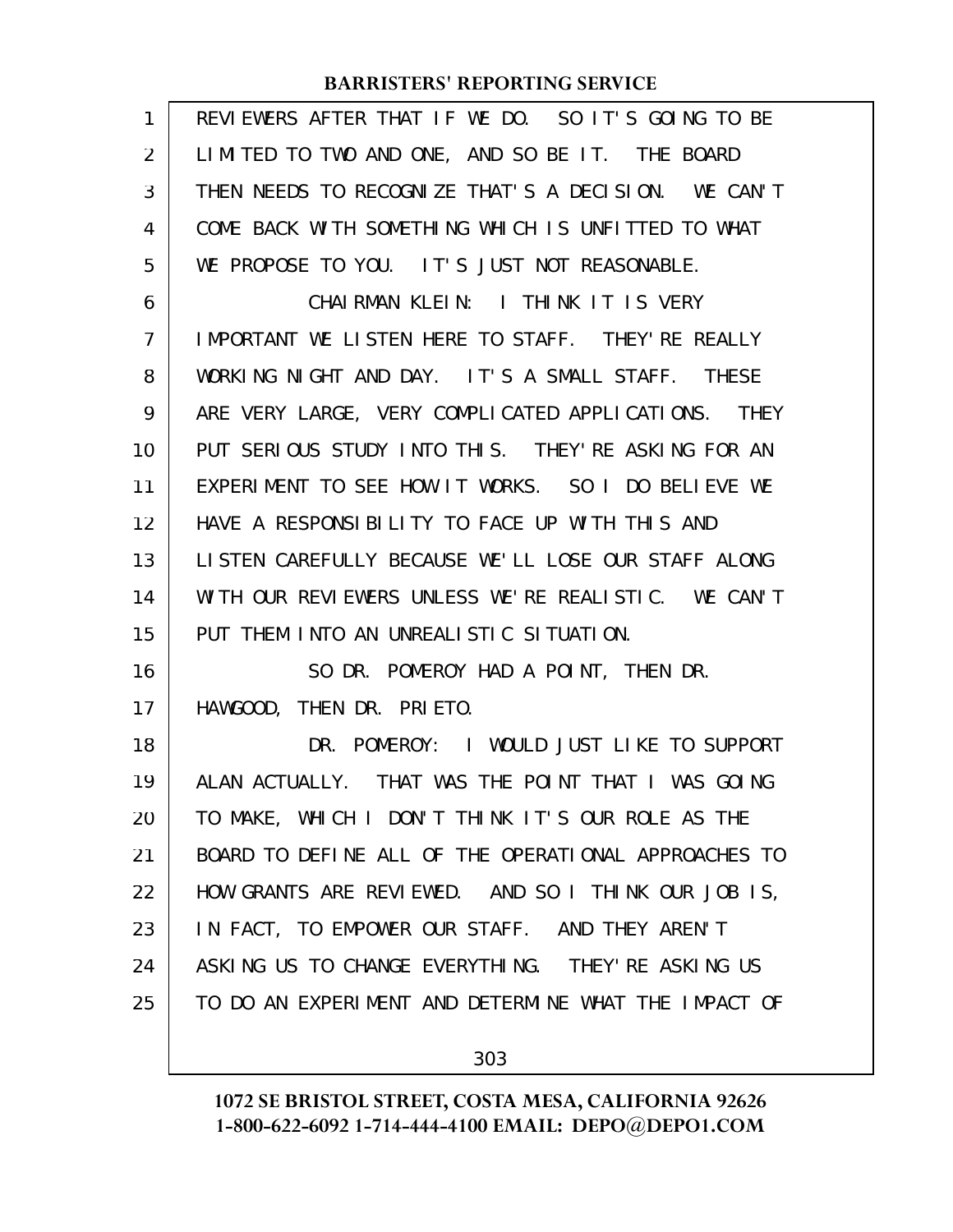THAT IS.

1

SO MY QUESTION IS, BEFORE I VOTE ON THE MOTION THAT IS ON THE FLOOR, IS CAN YOU REMIND ME THE TIMING OF THE BASIC SCIENCE REQUEST VERSUS THE DISEASE TEAM REQUESTS SO THAT I CAN UNDERSTAND WHAT A FEASIBLE EXPERIMENT WOULD BE? 2 3 4 5 6

DR. CSETE: FOR THE BASIC SCIENCE AWARD, PROVIDED THAT CONCEPT APPROVAL HAPPENS TODAY, THE OTHER WAY THAT WE WERE HOPING TO CONTROL NUMBERS, BECAUSE THAT'S GOING TO BE A MUCH LARGER INFLUX OF NEW PEOPLE, AS WELL AS OUR FORMER APPLICANTS, THAN THE DISEASE TEAMS IS TO HAVE TWO EXACT POSTINGS OF THE SAME GRANT, ONE RIGHT BEFORE CHRISTMAS, WE'VE ESSENTIALLY WRITTEN THE RFA ALREADY, AND ONE SIX MONTHS HENCE SO THAT THERE WOULD BE TWO SETS OF APPLICATIONS COMING IN. 7 8 9 10 11 12 13 14 15 16

THE REASON WE DID THAT, JUST SO YOU KNOW, IS BECAUSE THE SEED GRANTS ARE NOW COMING TO AN END. THOSE INVESTIGATORS WITH SEED GRANTS WHO ARE ON TIME WITH THEIR WORK WOULD BE PICKED IN THE FIRST ROUND, AND THAT'S WHY I FELT THE URGENCY TO POST SOMETHING BEFORE CHRISTMAS. THOSE INVESTIGATORS WHO GOT A LATE START IN THE SEED GRANT AND WOULDN'T QUITE BE READY WITH THEIR PRELIMINARY DATA CAN THEN COME IN THE MAY GRANT. SO THE TIMING WAS -- THAT WAS MY 17 18 19 20 21 22 23 24 25

304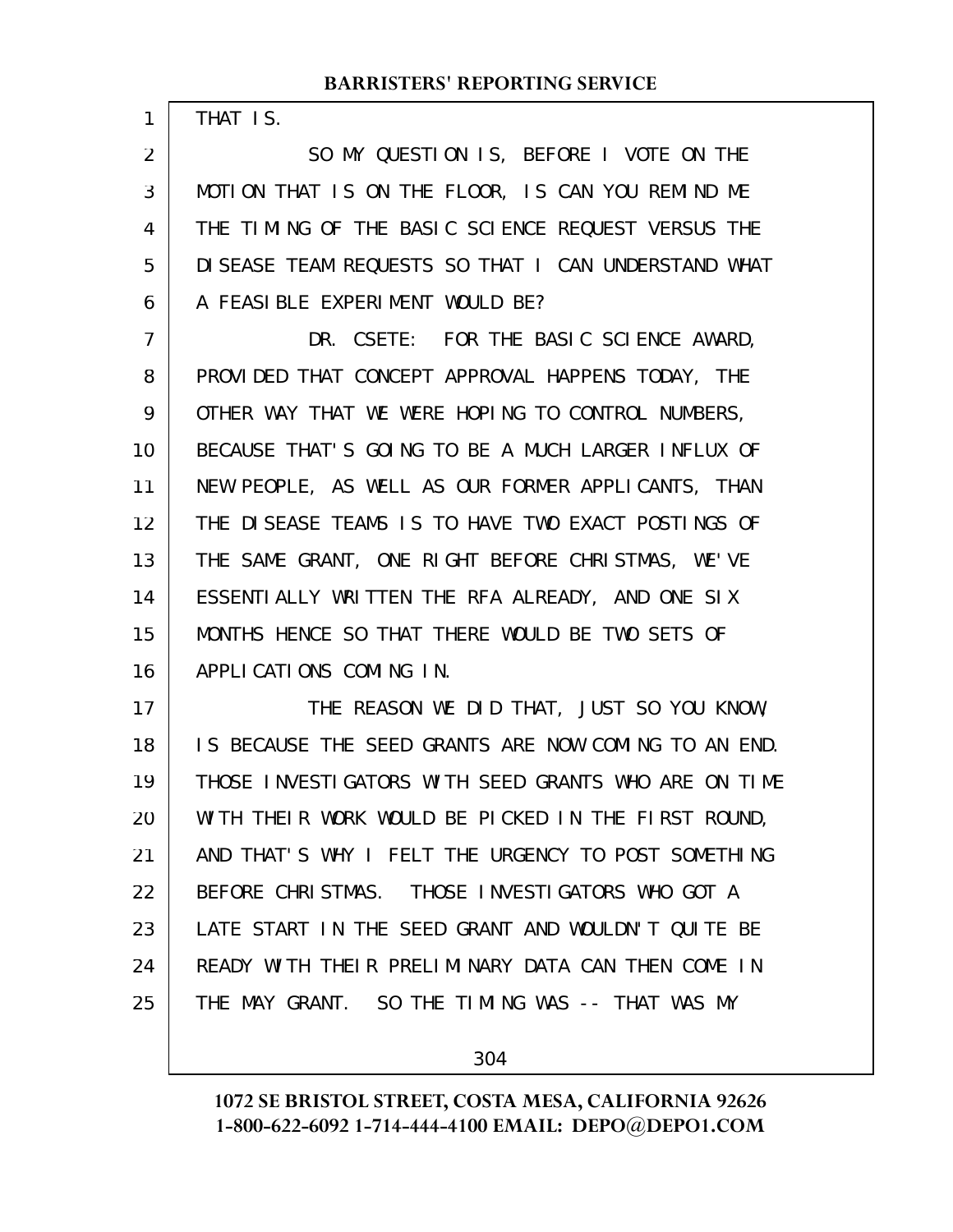| $\mathbf{1}$   | CALCULATION -- WAS TO MAKE SURE THAT THE SEED        |
|----------------|------------------------------------------------------|
| $\overline{2}$ | GRANTEES WHO ARE READY TO GO ON TO SOMETHING LARGER  |
| 3              | WITH THE BASIC SCIENCE INITIATIVE WERE PICKED UP.    |
| 4              | FIRST ONE DECEMBER.                                  |
| 5              | WE ANTICIPATE THE POSTING IN THE DISEASE             |
| 6              | TEAM GRANTS, IF THEY ARE CONCEPT APPROVED TODAY, IN  |
| 7              | THE FIRST WEEK IN FEBRUARY. SO WHAT THAT MEANS IS    |
| 8              | THAT WE WOULD GET, IF THERE WERE A PREAPPLICATION    |
| 9              | PROCESS, THE PREAPPLICATION ON BASIC SCIENCE WOULD   |
| 10             | COME TO US TOWARDS THE END OF JANUARY. AND THEN WE   |
| 11             | WOULD BE ABLE TO AT LEAST -- WE'D CERTAINLY BE ABLE  |
| 12             | TO REPORT BACK ON NUMBERS AND ASSIGNMENTS OF THE     |
| 13             | PRESCREENING PROCESS, BUT THE FINAL REVIEW WOULD NOT |
| 14             | HAPPEN BEFORE DISEASE TEAMS WAS POSTED.              |
| 15             | DR. POMEROY: WE WOULD HAVE SOME DATA                 |
| 16             | ABOUT THE FEASIBILITY OF THE EXPERIMENT IF WE        |
| 17             | WERE -- IF WE WERE TO APPROVE THIS EXPERIMENT FOR    |
| 18             | THE BASIC -- FIRST ROUND OF BASIC SCIENCE, WE COULD  |
| 19             | DEFER MAKING A FINAL DECISION ABOUT WHETHER TO APPLY |
| 20             | THIS PROCESS TO THE DISEASE TEAM GRANTS?             |
| 21             | DR. CSETE: YOU WILL HAVE SOME DATA.                  |
| 22             | DR. POMEROY: I'M ASKING. THAT WAS A                  |
| 23             | QUESTION.                                            |
| 24             | DR. CSETE: NO, BUT THERE'S NOT TIME TO               |
| 25             | USE IT. THE ONLY KIND OF DATA THAT WE WOULD REALLY   |
|                | 305                                                  |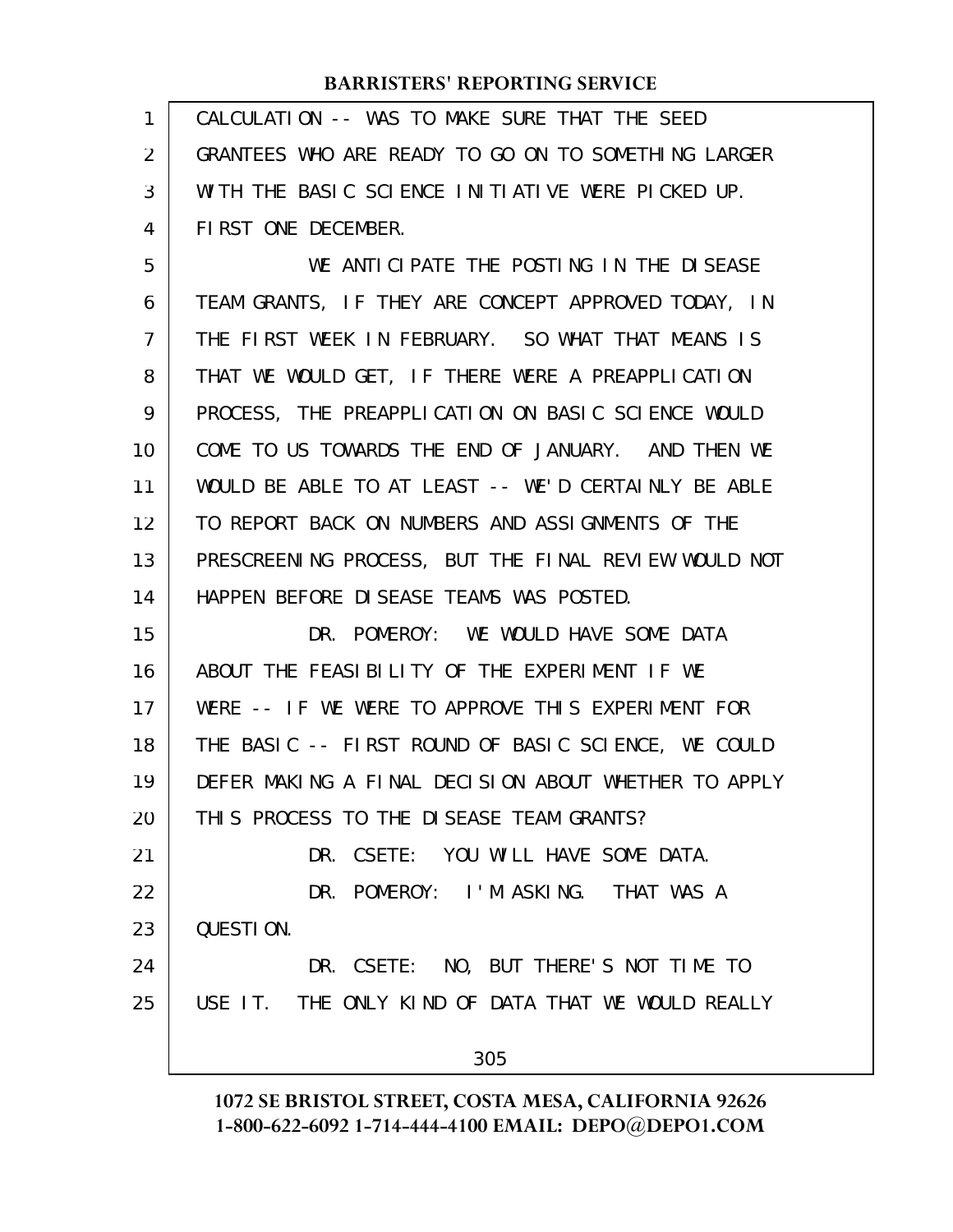| 1              | HAVE BY THE JANUARY MEETING WOULD -- I CAN'T EVEN    |
|----------------|------------------------------------------------------|
| 2              | REMEMBER WHEN THE JANUARY MEETING IS -- IS           |
| 3              | POTENTIALLY THE NUMBER OF NEW APPLICANTS THAT CAME   |
| 4              | INTO THE SYSTEM.                                     |
| 5              | DR. TROUNSON: CLAIRE, I THINK THERE'S A              |
| 6              | HUGE DIFFERENCE BETWEEN WRITING A FULL GRANT, WHICH  |
| $\overline{7}$ | YOU'VE PROBABLY GOT TO DO FOR YOUR INSTITUTIONS, AND |
| 8              | WRITING THE THREE, FOUR-PAGE FOR THE PREREVIEW.      |
| 9              | CHAIRMAN KLEIN: WE DO HAVE ALSO -- DR.               |
| 10             | LEVEY HAS A CONSTRAINT ON TIME. THERE'S A COUPLE OF  |
| 11             | THINGS HERE. WE EITHER HAVE TO MOVE VERY QUICKLY ON  |
| 12             | THIS ITEM, OR WE HAVE TO DEFER IT FOR A MOMENT.      |
| 13             | MS. LANSING: I THINK THIS IS SUCH A                  |
| 14             | SERIOUS ITEM AND I HEAR WHAT ALAN IS SAYING, THAT I  |
| 15             | WOULD LIKE TO DEFER IT AND LIKE TO COME BACK AGAIN   |
| 16             | AND LET'S TALK SOME MORE ABOUT THIS BECAUSE WE HAVE  |
| 17             | TIME CONSTRAINTS AND WE NEED A QUORUM FOR WHAT WE    |
| 18             | DID IN CLOSED SESSION.                               |
| 19             | DR. CSETE: SO WE PUT THIS ON THE AGENDA              |
| 20             | IN FRONT OF THE CONCEPT PROPOSALS FOR A REASON. I    |
| 21             | THINK IT NEEDS TO BE DEALT WITH BEFORE THE CONCEPT   |
| 22             | PROPOSALS.                                           |
| 23             | DR. POMEROY: WE NEED TO FINISH OUR CLOSED            |
| 24             | SESSION.                                             |
| 25             | MS. LANSING: WE NEED TO FINISH OUR CLOSED            |
|                | 306                                                  |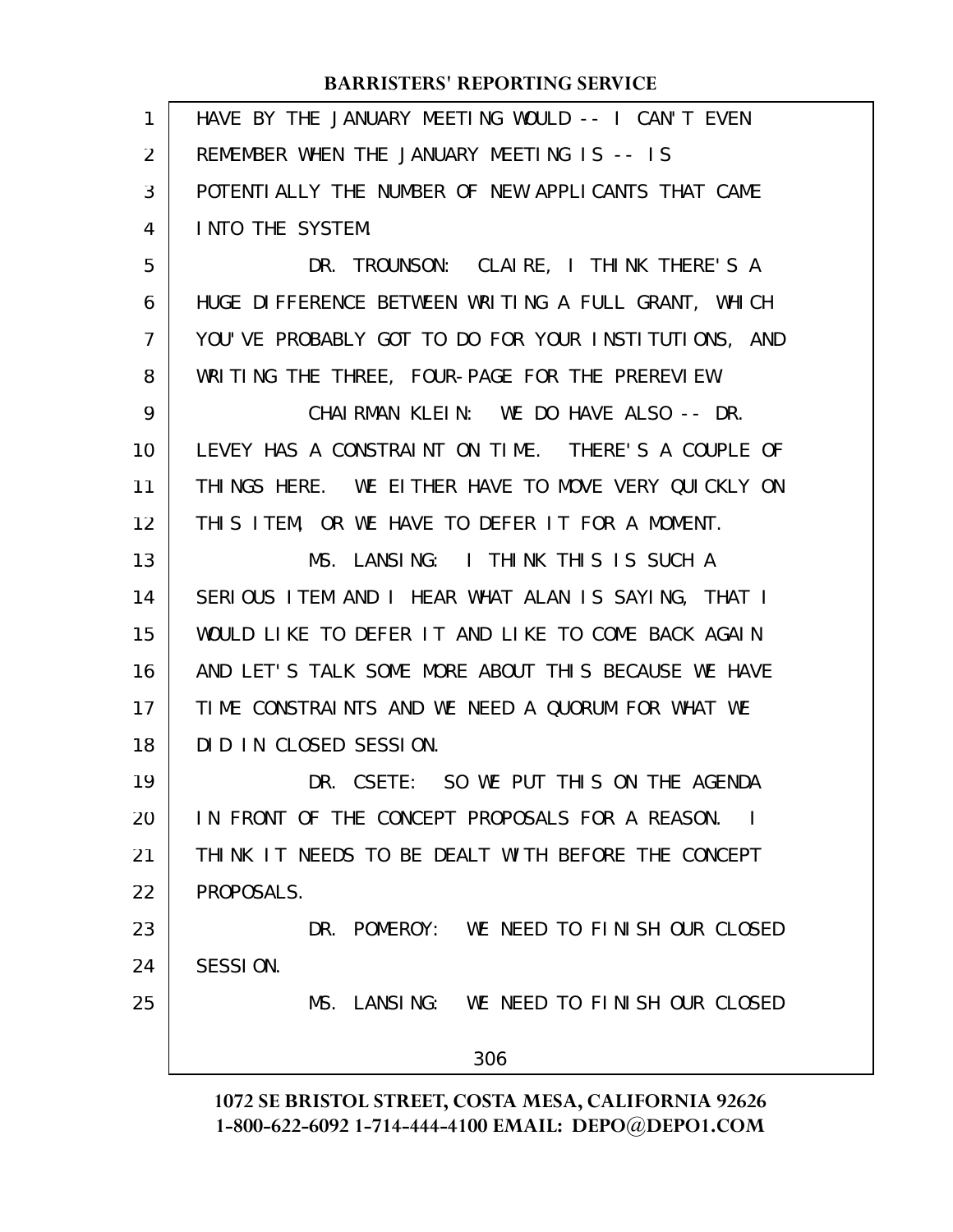SESSION. CHAIRMAN KLEIN: WHAT I'M GOING TO DO AT THE MOMENT HERE IS SUSPEND. MS. LANSING: JUST DEFER TILL WE DO OUR CLOSED SESSION. CHAIRMAN KLEIN: WE'RE GOING TO SUSPEND THIS DISCUSSION FOR A MOMENT, AND I'M GOING TO TURN THIS OVER TO SHERRY LANSING TO ADDRESS THE ACTION ITEMS FROM THE CLOSED SESSION. MS. LANSING: THANK YOU. AND THEN WE WILL COME BACK TO THIS. WE JUST DON'T WANT TO LOSE OUR QUORUM. IN RECOGNITION OF THE EXTRAORDINARY ACCOMPLISHMENTS OF BOB KLEIN AND THE EXTRAORDINARY RESPECT THAT WE HAVE FOR HIM AND HOW WE ARE SO GRATEFUL, AND ALL OF US KNOW WE WOULD NOT BE HERE WITHOUT YOUR LEADERSHIP, WE IN CLOSED SESSION CONSIDERED COMPENSATION FOR THE CHAIR. AND OUR ENTIRE BOARD MET, AND I'D LIKE TO TURN IT OVER TO DUANE AND THEN TO CLAIRE, AND THEY WILL CONTINUE, BUT THIS IS IN RECOGNITION OF WHERE WE ARE NOW AT OUR AGENCY AND HOW GRATEFUL WE ARE FOR EVERYTHING THAT YOU HAVE DONE FOR US AND CONTINUE TO DO FOR US. SO THANK YOU SO MUCH. (APPLAUSE.) 1 2 3 4 5 6 7 8 9 10 11 12 13 14 15 16 17 18 19 20 21 22 23 24 25

**BARRISTERS' REPORTING SERVICE**

#### 307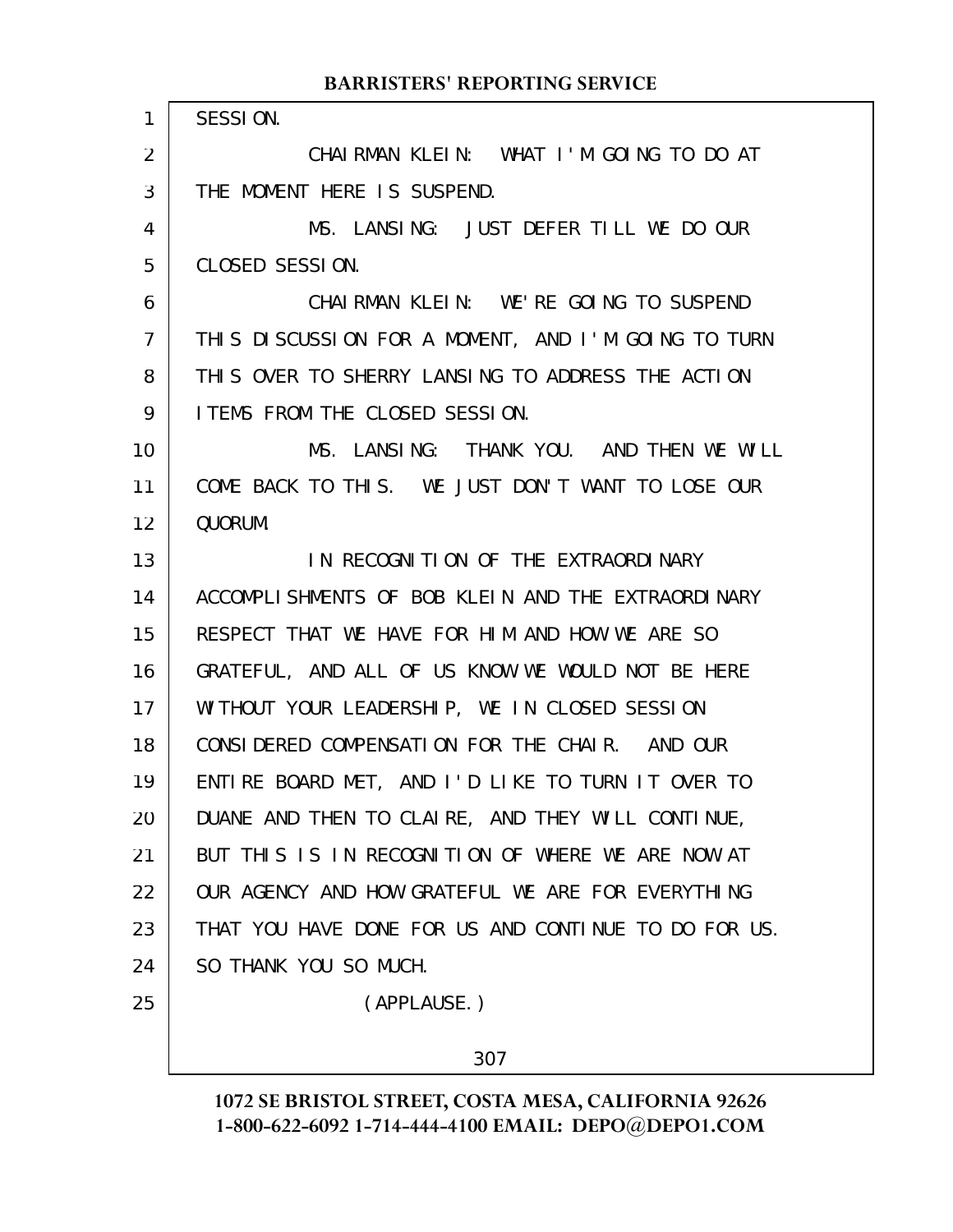| 1  | MR. ROTH: MR. CHAIR, SHERRY HAS SAID IT              |
|----|------------------------------------------------------|
| 2  | VERY ELOQUENTLY. WHEN WE STARTED THIS PROCESS, WE    |
| 3  | QUICKLY CONCLUDED THAT THERE'S NOT ENOUGH MONEY IN   |
| 4  | THE STATE OF CALIFORNIA TO COMPENSATE YOU FOR YOUR   |
| 5  | CONTRIBUTIONS. YOUR PERFORMANCE, YOUR LEADERSHIP IS  |
| 6  | UNPARALLELED. BUT JUST LIKE SO MANY GREAT LEADERS    |
| 7  | WHO GAVE TIME TO PUBLIC SERVICE, IT'S IMPOSSIBLE TO  |
| 8  | COMPENSATE FOR IT.                                   |
| 9  | SO WHAT WE DID IS AS AN ORGANIZATION AND             |
| 10 | AS A BOARD IS TO SET YOU ASIDE AND SIMPLY SAY WHAT   |
| 11 | SHOULD THE CHAIR BE COMPENSATED FOR UNDER THE DUTIES |
| 12 | OF PROPOSITION 71. AND THAT'S HOW WE ARRIVED AT      |
| 13 | WHAT CLAIRE WILL MAKE AS A MOTION, BUT WE WANT TO    |
| 14 | MAKE IT JUST PERFECTLY CLEAR THAT YOUR CONTRIBUTIONS |
| 15 | WERE NOT CONSIDERED, AND WHAT WAS CONSIDERED WAS     |
| 16 | WHAT ARE THE DUTIES OF THE CHAIR.                    |
| 17 | DR. POMEROY: THANK YOU. I TOO WOULD LIKE             |
| 18 | TO ADD MY GRATITUDE TO YOU, BOB, FOR HELPING LEAD    |
| 19 | THE CREATION OF THIS INCREDIBLE INSTITUTE AND FOR    |
| 20 | INSPIRING ALL OF US WITH THIS MISSION. SO THANK YOU  |
| 21 | VERY MUCH.                                           |
| 22 | AND CONSISTENT WITH PROP 71 AND ON THE               |
| 23 | BASIS OF THE DISCUSSIONS THAT WE HAD IN THE          |
| 24 | GOVERNANCE SUBCOMMITTEE AND IN THE CLOSED SESSION OF |
| 25 | THE FULL BOARD, I WOULD LIKE TO MOVE THAT THE CHAIR  |
|    |                                                      |
|    | 308                                                  |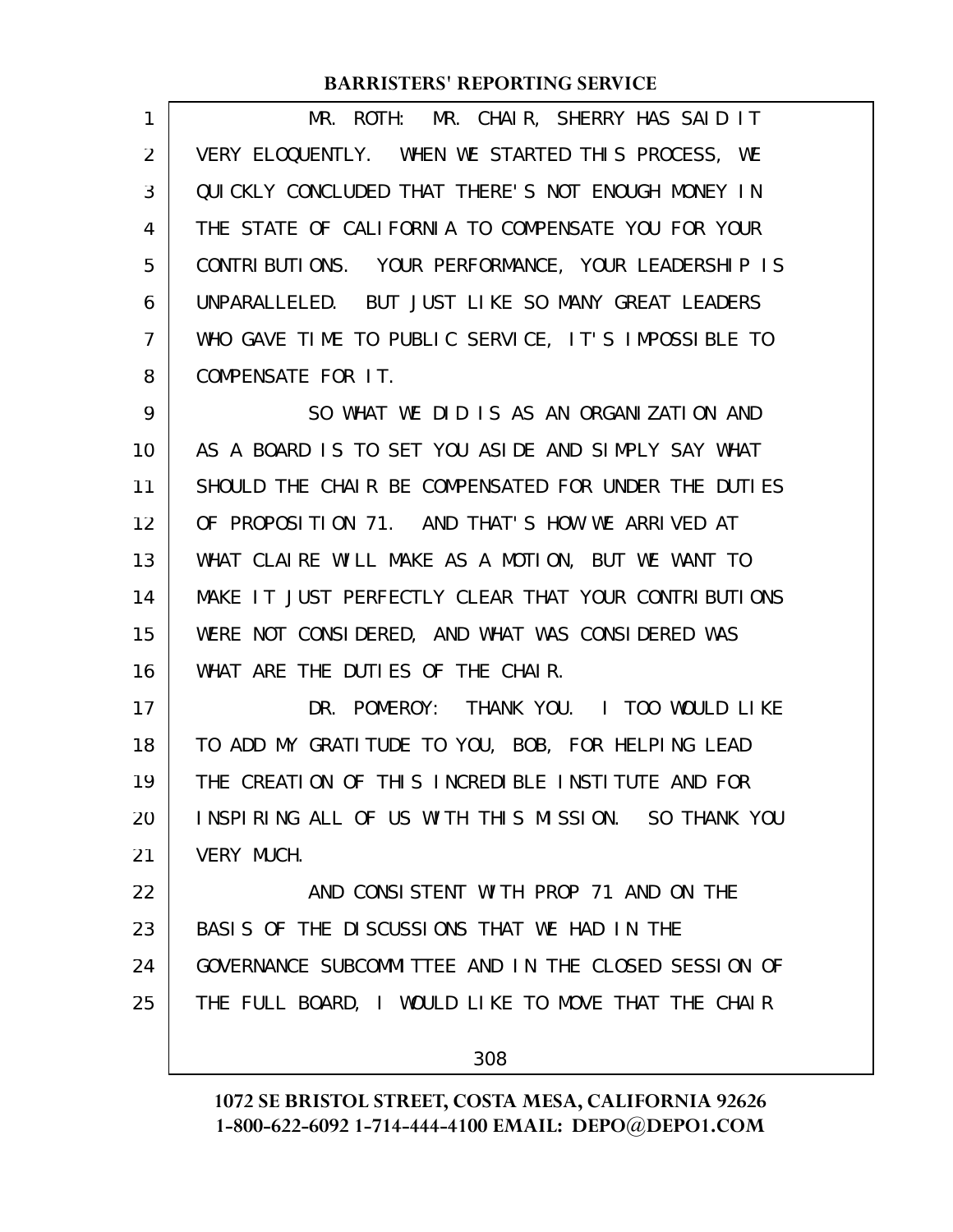| 1              | RECEIVE A COMPENSATION OF \$150,000 ANNUALLY         |
|----------------|------------------------------------------------------|
| $\overline{2}$ | REFLECTING A 50-PERCENT EFFORT STARTING DECEMBER 1,  |
| 3              | 2008.                                                |
| 4              | MR. ROTH: I'LL SECOND IT.                            |
| 5              | MS. LANSING: DO YOU NEED A ROLL CALL VOTE            |
| 6              | FOR THIS? PUBLIC COMMENT, FIRST OF ALL. PUBLIC       |
| $\overline{7}$ | COMMENT?                                             |
| 8              | MR. REED: THINKING ABOUT NEW JERSEY WHERE            |
| 9              | WE HAD TREMENDOUS EFFORT BY PATIENT ADVOCATES TO TRY |
| 10             | AND MAKE A MAJOR CONTRIBUTION TO THE STEM CELL WORLD |
| 11             | AND WE FAILED. WE DIDN'T HAVE SOMEBODY WHO WOULD     |
| 12             | GIVE HIS LIFE SAVINGS TO THE EFFORT. WE DIDN'T HAVE  |
| 13             | SOMEBODY WHO WOULD GIVE EVERYTHING TO THE EFFORT AND |
| 14             | WE FAILED. CALIFORNIA DIDN'T.                        |
| 15             | \$150,000 IS NOT VERY MUCH MONEY. I DON'T            |
| 16             | THINK IT IN ANY WAY APPROACHES THE AMOUNT OF WORK    |
| 17             | THAT IS REQUIRED OF THE CHAIR, ANY CHAIR, NOT JUST   |
| 18             | OUR CHAIR. I REMEMBER WHEN ZACH HALL'S SALARY WAS    |
| 19             | BEING DISCUSSED, AND I SAID THEN THAT IT'S NOT       |
| 20             | ENOUGH TO PAY A PERSON ADEQUATELY. YOU HAVE TO PAY   |
| 21             | THEM WELL BECAUSE THIS WILL TAKE OVER A PERSON'S     |
| 22             | LIFE.                                                |
| 23             | BEFORE -- I WORKED TRYING TO GET FUNDS FOR           |
| 24             | RESEARCH FOR TEN YEARS BEFORE PROP 71. AND TRYING    |
| 25             | TO GET MONEY OUT OF SACRAMENTO IS LIKE TRYING TO     |
|                | 309                                                  |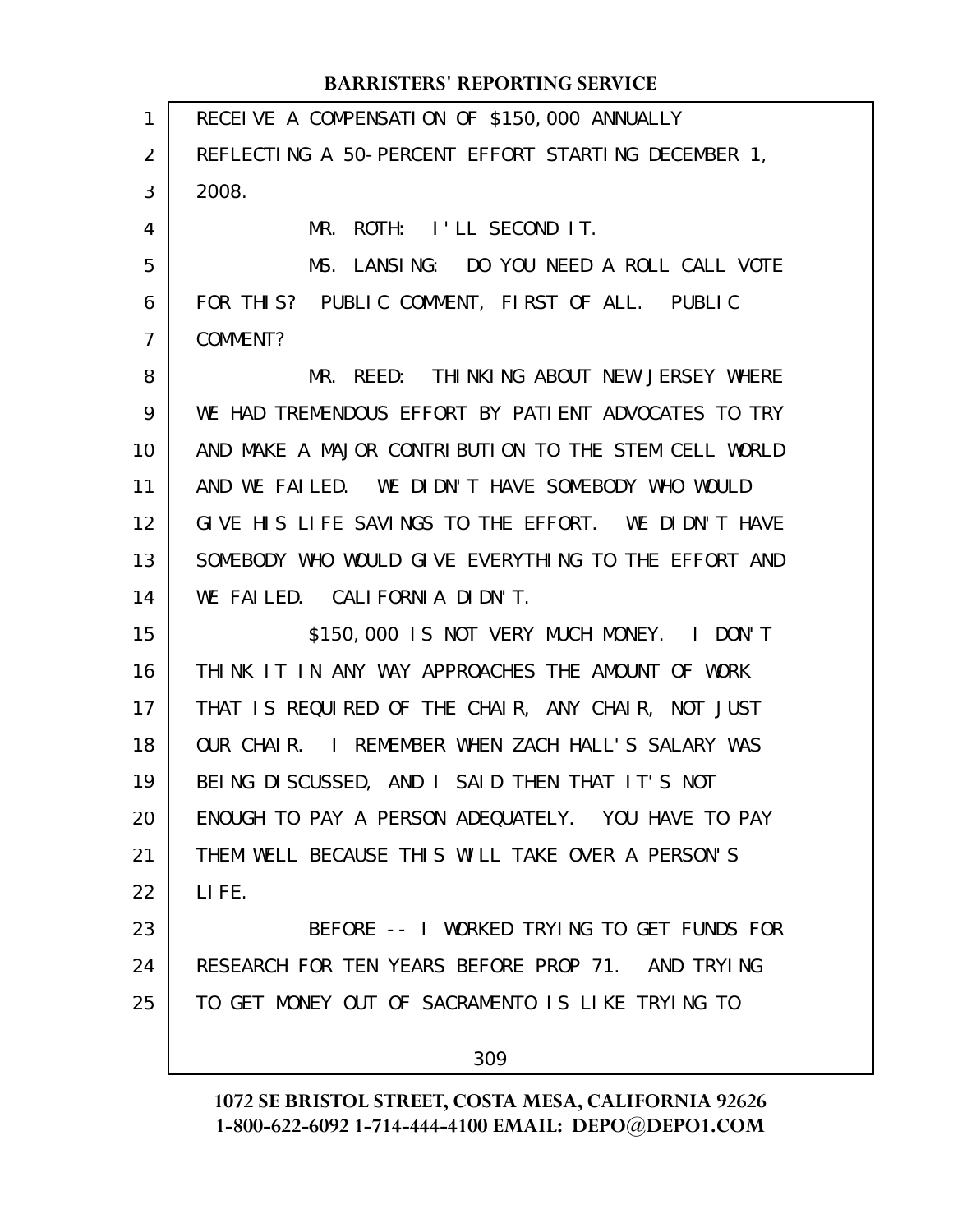| 1              | FIND WATER IN THE DESERT. I REMEMBER BARBARA BOXER   |
|----------------|------------------------------------------------------|
| $\overline{2}$ | ONCE TOLD ME, SHE SAID, "WHAT YOU NEED IS A BILLION  |
| 3              | DOLLARS, BUT I CAN'T GIVE IT TO YOU. SACRAMENTO      |
| 4              | CAN'T GIVE IT TO YOU." BOB KLEIN MADE IT HAPPEN.     |
| 5              | IT'S LIKE THE ARABS HAVE A SAYING THAT THE           |
| 6              | GREATEST COMPLIMENT YOU CAN SAY TO A PERSON IS THAT  |
| 7              | THEY ARE A RIVER TO THEIR PEOPLE. BOB KLEIN HAS      |
| 8              | BEEN A RIVER TO THE PEOPLE OF THE WORLD. THE         |
| 9              | APPLAUSE WE GAVE IS WONDERFUL, AND IT COMES FROM THE |
| 10             | HEART, AND EVERYBODY FEELS EXACTLY THE SAME WAY, BUT |
| 11             | \$150,000 IS JUST NOT IN ANY WAY ADEQUATE. IT MUST   |
| 12             | BE MORE.                                             |
| 13             | MR. SIMPSON: JOHN SIMPSON FROM CONSUMER              |
| 14             | WATCHDOG. I JUST WANTED TO MAKE SURE I UNDERSTOOD    |
| 15             | THE MOTION AND THE CONTEXT. FIRST OF ALL, I THINK    |
| 16             | EVERYONE OWES BOB KLEIN A GREAT TRIBUTE FOR          |
| 17             | EVERYTHING HE'S DONE. AND I THINK I UNDERSTOOD YOU   |
| 18             | TO SAY THAT WE'RE NOW TALKING STRUCTURALLY. AND      |
| 19             | WHAT YOU'RE RECOMMENDING IS THAT THE CHAIRMAN'S JOB  |
| 20             | ESSENTIALLY IS A HALF-TIME JOB COMMITMENT. AND       |
| 21             | THAT'S THE BOARD SENSE. AND THAT WOULD CARRY THAT    |
| 22             | SALARY AMOUNT IN CONJUNCTION WITH THAT. I JUST       |
| 23             | WANTED TO MAKE SURE I UNDERSTOOD.                    |
| 24             | THE OTHER THING THAT GOES ALONG WITH THAT,           |
| 25             | DOES THAT MEAN, THEN, IF IN THE NEXT FEW WEEKS IT IS |
|                | 310                                                  |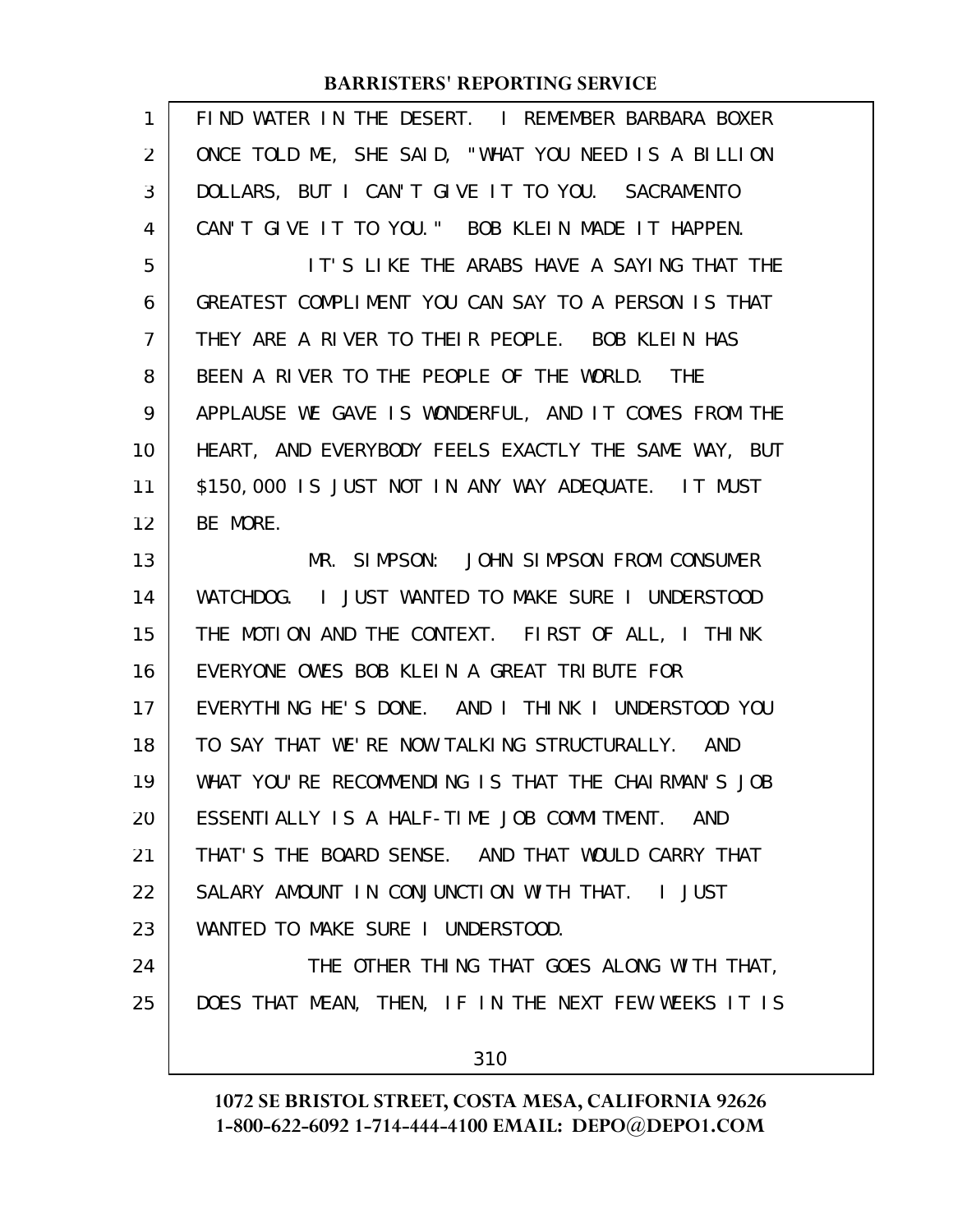| 1              | DEMONSTRABLY A FULL-TIME JOB, DOES IT DOUBLE TO      |
|----------------|------------------------------------------------------|
| $\overline{2}$ | 300,000, OR IS THAT SOMETHING THAT YOU SEE DOWN THE  |
| 3              | ROAD? I'M JUST CURIOUS TO TRY UNDERSTAND IT ALL.     |
| 4              | DR. POMEROY: WE HAVE DEFINED THIS JOB                |
| 5              | DESCRIPTION AS A 50-PERCENT JOB. AND THAT THE        |
| 6              | APPROPRIATE COMPENSATION FOR THOSE -- THAT AMOUNT OF |
| 7              | TIME FOR THIS AMOUNT OF RESPONSIBILITY IS THE        |
| 8              | 150,000. WE ALL RECOGNIZE THAT THERE'S AN ENTIRE     |
| 9              | BOARD OF PEOPLE HERE WHO WORK, YOU KNOW, FOR A PER   |
| 10             | DIEM, AND WE AREN'T ABLE TO COMPENSATE THEM FOR      |
| 11             | EVERYTHING THAT THEY DO. AND WE CAN NEVER            |
| 12             | COMPENSATE BOB FOR ALL THAT HE HAS DONE AND          |
| 13             | EVERYTHING THAT HE DOES, BUT THAT THIS IS AN         |
| 14             | APPROPRIATE REFLECTION OF THE RESPONSIBILITIES OF    |
| 15             | THE DUTIES OF THE CHAIR. AND WE ARE ALL DEEPLY       |
| 16             | COMMITTED TO WORKING WITH HIM AS BOARD MEMBERS TO    |
| 17             | HELP GET THE MISSION DONE, AND WE'RE VERY PLEASED    |
| 18             | THAT THIS IS NOW POSSIBLE GIVEN THE STRONG SENIOR    |
| 19             | LEADERSHIP STAFF THAT WE HAVE AT CIRM.               |
| 20             | SO THIS JOB DOES NOT EXPAND BECAUSE                  |
| 21             | SOMEBODY CLAIMS ADDITIONAL HOURS. THIS IS A          |
| 22             | 50-PERCENT JOB AT A HUNDRED FIFTY THOUSAND.          |
| 23             | MR. SIMPSON: FINAL QUESTION, IF I COULD.             |
| 24             | HAS THE BOARD TAKEN ANY SORT OF POSITION             |
| 25             | STRUCTURALLY ON WHAT THE ROLE OF THE VICE CHAIRMAN   |
|                | 311                                                  |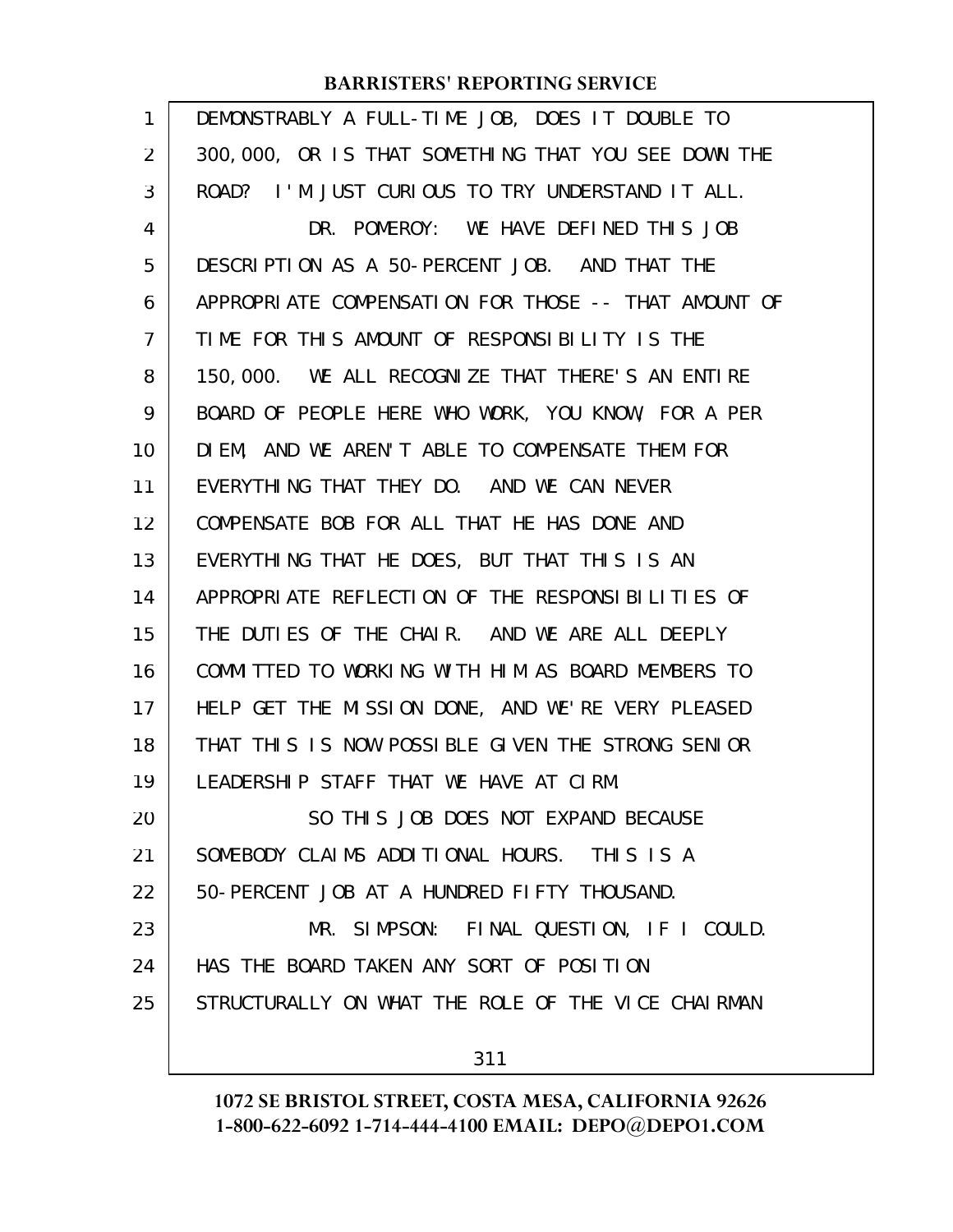| 1              | WOULD BE? WOULD THAT LIKELY BE ANOTHER HALF-TIME,   |
|----------------|-----------------------------------------------------|
| $\overline{2}$ | OR IS THAT STILL SOMETHING TO BE CONSIDERED?        |
| 3              | DR. POMEROY: THE LATTER. THAT WILL BE               |
| 4              | CONSIDERED IN THE FUTURE.                           |
| 5              | MR. SIMPSON: THANK YOU VERY MUCH. AGAIN,            |
| 6              | I THINK WE REALLY DO OWE BOB KLEIN A TREMENDOUS,    |
| $\overline{7}$ | TREMENDOUS DEBT OF GRATITUDE FOR THE PRO BONO       |
| 8              | CONTRIBUTION THAT HE HAS MADE SINCE THE INCEPTION.  |
| 9              | I KNOW THAT HE AND I HAVE SOMETIMES STOOD ON        |
| 10             | OPPOSITE SIDES OF ISSUES, BUT IT HAS ALWAYS BEEN IN |
| 11             | AN ATTEMPT TO HELP BRING US ALL CLOSER TO WHAT WE   |
| 12             | BELIEVE IN, WHICH IS CURES SOMEDAY. SO THANK YOU,   |
| 13             | BOB, VERY MUCH.                                     |
| 14             | CHAIRMAN KLEIN: THANK YOU.                          |
| 15             | MS. LANSING: THAT BEING SAID, I THINK WE            |
| 16             | NEED A ROLL CALL VOTE. I MIGHT BE WRONG, BUT THAT'S |
| 17             | WHAT I WAS TOLD. WE DON'T NEED ONE. IF WE DON'T     |
| 18             | NEED ONE, THEN --                                   |
| 19             | MS. KING: THERE'S NO REASON THAT YOU MUST           |
| 20             | DO ONE, BUT I'M HAPPY TO DO ONE.                    |
| 21             | MS. LANSING: DO I NEED A MOTION ALL IN              |
| 22             | FAVOR? IS THAT WHAT I SAY? ALL IN FAVOR. ANY        |
| 23             | OPPOSED? THAT'S GOOD AS A ROLL CALL VOTE.           |
| 24             | CHAIRMAN KLEIN: SO THANK YOU ALL VERY               |
| 25             | MUCH. IT'S A GREAT PRIVILEGE TO SERVE THIS GROUP    |
|                | 312                                                 |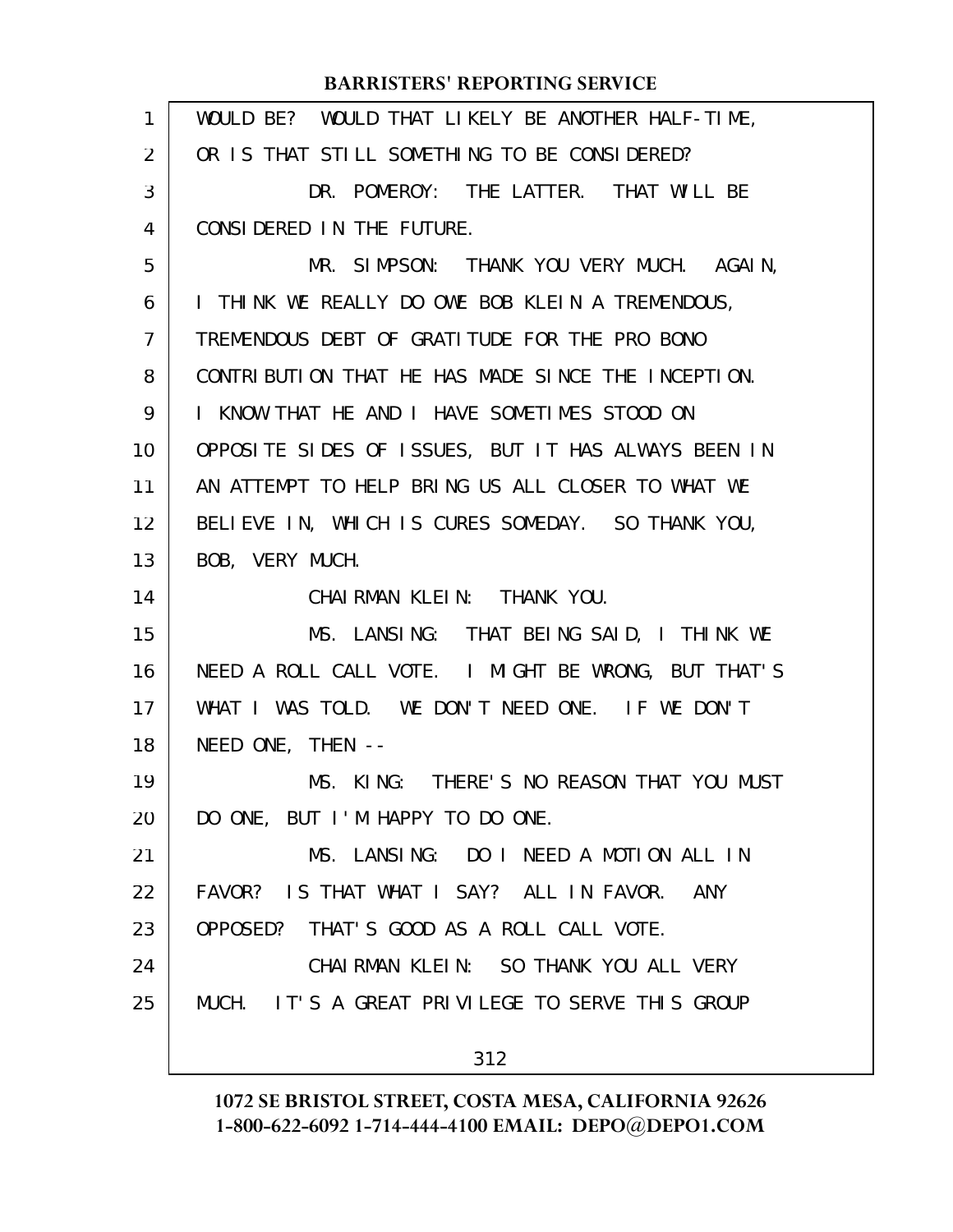| $\mathbf{1}$ | AND THIS MISSION. WE HAVE SOME EXTRAORDINARY         |
|--------------|------------------------------------------------------|
| 2            | CHALLENGES BEFORE US, BUT I WILL REMIND US ALL WE    |
| 3            | HAVE SOME EXTRAORDINARY CHALLENGES BEHIND US.        |
| 4            | PROPOSITION 71 WAS NEVER POSSIBLE IN THE             |
| 5            | FIRST PLACE. THE 34 MILLION FOR THE CAMPAIGN WAS     |
| 6            | NOT POSSIBLE. THE 1.1 MILLION SIGNATURES WERE NOT    |
| 7            | POSSIBLE. GETTING PAST THE LITIGATION IN LESS THAN   |
| 8            | FIVE YEARS WAS NOT POSSIBLE. THE SETUP OF THIS       |
| 9            | AGENCY AND GETTING A WORLD-CLASS PRESIDENT, WHO      |
| 10           | THANKFULLY CAME ALL THE WAY FROM AUSTRALIA, WAS NOT  |
| 11           | POSSIBLE. WE HAVE A GREAT DEAL --                    |
| 12           | MS. SAMUELSON: CURING DIABETES IN TEN                |
| 13           | YEARS.                                               |
| 14           | CHAIRMAN KLEIN: SO I THINK THIS IS THE               |
| 15           | GROUP THAT LOOKS TO THE IMPOSSIBLE AND REACHES FOR   |
| 16           | WAYS TO MAKE IT POSSIBLE FOR THE BENEFIT OF ALL THE  |
| 17           | PATIENTS IN CALIFORNIA AND THE WORLD, AND FOR THAT I |
| 18           | AM IN GREAT DEBT FOR YOUR COMMITMENT. IT IS A GREAT  |
| 19           | PRIVILEGE TO SERVE WITH THIS BOARD AND THE STAFF.    |
| 20           | THANK YOU.                                           |
| 21           | (APPLAUSE.)                                          |
| 22           | DR. TROUNSON: MR. CHAIR, ON BEHALF OF                |
| 23           | STAFF, I HAVE TO SAY THAT WHILE WE RESPECT THE       |
| 24           | BOARD'S DECISION, WE THINK YOU SHOULD HAVE BEEN PAID |
| 25           | MILLIONS OF DOLLARS. YOU KNOW, I THINK IT'S A REAL   |
|              | 313                                                  |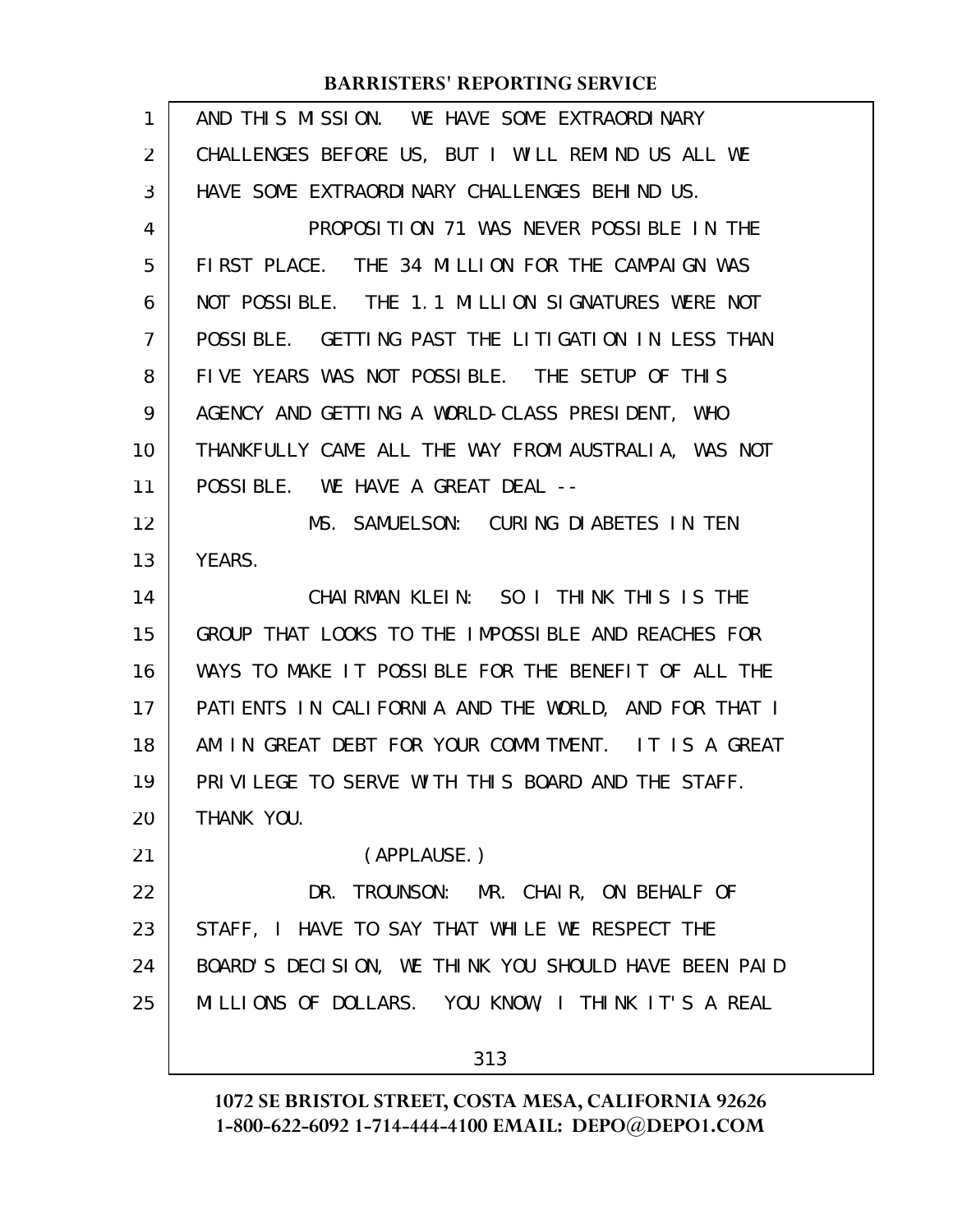| 1  | PRIVILEGE TO WORK WITH YOU AND HAVE YOUR ADVICE AND  |
|----|------------------------------------------------------|
| 2  | GUIDANCE, AND IN SO MANY DIFFERENT WAYS THAT ARE     |
| 3  | GENUINELY BEYOND PROPOSITION 71'S ROLE THAT YOU      |
| 4  | HAVE. AND THAT ADVICE IS GIVEN BY YOU FREELY         |
| 5  | BECAUSE YOU'RE INTERESTED, YOU CARE, AND MAKE A      |
| 6  | DIFFERENCE. AND I'M REALLY -- I'M REALLY HONORED TO  |
| 7  | SERVE WITH YOU AS ARE THE STAFF OF CIRM TO SERVE     |
| 8  | WITH YOU. AND WE HOPE THAT WE'LL BE ABLE TO DO THAT  |
| 9  | FOR VERY MANY YEARS AND THAT, YOU KNOW, I THINK IF   |
| 10 | THERE'S AN OPPORTUNITY TO REWARD YOU IN HEAVEN, THEN |
| 11 | THAT HAPPENS IN DUE COURSE.                          |
| 12 | CHAIRMAN KLEIN: THANK YOU.                           |
| 13 | AT THIS POINT WE'LL RETURN. DR. PENHOET,             |
| 14 | WOULD YOU LIKE TO MAKE YOUR MOTION?                  |
| 15 | DR. PENHOET: NO. I SIMPLY WANT TO POINT              |
| 16 | OUT I THINK IT'S UNREASONABLE TO ASK STAFF TO KEEP   |
| 17 | COMING BACK TO US WITH PROPOSALS THAT WE'LL TURN     |
| 18 | DOWN. I THINK WE HAVE TO BE PART OF THE SOLUTION TO  |
| 19 | THIS, AND I DON'T THINK WE CAN SEND THEM HOME,       |
| 20 | PLEASE RETHINK THIS, AND COME BACK WITH ANOTHER      |
| 21 | PROPOSAL.                                            |
| 22 | THERE ARE A LOT OF DIFFERENT INTERESTS AT            |
| 23 | STAKE HERE. I DO THINK IT'S UNREASONABLE FOR US TO   |
| 24 | ASK THEM TO KEEP COMING BACK WITH PROPOSALS THAT WE  |
| 25 | WON'T LIKE. THEY'VE GIVEN THEIR BEST THOUGHT TO      |
|    |                                                      |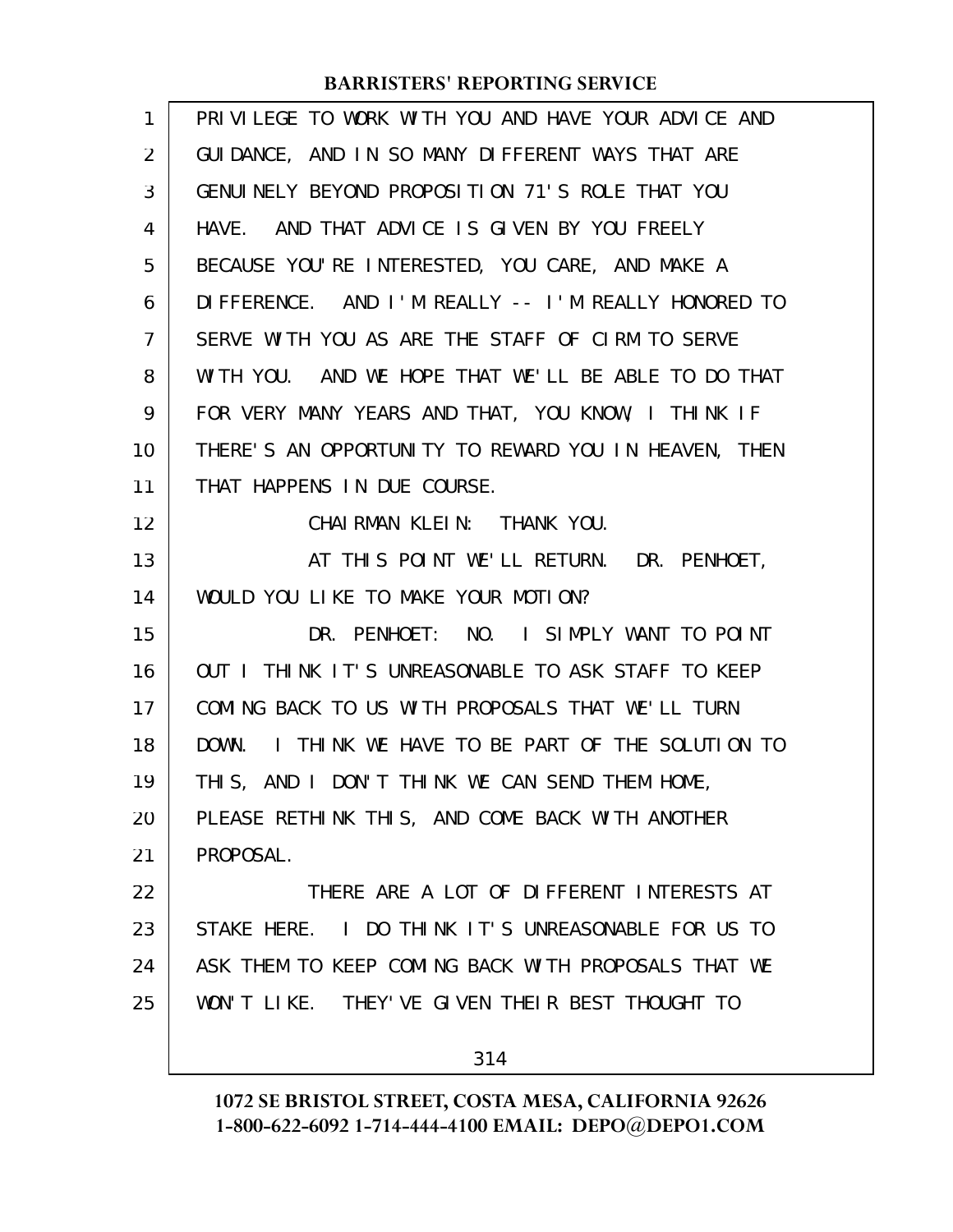| $\mathbf{1}$ | THIS PROPOSAL. IF WE DON'T LIKE IT, I THINK THE      |
|--------------|------------------------------------------------------|
| 2            | ONUS IS ON US TO COME UP WITH AN ALTERNATIVE WHICH   |
| 3            | WE WILL ALLOW THEM TO PROCEED WITH BECAUSE I THINK   |
| 4            | THE ALTERNATIVE OF AN UNFETTERED RIVER OF GRANTS, TO |
| 5            | USE THE METAPHOR SOMEONE USED AWHILE AGO, COMING     |
| 6            | INTO CIRM SIMPLY WILL OVERWHELM THE AGENCY, AND      |
| 7            | WE'LL FACE A GRAVE RISK OF LOSING A NUMBER OF OUR    |
| 8            | <b>REVI EWERS.</b>                                   |
| 9            | I WAS GOING TO ASK A QUESTION, THOUGH, OF            |
| 10           | FIRST ALAN AND THEN THE GROUP AROUND THIS TABLE,     |
| 11           | WHICH IS WOULD IT BE FEASIBLE FOR YOU TO REMOVE THE  |
| 12           | DI SCRETIONARY ASPECT OF THE STAFF INVOLVEMENT IN    |
| 13           | THIS? AND IF YOU WERE TO DO SO, ARE THERE MEMBERS    |
| 14           | AROUND THIS TABLE WHO VOTED NO WHO WOULD BE WILLING  |
| 15           | TO VOTE YES FOR THIS PROPOSAL IF THE DISCRETIONARY   |
| 16           | ASPECT OF THE STAFF'S INVOLVEMENT WAS REMOVED?       |
| 17           | DR. TROUNSON: WELL --                                |
| 18           | DR. PENHOET: FIRST PART OF THE QUESTION              |
| 19           | IS COULD YOU REMOVE IT AND HAVE A WORKABLE SYSTEM.   |
| 20           | DR. TROUNSON: IT HASN'T BEEN SPECIFICALLY            |
| 21           | PART OF OUR THINKING. SO WHAT YOU PUT TO US IS A     |
| 22           | PROPOSAL THAT I'M GOING TO RESPOND ON BEHALF OF THE  |
| 23           | STAFF RIGHT NOW. I THINK IT'S PREFERABLE THAT WE     |
| 24           | HELP IN THIS PROCEDURE AND THAT WE'RE ABLE TO DRAW   |
| 25           | ENOUGH SPECIALISTS ESSENTIALLY TO MINIMIZE OUR       |
|              |                                                      |

315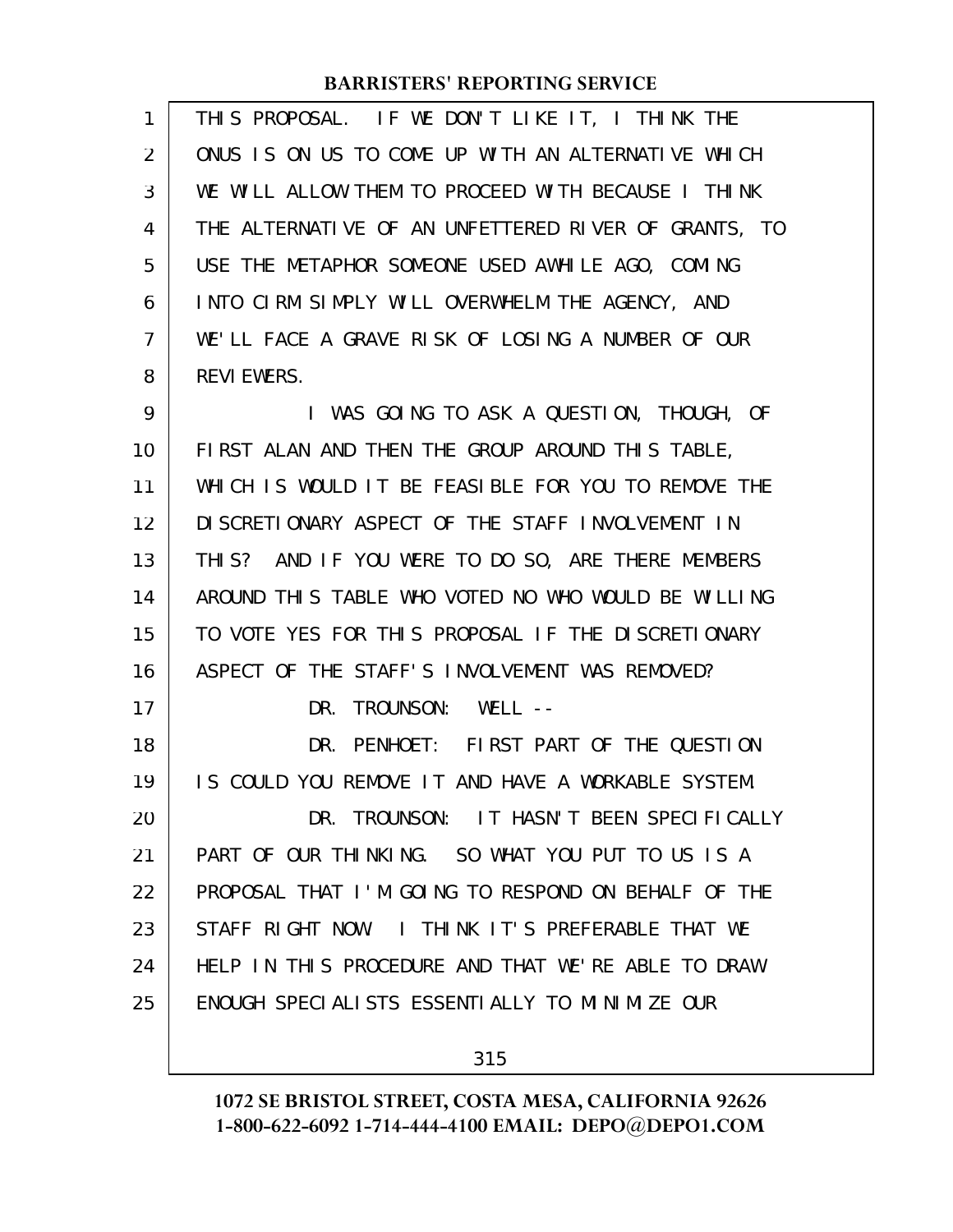| 1              | INPUTS INTO IT. I THINK WHAT'S NECESSARY HERE, IT'S |
|----------------|-----------------------------------------------------|
| 2              | TO BE ABLE TO PUT THEM INTO YES, NO TINS, IF YOU    |
| 3              | LIKE, OR PACKAGES. AND THAT'S RELATIVE              |
| 4              | STRAIGHTFORWARD IF YOU'VE GOT A GOOD SET OF         |
| 5              | SPECIALISTS THAT ARE SUPPORTING YOU.                |
| 6              | SO MY ANSWER TO YOU IS THAT I THINK WE              |
| $\overline{7}$ | WOULD TRY IN EVERY WAY TO MINIMIZE THAT, ED; BUT I  |
| 8              | THINK IT'S ALMOST IMPOSSIBLE NOT TO HELP GUIDE THEM |
| 9              | IN THIS KIND OF PROCESS. WE DO A LITTLE GUIDANCE    |
| 10             | WITH THE GRANTS WORKING GROUP, AS YOU ALL KNOW. THE |
| 11             | GUIDANCE IS THERE TO SORT OF HELP WITH THEIR        |
| 12             | UNDERSTANDING OF THE RFA, WHAT'S IMPORTANT, WHAT WE |
| 13             | THINK IS IMPORTANT. SOMETIMES WE'RE ASKED ABOUT     |
| 14             | THAT. SOME ADVICE SOMETIMES. IF WE HAVE KNOWLEDGE   |
| 15             | OF THOSE PEOPLE WORKING IN THE FIELD, OUR ADVICE IS |
| 16             | SOUGHT.                                             |
| 17             | DR. PENHOET: ALAN, YOUR PROPOSAL WAS THAT           |
| 18             | THE FINAL STEP IN MAKING THE FINAL DECISION IN OR   |
| 19             | OUT WAS LEFT TO THREE STAFF MEMBERS. OKAY. THAT'S   |
| 20             | HOW IT WAS READ BY THIS BOARD.                      |
| 21             | DR. CSETE: AND THE WHOLE GROUP, AND A               |
| 22             | DI SCUSSION WITH THE WHOLE GROUP.                   |
| 23             | DR. PENHOET: GIVING ADVICE AND COUNSEL              |
| 24             | AND GUIDANCE, ETC., TO THE GRANTS WORKING GROUP --  |
| 25             | DR. TROUNSON: SO IF WE REVISE THAT, MR.             |
|                | 316                                                 |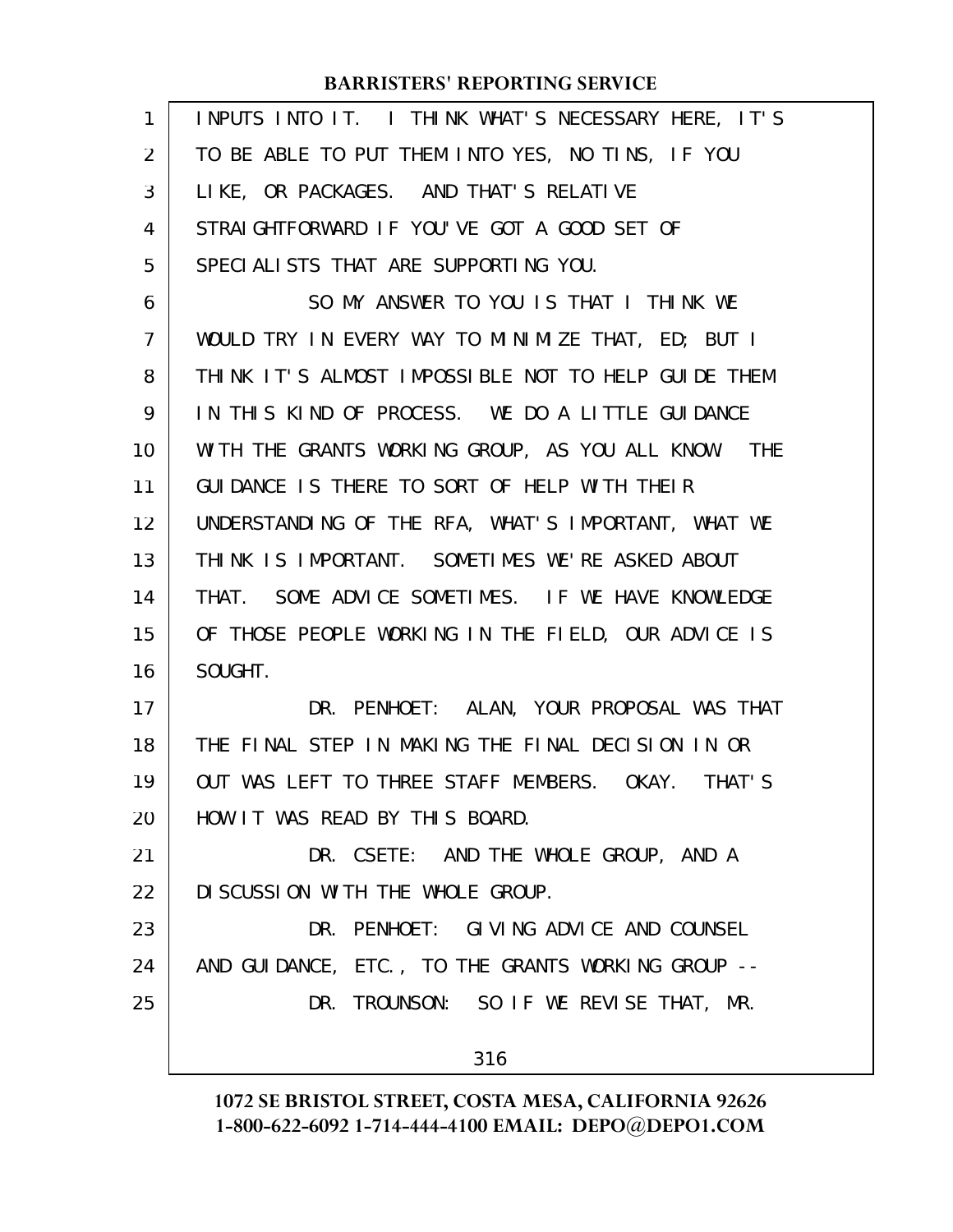| 1  | ACTING CHAIR, TO SAY THAT --                         |
|----|------------------------------------------------------|
| 2  | DR. PENHOET: YOU CAN PROVIDE ADVICE AND              |
| 3  | COUNSEL, BUT NOT DECISION-MAKING.                    |
| 4  | DR. TROUNSON: IF WE DID THAT AND IF THAT             |
| 5  | WOULD DRAW -- THAT WOULD ENABLE US TO GET ON AND DO  |
| 6  | THIS EXPERIMENT, YOU KNOW, I THINK WE WOULD BE       |
| 7  | PREPARED TO DO IT. I'M MAKING THAT -- I'M MAKING     |
| 8  | THAT -- TAKING THAT UNDERTAKING WITHOUT TALKING TO   |
| 9  | THE STAFF, BUT I BELIEVE THAT WE WOULD BE ABLE TO DO |
| 10 | IT.                                                  |
| 11 | CHAIRMAN KLEIN: LET ME UNDERSTAND THIS TO            |
| 12 | MAKE SURE WE UNDERSTAND THIS FOR THE BOARD, AND I'LL |
| 13 | COME TO YOU, JOAN, FOR A SECOND. DR. CSETE, IN       |
| 14 | TRYING TO UNDERSTAND, I THINK YOU MADE A COMMENT     |
| 15 | HERE TOO, IS THERE ANOTHER -- IS THERE AN INTERIM    |
| 16 | POSITION HERE WHERE THE STAFF MAKES THAT DECISION    |
| 17 | WI TH THE SPECIALISTS?                               |
| 18 | DR. CSETE: WE CERTAINLY INTEND TO MAKE IT            |
| 19 | WITH THE SPECIALISTS. THAT'S THE DESIGN. BUT LET     |
| 20 | ME BE FRANK ABOUT THIS. THE PURPOSE OF THIS IS SO    |
| 21 | THAT THE COLLECTIVE WISDOM OF OUR SCIENCE OFFICE     |
| 22 | SEES EVERYTHING, NOT THAT OUR OUTSIDE EXPERTS SEE    |
| 23 | EVERYTHING. AND WE REALLY FEEL, I FEEL STRONGLY      |
| 24 | THAT THE PEOPLE I WORK WITH CAN PICK THROUGH THINGS  |
| 25 | THAT WE OTHERWISE WOULD NOT HAVE ACCESS TO TO BRING  |
|    |                                                      |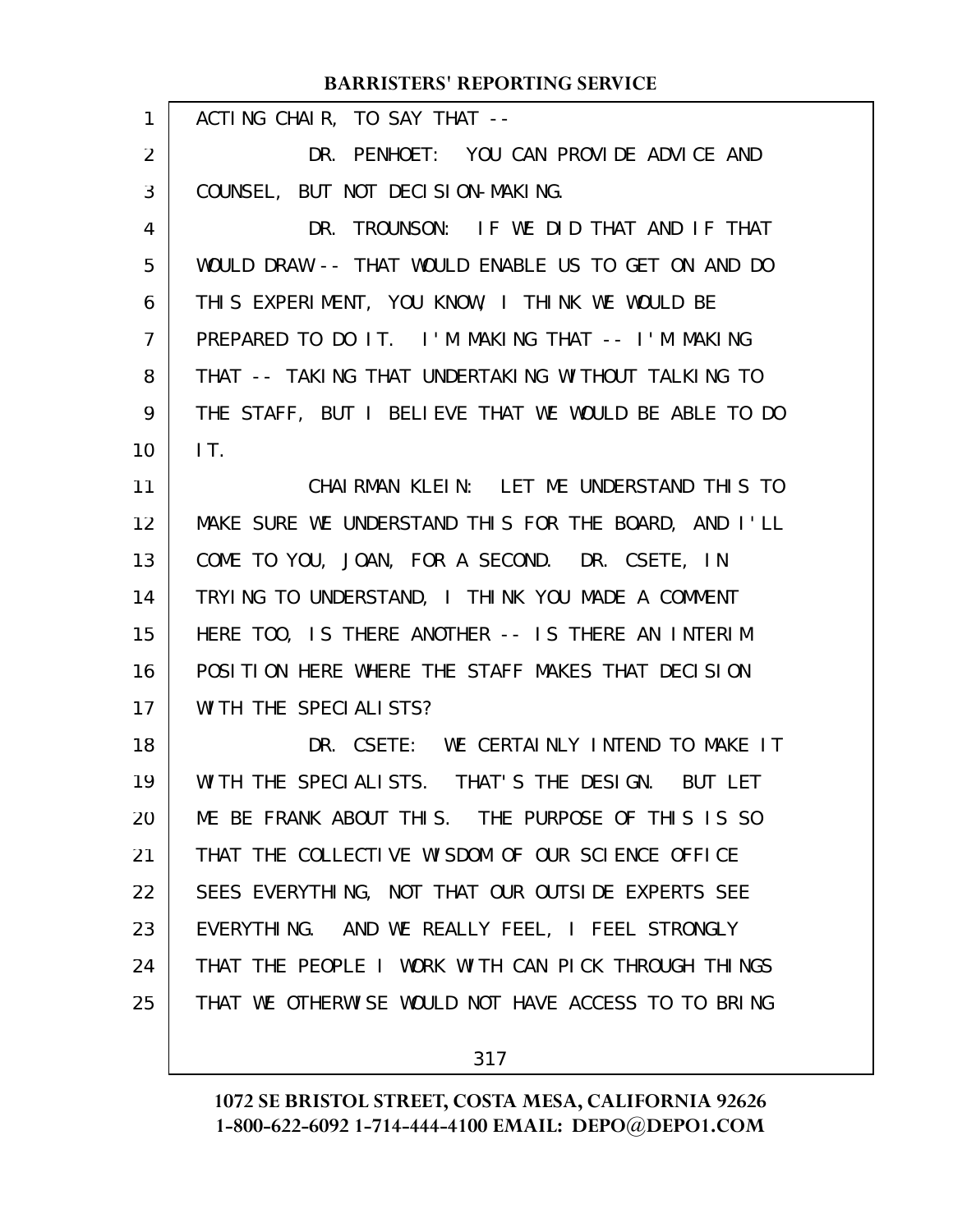| 1              | DIVERSITY AND STRENGTH TO OUR APPLICATIONS THAT GO   |
|----------------|------------------------------------------------------|
| $\overline{2}$ | BEFORE THE GRANTS WORKING GROUP. AND I THINK WE      |
| 3              | ARE, WITH THE EXPERIENCE OVER THE LAST COUPLE YEARS, |
| 4              | IN ADDITION TO THE EXPERIENCE THAT THIS GROUP BRINGS |
| 5              | TO THIS INSTITUTE, UNIQUELY QUALIFIED TO DO THAT.    |
| 6              | CHAIRMAN KLEIN: I'D LIKE TO BRING THE                |
| 7              | ATTENTION OF THE BOARD AGAIN, THIS IS A DEFERRAL. A  |
| 8              | YEAR LATER THERE WILL BE ANOTHER DISEASE TEAM.       |
| 9              | WHAT'S IMPORTANT HERE IS ANYONE THAT'S DEFERRED CAN  |
| 10             | COME IN A YEAR LATER. IF WE DON'T LIKE THE           |
| 11             | EXPERIMENT THE FIRST TIME, WE DON'T HAVE TO REPEAT   |
| 12             | IT A YEAR LATER. SO PLEASE REALIZE THAT THAT'S       |
| 13             | WHAT'S BEING DISCUSSED HERE IN CONTEXT. JOAN.        |
| 14             | MS. SAMUELSON: IS IT IMPOSSIBLE TO FIND              |
| 15             | ENOUGH OUTSIDE REVIEWERS, SPECIALISTS? AND HERE'S    |
| 16             | MY STATEMENT BECAUSE I THINK WE'RE ON THE SAME SIDE  |
| 17             | OF THE PAGE, FENCE, WHATEVER. IT'S LATE. THE MOST    |
| 18             |                                                      |
|                | URGENT DEADLINE IS TO GET TO THE CLINIC, RIGHT?      |
| 19             | IT'S NOT TO GET THIS RFA OUT AND FUNDED. AND I'M SO  |
| 20             | THRILLED WITH WHAT YOU STARTED THIS MEETING WITH,    |
| 21             | WHICH IS THE INTERNATIONAL COLLABORATIONS. TO HAVE   |
| 22             | TO DO THE WORK TO FIND I DON'T KNOW HOW MANY EXTRA   |
| 23             | REVIEWERS, WHAT I UNDERSTAND IS IMPLICIT IN YOUR     |
| 24             | PROPOSAL IS THAT YOU DON'T KNOW HOW BIG A FLOOD      |
| 25             | THERE'S GOING TO BE, AND YOU COULD SCRAMBLE AS A     |

318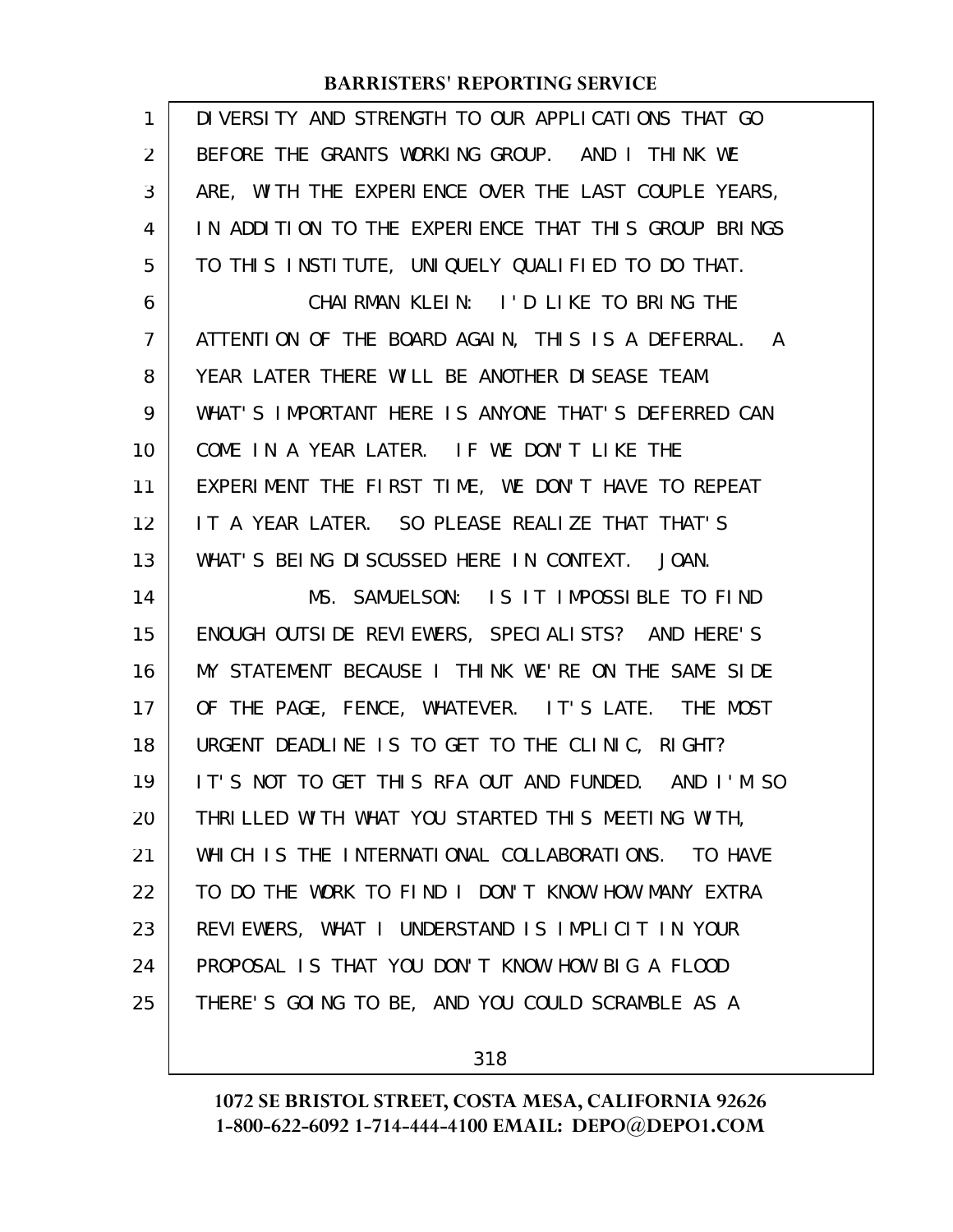| 1              | STAFF WORKING WAY TOO MANY HOURS, LIKE YOU ALWAYS    |
|----------------|------------------------------------------------------|
| 2              | DO, AND GET IT DONE BECAUSE YOU DON'T KNOW IF YOU'LL |
| 3              | HAVE ENOUGH REVIEWERS.                               |
| 4              | IT SEEMS TO ME WE'RE GOING TO NEED TO                |
| 5              | EXPAND CAPACITY AND EXPAND AND EXPAND USING THE BEST |
| 6              | AND BRIGHTEST EVERYWHERE IN THE WORLD THAT THERE'S   |
| $\overline{7}$ | TALENT, NOT JUST WHERE WE HAVE THEM NOW BECAUSE WE   |
| 8              | WANT TO GET TO THE CLINIC AS SOON AS WE CAN. SO      |
| 9              | MAYBE WE JUST HAVE TO DO THAT HARD WORK SOONER, AND  |
| 10             | IT'S EASY FOR ME TO SAY WHEN I'M NOT DOING IT, AND I |
| 11             | UNDERSTAND THAT. BUT I HEARD SEVERAL EMINENT         |
| 12             | SCIENTISTS EXPRESS CONCERN ABOUT THE STRUCTURE AND   |
| 13             | IT COMPELLED ME.                                     |
| 14             | DR. CSETE: I DO WANT TO ECHO THAT. I                 |
| 15             | THINK THAT OUR EXPERIENCES WITH THE EARLY            |
| 16             | TRANSLATION GRANTS, WHICH WERE RECEIVED, AND THAT    |
| 17             | WAS OUR FIRST COLLABORATIVE INTERNATIONAL EFFORT,    |
| 18             | WAS PROBLEMATIC FOR OUR PARTNERS BECAUSE THEY        |
| 19             | COULDN'T WORK AROUND THE INSTITUTIONAL LIMITS AND    |
| 20             | WORK WITH THE PEOPLE THAT THEY WANTED TO WORK WITH.  |
| 21             | SO IT REALLY DID CUT THAT PROCESS DOWN. WE DO NOT    |
| 22             | $HAVE - -$                                           |
| 23             | CHAIRMAN KLEIN: DR. PULIAFITO.                       |
| 24             | DR. PULIAFITO: THERE IS A MOTION ON THE              |
| 25             | FLOOR.                                               |
|                |                                                      |
|                | 319                                                  |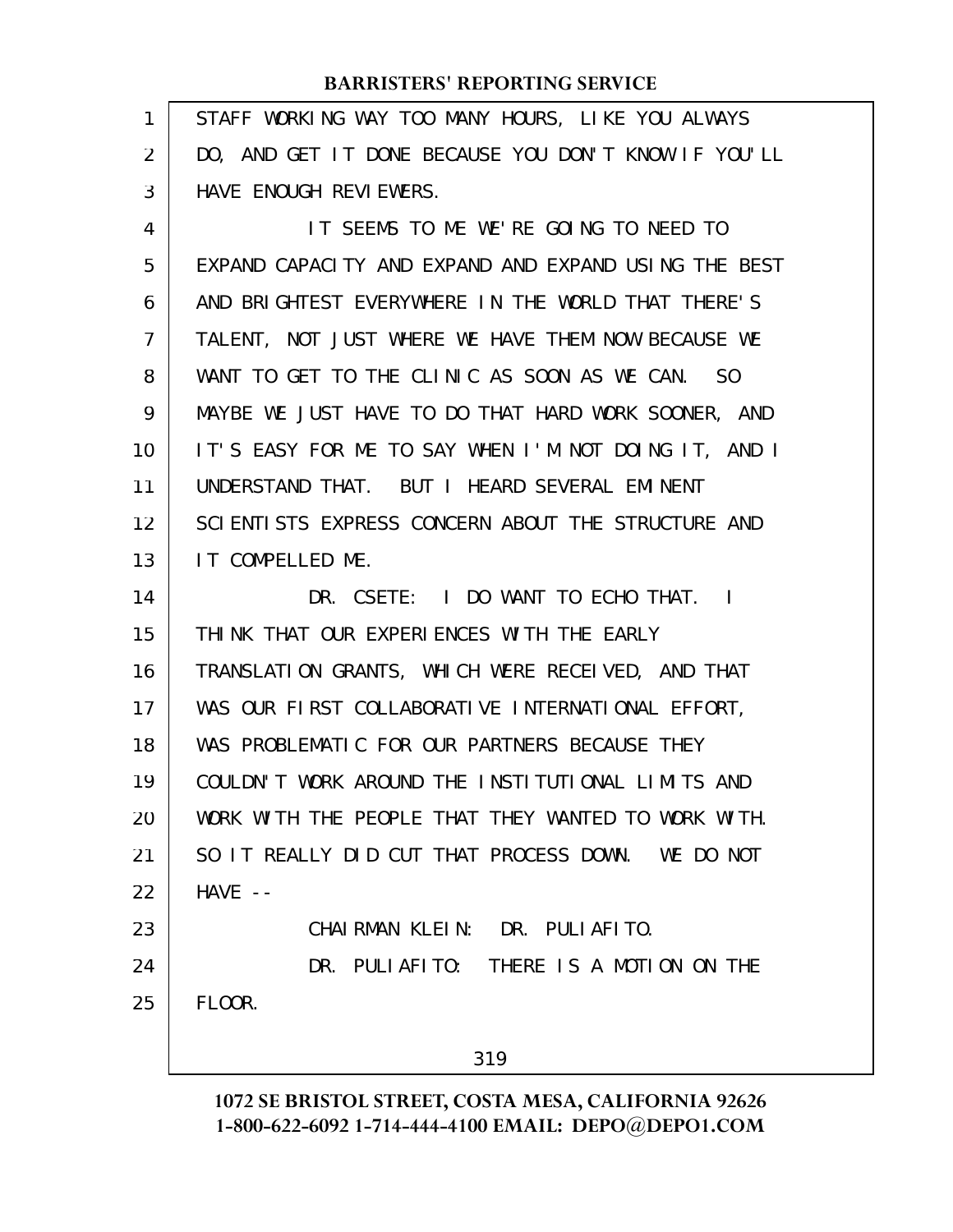| 1  | MS. SAMUELSON: SHE WAS ABOUT TO ANSWER MY             |
|----|-------------------------------------------------------|
| 2  | QUESTION.                                             |
| 3  | DR. CSETE: I WAS ABOUT TO ANSWER YOUR                 |
| 4  | QUESTION. AND THE ANSWER IS I SPEND AN AWFUL LOT OF   |
| 5  | TIME ON THE PHONE TRYING TO GET MORE GRANT REVIEWERS  |
| 6  | ONTO THE GWG AND SPECIALISTS FOR OUR VARIOUS          |
| 7  | APPLICATIONS. AND IF WE UNLIMIT THE APPLICATIONS      |
| 8  | PER INSTITUTION, WE DO NOT HAVE THE CAPACITY TO GET   |
| 9  | SUFFICIENT NUMBERS OF GRANT WORKING GROUP MEMBERS,    |
| 10 | PERIOD.                                               |
| 11 | MS. SAMUELSON: I THINK WE HAVE TO SOLVE               |
| 12 | THAT FIRST.                                           |
| 13 | CHAIRMAN KLEIN: SO JAMES HARRISON, COULD              |
| 14 | YOU STATE THE MOTION ON THE FLOOR, PLEASE?            |
| 15 | MR. HARRISON: YES. THE MOTION WHICH WAS               |
| 16 | MADE BY DR. STEWARD AND SECONDED BY DR. PULLAFITO IS  |
| 17 | TO IMPOSE NO LIMIT ON THE NUMBER OF DISEASE TEAM      |
| 18 | APPLICATIONS SUBMITTED PER INSTITUTION.               |
| 19 | DR. STEWARD: LET ME JUST SAY WE DO HAVE               |
| 20 | THE TIME TO WORK OUT SOMETHING DIFFERENT THAN YOU     |
| 21 | PROPOSED HERE IF THAT MOTION WAS PASSED. LET ME       |
| 22 | SAY, AGAIN, ALL OF US HAVE THE GREATEST RESPECT FOR   |
| 23 | THE SCIENCE TEAM AND FOR EVERYONE AT CIRM.<br>WHAT WE |
| 24 | WANT TO DO IS TRY TO WORK THROUGH THIS IN A WAY       |
| 25 | THAT'S GOING TO BE A WORKABLE SOLUTION FOR            |
|    |                                                       |

320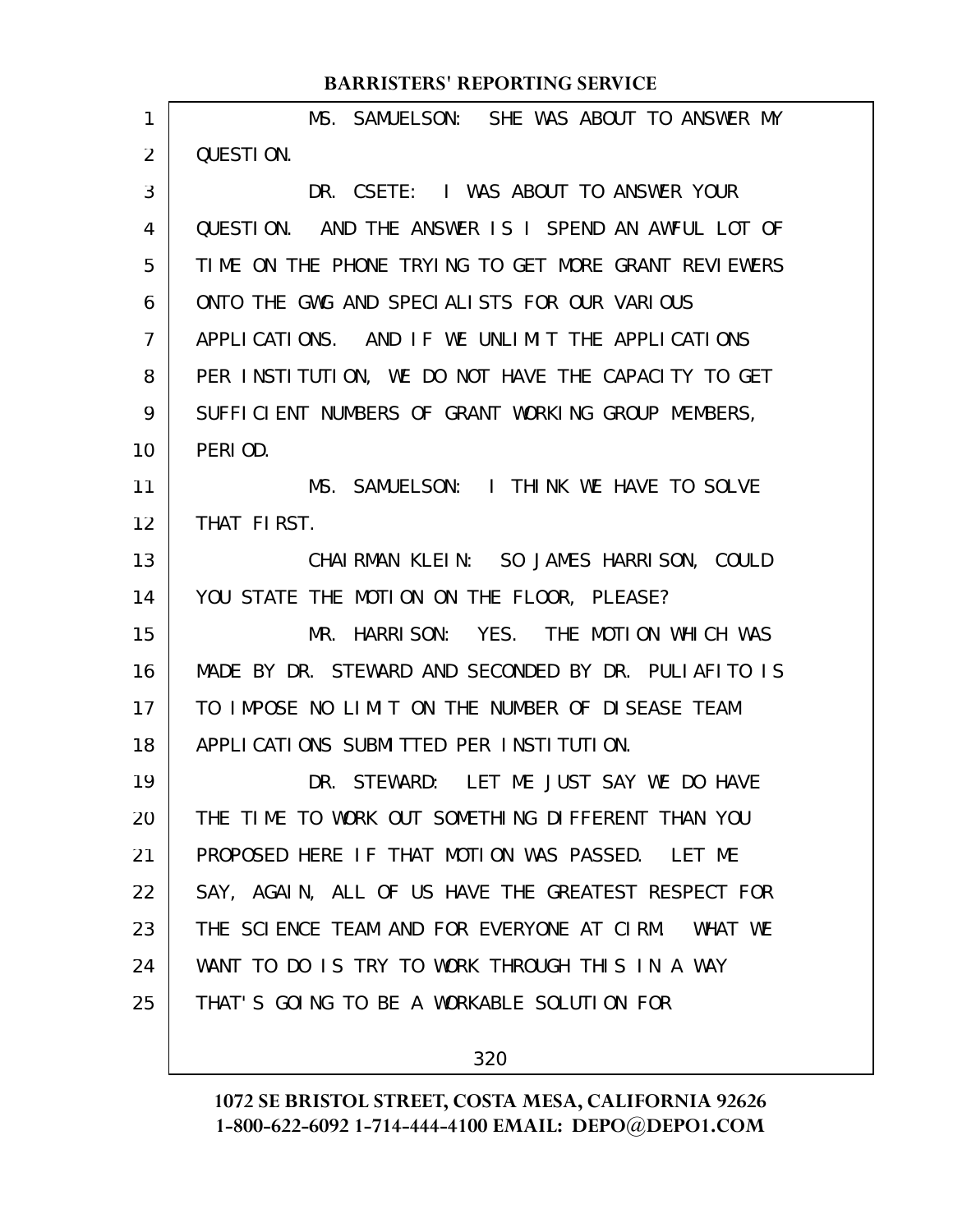| $\mathbf{1}$   | EVERYTHING. AND I THINK THAT WE ALL ARE PREPARED TO  |
|----------------|------------------------------------------------------|
| 2              | OFFER IDEAS THAT WOULD MODIFY THINGS.                |
| 3              | THIS MOTION, I THINK, COULD BE PASSED OR             |
| 4              | NOT, BUT WE DO HAVE ENOUGH TIME BEFORE THE GRANTS    |
| 5              | ACTUALLY COME THROUGH TO TRY TO FIX SOME KIND OF A   |
| 6              | SOLUTION.                                            |
| $\overline{7}$ | DR. HAWGOOD: I DISAGREE WITH THAT. THE               |
| 8              | AMOUNT OF WORK THAT HAS TO GO INTO A DISEASE TEAM    |
| 9              | GRANT TO PULL IT TOGETHER TO BE FOUND AT THE LAST    |
| 10             | MINUTE THAT, BECAUSE WE MAKE ANOTHER DECISION, IT'S  |
| 11             | NOT GOING TO GO THROUGH OR IT'S GOING TO BE TRIAGED  |
| 12             | WOULD BE DISASTROUS. I THINK WE JUST HAVE TO MAKE    |
| 13             | UP OUR MINDS.                                        |
| 14             | I WOULD ASK THE STAFF, YOU SAID -- THIS IS           |
| 15             | NOT NEW. THERE ARE MANY, MANY ORGANIZATIONS THAT DO  |
| 16             | A CONCEPT REVIEW. THE ONE I'M MOST FAMILIAR WITH IS  |
| 17             | MARCH OF DIMES, BUT THERE'S MANY THAT DO IT. AND     |
| 18             | YOU SAID YOU CONTACTED MANY, THE GATES FOUNDATION,   |
| 19             | ETC. WHAT IS THEIR STAFF INVOLVEMENT IN THE          |
| 20             | PROCESS?                                             |
| 21             | DR. CSETE: WELL, FOR EXAMPLE, THE MICHAEL            |
| 22             | J. FOX FOUNDATION, THE STAFF IS VERY INVOLVED IN THE |
| 23             | INITIAL -- IN THE REVIEW PROCESS THROUGHOUT.<br>AND  |
| 24             | IT'S TRUE OF FOUNDATIONS. IT'S NOT TRUE AT NIH, BUT  |
| 25             | WE'RE NOT NIH.                                       |
|                |                                                      |

321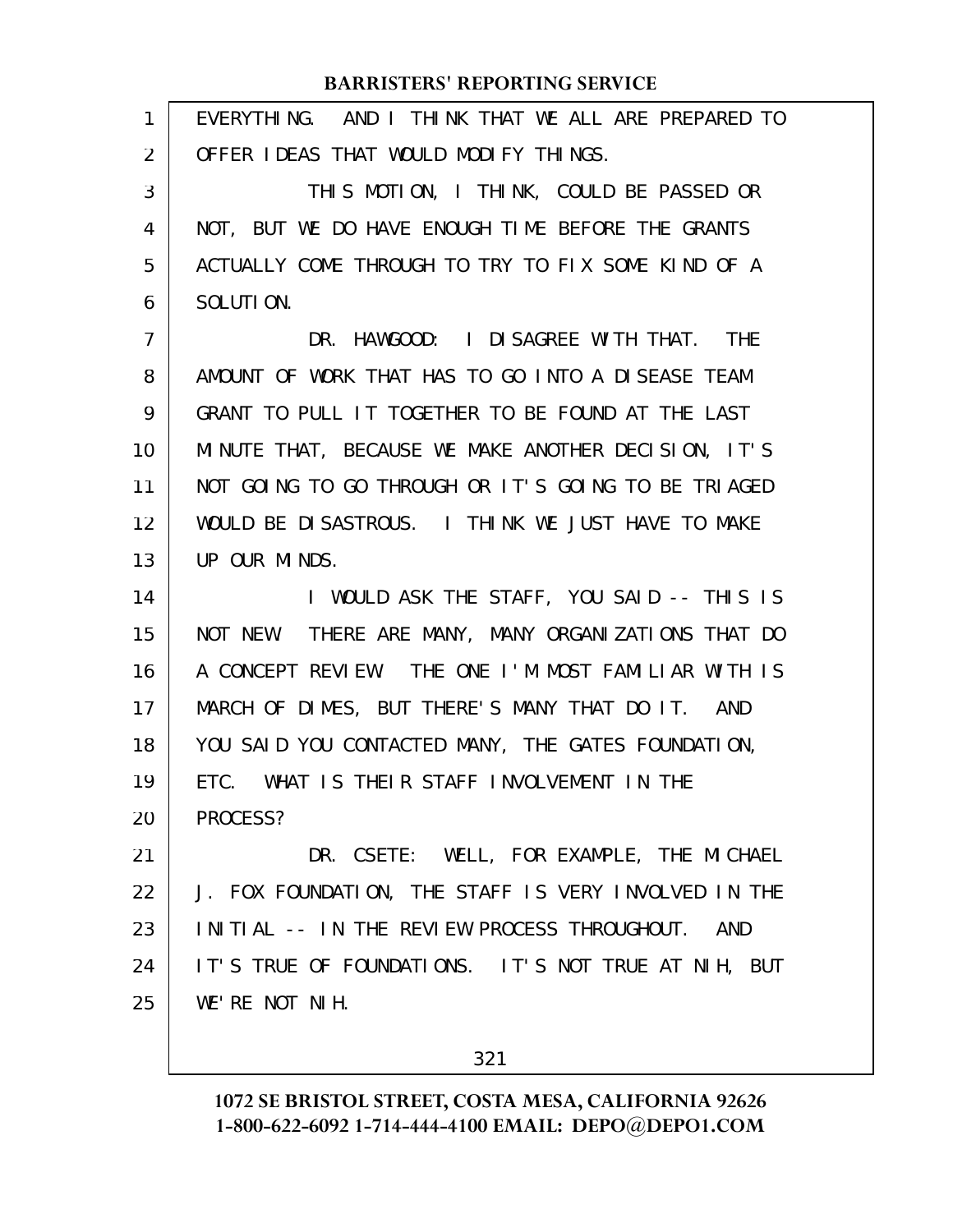| DR. HAWGOOD: I WOULD SAY THERE ARE                   |
|------------------------------------------------------|
| CERTAIN SCIENTIFIC OFFICERS WHO HAVE SOME INFLUENCE. |
| DR. CSETE: BUT ACTUALLY PART OF THE                  |
| REASON WHY MICHAEL J. FOX WAS SO ATTRACTIVE TO US    |
| WAS BECAUSE I HAD BEEN AN APPLICANT THERE AND        |
| TRIAGED MANY TIMES, BY THE WAY, BUT I UNDERSTOOD     |
| THAT THE INTERACTION WITH THE STAFF WAS PART OF      |
| MAKING YOUR GRANT FIT THEIR MISSION. AND THAT'S      |
| WHAT WAS ATTRACTIVE ABOUT THE WAY THEY DID THEIR     |
| TRIAGE PROCESS BECAUSE THERE WAS AN ITERATIVE        |
| PROCESS WITH THE APPLICANTS.                         |
| CHAIRMAN KLEIN: I THINK DR. HAWGOOD'S                |
| POINT IS EXTREMELY IMPORTANT. THERE'S A MASSIVE      |
| AMOUNT OF EFFORT THAT GOES INTO THESE. PEOPLE NEED   |
| TO KNOW AS SOON AS, IMMEDIATELY. I AGREE WITH ED'S   |
| POSITION THAT WE JUST CAN'T SAY IT'S UNLIMITED AND   |
| NOT HAVE A SOLUTION HERE. BUT WE OWE A VOTE TO THE   |
| PEOPLE. WE HAVE A MOTION ON THE FLOOR. I'M GOING     |
| TO TAKE ONE MORE COMMENT, WE'RE GOING TO CALL A VOTE |
| ON THE MOTION ON THE FLOOR. I CAN'T SEE WHO,         |
| GORDON, WHO IS -- MARCY. GORDON AND MARCY. I'LL      |
| TAKE TWO MORE COMMENTS AND ONE PUBLIC COMMENT, AND   |
| THEN WE'RE GOING TO HAVE A VOTE ON THIS, AND THEN    |
| WE'RE GOING TO DECIDE IF THIS FAILS WHAT OUR         |
| SOLUTION IS.                                         |
|                                                      |

322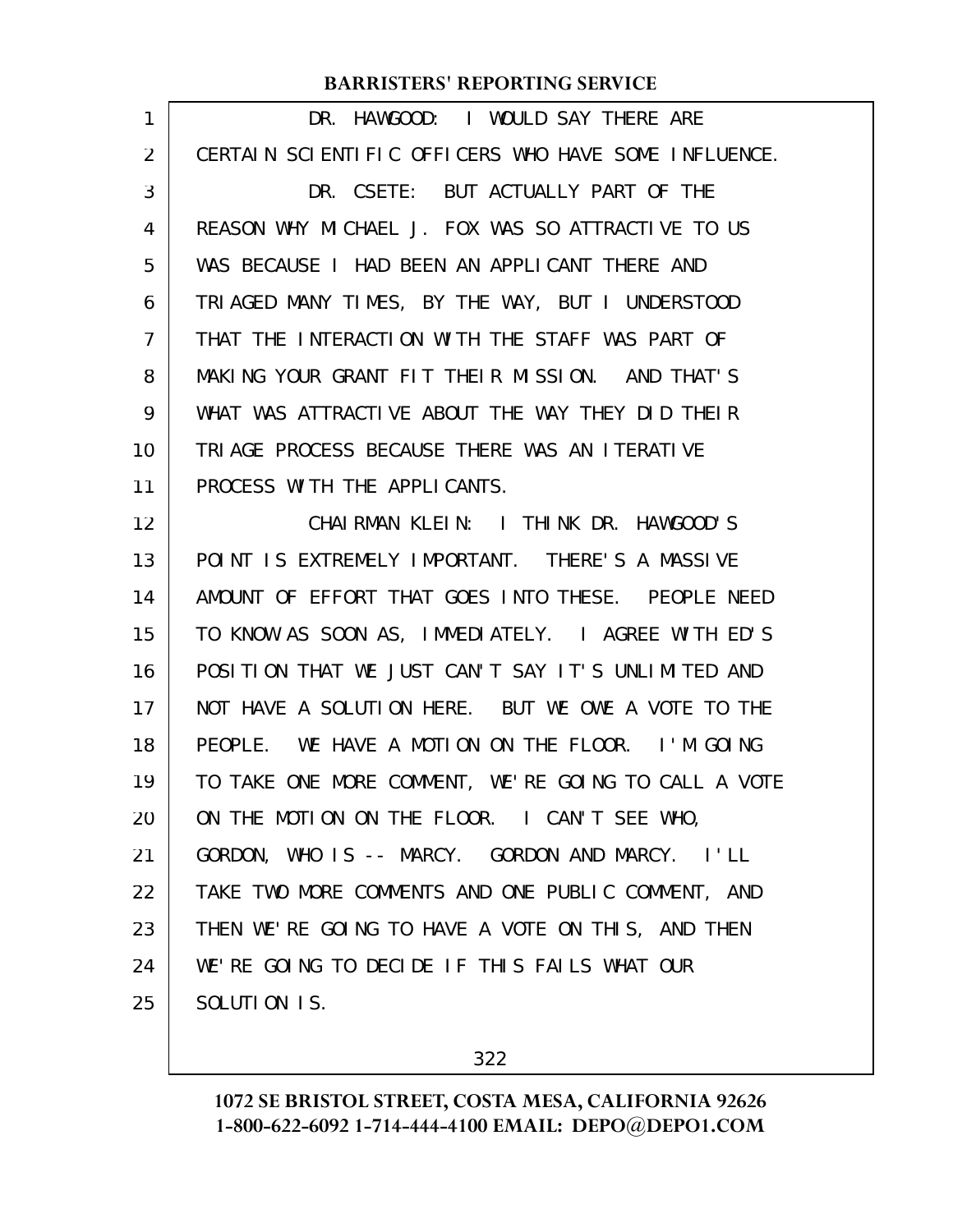| 1  | DR. GILL: JUST TWO POINTS. ONE IS IT'S                            |
|----|-------------------------------------------------------------------|
| 2  | VERY POSITIVE THAT YOU'RE GETTING A LOT MORE GRANTS.              |
| 3  | THIS IS AN AREA THAT WAS UNPOPULATED BY SCIENTISTS A              |
| 4  | FEW YEARS AGO.                                                    |
| 5  | SECONDLY, THIS IS FACED BY MOST GRANTING                          |
| 6  | AGENCIES RIGHT NOW. AND IT SEEMS TO ME THAT IT'S                  |
| 7  | BEEN ENORMOUSLY HELPFUL TO OPEN THE PROCESS UP.<br>$\blacksquare$ |
| 8  | THINKING OF HOWARD HUGHES IN PARTICULAR BECAUSE I                 |
| 9  | ALWAYS HAD TO CHAIR THE INTERNAL COMMITTEE THAT                   |
| 10 | SELECTED OUR APPLICANTS FOR HOWARD HUGHES. IT WAS                 |
| 11 | IMPERFECT. I MADE ENEMIES. IT WAS NOT NEARLY AS                   |
| 12 | GOOD AS SOMETHING THAT COULD LOOK ACROSS A MUCH                   |
| 13 | WIDER SPECTRUM THAN JUST PEOPLE WITHIN YOUR                       |
| 14 | INSTITUTION. THE FACT THAT THEY'VE OPENED THIS UP,                |
| 15 | THEY GOT 1400 APPLICATIONS FOR THE 70 AWARDS THAT                 |
| 16 | THEY WILL MAKE IN THE PRESENT ROUND. NOW, THEY'VE                 |
| 17 | CUT THAT QUICKLY TO 400.                                          |
| 18 | SO IT CAN BE DONE IN A FAIR WAY, AND IT                           |
| 19 | MUST BE DONE. THERE IS -- ALL OTHER GRANTING                      |
| 20 | INSTITUTIONS ARE FACED WITH THIS. I DON'T THINK YOU               |
| 21 | CAN DODGE IT.                                                     |
| 22 | CHAIRMAN KLEIN: AND I WOULD ALSO SAY THAT                         |
| 23 | COUNSEL'S ADVICE IS THAT THEY CONSULTED WITH                      |
| 24 | COUNSEL. STAFF'S INVOLVEMENT IS IMPORTANT TO THE                  |
| 25 | STRUCTURE AND ITS INTEGRITY. SO IT'S NOT THAT WE                  |
|    | 323                                                               |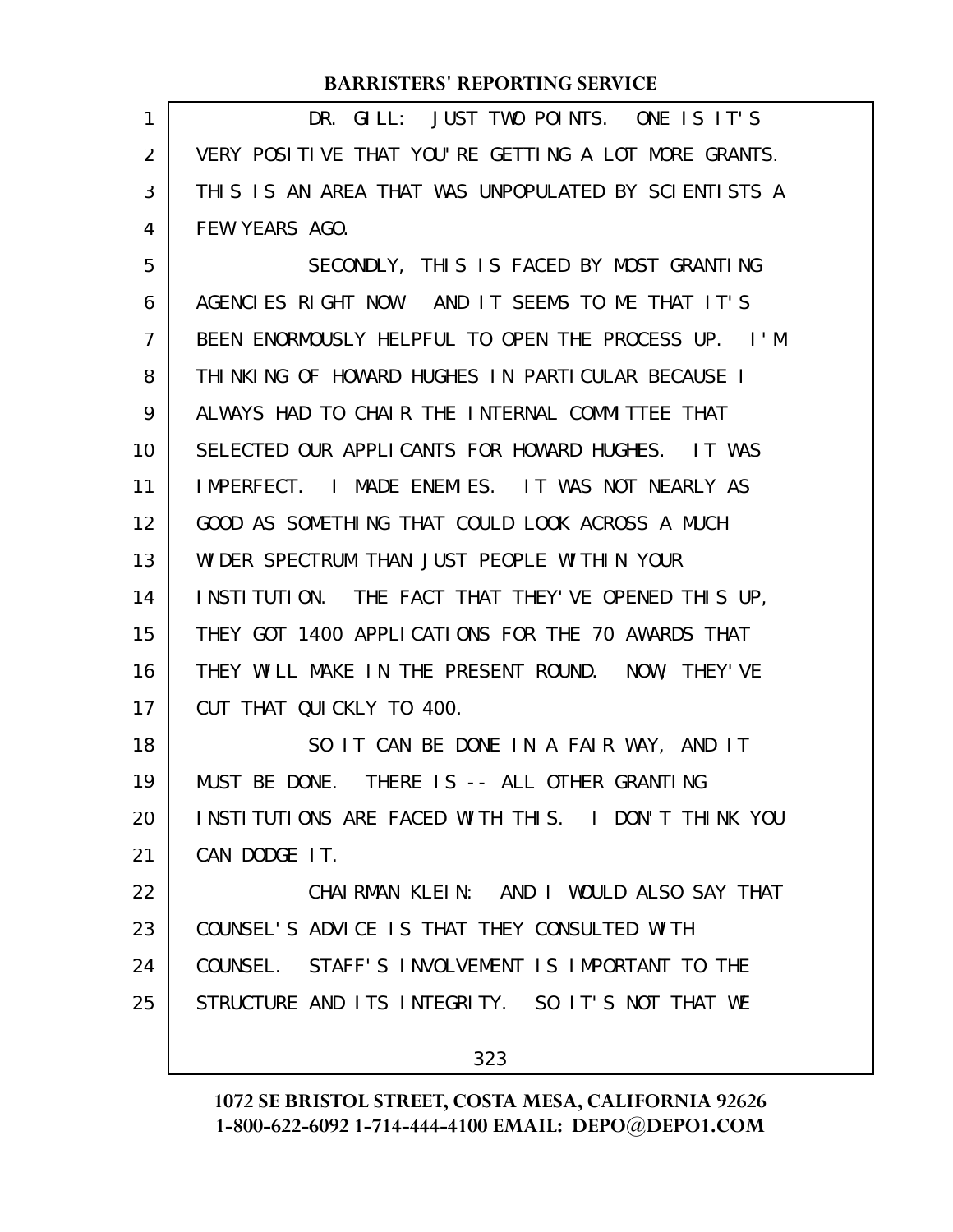| CAN DISASSEMBLE THIS PROCESS IN THAT MANNER.         |
|------------------------------------------------------|
| MS. FEIT: THANK YOU. YOU KNOW, I WOULD               |
| BE WILLING TO CHANGE MY VOTE TO SUPPORT THE          |
| EXPERIMENT, BUT I REALLY FEEL, I AGREE WITH DR.      |
| FRIEDMAN ABOUT NEEDING JUST A LITTLE MORE STRUCTURE  |
| AND DEFINITION TO THE PROCESS. I WOULD LOVE TO SEE   |
| A BROADER SPECTRUM OF THE GRANTS, BUT I'M A LITTLE   |
| BIASED ABOUT THE INSTITUTE CONSTANTLY CHANGING WHO   |
| WE ARE AND WHAT WE'RE ABOUT AND WHERE WE'RE GOING    |
| AND HOW WE'RE HANDLING IT.                           |
| I'VE SAT IN ON MOST OF THE GRANT REVIEWS             |
| WITH THE REVIEWERS, AND IT'S A VERY INTENSIVE, LABOR |
| INTENSIVE PROCESS. AND THERE AREN'T A LOT OF         |
| REVIEWERS. YOU ALL KNOW THAT. THEY'RE SKILLED IN     |
| THEIR OWN RIGHT, AND THERE'S ONLY A HANDFUL OF THEM  |
| WHO ARE QUALIFIED TO DO THESE REVIEWS. SO THERE HAS  |
| TO BE A METHOD OF BRINGING IT DOWN TO A WORKABLE     |
| NUMBER. BUT EVEN SITTING THROUGH THOSE REVIEWS, AS   |
| YOU SAW TODAY, THERE'S STILL A NUMBER OF GRANTS THAT |
| COME THROUGH THAT JUST DON'T HIT IT.                 |
| AND SO ONE CAN START SAYING, WELL, IS THAT           |
| A WASTE OF THE INSTITUTE'S TIME? IS THAT A WASTE OF  |
| THE TIME OF THE REVIEWERS WHO ARE SO VALUABLE? AND   |
| IS THERE A WAY TO OPEN THAT UP MORE SO THAT WE CAN   |
| HAVE A BETTER SELECTION PROCESS? SO I WOULD JUST     |
|                                                      |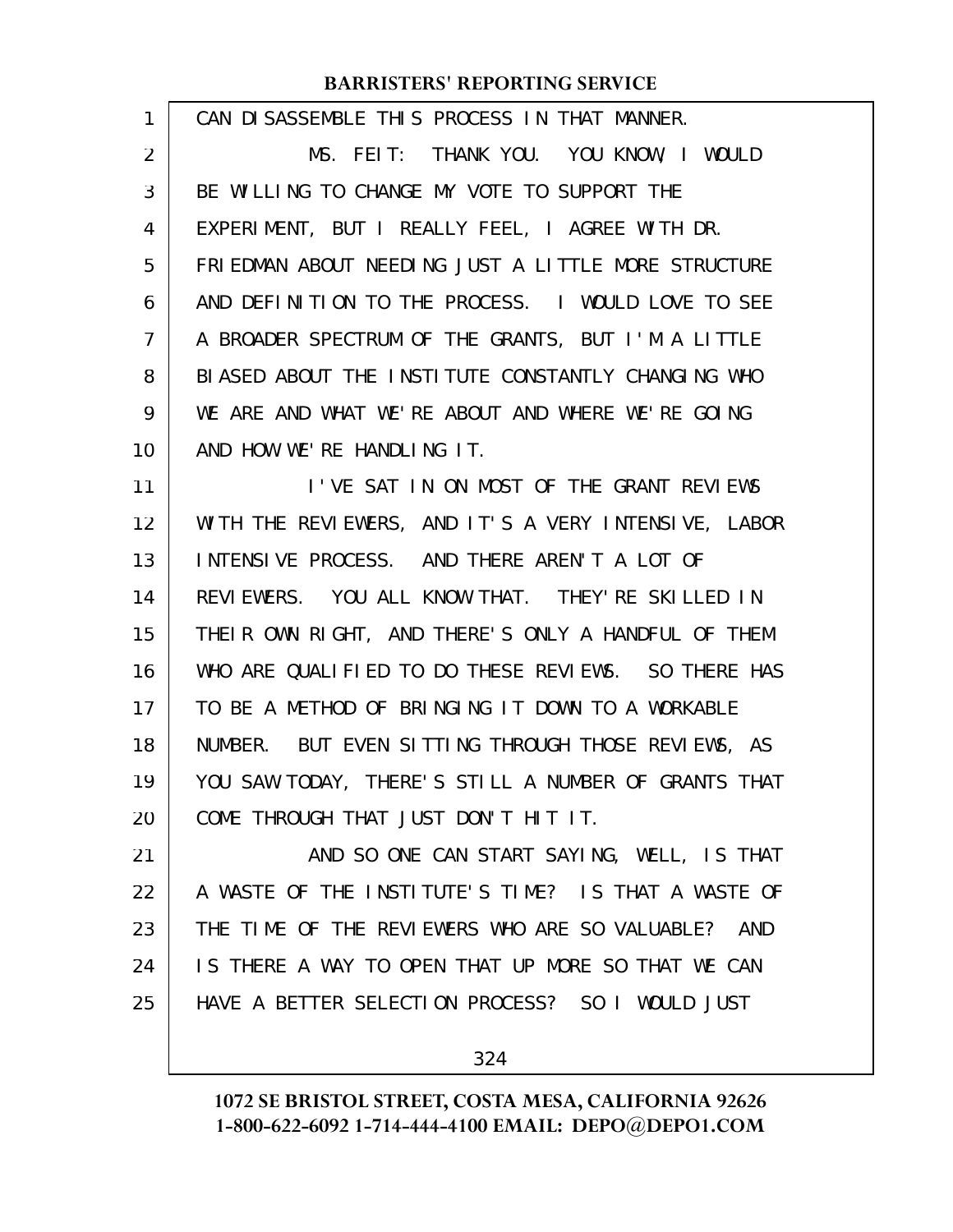|                | <b>BARRISTERS' REPORTING SERVICE</b>                 |
|----------------|------------------------------------------------------|
| $\mathbf{1}$   | SAY THERE'S JUST MISSING SOME REAL CRITERIA THERE    |
| 2              | FOR MOST OF US THAT BRINGS A COMFORT LEVEL.          |
| 3              | CHAIRMAN KLEIN: SO, MARCY, WE NEED TO                |
| 4              | VOTE ON THIS MOTION.                                 |
| 5              | DR. PIZZO: CAN I MAKE A MODIFICATION?                |
| 6              | CHAIRMAN KLEIN: ONE MOMENT BECAUSE WE                |
| $\overline{7}$ | COULD -- AFTER THIS MOTION, IT WOULD BE IN ORDER TO  |
| 8              | SUGGEST THAT WE PASS THE PRIOR MOTION WITH A         |
| 9              | MODIFICATION, THAT THEY COME BACK WITH THE CRITERIA  |
| 10             | FOR DEFERRAL WHICH WOULD PROVIDE SOME STRUCTURE THAT |
| 11             | YOU ARE ASKING FOR, SO WE'D HAVE THE PROCESS IN      |
| 12             | PLACE AND THEY'D COME BACK AND REPORT ON THE         |
| 13             | CRITERIA FOR DEFERRAL IN THE PROCESS.                |
| 14             | DR. PIZZO: I WONDER WHETHER THE PERSON               |
| 15             | MAKING THE MOTION WOULD ENTERTAIN A MODIFICATION,    |
| 16             | WHICH WOULD BE TO NOT RESTRICT THE DISEASE GRANTS,   |
| 17             | BUT ALSO TO ALLOW THE EXPERIMENTAL METHODOLOGY       |
| 18             | PROPOSED BY SCIENTIFIC STAFF TO APPLY TO THE BASIC   |
| 19             | SCIENCE AWARDS WITH THE UNDERSTANDING THAT THEY MAY  |
| 20             | CHOOSE TO MODIFY THAT CRITERIA GOING FORWARD SO THAT |
| 21             | IT'S MORE UNDERSTANDABLE TO US, BUT, IN ESSENCE,     |
| 22             | ALLOW THIS TO, IN ESSENCE, EMBRACE BOTH THE BASIC    |
| 23             | SCIENCE AWARDS AS WELL AS THE DISEASE GRANTS.        |
| 24             | I'M WORRIED ABOUT TWO THINGS. JUST VERY              |
| 25             | QUICKLY. I'M WORRIED ABOUT POTENTIALLY RESTRICTING   |
|                | 325                                                  |
|                |                                                      |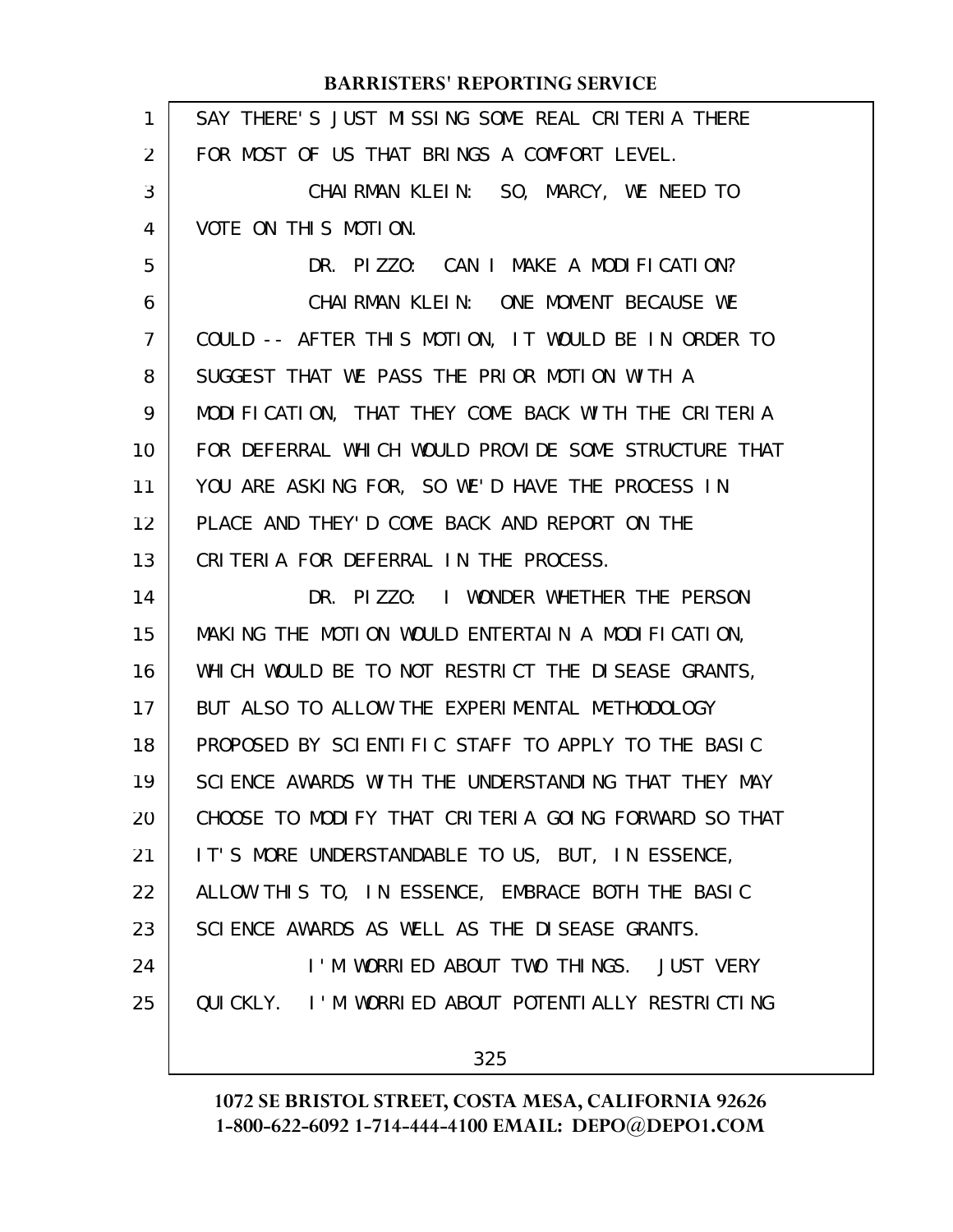| 1  | DI SEASE GRANTS BECAUSE OF THE SCOPE AND SIZE OF THEM |
|----|-------------------------------------------------------|
| 2  | SO THAT UNLESS THERE'S SOME PREREVIEW AND PEOPLE      |
| 3  | REALLY FEEL THAT THEY HAVE A CHANCE TO GO FORWARD     |
| 4  | WITH THIS, WE'RE NOT GOING TO GET THE BEST SCIENCE    |
| 5  | <b>HAPPENING.</b>                                     |
| 6  | I'M CLEARLY ALSO -- I REALIZE I'M ONE OF              |
| 7  | THE ELEVEN, BUT I'M ALSO VERY WORRIED ABOUT           |
| 8  | PRESCREENING OUT VERY MERITORIOUS BASIC SCIENCE       |
| 9  | AWARDS. SO I'M OBVIOUSLY SUGGESTING THAT              |
| 10 | MODIFICATION TO ALLOW US TO DO THIS AS AN EXPERIMENT  |
| 11 | FOR THESE TWO AWARDS, BASIC SCIENCE AND THE DISEASE   |
| 12 | <b>GRANTS.</b>                                        |
| 13 | CHAIRMAN KLEIN: THAT WAS THE LAST                     |
| 14 | PROPOSAL.                                             |
| 15 | DR. PIZZO: I UNDERSTAND. I'M JUST TRYING              |
| 16 | TO MODIFY THIS ONE. WE HAVE IT ON THE TABLE, SO IT    |
| 17 | <b>JUST SEEMED EASY.</b>                              |
| 18 | DR. STEWARD: SO I HAVE TO ANSWER YOU.                 |
| 19 | CHAIRMAN KLEIN: IT'S NOT ACCEPTABLE TO                |
| 20 | THE SECOND, SO I'M GOING TO SAY THAT IT'S MOOT. I'M   |
| 21 | GOING TO TAKE YOUR POINT; AND THEN, IF I CAN, WE CAN  |
| 22 | CALL THE QUESTION, PLEASE. IS THAT ALL RIGHT?         |
| 23 | MR. CUMMINGS: I'M BRIAN CUMMINGS FROM UC              |
| 24 | I RVINE. AND I JUST WANT TO SPEAK TO THE BOARD AND    |
| 25 | SECOND OSSIE'S POSITION, THAT YOU SHOULD NOT LIMIT    |
|    |                                                       |
|    | 326                                                   |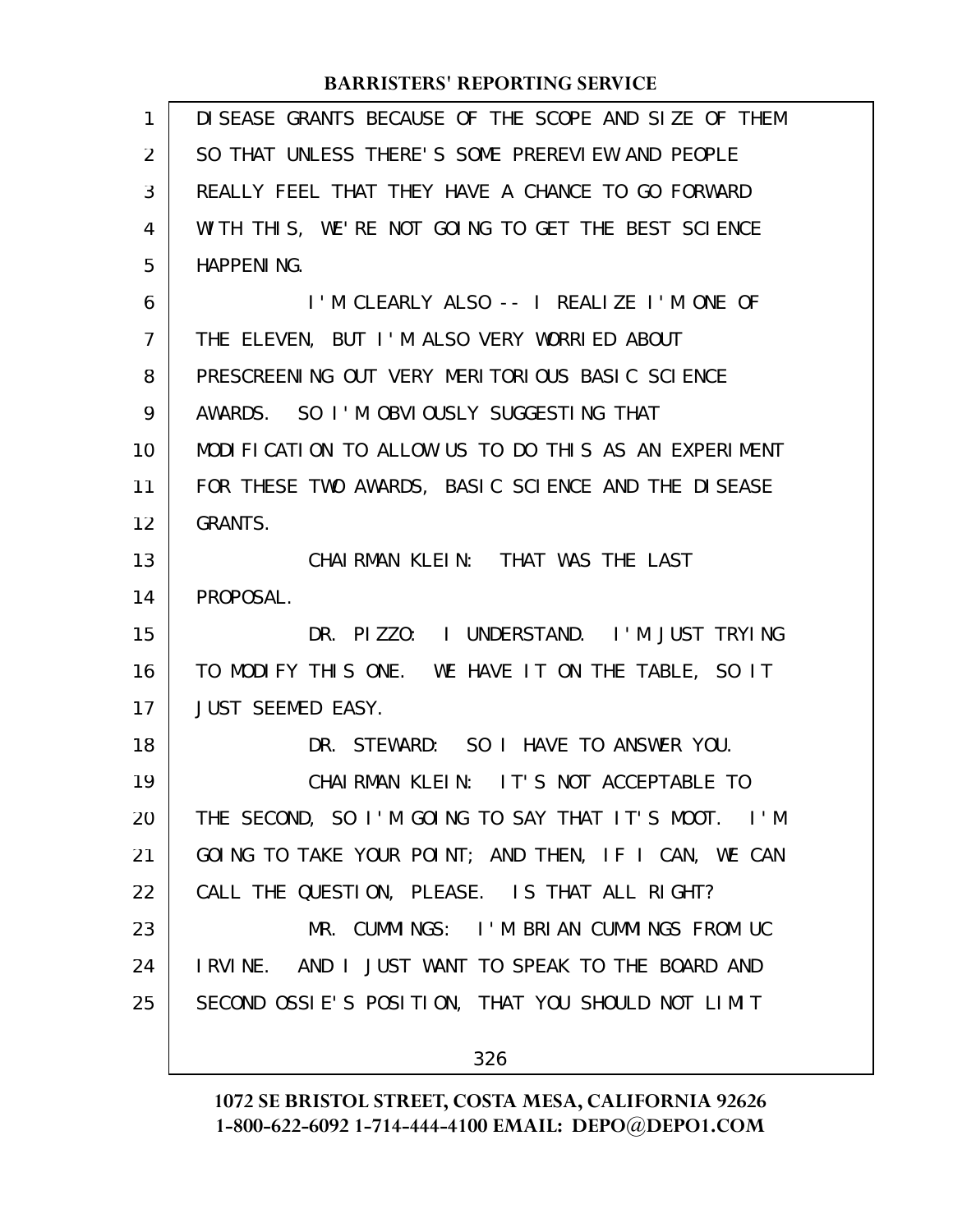THE NUMBER OF DISEASE TEAM APPLICATIONS. I THINK THE SIZE OF THESE APPLICATIONS, HAVING PUT IN RO1S AND SMALLER GRANTS MYSELF AND BEING THE RECIPIENT OF A SEED AWARD AT UC IRVINE HERE, THE DIFFERENT SIZE GRANTS REQUIRE A DIFFERENT AMOUNT OF EFFORT TO PUT THEM TOGETHER. I DON'T THINK THAT YOU'RE GOING TO BE FLOODED WITH DISEASE TEAM GRANTS. THEY'RE FAR TOO LARGE. 1 2 3 4 5 6 7 8

WE'VE ALREADY BEEN WORKING FOR SIX MONTHS ON OUR DISEASE TEAM GRANT. AND IF YOU LIMIT THEM TO TWO PER INSTITUTION, LET ME JUST GIVE YOU A REAL WORLD EXAMPLE, UC IRVINE HERE. THERE ARE FIVE LABS WORKING ON SPINAL CORD INJURY HERE, TWO OF WHICH INDEPENDENTLY COULD BE PUTTING IN A DISEASE TEAM GRANT WITH TWO DIFFERENT CELL POPULATIONS. NOW, THOSE MAY BE -- BY THE WAY, ONE OF THOSE WOULD BE MINE -- THOSE MAY BE THE MOST -- THE BEST GRANTS IN THE STATE OF CALIFORNIA FOR SPINAL CORD INJURY. BUT IF I WERE ON THE REVIEW BOARD FOR IRVINE, I WOULD ONLY LET ONE OF THOSE GO THROUGH AND ONE FOR SOME OTHER DISEASE INDICATION. THAT'S NOT HOW WE SHOULD BE GETTING THE BEST SCIENCE IN CALIFORNIA. CHAIRMAN KLEIN: SO COULD I ASK THE PUBLIC MEMBER, ALTHOUGH YOU ARE ALTERNATE TO THE BOARD, COULD YOU LET US VOTE ON THIS? I THINK -- I'M NOT 9 10 11 12 13 14 15 16 17 18 19 20 21 22 23 24 25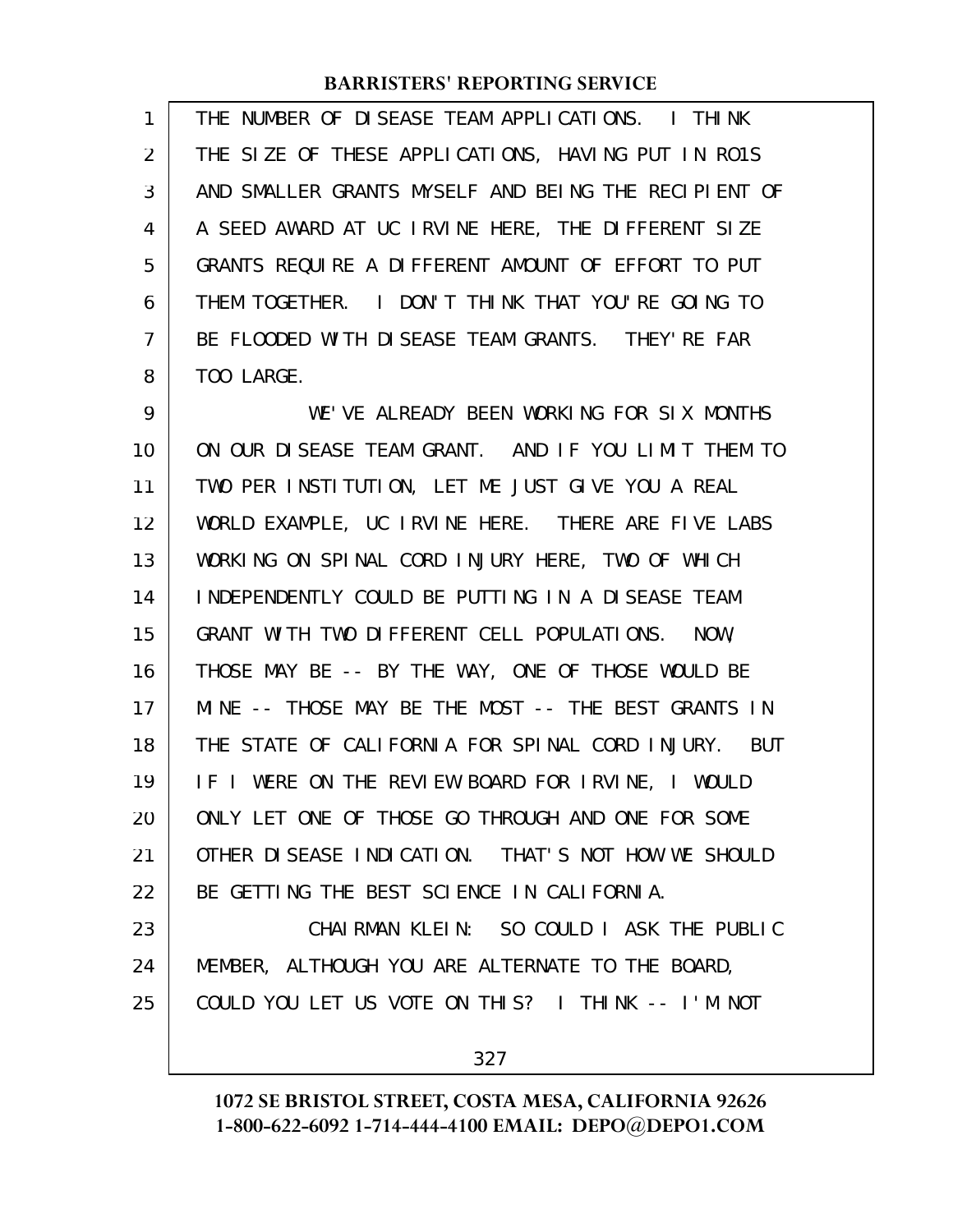| $\mathbf{1}$ | SURE THAT THIS IS GOING TO RESOLVE THE ISSUE.        |
|--------------|------------------------------------------------------|
| 2            | YOU'RE GOING TO HAVE ANOTHER CHANCE POTENTIALLY.     |
| 3            | MR. CUMMINGS: I'M JUST TRYING TO                     |
| 4            | HOPEFULLY GET PEOPLE --                              |
| 5            | CHAIRMAN KLEIN: BUT I APPRECIATE YOUR                |
| 6            | COMMENTS VERY MUCH. I'M SORRY. I THOUGHT YOU WERE    |
| 7            | DONE WITH YOUR COMMENTS.                             |
| 8            | MR. CUMMINGS: I CAN BE.                              |
| 9            | CHAIRMAN KLEIN: THANK YOU VERY MUCH.                 |
| 10           | DR. LEVIN: MY COMMENT ISN'T RELEVANT TO              |
| 11           | THE DISCUSSION.                                      |
| 12           | DR. TROUNSON: MR. CHAIR, THE MEMBER OF               |
| 13           | THE PUBLIC ALMOST DEFEATED HIS OWN ARGUMENT. THERE   |
| 14           | ARE FIVE SPINAL REPAIR GROUPS COMING OUT OF IRVINE.  |
| 15           | I CAN REASSURE YOU THERE'S A LOT MORE COMING OUT OF  |
| 16           | ALL THE OTHER INSTITUTIONS. THERE'S NOT GOING TO BE  |
| 17           | 40. THERE'S GOING TO BE MORE THAN A HUNDRED. AND     |
| 18           | WE'VE BEEN ADVISED THAT THAT IS THE CASE. AND IF     |
| 19           | YOU WANT A HUNDRED OR MORE PEOPLE WRITING THESE      |
| 20           | MAJOR GRANTS AND THEN US FUND 10, MAYBE 12, IF       |
| 21           | THEY' RE GOOD ENOUGH, I TELL YOU WHAT YOU ARE GOING  |
| 22           | TO DO. YOU'RE GOING TO HAVE A LOT OF UPSET PEOPLE    |
| 23           | AND A LOT OF WASTED TIME, AND INSTITUTES WHICH       |
| 24           | SHOULD BE FOCUSED ON MAKING THEIR GRANTS EVEN BETTER |
| 25           | FOR THE NEXT TIME ROUND.                             |

328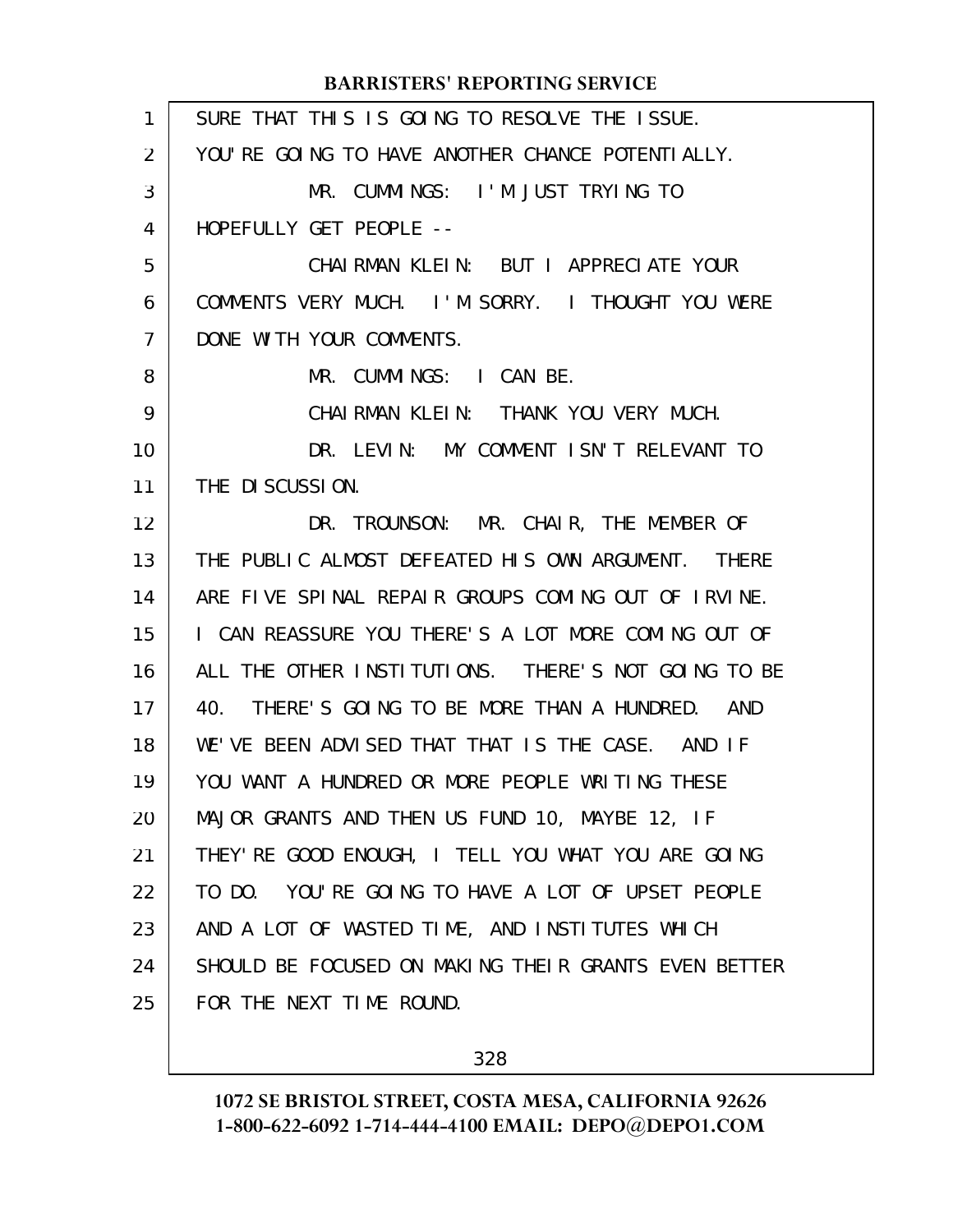| 1              | CHAIRMAN KLEIN: WE HAVE SOME REALLY                  |
|----------------|------------------------------------------------------|
| $\overline{2}$ | CRITICAL DEADLINES HERE. COULD YOU MAKE IT REAL      |
| 3              | QUI CK?                                              |
| 4              | DR. LEVIN: JACOB LEVIN, UC IRVINE. SORRY             |
| 5              | TO TAKE THIS TIME, BUT AS A MEMBER OF THE PUBLIC     |
| 6              | NOW, THIS IS THE ONLY OPPORTUNITY TO SPEAK. I JUST   |
| $\overline{7}$ | WANT TO REMIND THE BOARD THAT WE DID DISCUSS THIS    |
| 8              | WHEN I WAS A MEMBER OF THE BOARD IN SAN DIEGO WHEN   |
| 9              | WE WERE OUT OF QUORUM WHERE I SUGGESTED THAT WE      |
| 10             | ADOPT A MODEL LIKE THE ONE THAT THE NATIONAL SCIENCE |
| 11             | FOUNDATION USES. NATIONAL SCIENCE FOUNDATION IS THE  |
| 12             | SECOND LARGEST PUBLIC FUNDER OF BASIC RESEARCH IN    |
| 13             | THE COUNTRY. IT'S NOT A SMALL PRIVATELY HELD         |
| 14             | FOUNDATION, THAT THEY HAVE VERY OFTEN PREAPPLICATION |
| 15             | PROCESS WHERE FIVE-PAGE PREPROPOSALS ARE SENT TO     |
| 16             | BASI CALLY A GRANTS WORKING GROUP THAT IS            |
| 17             | ADMINISTERED BY STAFF, BUT THAT THEY ARE THE ONES    |
| 18             | THAT VET THE PREAPPLICATION AND INVITE PEOPLE TO     |
| 19             | FULL APPLICATION.                                    |
| 20             | THIS TYPE OF MODEL WOULD BE MORE                     |
| 21             | IMPARTIAL, AND IT WOULD SATISFY, HOPEFULLY, A LOT OF |
| 22             | THE CONCERNS OF THE PEOPLE ON THIS BOARD AND OF THE  |
| 23             | APPLICANTS AND WOULD STILL ALLOW PLENTY OF INFLUENCE |
| 24             | FROM THE CIRM STAFF IN PICKING THE PEER REVIEWERS    |
| 25             | AND WOULD LIMIT THE AMOUNT OF WORK THAT WOULD HAVE   |
|                |                                                      |

329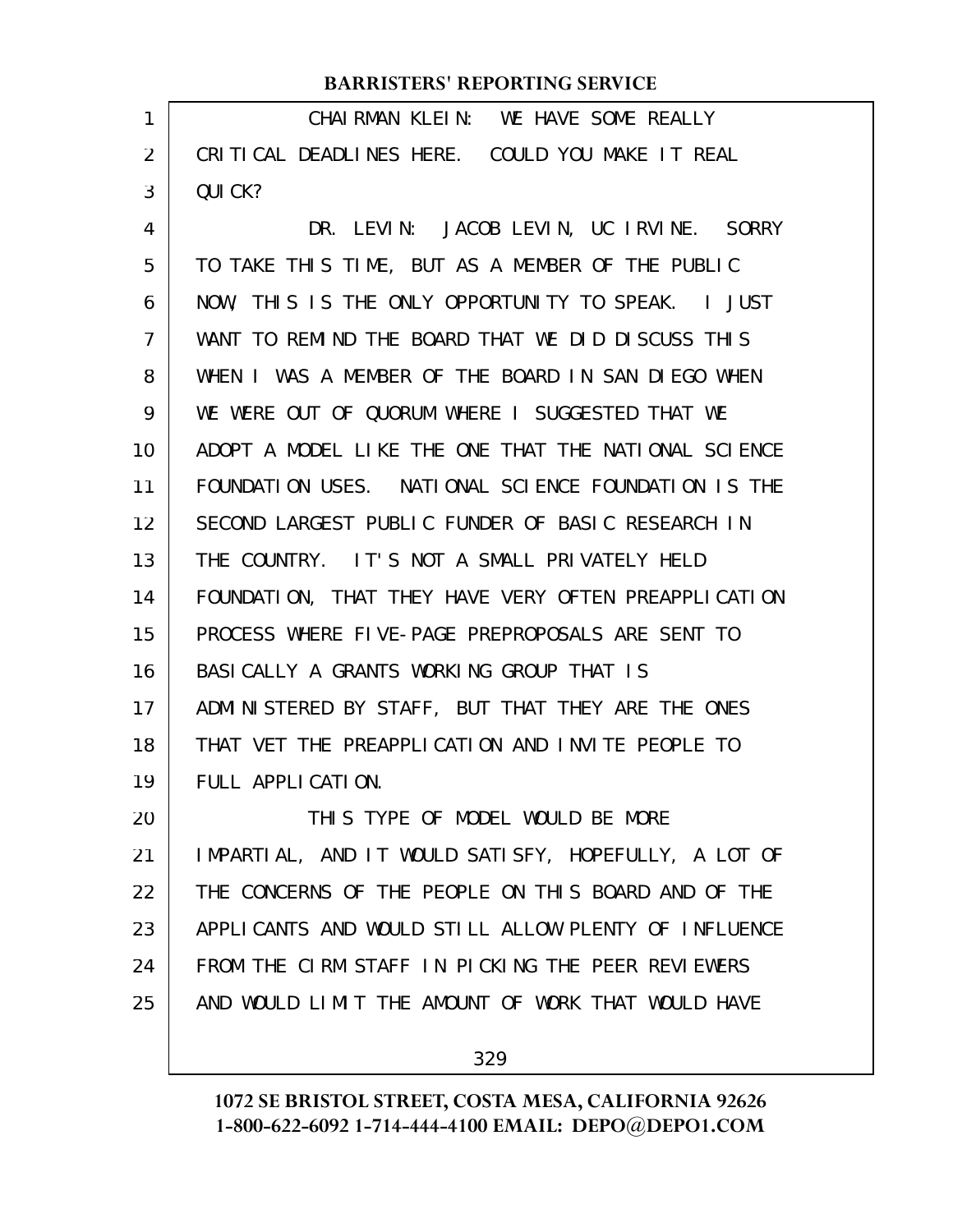| $\mathbf{1}$   | TO BE DONE SINCE THE PROPOSALS ARE SMALLER AND MIGHT |
|----------------|------------------------------------------------------|
| 2              | BE SOMETHING THAT YOU COULD CONSIDER AFTER THIS      |
| 3              | VOTE. THANKS.                                        |
| 4              | CHAIRMAN KLEIN: OKAY. ALL RIGHT. LOOK,               |
| 5              | WHAT WE WANT TO DO HERE IS QUICKLY TAKE A ROLL CALL  |
| 6              | IF WE CAN, PLEASE. THE MOTION WILL BE RESTATED BY    |
| $\overline{7}$ | JAMES HARRISON.                                      |
| 8              | MR. HARRISON: THE MOTION, AGAIN MADE BY              |
| 9              | DR. STEWARD AND SECONDED BY DR. PULIAFITO, IS TO     |
| 10             | IMPOSE NO LIMITS ON THE NUMBER OF DISEASE TEAM       |
| 11             | APPLICATIONS SUBMITTED PER INSTITUTION.              |
| 12             | DR. PRICE: BEFORE WE VOTE ON THIS, IF                |
| 13             | THIS PASSES, ARE WE GOING TO REVISIT THE ISSUE OF    |
| 14             | THE METHOD OF LIMITING?                              |
| 15             | DR. STEWARD: I WOULD CERTAINLY PROPOSE               |
| 16             | THAT WE CONTINUE THAT DISCUSSION BECAUSE I THINK     |
| 17             | IT'S AN IMPORTANT PIECE. I THINK I TOTALLY AGREE.    |
| 18             | WE HAVE TO SOLVE THIS, AND I THINK NEED TO SOLVE IT  |
| 19             | TODAY.                                               |
| 20             | DR. CSETE: WE CAN'T POST THE RFA UNTIL WE            |
| 21             | KNOW WHETHER THERE'S A PREAPPLICATION OR NOT.        |
| 22             | CHAIRMAN KLEIN: RIGHT. SO YOUR PROPOSAL              |
| 23             | IS TO PASS THIS AND THEN MAKE ANOTHER MOTION.        |
| 24             | DR. STEWARD: YOU KNOW, THE OTHER OPTION              |
| 25             | IS JUST TO WITHDRAW THIS AT THIS POINT, AND I WOULD  |
|                | 330                                                  |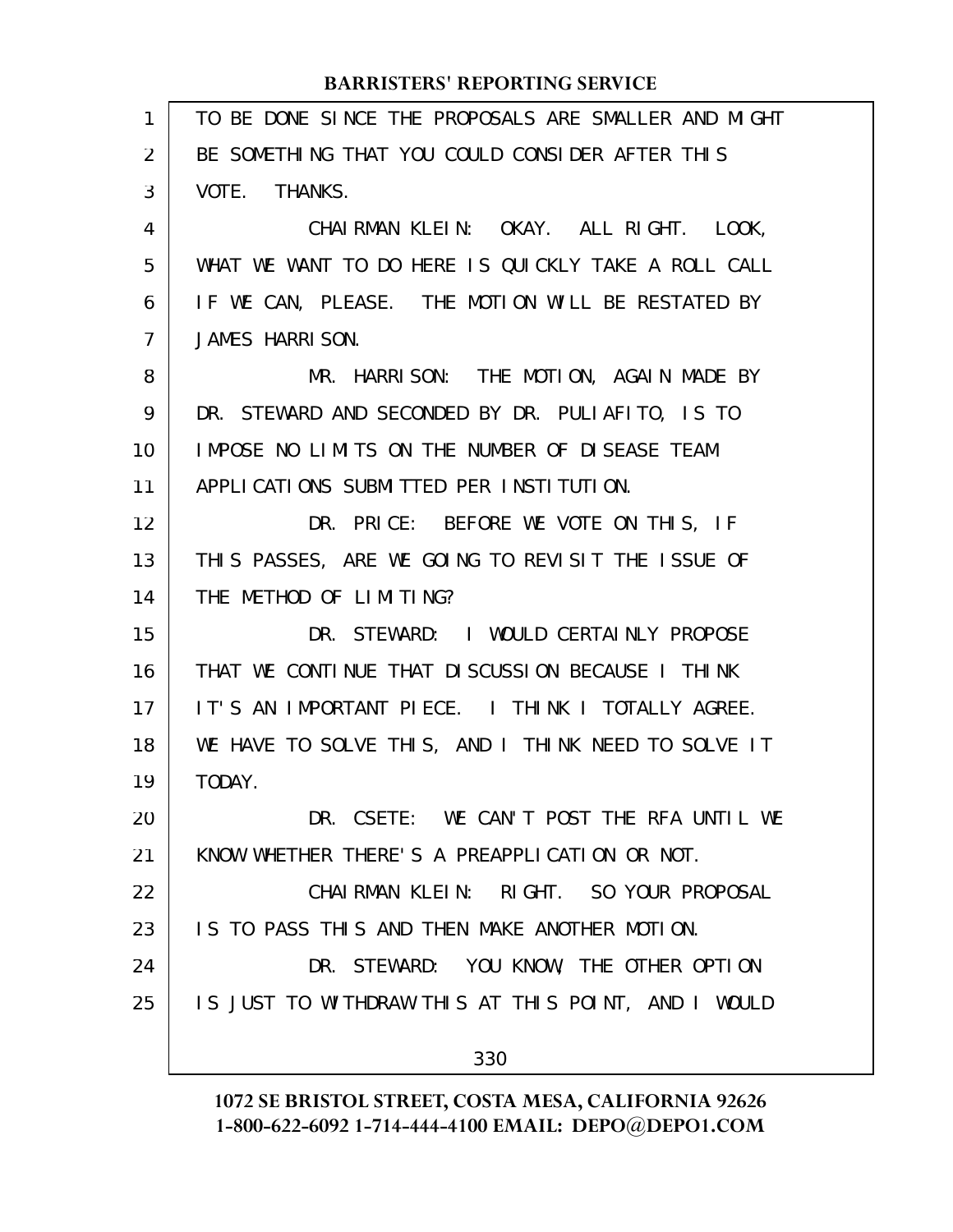| $\mathbf{1}$ | BE HAPPY TO DO THAT AND REVISIT THIS. THIS IS SORT   |
|--------------|------------------------------------------------------|
| 2            | OF A MOTION THAT WAS MADE AWHILE AGO THAT IS PERHAPS |
| 3            | OUT OF PLACE HERE.                                   |
| 4            | CHAIRMAN KLEIN: WELL, I NEED TO ASK THE              |
| 5            | SECOND IF YOU AGREE TO THE WITHDRAWAL. THE SECOND    |
| 6            | RELUCTANTLY, BUT IN THE SPIRIT OF THE MISSION,       |
| 7            | WITHDRAWS. SO IF SOMEONE WOULD LIKE TO MAKE AN       |
| 8            | ALTERNATIVE MOTION.                                  |
| 9            | DR. STEWARD: SO I WILL MAKE AN                       |
| 10           | ALTERNATIVE MOTION, AND THAT IS THE SINGLE THING     |
| 11           | THAT STILL BOTHERS ME MOST IS EXACTLY THE ISSUE THAT |
| 12           | BOB RAISED, THE FINAL DISCRETIONARY ABILITY OF STAFF |
| 13           | WHICH PUTS THEM AT RISK. I LIKE THE IDEA OF A SMALL  |
| 14           | PREPROPOSAL THAT COULD BE REVIEWED IN THE USUAL WAY  |
| 15           | BY AN OUTSIDE GROUP WITH THE SAME KIND OF HANDS-OFF  |
| 16           | CONFLICT OF INTEREST ISSUES THAT WE HAVE HAD IN THE  |
| 17           | PAST. AND THAT, I THINK, IS AN ESSENTIAL PIECE IN    |
| 18           | MAINTAINING THE INTEGRITY OF THE PROCESS THAT WE     |
| 19           | HAVE WORKED SO HARD TO CREATE. THAT'S MY MOTION,     |
| 20           | PREAPPROVAL.                                         |
| 21           | CHAIRMAN KLEIN: I'D LIKE TO TAKE A                   |
| 22           | TWO-MINUTE RECESS TO DISCUSS THAT LEGALLY. THIS IS   |
| 23           | STRUCTURED LEGALLY TO FIT THE CASE LAW AND STATUTES  |
| 24           | OF CALIFORNIA. I WANT TO MAKE SURE WE'RE VOTING ON   |
| 25           | SOMETHING WE CAN ACTUALLY DO. IF I COULD, WE'D JUST  |
|              |                                                      |

331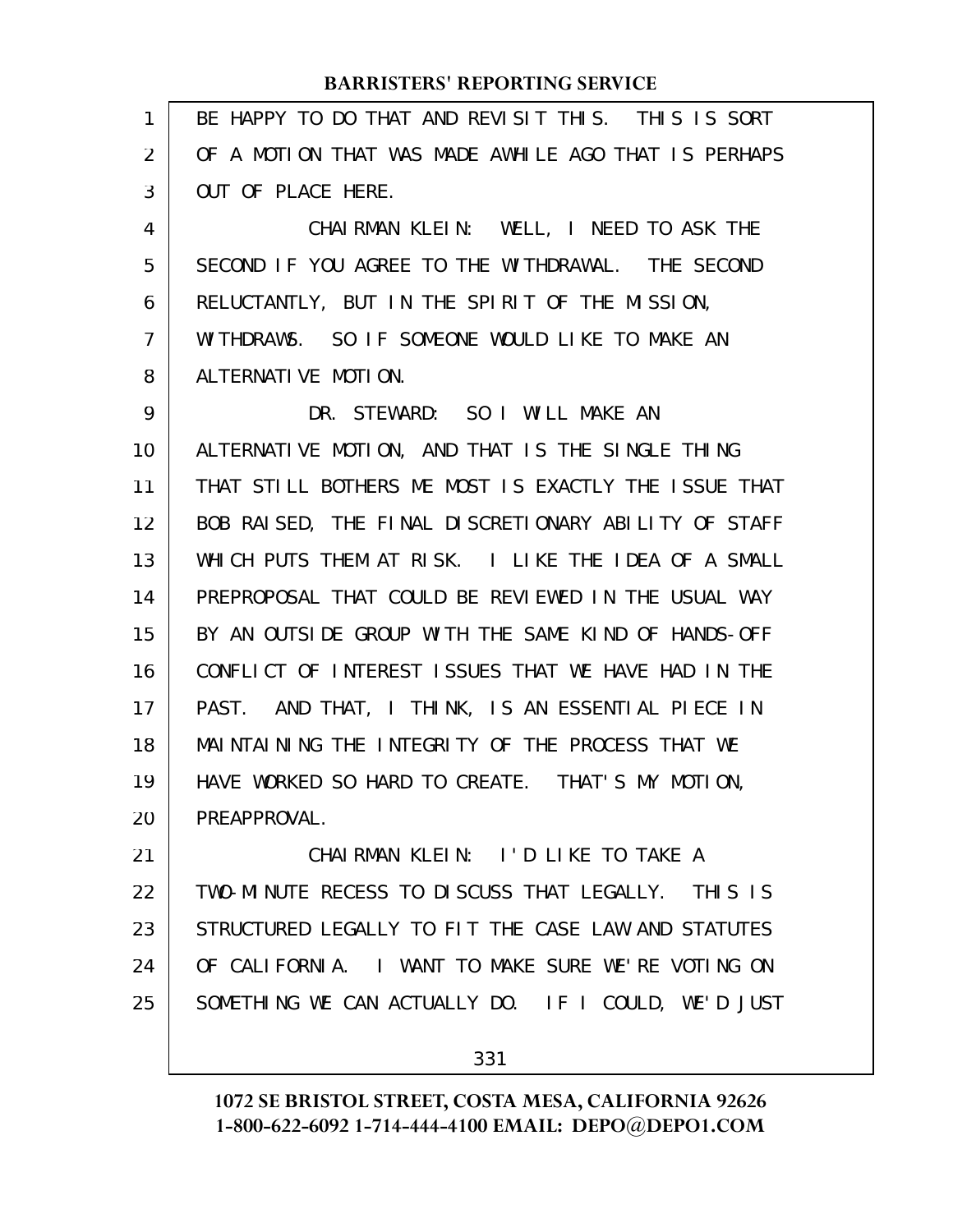|                | <b>BARRISTERS' REPORTING SERVICE</b>                 |
|----------------|------------------------------------------------------|
| 1              | TAKE A TWO-MINUTES RECESS FOR LEGAL.                 |
| 2              | (A RECESS WAS TAKEN.)                                |
| 3              | CHAIRMAN KLEIN: WE'RE RECONVENING AT THIS            |
| 4              | TIME.                                                |
| 5              | MS. KING: BOARD MEMBERS IN SEATS, PLEASE.            |
| 6              | CHAIRMAN KLEIN: CAN THE STAFF RESCUE ANY             |
| $\overline{7}$ | BOARD MEMBERS IN THE HALL, PLEASE. LYNN, COULD YOU   |
| 8              | HELP TRY AND FIND. OKAY. LET'S REALLY PROMOTE THE    |
| 9              | RECOVERY OF STAFF WITH A DRAGNET OR SOMETHING, BOARD |
| 10             | MEMBERS. OKAY. COUNSEL, HOW CLOSE ARE WE?            |
| 11             | MS. KING: SHOULD BE A QUORUM NOW. DUANE              |
| 12             | <b>WAS 18.</b>                                       |
| 13             | CHAIRMAN KLEIN: MICHAEL.                             |
| 14             | MR. HARRISON: WE'VE GOT A QUORUM.                    |
| 15             | CHAIRMAN KLEIN: WHERE ARE THE OTHER                  |
| 16             | MEMBERS? WE HAVE A QUORUM. CAN SOMEONE LOOK IN       |
| 17             | THE -- SEE IF SOMEONE'S GETTING COFFEE BECAUSE       |
| 18             | THEY'VE BEEN UP LATE OR SOMETHING. THAT'S NOT THE    |
| 19             | REQUEST. I WANT AS BROAD A PARTICIPATION. THIS IS    |
| 20             | AN IMPORTANT DECISION. THANK YOU VERY MUCH. I KNOW   |
| 21             | YOU TRIED VERY HARD TO RESCUE THE MEMBERS. OKAY.     |
| 22             | WE LOVE IT. THANK YOU. THANK YOU VERY MUCH. OKAY.    |
| 23             | SO AS THE CHAIR, I VERY RARELY MAKE                  |
| 24             | MOTIONS. I'M GOING TO TRY TO MAKE A MOTION HERE TO   |
| 25             | BREAK THIS LOGJAM BECAUSE IT'S CRITICAL, AND WE HAVE |
|                | 332                                                  |
|                |                                                      |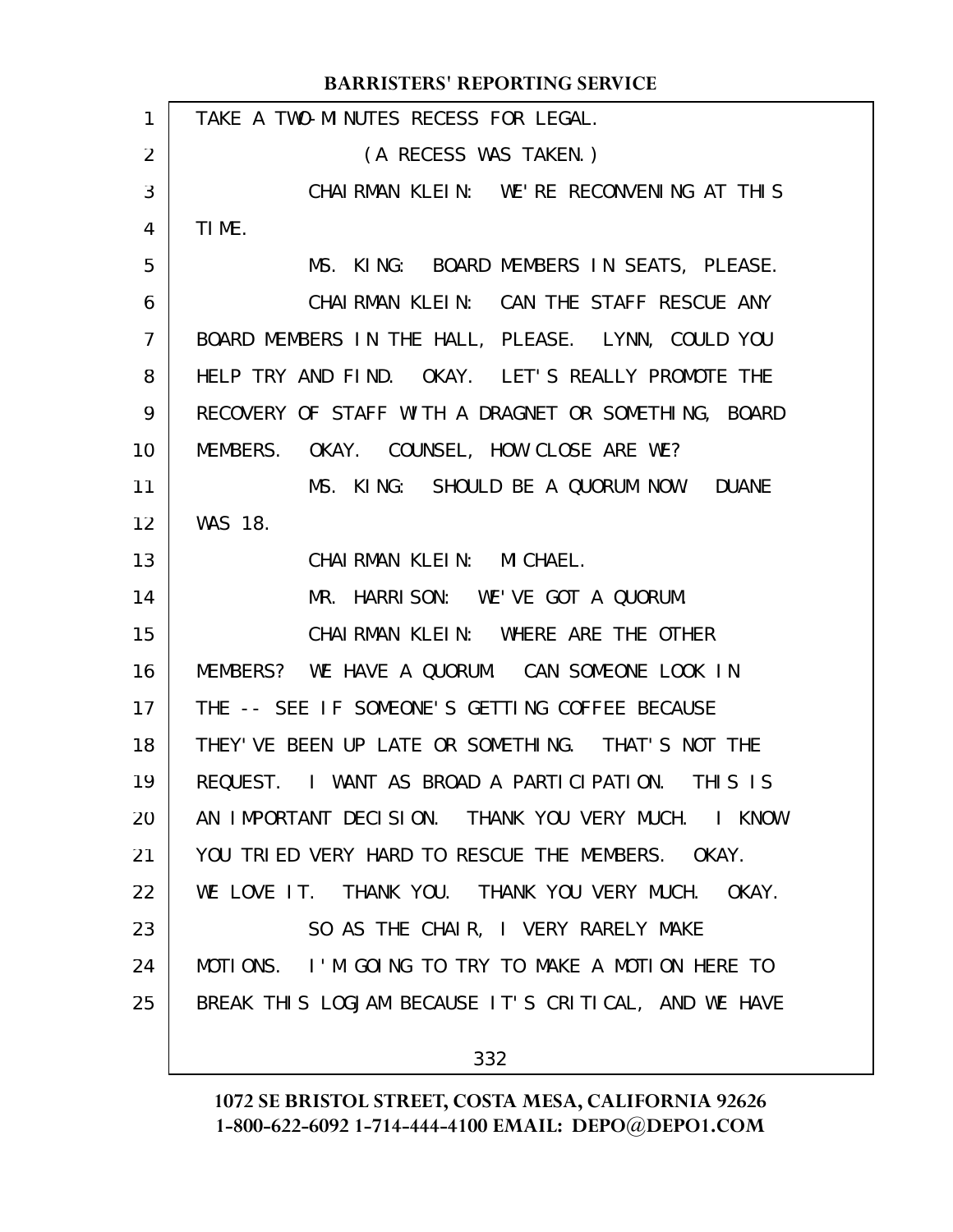| 1  | OTHER CRITICAL ISSUES ON OUR AGENDA.                 |
|----|------------------------------------------------------|
| 2  | SO MY MOTION IS THAT WE ADOPT THE ORIGINAL           |
| 3  | PROPOSAL OF STAFF FOR TRIAGE; HOWEVER, THE STAFF     |
| 4  | COMES BACK TO US AT THE NEXT MEETING WITH PRECISE    |
| 5  | CRITERIA FOR THE DEFERRAL DECISIONS, SO THERE'S AN   |
| 6  | OBJECTIVE STANDARD FOR THE DEFERRAL DECISIONS THAT'S |
| 7  | DEFINED. IT IS IMPORTANT TO UNDERSTAND THAT THERE'S  |
| 8  | BEEN A GREAT DEAL OF LEGAL REVIEW OF THE OPTIONS.    |
| 9  | THIS OPTION APPEARS TO BE THE BEST OPTION IF WE ARE  |
| 10 | GOING TO REMOVE THE LIMITATION ON PROPOSALS.         |
| 11 | SO WITH THAT CONTEXT, I MAKE THIS MOTION.            |
| 12 | IS THERE A SECOND?                                   |
| 13 | DR. PENHOET: SECOND.                                 |
| 14 | CHAIRMAN KLEIN: DR. PENHOET MAKES THE                |
| 15 | DISCUSSION ON THE MOTION?<br>SECOND.                 |
| 16 | DR. PRIETO: DOES THIS INCLUDE REMOVING               |
| 17 | THE LIMITATION?                                      |
| 18 | CHAI RMAN KLEIN: REMOVES THE LIMITATION,             |
| 19 | YES. THIS IS FOR AN EXPERIMENT FOR TWO, FOR DISEASE  |
| 20 | TEAMS AND FOR BASIC SCIENCE.                         |
| 21 | DR. STEWARD: I DO HAVE A QUESTION. AND I             |
| 22 | STILL HAVE MAJOR CONCERNS ABOUT THIS. WE SAW AT      |
| 23 | THIS MEETING EARLIER A SITUATION WHERE WE ACTUALLY   |
| 24 | REREVIEWED A PROPOSAL THAT GOT AN UNFAIR REVIEW,     |
| 25 | THAT THE INVESTIGATOR FELT GOT AN UNFAIR REVIEW.     |
|    | 333                                                  |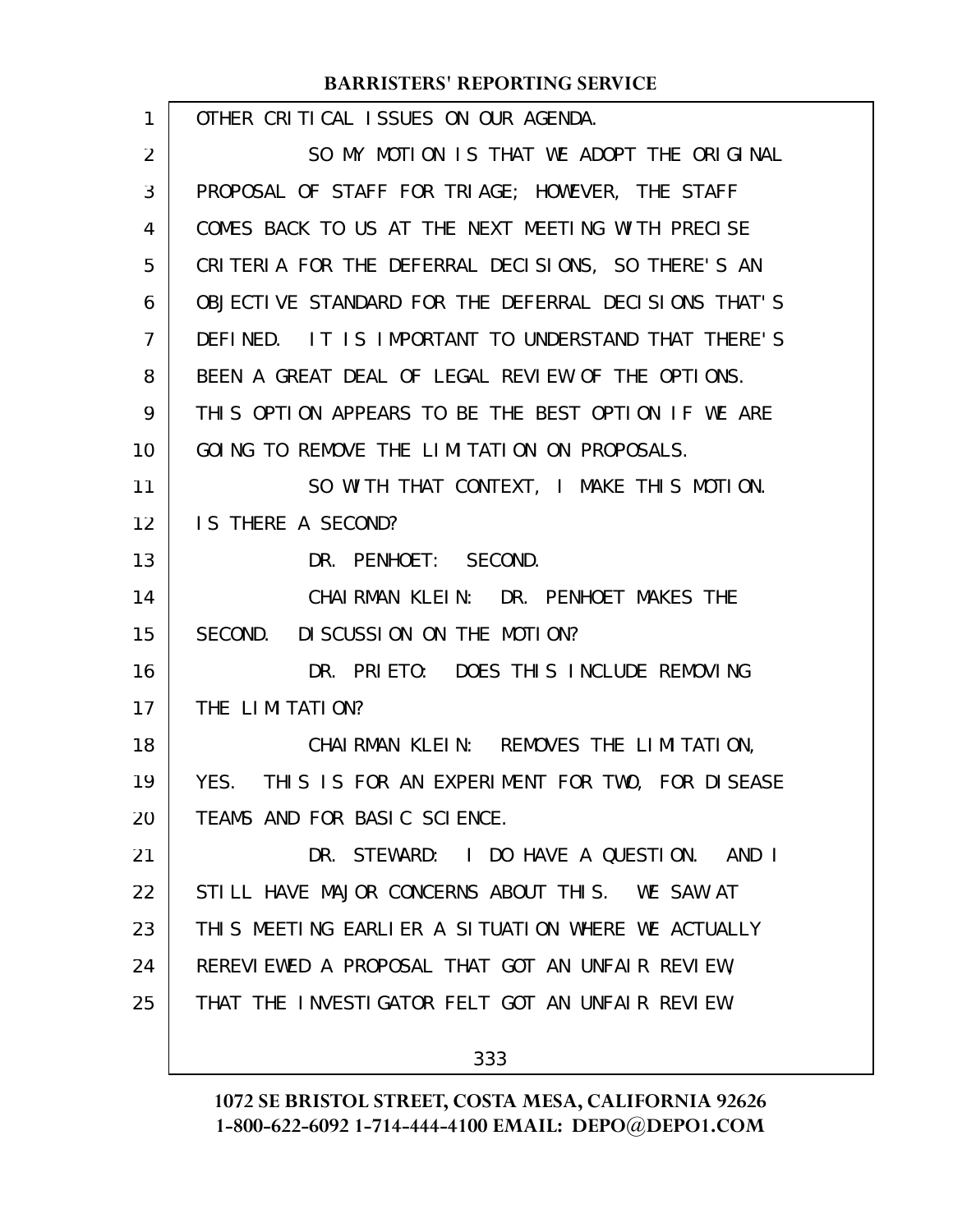| $\mathbf{1}$ | AND THAT CAME BECAUSE THE INVESTIGATOR WAS ABLE TO   |
|--------------|------------------------------------------------------|
| 2            | LOOK AT THE MEMBERS OF THE GRANT REVIEW TEAM AND     |
| 3            | IDENTIFY PEOPLE ON IT OR A PERSON ON IT THAT THEY    |
| 4            | FELT MIGHT HAVE A BIAS.                              |
| 5            | MY QUESTION IS WHEN YOU'RE PUTTING                   |
| 6            | TOGETHER THE GROUP OF, I THINK IT WAS, TWO TO        |
| 7            | PREREVIEW THESE GRANTS, WILL THE INFORMATION BE MADE |
| 8            | PUBLIC WHO THOSE TWO ARE? BECAUSE THAT IS, I THINK,  |
| 9            | THE ESSENTIAL INGREDIENT TO PROVIDE THE              |
| 10           | INVESTIGATORS WHO ARE TRIAGED WITH THE INFORMATION   |
| 11           | THAT THEY NEED TO COME BACK WITH A COMPLAINT ABOUT   |
| 12           | POTENTIAL BIAS. AND HOW DO YOU HANDLE THAT?          |
| 13           | DR. TROUNSON: WE COULD MAKE INFORMATION              |
| 14           | PUBLICLY AVAILABLE.                                  |
| 15           | DR. HAWGOOD: ALTHOUGH IF YOU TAKE THE NIH            |
| 16           | EXAMPLE, YOU KNOW WHO'S ON THE STUDY SECTION, BUT    |
| 17           | YOU DON'T KNOW WHO REVIEWED YOUR GRANT.              |
| 18           | DR. STEWARD: AS I UNDERSTAND IT, THE                 |
| 19           | ENTIRE STUDY SECTION DOESN'T SEE THIS.               |
| 20           | CHAIRMAN KLEIN: WE HAVE DEBATED THIS.<br>WE          |
| 21           | HAVE BASICALLY, BASED UPON OUR KNOWLEDGE AT THIS     |
| 22           | POINT, AN OPTION THAT WE LIMIT THE NUMBER OF         |
| 23           | APPLICATIONS, OR WE TRY WHAT THE STAFF HAS PUT A     |
| 24           | HUGE EFFORT IN WITH LEGAL REVIEW AND THE LEGAL       |
| 25           | ADVICE THAT WE'RE GETTING. SO --                     |
|              |                                                      |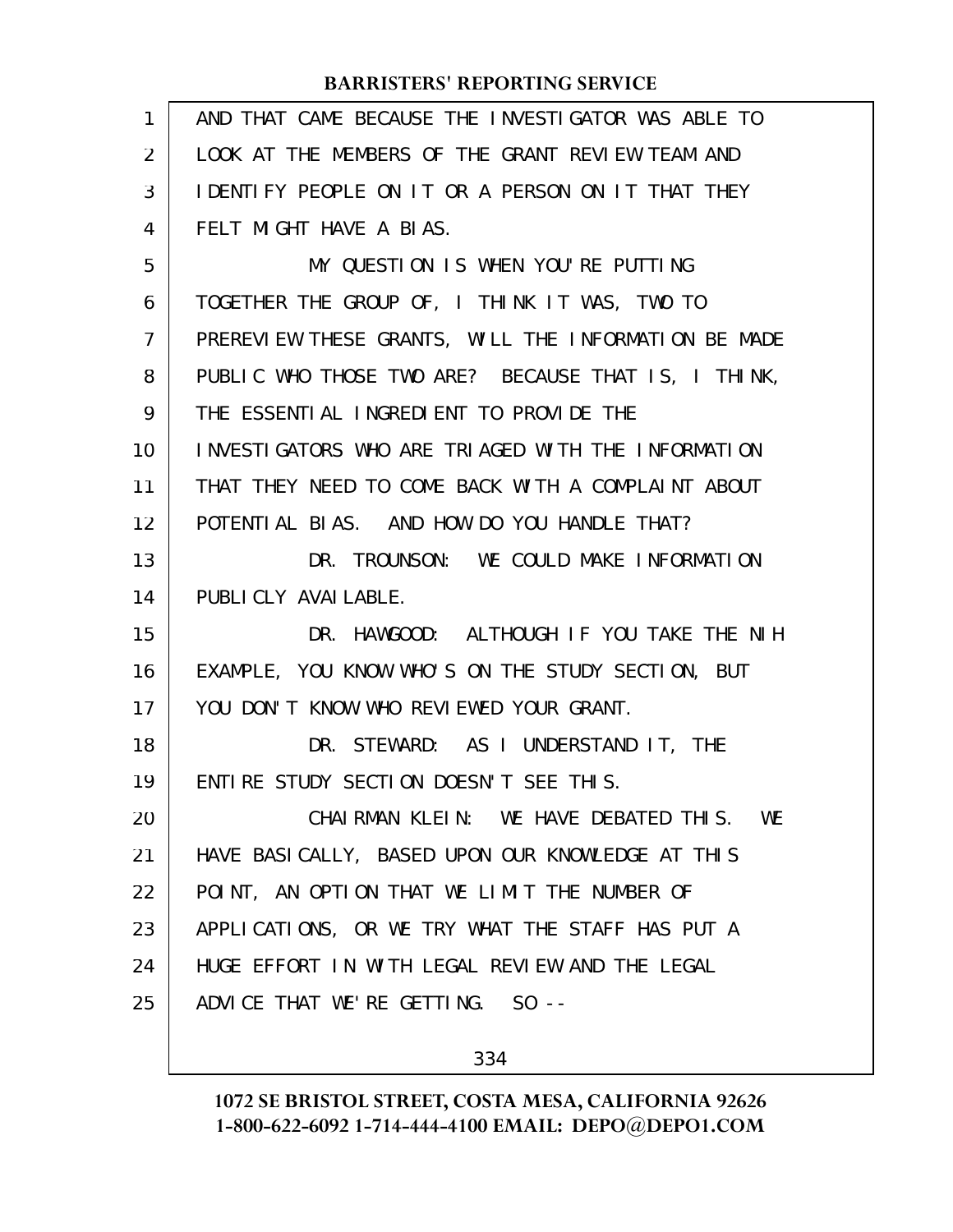|                   | <b>BARRISTERS' REPORTING SERVICE</b>                 |
|-------------------|------------------------------------------------------|
| 1                 | MS. SAMUELSON: THERE'S ANOTHER SOLUTION I            |
| 2                 | THOUGHT WAS BEING DRAFTED, WASN'T IT?                |
| 3                 | CHAIRMAN KLEIN: WE'RE NOT -- JOAN, WE'RE             |
| 4                 | NOT AWARE OF ANOTHER SOLUTION THAT PASSES ALL THE    |
| 5                 | LEGAL TESTS. WE'RE NOT.                              |
| 6                 | MS. SAMUELSON: I'M NOT PRIVY TO WHATEVER             |
| $\overline{7}$    | IT WAS YOU WERE --                                   |
| 8                 | PULIAFITO: I LIKE THE IDEA OF<br>DR.                 |
| 9                 | PRESCREENING, BUT WHAT I'M UNCOMFORTABLE WITH IS     |
| 10                | THAT WE'VE SEEN A SLIDE. I WOULD LIKE TO SEE A REAL  |
| 11                | DOCUMENT OF WHAT THE POLICIES AND PROCEDURES ARE     |
| $12 \overline{ }$ | ABOUT THIS. I DON'T EVEN KNOW REALLY WHAT WE'RE      |
| 13                | VOTING ON AND WHAT THE CITIZENS OF CALIFORNIA HAVE   |
| 14                | TOLD US, AND WHAT WE HEARD EARLIER TODAY IS THEY     |
| 15                | WANT THE DOORS WIDE OPEN, PARTICULARLY WHEN IT COMES |
| 16                | TO DISEASE TREATMENT GRANTS. AND THEN IT'S UP TO     |
| 17                | THIS BOARD TO MAKE SURE THAT THE PROCESS IS FAIR AND |
| 18                | FREE OF CONFLICT OF INTEREST. AND I'M NOT SURE THAT  |
| 19                | I'VE SEEN AN ARTICULATED PLAN THAT SUGGESTS THAT'S   |
| 20                | THE CASE. THAT'S MY CONCERN. NOT THE FACT THAT WE    |
| 21                | NEED PREAPPLICATION. BUT I HAVEN'T SEEN A DETAILED   |
| 22                | PLAN OR --                                           |
| 23                | DR. CSETE: THIS IS A CONCEPT PROPOSAL,               |
| 24                | AND THEY GO CONCEPT PROPOSAL FIRST, DETAILED PLAN    |
| 25                | SECOND. SO THIS WASN'T MEANT TO BE A DETAILED PLAN   |
|                   | 335                                                  |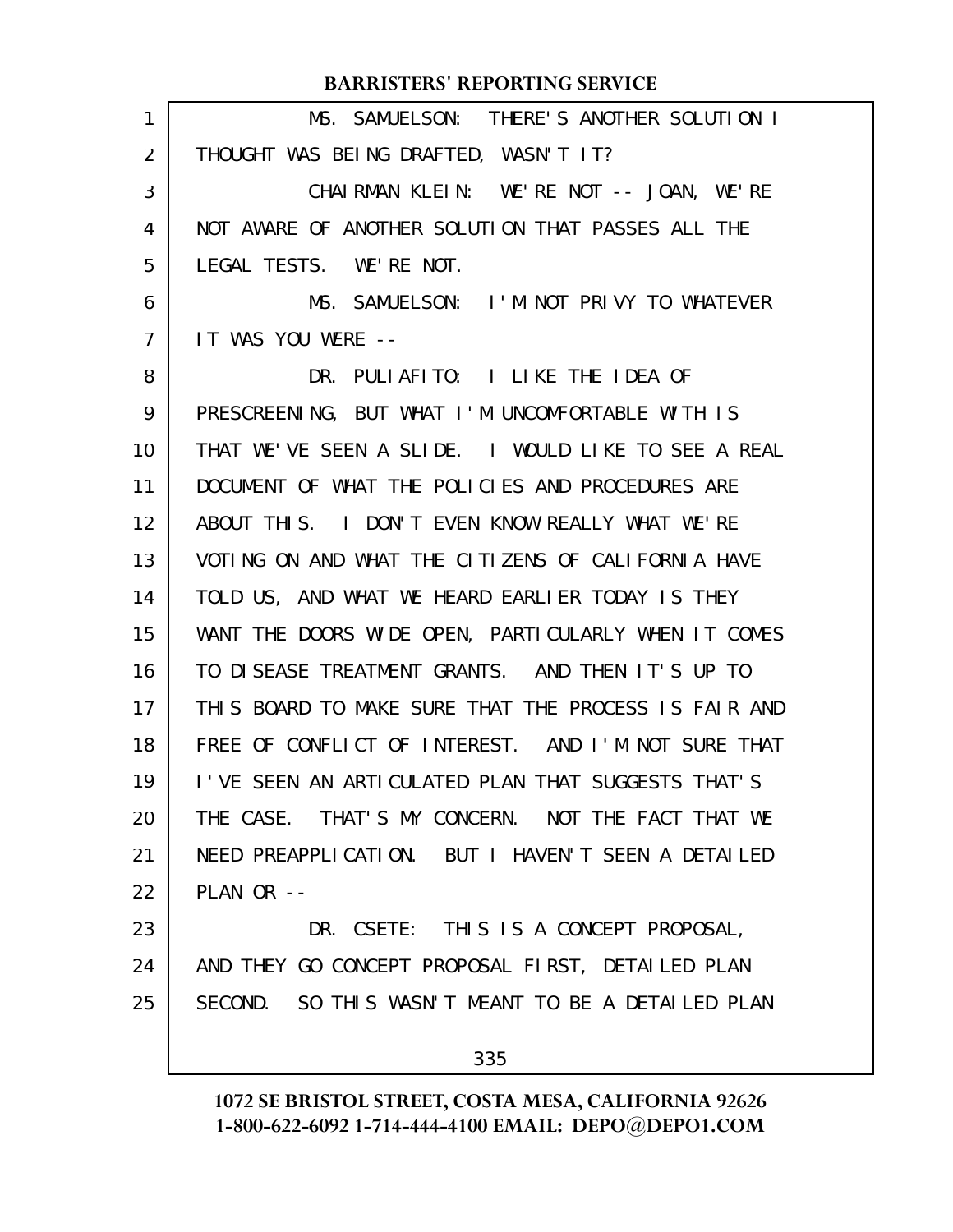BY DESIGN.

1

CHAIRMAN KLEIN: LET ME TRY AND BE RESPONSIVE. I'M PREPARED TO SEE IF WE CAN GET A TELEPHONIC PHONE CALL MEETING. IF WE PASS THIS RESOLUTION, THIS MOTION, WE WOULD -- WE HAVE TO, PRIOR TO POSTING, HAVE THE DEFINEMENT OF THE OBJECTIVE CRITERIA. WE CAN HAVE A TELEPHONIC MEETING SO WE DON'T HOLD UP THE ENTIRE POSTING OF THIS WHOLE RFA. GO OVER THIS, SO, DR. PULIAFITO, YOU'LL SEE THE ACTUAL CRITERIA BEFORE THAT IS POSTED AND IT'S RELEASED. WE'RE TALKING ABOUT IN THE NEXT COUPLE OF WEEKS. WE'LL POST THIS IMMEDIATELY. DR. CSETE: IT HAS TO BE THE NEXT COUPLE OF WEEKS FOR US TO BE ON TIME OF ALL OF THE SCHEDULE OF GRANTS POSTINGS AND REVIEWS THAT WE HAVE THIS YEAR. MR. SHEEHY: THE ONLY THING I MIGHT SUGGEST IS COULD YOU -- I KNOW THAT PEOPLE REALLY CARE ABOUT THIS. IF YOU COULD APPOINT A COUPLE OF SUBCOMMITTEE MEMBERS SO THAT WE GET SOME OF THESE -- YOU KNOW, JUST A COUPLE OF PEOPLE TO WORK WITH STAFF SO WE CAN -- WE'RE NOT GOING TO SETTLE THIS ALL 29 OF US. SO IF WE CAN GET TWO VOLUNTEERS -- MY THING IS WE HAVE TWO VOLUNTEERS. I THINK EVERYBODY'S MOTIVATION HERE -- 2 3 4 5 6 7 8 9 10 11 12 13 14 15 16 17 18 19 20 21 22 23 24 25

336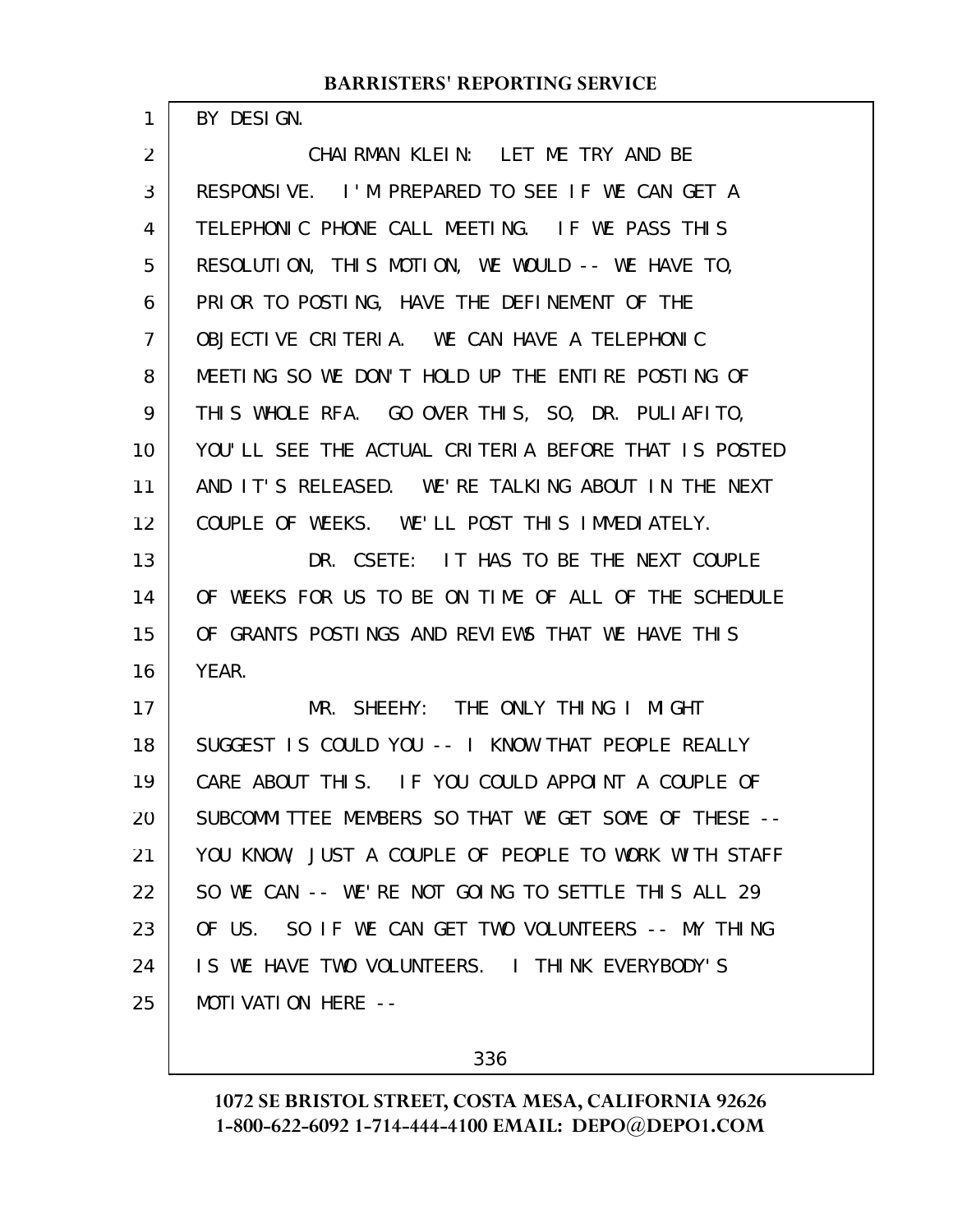|                | <b>BARRISTERS' REPORTING SERVICE</b>                 |
|----------------|------------------------------------------------------|
| 1              | CHAIRMAN KLEIN: WHAT ABOUT, DR. FRIEDMAN,            |
| 2              | WOULD YOU VOLUNTEER?                                 |
| 3              | DR. FRIEDMAN: SURE.                                  |
| 4              | CHAIRMAN KLEIN: JEFF, WILL YOU VOLUNTEER?            |
| 5              | MR. SHEEHY: SURE.                                    |
| 6              | CHAIRMAN KLEIN: SO I'LL FOLLOW THAT                  |
| $\overline{7}$ | SUGGESTION.                                          |
| 8              | (SIMULTANEOUS DISCUSSION)                            |
| 9              | CHAIRMAN KLEIN: SINCE WE CAN'T HAVE --               |
| 10             | MR. SHEEHY: I DON'T HAVE TO BE ON IT. I              |
| 11             | JUST THINK THAT -- IF HE'S WILLING TO DO IT.         |
| 12             | DR. PULIAFITO: I'LL DO IT WITH DR.                   |
| 13             | FRI EDMAN.                                           |
| 14             | (APPLAUSE.)                                          |
| 15             | CHAIRMAN KLEIN: OKAY. THANK YOU. AND SO              |
| 16             | WE HAVE A MOTION THAT'S ON THE FLOOR, BUT IN         |
| 17             | IMPLEMENTING THIS MOTION MADE A STATEMENT THAT       |
| 18             | LEGALLY WE HAVE TO HAVE THE CRITERIA IN PLACE BEFORE |
| 19             | WE POST, SO I'M COMMITTING TO CALL A TELEPHONIC      |
| 20             | BOARD MEETING TO REVIEW THAT CRITERIA AS SOON AS     |
| 21             | POSSIBLE. AND WE HAVE A SUBCOMMITTEE TO WORK WITH    |
| 22             | THE STAFF TO GET OBJECTIVE CRITERIA.                 |
| 23             | WITH THAT SAID, PUBLIC COMMENT?                      |
| 24             | MR. CUMMINGS: I'M STILL BRIAN CUMMINGS,              |
| 25             | UC IRVINE. I WOULD JUST RECOMMEND THAT WHEN YOU      |
|                | 337                                                  |
|                |                                                      |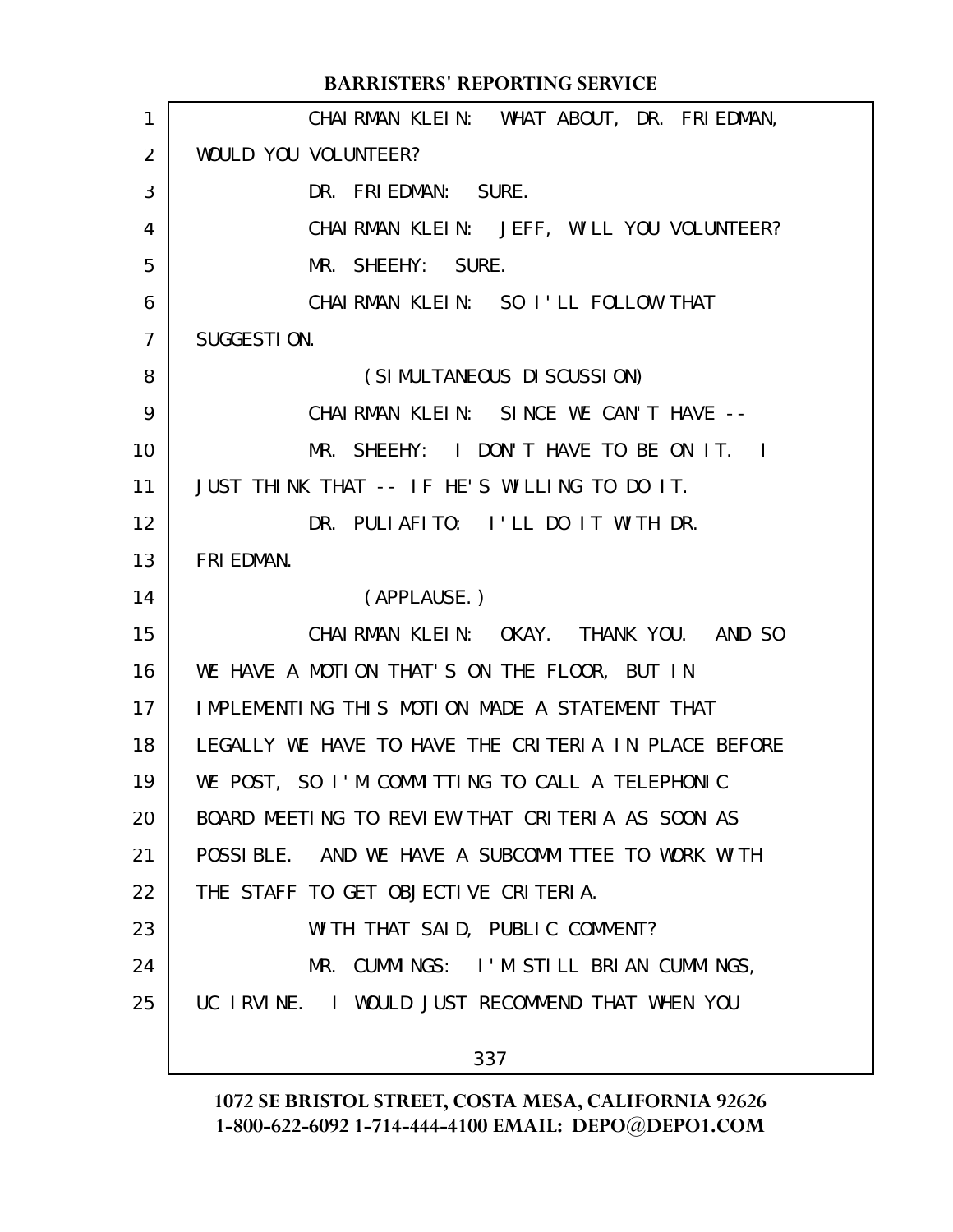| $\mathbf{1}$   | CONSIDER THIS, THAT YOU SWITCH THE NUMBER OF PEOPLE |
|----------------|-----------------------------------------------------|
| $\overline{2}$ | THEN AND HAVE THREE EXPERTS BEING THE REVIEWERS AND |
| 3              | THEN TWO PEOPLE BEING THE STAFF MEMBERS SO THAT THE |
| 4              | SCIENTISTS OUT THERE REALIZE THAT THE MAJORITY OF   |
| 5              | THE INPUT IS COMING FROM THE UNBIASED EXPERTS, AND  |
| 6              | THEN THEY' RE GETTING GUIDANCE FROM THE CIRM STAFF. |
| $\overline{7}$ | CHAIRMAN KLEIN: OKAY. I'M GOING TO STAY             |
| 8              | WITH MY MOTION, BUT I DEEPLY RESPECT YOUR           |
| 9              | SUGGESTION. THE STAFF HAS WORKED VERY HARD ON THIS. |
| 10             | DR. PIZZO: CALL THE QUESTION, PLEASE.               |
| 11             | CHAIRMAN KLEIN: LET ME CALL THE QUESTION.           |
| 12             | AND CAN WE HAVE A ROLL CALL VOTE, PLEASE.           |
| 13             | MS. KING: ROBERT PRICE.                             |
| 14             | DR. PRICE: YES.                                     |
| 15             | MS. KING: GORDON GILL.                              |
| 16             | DR. GILL: YES.                                      |
| 17             | MS. KING: SUSAN BRYANT.                             |
| 18             | DR. BRYANT: YES.                                    |
| 19             | MS. KING: KIM WITMER.                               |
| 20             | DR. WITMER: YES.                                    |
| 21             | MS. KING: MARCY FEIT.                               |
| 22             | MS. FEIT: YES.                                      |
| 23             | MS. KING: MICHAEL FRIEDMAN.                         |
| 24             | DR. FRIEDMAN: YES.                                  |
| 25             | MS. KING: LEEZA GIBBONS.                            |
|                |                                                     |
|                | 338                                                 |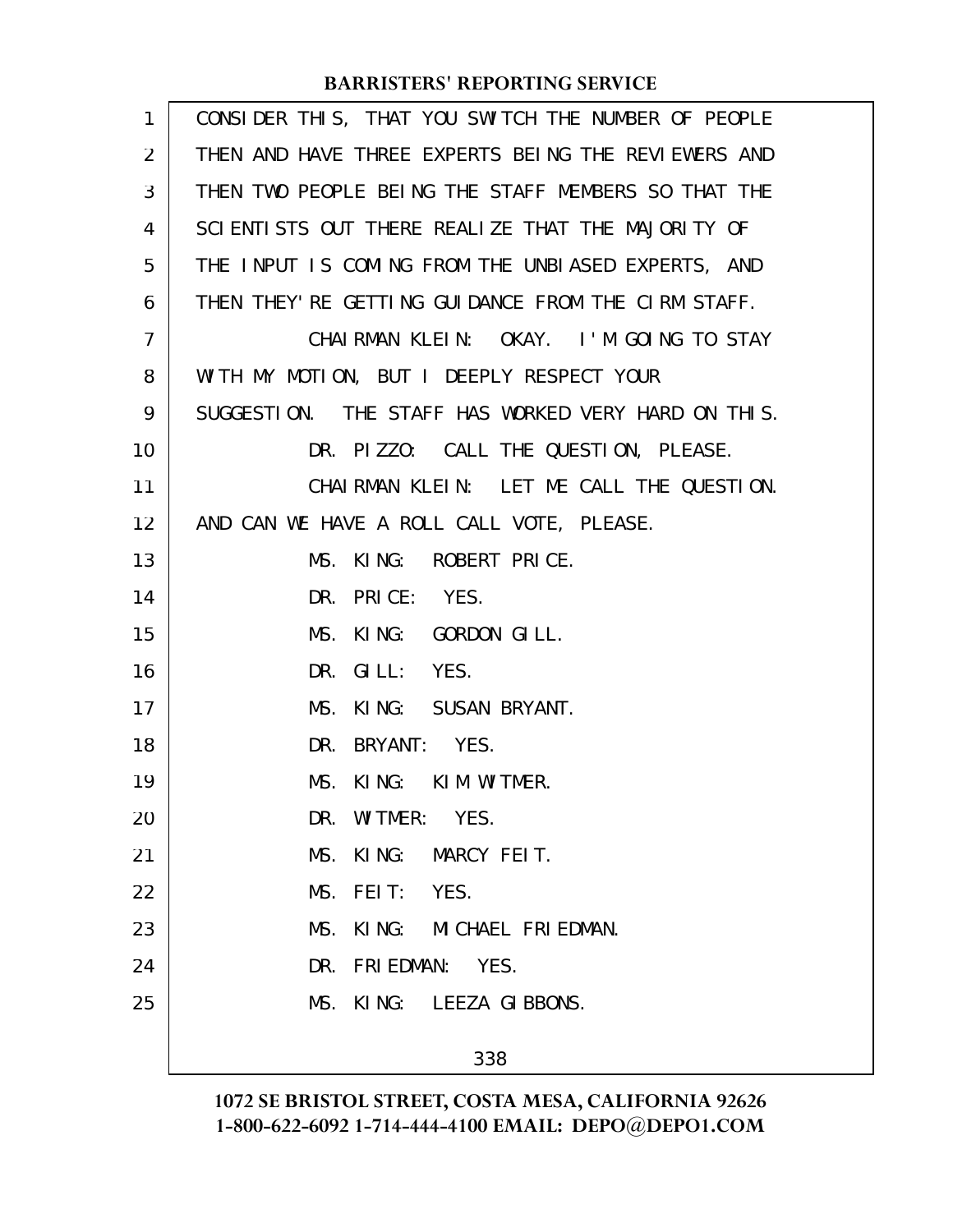| 1  | MS. GIBBONS: YES.           |
|----|-----------------------------|
| 2  | MS. KING: MICHAEL GOLDBERG. |
| 3  | MR. GOLDBERG: YES.          |
| 4  | MS. KING: SAM HAWGOOD.      |
| 5  | DR. HAWGOOD: YES.           |
| 6  | MS. KING: BOB KLEIN.        |
| 7  | CHAIRMAN KLEIN: YES.        |
| 8  | MS. KING: SHERRY LANSING.   |
| 9  | MS. LANSING: YES.           |
| 10 | MS. KING: ED PENHOET.       |
| 11 | DR. PENHOET: YES.           |
| 12 | MS. KING: PHIL PIZZO.       |
| 13 | DR. PIZZO: YES.             |
| 14 | MS. KING: CLAIRE POMEROY.   |
| 15 | DR. POMEROY: YES.           |
| 16 | MS. KING: FRANCISCO PRIETO. |
| 17 | DR. PRIETO: YES.            |
| 18 | MS. KING: CARMEN PULIAFITO. |
| 19 | DR. PULIAFITO: YES.         |
| 20 | MS. KING: ROBERT QUINT.     |
| 21 | DR. QUINT: YES.             |
| 22 | MS. KING: JEANNIE FONTANA.  |
| 23 | DR. FONTANA: YES.           |
| 24 | MS. KING: DUANE ROTH.       |
| 25 | MR. ROTH: YES.              |
|    | 339                         |
|    |                             |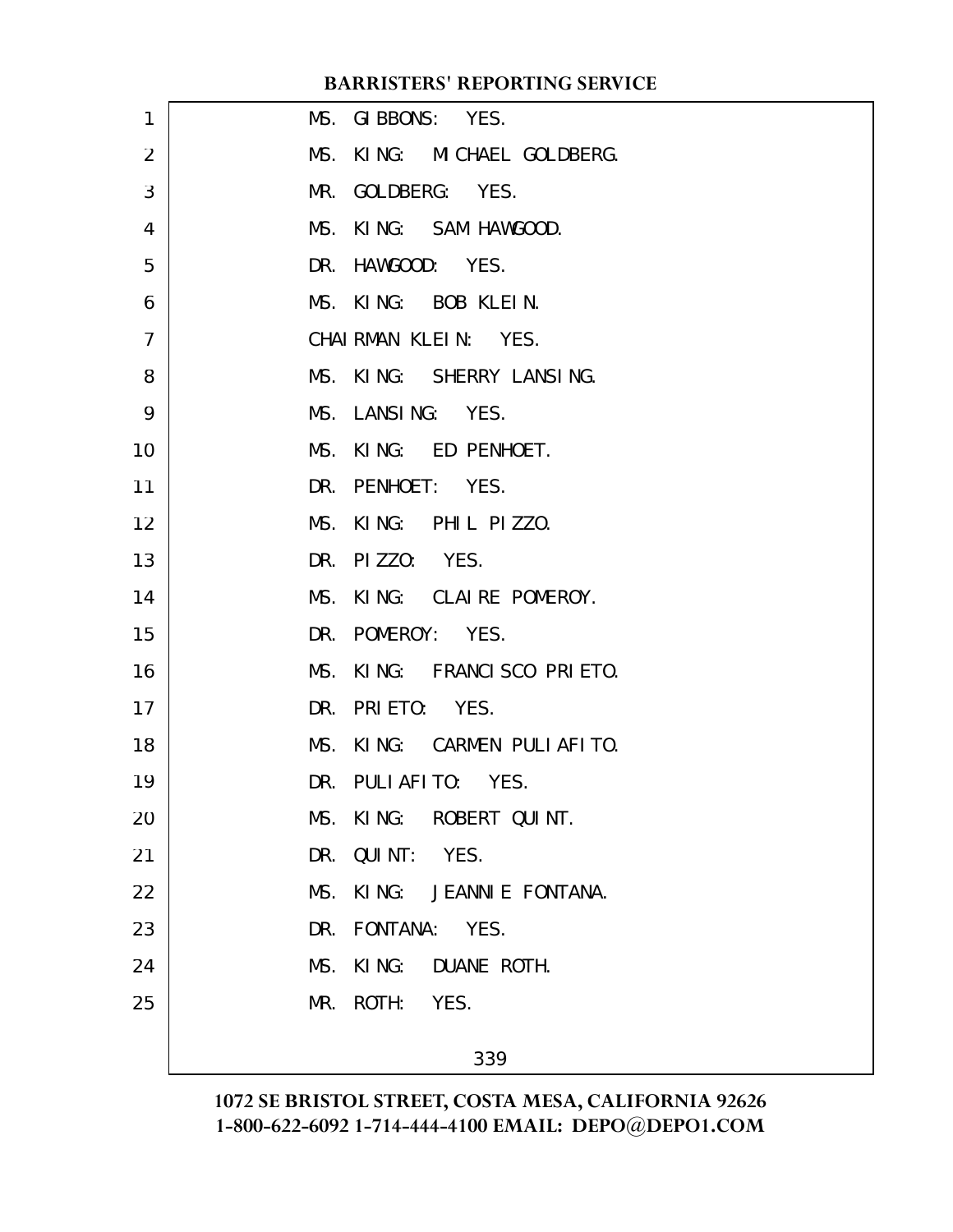| 1              | MS. KING: JOAN SAMUELSON.                           |
|----------------|-----------------------------------------------------|
| 2              | MS. SAMUELSON: YES.                                 |
| 3              | MS. KING: DAVID SERRANO-SEWELL.                     |
| 4              | MR. SERRANO-SEWELL: YES.                            |
| 5              | MS. KING: JEFF SHEEHY.                              |
| 6              | MR. SHEEHY: YES.                                    |
| $\overline{7}$ | MS. KING: JONATHAN SHESTACK.                        |
| 8              | MR. SHESTACK: YES.                                  |
| 9              | MS. KING: AND OSWALD STEWARD.                       |
| 10             | DR. STEWARD: YES.                                   |
| 11             | MS. KING: AND THAT MOTION CARRIES.                  |
| 12             | CHAIRMAN KLEIN: THANK YOU VERY MUCH. I              |
| 13             | DEEPLY APPRECIATE IT. AND I THINK WE SHOULD GIVE A  |
| 14             | HAND TO THE STAFF FOR ALL THE EFFORT THEY PUT INTO  |
| 15             | THI S.                                              |
| 16             | (APPLAUSE.)                                         |
| 17             | CHAIRMAN KLEIN: VERY QUICKLY. I WANT TO             |
| 18             | MOVE TO ITEM 13, DISEASE TEAMS. WE'VE SEEN THIS,    |
| 19             | DI SCUSSED THIS BEFORE. ARE WE PREPARED TO DI SCUSS |
| 20             | DI SEASE TEAMS?                                     |
| 21             | MR. SERRANO-SEWELL: BOB, JUST ONE MOMENT.           |
| 22             | BEFORE WE DO THAT, I WANTED TO MAKE A QUICK         |
| 23             | ANNOUNCEMENT. YOU AND I HAD SPOKEN, AND I HAD THE   |
| 24             | PLEASURE OF SPEAKING WITH PRESIDENT TROUNSON        |
| 25             | BRIEFLY, AND I WANTED TO SHARE WITH MY COLLEAGUES.  |
|                | 340                                                 |
|                |                                                     |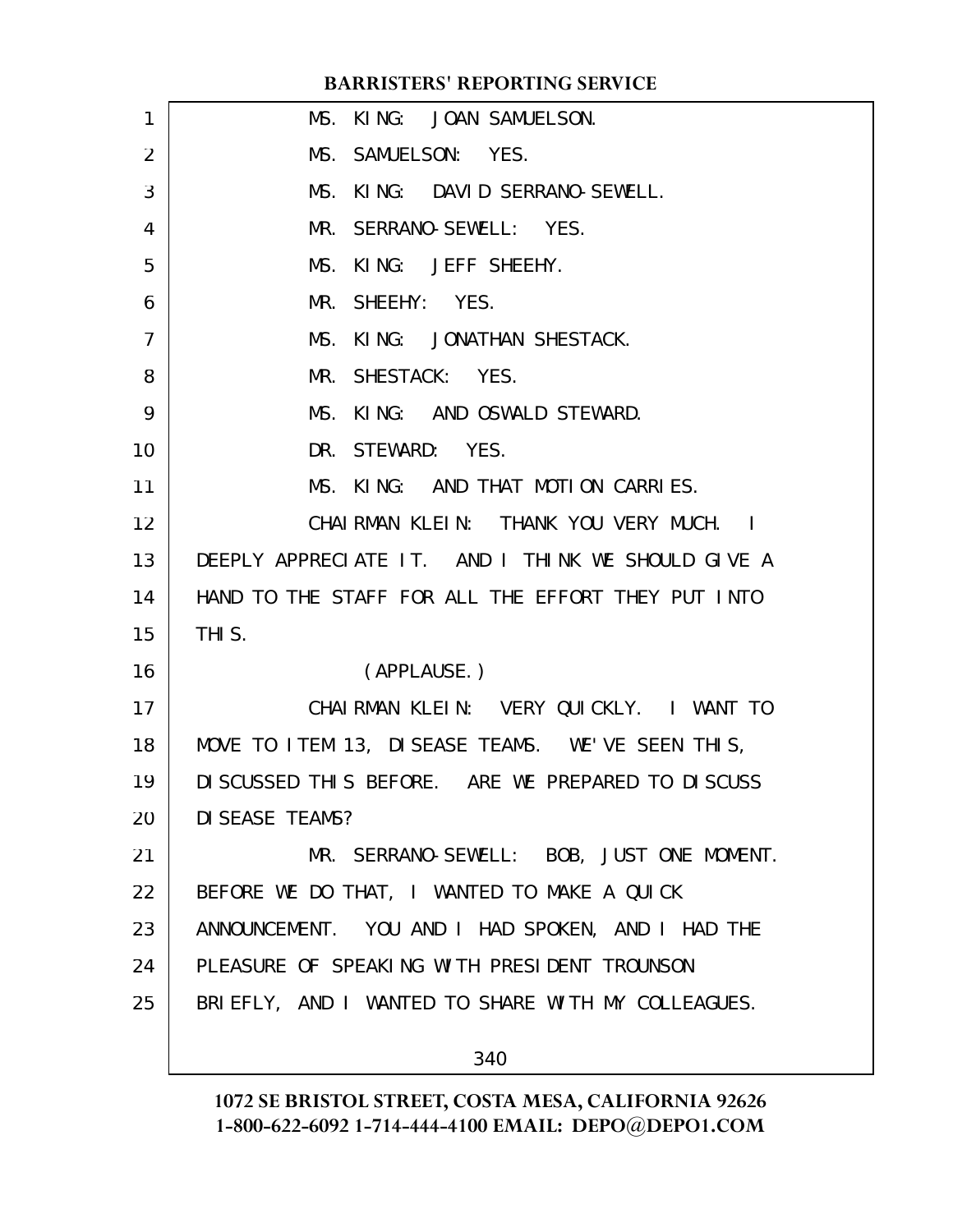| 1              | THIS IS COMING SORT OF FROM THE FACILITIES WORKING   |
|----------------|------------------------------------------------------|
| $\overline{2}$ | GROUP.                                               |
| 3              | WITHIN THE NEXT 60 DAYS OR SO, WE'RE GOING           |
| 4              | TO CONVENE A MEETING, GET AN UPDATE OF WHERE THINGS  |
| 5              | STAND WITH THE GRANTS, ADDRESS SOME OTHER ISSUES,    |
| 6              | BUT THAT'S JUST SORT OF HEADS UP AS TO WHAT'S COMING |
| $\overline{7}$ | DOWN THE ROAD. SO STAFF, THEY DID A WORKSHOP WITH    |
| 8              | GMP'S, SO THERE ARE THINGS TO DO WITH THE WORKING    |
| 9              | GROUP. THAT'S ALL THAT NEEDS TO BE SAID ABOUT THAT.  |
| 10             | CHAIRMAN KLEIN: THANK YOU VERY MUCH.                 |
| 11             | THANK YOU FOR THE HUGE AMOUNT OF DEDICATION YOU PUT  |
| 12             | INTO THAT EFFORT AND THE TREMENDOUS PROGRESS ALL THE |
| 13             | INSTITUTIONS ARE MAKING.                             |
| 14             | ITEM NO. 13, CONCEPT PLAN. DR. TROUNSON,             |
| 15             | WHO WILL ADDRESS THIS?                               |
|                |                                                      |
| 16             | DR. TROUNSON: DR. STEFFEN.                           |
| 17             | DR. STEFFEN: I THINK EVERYBODY NEEDS A               |
| 18             | DEEP BREATH. MR. CHAIRMAN, BOARD MEMBERS, STAFF,     |
| 19             | AND MEMBERS OF THE AUDIENCE, TODAY I WOULD LIKE TO   |
| 20             | PRESENT THE CONCEPT PLAN FOR THE DISEASE TEAM        |
| 21             | RESEARCH AWARD. FOR JUST ONE MINUTE, I WOULD LIKE    |
| 22             | TO RECOGNIZE, ALTHOUGH I AM SPEAKING TO YOU TODAY,   |
| 23             | THIS REALLY WAS AN EFFORT OF THE ENTIRE SCIENCE      |
| 24             | TEAM. THERE WERE MANY LITTLE WHAT I CALL TIGER       |
| 25             | TEAMS THAT PICKED OUT SPECIFIC BUSINESS PROCESSES    |

341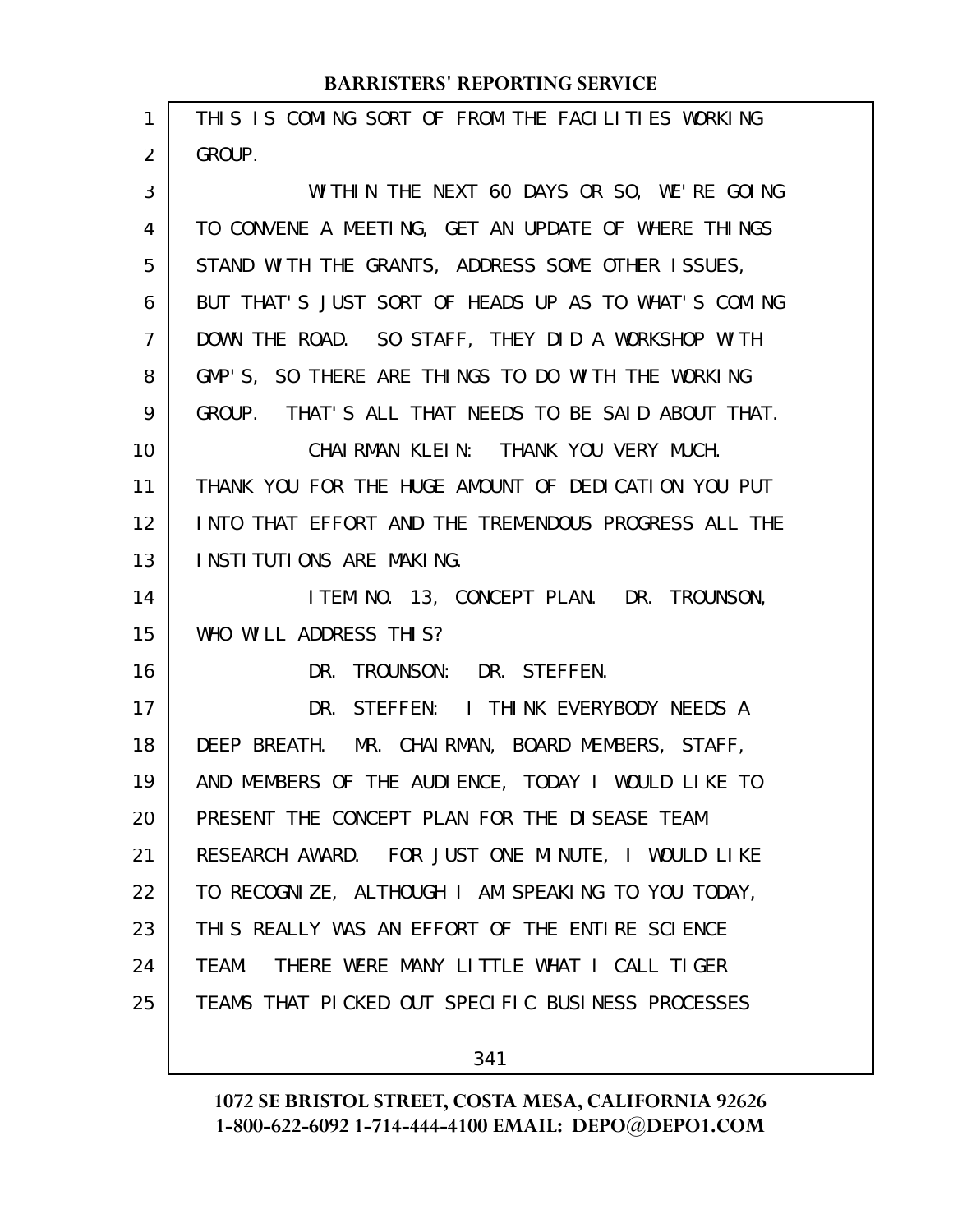AND WORKED ON DEVELOPING THESE. YOU WILL ALSO SEE A LOAN PROGRAM THAT WILL BE BROUGHT FORTH IN JANUARY, AND ALL THESE FOLKS HAVE CONTRIBUTED TO THIS INITIATIVE. THIS DIAGRAM IS THE OUTLINE OF THE CIRM'S CORE RESEARCH INITIATIVES. THE ARROWS AT THE TOP ILLUSTRATE THE TYPICAL PATH THAT A THERAPY WOULD TAKE FROM DISCOVERY TOWARD CLINICAL TESTING. NOW, THE CLINICAL PROGRAMS THAT COMPRISE CIRM'S TRANSLATIONAL RESEARCH PROGRAM ARE THE TOP FOUR BARS IN THE DIAGRAM. THE DISEASE TEAMS INITIATIVE IS REPRESENTED TWICE THERE, SO THERE ARE THREE TRANSLATIONAL CORE INITIATIVES GOING FORWARD. BASIC BIOLOGY AND INNOVATION INITIATIVE IS THE GREEN BAR AT THE BOTTOM. YOU WILL BE HEARING A CONCEPT PROPOSAL FROM DR. GRIESHAMMER REGARDING THIS INITIATIVE IMMEDIATELY FOLLOWING. THE DISEASE TEAM INITIATIVE IS THE FOCUS OF THE DISCUSSION TODAY. AND THE FIRST ROUND OF THIS INITIATIVE BEGINS AT LATE DISCOVERY AND ENDS IN SUBMISSION OF AN APPROVABLE INVESTIGATIONAL NEW DRUG APPLICATION OR IND. THE FILING OF AN IND IS THE LAST REGULATORY STEP PRIOR TO BEGINNING TESTING IN HUMANS. NOW, AS THE FIELD OF STEM CELL THERAPY 342 1 2 3 4 5 6 7 8 9 10 11 12 13 14 15 16 17 18 19 20 21 22 23 24 25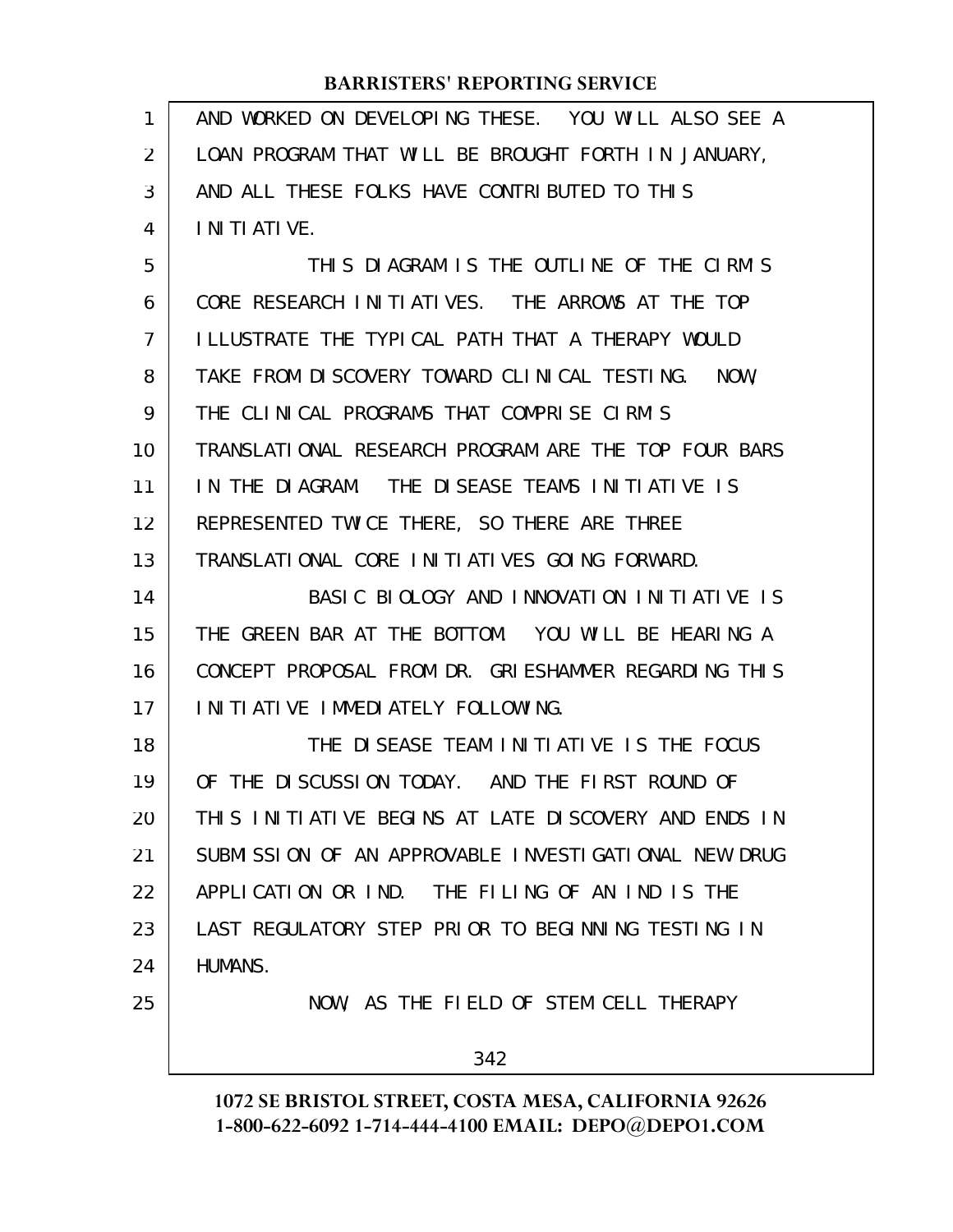| DEVELOPMENT MATURES, SUBSEQUENT ROUNDS OF THE        |
|------------------------------------------------------|
| DI SEASE TEAM RESEARCH AWARDS MAY INCLUDE EARLY      |
| CLINICAL TRIALS. IN THIS FIRST ROUND OF DISEASE      |
| TEAM AWARDS, IF A PROJECT TEAM WERE TO SUCCESSFULLY  |
| FILE AN APPROVABLE IND WITHIN A SHORTER PERIOD OF    |
| TIME, CIRM WOULD CONSIDER FUNDING THE CONTINUATION   |
| OF THAT PROJECT THROUGH A SUPPLEMENTAL PROGRAM TO    |
| BEGIN THOSE CLINICAL STUDIES. WE'LL ADDRESS THIS     |
| LATER IN THE CONCEPT PROPOSAL DISCUSSION.            |
| THE KEY GOAL OF THIS PROGRAM IS FOR TEAMS            |
| TO PRODUCE AN APPROVABLE IND WITHIN FOUR YEARS OF    |
| THE PROJECT START. IT'S BY THIS MEASURE THAT CIRM    |
| WILL KNOW IF THE INITIATIVE HAS BEEN SUCCESSFUL.     |
| A SECOND GOAL IS TO MOVE THERAPIES TOWARD            |
| THE CLINIC. AND FINALLY, TO CONTINUE TO DEVELOP      |
| THERAPEUTICS FOR WHICH THERE IS AN UNMET MEDICAL     |
| NEED.                                                |
| THE SCOPE OF THE RESEARCH AWARDS HAS BEEN            |
| CRAFTED TO ACHIEVE THAT GOAL OF PRODUCING APPROVABLE |
| IND'S WHILE ALSO HELPING PAVE THE PATH TO THE CLINIC |
| FOR CELL THERAPIES. I THINK THE POINT WAS MADE       |
| EARLIER TODAY THAT, ALTHOUGH YOU MIGHT BE FUNDING AN |
| EFFORT ON A VERY SPECIFIC DISEASE, THAT ADVANCE OF   |
| THE SCIENCE IN A PARTICULAR DISEASE CAN HELP ADVANCE |
| THE FIELD BROADLY.                                   |
|                                                      |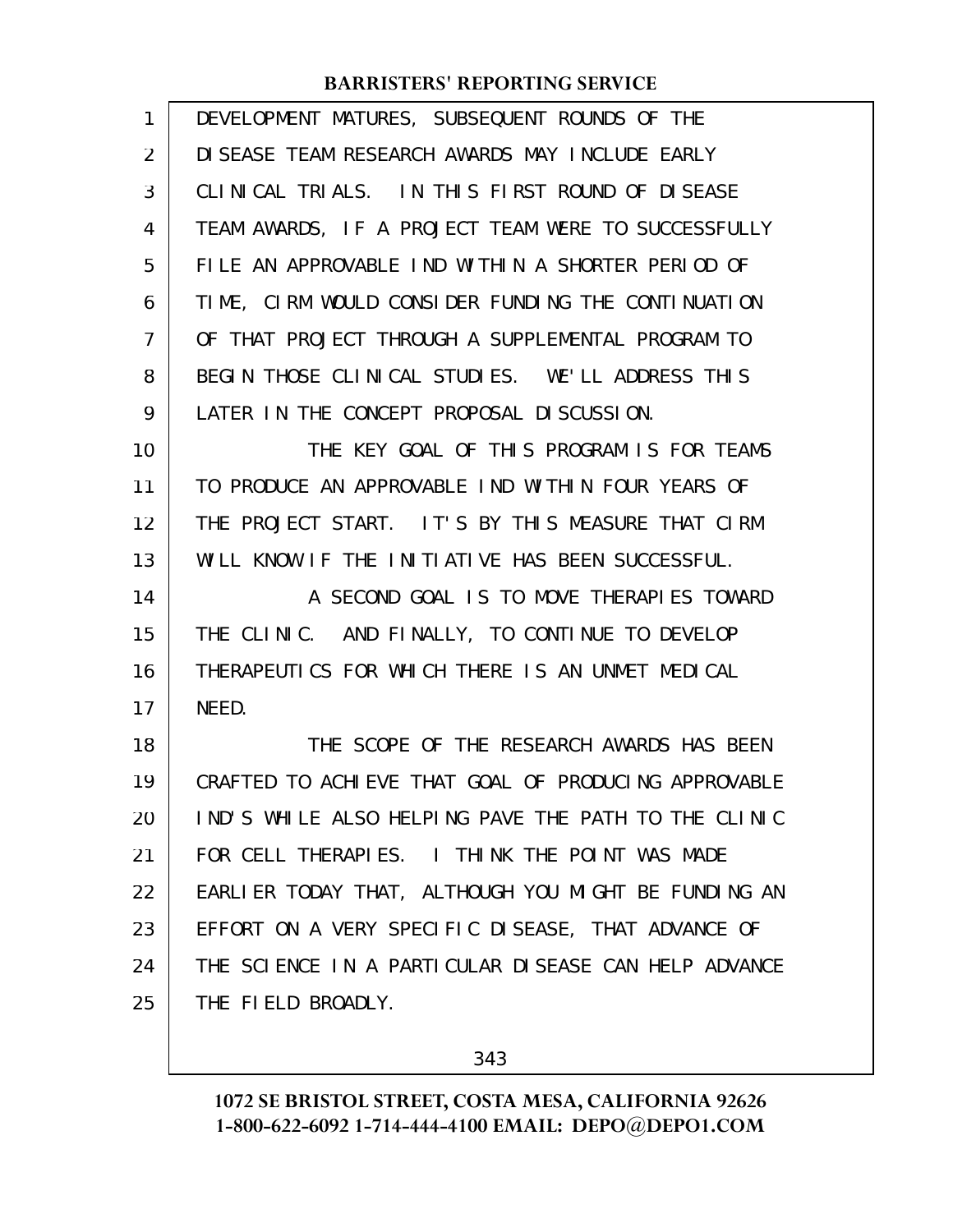| 1  | SO FOR THIS REASON, CIRM PROPOSES A BROAD            |
|----|------------------------------------------------------|
| 2  | SCOPE OF DISEASES AND CELL TYPES. THE INITIATIVE IS  |
| 3  | OPEN TO PROPOSALS IN ALL DISEASE AREAS AND INJURIES. |
| 4  | CIRM SEEKS PROPOSALS TO DEVELOP CLINICALLY           |
| 5  | COMPETITIVE, NOVEL THERAPEUTICS FOR WHICH THERE IS   |
| 6  | AN UNMET MEDICAL NEED. AND CIRM WILL SUPPORT         |
| 7  | RESEARCH USING THE FULL SPECTRUM OF PLURIPOTENT      |
| 8  | CELLS WITH AN EMPHASIS ON EMBRYONIC STEM CELLS AND   |
| 9  | WILL CONSIDER MULTIPOTENT AND PROGENITOR STEM CELL   |
| 10 | TYPES.                                               |
| 11 | NOW, THERE'S ONE AREA IN WHICH THIS                  |
| 12 | INITIATIVE WILL BE MORE STRINGENT, AND THAT'S IN THE |
| 13 | SCIENTIFIC MATURITY OF THE PROJECT. IN ORDER TO      |
| 14 | MEET OUR GOAL OF APPROVABLE IND'S, SUITABLE PROJECTS |
| 15 | WILL HAVE AT A MINIMUM REPRODUCIBLE EVIDENCE OF      |
| 16 | DI SEASE-MODI FYING ACTIVITY. PROJECTS THAT ARE      |
| 17 | FURTHER ALONG IN THE DEVELOPMENT SPECTRUM, EITHER IN |
| 18 | PRECLINICAL RESEARCH OR IN PRECLINICAL DEVELOPMENT,  |
| 19 | ARE ALSO SUITABLE FOR THESE AWARDS. SO YOU NEED TO   |
| 20 | BE AT THAT EARLY STAGE TO GET IN THE GAME. YOU CAN   |
| 21 | BE LATER ALONG.                                      |
| 22 | FOR THIS INITIATIVE CIRM HAS ATTEMPTED TO            |
| 23 | TAILOR THE ELIGIBILITY REQUIREMENTS TO SUPPORT       |
| 24 | TEAM-BASED RESEARCH. BASED ON THE RECOMMENDATIONS    |
| 25 | FROM THE ICOC TASK FORCE AND THE REQUIREMENTS        |
|    |                                                      |

344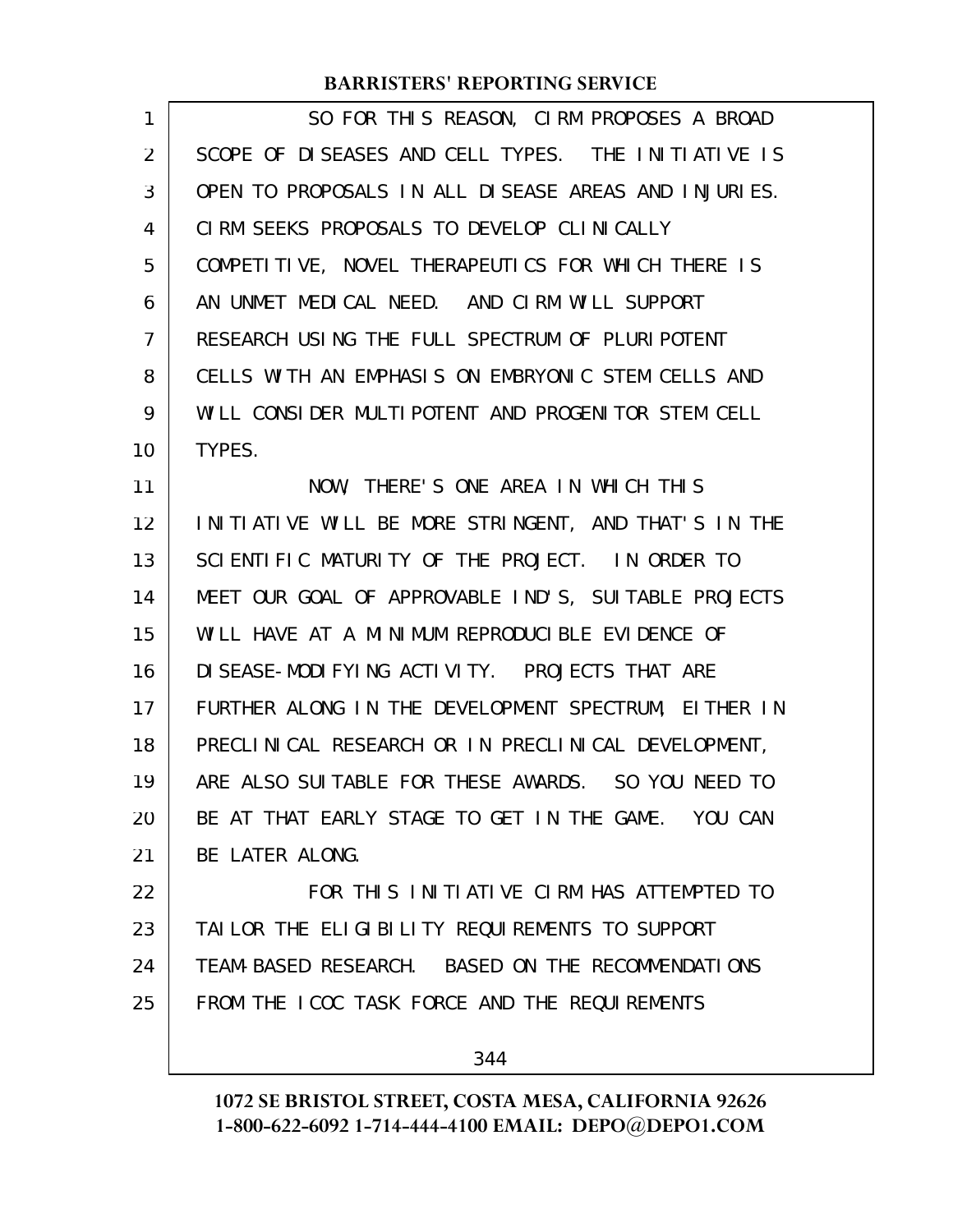| 1  | EXPRESSED BY OUR APPLICANTS AND GRANTEES, THIS      |
|----|-----------------------------------------------------|
| 2  | RESEARCH AWARD WILL ALLOW FOR A PRINCIPAL           |
| 3  | INVESTIGATOR AND UP TO TWO ADDITIONAL CO-PRINCIPAL  |
| 4  | <b>INVESTIGATORS.</b>                               |
| 5  | THE PI WILL HOLD THE SCIENTIFIC AND                 |
| 6  | FINANCIAL ACCOUNTABILITY FOR THE TOTAL PROJECT. FOR |
| 7  | REPORTING PURPOSES, SEPARATE BUDGETS WILL BE        |
| 8  | PRODUCED FOR CO-PRINCIPAL INVESTIGATORS. WE FEEL    |
| 9  | THIS IS A GOOD COMPROMISE BETWEEN MAINTAINING A     |
| 10 | SINGLE POINT OF ACCOUNTABILITY FOR GRANT MONITORING |
| 11 | PURPOSES AND OUR GRANTEES' DESIRE TO BE RECOGNIZED  |
| 12 | FOR THE RESEARCH AND FUNDING THAT THEY MANAGE.      |
| 13 | A 30-PERCENT MINIMUM EFFORT WILL APPLY TO           |
| 14 | PI'S AND A 20-PERCENT MINIMUM TO THE CO-PI'S.       |
| 15 | THINK IT'S WORTH MENTIONING THAT WHEN THE ICOC TASK |
| 16 | FORCE BROUGHT FORTH ITS RECOMMENDATIONS, THERE WAS  |
| 17 | THE POTENTIAL FOR CIRM PRESIDENT TO GRANT AN        |
| 18 | EXCEPTION TO THE MINIMUM PERCENT REQUIREMENT FOR    |
| 19 | SENIOR INVESTIGATORS.                               |
| 20 | AN INVESTIGATOR MAY ONLY APPLY ONCE AS A            |
| 21 | PRINCIPAL INVESTIGATOR AND SUBMIT THEIR NAME ON NO  |
| 22 | MORE THAN TWO TOTAL APPLICATIONS AS A PI OR CO-PI.  |
| 23 | AND THEN AS A REMINDER FROM OUR PREVIOUS MEETING, A |
| 24 | PI MAY APPLY FOR EITHER A DISEASE TEAM OR AN EARLY  |
| 25 | TRANSLATIONAL AWARD.                                |
|    |                                                     |

345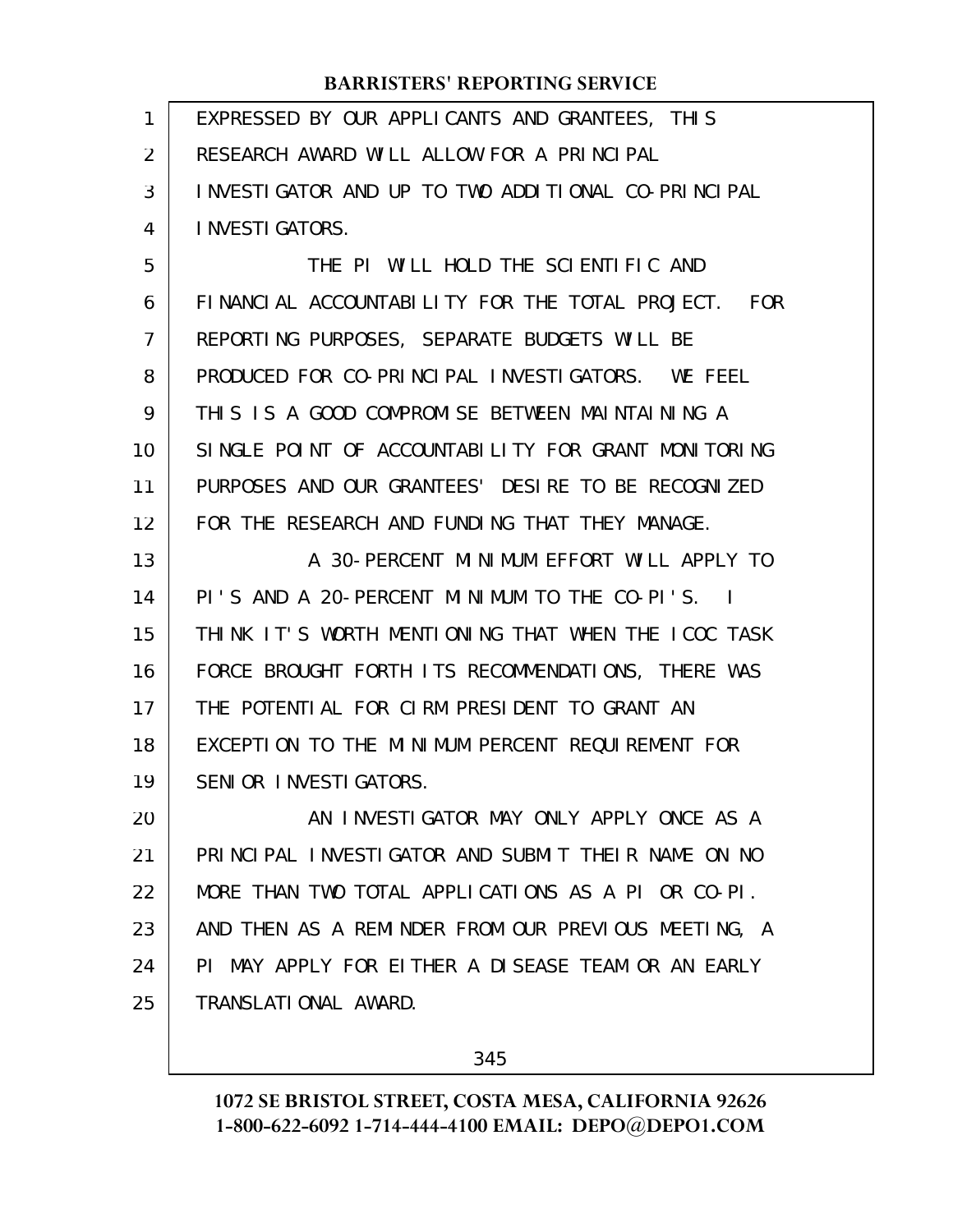| 1  | BOTH NONPROFIT AND FOR-PROFIT INSTITUTIONS            |
|----|-------------------------------------------------------|
| 2  | ARE ELIGIBLE TO APPLY TO THIS INITIATIVE. AND AS WE   |
| 3  | HAVE JUST DISCUSSED, CIRM WILL NOT IMPOSE             |
| 4  | INSTITUTIONAL LIMITS ON THE NUMBER OF                 |
| 5  | PREAPPLICATIONS FOR THIS INITIATIVE. WE DISCUSSED     |
| 6  | THE PREAPPLICATION REVIEW PROCESS. WE BELIEVE THAT    |
| 7  | THE OUTCOME WILL BE THE MOST PROMISING, COMPETITIVE,  |
| 8  | AND RESPONSIVE APPLICATIONS. WE'LL TARGET 30 TO 40    |
| 9  | INVITATIONS TO SUBMIT FULL APPLICATIONS, AND THE      |
| 10 | PREAPPLICATIONS WILL BE EVALUATED ON THE BASIS OF     |
| 11 | THEIR SIGNIFICANCE AND IMPACT AND ALSO THEIR          |
| 12 | FEASIBILITY AND TIMELINE. THESE ARE TWO OF THE        |
| 13 | STANDARD REVIEW CRITERIA THAT FORM THE FOUNDATION OF  |
| 14 | OUR GRANTS WORKING GROUP PROCESS.                     |
| 15 | CIRM ANTICIPATES MAKING 10 TO 12 AWARDS IN            |
| 16 | THIS FIRST ROUND OF THE DISEASE TEAM RESEARCH         |
| 17 | INITIATIVE. INDIVIDUAL AWARDS WILL BE FOR UP TO       |
| 18 | FOUR YEARS WITH TOTAL JUSTIFIABLE COSTS OF UP TO \$20 |
| 19 | MILLION EACH. CIRM ANTICIPATES THAT THE BULK OF THE   |
| 20 | PROJECT COSTS WILL OCCUR IN THE PRECLINICAL           |
| 21 | DEVELOPMENT PHASE WHERE THERE'S A SIGNIFICANT         |
| 22 | STEP-UP IN FUNDING. THE PROGRAM WILL TARGET UP TO     |
| 23 | \$210 MILLION FOR THIS RFA.                           |
| 24 | WE SPOKE ABOUT EARLIER YESTERDAY THAT                 |
| 25 | ADDITIONAL FUNDS AVAILABLE OUTSIDE CIRM MAY BE        |
|    | 346                                                   |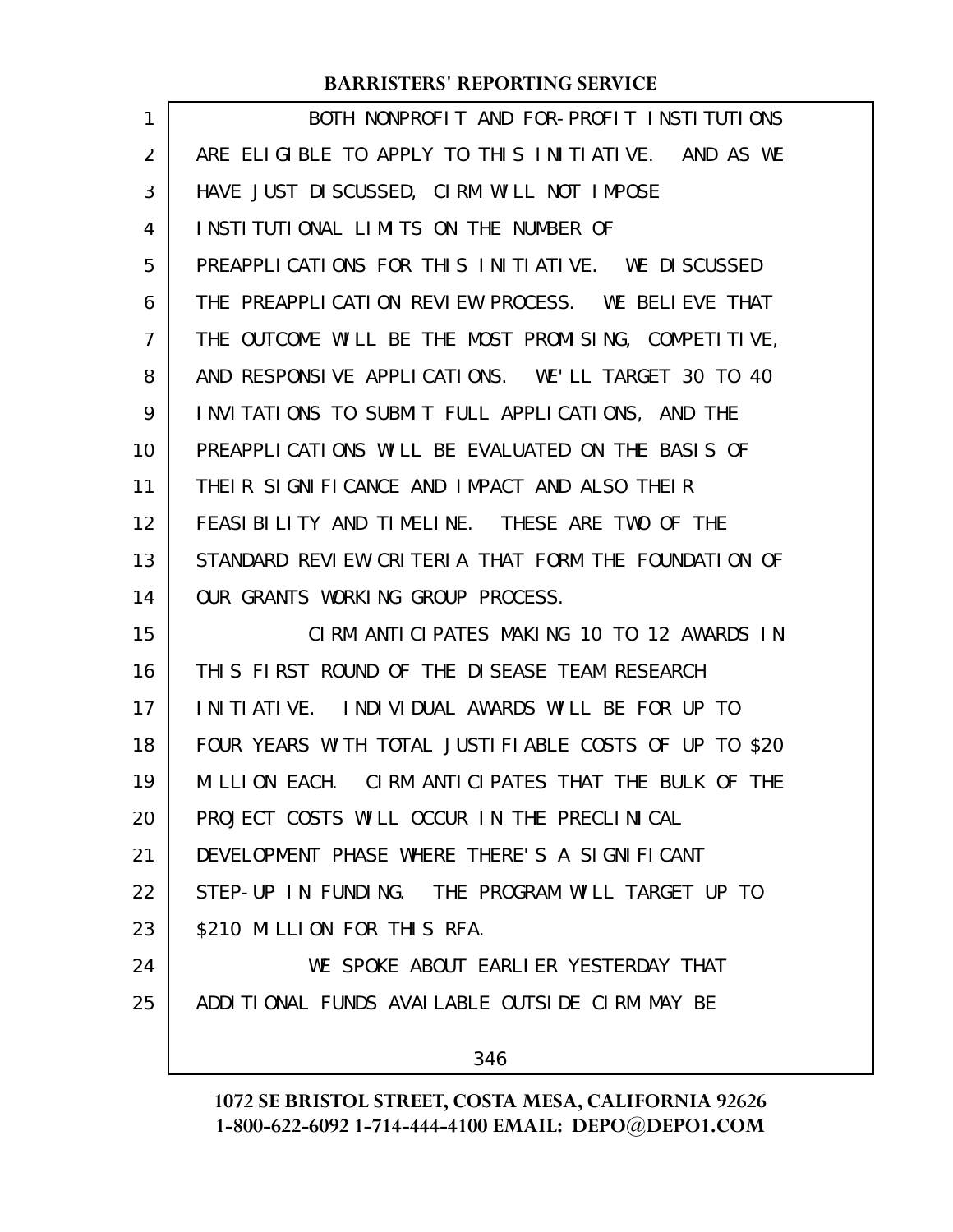| $\mathbf{1}$   | AVAILABLE TO SOME TEAMS VIA THE COLLABORATIVE        |
|----------------|------------------------------------------------------|
| 2              | FUNDING PARTNER PROGRAM. GROUPS THAT HAVE COMMITTED  |
| 3              | TO DATE AND HAVE EARMARKED FUNDS FOR THIS ARE THE    |
| 4              | STATE OF VICTORIA, THE CANADIAN STEM CELL            |
| 5              | CONSORTIUM, AND THE JUVENILE DIABETES RESEARCH       |
| 6              | FOUNDATI ON.                                         |
| $\overline{7}$ | THE AWARD INSTRUMENTS FOR THIS PROGRAM               |
| 8              | WILL BE A CIRM GRANT AND FOR FOR-PROFIT INSTITUTIONS |
| 9              | A LOAN.                                              |
| 10             | I'D LIKE TO GIVE YOU A BRIEF UPDATE ON THE           |
| 11             | STATUS OF THE LOAN PROGRAM. STAFF WILL BE            |
| 12             | PRESENTING TO YOU THE RECOMMENDATIONS FROM THAT      |
| 13             | FINANCE SUBCOMMITTEE AT THE JANUARY 2009 ICOC        |
| 14             | MEETING. IT'S CIRM'S EXPECTATION THAT THE LOAN       |
| 15             | PROGRAM WILL BE AVAILABLE FOR THE DISEASE TEAM       |
| 16             | RESEARCH AWARDS. THE POLICY PROVISIONS ARE           |
| 17             | INCORPORATED INTO THE CIRM LOAN ADMINISTRATION       |
| 18             | POLICY, WHICH WILL BE AVAILABLE ALSO FOR REVIEW IN   |
| 19             | JANUARY 2009. ANY DISEASE TEAM RFA-SPECIFIC          |
| 20             | CONSIDERATIONS WILL BE DISCUSSED IN JANUARY.         |
| 21             | BECAUSE OF THE MAGNITUDE OF THESE AWARDS             |
| 22             | AND CIRM'S COMMITMENT TO STEWARDSHIP OF THE FUNDS,   |
| 23             | BOTH CIRM AND GRANTEES WILL BE INVOLVED IN THE       |
| 24             | ACTIVE MANAGEMENT OF THESE PROJECTS. CIRM'S ROLE     |
| 25             | WILL EXPAND IN MANAGEMENT ACTIVITIES. SO IN          |
|                |                                                      |

347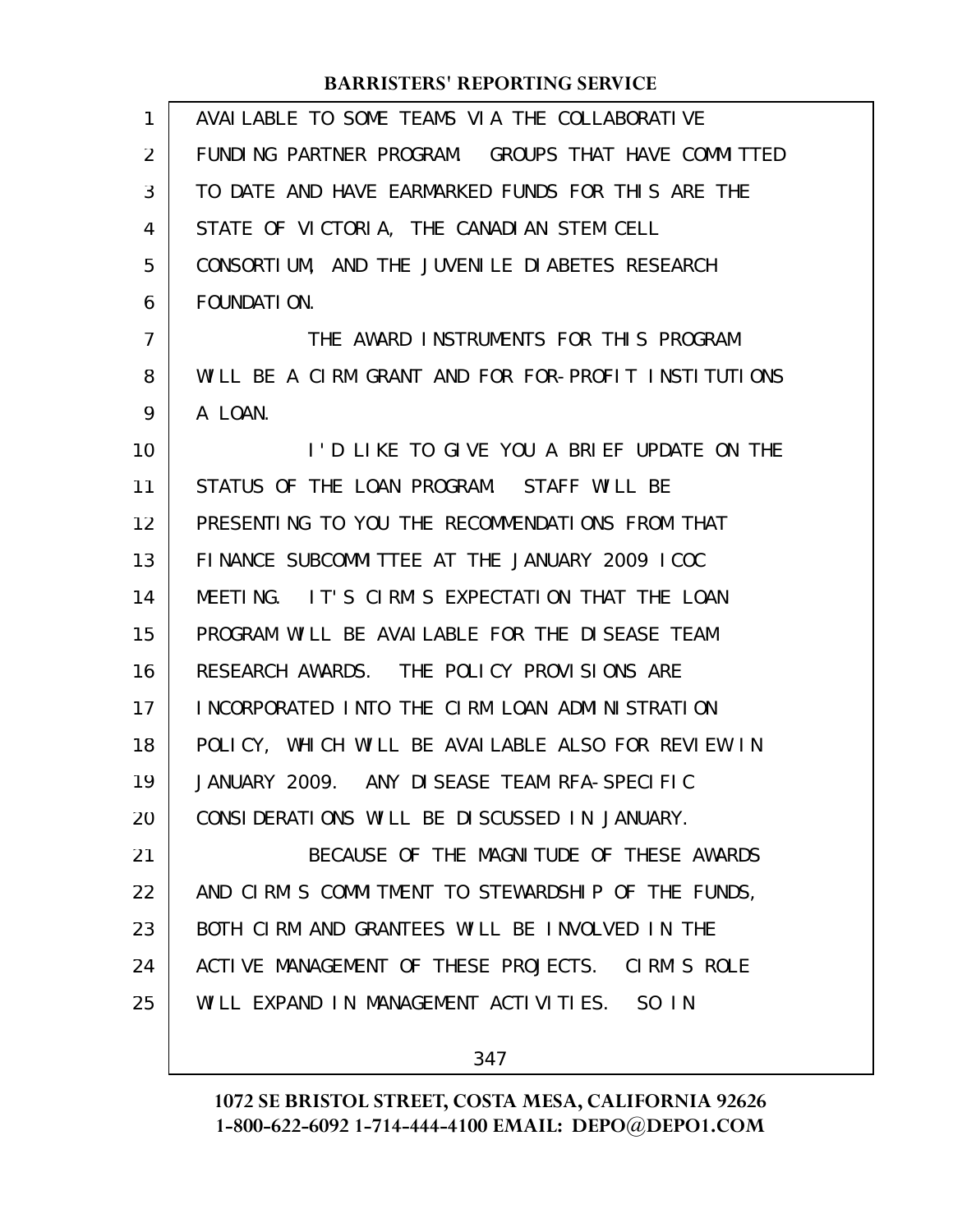| 1  | ADDITION TO REQUIRING THE ANNUAL PROGRESS REPORTS,    |
|----|-------------------------------------------------------|
| 2  | DI SEASE TEAM GRANTEES WILL NEED TO PARTICIPATE IN    |
| 3  | EVALUATION MEETINGS.                                  |
| 4  | AN EVALUATION MEETING WOULD OCCUR AT TWO              |
| 5  | POINTS IN THESE PROJECTS, BETWEEN THE PRECLINICAL     |
| 6  | RESEARCH AND PRECLINICAL DEVELOPMENT PHASES WHERE     |
| 7  | SIGNIFICANT STEP-UP IN FUNDING HAPPENS, OR WHEN A     |
| 8  | TEAM IS READY TO PREPARE REGULATORY FILING FOR        |
| 9  | FIRST-IN-MAN STUDIES. THESE ARE THE KEY DECISION      |
| 10 | POINTS IN DEVELOPMENT PROJECTS, AT WHICH TIME A       |
| 11 | DETERMINATION IS MADE TO GO FORWARD OR TO             |
| 12 | DI SCONTI NUE. AND THOSE ARE REPRESENTED BY THE LIGHT |
| 13 | GRAY ARROWS ON THE DIAGRAM.                           |
| 14 | NOW, AT THIS EVALUATION MEETING, GRANTEES             |
| 15 | WOULD PRESENT TO THE CIRM PRESIDENT AND AN EXPERT     |
| 16 | ADVI SORY COMMITTEE. THE MEETING WOULD BE A           |
| 17 | DATA-DRIVEN MEETING, AND THE QUESTIONS ASKED WOULD    |
| 18 | BE DO THE DATA SUPPORT GOING INTO PRECLINICAL         |
| 19 | DEVELOPMENT OR GOING INTO FIRST-IN-MAN STUDIES? THE   |
| 20 | OUTCOME OF THE MEETING WOULD BE A RECOMMENDATION      |
| 21 | FROM THE ADVISORY COMMITTEE TO THE PRESIDENT OF       |
| 22 | AND POSSIBLE OUTCOMES WOULD INCLUDE<br>CI RM.         |
| 23 | CONTINUATION OF SUCCESSFUL PROJECTS, REDIRECTION, IF  |
| 24 | IT'S POSSIBLE, WITHIN THE FRAMEWORK AND SCOPE OF THE  |
| 25 | ORIGINAL PROPOSAL, OR DISCONTINUATION.                |

348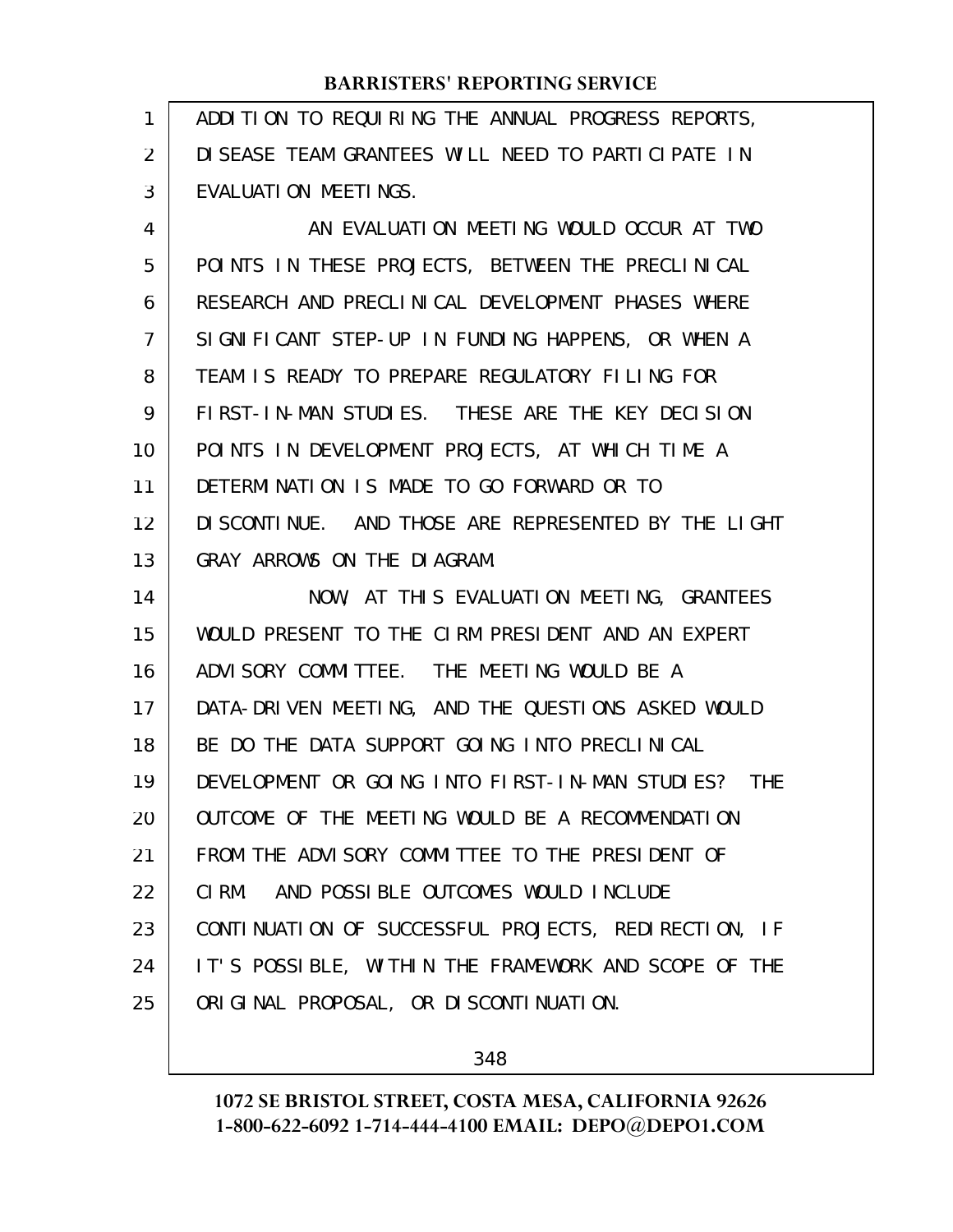| $\mathbf{1}$   | A GO/NO-GO DETERMINATION WOULD MADE BY               |
|----------------|------------------------------------------------------|
| 2              | CIRM PRESIDENT IN CONSULTATION WITH THE STAFF. IN    |
| 3              | THIS FIRST ROUND, IT'S FEASIBLE THAT WE COULD SEE    |
| 4              | PROJECTS THAT MEET THE MILESTONE OF AN APPROVABLE    |
| 5              | IND IN A SHORTER THAN FOUR-YEAR TIMEFRAME, AND THEY  |
| 6              | WOULD BE READY TO ENTER CLINICAL STUDIES.            |
| $\overline{7}$ | I BELIEVE, MR. CHAIRMAN, AT THIS TIME YOU            |
| 8              | WANTED TO DISCUSS THE POSSIBLE FINANCING FOR THOSE   |
| 9              | PROJECTS THAT WERE READY TO MOVE INTO CLINICAL       |
| 10             | STUDI ES.                                            |
| 11             | CHAIRMAN KLEIN: DO YOU WANT TO MAKE                  |
| 12             | COMMENTS ON THAT DIRECTLY? I WILL MAKE SOME          |
| 13             | COMMENTS, AND LET'S SEE IF YOU HAVE REACTION TO      |
| 14             | THOSE COMMENTS.                                      |
| 15             | SO ONE OF THE ISSUES IS THAT AS WE GO                |
| 16             | DOWNSTREAM, IF WE HAVE THESE GRANTS THAT GET TO A    |
| 17             | PHASE I APPROVAL EARLIER THAN THIS TWO-YEAR TIME     |
| 18             | PERIOD, IF, WHEN WE DO THE APPROVAL OF THESE DISEASE |
| 19             | TEAM AWARDS, WE HAVE ACCESS TO ADDITIONAL FUNDS, WE  |
| 20             | COULD SET ASIDE 30 MILLION, \$40 MILLION IN A        |
| 21             | POTENTI AL POOL THAT WOULD BE AVAILABLE FOR GRANTS   |
| 22             | THAT HAVE BEEN APPROVED BY US THAT HAD JUST REACHED  |
| 23             | PHASE I EARLIER THAN THE PERIOD, AND THEY WOULD THEN |
| 24             | HAVE A CLINICAL APPLICATION THEY WOULD TAKE TO THE   |
| 25             | ADVISORY GROUPS, HAVE A REVIEW OF THAT CLINICAL      |
|                |                                                      |

349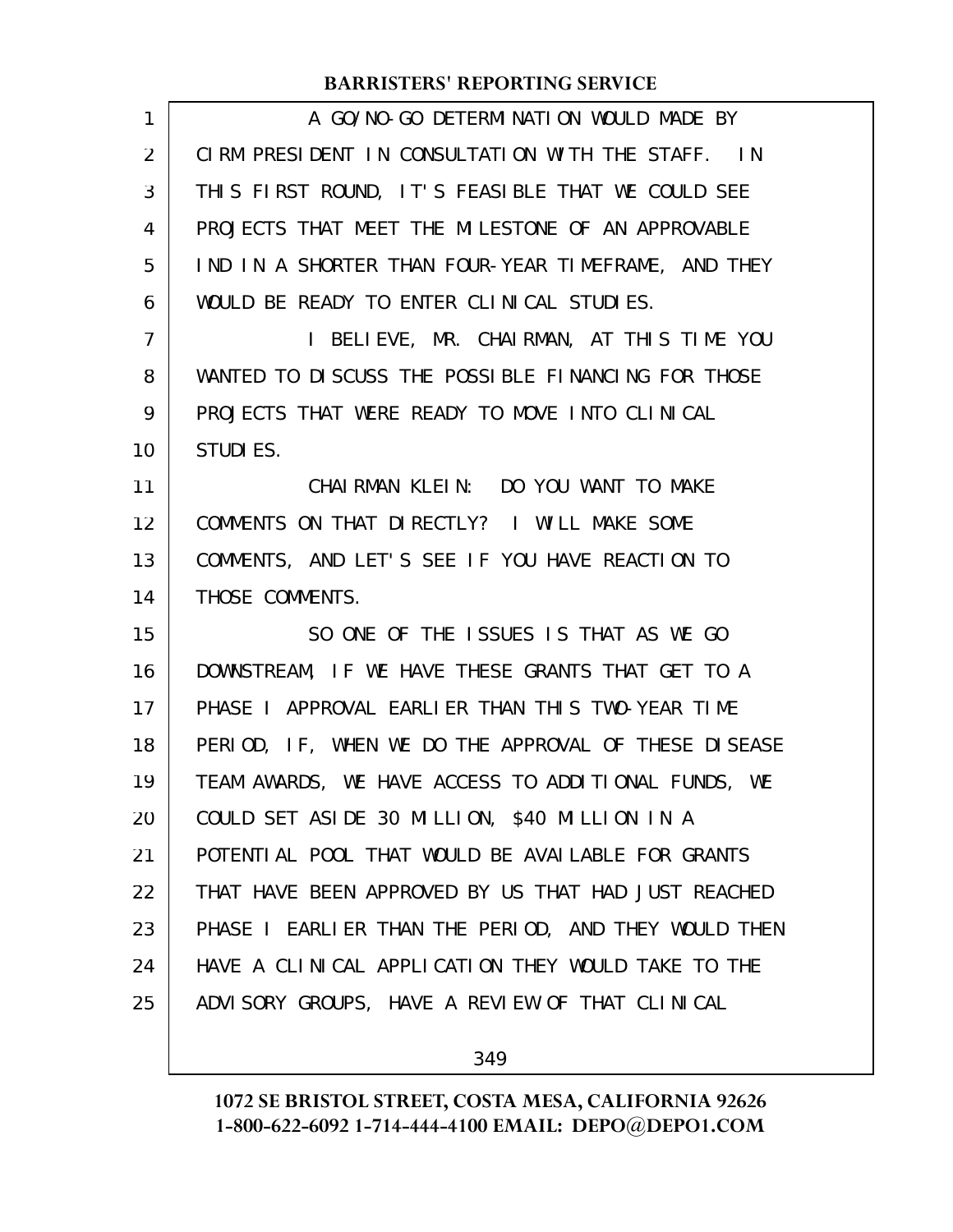| $\mathbf{1}$   | APPLICATION AND, WITHIN THE LIMITATIONS OF FUNDING   |
|----------------|------------------------------------------------------|
| 2              | WE HAD APPROVED, BE PREPARED TO ALLOW THEM TO GO     |
| 3              | FORWARD ON THAT WITH FULL FDA APPROVALS, FULL IRB    |
| 4              | APPROVALS, ETC.                                      |
| 5              | NOW, IF, IN FACT, IT IS THE DESIRE OF THIS           |
| 6              | ORGANIZATION TO HOLD THEM UP, AND IF THEY GET A      |
| $\overline{7}$ | PHASE I APPROVAL, TO HAVE THEM WAIT UNTIL WE DO A    |
| 8              | SEPARATE CLINICAL ROUND TO GET CLINICAL FUNDS, THAT  |
| 9              | IS ANOTHER OPTION. SO THIS IS AN OPTION.             |
| 10             | SECONDLY, THERE'S AN ISSUE THAT IF THEY              |
| 11             | GET TO A PHASE I TRIAL EARLY AND HAVE ADDITIONAL     |
| 12             | FUNDS LEFT OVER, CAN THEY SUBMIT TO THE ADVISORY     |
| 13             | GROUP A CLINICAL PLAN AND USE THE REMAINING FUNDS TO |
| 14             | PROCEED SUBJECT TO THAT LIMITATION OF FUNDS?         |
| 15             | SO THESE ARE TWO POINTS THAT ARE IMPORTANT           |
| 16             | BECAUSE WHAT WE NEED TO UNDERSTAND IS THAT THIS IS,  |
| 17             | AS CERTAINLY MANY OF THE MEMBERS OF THIS BOARD       |
| 18             | UNDERSTAND MUCH BETTER THAN I DO, THIS IS NOT A      |
| 19             | STATIC SYSTEM WHERE EVERYTHING IS GOING TO HAPPEN IN |
| 20             | EXACTLY FOUR YEARS. SO WE NEED TO LOOK DOWNSTREAM    |
| 21             | AND SAY WE HAVE TWO DIFFERENT CASES: A, WE MIGHT     |
| 22             | SET ASIDE SEPARATE FUNDS FOR CLINICAL. WE MIGHT      |
| 23             | ALLOW THEM WITH AN ADVISORY GROUP APPROVAL OF A      |
| 24             | CLINICAL SUBMISSION WITH THE STAFF SUPPORT TO GO     |
| 25             | FORWARD INTO CLINICAL TO THE EXTENT OF ANY SAVINGS.  |
|                |                                                      |

350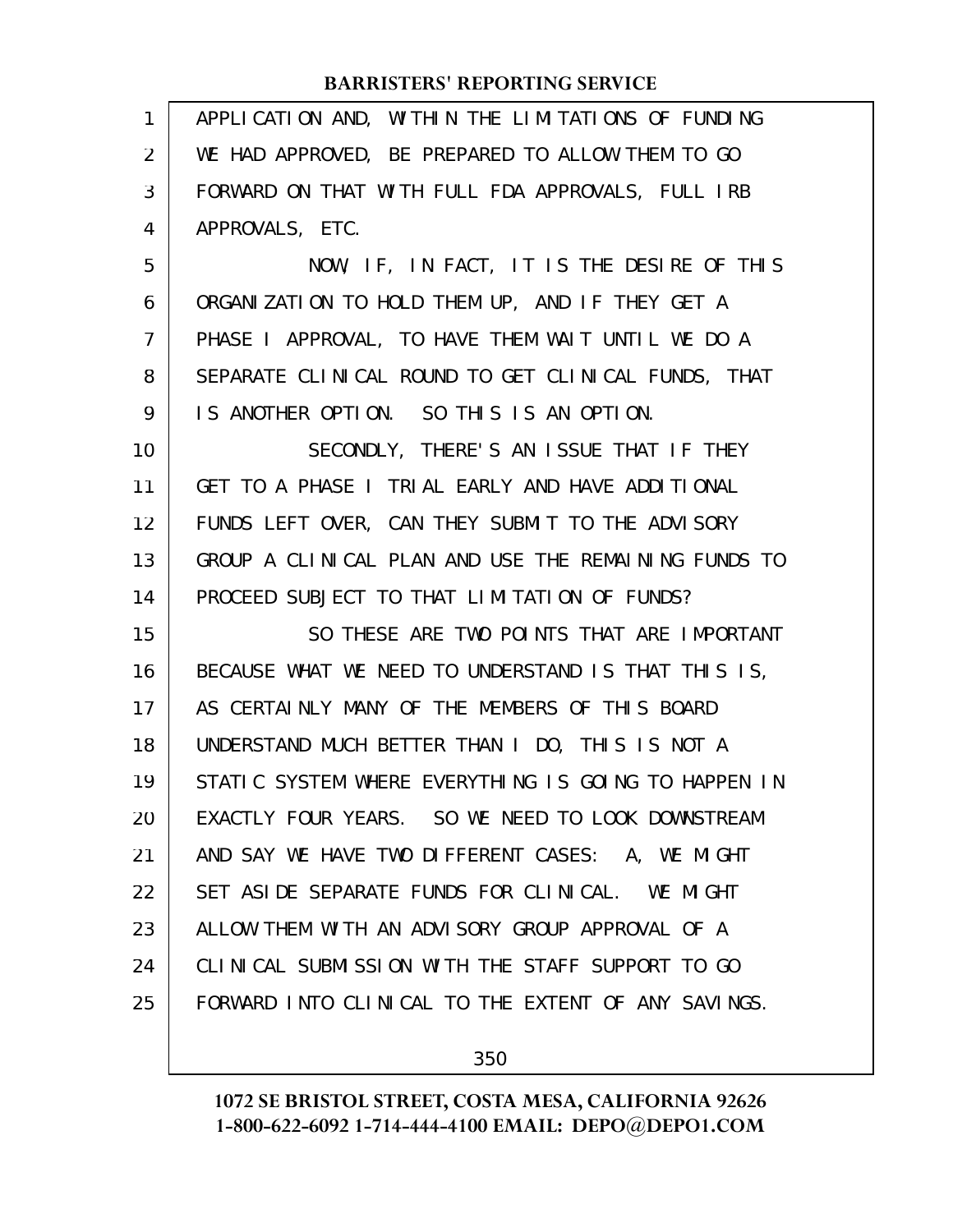| $\mathbf{1}$   | SO THOSE FUNDING OPTIONS ARE JUST                    |
|----------------|------------------------------------------------------|
| 2              | ADDITIONAL ITEMS WHICH YOU MAY ELECT TO ADDRESS AT   |
| 3              | THIS TIME OR JUST PUT THEM ON THE TABLE AND ADVANCE  |
| $\overline{4}$ | WITH THE DISEASE TEAM AWARDS WITHOUT DISCUSSING      |
| 5              | THOSE OPTIONS.                                       |
| 6              | DR. TROUNSON: MR. CHAIR, I WONDER IF I               |
| $\overline{7}$ | COULD JUST SIMPLIFY WHAT YOU JUST SAID. ONE, IF      |
| 8              | THEY MAKE THE -- IF THEY'RE ABLE TO GET TO A         |
| 9              | CLINICAL TRIAL WITHIN THE PERIOD OF THE TIME OF THE  |
| 10             | GRANT, WITHIN THE FOUR YEARS, IN AN UNEXPECTEDLY     |
| 11             | RAPID RATE, THAT, SUBJECT TO THE ADVICE OF THE       |
| 12             | ADVISORY BOARD ON THAT PROJECT, THAT MONEY COULD BE  |
| 13             | CONVERTED TO ASSIST THEM IN INITIATION OF CLINICAL   |
| 14             | TRI ALS.                                             |
| 15             | SECONDLY, I THINK, IF IT WARRANTS THAT, IF           |
|                |                                                      |
| 16             | THE COMMITTEE WARRANTED IT, THAT WE WOULD BE ABLE TO |
| 17             | COME BACK TO THE ICOC WITH A POSSIBLE                |
| 18             | SUPPLEMENTATION BY A PROCESS OF MAKING AN            |
| 19             | APPLICATION TO THE ICOC AT THE NEXT MEETING OR, IF   |
| 20             | THAT'S TOO FAR AWAY, IN A SPECIALLY CONVENED         |
| 21             | <b>OPPORTUNITY.</b>                                  |
| 22             | BUT I THINK IF YOU SAY IF THE FUNDS COULD            |
| 23             | BE CONVERTED, THE ORIGINAL GRANT COULD BE CONVERTED  |
| 24             | TO THE CLINICAL TRIAL, I THINK THAT, SUBJECT TO THE  |
| 25             | APPROVAL OF THE MONITORING TEAM OR APPROVAL TEAM,    |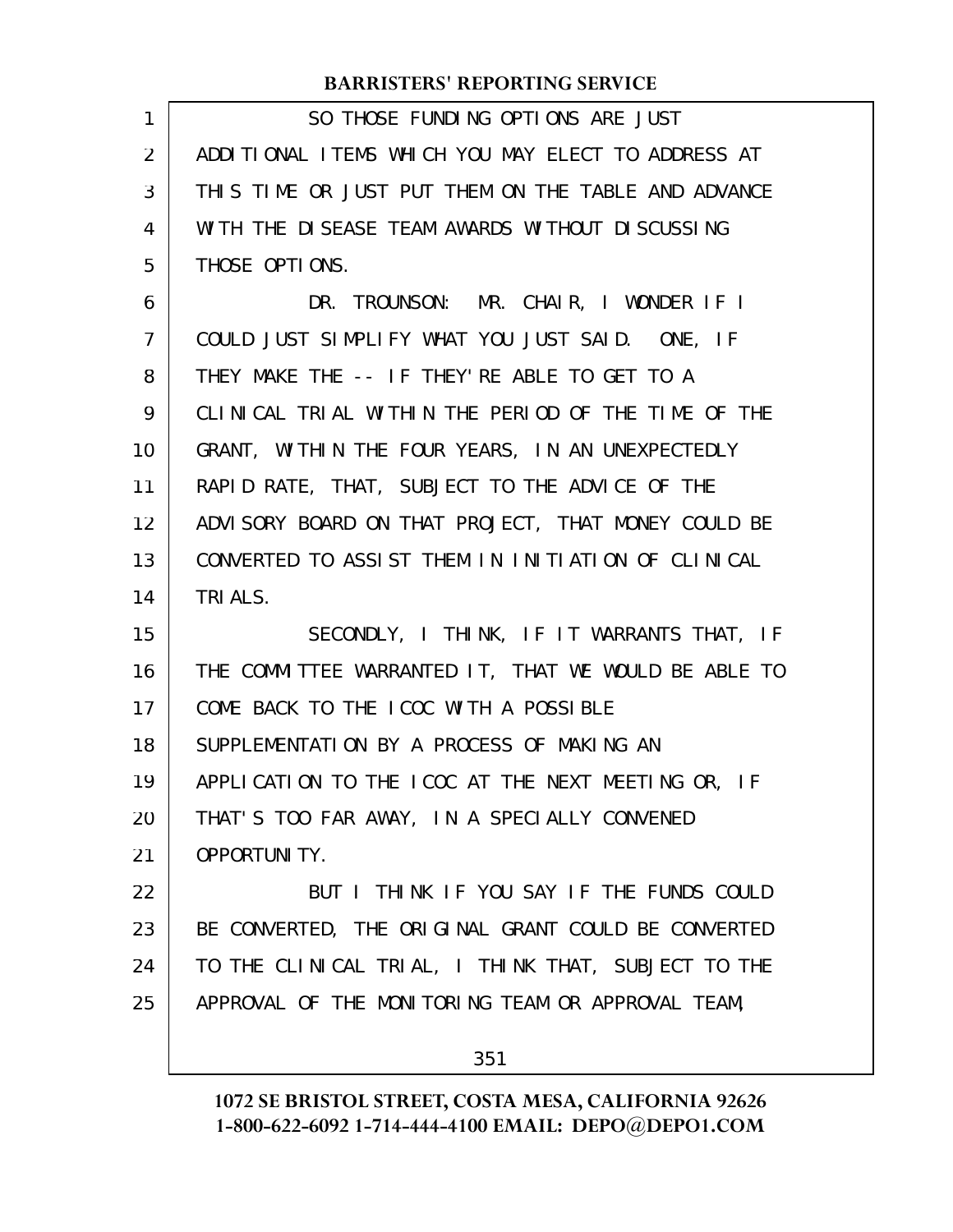| 1  | AND THEN IF IT REQUIRES ADDITIONAL SUPPLEMENTATION, |
|----|-----------------------------------------------------|
| 2  | IF WE CAME BACK TO THE BOARD WITH THE CASE ENDORSED |
| 3  | BY THAT COMMITTEE, THEN I THINK THAT WOULD BE AN    |
| 4  | EASIER PROCESS FOR THE BOARD TO UNDERSTAND.         |
| 5  | CHAIRMAN KLEIN: I LIKE YOUR DESCRIPTION.            |
| 6  | I WAS TRYING TO LISTEN AND DESCRIBE THE PROCESS YOU |
| 7  | MORE APPROPRIATELY DESCRIBED. OKAY. SO I THINK      |
| 8  | THAT'S THE PROPOSAL. IS THERE DISCUSSION?           |
| 9  | MR. SHEEHY: CAN I MAKE THE MOTION TO JUST           |
| 10 | ADOPT THIS AS WRITTEN, AND WE CAN COME BACK ON THIS |
| 11 | OTHER ISSUE BECAUSE THIS IS DOWN THE ROAD, AND WE   |
| 12 | DON'T HAVE ANY PAPER TRAIL. AND I AM EXHAUSTED.     |
| 13 | I'VE BEEN HERE SINCE YESTERDAY, AND I'M ABOUT TO    |
| 14 | LEAVE. I THINK WE BETTER START FIGURING OUT WHAT    |
| 15 | WE'RE GOING TO NEED TO DO BEFORE WE LOSE QUORUM.    |
| 16 | CHAIRMAN KLEIN: THAT'S FINE.                        |
| 17 | MR. SHEEHY: I'D LIKE TO MOVE TO APPROVE             |
| 18 | THI <sub>S</sub> .                                  |
| 19 | DR. STEWARD: SECOND.                                |
| 20 | CHAIRMAN KLEIN: MOVED AND SECONDED. ANY             |
| 21 | ADDITIONAL COMMENT? OKAY. ANY PUBLIC COMMENT?       |
| 22 | MR. BASHAM: DARYL BASHAM AGAIN. THIS IS             |
| 23 | THE LAST TIME I'LL BOTHER YOU TODAY. WHAT WE HAVE   |
| 24 | IS SOME DEFINITIONS WE THINK WILL WORK WELL FOR THE |
| 25 | BIOTECHNOLOGY INDUSTRY. YOU SHOULD HAVE THEM IN     |
|    | 352                                                 |
|    |                                                     |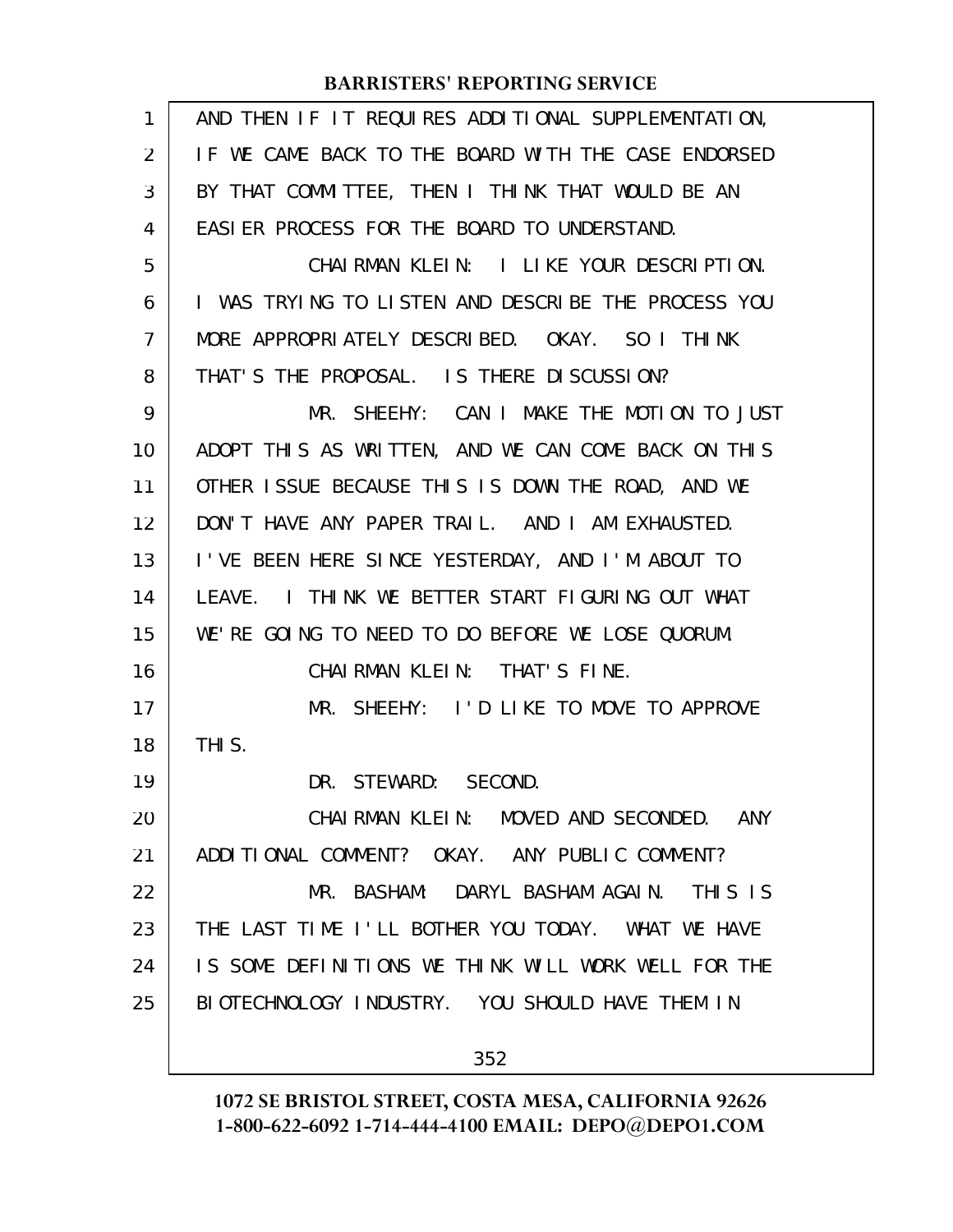| $\mathbf{1}$ | YOUR FOLDER. IT SAYS PUBLIC COMMENT.                 |
|--------------|------------------------------------------------------|
| 2            | FOR OUR PURPOSES, WE'D LIKE THE                      |
| 3            | DEFINITIONS FOR PRINCIPAL INVESTIGATOR OF AN         |
| 4            | ACADEMIC INSTITUTION SEPARATED FROM WHAT WE CALL A   |
| 5            | PD, OR PUBLIC DEVELOPER, OF A COMMERCIAL ENTITY.     |
| 6            | THE REASON WHY WE'D WANT THESE TWO DEFINITIONS, IT   |
| 7            | SEEMS LIKE THE FORCE OF OR THE THRUST OF THE         |
| 8            | BACKGROUND FOR A PI SEEMS TO BE A STRONG PUBLIC --   |
| 9            | HIS OR HER STRONG PUBLICATION TRACK RECORD, THE FACT |
| 10           | THAT THEY HAVE ADVANCED DEGREES, AND THAT THEY CAN   |
| 11           | MANAGE A PARTICULAR PROJECT.                         |
| 12           | FOR PRODUCT DEVELOPERS, WE BELIEVE THAT              |
| 13           | THE BIGGEST DIFFERENCE WOULD BE THAT THE PD WANTS TO |
| 14           | PUT A PRODUCT INTO DEVELOPMENT OR INTO THE STREAM OF |
| 15           | COMMERCE.                                            |
| 16           | WE BELIEVE IF WE CAN HAVE THOSE                      |
| 17           | DEFINITIONS PLACED INTO THE RECORD OR DEFINITIONS    |
| 18           | CONSIDERED, THAT WOULD DO FAR BETTER FOR INDUSTRIAL  |
| 19           | APPLICATIONS.                                        |
| 20           | LAST, WE HAVE CO-PI'S AND CO-PD'S.                   |
| 21           | ANYWAY, CO-PI'S AND CO-PD'S, WHAT WE SEE NOW FROM    |
| 22           | THE PROPOSAL SAYS AROUND 20 PERCENT FOR THEIR        |
| 23           | PARTICULAR TIME. WHAT WE'RE ASKING FOR IS 5          |
| 24           | PERCENT. WE UNDERSTAND THAT WILL PROBABLY BE TOO     |
| 25           | LOW, BUT CERTAINLY WE WOULD WANT SOME MORE           |
|              |                                                      |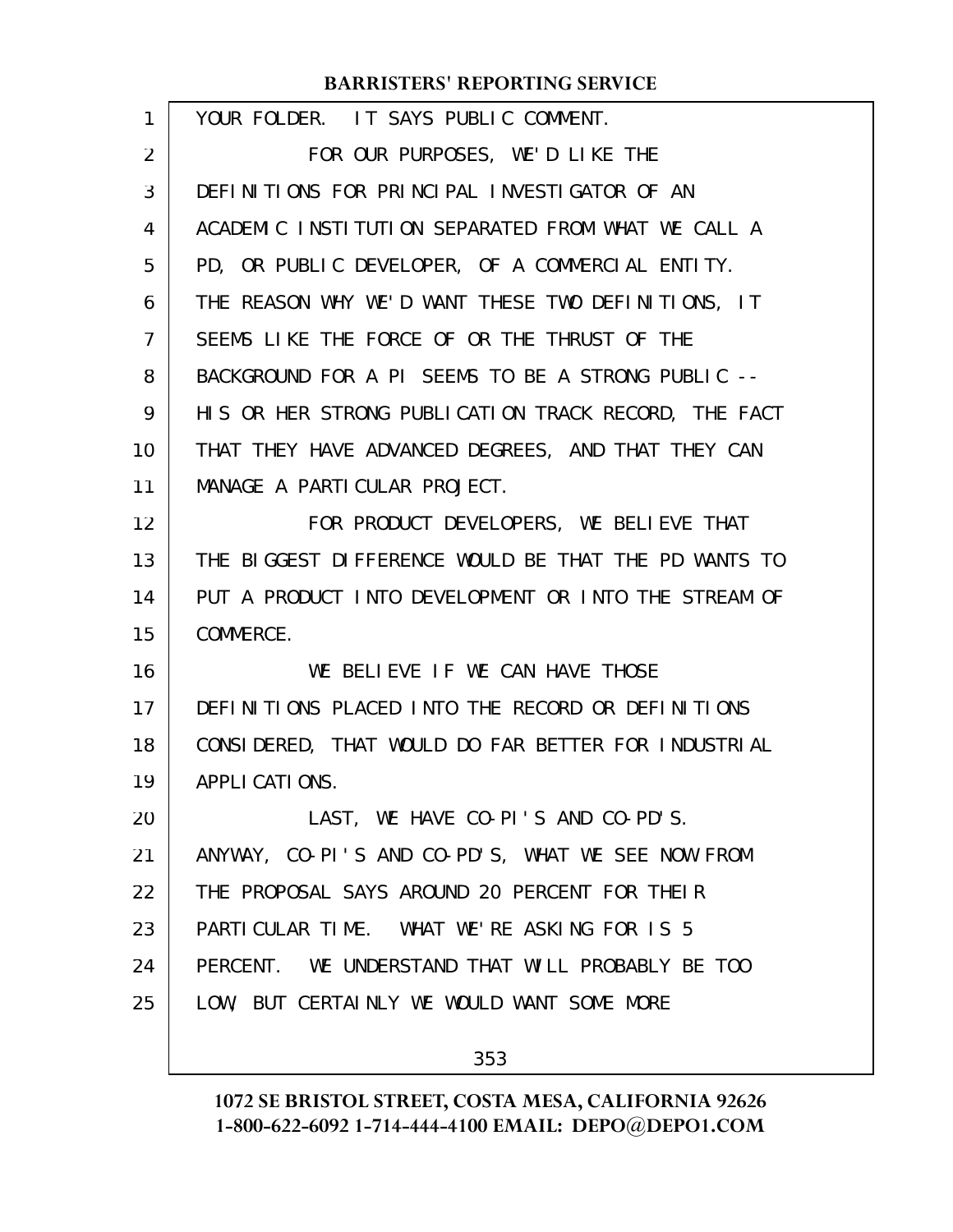| $\mathbf{1}$ | FLEXIBILITY INTO HOW MUCH TIME A CO-PI OR CO-PD       |
|--------------|-------------------------------------------------------|
| 2            | WOULD BE INVOLVED IN A PARTICULAR RFA.                |
| 3            | SO, AGAIN, WE'D LIKE YOU TO CONSIDER THESE            |
| 4            | THREE DEFINITIONS. THANK YOU VERY MUCH FOR            |
| 5            | LI STENING.                                           |
| 6            | CHAIRMAN KLEIN: THANK YOU.                            |
| 7            | DR. CSETE: I'D LIKE TO RESPOND TO THAT.               |
| 8            | A PRODUCT DEVELOPER CAN CERTAINLY BE PART OF THE      |
| 9            | TEAM, BUT IT'S OUR CONSIDERED JUDGMENT THAT THE PI    |
| 10           | SHOULD NOT BE A PRODUCT DEVELOPER. THE PI NEEDS NOT   |
| 11           | ONLY AN ADVANCED DEGREE, BUT THE APPROPRIATE          |
| 12           | EXPERTISE TO LEAD THE PROJECT.                        |
| 13           | IN TERMS OF THE PERCENT EFFORT, THIS,                 |
| 14           | AGAIN, WAS MADE MINDFUL OF HOW AGGRESSIVE THESE       |
| 15           | DISEASE TEAM AWARDS ARE MEANT TO BE. WE REALLY WANT   |
| 16           | A LARGE EFFORT. WE WANT PEOPLE IN THE TRENCHES        |
| 17           | DRIVING THESE GRANTS AS THE PI AND CO-PI BECAUSE      |
| 18           | THAT IS GOING TO LEAD TO THE SUCCESS IN A SHORT       |
| 19           | PERIOD OF TIME.                                       |
| 20           | MR. ROTH: MR. CHAIR, I WANT TO STRONGLY               |
| 21           | DI SAGREE WITH THAT. I THINK YOU CAN HAVE LEADERSHIP  |
| 22           | COMING OUT OF EITHER SIDE, PARTICULARLY THE PRODUCT   |
| 23           | DEVELOPMENT AREA. THOSE OF US THAT HAVE WORKED IN     |
| 24           | PRODUCT DEVELOPMENT UNDERSTAND THERE'S A VERY LARGE   |
| 25           | DI FFERENCE BETWEEN A RESEARCH PRINCIPAL INVESTIGATOR |
|              | 354                                                   |
|              |                                                       |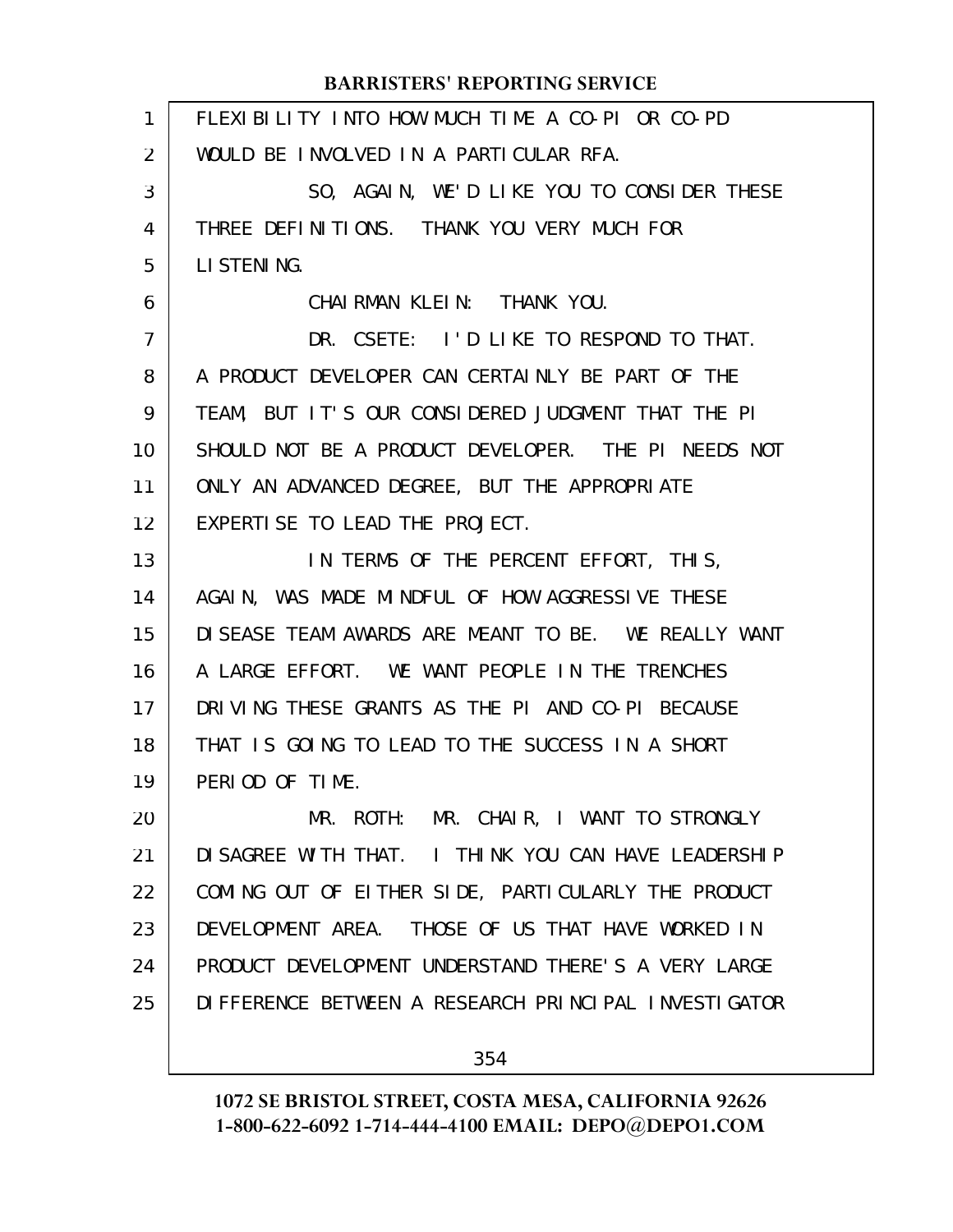| $\mathbf{1}$   | AND SOMEBODY THAT'S GOING TO LEAD PRODUCT            |
|----------------|------------------------------------------------------|
| 2              | DEVELOPMENT, WHICH IS WHAT MANY AROUND THE TABLE ARE |
| 3              | VERY INTERESTED IN. AND I WOULD JUST KEEP A VERY     |
| 4              | OPEN MIND ABOUT WHO CAN LEAD AND WHO CAN'T.          |
| 5              | AND THE IMPORTANCE OF THE ADVANCED                   |
| 6              | DEGREES, SOME OF THE BRIGHTEST PEOPLE I EVER WORKED  |
| $\overline{7}$ | WITH WERE EXTREMELY CREATIVE IN GETTING PRODUCTS TO  |
| 8              | PATIENTS, AND THEY JUST DIDN'T HAVE THE PUBLICATION  |
| 9              | RECORDS OR ANYTHING CLOSE TO THAT.                   |
| 10             | SO I WOULD ENCOURAGE US TO THINK ABOUT               |
| 11             | THIS VERY CAREFULLY.                                 |
| 12             | CHAIRMAN KLEIN: DR. PIZZO, DID YOU HAVE A            |
| 13             | COMMENT?                                             |
| 14             | DR. PIZZO: I WON'T COMMENT ON THAT. I                |
| 15             | APPRECIATE DUANE'S POINT. I DO WANT TO SAY THAT,     |
| 16             | DESPITE MY EARLIER COMMENTS ABOUT PERCENT EFFORT, I  |
| 17             | DO THINK THAT THIS IS AN AREA WHERE, GIVEN THE SIZE  |
| 18             | AND MAGNITUDE OF THESE GRANTS, THAT THE              |
| 19             | RECOMMENDATIONS ARE VERY APPROPRIATE. AND THAT       |
| 20             | WHILE I RECOGNIZE THAT THERE MAY BE PRESIDENTIAL     |
| 21             | DI SCRETION, I THINK A HIGH ACCOUNTABILITY HERE IS   |
| 22             | REALLY IMPORTANT. SO I SUPPORT THAT.                 |
| 23             | CHAIRMAN KLEIN: OKAY. SO IS THERE A                  |
| 24             | MOTI ON?                                             |
| 25             | MR. HARRISON: THERE'S A MOTION PENDING               |
|                | 355                                                  |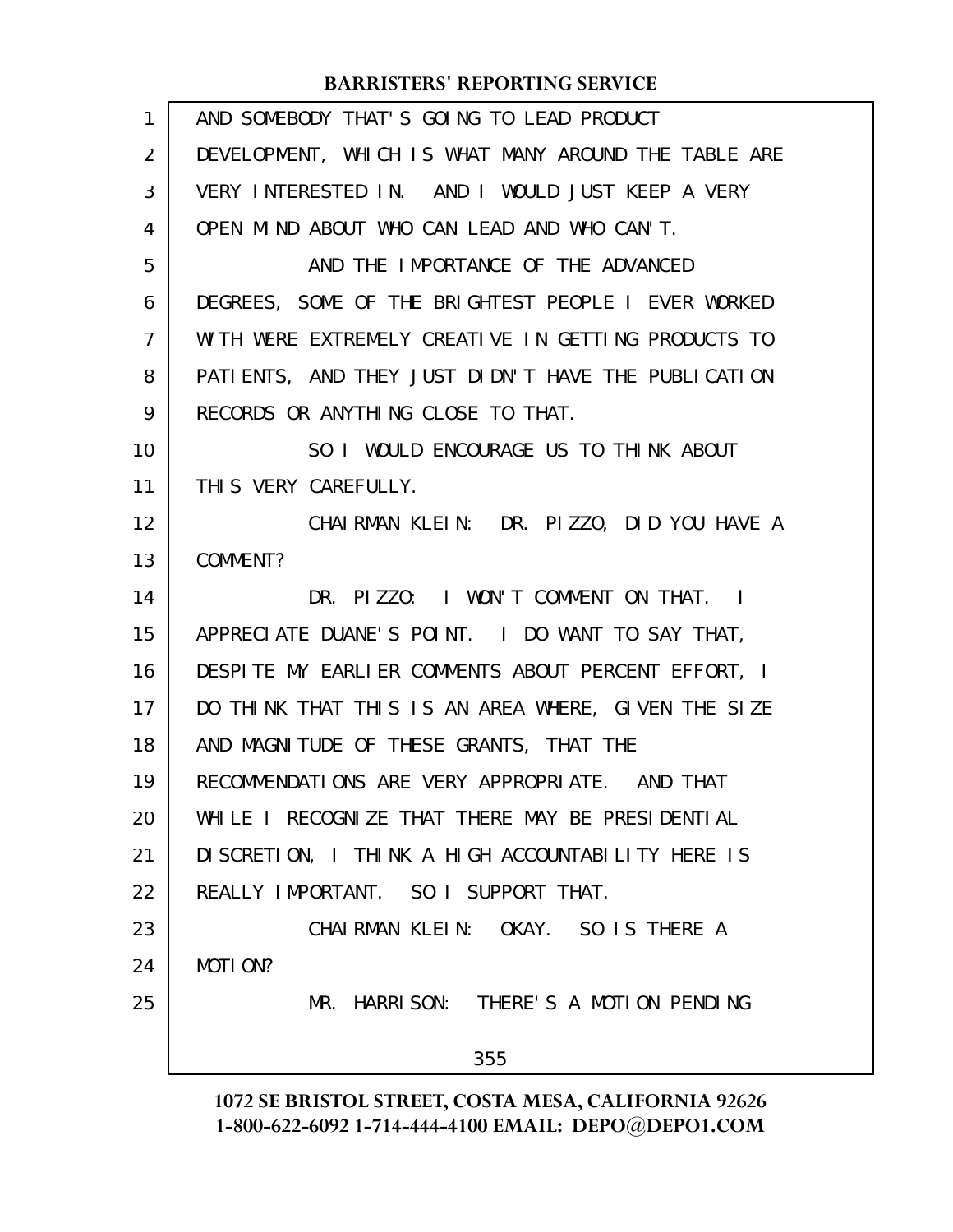| 1  | MADE BY JEFF SHEEHY AND SECONDED BY OS STEWARD TO    |
|----|------------------------------------------------------|
| 2  | APPROVE THE DISEASE TEAM CONCEPT PROPOSAL.           |
| 3  | CHAIRMAN KLEIN: SO THERE ARE SOME                    |
| 4  | SUGGESTIONS ON THE FLOOR. I'M GOING TO TAKE AND      |
| 5  | FIND OUT DOES ANYONE WANT TO MODIFY THE MOTION FOR   |
| 6  | ANY OF THE SUGGESTIONS THAT WERE MADE, OR ARE WE     |
| 7  | GOING WITH THE MOTION AS MADE?                       |
| 8  | MR. ROTH: I'M GOING TO RESPECTFULLY ASK,             |
| 9  | THOUGH, THAT THERE BE A BALANCE IN CONSIDERATION.    |
| 10 | AND IF THAT'S GOING TO BE WRITTEN IN, THAT THE PI    |
| 11 | HAS TO BE AN ACADEMIC LEADER, THEN I WOULD HAVE A    |
| 12 | PROBLEM. I DON'T SEE THAT. I WANT TO TAKE THE BIAS   |
| 13 | OUT. AND I HEAR BIAS.                                |
| 14 | CHAIRMAN KLEIN: BETTINA, COULD YOU PLEASE            |
| 15 | COMMENT.                                             |
| 16 | DR. STEFFEN: I DON'T BELIEVE THE INTENT              |
| 17 | WAS TO EXCLUDE. I BELIEVE THE LANGUAGE IS A PH.D.,   |
| 18 | M.D., OR EQUIVALENT DEGREE, AND WITH THE APPROPRIATE |
| 19 | EXPERIENCE TO LEAD THE PROJECT.                      |
| 20 | DR. TROUNSON: MR. CHAIR, WE'LL MAINTAIN              |
| 21 | THE FLEXIBILITY I THINK THAT THE BOARD'S ASKING FOR  |
| 22 | IN THIS REGARD.                                      |
| 23 | DR. POMEROY: I HAVE A QUESTION. JUST                 |
| 24 | BEFORE I VOTE ON THIS, CAN YOU JUST REVIEW FOR US ON |
| 25 | THE COLLABORATIVE FUNDING PARTNER PROGRAM? I JUST    |
|    | 356                                                  |
|    |                                                      |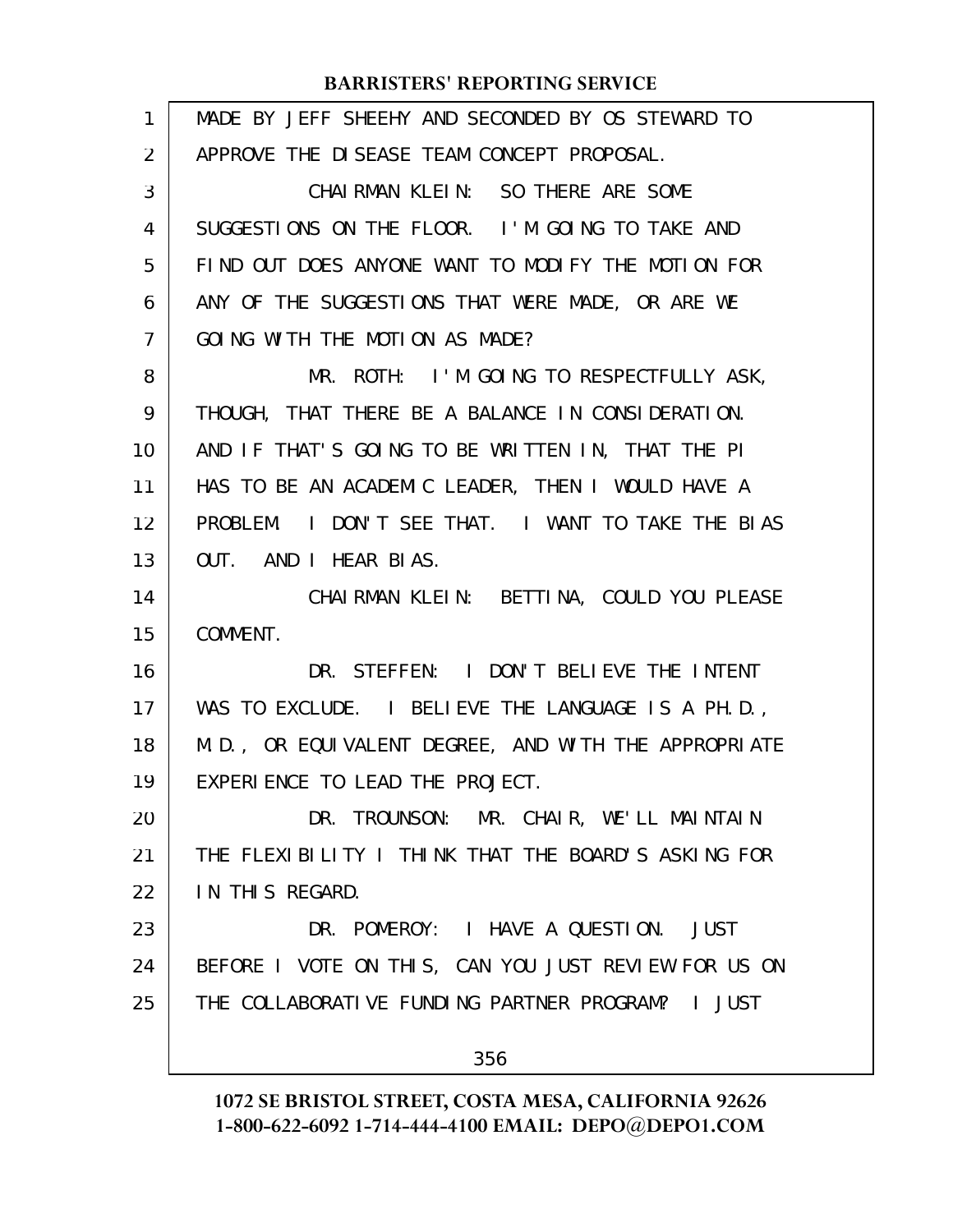| 1              | WANT IT CLEAR WHEN WE HAVE GRANTS THAT COME IN WITH  |
|----------------|------------------------------------------------------|
| 2              | THESE COLLABORATORS, HOW THE MONEY WILL WORK. IN     |
| 3              | OTHER WORDS, HOW DO WE KEEP THE CIRM MONEY DISTINCT  |
| 4              | FROM THE MONEY OF THE COLLABORATING INSTITUTION AND  |
| 5              | ENSURE THAT WE'RE IN COMPLIANCE WITH IT ONLY BEING   |
| 6              | SPENT IN CALIFORNIA?                                 |
| $\overline{7}$ | DR. CSETE: SO THIS IS SOMETHING WE'VE                |
| 8              | WORKED OUT IN THE NEGOTIATIONS WITH THE VARIOUS      |
| 9              | AGENCIES AND FOUNDATIONS, THAT THE SCIENCE AS A      |
| 10             | WHOLE IS JUDGED AS A WHOLE RESEARCH INITIATIVE JUST  |
| 11             | AGAINST ALL THE CALIFORNIA GRANTS WITHOUT ANY        |
| 12             | SPECIAL CONSIDERATION OF THE GEOGRAPHIC BOUNDARIES.  |
| 13             | BUT THE BUDGET, HOWEVER, IS MADE WITH THE GEOGRAPHIC |
| 14             | BOUNDARIES SO THAT THE WORK DONE IN CALIFORNIA HAS   |
| 15             | TO BE CLEARLY DESCRIBED, AND THAT WORK IS FUNDED BY  |
| 16             | CIRM. THE WORK THAT'S DONE BY OUR PARTNERS IS        |
| 17             | CLEARLY DESCRIBED, THE BUDGET IS GIVEN, AND THAT     |
| 18             | WORK IS FUNDED BY OUR OUTSIDE COLLABORATORS. IS      |
| 19             | THAT OKAY?                                           |
| 20             | DR. POMEROY: SO WHEN THERE'S A CO-PI WHO             |
| 21             | IS A NON-CALIFORNIA RESIDENT, SAY, THEY WOULD NOT BE |
| 22             | PAID AT ALL BY CIRM DOLLARS.                         |
| 23             | DR. CSETE: CORRECT.                                  |
| 24             | CHAIRMAN KLEIN: OKAY. I THINK WE'RE                  |
| 25             | PREPARED TO CALL THIS QUESTION. ALL RIGHT.<br>AND I  |
|                | 357                                                  |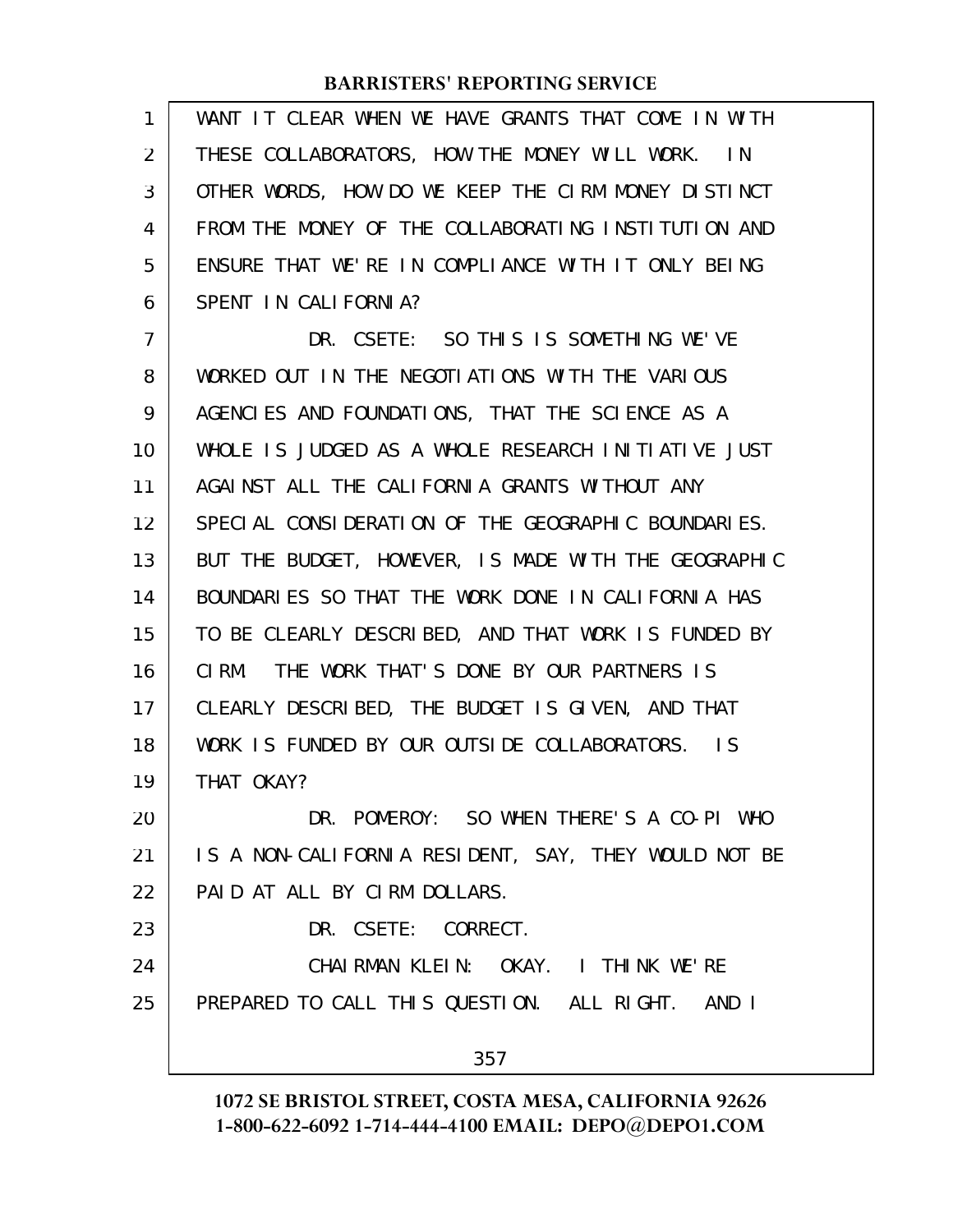| 1  | DON'T THINK WE'RE GOING TO NEED A ROLL CALL VOTE     |
|----|------------------------------------------------------|
| 2  | HERE. SO ALL IN FAVOR. OPPOSED? THANK YOU VERY       |
| 3  | THANK THE STAFF FOR -- THANK YOU, BETTINA,<br>MUCH.  |
| 4  | FOR YOUR TREMENDOUS WORK.                            |
| 5  | MS. KING: MR. CHAIR, IS IT TRUE FOR THE              |
| 6  | RECORD THE MOTION CARRIES?                           |
| 7  | CHAIRMAN KLEIN: THE RECORD SHOWS THAT THE            |
| 8  | MOTION CARRIES. THANK YOU.                           |
| 9  | DR. FONTANA: I HAVE A VERY IMPORTANT                 |
| 10 | INTERRUPTION. I KNOW A COUPLE PEOPLE ARE GOING TO    |
| 11 | BE LEAVING SHORTLY, AND I JUST WANTED TO ACKNOWLEDGE |
| 12 | THAT I BELIEVE IT'S ED PENHOET'S BIRTHDAY TOMORROW.  |
| 13 | (APPLAUSE.)                                          |
| 14 | CHAIRMAN KLEIN: LET ME ASK VERY QUICKLY              |
| 15 | HERE.                                                |
| 16 | DR. CSETE: BASIC CONCEPT APPROVAL.                   |
| 17 | CHAIRMAN KLEIN: THE BASIC SCIENCE CONCEPT            |
| 18 | APPROVAL IS NO. 17, RIGHT?                           |
| 19 | DR. GRIESHAMMER: MR. CHAIRMAN, BOARD                 |
| 20 | MEMBERS, I WOULD LIKE TO PRESENT THE CONCEPT         |
| 21 | PROPOSAL FOR THE BASIC BIOLOGY AWARDS PROGRAM,       |
| 22 | AGENDA I TEM 17.                                     |
| 23 | THE FIELD OF STEM CELL BIOLOGY IS MOVING             |
| 24 | AT A RAPID PACE, AND IT IS ONE OF THE GOALS OF THE   |
| 25 | BASIC BIOLOGY INITIATIVE TO FOSTER THIS CUTTING-EDGE |
|    | 358                                                  |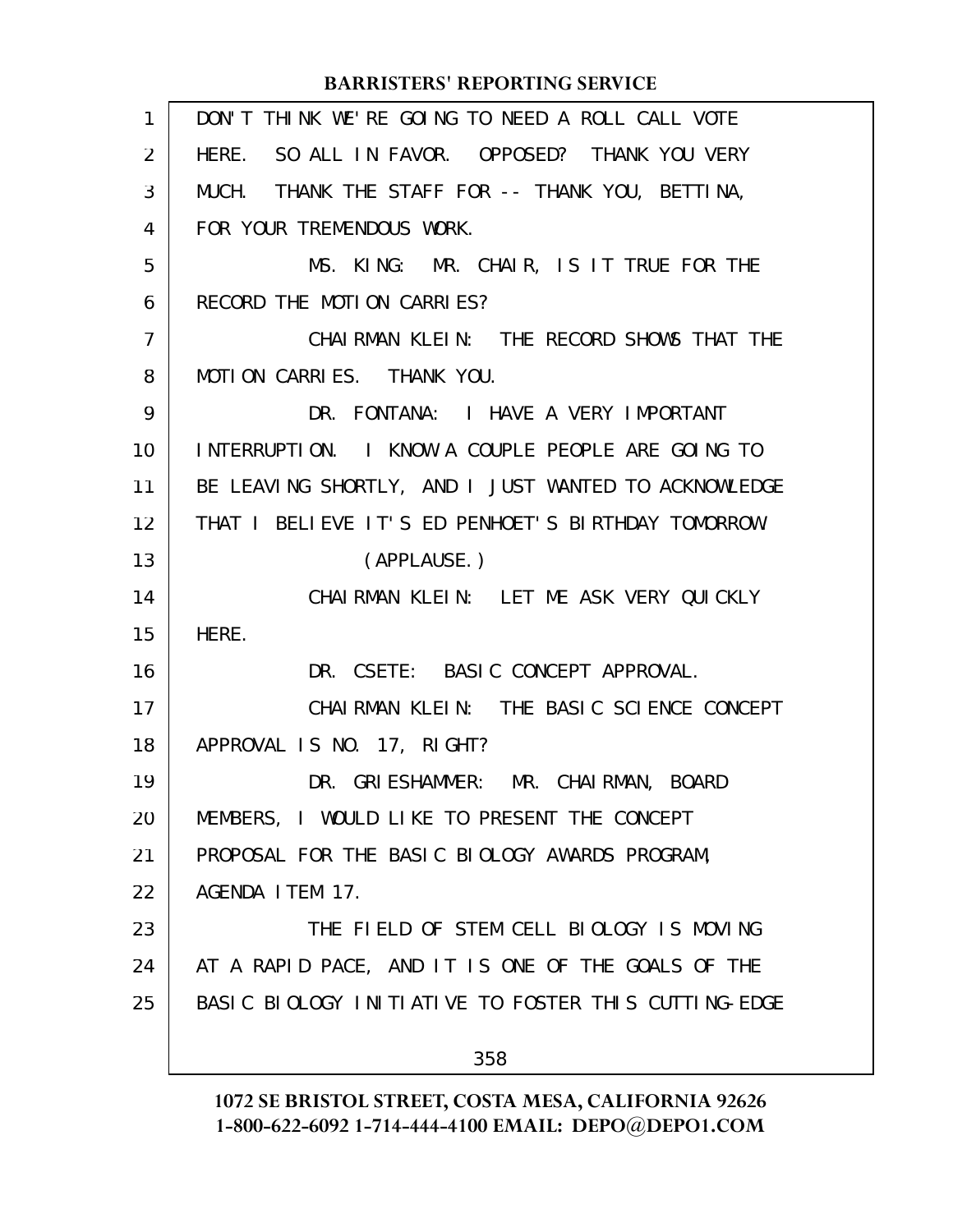| 1              | RESEARCH. AT THE SAME TIME, CERTAIN HURDLES          |
|----------------|------------------------------------------------------|
| 2              | CONTINUE TO EXIST THAT HAMPER PROGRESS IN            |
| 3              | UNDERSTANDING AND CONTROLLING STEM CELL FATE. AND    |
| 4              | CIRM INTENDS TO SUPPORT STUDIES THAT TACKLE THESE    |
| 5              | SIGNIFICANT AND UNRESOLVED ISSUES.                   |
| 6              | IN ORDER TO ACHIEVE THESE GOALS AND TO               |
| $\overline{7}$ | PROMOTE BASIC RESEARCH THAT CAN SERVE AS THE         |
| 8              | KNOWLEDGE BASE FOR ADVANCES IN REGENERATIVE          |
| 9              | MEDICINE, CIRM HAS IDENTIFIED PRIORITY AREAS FOR     |
| 10             | FUNDING. THESE PRIORITY AREAS ARE LISTED IN THE      |
| 11             | CONCEPT PROPOSAL DOCUMENT THAT'S INCLUDED IN YOUR    |
| 12             | BINDERS, AND I WON'T READ THAT TO YOU RIGHT NOW.     |
| 13             | BUT I WOULD LIKE TO HIGHLIGHT TWO MAIN AREAS OF      |
| 14             | FOCUS.                                               |
| 15             | ONE OF THESE AREAS OF FOCUS WILL BE ON               |
| 16             | HUMAN PLURIPOTENT STEM CELL BIOLOGY, WHICH INCLUDES  |
| 17             | THE STUDY OF HUMAN EMBRYONIC STEM CELLS AND HUMAN    |
| 18             | INDUCED PLURIPOTENT STEM CELLS. AND WE'RE            |
| 19             | PARTI CULARLY INTERESTED IN HAVING OUR INVESTIGATORS |
| 20             | STUDY THE MECHANISMS THAT CONTROL THE SELF-RENEWAL,  |
| 21             | THE DIFFERENTIATION, AND THE ONCOGENIC POTENTIAL OF  |
| 22             | THESE PLURI POTENT STEM CELLS.                       |
| 23             | AS YOU KNOW, REPROGRAMMING HAS GENERATED A           |
| 24             | LOT OF EXCITEMENT IN THE STEM CELL COMMUNITY AND     |
| 25             | INCLUDES NOT ONLY REPROGRAMMING OF SOMATIC CELLS     |
|                |                                                      |
|                | 359                                                  |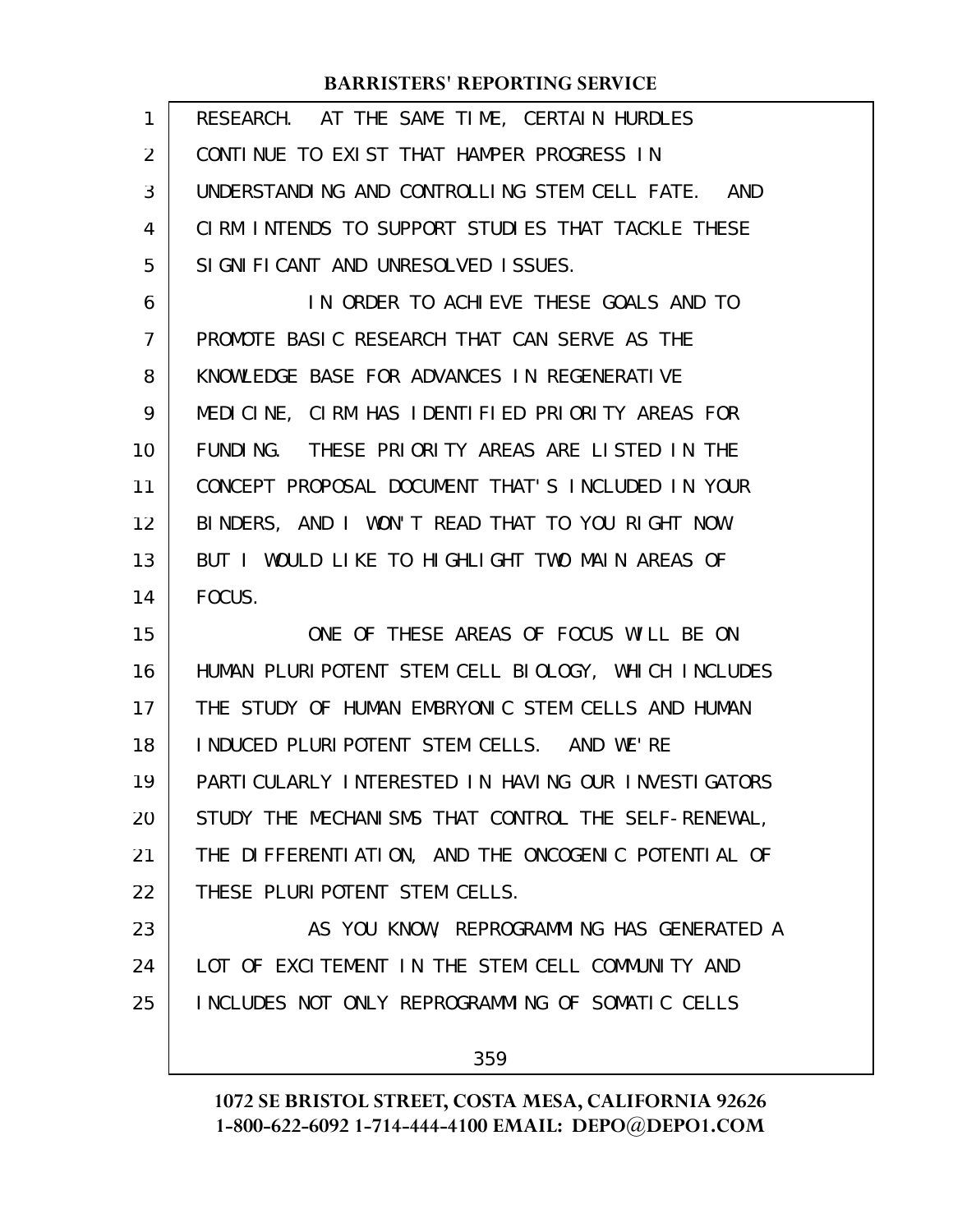| 1  | BACK TO A PLURIPOTENT STATE, BUT ALSO REPROGRAMMING  |
|----|------------------------------------------------------|
| 2  | OF ONE CELL TYPE INTO ANOTHER CELL TYPE, PROCESS     |
| 3  | TERM TRANSDIFFERENTIATION. AND CIRM INTENDS TO       |
| 4  | SUPPORT RESEARCH INTO THE MECHANISMS INVOLVED IN ALL |
| 5  | TYPES OF CELLULAR REPROGRAMMING.                     |
| 6  | WITH CIRM'S OVERALL MISSION IN MIND,                 |
| 7  | STUDIES WILL BE LIMITED MOSTLY TO HUMAN CELLS AND    |
| 8  | ONLY IN EXCEPTIONALLY GROUNDBREAKING CASES WILL THE  |
| 9  | USE OF OTHER MAMMALIAN SYSTEMS BE CONSIDERED.        |
| 10 | THE ELIGIBILITY CRITERIA FOR PI'S OR                 |
| 11 | PRINCIPAL INVESTIGATORS IS IDENTICAL TO THE ONES     |
| 12 | USED IN CIRM'S RECENTLY -- OR IN THE RECENT EARLY    |
| 13 | TRANSLATION RFA AND HAVE BEEN APPROVED BY THIS BOARD |
| 14 | ON RECOMMENDATION BY THE BOARD TASK FORCE.           |
| 15 | BRIEFLY, THE CIRM BASIC BIOLOGY RESEARCH             |
| 16 | AWARDS PROGRAM WILL BE OPEN TO PRINCIPAL             |
| 17 | INVESTIGATORS WITH A PH.D., M.D., OR EQUIVALENT      |
| 18 | DEGREE WHO ARE AUTHORIZED BY THE APPLICANT           |
| 19 | INSTITUTION TO CONDUCT THE PROPOSED RESEARCH IN      |
| 20 | CALI FORNI A.                                        |
| 21 | FURTHERMORE, FOR THIS INITIATIVE CIRM                |
| 22 | REQUIRES A 20-PERCENT MINIMUM EFFORT COMMITMENT BY   |
| 23 | THE PRINCIPAL INVESTIGATOR. ALTHOUGH, AS DR.         |
| 24 | STEFFEN ALREADY MENTIONED, UNDER EXTRAORDINARY       |
| 25 | CIRCUMSTANCES AND AT THE DISCRETION OF THE           |
|    | 360                                                  |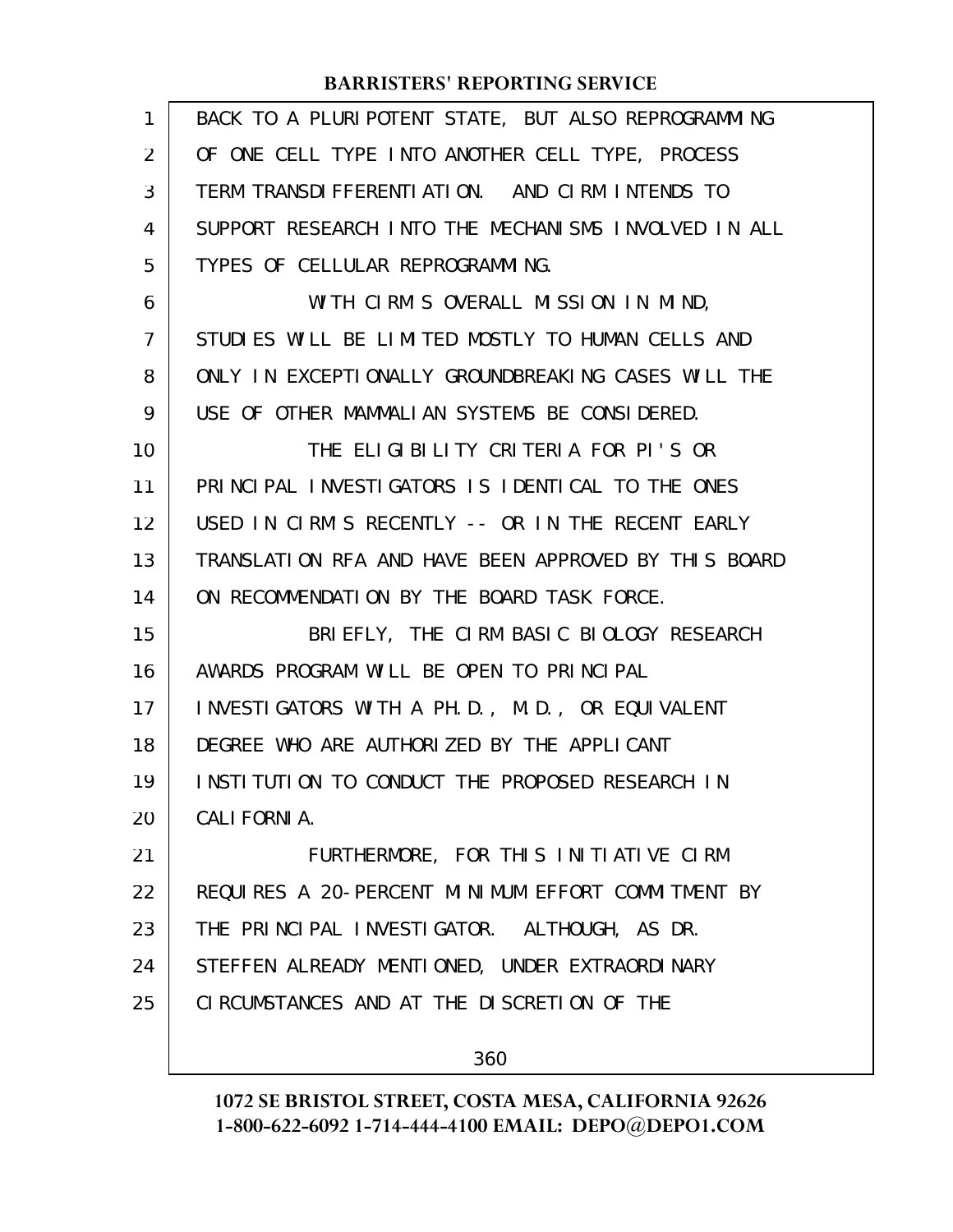| 1  | PRESIDENT, CIRM MAY ALLOW A REDUCED EFFORT FOR       |
|----|------------------------------------------------------|
| 2  | SENIOR INVESTIGATORS.                                |
| 3  | THIS NUMBER OF PERCENT EFFORT IS DRIVEN BY           |
| 4  | THE URGENCY OF CIRM'S MISSION. THERE ARE HIGH        |
| 5  | EXPECTATIONS FROM PATIENTS AND FROM TAXPAYERS THAT   |
| 6  | WE REACH OUR MISSION, AND WE FEEL STRONGLY THAT      |
| 7  | SUBSTANTIAL LEVELS OF COMMITMENT BY PI'S TO          |
| 8  | CIRM-FUNDED PROJECTS IS REQUIRED TO HAVE A CHANCE TO |
| 9  | REACH CIRM'S GOALS.                                  |
| 10 | IN TERMS OF INSTITUTIONAL ELIGIBILITY,               |
| 11 | BOTH NONPROFIT AND FOR-PROFIT INSTITUTIONS WILL BE   |
| 12 | ELIGIBLE TO APPLY FOR THIS AWARD.                    |
| 13 | AS DISCUSSED AND APPROVED EARLIER TODAY,             |
| 14 | CIRM WILL IMPLEMENT A PREAPPLICATION REVIEW          |
| 15 | PROCEDURE AND WILL NOT IMPOSE INSTITUTIONAL LIMITS   |
| 16 | ON THE NUMBER OF PREAPPLICATIONS FOR THIS            |
| 17 | INITIATIVE. AS WAS FURTHER APPROVED, WE WILL HAVE A  |
| 18 | TELEPHONE APPROVAL OF THE CRITERIA BEFORE THE ACTUAL |
| 19 | RELEASE OF THIS RFA.                                 |
| 20 | STEM CELL RESEARCHERS FROM OUTSIDE OF                |
| 21 | CALIFORNIA -- ACTUALLY I DON'T HAVE TO REPEAT WHAT   |
| 22 | DR. CSETE ALREADY PRESENTED TO YOU IN TERMS OF THE   |
| 23 | PROCESS WE WILL USE. THE TARGET RANGE FOR THE        |
| 24 | INVITATIONS TO APPLY FOR THE BASIC BIOLOGY           |
| 25 | INITIATIVE WILL BE 50 TO 60 INVITATIONS WHICH WE     |
|    |                                                      |

361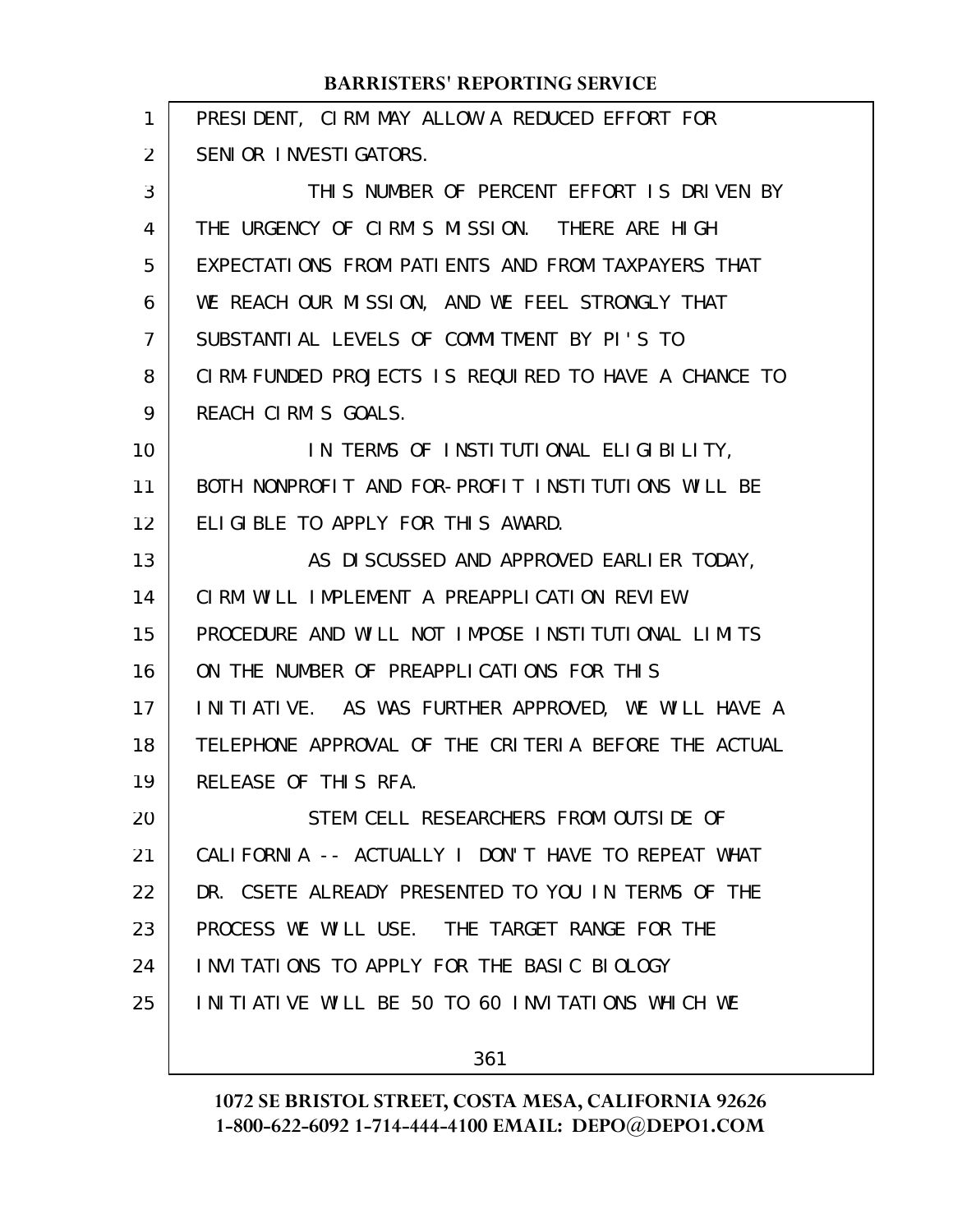| 1              | THINK OUR REVIEWERS CAN REASONABLY HANDLE, AND THEN  |
|----------------|------------------------------------------------------|
| 2              | THE GRANTS WORKING GROUP WILL INDEED REVIEW THOSE 50 |
| 3              | TO 60 FULL APPLICATIONS.                             |
| 4              | IN ANTICIPATION OF A VERY LARGE APPLICANT            |
| 5              | POOL FOR THE BASIC BIOLOGY AWARDS, WE DECIDED TO     |
| 6              | SPLIT THIS INITIATIVE INTO TWO IDENTICAL RFA'S THAT  |
| $\overline{7}$ | WILL BE RELEASED SEVERAL MONTHS APART. AND EACH      |
| 8              | INVESTIGATOR CAN ONLY SUBMIT ONE PREAPPLICATION TO   |
| 9              | EITHER WHAT WILL BE RFA 0807, THE FIRST INSTALLMENT  |
| 10             | OF THE BASIC BIOLOGY, OR RFA 0902, THE SECOND        |
| 11             | INSTALLMENT OF THIS INITIATIVE, BUT NOT BOTH.        |
| 12             | THE FIRST ONE OF THESE RFA'S WHICH WILL BE           |
| 13             | RELEASED AT THE END OF THIS MONTH PROVIDES THE       |
| 14             | OPPORTUNITY TO CAPTURE SUCCESSFUL SEED PROJECTS. AS  |
| 15             | YOU RECALL, THE SEED GRANTS WERE DESIGNED TO ATTRACT |
| 16             | INVESTIGATORS NOT ENGAGED IN HUMAN EMBRYONIC STEM    |
| 17             | CELL RESEARCH INTO THE HUMAN EMBRYONIC STEM CELL     |
| 18             | FIELD. AND THOSE AWARDS ARE COMING TO AN END NEXT    |
| 19             | YEAR. AND THE BASIC BIOLOGY AWARDS COULD PROVIDE     |
| 20             | FURTHER FUNDING FOR EXCEPTIONALLY SUCCESSFUL SEED    |
| 21             | PROJECTS THAT COMPETE WELL WITH OTHER PROPOSALS.     |
| 22             | AN IMPORTANT REVIEW CRITERION FOR THE                |
| 23             | BASIC BIOLOGY PROPOSALS WILL BE THE QUALITY OF THE   |
| 24             | PRELIMINARY DATA, AND INVESTIGATORS WHO NEED MORE    |
| 25             | TIME TO COLLECT CONVINCING DATA HAVE THE OPPORTUNITY |
|                |                                                      |

362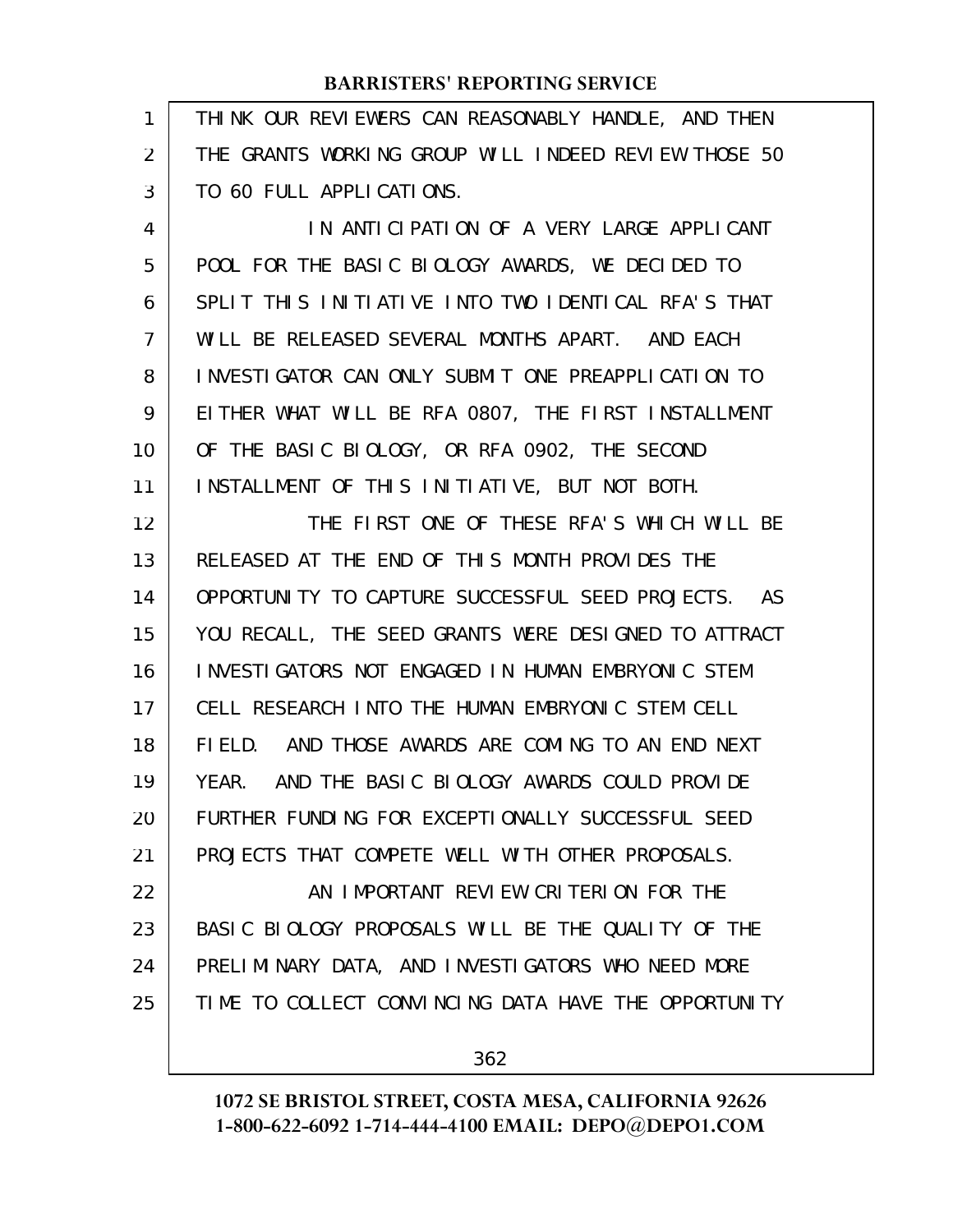| INSTALLMENT OF THIS INITIATIVE LATER NEXT YEAR.<br>IN CONTRAST TO -- I NEED TO COME TO AN<br>END. I DO WANT TO PROPOSE THAT THE COMPREHENSIVE |
|-----------------------------------------------------------------------------------------------------------------------------------------------|
|                                                                                                                                               |
|                                                                                                                                               |
|                                                                                                                                               |
| AND THE NEW FACULTY -- RECIPIENTS, CURRENT GRANTEES                                                                                           |
| THAT HAVE COMPREHENSIVE AND NEW FACULTY AWARDS WILL                                                                                           |
| NOT BE ELIGIBLE TO APPLY TO BROADEN OUR OVERALL                                                                                               |
|                                                                                                                                               |
| I LLUSTRATED HERE. DR. CSETE ALREADY BRI EFLY ALLUDED                                                                                         |
| TO IT. I JUST WANT TO POINT OUT THAT INDEED THE                                                                                               |
|                                                                                                                                               |
| I ALSO WANT TO EMPHASIZE THAT THIS IS ONE                                                                                                     |
| SINGLE INITIATIVE AND IS THEN LIKELY TO BE REPEATED                                                                                           |
|                                                                                                                                               |
| SO IN CLOSING, I WOULD LIKE TO ON THE NEXT                                                                                                    |
| SLIDE SHOW YOU WHAT WE'RE SPECIFICALLY ASKING FOR.                                                                                            |
| WE'RE HOPING TO BE ABLE TO AWARD 40 TOTAL AWARDS                                                                                              |
| WITH 20 PER RFA. THESE WILL BE THREE-YEAR AWARDS                                                                                              |
| FOR \$300,000 PER YEAR FOR A TOTAL COST FOR BOTH                                                                                              |
|                                                                                                                                               |
|                                                                                                                                               |
|                                                                                                                                               |
|                                                                                                                                               |
| CHAIRMAN KLEIN: DR. PIZZO MOVES APPROVAL.                                                                                                     |
|                                                                                                                                               |
|                                                                                                                                               |
|                                                                                                                                               |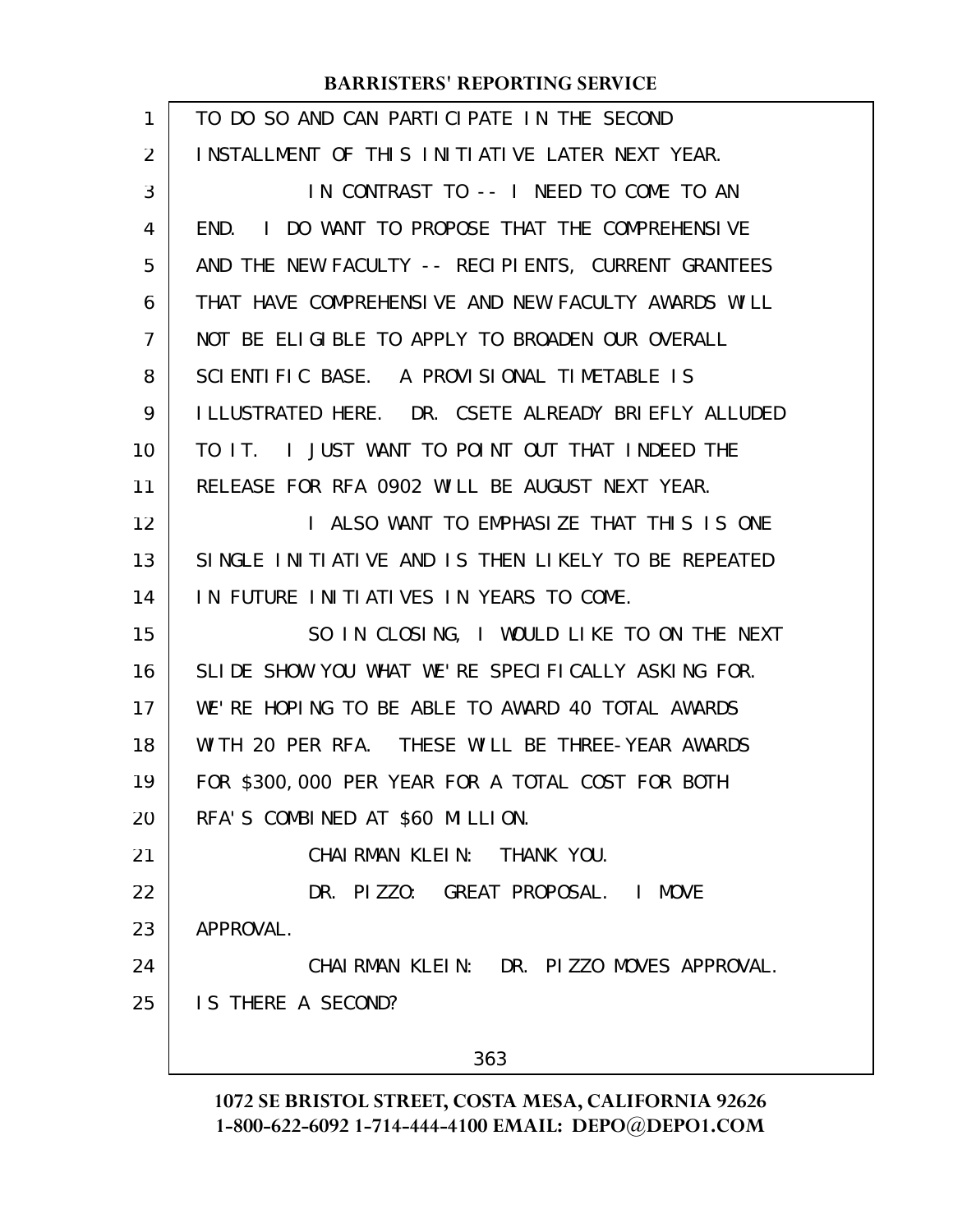| 1                 | DR. PULIAFITO: SECOND.                             |
|-------------------|----------------------------------------------------|
| $\overline{2}$    | CHAIRMAN KLEIN: SECOND DR. PULIAFITO. IS           |
| 3                 | THERE DISCUSSION BY THE BOARD? SEEING NO           |
| 4                 | DI SCUSSION, IS THERE DI SCUSSION BY THE PUBLIC?   |
| 5                 | SEEING NO DISCUSSION BY THE PUBLIC, CALL THE       |
| 6                 | QUESTION. ALL IN FAVOR. OPPOSED? ITEM PASSES.      |
| 7                 | COUPLE OF VERY QUICK ITEMS THAT WE CAN DO.         |
| 8                 | I WANT TO DO ITEM NO. 22, CONSIDERATION OF         |
| 9                 | APPOINTMENT OF NEW SCIENTIFIC MEMBERS FOR GRANTS   |
| 10                | WORKING GROUP. CAN WE GET THOSE MEMBERS? THOSE     |
| 11                | MEMBERS ARE ALREADY IN OUR BOOKS AND AVAILABLE FOR |
| $12 \overline{ }$ | THE PUBLIC, SO THEY'RE A MATTER OF PUBLIC RECORD   |
| 13                | ALREADY. DOES ANYONE WANT TO MAKE A MOTION --      |
| 14                | DR. PRIETO: MOVE THEIR APPROVAL.                   |
| 15                | CHAIRMAN KLEIN: MOVE APPROVAL, DR.                 |
| 16                | PRIETO. IS THERE A SECOND?                         |
| 17                | MS. LANSING: SECOND.                               |
| 18                | CHAIRMAN KLEIN: SECOND SHERRY LANSING.             |
| 19                | IS THERE A DISCUSSION BY THE BOARD? DISCUSSION BY  |
| 20                | THE PUBLIC? ALL IN FAVOR. OPPOSED? SHOW THE ITEMS  |
| 21                | PASSES.                                            |
| 22                | NEXT I TEM IS THE INTERNATIONAL CONFERENCE         |
| 23                | FOR -- NO. 21. THE INTERNATIONAL SOCIETY FOR STEM  |
| 24                | CELL RESEARCH HAS ELECTED SAN FRANCISCO FOR THEIR  |
| 25                | 2010 CONFERENCE. AS IS THE CASE ACROSS THE WORLD,  |
|                   | 364                                                |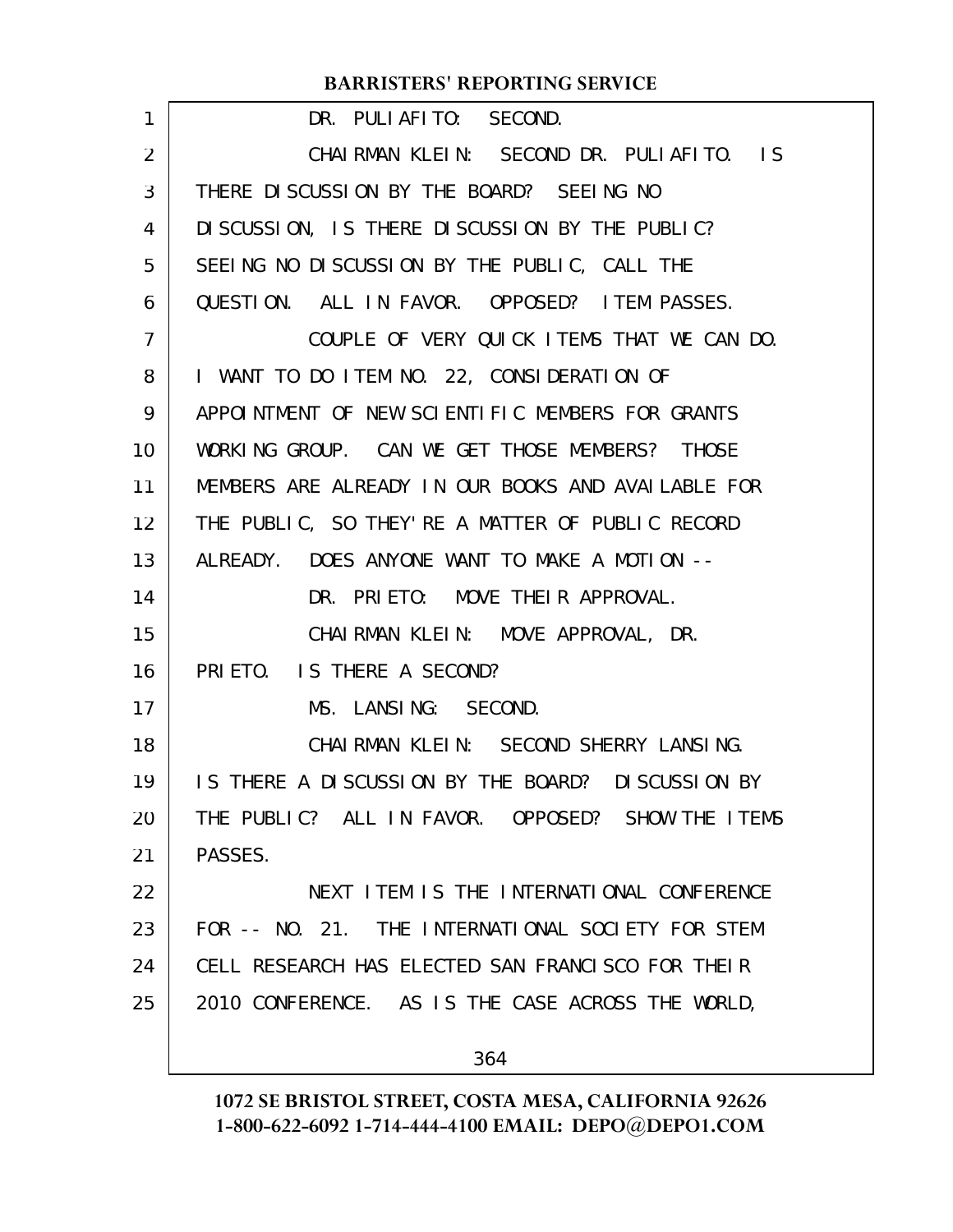| 1  | THEY ASKED FOR A CONTRIBUTION FROM THE SPONSORING OR |
|----|------------------------------------------------------|
| 2  | HOST ORGANIZATION.                                   |
| 3  | MR. GOLDBERG: CAN WE GIVE THEM FREE HOTEL            |
| 4  | ROOMS?                                               |
| 5  | CHAIRMAN KLEIN: MANY OF THOSE HAVE                   |
| 6  | EXPIRED. AND SO THEY' VE ASKED FOR A \$400,000       |
| 7  | CONTRIBUTION. WHAT'S IMPORTANT HERE TO REALIZE IS    |
| 8  | BY IT BEING IN CALIFORNIA, OUR CIRM SCHOLARS CAN     |
| 9  | ATTEND AT GROSSLY LOWER COST IN VERY HIGH            |
| 10 | PROPORTIONS. SO DR. PENHOET.                         |
| 11 | DR. PENHOET: I MOVE APPROVAL OF THIS ITEM            |
| 12 | SUBJECT TO THE 400,000 BEING TAKEN FROM THE DOLBY    |
| 13 | MONEY, WHICH IS NOT PART OF THE BOND FUNDING.        |
| 14 | MR. ROTH: I'LL SECOND IT, BUT I WANT TO              |
| 15 | MAKE A COMMENT. THAT'S AN INCREDIBLE ASK, FROM MY    |
| 16 | <b>EXPERI ENCE.</b>                                  |
| 17 | DR. POMEROY: I ALSO HAVE SOME DISCOMFORT             |
| 18 | SUPPORTING IT WITHOUT SEEING THE BUDGET THAT         |
| 19 | SUPPORTS HOW THEY CAME UP WITH THIS FIGURE. I THINK  |
| 20 | THE DOLBY MONEY IS A MUCH MORE APPROPRIATE SOURCE,   |
| 21 | BUT I STILL THINK WE HAVE TO DO DUE DILIGENCE WITH   |
| 22 | THOSE DONOR FUNDS, AND I WOULD LIKE TO SEE A BUDGET. |
| 23 | CHAIRMAN KLEIN: SO LET ME ASK THIS                   |
| 24 | QUESTION. DR. PENHOET, WOULD YOU BE WILLING TO       |
| 25 | MODIFY YOUR MOTION TO MAKE IT TO APPROVE IT SUBJECT  |
|    |                                                      |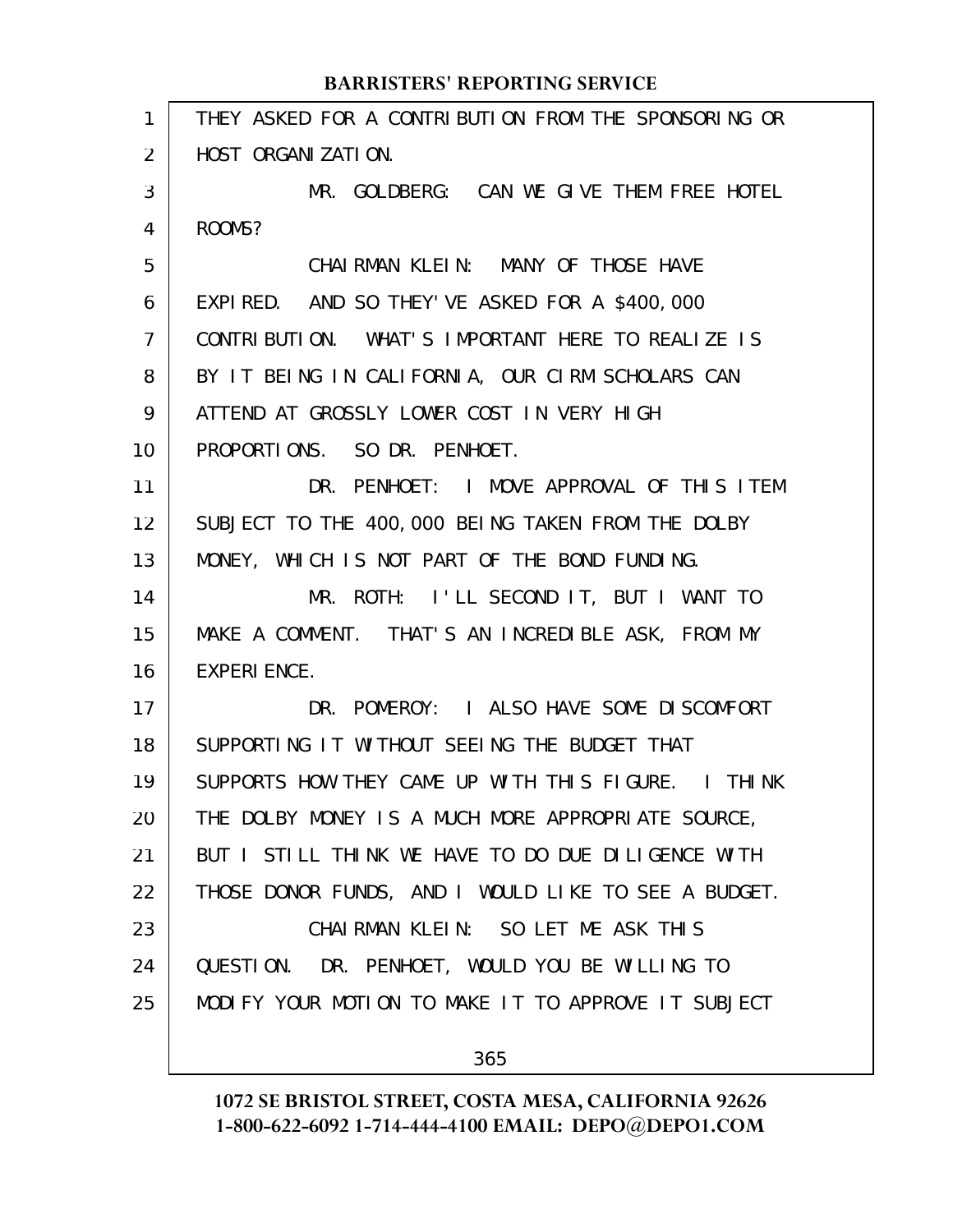|                | <b>BARRISTERS' REPORTING SERVICE</b>                 |
|----------------|------------------------------------------------------|
| 1              | TO ADEQUATE DOCUMENTATION OF THE BUDGET?             |
| $\overline{2}$ | DR. PENHOET: BROUGHT TO US AT THE NEXT               |
| 3              | MEETING?                                             |
| 4              | CHAIRMAN KLEIN: YES.                                 |
| 5              | DR. PENHOET: OKAY.                                   |
| 6              | MS. SAMUELSON: AND A FRIENDLY AMENDMENT,             |
| $\overline{7}$ | DOCUMENTATION AND DEFENSE OR SOME WORDS.             |
| 8              | CHAIRMAN KLEIN: THEY HAVE A TREMENDOUS               |
| 9              | AMOUNT OF LEAD-TIME IN PROCESSING THE COMMITMENTS.   |
| 10             | DR. ROBSON: WE HAVE RECEIVED A BUDGET AND            |
| 11             | A PROPOSAL FROM THEM. UNFORTUNATELY IT CAME JUST     |
| 12             | THIS PAST WEEK. IT WAS TOO LATE FOR US TO GET INTO   |
| 13             | YOUR BROCHURES. WE CAN BRING IT NEXT TIME.           |
| 14             | THEY NEED A DECISION SO THAT THEY CAN DO             |
| 15             | THEIR PLANNING, AND THEY CAN START ACKNOWLEDGING US  |
| 16             | AS A CO-SPONSOR IMMEDIATELY.                         |
| 17             | CHAIRMAN KLEIN: THEY HAVE FACILITIES THEY            |
| 18             | HAVE TO LOCK DOWN AND SECURE.                        |
| 19             | DR. POMEROY: I APPRECIATE THAT, BUT DID              |
| 20             | YOU NOT JUST SAY THAT YOU'RE GOING TO NOTICE AN ICOC |
| 21             | MEETING IN TEN DAYS FROM NOW IN ORDER TO GO OVER     |
| 22             | SOME $--$                                            |
| 23             | DR. ROBSON: THE TOTAL BUDGET, AS I                   |
| 24             | RECALL, WAS ABOUT ONE AND A HALF MILLION.            |
| 25             | DR. POMEROY: WHY DON'T WE DO IT THEN?                |
|                | 366                                                  |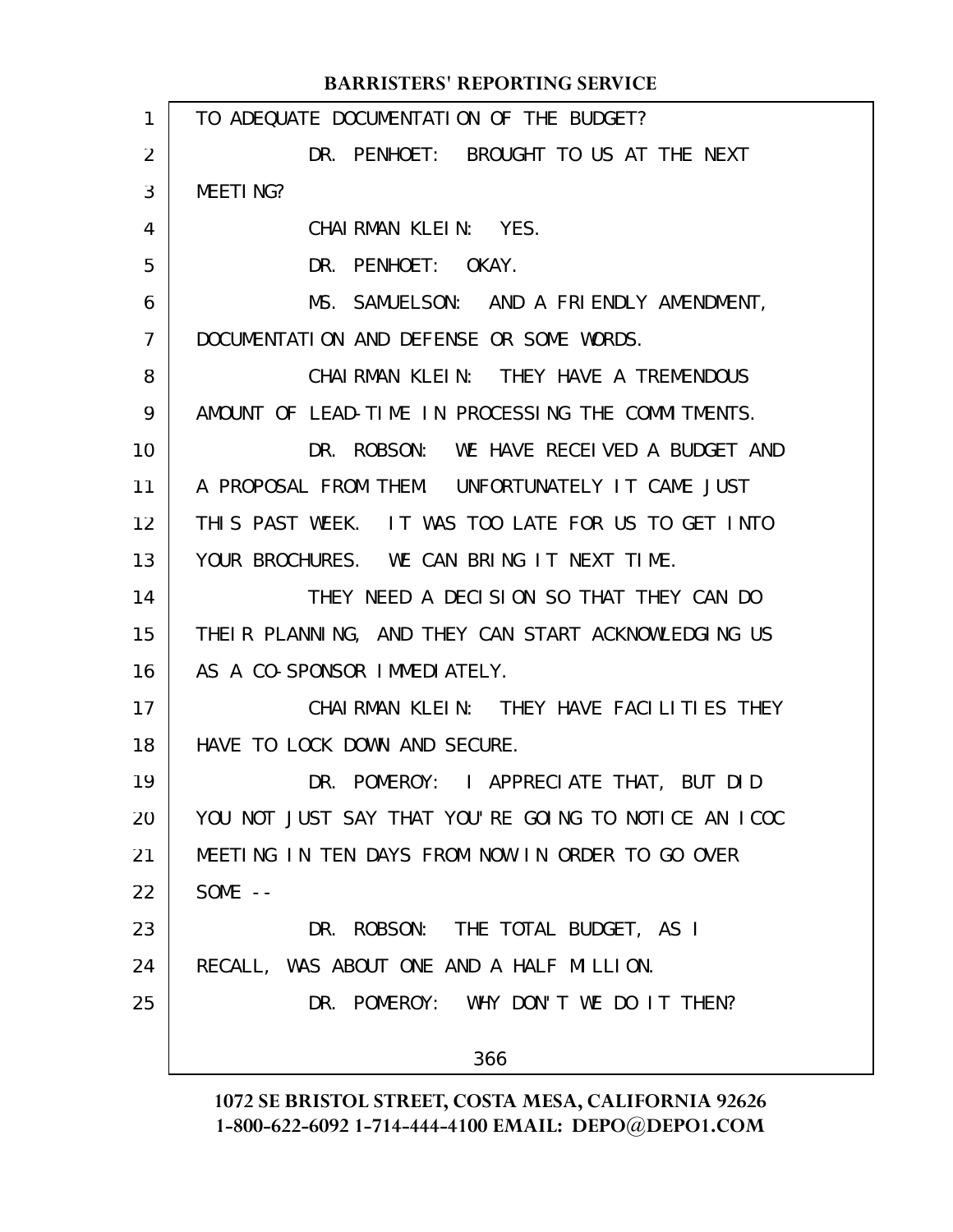|                | <b>BARRISTERS' REPORTING SERVICE</b>                 |
|----------------|------------------------------------------------------|
| 1              | CHAIRMAN KLEIN: THAT'S A VERY GOOD                   |
| 2              | SUGGESTION. DR. PENHOET, WOULD YOU BE WILLING TO     |
| 3              | DEFER THIS TO THAT POINT?                            |
| 4              | DR. PENHOET: SURE.                                   |
| 5              | CHAIRMAN KLEIN: THANK YOU VERY MUCH. SO              |
| 6              | THIS GIVES US AN OPPORTUNITY TO DISTRIBUTE THIS      |
| $\overline{7}$ | I NFORMATION.                                        |
| 8              | MS. SAMUELSON: MAY I ADD I THINK WE                  |
| 9              | PROBABLY SHOULD SET A POLICY, AND WE PROBABLY DON'T  |
| 10             | WANT TO DO IT NOW. IT'S TOO LATE. BUT AT SOME        |
| 11             | POINT WE SHOULD PUT IN WRITING THE FACT THAT WE WILL |
| 12             | MAKE FINANCIAL DECISIONS JUST AS ANY OTHER           |
| 13             | ECONOMI CALLY STRUGGLING RESEARCH FUNDING            |
| 14             | ORGANIZATION WOULD. WE CAN'T BE INFLUENCED BY THE    |
| 15             | FACT WE HAVE A LOT OF MONEY IN THE BANK. WE CAN'T.   |
| 16             | CHAIRMAN KLEIN: SO I WANT TO MOVE TO THE             |
| 17             | NEXT ITEM, NO. 18. IAN, COULD YOU QUICKLY PRESENT    |
| 18             | THIS. THIS IS CONSIDERATION OF APPROVAL OF STAFF,    |
| 19             | THEY' RE FINALIZING REGULATIONS UPDATED WITH         |
| 20             | AMENDMENTS FOR THE GRANT ADMINISTRATION POLICY.      |
| 21             | MR. SWEEDLER: I'LL KEEP THIS BRIEF.<br><b>WE</b>     |
| 22             | WORK OFF OF A GRANT ADMINISTRATION POLICY THAT YOU   |
| 23             | ADOPTED TWO YEARS AGO. IT PROVIDES THE BASIC         |
| 24             | GUIDELINES AND RULES THAT GRANTEES AND THE INSTITUTE |
| 25             | FOLLOW IN THE GRANT MAKING PROCESS FROM RFA THROUGH  |
|                |                                                      |

367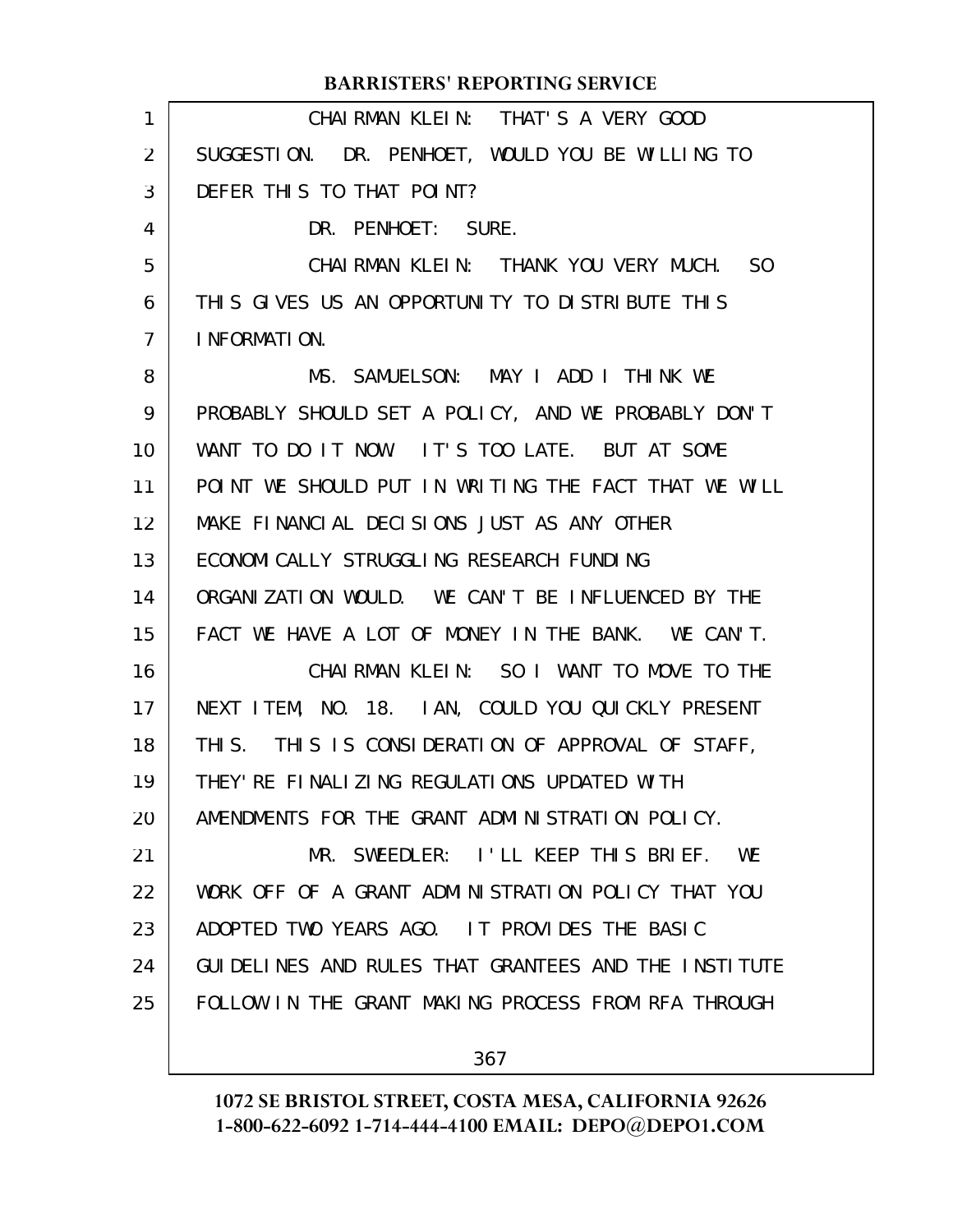| 1              | CLOSE-OUT OF A GRANT.                                |
|----------------|------------------------------------------------------|
| 2              | IT'S NOW BEEN TWO YEARS OF EXPERIENCE WITH           |
| 3              | THAT. IN JUNE YOU AUTHORIZED STAFF TO GO AHEAD WITH  |
| 4              | A REGULATORY PROCESS TO INTRODUCE A SERIES OF        |
| 5              | AMENDMENTS. THESE ARE PRIMARILY TECHNICAL            |
| 6              | AMENDMENTS, CLARIFYING PROCEDURES TO MAKE IT READ    |
| $\overline{7}$ | MORE CLEARLY TO ACCURATELY REFLECT CURRENT PRACTICE. |
| 8              | ALSO TO INCORPORATE A VARIETY OF POLICY DECISIONS    |
| 9              | THAT THE ICOC HAS ADOPTED IN THE MEANTIME.           |
| 10             | SINCE YOUR AUTHORIZATION IN JUNE, WE HAVE            |
| 11             | BEEN THROUGH A PUBLIC NOTICE AND COMMENT PROCESS.    |
| 12             | WE'VE HAD TWO OPEN MEETINGS FOR INTERESTED PARTIES,  |
| 13             | AND WE ARE NOW SEEKING YOUR APPROVAL TO FORWARD THIS |
| 14             | TO THE OFFICE OF ADMINISTRATIVE LAW FOR FINAL        |
| 15             | APPROVAL.                                            |
| 16             | I HAVE A WHOLE SLIDE PRESENTATION                    |
| 17             | PREPARED. I CAN GO THROUGH ALL OF THE DETAILS WITH   |
| 18             | YOU, BUT I THINK THAT PRESENTATION ACCURATELY        |
| 19             | CAPTURES WHAT THIS IS ABOUT. IT'S IN YOUR PACKETS    |
| 20             | AT I TEM 18.                                         |
| 21             | DR. PRIETO: I WOULD SAY WE ALL SAW THIS              |
| 22             | LAST WEEK. MOVE APPROVAL.                            |
| 23             | DR. POMEROY: SECOND.                                 |
| 24             | CHAIRMAN KLEIN: ANY BOARD DISCUSSION?                |
| 25             | DR. STEWARD: I THINK IT WAS DR. PIZZO                |
|                | 368                                                  |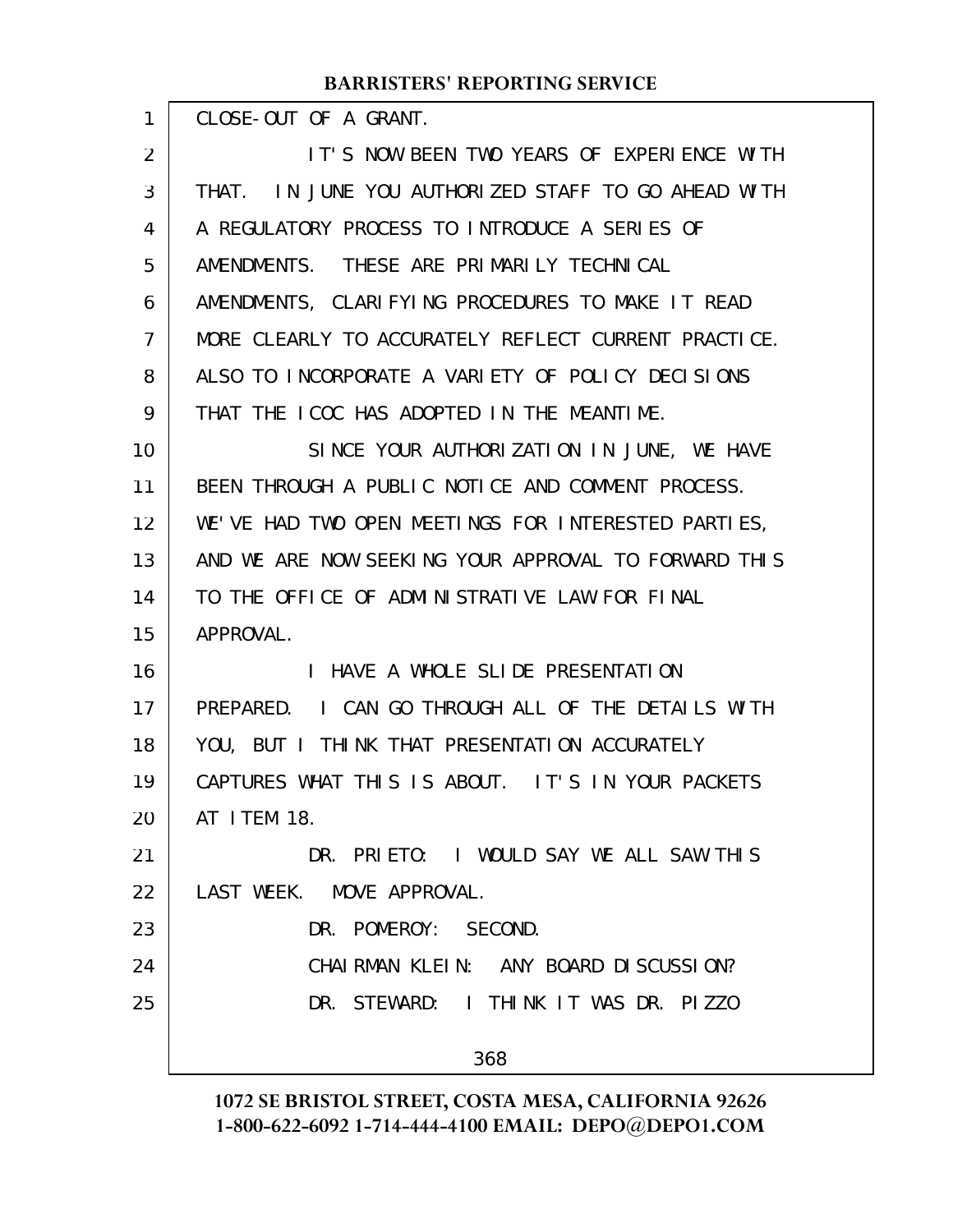| $\mathbf{1}$ | LAST NIGHT MADE A RECOMMENDATION TO CHANGE THE TERM  |
|--------------|------------------------------------------------------|
| 2            | "PROFESSIONAL CONFLICT" BACK TO "SCIENTIFIC          |
| 3            | CONFLICT, " IF I REMEMBERED CORRECTLY. UNFORTUNATELY |
| 4            | HE'S NOT HERE. MAYBE SOMEONE REMEMBERS.              |
| 5            | MR. SWEEDLER: I DO RECALL THAT. AND WITH             |
| 6            | MY GRANT ADMINISTRATION POLICY EARS ON, I NOTICED    |
| 7            | THAT. LET ME JUST MENTION PROCESS A LITTLE BIT. WE   |
| 8            | CAN CERTAINLY MAKE CHANGES TO THIS IN THAT ONCE WE   |
| 9            | MAKE A CHANGE LIKE THAT, WE WILL THEN HAVE TO DO A   |
| 10           | 15-DAY NOTICE AND COMMENT PERIOD AND THEN BRING IT   |
| 11           | BACK TO THE BOARD END OF JANUARY AGAIN TO SEEK FINAL |
| 12           | APPROVAL. SINCE --                                   |
| 13           | CHAIRMAN KLEIN: I BELIEVE THIS ALSO IS               |
| 14           | INTEGRATED IN TERMINOLOGY INTO OUR OTHER DOCUMENTS   |
| 15           | AND BYLAWS OF DIFFERENT GROUPS.                      |
| 16           | DR. STEWARD: IT'S FINE. I JUST WANTED TO             |
| 17           | REMIND THE BOARD OF DR. PIZZO'S COMMENT. I AM NOT    |
| 18           | MAKING THAT COMMENT.                                 |
| 19           | CHAI RMAN KLEIN: OKAY. ADDITIONAL                    |
| 20           | COMMENTS?                                            |
| 21           | MS. SAMUELSON: IN A PERFECT WORLD, I                 |
| 22           | WOULD LOVE TO HAVE A CHANCE TO REVIEW THE            |
| 23           | SUBSTANTIVE CHANGES, BUT I DEFER TO THE WISDOM OF    |
| 24           | THE GROUP, IF MOST PEOPLE HAD THE OPPORTUNITY IN THE |
| 25           | LAST WEEK TO READ IT.                                |
|              |                                                      |

369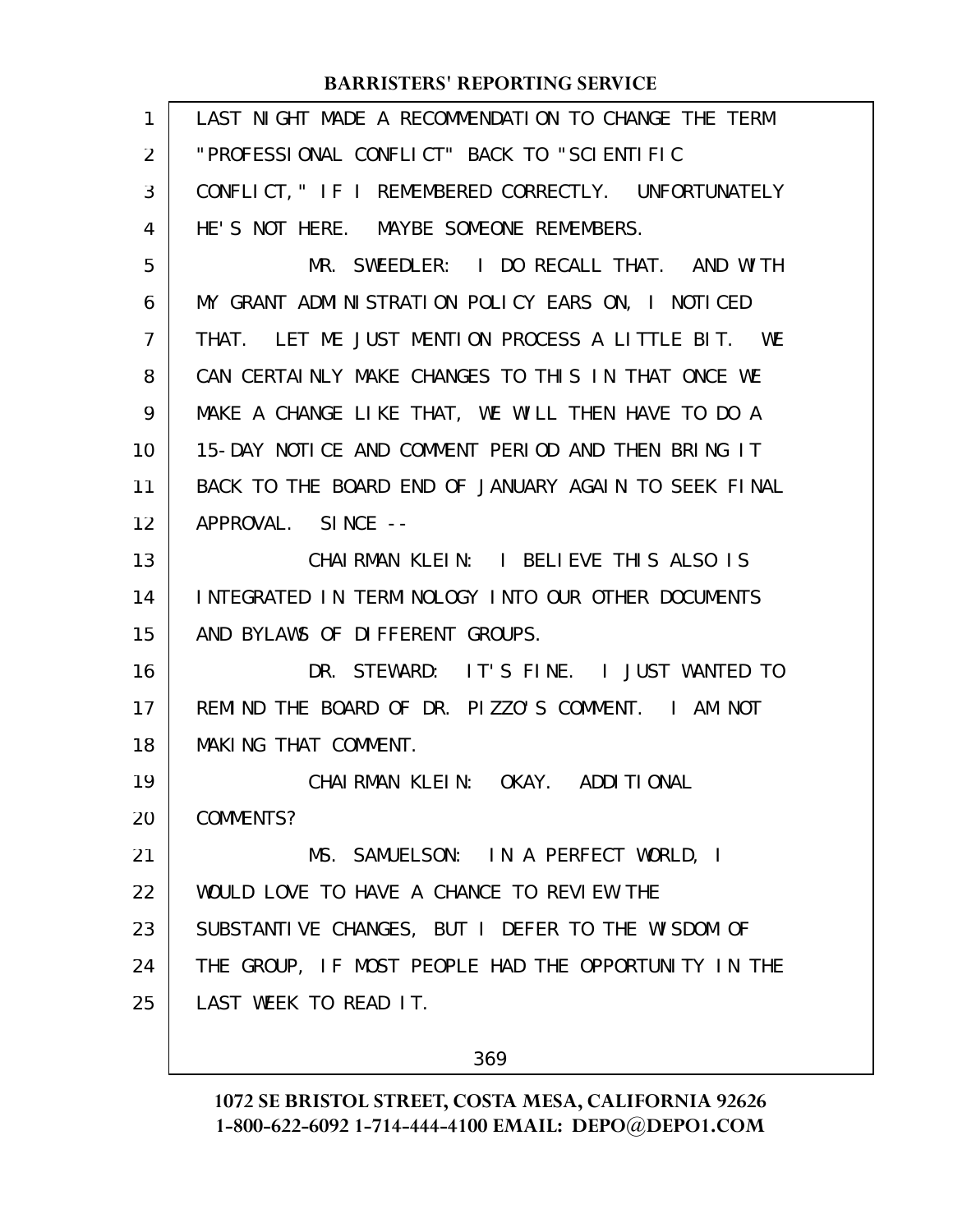| 1  | CHAIRMAN KLEIN: LAST WEEK, YEAH. SO IT'S             |
|----|------------------------------------------------------|
| 2  | THE PLEASURE OF THE BOARD. LET ME SEE WHAT THE --    |
| 3  | ANY PUBLIC COMMENTS? JOAN, I'M GOING TO CALL THE     |
| 4  | QUESTION BECAUSE I THINK QUITE A FEW BOARD MEMBERS   |
| 5  | HAVE REVIEWED IT. ALL IN FAVOR. OPPOSED? THANK       |
| 6  | YOU.                                                 |
| 7  | AND NAMES FOR CIRM-FUNDED MAJOR                      |
| 8  | <b>FACILITIES.</b>                                   |
| 9  | MR. HARRISON: WE DON'T NEED TO CONSIDER              |
| 10 | THAT I TEM.                                          |
| 11 | CHAIRMAN KLEIN: ARE THE MINUTES NOW IN A             |
| 12 | CONDITION THAT YOU WANT TO ACT ON THOSE?<br>NO.      |
| 13 | THERE'S SOME TECHNICAL CORRECTIONS TO THOSE MINUTES. |
| 14 | AT THIS POINT DO WE HAVE ANY ITEM LEFT               |
| 15 | OTHER THAN 23? NO. THIS IS NOT -- WELL, COULD WE     |
| 16 | HAVE A PRESENTATION ON ITEM 23. THIS IS AN ATTEMPT   |
| 17 | TO DEAL WITH CASH FLOW ISSUES FOR FOR-PROFIT         |
| 18 | INSTITUTIONS AND TO BE RESPONSIVE TO ACCELERATE OUR  |
| 19 | FUNDING OF THEM SO THERE'S NOT SUCH A GREAT TIME GAP |
| 20 | BETWEEN PEER REVIEW AND THE ACTUAL FUNDING. WE'RE    |
| 21 | TRYING TO CUT DOWN THAT TIME PERIOD.                 |
| 22 | MR. ROTH: MR. CHAIR, IF WE APPROVE THESE             |
| 23 | TODAY, WILL THEY HAVE AN IMPACT ON THINGS THAT WERE  |
| 24 | <b>JUST DONE?</b>                                    |
| 25 | CHAIRMAN KLEIN: IF WE APPROVE THE                    |
|    | 370                                                  |
|    |                                                      |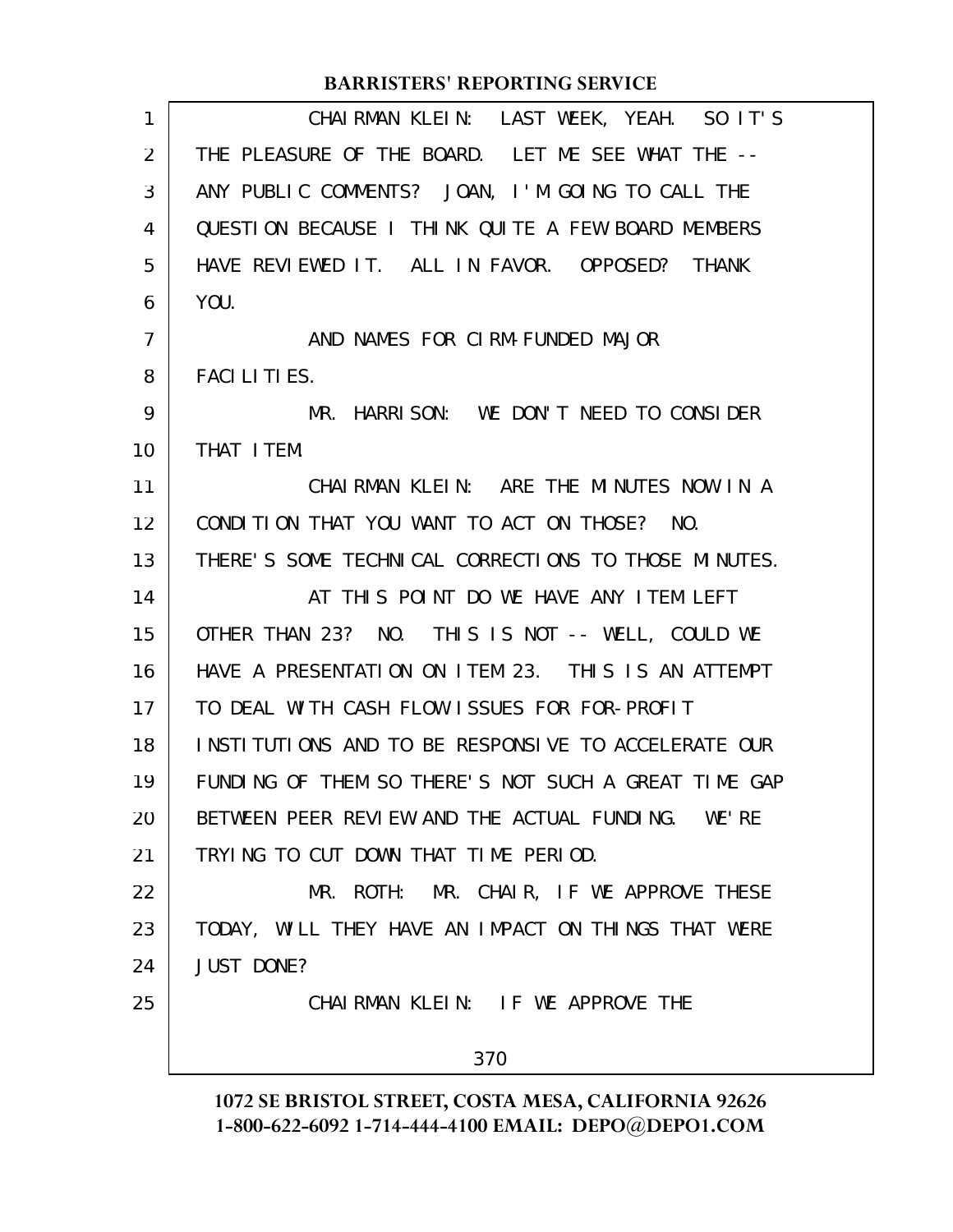|                | <b>BARRISTERS' REPORTING SERVICE</b>                 |
|----------------|------------------------------------------------------|
| 1              | ACCELERATION OF THE FUNDING?                         |
| $\overline{2}$ | MR. ROTH: IF THIS POLICY IS ADOPTED                  |
| 3              | TODAY, THEN IT WILL AFFECT THE GRANTS THAT WE DID    |
| 4              | THIS MORNING?                                        |
| 5              | CHAIRMAN KLEIN: TO THE EXTENT POSSIBLE.              |
| 6              | DR. ROBSON: THIS CAN GO INTO EFFECT.                 |
| $\overline{7}$ | WE'RE JUST SENSITIVE TO THE NEEDS OF THE BIOTECH     |
| 8              | COMPANIES AND THE ECONOMIC TIMES WE'RE IN. AND SO    |
| 9              | WE'VE TRIED TO DEVELOP -- TO TWEAK OUR POLICY TO     |
| 10             | STAY WITHIN ALL OF OUR REGULATIONS AND RULES, BUT BE |
| 11             | ABLE TO GET THE MONEY TO THESE PEOPLE AS SOON AS     |
| 12             | POSSIBLE.                                            |
| 13             | SO WHAT WE ARE PROPOSING IS -- YOU HAVE A            |
| 14             | DOCUMENT THAT DESCRIBES IT IN MORE DETAIL. I'LL      |
| 15             | JUST MENTION -- JUST GO THROUGH VERY BRIEFLY.        |
| 16             | CHAIRMAN KLEIN: AND JUST I WANT TO                   |
| 17             | REEMPHASIZE JUST WHAT YOU JUST SAID. WE DON'T        |
| 18             | ELIMINATE ANY APPROVALS. WE DON'T CHANGE ANY OF OUR  |
| 19             | RULES. THIS IS JUST EXPEDITE PAYMENT.                |
| 20             | DR. ROBSON: EXPEDITE PAYMENT SO THAT THE             |
| 21             | PLAN WOULD BE THAT AFTER THE GRANTS WORKING GROUP    |
| 22             | HAD MET, THOSE COMPANIES THAT WERE -- WHOSE          |
| 23             | PROPOSALS THAT WERE IN TIER 1 WOULD BE OFFERED THE   |
| 24             | OPPORTUNITY TO START THROUGH THE ADMINISTRATIVE      |
| 25             | REVIEW THAT WE DO PRIOR TO MAKING AN AWARD.          |
|                |                                                      |

371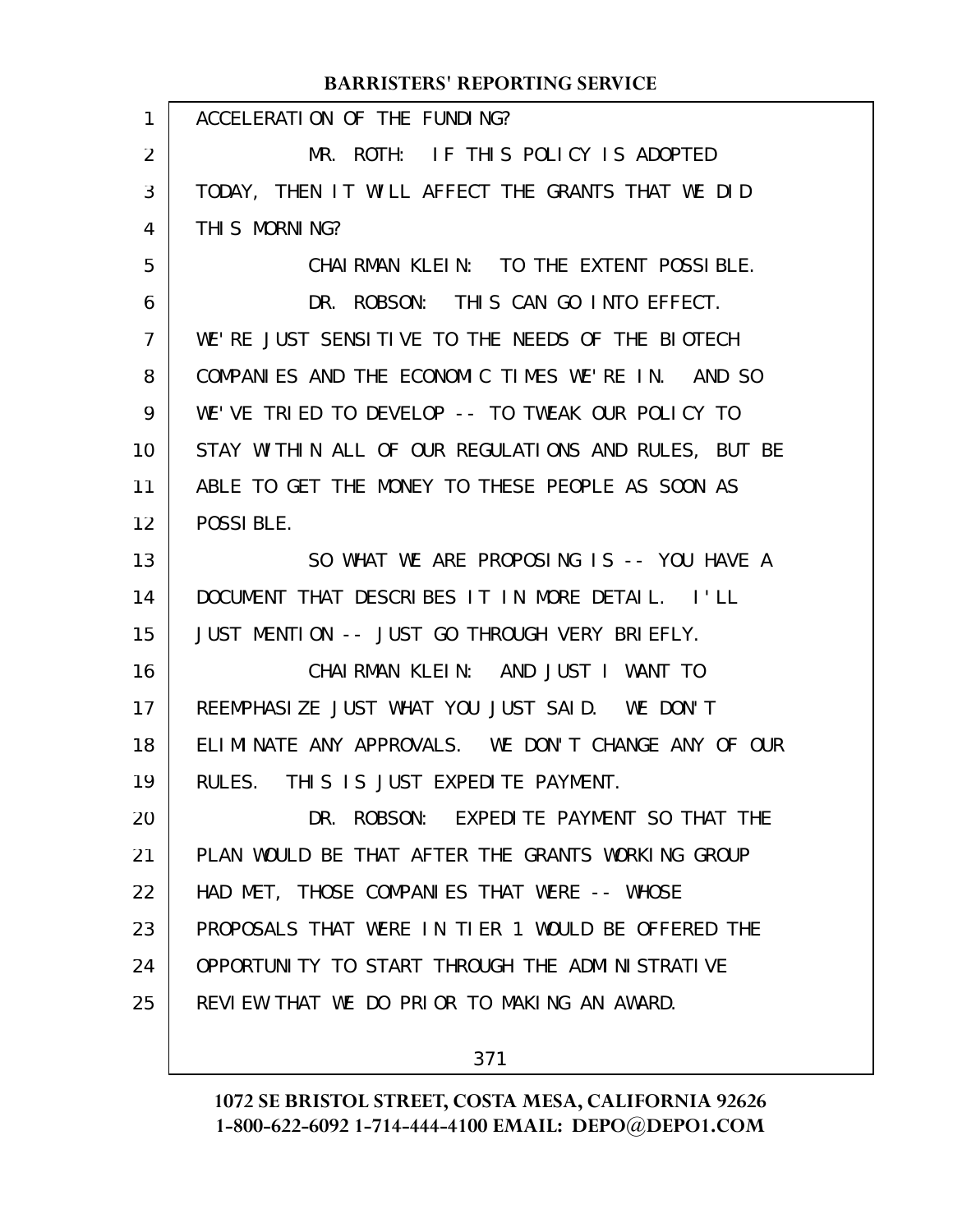| 1  | NORMALLY WE DO THAT AFTER THE AWARD HAS BEEN         |
|----|------------------------------------------------------|
| 2  | APPROVED BY THE ICOC.                                |
| 3  | WE WILL GIVE THEM THE OPPORTUNITY TO START           |
| 4  | THAT ADMINISTRATIVE PROCESS WITHOUT ANY COMMITMENT   |
| 5  | ON OUR PART, BUT IF THEY SO CHOOSE TO DO THAT, IF    |
| 6  | THEY COMPLETE THE ADMINISTRATIVE PROCESS, THEN IF    |
| 7  | THEIR APPLICATION IS APPROVED BY THE ICOC, WE CAN    |
| 8  | ISSUE A NOTICE OF GRANT AWARD AND PAYMENT            |
| 9  | IMMEDIATELY. AND THAT'S THE BASIS OF WHAT WE'RE      |
| 10 | HOPING TO DO OR PLANNING TO DO JUST TO SPEED THINGS  |
| 11 | ALONG.                                               |
| 12 | DR. PRICE: POINT OF INFORMATION. WHAT                |
| 13 | ARE YOU REFERRING TO WHEN YOU SAY ADMINISTRATIVE     |
| 14 | PROCESS? WHAT DO THEY DO IN THAT PROCESS?            |
| 15 | DR. ROBSON: WE HAVE SOME                             |
| 16 | PREADMINISTRATIVE REVIEW THAT THEY HAVE TO GO        |
| 17 | THROUGH TO GET THE -- I THINK MARIE MIGHT BE ABLE TO |
| 18 | SPEAK TO THIS MORE DIRECTLY.                         |
| 19 | DR. CSETE: IRB, IACUC, SCRO.                         |
| 20 | DR. ROBSON: COMPLIANCE SORTS OF THINGS.              |
| 21 | IF WE HAVE LOANS INVOLVED, THERE MAY BE -- OR        |
| 22 | COMPANIES INVOLVED, THERE MAY BE FINANCIAL           |
| 23 | FEASIBILITY REVIEW THAT WE HAVE TO DO. THAT'S PART   |
| 24 | OF THE LOAN PROGRAM. THAT WILL COME TO YOU AT A      |
| 25 | LATER POINT. ANY OF THAT STUFF COULD BE DONE IN      |
|    |                                                      |

372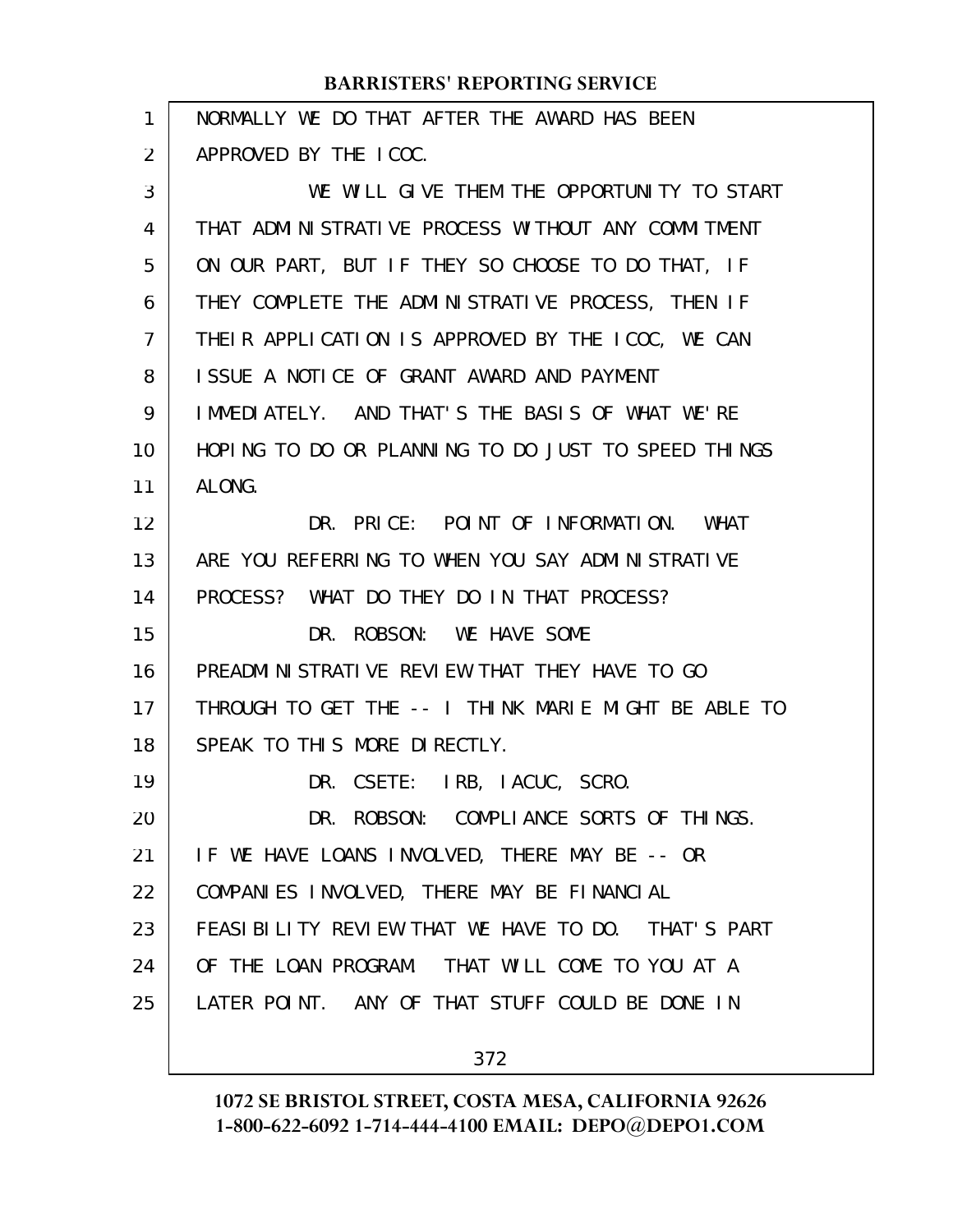ADVANCE OF THE ICOC MEETING SUBSEQUENT TO THE GRANTS WORKING GROUP. DR. PRIETO: QUESTION. MR. CHAIRMAN, WILL THEY HAVE ACCESS TO THEIR RAW SCORE AND HOW CLOSE THEIR APPLICATION IS TO THE FUNDING LINE? DR. ROBSON: THEY WILL BE IN THE TOP FUNDING LINE. DR. PRIETO: THEY'LL BE IN TIER 1. DR. ROBSON: THEY'LL BE IN TIER 1. DR. PRIETO: THAT FUNDING LINE IS SUBJECT TO CHANGE. CHAIRMAN KLEIN: THERE IS NO FUNDING UNTIL THIS BOARD ACTS. DR. PRIETO: CORRECT. IF THEY WILL KNOW -- THINKING THAT SOMEONE WHOSE SCORE IS 90 AND IS AT THE TOP OF THE GROUP IS MORE LIKELY TO TAKE THIS CHANCE THAN SOMEBODY WHOSE SCORE IS RIGHT AT THE FUNDING LINE, KNOWING THAT WE MAY MOVE THE FUNDING LINE UP OR MOVE AN APPLICATION UP OR DOWN. DR. PULIAFITO: SO THE OTHER APPLICANTS IN TIER 1 WILL KNOW THAT THEY'RE IN TIER 1 TOO, CORRECT? DR. ROBSON: YES. DR. PULIAFITO: SO NOT-FOR-PROFIT OR PROFIT? 373 1 2 3 4 5 6 7 8 9 10 11 12 13 14 15 16 17 18 19 20 21 22 23 24 25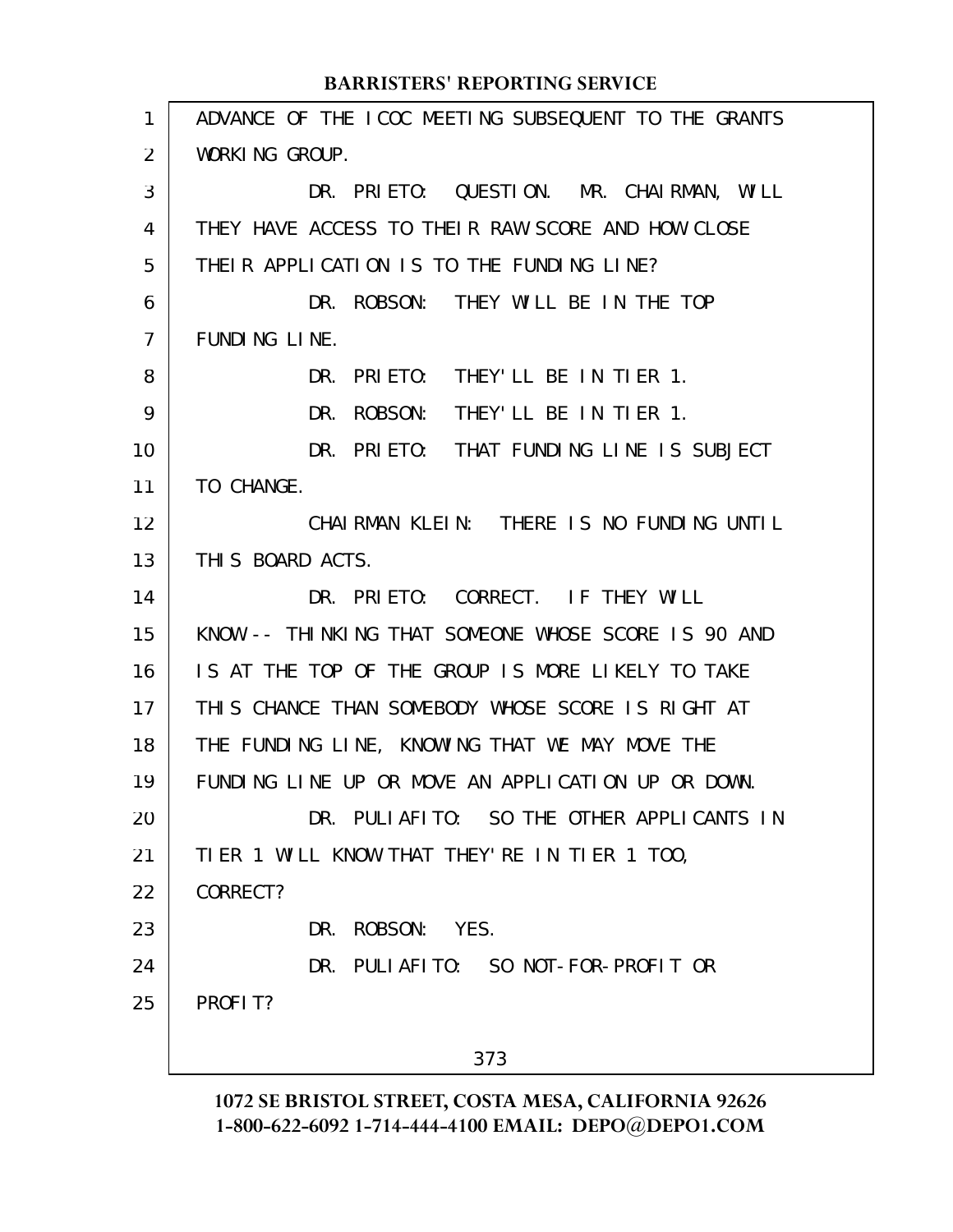| 1              | DR. CSETE: THEY WILL HAVE THEIR SCORES,              |
|----------------|------------------------------------------------------|
| 2              | DR. PRIETO. THAT'S PART OF THE EXECUTIVE SUMMARY     |
| 3              | THAT GOES BACK TO THE REVIEWERS, AND IT'S NOT A      |
| 4              | BURDEN ON THEM SO MUCH AS ON OUR GRANTS              |
| 5              | ADMINISTRATION STAFF TO GET GOING.                   |
| 6              | MR. ROTH: I THINK IT'S A GREAT -- IT'S               |
| $\overline{7}$ | VOLUNTARY. AND IF YOU'RE ON THE BUBBLE AND YOU       |
| 8              | DECIDE NOT TO DO IT, THAT'S FINE. BUT THE PEOPLE     |
| 9              | THAT ARE IN THE RECOMMENDED FOR FUNDING CATEGORY,    |
| 10             | THEY WANT TO GET A JUMP ON IT, THIS WILL ALLOW US TO |
| 11             | SIMULTANEOUSLY PARALLEL.                             |
| 12             | DR. ROBSON: THIS COULD SAVE THEM UP TO               |
| 13             | TWO MONTHS.                                          |
| 14             | DR. PRICE: BUT YOU CAN DO THAT. YOU                  |
| 15             | DON'T NEED ANY OF THE -- ANY INTERNAL PROCESS,       |
| 16             | ANYBODY CAN ENGAGE IN. THEY DON'T NEED ICOC          |
| 17             | APPROVAL TO GO TO THEIR OWN LACUC.                   |
| 18             | DR. ROBSON: I DON'T THINK THIS REQUIRES A            |
| 19             | VOTE. FOR YOUR INFORMATION --                        |
| 20             | CHAIRMAN KLEIN: INSTEAD OF WAITING UNTIL             |
| 21             | AFTER THE ICOC MEETING TO DO THE ADMINISTRATIVE      |
| 22             | COMPLIANCE, THEY'LL DO IT TO THE EXTENT POSSIBLE     |
| 23             | BEFORE THE --                                        |
| 24             | DR. PRICE: YES, BUT THE ADMINISTRATIVE               |
| 25             | COMPLIANCE THAT WAS JUST DISCUSSED, HUMAN SUBJECTS   |
|                | 374                                                  |
|                |                                                      |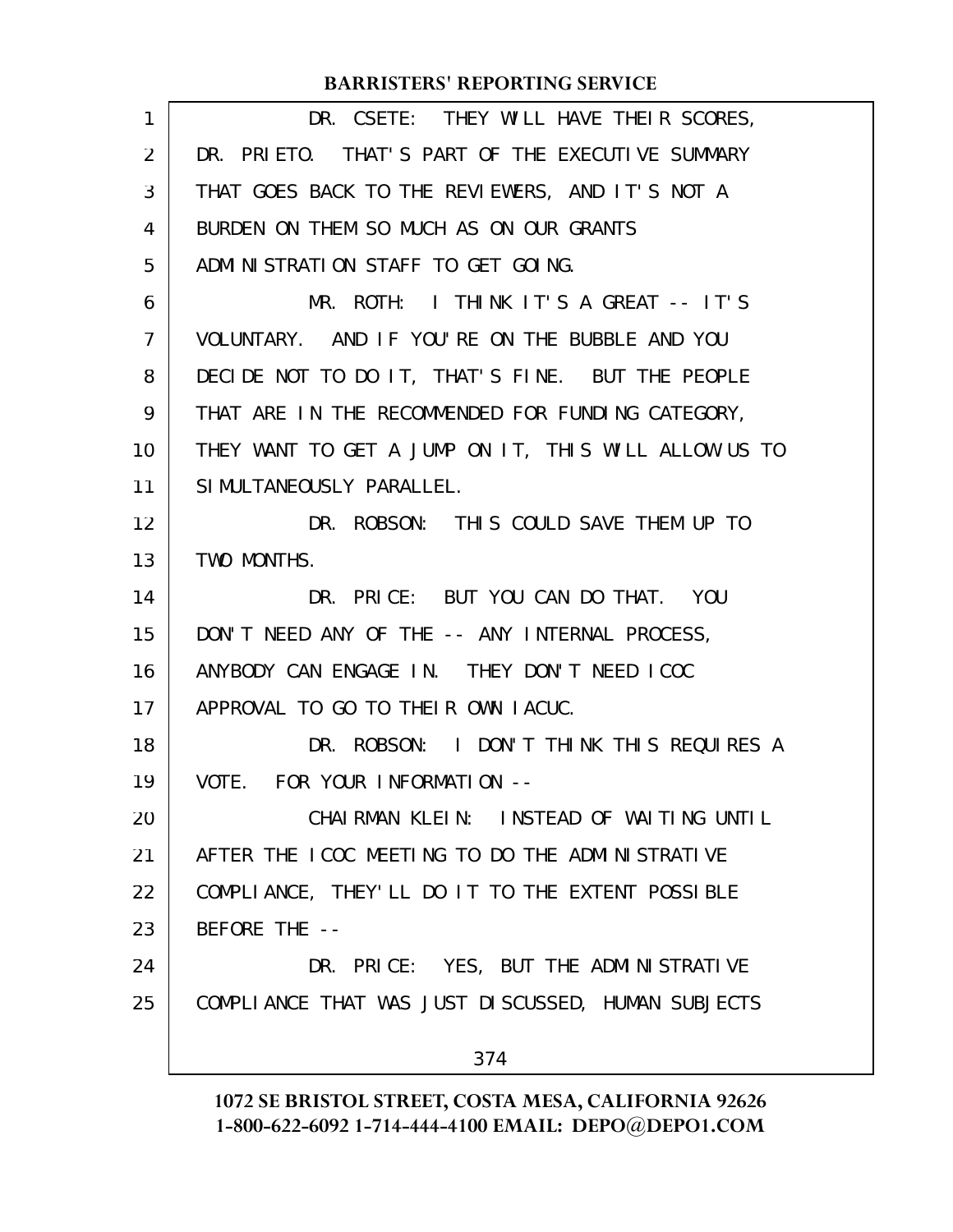| $\mathbf{1}$ | REVIEW, IACUC REVIEW, SCRO REVIEW, ALL OF THAT CAN   |
|--------------|------------------------------------------------------|
| 2            | BE DONE INTERNALLY BY AN INSTITUTION WITHOUT ANY --  |
| 3            | CHAIRMAN KLEIN: WE HAVE --                           |
| 4            | DR. CSETE: WE HAVE TO CHECK IT OFF.                  |
| 5            | CHAIRMAN KLEIN: THERE'S TWO THINGS. OUR              |
| 6            | ADMINISTRATIVE STAFF GOES THROUGH A DETAILED         |
| 7            | ADMINISTRATIVE PROCESS WHICH IS MUCH GREATER THAN    |
| 8            | JUST SEEING WHETHER IRB REVIEW IS DONE. WE'VE GOT    |
| 9            | TO HAVE ALL OF THE RIGHT DOCUMENTS AND EVERYTHING    |
| 10           | BEFORE WE CAN FUND. SO BY PROCESSING THAT BEFORE     |
| 11           | THE ICOC, IF THE ICOC THEN APPROVES IT, THEN IT CAN  |
| 12           | BE PAID RIGHT AWAY RATHER THAN TRAILING.             |
| 13           | DR. PRICE: SUBMITTING IT TO THE ICOC.                |
| 14           | MR. ROTH: IT'S LIKE DUE DILIGENCE. IT'S              |
| 15           | CIRM'S DUE DILIGENCE ON THE GRANT.                   |
| 16           | CHAIRMAN KLEIN: IT SAVES UP TO TWO                   |
| 17           | MONTHS, WHICH HAS BEEN TAKING FOR THE PERIOD AFTER   |
| 18           | I COC.                                               |
| 19           | DR. PRICE: I AM JUST CONCERNED THAT IT               |
| 20           | SORT OF UNDERMINES OUR POSITION, WHICH WE'VE HELD    |
| 21           | EVER SINCE THE LAWSUITS, EVER SINCE THE PROPOSITION, |
| 22           | THAT NOTHING IS FUNDED UNTIL THE ICOC.               |
| 23           | CHAIRMAN KLEIN: IT'S PRETTY CLEAR WE JUST            |
| 24           | TOOK TWO OUT OF THE RECOMMENDED FOR FUNDING          |
| 25           | CATEGORY. SO PEOPLE ARE GOING TO BE AWARE THAT       |
|              | 375                                                  |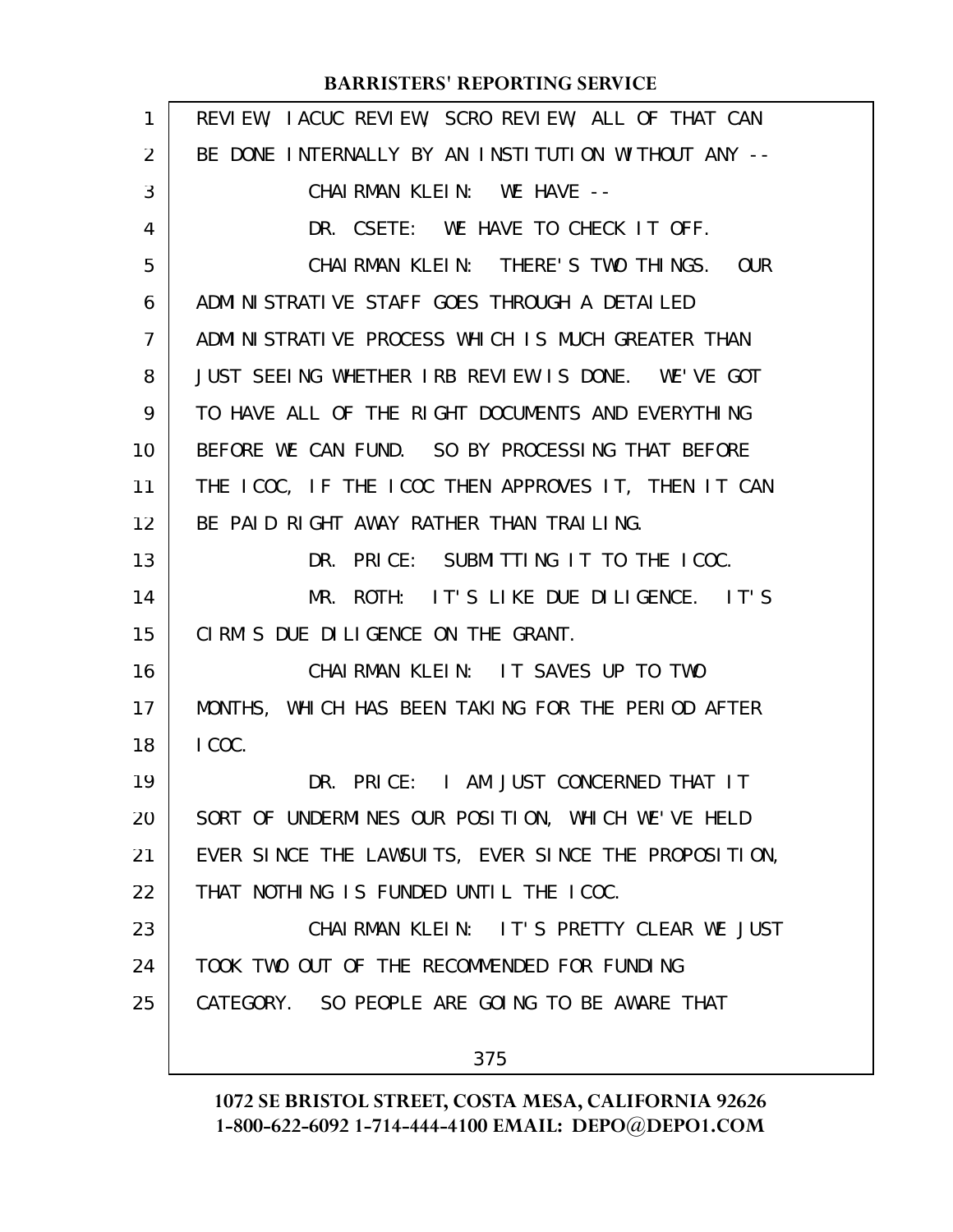| $\mathbf{1}$   | THEY' VE GOT A RISK THAT THEY' RE NOT GOING -- JUST |
|----------------|-----------------------------------------------------|
| 2              | BECAUSE WE'RE PROCESSING THEM, THERE WILL BE A      |
| 3              | DISCLAIMER, SO IT DOESN'T MEAN WE'RE GOING TO FUND  |
| 4              | THEM.                                               |
| 5              | OKAY. ANY PUBLIC COMMENT?                           |
| 6              | MR. SIMPSON: JOHN SIMPSON, CONSUMER                 |
| $\overline{7}$ | WATCHDOG. IT MAKES PERFECT SENSE.                   |
| 8              | CHAIRMAN KLEIN: THANK YOU.                          |
| 9              | MR. ROTH: CALL THE QUESTION.                        |
| 10             | CHAIRMAN KLEIN: I'D LIKE TO THANK THE               |
| 11             | STAFF FOR BEING RESPONSIVE. THIS IS A SUGGESTION    |
| 12             | THAT I MADE TO BRING TO THIS BOARD BEING CONCERNED  |
| 13             | WITH BIOTECH CASH FLOWS IN THIS PERIOD.             |
| 14             | I'D LIKE TO CALL THE QUESTION.                      |
| 15             | MR. ROTH: IS THERE A MOTION ON THE FLOOR?           |
| 16             | MOTION TO APPROVE.                                  |
| 17             | CHAIRMAN KLEIN: MOTION TO APPROVE BY                |
| 18             | DUANE.                                              |
| 19             | MS. GIBBONS: SECOND.                                |
| 20             | CHAIRMAN KLEIN: SECOND BY LEEZA GIBBONS.            |
| 21             | CALL THE QUESTION. ALL IN FAVOR. THANK YOU VERY     |
| 22             | MUCH. TREMENDOUSLY PRODUCTIVE SESSION.              |
| 23             | MS. KING: FOR THE RECORD, MOTION CARRIES.           |
| 24             | CHAIRMAN KLEIN: CAN WE GIVE A HAND TO THE           |
| 25             | STAFF, PLEASE.                                      |
|                |                                                     |
|                | 376                                                 |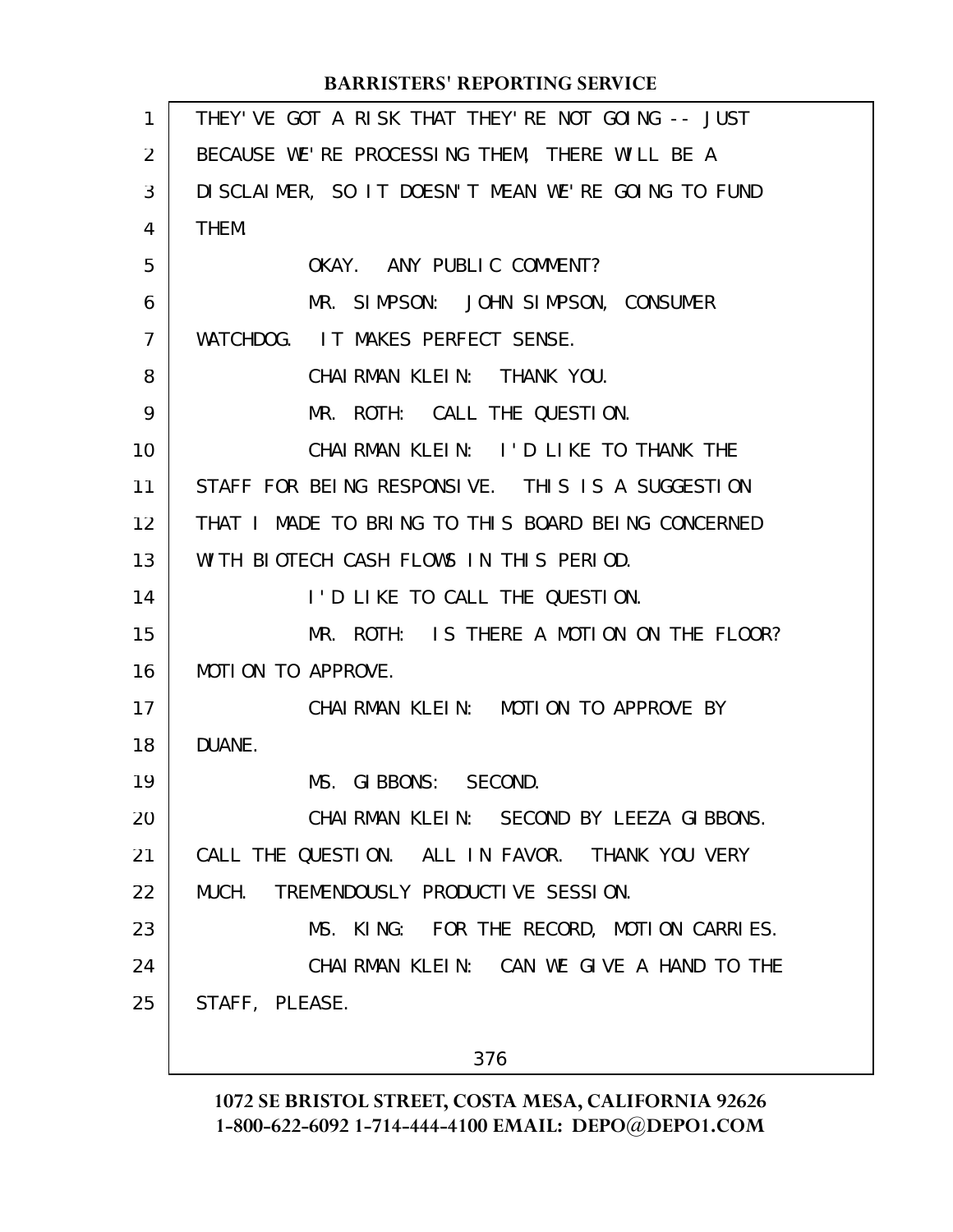|                | <b>BARRISTERS' REPORTING SERVICE</b>                 |
|----------------|------------------------------------------------------|
| 1              | (APPLAUSE.)                                          |
| $\overline{2}$ | CHAIRMAN KLEIN: AND MELISSA, WHO'S STAYED            |
| 3              | UP TILL MIDNIGHT ON NIGHTS, AND JENNA, WHO STAYED UP |
| 4              | HORRENDOUS HOURS GETTING THIS ALTOGETHER, CAN WE     |
| 5              | GIVE A SPECIAL HAND OF APPLAUSE TO THEM?             |
| 6              | (APPLAUSE.)                                          |
| $\overline{7}$ | (THE MEETING WAS THEN CONCLUDED AT                   |
| 8              | 04:56 P.M.)                                          |
| 9              |                                                      |
| 10             |                                                      |
| 11             |                                                      |
| 12             |                                                      |
| 13             |                                                      |
| 14             |                                                      |
| 15             |                                                      |
| 16             |                                                      |
| 17             |                                                      |
| 18             |                                                      |
| 19             |                                                      |
| 20             |                                                      |
| 21             |                                                      |
| 22             |                                                      |
| 23             |                                                      |
| 24             |                                                      |
| 25             |                                                      |
|                | 377                                                  |
|                | 1072 SE BRISTOI STREET COSTA MESA CALIEORNIA 92626   |

**1072 SE BRISTOL STREET, COSTA MESA, CALIFORNIA 92626 1-800-622-6092 1-714-444-4100 EMAIL: DEPO@DEPO1.COM**